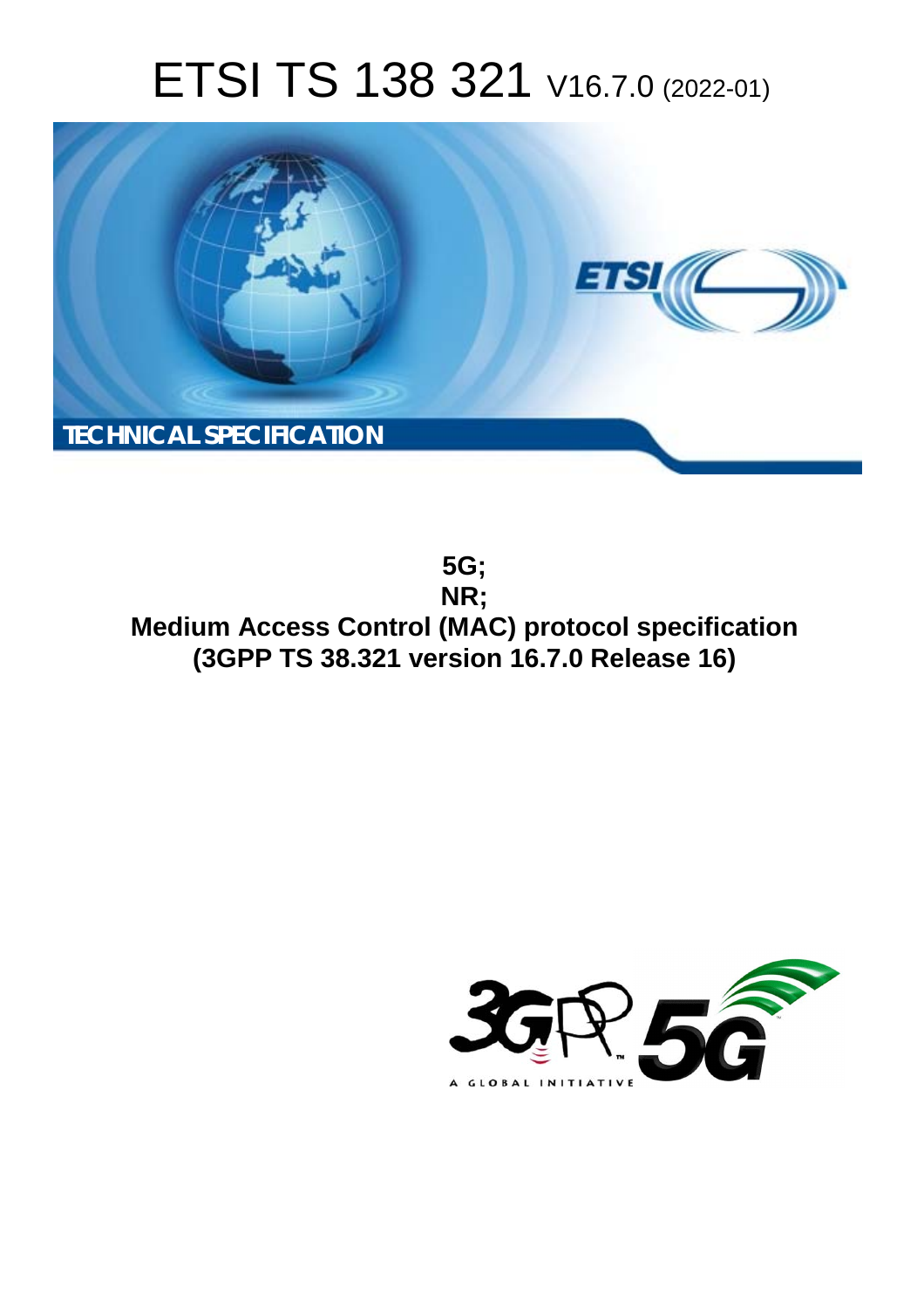Reference RTS/TSGR-0238321vg70

Keywords

 $\overline{5G}$ 

#### *ETSI*

650 Route des Lucioles F-06921 Sophia Antipolis Cedex - FRANCE

Tel.: +33 4 92 94 42 00 Fax: +33 4 93 65 47 16

Siret N° 348 623 562 00017 - APE 7112B Association à but non lucratif enregistrée à la Sous-Préfecture de Grasse (06) N° w061004871

#### *Important notice*

The present document can be downloaded from: <http://www.etsi.org/standards-search>

The present document may be made available in electronic versions and/or in print. The content of any electronic and/or print versions of the present document shall not be modified without the prior written authorization of ETSI. In case of any existing or perceived difference in contents between such versions and/or in print, the prevailing version of an ETSI deliverable is the one made publicly available in PDF format at [www.etsi.org/deliver](http://www.etsi.org/deliver).

Users of the present document should be aware that the document may be subject to revision or change of status. Information on the current status of this and other ETSI documents is available at <https://portal.etsi.org/TB/ETSIDeliverableStatus.aspx>

If you find errors in the present document, please send your comment to one of the following services: <https://portal.etsi.org/People/CommiteeSupportStaff.aspx>

#### *Notice of disclaimer & limitation of liability*

The information provided in the present deliverable is directed solely to professionals who have the appropriate degree of experience to understand and interpret its content in accordance with generally accepted engineering or other professional standard and applicable regulations.

No recommendation as to products and services or vendors is made or should be implied.

No representation or warranty is made that this deliverable is technically accurate or sufficient or conforms to any law and/or governmental rule and/or regulation and further, no representation or warranty is made of merchantability or fitness for any particular purpose or against infringement of intellectual property rights.

In no event shall ETSI be held liable for loss of profits or any other incidental or consequential damages.

Any software contained in this deliverable is provided "AS IS" with no warranties, express or implied, including but not limited to, the warranties of merchantability, fitness for a particular purpose and non-infringement of intellectual property rights and ETSI shall not be held liable in any event for any damages whatsoever (including, without limitation, damages for loss of profits, business interruption, loss of information, or any other pecuniary loss) arising out of or related to the use of or inability to use the software.

#### *Copyright Notification*

No part may be reproduced or utilized in any form or by any means, electronic or mechanical, including photocopying and microfilm except as authorized by written permission of ETSI. The content of the PDF version shall not be modified without the written authorization of ETSI.

The copyright and the foregoing restriction extend to reproduction in all media.

© ETSI 2022. All rights reserved.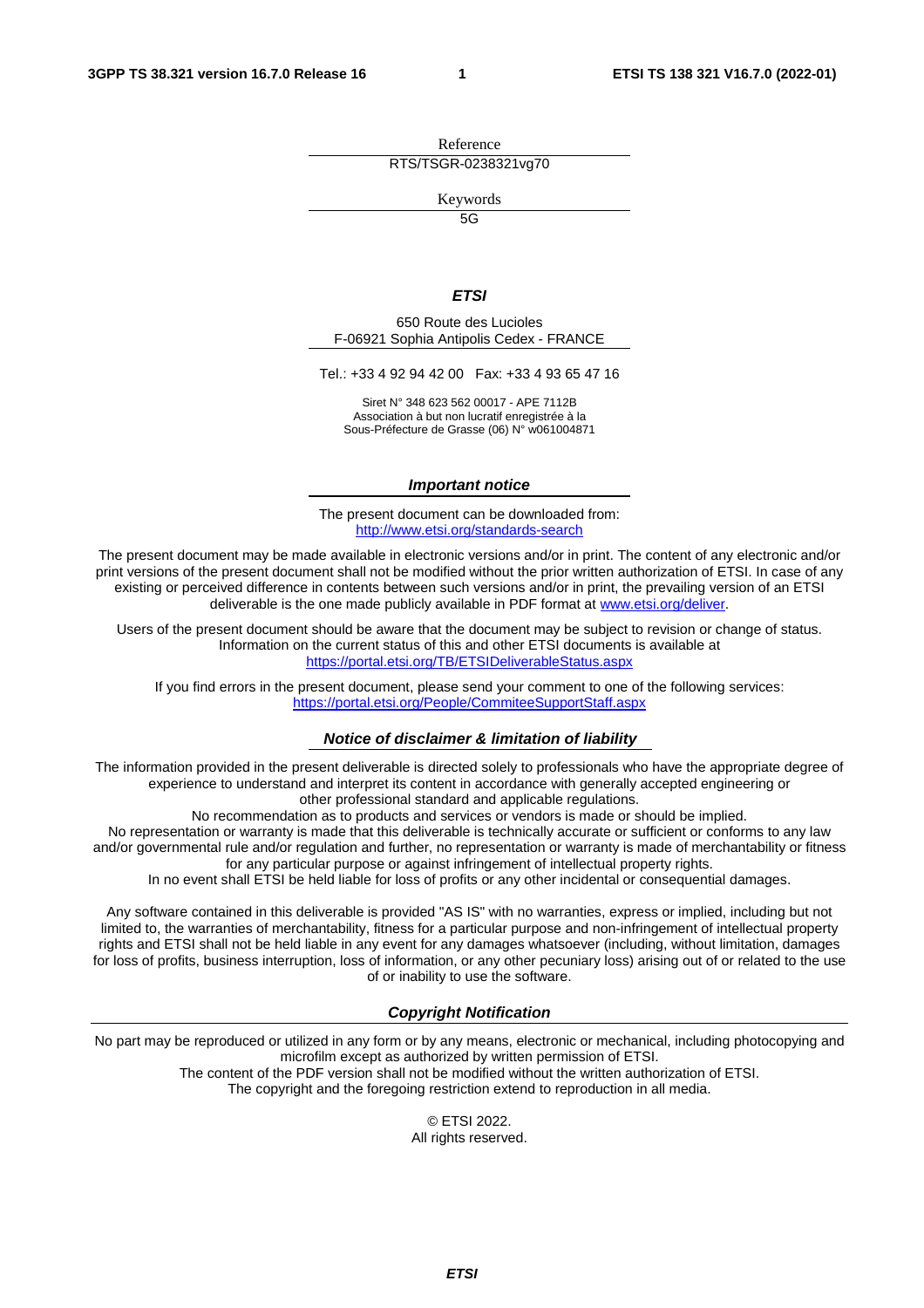# Intellectual Property Rights

#### Essential patents

IPRs essential or potentially essential to normative deliverables may have been declared to ETSI. The declarations pertaining to these essential IPRs, if any, are publicly available for **ETSI members and non-members**, and can be found in ETSI SR 000 314: *"Intellectual Property Rights (IPRs); Essential, or potentially Essential, IPRs notified to ETSI in respect of ETSI standards"*, which is available from the ETSI Secretariat. Latest updates are available on the ETSI Web server ([https://ipr.etsi.org/\)](https://ipr.etsi.org/).

Pursuant to the ETSI Directives including the ETSI IPR Policy, no investigation regarding the essentiality of IPRs, including IPR searches, has been carried out by ETSI. No guarantee can be given as to the existence of other IPRs not referenced in ETSI SR 000 314 (or the updates on the ETSI Web server) which are, or may be, or may become, essential to the present document.

#### **Trademarks**

The present document may include trademarks and/or tradenames which are asserted and/or registered by their owners. ETSI claims no ownership of these except for any which are indicated as being the property of ETSI, and conveys no right to use or reproduce any trademark and/or tradename. Mention of those trademarks in the present document does not constitute an endorsement by ETSI of products, services or organizations associated with those trademarks.

**DECT™**, **PLUGTESTS™**, **UMTS™** and the ETSI logo are trademarks of ETSI registered for the benefit of its Members. **3GPP™** and **LTE™** are trademarks of ETSI registered for the benefit of its Members and of the 3GPP Organizational Partners. **oneM2M™** logo is a trademark of ETSI registered for the benefit of its Members and of the oneM2M Partners. **GSM**® and the GSM logo are trademarks registered and owned by the GSM Association.

# Legal Notice

This Technical Specification (TS) has been produced by ETSI 3rd Generation Partnership Project (3GPP).

The present document may refer to technical specifications or reports using their 3GPP identities. These shall be interpreted as being references to the corresponding ETSI deliverables.

The cross reference between 3GPP and ETSI identities can be found under<http://webapp.etsi.org/key/queryform.asp>.

# Modal verbs terminology

In the present document "**shall**", "**shall not**", "**should**", "**should not**", "**may**", "**need not**", "**will**", "**will not**", "**can**" and "**cannot**" are to be interpreted as described in clause 3.2 of the [ETSI Drafting Rules](https://portal.etsi.org/Services/editHelp!/Howtostart/ETSIDraftingRules.aspx) (Verbal forms for the expression of provisions).

"**must**" and "**must not**" are **NOT** allowed in ETSI deliverables except when used in direct citation.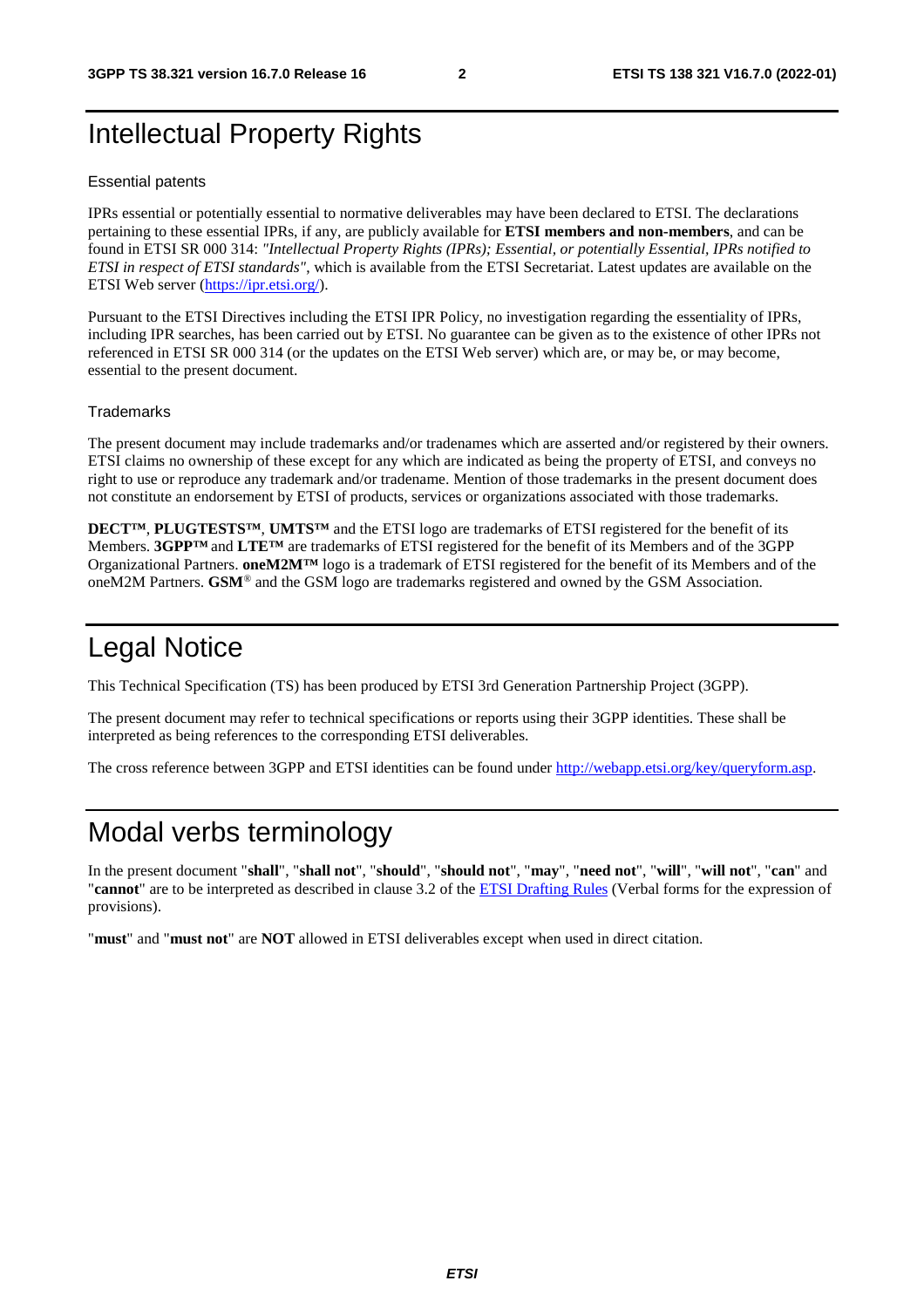$\mathbf{3}$ 

# Contents

| 1              |                                     |  |
|----------------|-------------------------------------|--|
| $\overline{2}$ |                                     |  |
| 3              |                                     |  |
| 3.1<br>3.2     |                                     |  |
|                |                                     |  |
| 4              |                                     |  |
| 4.1<br>4.2.    |                                     |  |
| 4.2.1          |                                     |  |
| 4.2.2          |                                     |  |
| 4.3            |                                     |  |
| 4.3.1          |                                     |  |
| 4.3.2          |                                     |  |
| 4.4            |                                     |  |
| 4.5            |                                     |  |
| 4.5.1          |                                     |  |
| 4.5.2          |                                     |  |
| 4.5.3          |                                     |  |
| 4.5.4          |                                     |  |
| 4.5.4.1        |                                     |  |
| 4.5.4.2        |                                     |  |
| 4.5.4.3        |                                     |  |
| 4.5.4.4        |                                     |  |
| 5              |                                     |  |
| 5.1            |                                     |  |
| 5.1.1          |                                     |  |
| 5.1.1a         |                                     |  |
| 5.1.2          |                                     |  |
| 5.1.2a         |                                     |  |
| 513            | Random Access Preamble transmission |  |
| 5.1.3a         |                                     |  |
| 5.1.4          |                                     |  |
| 5.1.4a         |                                     |  |
| 5.1.5<br>5.1.6 |                                     |  |
| 5.2            |                                     |  |
| 5.3            |                                     |  |
| 5.3.1          |                                     |  |
| 5.3.2          |                                     |  |
| 5.3.2.1        |                                     |  |
| 5.3.2.2        |                                     |  |
| 5.3.3          |                                     |  |
| 5.4            |                                     |  |
| 5.4.1          |                                     |  |
| 5.4.2          |                                     |  |
| 5.4.2.1        |                                     |  |
| 5.4.2.2        |                                     |  |
| 5.4.3          |                                     |  |
| 5.4.3.1        |                                     |  |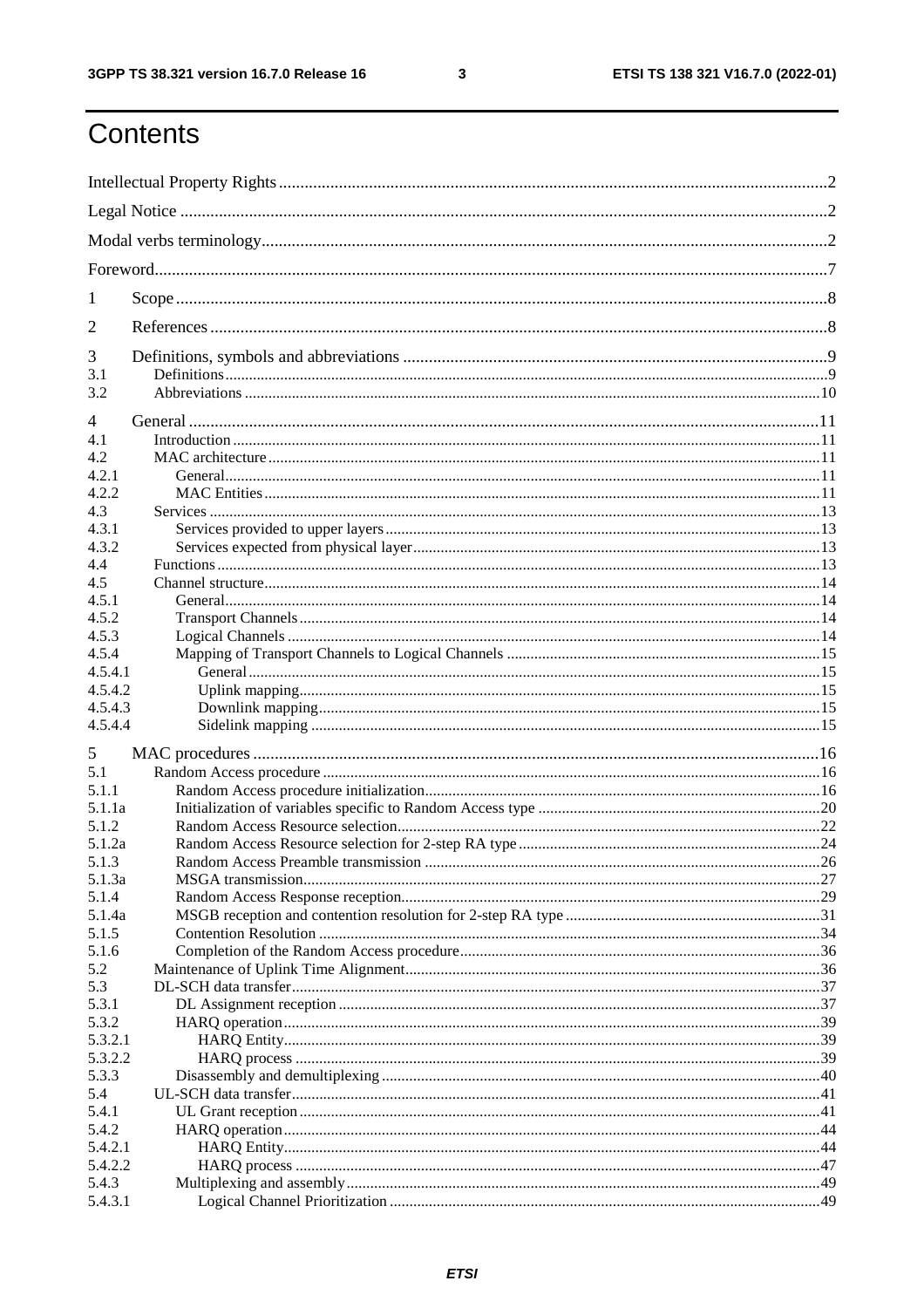| 5.4.3.1.1        |                                                                                                   |  |
|------------------|---------------------------------------------------------------------------------------------------|--|
| 5.4.3.1.2        |                                                                                                   |  |
| 5.4.3.1.3        |                                                                                                   |  |
| 5.4.3.2          |                                                                                                   |  |
| 5.4.4            |                                                                                                   |  |
| 5.4.5            |                                                                                                   |  |
| 5.4.6            |                                                                                                   |  |
| 5.4.7            |                                                                                                   |  |
| 5.5              |                                                                                                   |  |
| 5.6              |                                                                                                   |  |
| 5.7              |                                                                                                   |  |
| 5.8              |                                                                                                   |  |
| 5.8.1            |                                                                                                   |  |
| 5.8.2            |                                                                                                   |  |
| 5.8.3            |                                                                                                   |  |
| 5.9              |                                                                                                   |  |
| 5.10             |                                                                                                   |  |
| 5.11             |                                                                                                   |  |
| 5.12             |                                                                                                   |  |
| 5.13             |                                                                                                   |  |
| 5.14             |                                                                                                   |  |
| 5.15             |                                                                                                   |  |
| 5.15.1           |                                                                                                   |  |
| 5.15.2           |                                                                                                   |  |
| 5.16             |                                                                                                   |  |
| 5.17             |                                                                                                   |  |
| 5.18             |                                                                                                   |  |
| 5.18.1           |                                                                                                   |  |
| 5.18.2           |                                                                                                   |  |
| 5.18.3           |                                                                                                   |  |
| 5.18.4           |                                                                                                   |  |
| 5.18.5           |                                                                                                   |  |
|                  |                                                                                                   |  |
| 5.18.6<br>5.18.7 |                                                                                                   |  |
|                  | Activation/Deactivation of Semi-persistent SRS and Indication of spatial relation of SP/AP SRS 82 |  |
| 5.18.8           |                                                                                                   |  |
| 5.18.9           |                                                                                                   |  |
| 5.18.10          |                                                                                                   |  |
| 5.18.11          |                                                                                                   |  |
| 5.18.12          |                                                                                                   |  |
| 5.18.13          |                                                                                                   |  |
| 5.18.14          |                                                                                                   |  |
| 5.18.15          |                                                                                                   |  |
| 5.18.16          |                                                                                                   |  |
| 5.18.17          |                                                                                                   |  |
| 5.18.18          |                                                                                                   |  |
| 5.18.19          |                                                                                                   |  |
| 5.19             |                                                                                                   |  |
| 5.20             |                                                                                                   |  |
| 5.21             |                                                                                                   |  |
| 5.21.1           |                                                                                                   |  |
| 5.21.2           |                                                                                                   |  |
| 5.22             |                                                                                                   |  |
| 5.22.1           |                                                                                                   |  |
| 5.22.1.1         |                                                                                                   |  |
| 5.22.1.2         |                                                                                                   |  |
| 5.22.1.2a        |                                                                                                   |  |
| 5.22.1.3         |                                                                                                   |  |
| 5.22.1.3.1       |                                                                                                   |  |
| 5.22.1.3.1a      |                                                                                                   |  |
| 5.22.1.3.2       |                                                                                                   |  |
| 5.22.1.3.3       |                                                                                                   |  |
| 5.22.1.4         |                                                                                                   |  |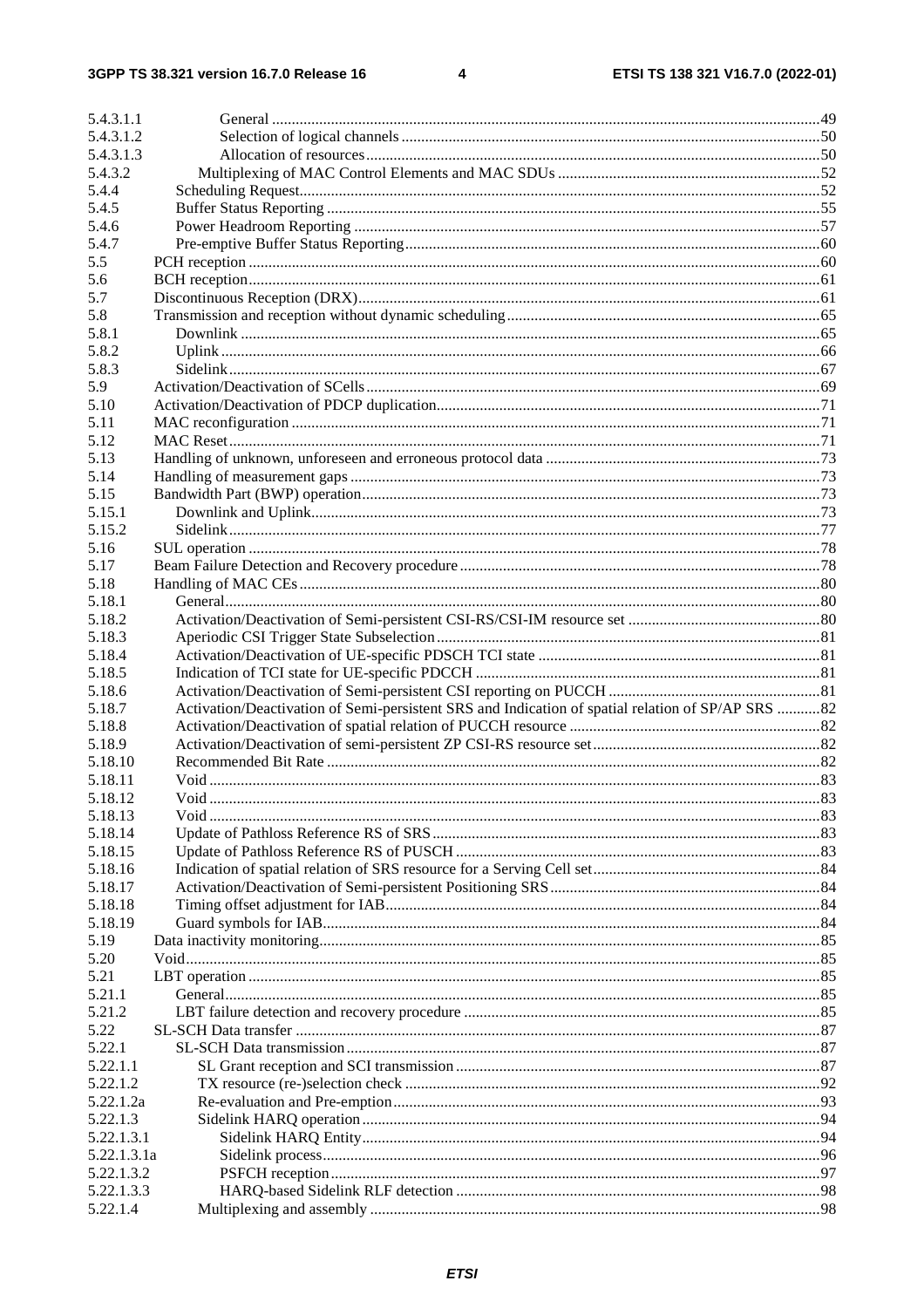#### $5\phantom{a}$

| 5.22.1.4.1   |                                                                                   |  |
|--------------|-----------------------------------------------------------------------------------|--|
| 5.22.1.4.1.1 |                                                                                   |  |
| 5.22.1.4.1.2 |                                                                                   |  |
| 5.22.1.4.1.3 |                                                                                   |  |
| 5.22.1.4.2   |                                                                                   |  |
| 5.22.1.5     |                                                                                   |  |
| 5.22.1.6     |                                                                                   |  |
| 5.22.1.7     |                                                                                   |  |
| 5.22.2       |                                                                                   |  |
| 5.22.2.1     |                                                                                   |  |
| 5.22.2.2     |                                                                                   |  |
| 5.22.2.2.1   |                                                                                   |  |
| 5.22.2.2.2   |                                                                                   |  |
| 5.22.2.3     |                                                                                   |  |
| 5.23         |                                                                                   |  |
| 5.23.1       |                                                                                   |  |
| 5.23.2       |                                                                                   |  |
|              |                                                                                   |  |
| 6            |                                                                                   |  |
| 6.1          |                                                                                   |  |
| 6.1.1        |                                                                                   |  |
| 6.1.2        | MAC PDU (DL-SCH and UL-SCH except transparent MAC and Random Access Response) 108 |  |
| 6.1.3        |                                                                                   |  |
| 6.1.3.1      |                                                                                   |  |
| 6.1.3.2      |                                                                                   |  |
| 6.1.3.3      |                                                                                   |  |
| 6.1.3.4      |                                                                                   |  |
| 6.1.3.4a     |                                                                                   |  |
| 6.1.3.5      |                                                                                   |  |
| 6.1.3.6      |                                                                                   |  |
| 6.1.3.7      |                                                                                   |  |
| 6.1.3.8      |                                                                                   |  |
| 6.1.3.9      |                                                                                   |  |
| 6.1.3.10     |                                                                                   |  |
| 6.1.3.11     |                                                                                   |  |
| 6.1.3.12     |                                                                                   |  |
| 6.1.3.13     |                                                                                   |  |
| 6.1.3.14     |                                                                                   |  |
| 6.1.3.15     |                                                                                   |  |
| 6.1.3.16     |                                                                                   |  |
| 6.1.3.17     |                                                                                   |  |
| 6.1.3.18     |                                                                                   |  |
| 6.1.3.19     |                                                                                   |  |
| 6.1.3.20     |                                                                                   |  |
| 6.1.3.21     |                                                                                   |  |
| 6.1.3.22     |                                                                                   |  |
| 6.1.3.23     |                                                                                   |  |
| 6.1.3.24     | Enhanced TCI States Activation/Deactivation for UE-specific PDSCH MAC CE  130     |  |
| 6.1.3.25     |                                                                                   |  |
| 6.1.3.26     |                                                                                   |  |
| 6.1.3.27     |                                                                                   |  |
| 6.1.3.28     |                                                                                   |  |
| 6.1.3.29     |                                                                                   |  |
| 6.1.3.30     |                                                                                   |  |
| 6.1.3.31     |                                                                                   |  |
| 6.1.3.32     |                                                                                   |  |
| 6.1.3.33     |                                                                                   |  |
| 6.1.3.34     |                                                                                   |  |
| 6.1.3.35     |                                                                                   |  |
| 6.1.3.36     |                                                                                   |  |
| 6.1.4        |                                                                                   |  |
| 6.1.5        |                                                                                   |  |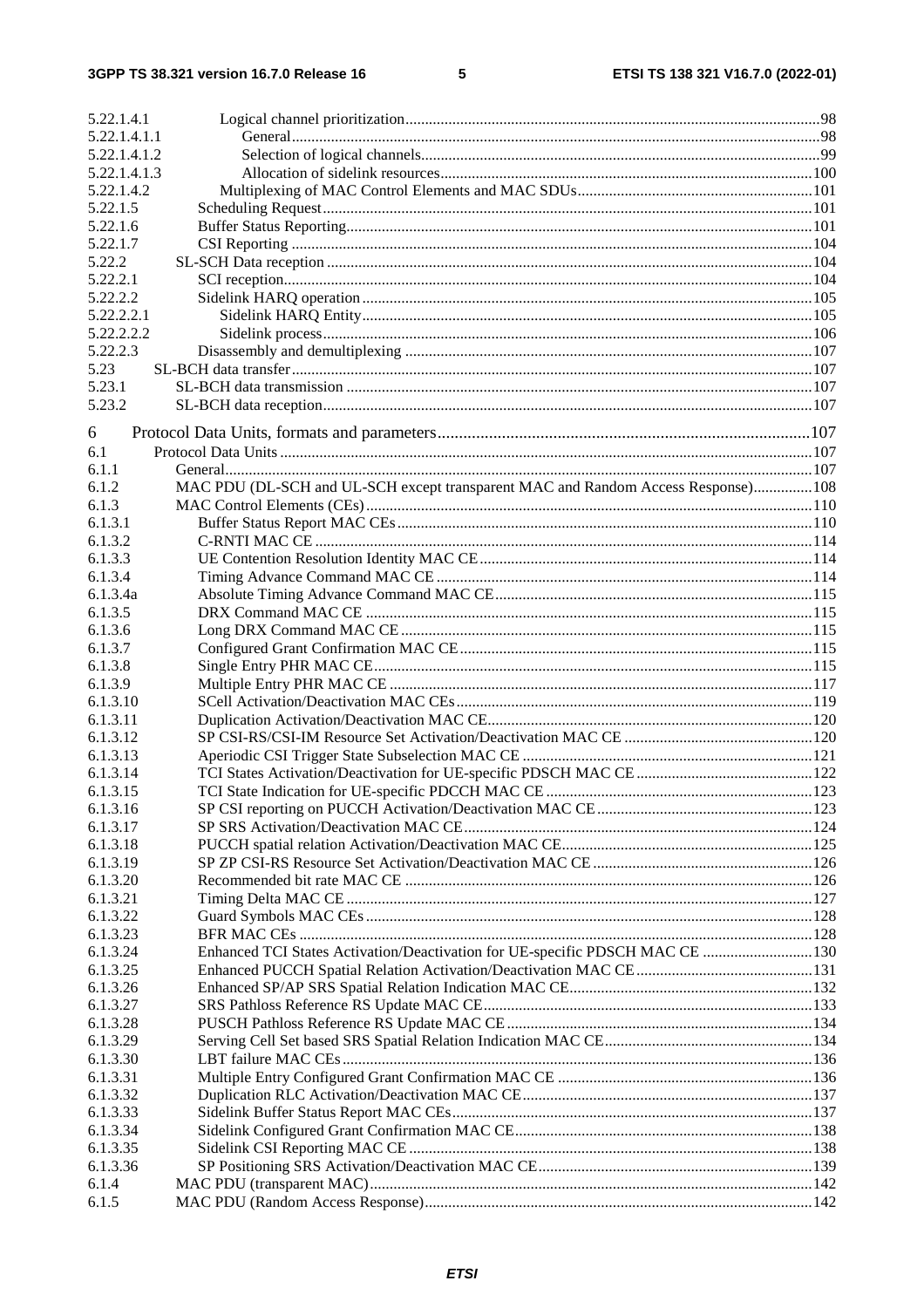#### $\bf 6$

| 6.1.5a          |                               |  |
|-----------------|-------------------------------|--|
| 6.1.6           |                               |  |
| 6.2             |                               |  |
| 6.2.1           |                               |  |
| 6.2.2           |                               |  |
| 6.2.2a          |                               |  |
| 6.2.3           |                               |  |
| 6.2.3a          |                               |  |
| 6.2.4           |                               |  |
| $7\overline{ }$ |                               |  |
| 7.1             |                               |  |
| 7.2             |                               |  |
| 7.3             |                               |  |
| 7.4             |                               |  |
|                 | <b>Annex A (informative):</b> |  |
|                 |                               |  |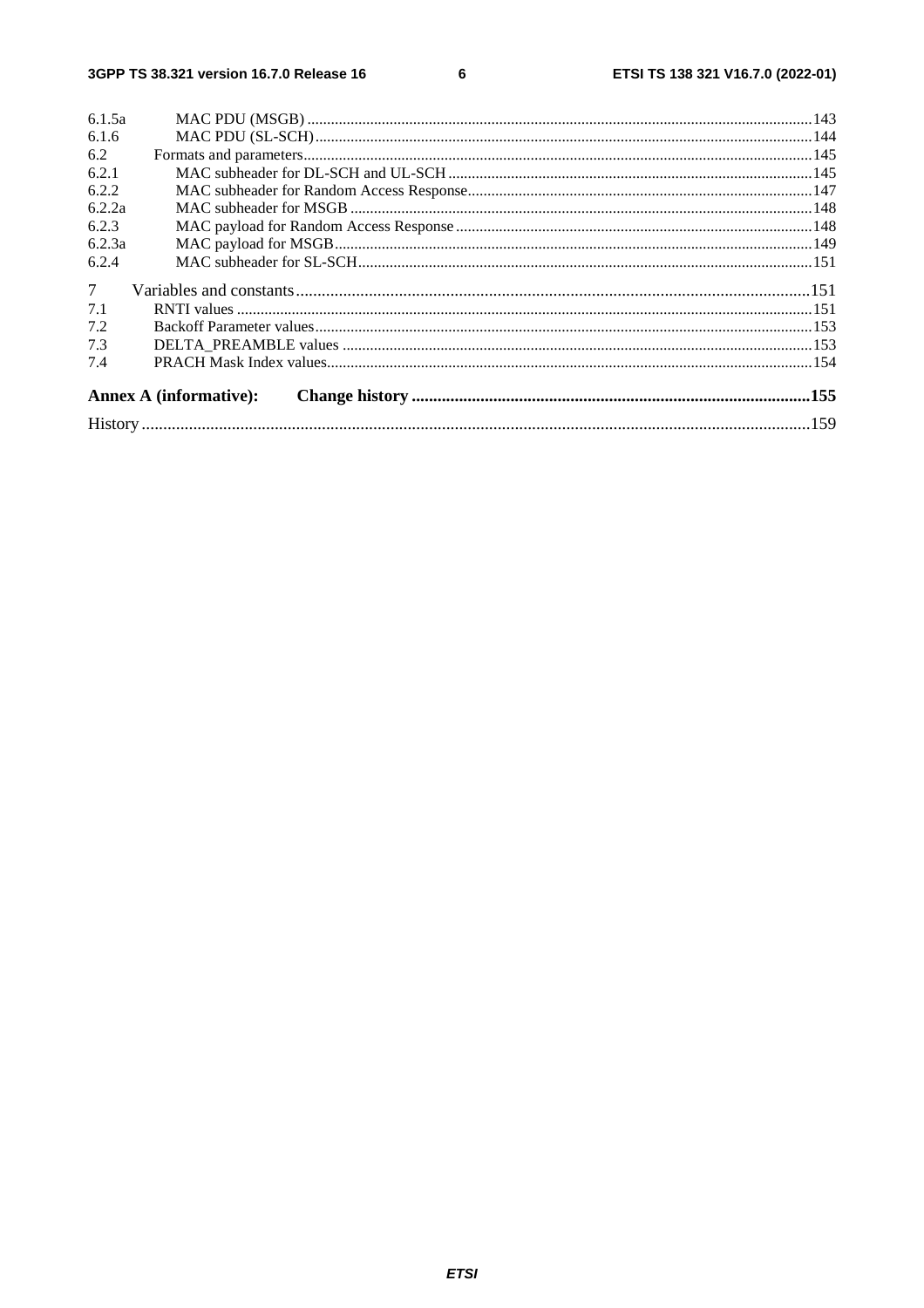# Foreword

This Technical Specification has been produced by the 3rd Generation Partnership Project (3GPP).

The contents of the present document are subject to continuing work within the TSG and may change following formal TSG approval. Should the TSG modify the contents of the present document, it will be re-released by the TSG with an identifying change of release date and an increase in version number as follows:

Version x.y.z

where:

- x the first digit:
	- 1 presented to TSG for information;
	- 2 presented to TSG for approval;
	- 3 or greater indicates TSG approved document under change control.
- y the second digit is incremented for all changes of substance, i.e. technical enhancements, corrections, updates, etc.
- z the third digit is incremented when editorial only changes have been incorporated in the document.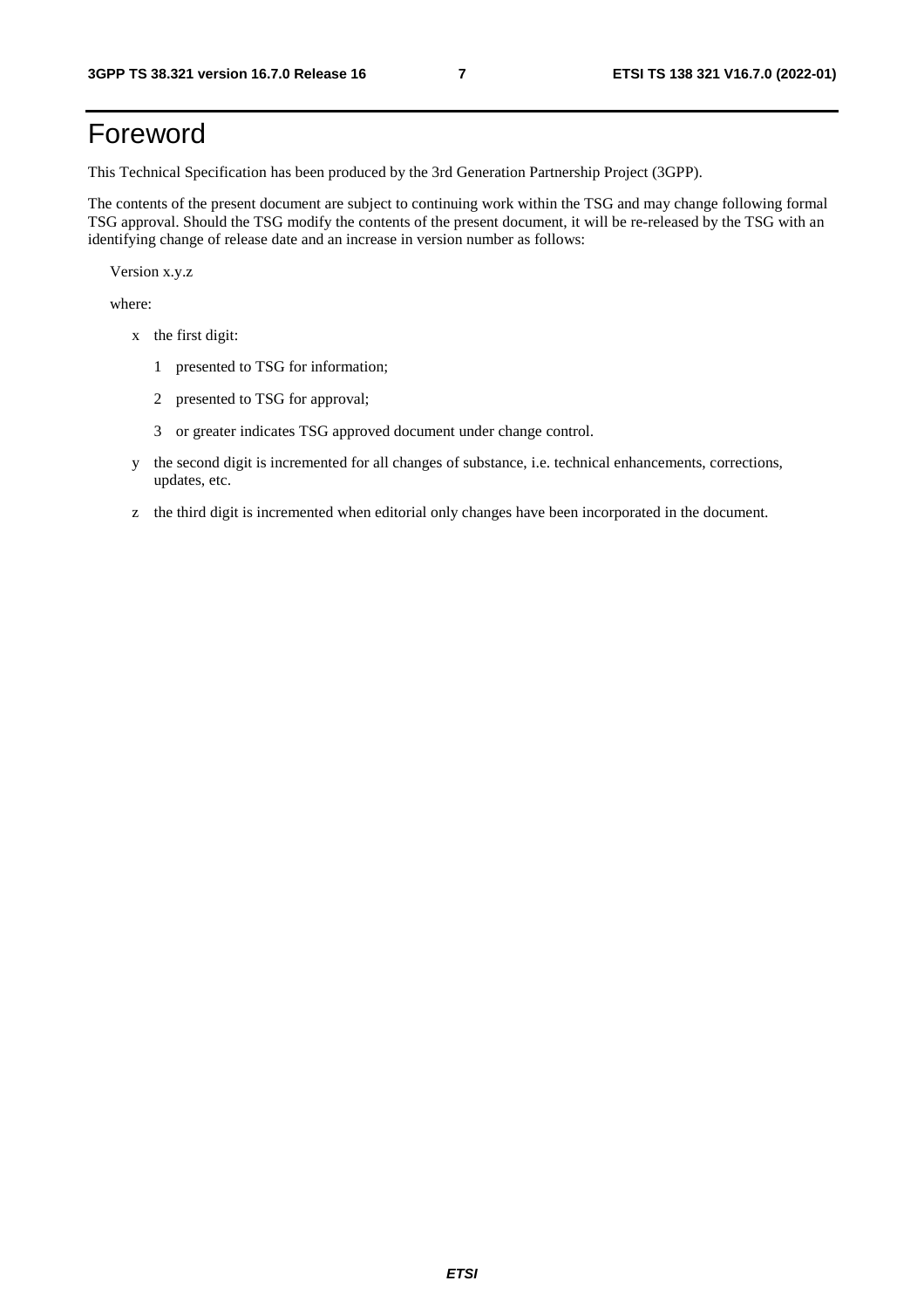# 1 Scope

The present document specifies the NR MAC protocol.

# 2 References

The following documents contain provisions which, through reference in this text, constitute provisions of the present document.

- References are either specific (identified by date of publication, edition number, version number, etc.) or non-specific.
- For a specific reference, subsequent revisions do not apply.
- For a non-specific reference, the latest version applies. In the case of a reference to a 3GPP document (including a GSM document), a non-specific reference implicitly refers to the latest version of that document *in the same Release as the present document*.
- [1] 3GPP TR 21.905: "Vocabulary for 3GPP Specifications".
- [2] 3GPP TS 38.300: "NR; Overall description; Stage 2".
- [3] 3GPP TS 38.322: "NR; Radio Link Control (RLC) protocol specification".
- [4] 3GPP TS 38.323: "NR; Packet Data Convergence Protocol (PDCP) protocol specification".
- [5] 3GPP TS 38.331: "NR; Radio Resource Control (RRC); Protocol specification".
- [6] 3GPP TS 38.213: "NR; Physical Layer Procedures for control".
- [7] 3GPP TS 38.214: "NR; Physical Layer Procedures for data".
- [8] 3GPP TS 38.211: "NR; Physical channels and modulation".
- [9] 3GPP TS 38.212: "NR; Multiplexing and channel coding".
- [10] Void.
- [11] 3GPP TS 38.133: "NR; Requirements for support of radio resource management".
- [12] 3GPP TS 36.133: "Evolved Universal Terrestrial Radio Access (E-UTRA); Requirements for support of radio resource management".
- [13] 3GPP TS 26.114: "Technical Specification Group Services and System Aspects; IP Multimedia Subsystem (IMS); Multimedia Telephony; Media handling and interaction".
- [14] 3GPP TS 38.101-1: "NR; User Equipment (UE) radio transmission and reception; Part 1: Range 1 Standalone".
- [15] 3GPP TS 38.101-2: "NR; User Equipment (UE) radio transmission and reception; Part 2: Range 2 Standalone".
- [16] 3GPP TS 38.101-3: "NR; User Equipment (UE) radio transmission and reception; Part 3: Range 1 and Range 2 Interworking operation with other radios".
- [17] 3GPP TS 36.213: "Evolved Universal Terrestrial Radio Access (E-UTRA); Physical Layer Procedures".
- [18] 3GPP TS 37.213: "Physical layer procedures for shared spectrum channel access".
- [19] 3GPP TS 23.287: "Architecture enhancements for 5G System (5GS) to support Vehicle-to-Everything (V2X) services ".
- [20] 3GPP TS 23.285: "Architecture enhancements for V2X services".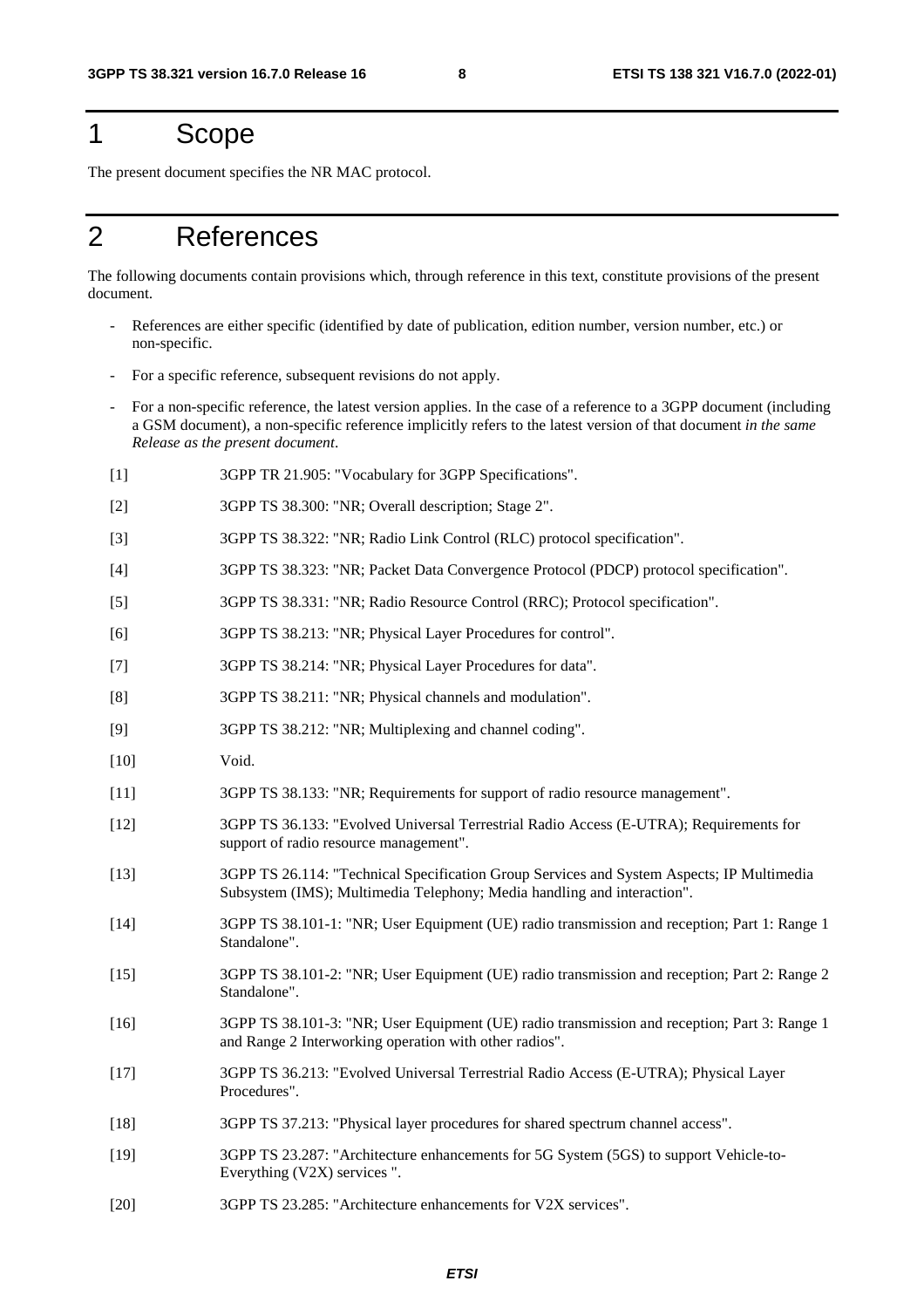- [21] 3GPP TS 36.331: "Evolved Universal Terrestrial Radio Access (E-UTRA); Radio Resource Control (RRC); Protocol specification".
- [22] 3GPP TS 36.321: "Evolved Universal Terrestrial Radio Access (E-UTRA); Medium Access Control (MAC); Protocol specification".
- [23] 3GPP TS 37.355: "Evolved Universal Terrestrial Radio Access (E-UTRA); LTE Positioning Protocol (LPP)".

[24] 3GPP TS 38.215: "NR; Physical layer measurements".

# 3 Definitions, symbols and abbreviations

# 3.1 Definitions

For the purposes of the present document, the terms and definitions given in TR 21.905 [1] and the following apply. A term defined in the present document takes precedence over the definition of the same term, if any, in TR 21.905 [1].

**Dormant BWP:** The dormant BWP is one of downlink BWPs configured by the network via dedicated RRC signaling. In the dormant BWP, the UE stop monitoring PDCCH on/for the SCell, but continues performing CSI measurements, Automatic Gain Control (AGC) and beam management, if configured.

**DRX group:** A group of Serving Cells that is configured by RRC and that have the same DRX Active Time.

**HARQ information:** HARQ information for DL-SCH, for UL-SCH, or for SL-SCH transmissions consists of New Data Indicator (NDI), Transport Block size (TBS), Redundancy Version (RV), and HARQ process ID.

**IAB-donor:** gNB that provides network access to UEs via a network of backhaul and access links.

**IAB-node:** RAN node that supports NR access links to UEs and NR backhaul links to parent nodes and child nodes.

**Listen Before Talk**: A procedure according to which transmissions are not performed if the channel is identified as being occupied, see TS 37.213 [18].

**Msg3**: Message transmitted on UL-SCH containing a C-RNTI MAC CE or CCCH SDU, submitted from upper layer and associated with the UE Contention Resolution Identity, as part of a Random Access procedure.

**NR backhaul link:** NR link used for backhauling between an IAB-node and an IAB-donor, and between IAB-nodes in case of a multi-hop backhauling.

**NR sidelink communication**: AS functionality enabling at least V2X Communication as defined in TS 23.287 [19], between two or more nearby UEs, using NR technology but not traversing any network node.

**PDCCH occasion**: A time duration (i.e. one or a consecutive number of symbols) during which the MAC entity is configured to monitor the PDCCH.

**Serving Cell:** A PCell, a PSCell, or an SCell in TS 38.331 [5].

**Sidelink transmission information:** Sidelink transmission information included in a SCI for a SL-SCH transmission as specified in clause 8.3 and 8.4 of TS 38.212 [9] consists of Sidelink HARQ information including NDI, RV, Sidelink process ID, HARQ feedback enabled/disabled indicator, Sidelink identification information including cast type indicator, Source Layer-1 ID and Destination Layer-1 ID, and Sidelink other information including CSI request, a priority, a communication range requirement and Zone ID.

**Special Cell:** For Dual Connectivity operation the term Special Cell refers to the PCell of the MCG or the PSCell of the SCG depending on if the MAC entity is associated to the MCG or the SCG, respectively. Otherwise the term Special Cell refers to the PCell. A Special Cell supports PUCCH transmission and contention-based Random Access, and is always activated.

**Timing Advance Group:** A group of Serving Cells that is configured by RRC and that, for the cells with a UL configured, using the same timing reference cell and the same Timing Advance value. A Timing Advance Group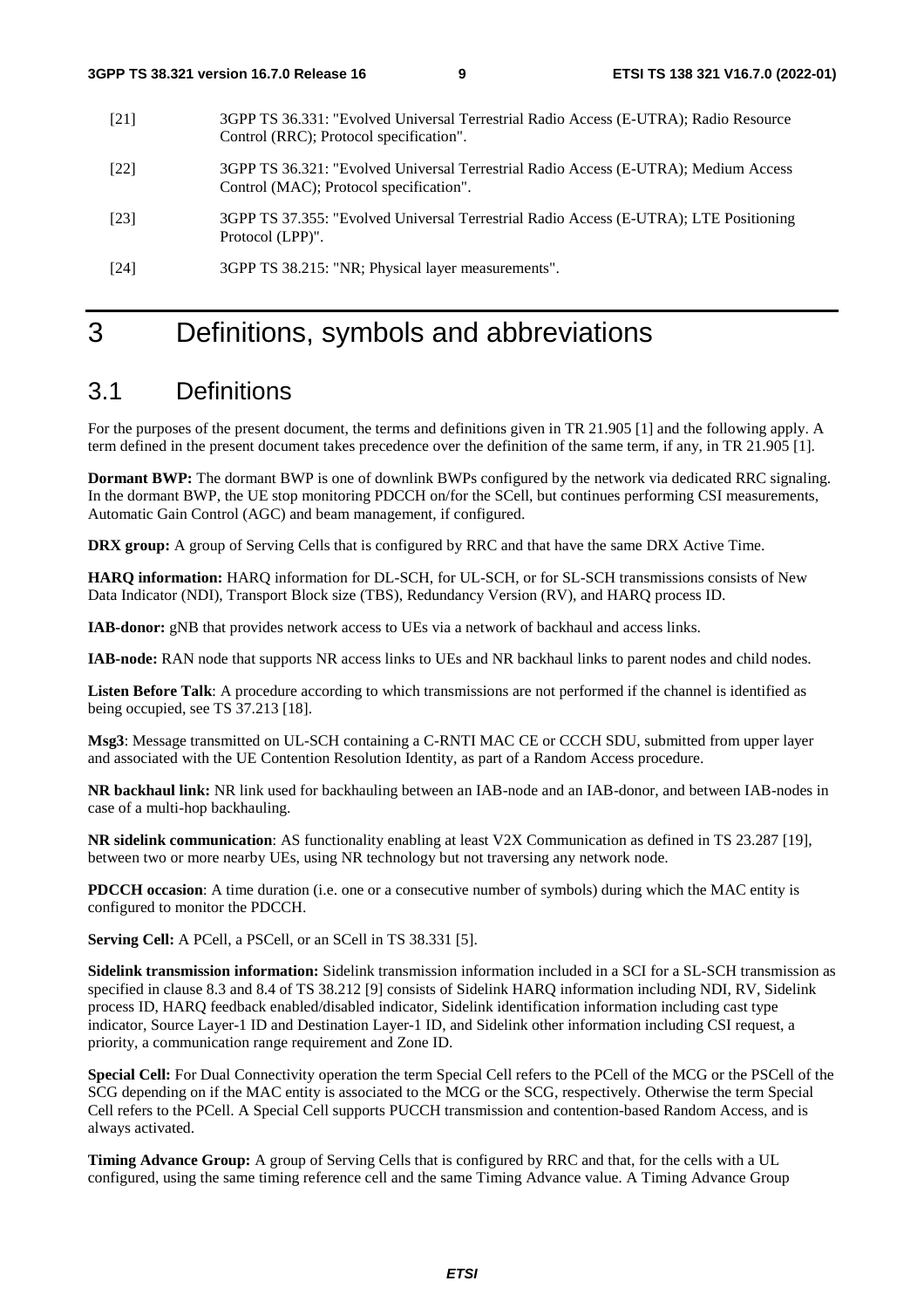containing the SpCell of a MAC entity is referred to as Primary Timing Advance Group (PTAG), whereas the term Secondary Timing Advance Group (STAG) refers to other TAGs.

**V2X sidelink communication**: AS functionality enabling V2X Communication as defined in TS 23.285 [20], between nearby UEs, using E-UTRA technology but not traversing any network node.

- NOTE 1: A timer is running once it is started, until it is stopped or until it expires; otherwise it is not running. A timer can be started if it is not running or restarted if it is running. A Timer is always started or restarted from its initial value. The duration of a timer is not updated until it is stopped or expires (e.g. due to BWP switching). When the MAC entity applies zero value for a timer, the timer shall be started and immediately expire unless explicitly stated otherwise.
- NOTE 2: In this version of the specification, the SRS in the procedural description includes Positioning SRS and Positioning SRS is treated the same as SRS by the UE unless explicitly stated otherwise.

# 3.2 Abbreviations

For the purposes of the present document, the abbreviations given in TR 21.905 [1] and the following apply. An abbreviation defined in the present document takes precedence over the definition of the same abbreviation, if any, in TR 21.905 [1].

| AP                | Aperiodic                             |
|-------------------|---------------------------------------|
| <b>BFR</b>        | <b>Beam Failure Recovery</b>          |
| <b>BSR</b>        | <b>Buffer Status Report</b>           |
| <b>BWP</b>        | <b>Bandwidth Part</b>                 |
| CE                | <b>Control Element</b>                |
| CG                | Cell Group                            |
| <b>CI-RNTI</b>    | <b>Cancellation Indication RNTI</b>   |
| <b>CSI</b>        | <b>Channel State Information</b>      |
| CSI-IM            | <b>CSI</b> Interference Measurement   |
| <b>CSI-RS</b>     | CSI Reference Signal                  |
| <b>CS-RNTI</b>    | Configured Scheduling RNTI            |
| <b>DAPS</b>       | <b>Dual Active Protocol Stack</b>     |
| <b>DCP</b>        | DCI with CRC scrambled by PS-RNTI     |
| <b>DL-PRS</b>     | DownLink-Positioning Reference Signal |
| <b>IAB</b>        | <b>Integrated Access and Backhaul</b> |
| <b>INT-RNTI</b>   | <b>Interruption RNTI</b>              |
| LBT               | Listen Before Talk                    |
| <b>LCG</b>        | <b>Logical Channel Group</b>          |
| <b>LCP</b>        | Logical Channel Prioritization        |
| MCG               | Master Cell Group                     |
| <b>MPE</b>        | Maximum Permissible Exposure          |
| <b>NUL</b>        | Normal Uplink                         |
| <b>NZP CSI-RS</b> | Non-Zero Power CSI-RS                 |
| <b>PDB</b>        | Packet Delay Budget                   |
| <b>PHR</b>        | Power Headroom Report                 |
| <b>PS-RNTI</b>    | Power Saving RNTI                     |
| <b>PTAG</b>       | Primary Timing Advance Group          |
| <b>QCL</b>        | Quasi-colocation                      |
| RS                | Reference Signal                      |
| <b>SCG</b>        | Secondary Cell Group                  |
| <b>SFI-RNTI</b>   | <b>Slot Format Indication RNTI</b>    |
| SI                | <b>System Information</b>             |
| <b>SL-RNTI</b>    | Sidelink RNTI                         |
| <b>SLCS-RNTI</b>  | Sidelink Configured Scheduling RNTI   |
| SpCell            | Special Cell                          |
| SP                | Semi-Persistent                       |
| SP-CSI-RNTI       | Semi-Persistent CSI RNTI              |
| <b>SPS</b>        | Semi-Persistent Scheduling            |
| SR.               | <b>Scheduling Request</b>             |
| SS                | <b>Synchronization Signals</b>        |
| <b>SSB</b>        | <b>Synchronization Signal Block</b>   |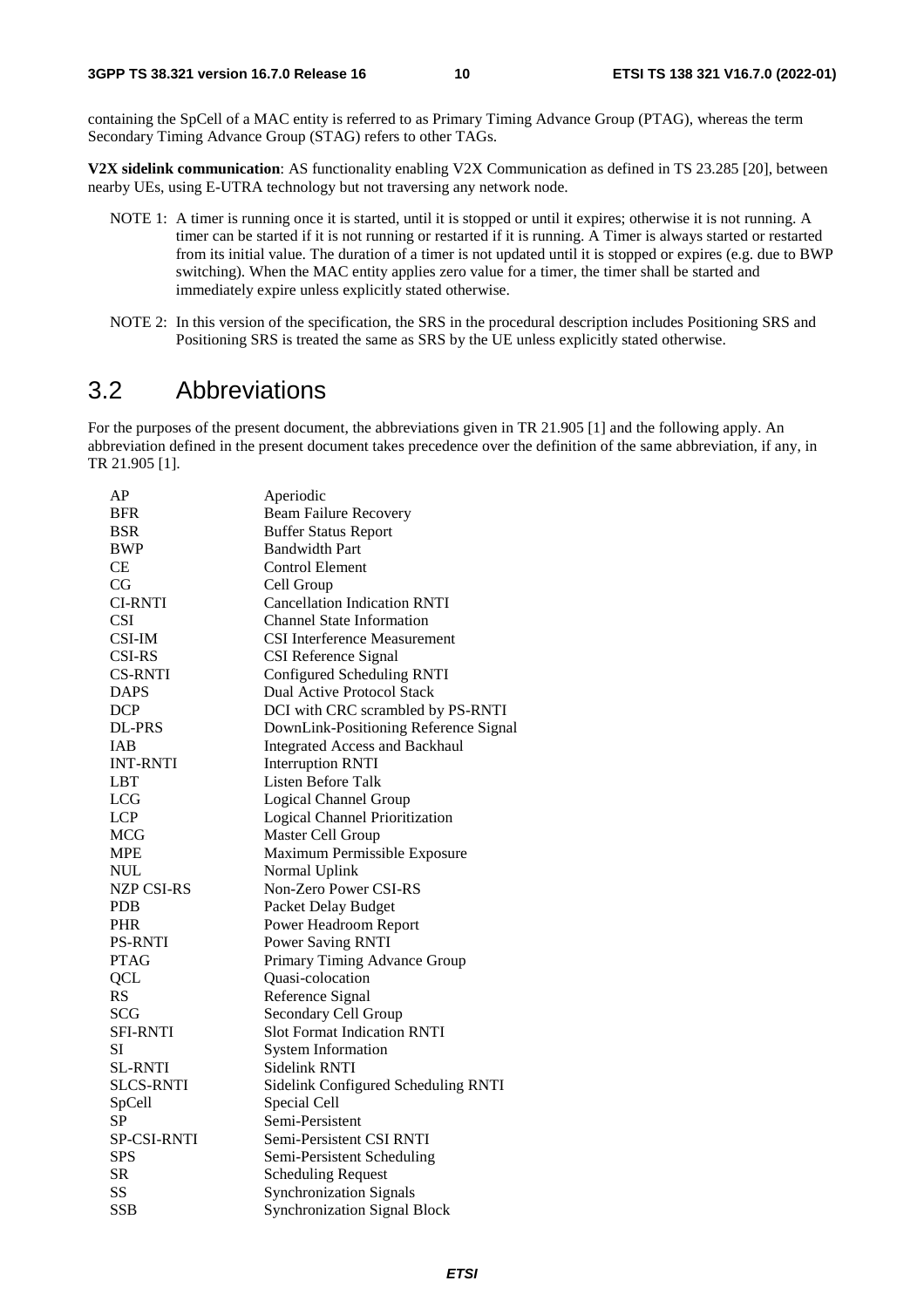| <b>STAG</b>         | Secondary Timing Advance Group                        |
|---------------------|-------------------------------------------------------|
| <b>SUL</b>          | Supplementary Uplink                                  |
| <b>TAG</b>          | Timing Advance Group                                  |
| <b>TCI</b>          | <b>Transmission Configuration Indicator</b>           |
| <b>TPC-SRS-RNTI</b> | Transmit Power Control-Sounding Reference Signal-RNTI |
| <b>UCI</b>          | <b>Uplink Control Information</b>                     |
| V2X                 | Vehicle-to-Everything                                 |
| <b>ZP CSI-RS</b>    | <b>Zero Power CSI-RS</b>                              |
|                     |                                                       |

# 4 General

# 4.1 Introduction

The objective of this clause is to describe the MAC architecture and the MAC entity of the UE from a functional point of view.

# 4.2 MAC architecture

### 4.2.1 General

This clause describes a model of the MAC i.e. it does not specify or restrict implementations.

RRC is in control of the MAC configuration.

#### 4.2.2 MAC Entities

The MAC entity of the UE handles the following transport channels:

- Broadcast Channel (BCH);
- Downlink Shared Channel(s) (DL-SCH);
- Paging Channel (PCH);
- Uplink Shared Channel(s) (UL-SCH);
- Random Access Channel(s) (RACH).

When the UE is configured with SCG, two MAC entities are configured to the UE: one for the MCG and one for the SCG.

When the UE is configured with DAPS handover, two MAC entities are used by the UE: one for the source cell (source MAC entity) and one for the target cell (target MAC entity).

The functions of the different MAC entities in the UE operate independently unless otherwise specified. The timers and parameters used in each MAC entity are configured independently unless otherwise specified. The Serving Cells, C-RNTI, radio bearers, logical channels, upper and lower layer entities, LCGs, and HARQ entities considered by each MAC entity refer to those mapped to that MAC entity unless otherwise specified.

If the MAC entity is configured with one or more SCells, there are multiple DL-SCH and there may be multiple UL-SCH as well as multiple RACH per MAC entity; one DL-SCH, one UL-SCH, and one RACH on the SpCell, one DL-SCH, zero or one UL-SCH and zero or one RACH for each SCell.

If the MAC entity is not configured with any SCell, there is one DL-SCH, one UL-SCH, and one RACH per MAC entity.

Figure 4.2.2-1 illustrates one possible structure of the MAC entity when SCG is not configured and for each MAC entity during DAPS handover.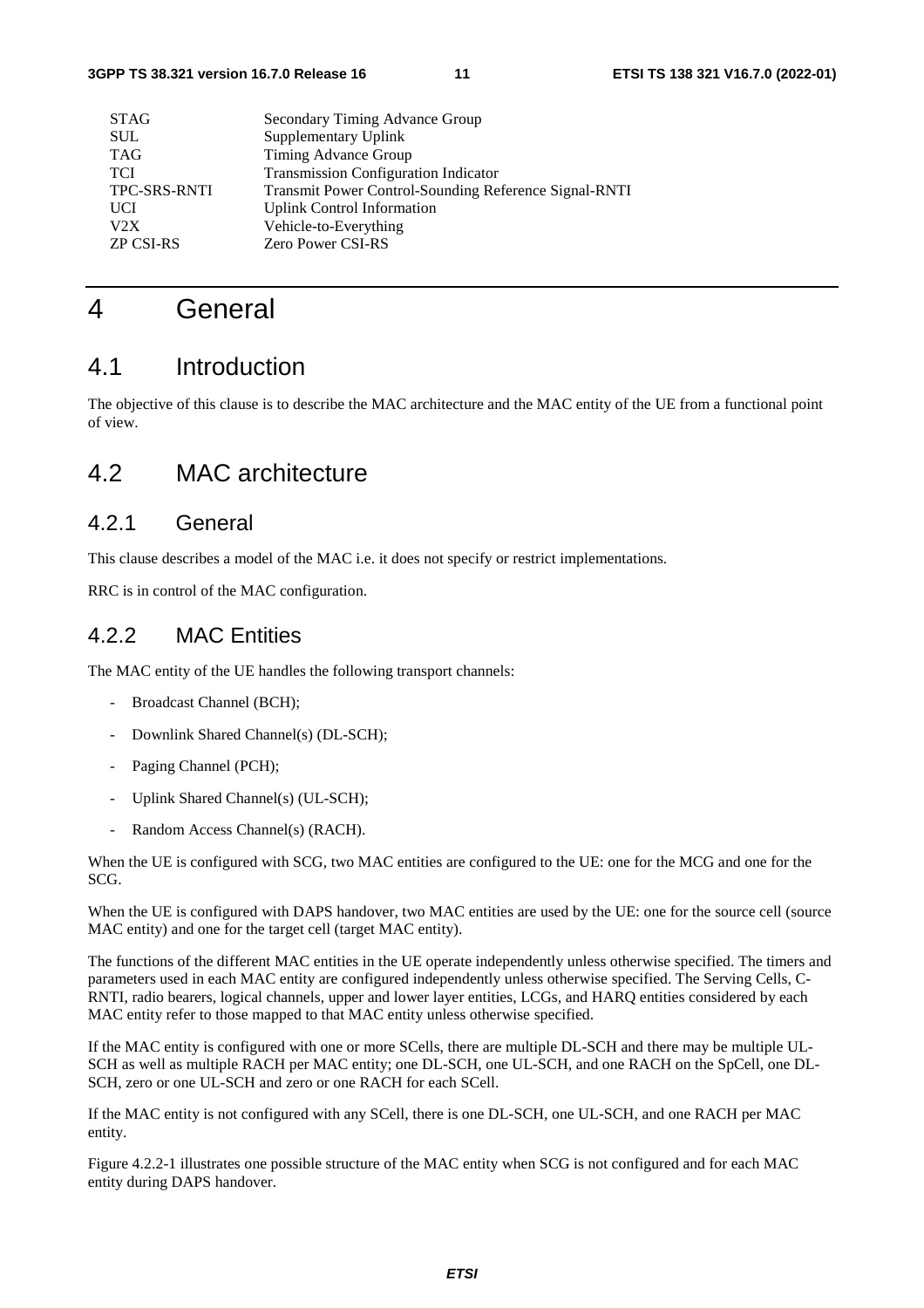



Figure 4.2.2-2 illustrates one possible structure for the MAC entities when MCG and SCG are configured.





In addition, the MAC entity of the UE handles the following transport channel for sidelink:

- Sidelink Shared Channel (SL-SCH);
- Sidelink Broadcast Channel (SL-BCH).

Figure 4.2.2-3 illustrates one possible structure for the MAC entity when sidelink is configured.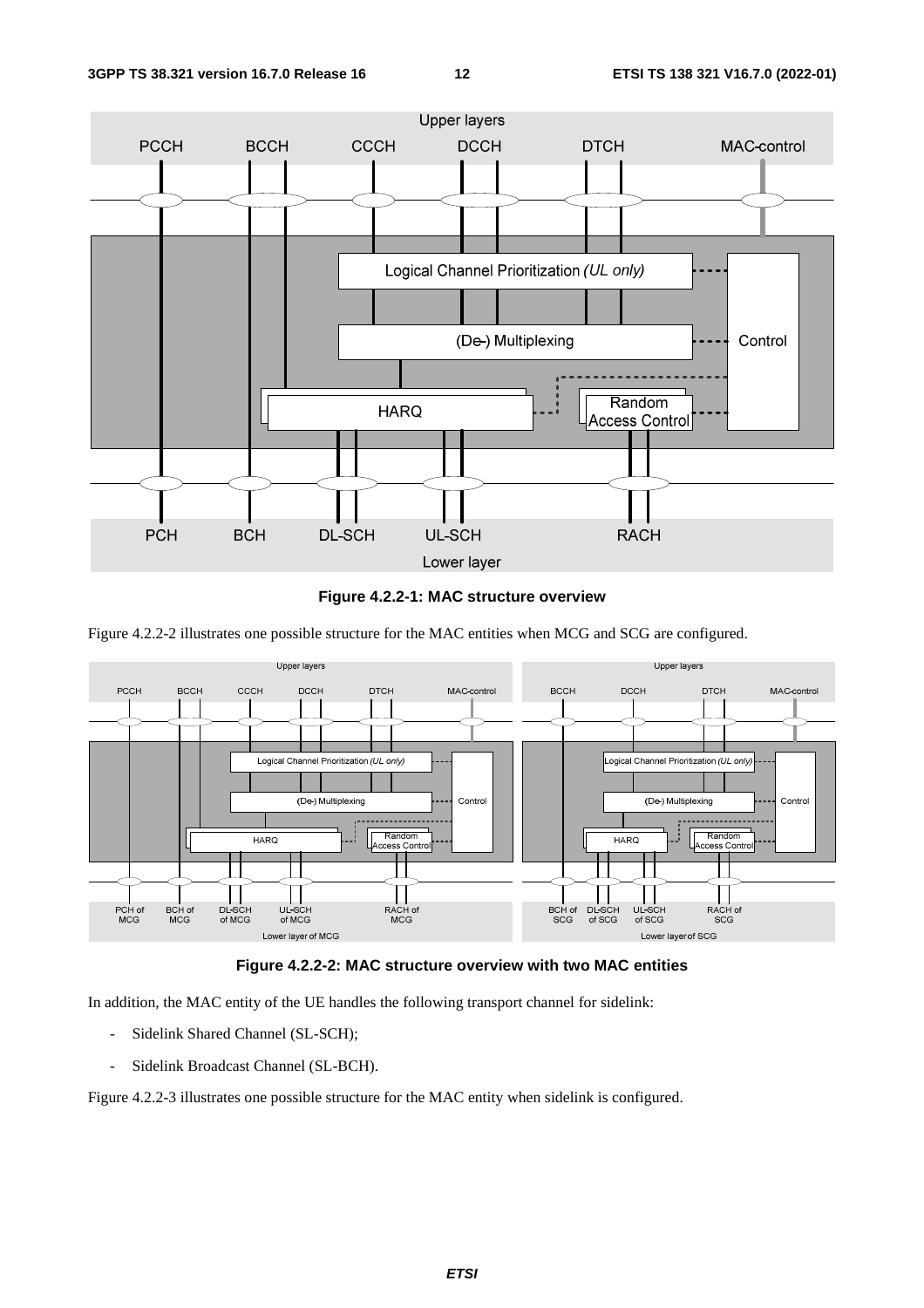

**Figure 4.2.2-3: MAC structure overview for sidelink** 

# 4.3 Services

### 4.3.1 Services provided to upper layers

The MAC sublayer provides the following services to upper layers:

- data transfer:
- radio resource allocation.

### 4.3.2 Services expected from physical layer

The MAC sublayer expects the following services from the physical layer:

- data transfer services:
- signalling of HARQ feedback;
- signalling of Scheduling Request;
- measurements (e.g. Channel Quality Indication (CQI)).

# 4.4 Functions

The MAC sublayer supports the following functions:

- mapping between logical channels and transport channels;
- multiplexing of MAC SDUs from one or different logical channels onto transport blocks (TB) to be delivered to the physical layer on transport channels;
- demultiplexing of MAC SDUs to one or different logical channels from transport blocks (TB) delivered from the physical layer on transport channels;
- scheduling information reporting;
- error correction through HARQ;
- logical channel prioritization;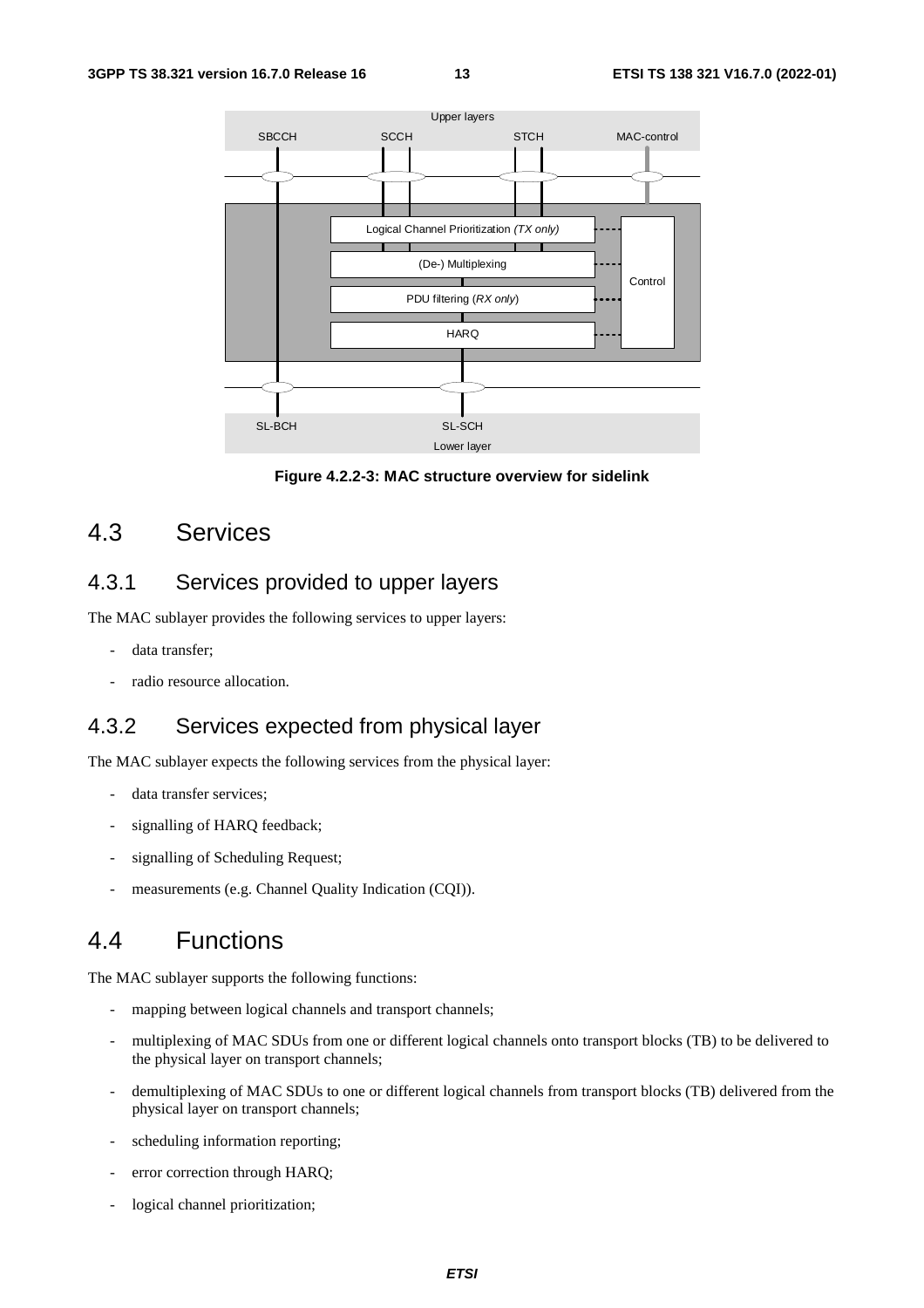- priority handling between overlapping resources of one UE;
- radio resource selection.

The relevance of MAC functions for uplink, downlink, and sidelink is indicated in Table 4.4-1.

| Table 4.4-1: The link direction association of MAC functions. |  |
|---------------------------------------------------------------|--|
|---------------------------------------------------------------|--|

| <b>MAC</b> function                                     | <b>Downlink</b> | <b>Uplink</b> | <b>Sidelink</b><br>TХ | <b>Sidelink</b><br><b>RX</b> |
|---------------------------------------------------------|-----------------|---------------|-----------------------|------------------------------|
| Mapping between logical channels and transport channels |                 |               |                       |                              |
| Multiplexing                                            |                 |               |                       |                              |
| Demultiplexing                                          |                 |               |                       |                              |
| Scheduling information reporting                        |                 |               |                       |                              |
| Error correction through HARQ                           |                 |               |                       |                              |
| Logical Channel prioritization                          |                 |               |                       |                              |
| Radio resource selection                                |                 |               |                       |                              |

### 4.5 Channel structure

#### 4.5.1 General

The MAC sublayer operates on the channels defined below; transport channels are SAPs between MAC and Layer 1, logical channels are SAPs between MAC and RLC.

### 4.5.2 Transport Channels

The MAC sublayer uses the transport channels listed in Table 4.5.2-1 below.

| <b>Transport channel name</b> | Acronym       | <b>Downlink</b> | <b>Uplink</b> | <b>Sidelink</b> |
|-------------------------------|---------------|-----------------|---------------|-----------------|
| <b>Broadcast Channel</b>      | <b>BCH</b>    |                 |               |                 |
| Downlink Shared Channel       | <b>DL-SCH</b> | ↗               |               |                 |
| Paging Channel                | <b>PCH</b>    |                 |               |                 |
| <b>Uplink Shared Channel</b>  | UL-SCH        |                 |               |                 |
| Random Access Channel         | RACH          |                 |               |                 |
| Sidelink Broadcast Channel    | SL-BCH        |                 |               |                 |
| Sidelink Shared Channel       | <b>SL-SCH</b> |                 |               |                 |

| Table 4.5.2-1: Transport channels used by MAC |  |  |  |  |  |  |
|-----------------------------------------------|--|--|--|--|--|--|
|-----------------------------------------------|--|--|--|--|--|--|

### 4.5.3 Logical Channels

The MAC sublayer provides data transfer services on logical channels. To accommodate different kinds of data transfer services, multiple types of logical channels are defined i.e. each supporting transfer of a particular type of information.

Each logical channel type is defined by what type of information is transferred.

The MAC sublayer provides the control and traffic channels listed in Table 4.5.3-1 below.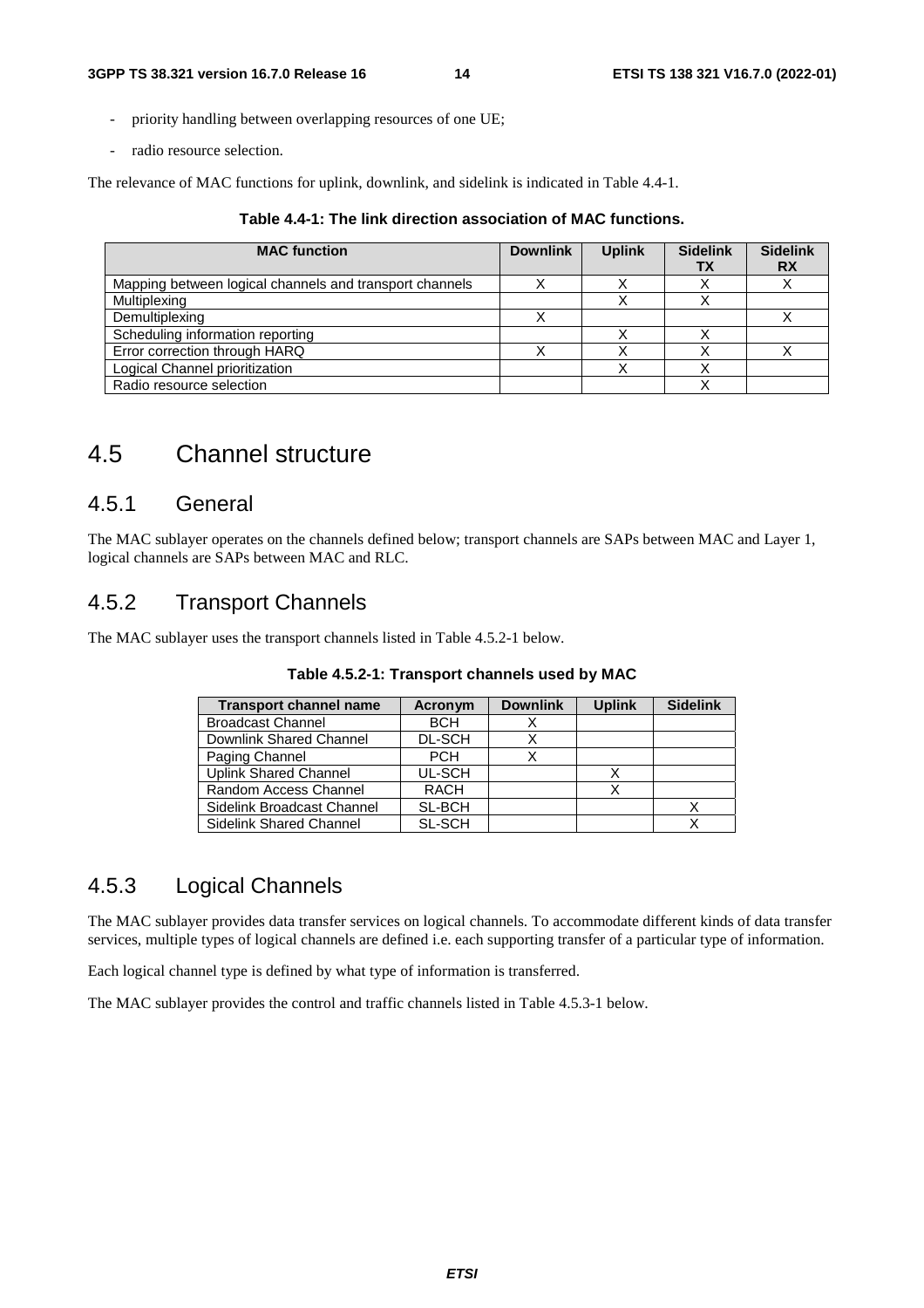| Logical channel name               | Acronym      | Control<br>channel | <b>Traffic channel</b> |
|------------------------------------|--------------|--------------------|------------------------|
| <b>Broadcast Control Channel</b>   | <b>BCCH</b>  |                    |                        |
| Paging Control Channel             | <b>PCCH</b>  |                    |                        |
| <b>Common Control Channel</b>      | <b>CCCH</b>  | x                  |                        |
| <b>Dedicated Control Channel</b>   | <b>DCCH</b>  | Χ                  |                        |
| <b>Dedicated Traffic Channel</b>   | <b>DTCH</b>  |                    |                        |
| Sidelink Broadcast Control Channel | <b>SBCCH</b> | х                  |                        |
| Sidelink Control Channel           | <b>SCCH</b>  | х                  |                        |
| Sidelink Traffic Channel           | <b>STCH</b>  |                    |                        |

**Table 4.5.3-1: Logical channels provided by MAC.** 

### 4.5.4 Mapping of Transport Channels to Logical Channels

#### 4.5.4.1 General

The MAC entity is responsible for mapping logical channels onto transport channels. This mapping depends on the multiplexing that is configured by RRC.

#### 4.5.4.2 Uplink mapping

The uplink logical channels can be mapped as described in Table 4.5.4.2-1.

**Table 4.5.4.2-1: Uplink channel mapping.** 

| <b>Transport channel</b><br>Logical channel | <b>UL-SCH</b> | <b>RACH</b> |
|---------------------------------------------|---------------|-------------|
| CCCH                                        |               |             |
| <b>DCCH</b>                                 |               |             |
| <b>DTCH</b>                                 |               |             |

#### 4.5.4.3 Downlink mapping

The downlink logical channels can be mapped as described in Table 4.5.4.3-1.

|  |  | Table 4.5.4.3-1: Downlink channel mapping. |
|--|--|--------------------------------------------|
|--|--|--------------------------------------------|

| <b>Transport channel</b><br>Logical channel | <b>BCH</b> | <b>PCH</b> | <b>DL-SCH</b> |
|---------------------------------------------|------------|------------|---------------|
| <b>BCCH</b>                                 |            |            |               |
| <b>PCCH</b>                                 |            |            |               |
| <b>CCCH</b>                                 |            |            |               |
| <b>DCCH</b>                                 |            |            |               |
| <b>DTCH</b>                                 |            |            |               |

#### 4.5.4.4 Sidelink mapping

The sidelink logical channels can be mapped as described in Table 4.5.4.4-1.

#### **Table 4.5.4.4-1: Sidelink channel mapping.**

| <b>Transport channel</b><br>Logical channel | <b>SL-BCH</b> | <b>SL-SCH</b> |
|---------------------------------------------|---------------|---------------|
| <b>SBCCH</b>                                |               |               |
| SCCH                                        |               |               |
| <b>STCH</b>                                 |               |               |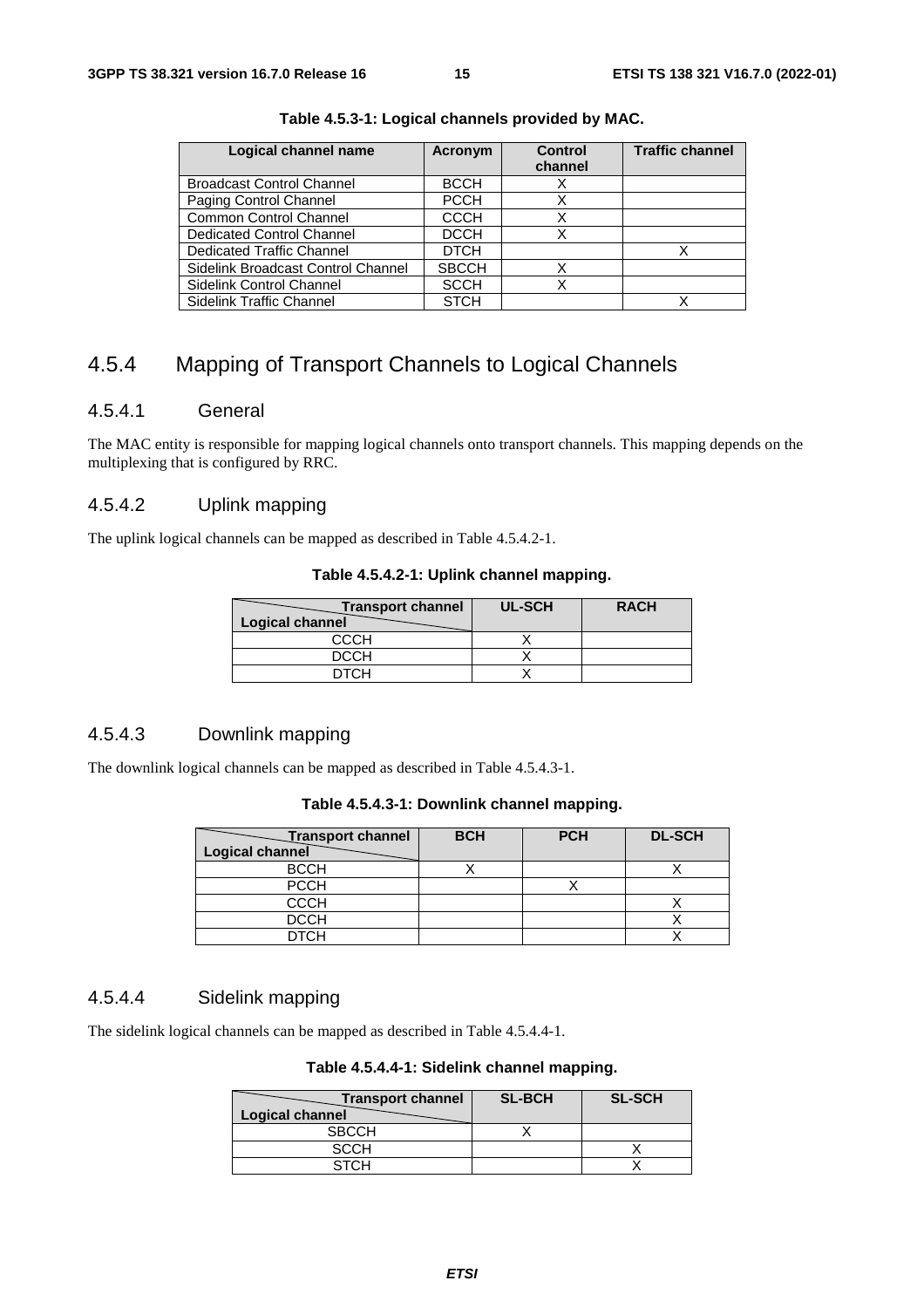# 5 MAC procedures

### 5.1 Random Access procedure

#### 5.1.1 Random Access procedure initialization

The Random Access procedure described in this clause is initiated by a PDCCH order, by the MAC entity itself, or by RRC for the events in accordance with TS 38.300 [2]. There is only one Random Access procedure ongoing at any point in time in a MAC entity. The Random Access procedure on an SCell shall only be initiated by a PDCCH order with *ra-PreambleIndex* different from 0b000000.

- NOTE 1: If a new Random Access procedure is triggered while another is already ongoing in the MAC entity, it is up to UE implementation whether to continue with the ongoing procedure or start with the new procedure (e.g. for SI request).
- NOTE 2: If there was an ongoing Random Access procedure that is triggered by a PDCCH order while the UE receives another PDCCH order indicating the same Random Access Preamble, PRACH mask index and uplink carrier, the Random Access procedure is considered as the same Random Access procedure as the ongoing one and not initialized again.

RRC configures the following parameters for the Random Access procedure:

- *prach-ConfigurationIndex*: the available set of PRACH occasions for the transmission of the Random Access Preamble for Msg1. These are also applicable to the MSGA PRACH if the PRACH occasions are shared between 2-step and 4-step RA types;
- *prach-ConfigurationPeriodScaling-IAB*: the scaling factor defined in TS 38.211 [8] and applicable to IAB-MTs, extending the periodicity of the PRACH occasions baseline configuration indicated by *prach-ConfigurationIndex*;
- *prach-ConfigurationFrameOffset-IAB*: the frame offset defined in TS 38.211 [8] and applicable to IAB-MTs, altering the ROs frame defined in the baseline configuration indicated by *prach-ConfigurationIndex*;
- *prach-ConfigurationSOffset-IAB*: the subframe/slot offset defined in TS 38.211 [8] and applicable to IAB-MTs, altering the ROs subframe or slot defined in the baseline configuration indicated by *prach-ConfigurationIndex*;
- *msgA-PRACH-ConfigurationIndex*: the available set of PRACH occasions for the transmission of the Random Access Preamble for MSGA in 2-step RA type;
- *preambleReceivedTargetPower*: initial Random Access Preamble power for 4-step RA type;
- *msgA-PreambleReceivedTargetPower*: initial Random Access Preamble power for 2-step RA type;
- *rsrp-ThresholdSSB*: an RSRP threshold for the selection of the SSB for 4-step RA type. If the Random Access procedure is initiated for beam failure recovery, *rsrp-ThresholdSSB* used for the selection of the SSB within *candidateBeamRSList* refers to *rsrp-ThresholdSSB* in *BeamFailureRecoveryConfig* IE;
- *rsrp-ThresholdCSI-RS*: an RSRP threshold for the selection of CSI-RS for 4-step RA type. If the Random Access procedure is initiated for beam failure recovery, *rsrp-ThresholdCSI-RS* is equal to *rsrp-ThresholdSSB* in *BeamFailureRecoveryConfig* IE;
- *msgA-RSRP-ThresholdSSB*: an RSRP threshold for the selection of the SSB for 2-step RA type;
- *rsrp-ThresholdSSB-SUL*: an RSRP threshold for the selection between the NUL carrier and the SUL carrier;
- *msgA-RSRP-Threshold*: an RSRP threshold for selection between 2-step RA type and 4-step RA type when both 2-step and 4-step RA type Random Access Resources are configured in the UL BWP;
- *msgA-TransMax*: The maximum number of MSGA transmissions when both 4-step and 2-step RA type Random Access Resources are configured;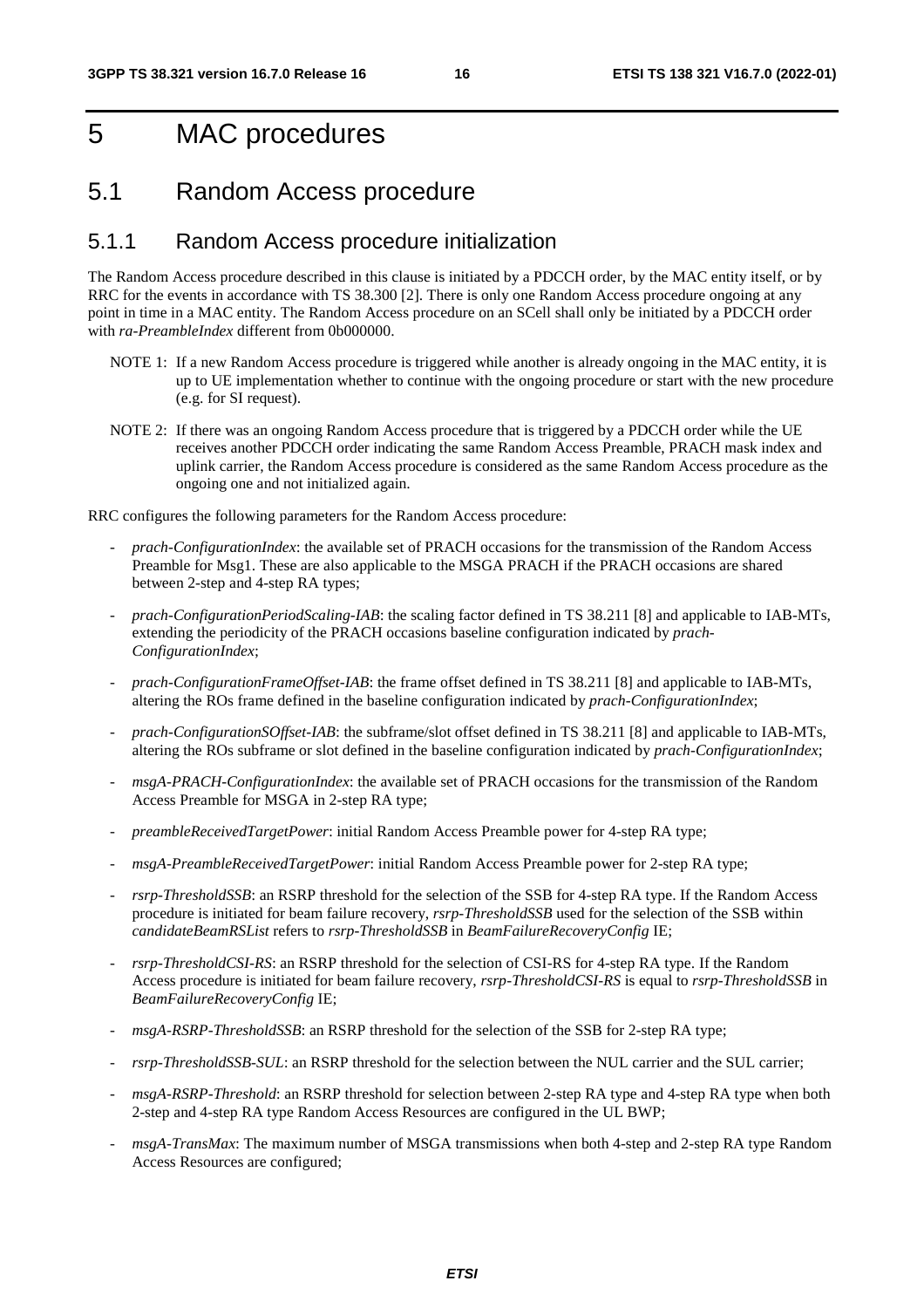- *candidateBeamRSList*: a list of reference signals (CSI-RS and/or SSB) identifying the candidate beams for recovery and the associated Random Access parameters;
- *recoverySearchSpaceId*: the search space identity for monitoring the response of the beam failure recovery request;
- *powerRampingStep*: the power-ramping factor;
- *msgA-PreamblePowerRampingStep*: the power ramping factor for MSGA preamble;
- *powerRampingStepHighPriority*: the power-ramping factor in case of prioritized Random Access procedure;
- *scalingFactorBI*: a scaling factor for prioritized Random Access procedure;
- *ra-PreambleIndex*: Random Access Preamble;
- *ra-ssb-OccasionMaskIndex*: defines PRACH occasion(s) associated with an SSB in which the MAC entity may transmit a Random Access Preamble (see clause 7.4);
- *msgA-SSB-SharedRO-MaskIndex*: Indicates the subset of 4-step RA type PRACH occasions shared with 2-step RA type PRACH occasions for each SSB. If 2-step RA type PRACH occasions are shared with 4-step RA type PRACH occasions and *msgA-SSB-SharedRO-MaskIndex* is not configured, then all 4-step RA type PRACH occasions are available for 2-step RA type (see clause 7.4);
- *ra-OccasionList*: defines PRACH occasion(s) associated with a CSI-RS in which the MAC entity may transmit a Random Access Preamble;
- *ra-PreambleStartIndex*: the starting index of Random Access Preamble(s) for on-demand SI request;
- *preambleTransMax*: the maximum number of Random Access Preamble transmission;
- *ssb-perRACH-OccasionAndCB-PreamblesPerSSB*: defines the number of SSBs mapped to each PRACH occasion for 4-step RA type and the number of contention-based Random Access Preambles mapped to each SSB;
- *msgA-CB-PreamblesPerSSB-PerSharedRO*: defines the number of contention-based Random Access Preambles for 2-step RA type mapped to each SSB when the PRACH occasions are shared between 2-step and 4-step RA types;
- *msgA-SSB-PerRACH-OccasionAndCB-PreamblesPerSSB*: defines the number of SSBs mapped to each PRACH occasion for 2-step RA type and the number of contention-based Random Access Preambles mapped to each SSB;
- *msgA-PUSCH-ResourceGroupA*: defines MSGA PUSCH resources that the UE shall use when performing MSGA transmission using Random Access Preambles group A;
- *msgA-PUSCH-ResourceGroupB*: defines MSGA PUSCH resources that the UE shall use when performing MSGA transmission using Random Access Preambles group B;
- *msgA-PUSCH-Resource-Index*: identifies the index of the PUSCH resource used for MSGA in case of contention-free Random Access with 2-step RA type;
- if *groupBconfigured* is configured, then Random Access Preambles group B is configured for 4-step RA type.
	- Amongst the contention-based Random Access Preambles associated with an SSB (as defined in TS 38.213 [6]), the first *numberOfRA-PreamblesGroupA* included in *groupBconfigured* Random Access Preambles belong to Random Access Preambles group A. The remaining Random Access Preambles associated with the SSB belong to Random Access Preambles group B (if configured).
- if groupB-ConfiguredTwoStepRA is configured, then Random Access Preambles group B is configured for 2step RA type.
	- Amongst the contention-based Random Access Preambles for 2-step RA type associated with an SSB (as defined in TS 38.213 [6]), the first *numberOfRA-PreamblesGroupA* included in *GroupB-ConfiguredTwoStepRA* Random Access Preambles belong to Random Access Preambles group A. The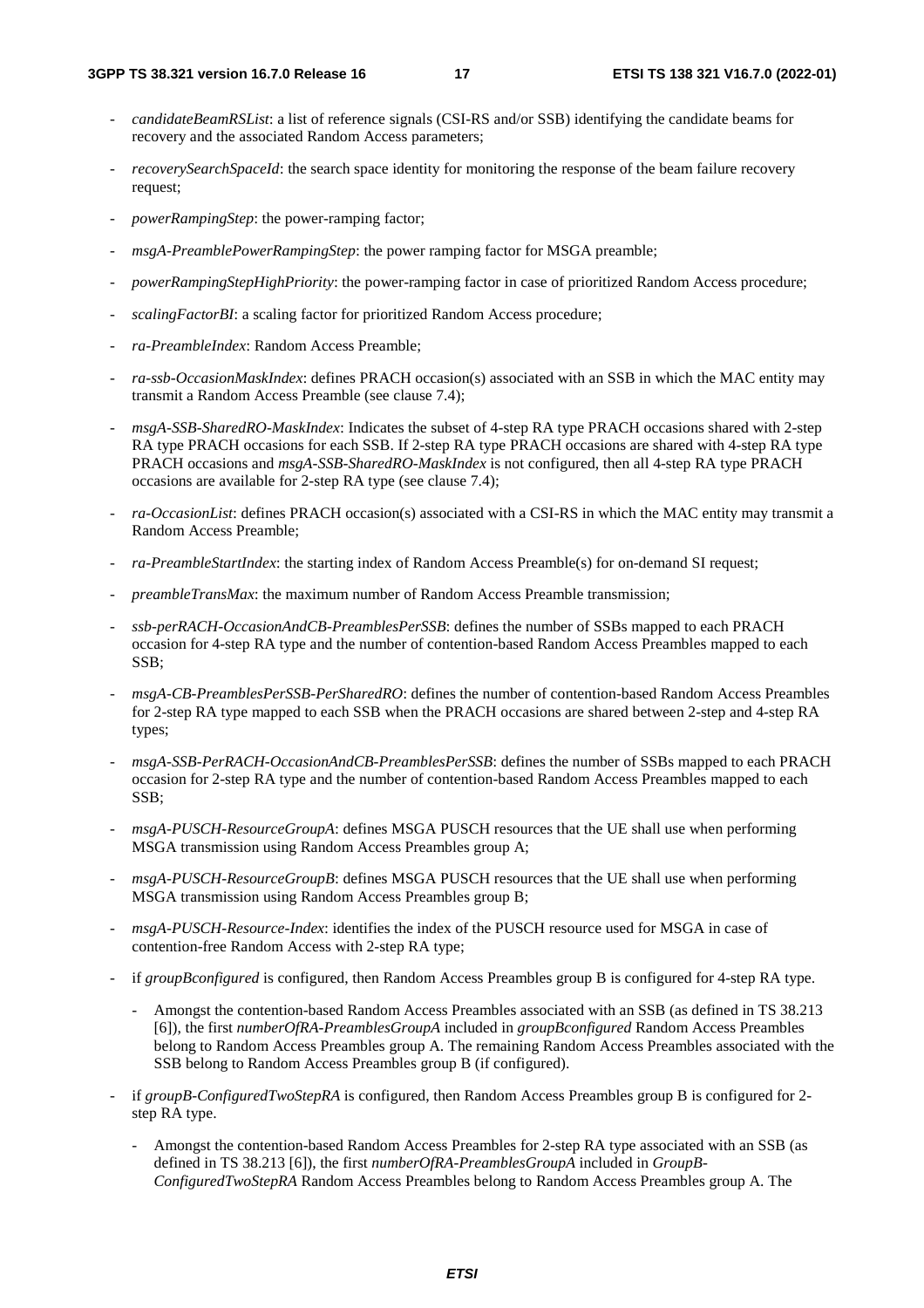remaining Random Access Preambles associated with the SSB belong to Random Access Preambles group B (if configured).

- NOTE 3: If Random Access Preambles group B is supported by the cell Random Access Preambles group B is included for each SSB.
- if Random Access Preambles group B is configured for 4-step RA type:
	- *ra-Msg3SizeGroupA*: the threshold to determine the groups of Random Access Preambles for 4-step RA type;
	- *msg3-DeltaPreamble*: ∆*PREAMBLE\_Msg3* in TS 38.213 [6];
	- *messagePowerOffsetGroupB*: the power offset for preamble selection included in *groupBconfigured*;
	- *numberOfRA-PreamblesGroupA*: defines the number of Random Access Preambles in Random Access Preamble group A for each SSB included in *groupBconfigured*.
- if Random Access Preambles group B is configured for 2-step RA type:
	- *msgA-DeltaPreamble*: ∆*MsgA\_PUSCH* in TS 38.213 [6];
	- *messagePowerOffsetGroupB*: the power offset for preamble selection included in *GroupB-ConfiguredTwoStepRA*;
	- *numberOfRA-PreamblesGroupA*: defines the number of Random Access Preambles in Random Access Preamble group A for each SSB included in *GroupB-ConfiguredTwoStepRA*;
	- *ra-MsgA-SizeGroupA*: the threshold to determine the groups of Random Access Preambles for 2-step RA type.
- the set of Random Access Preambles and/or PRACH occasions for SI request, if any;
- the set of Random Access Preambles and/or PRACH occasions for beam failure recovery request, if any;
- the set of Random Access Preambles and/or PRACH occasions for reconfiguration with sync, if any;
- ra-ResponseWindow: the time window to monitor RA response(s) (SpCell only);
- *ra-ContentionResolutionTimer*: the Contention Resolution Timer (SpCell only);
- *msgB-ResponseWindow*: the time window to monitor RA response(s) for 2-step RA type (SpCell only).

In addition, the following information for related Serving Cell is assumed to be available for UEs:

- if Random Access Preambles group B is configured:
	- if the Serving Cell for the Random Access procedure is configured with supplementary uplink as specified in TS 38.331 [5], and SUL carrier is selected for performing Random Access Procedure:
		- $P_{\text{CMAX},f,c}$  of the SUL carrier as specified in TS 38.101-1 [14], TS 38.101-2 [15], and TS 38.101-3 [16].
	- else:
		- $P_{\text{CMAX},f,c}$  of the NUL carrier as specified in TS 38.101-1 [14], TS 38.101-2 [15], and TS 38.101-3 [16].

The following UE variables are used for the Random Access procedure:

- *PREAMBLE\_INDEX*;
- *PREAMBLE\_TRANSMISSION\_COUNTER*;
- *PREAMBLE\_POWER\_RAMPING\_COUNTER*;
- *PREAMBLE\_POWER\_RAMPING\_STEP*;
- *PREAMBLE\_RECEIVED\_TARGET\_POWER*;
- *PREAMBLE\_BACKOFF*;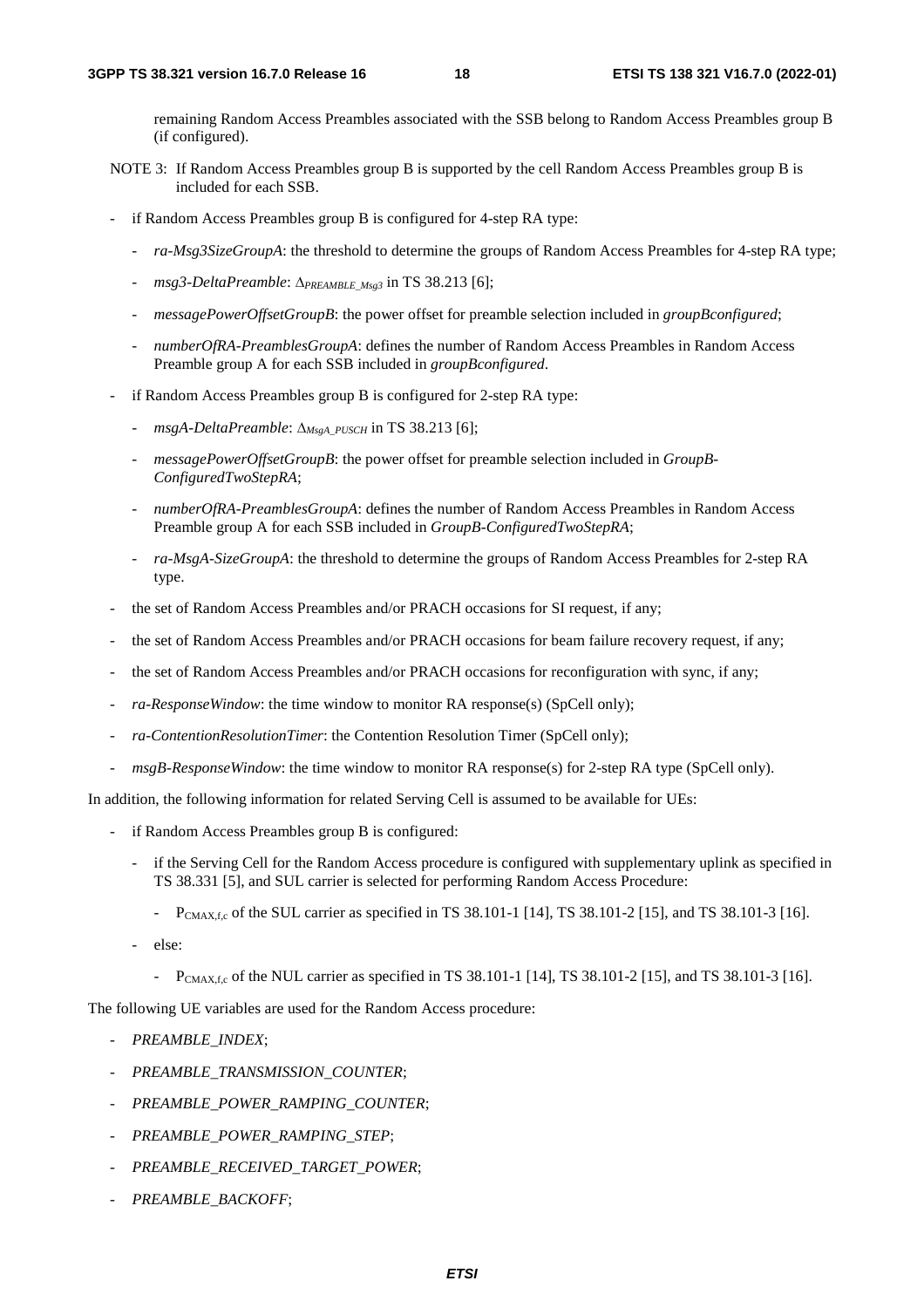- *PCMAX*;
- *SCALING\_FACTOR\_BI*;
- *TEMPORARY\_C-RNTI*;
- *RA\_TYPE*;
- *POWER\_OFFSET\_2STEP\_RA*;
- *MSGA\_PREAMBLE\_POWER\_RAMPING\_STEP*.

When the Random Access procedure is initiated on a Serving Cell, the MAC entity shall:

- 1> flush the Msg3 buffer;
- 1> flush the MSGA buffer;
- 1> set the *PREAMBLE\_TRANSMISSION\_COUNTER* to 1;
- 1> set the *PREAMBLE\_POWER\_RAMPING\_COUNTER* to 1;
- 1> set the *PREAMBLE\_BACKOFF* to 0 ms;
- 1> set *POWER\_OFFSET\_2STEP\_RA* to 0 dB;
- 1> if the carrier to use for the Random Access procedure is explicitly signalled:
	- 2> select the signalled carrier for performing Random Access procedure;
	- $2$ > set the *PCMAX* to  $P_{CMAX,f,c}$  of the signalled carrier.
- 1> else if the carrier to use for the Random Access procedure is not explicitly signalled; and
- 1> if the Serving Cell for the Random Access procedure is configured with supplementary uplink as specified in TS 38.331 [5]; and
- 1> if the RSRP of the downlink pathloss reference is less than *rsrp-ThresholdSSB-SUL*:
	- 2> select the SUL carrier for performing Random Access procedure;
	- $2$ > set the *PCMAX* to  $P_{CMAX,f,c}$  of the SUL carrier.

1> else:

- 2> select the NUL carrier for performing Random Access procedure;
- $2$ > set the *PCMAX* to  $P_{CMAX,f,c}$  of the NUL carrier.
- 1> perform the BWP operation as specified in clause 5.15;
- 1> if the Random Access procedure is initiated by PDCCH order and if the *ra-PreambleIndex* explicitly provided by PDCCH is not 0b000000; or
- 1> if the Random Access procedure was initiated for SI request (as specified in TS 38.331 [5]) and the Random Access Resources for SI request have been explicitly provided by RRC; or
- 1> if the Random Access procedure was initiated for SpCell beam failure recovery (as specified in clause 5.17) and if the contention-free Random Access Resources for beam failure recovery request for 4-step RA type have been explicitly provided by RRC for the BWP selected for Random Access procedure; or
- 1> if the Random Access procedure was initiated for reconfiguration with sync and if the contention-free Random Access Resources for 4-step RA type have been explicitly provided in *rach-ConfigDedicated* for the BWP selected for Random Access procedure:
	- 2> set the *RA\_TYPE* to *4-stepRA*.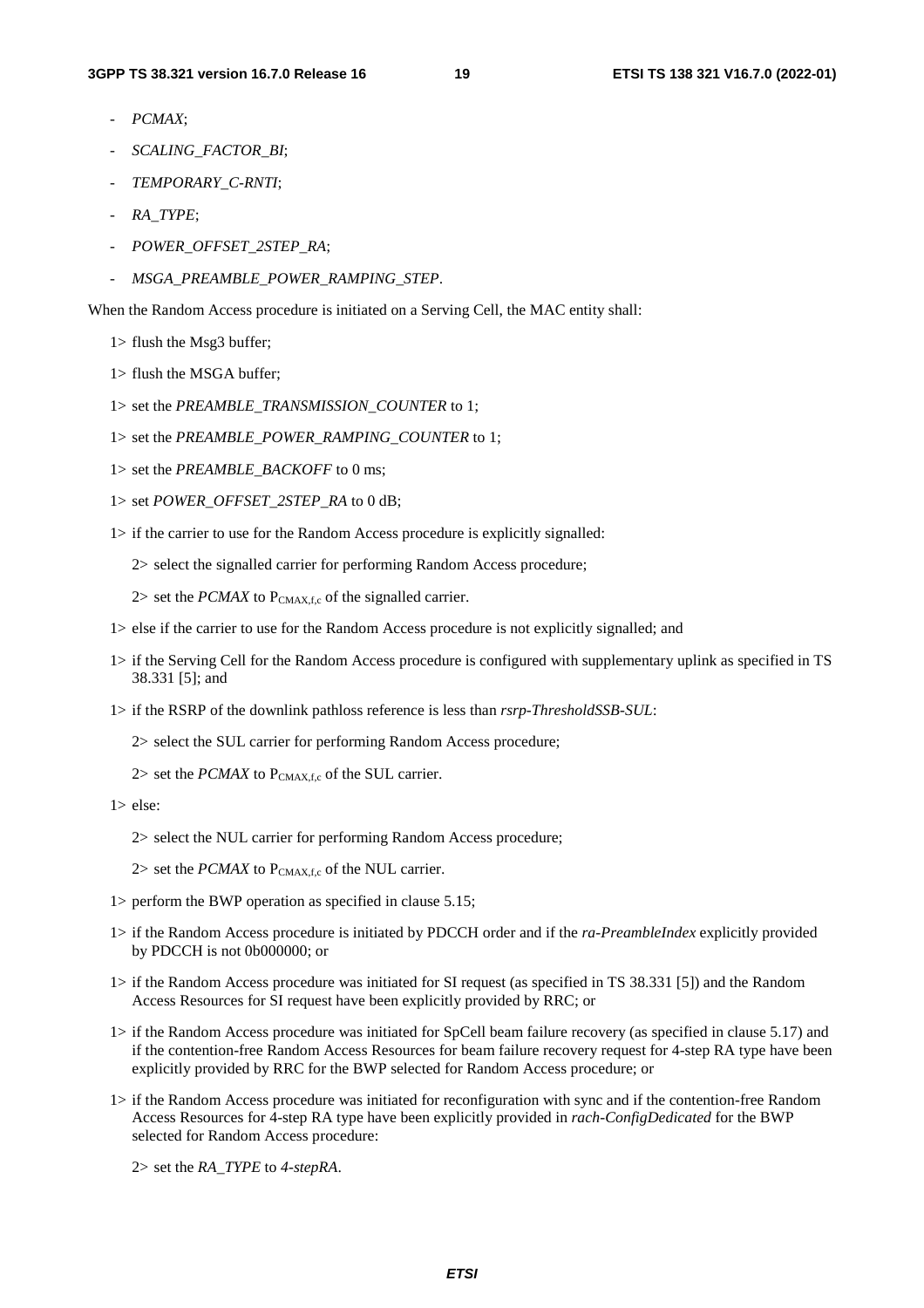- 1> else if the BWP selected for Random Access procedure is configured with both 2-step and 4-step RA type Random Access Resources and the RSRP of the downlink pathloss reference is above *msgA-RSRP-Threshold*; or
- 1> if the BWP selected for Random Access procedure is only configured with 2-step RA type Random Access resources (i.e. no 4-step RACH RA type resources configured); or
- 1> if the Random Access procedure was initiated for reconfiguration with sync and if the contention-free Random Access Resources for 2-step RA type have been explicitly provided in *rach-ConfigDedicated* for the BWP selected for Random Access procedure:

2> set the *RA\_TYPE* to *2-stepRA*.

1> else:

2> set the *RA\_TYPE* to *4-stepRA*.

- 1> perform initialization of variables specific to Random Access type as specified in clause 5.1.1a;
- 1> if *RA\_TYPE* is set to *2-stepRA*:

2> perform the Random Access Resource selection procedure for 2-step RA type (see clause 5.1.2a).

1> else:

2> perform the Random Access Resource selection procedure (see clause 5.1.2).

#### 5.1.1a Initialization of variables specific to Random Access type

The MAC entity shall:

- 1> if *RA\_TYPE* is set to *2-stepRA*:
	- 2> set *PREAMBLE\_POWER\_RAMPING\_STEP* to *msgA-PreamblePowerRampingStep*;
	- 2> set *SCALING\_FACTOR\_BI* to 1;
	- 2> apply *preambleTransMax* included in the *RACH-ConfigGenericTwoStepRA*;
	- 2> if the Random Access procedure was initiated for handover; and
	- 2> if *cfra-TwoStep* is configured for the selected carrier:
		- 3> if *msgA-TransMax* is configured in the *cfra-TwoStep*:

4> apply *msgA-TransMax* configured in the *cfra-TwoStep*.

2> else if *msgA-TransMax* is included in the *RACH-ConfigCommonTwoStepRA*:

3> apply *msgA-TransMax* included in the *RACH-ConfigCommonTwoStepRA*.

- 2> if the Random Access procedure was initiated for SpCell beam failure recovery (as specified in clause 5.17); and
- 2> if *beamFailureRecoveryConfig* is configured for the active UL BWP of the selected carrier; and
- 2> if *ra-PrioritizationTwoStep* is configured in the *beamFailureRecoveryConfig*:
	- 3> set *PREAMBLE\_POWER\_RAMPING\_STEP* to the *powerRampingStepHighPriority* included in the *ra-PrioritizationTwoStep* in *beamFailureRecoveryConfig*;
	- 3> if *scalingFactorBI* is configured in the *ra-PrioritizationTwoStep* in *beamFailureRecoveryConfig*:

4> set *SCALING\_FACTOR\_BI* to the *scalingFactorBI*.

- 2> else if the Random Access procedure was initiated for handover; and
- 2> if *rach-ConfigDedicated* is configured for the selected carrier; and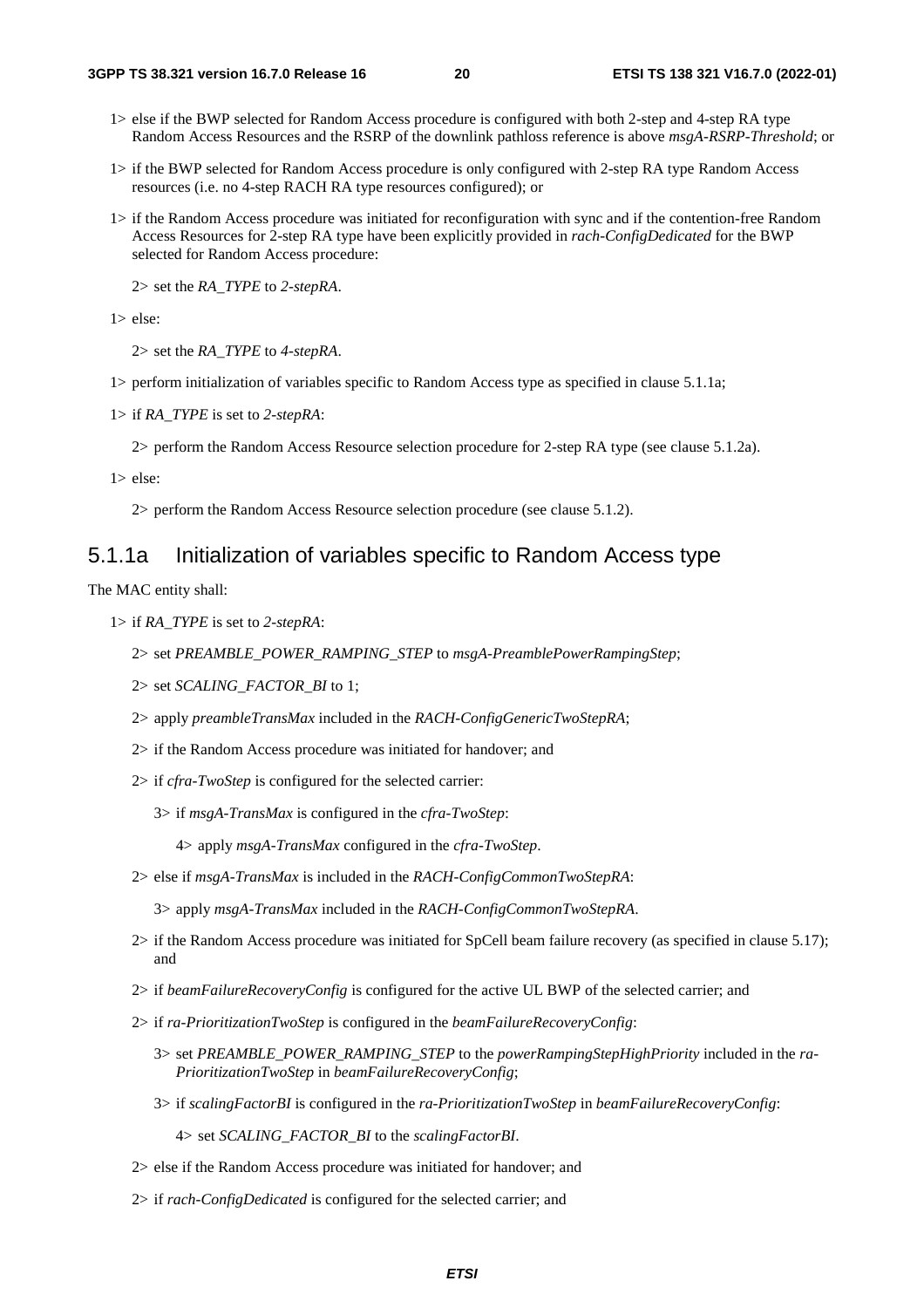- 2> if *ra-PrioritizationTwoStep* is configured in the *rach-ConfigDedicated*:
	- 3> set *PREAMBLE\_POWER\_RAMPING\_STEP* to the *powerRampingStepHighPriority* included in the *ra-PrioritizationTwoStep* in *rach-ConfigDedicated*;
	- 3> if *scalingFactorBI* is configured in *ra-PrioritizationTwoStep* in the *rach-ConfigDedicated*:
		- 4> set *SCALING\_FACTOR\_BI* to the *scalingFactorBI*.
- 2> else if *ra-PrioritizationForAccessIdentityTwoStep* is configured for the selected carrier; and
- 2> if the MAC entity is provided by upper layers with Access Identity 1 or 2; and
- 2> if for at least one of these Access Identities the corresponding bit in the *ra-PrioritizationForAI* is set to *one*:
	- 3> if *powerRampingStepHighPriority* is configured in the *ra-PrioritizationForAccessIdentityTwoStep*:

4> set *PREAMBLE\_POWER\_RAMPING\_STEP* to the *powerRampingStepHighPriority*.

3> if *scalingFactorBI* is configured in the *ra-PrioritizationForAccessIdentityTwoStep*:

4> set *SCALING\_FACTOR\_BI* to the *scalingFactorBI*.

2> set *MSGA\_PREAMBLE\_POWER\_RAMPING\_STEP* to *PREAMBLE\_POWER\_RAMPING\_STEP*.

1> else (i.e. *RA\_TYPE* is set to *4-stepRA*):

- 2> set *PREAMBLE\_POWER\_RAMPING\_STEP* to *powerRampingStep*;
- 2> set *SCALING\_FACTOR\_BI* to 1;
- 2> set *preambleTransMax* to *preambleTransMax* included in the *RACH-ConfigGeneric*;
- 2> if the Random Access procedure was initiated for SpCell beam failure recovery (as specified in clause 5.17); and
- 2> if *beamFailureRecoveryConfig* is configured for the active UL BWP of the selected carrier:
	- 3> start the *beamFailureRecoveryTimer*, if configured;
	- 3> apply the parameters *powerRampingStep*, *preambleReceivedTargetPower*, and *preambleTransMax* configured in the *beamFailureRecoveryConfig*.
- 2> if the Random Access procedure was initiated for beam failure recovery (as specified in clause 5.17); and
- 2> if *beamFailureRecoveryConfig* is configured for the active UL BWP of the selected carrier; and
- 2> if *ra-Prioritization* is configured in the *beamFailureRecoveryConfig*:
	- 3> set *PREAMBLE\_POWER\_RAMPING\_STEP* to the *powerRampingStepHighPriority* included in the *ra-Prioritization* in *beamFailureRecoveryConfig*;
	- 3> if *scalingFactorBI* is configured in *ra-Prioritization* in the *beamFailureRecoveryConfig*:
		- 4> set *SCALING\_FACTOR\_BI* to the *scalingFactorBI*.
- 2> else if the Random Access procedure was initiated for handover; and
- 2> if *rach-ConfigDedicated* is configured for the selected carrier; and
- 2> if *ra-Prioritization* is configured in the *rach-ConfigDedicated*:
	- 3> set *PREAMBLE\_POWER\_RAMPING\_STEP* to the *powerRampingStepHighPriority* included in the *ra-Prioritization* in *rach-ConfigDedicated*;
	- 3> if *scalingFactorBI* is configured in *ra-Prioritization* in the *rach-ConfigDedicated*:

4> set *SCALING\_FACTOR\_BI* to the *scalingFactorBI*.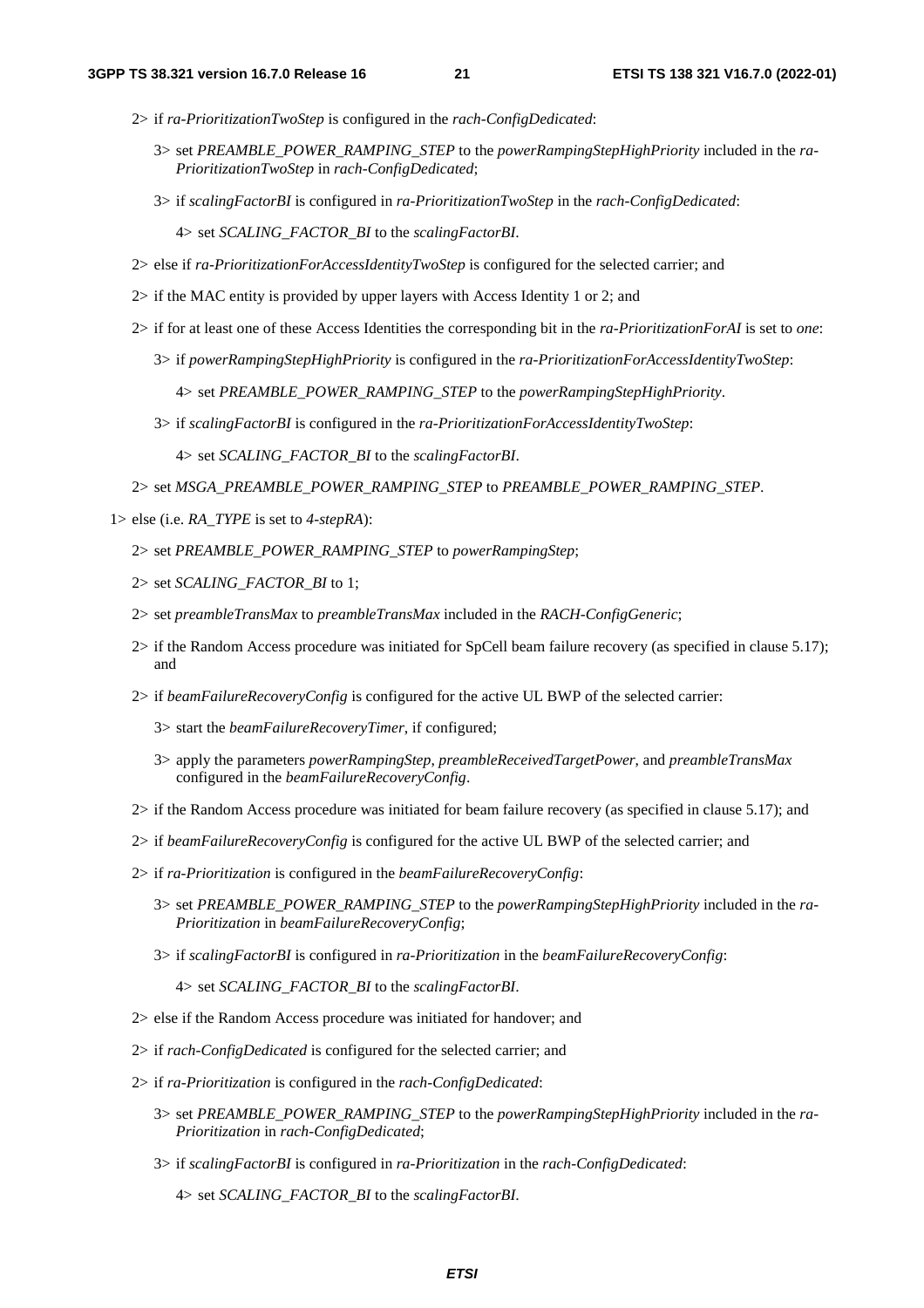- 2> else if *ra-PrioritizationForAccessIdentity* is configured for the selected carrier; and
- 2> if the MAC entity is provided by upper layers with Access Identity 1 or 2; and
- 2> if for at least one of these Access Identities the corresponding bit in the *ra-PrioritizationForAI* is set to *one*:
	- 3> if *powerRampingStepHighPriority* is configured in the *ra-PrioritizationForAccessIdentity*:

4> set *PREAMBLE\_POWER\_RAMPING\_STEP* to the *powerRampingStepHighPriority*.

3> if *scalingFactorBI* is configured in the *ra-PrioritizationForAccessIdentity*:

4> set *SCALING\_FACTOR\_BI* to the *scalingFactorBI*.

2> if *RA\_TYPE* is switched from *2-stepRA* to *4-stepRA* during this Random Access procedure:

3> set *POWER\_OFFSET\_2STEP\_RA* to (*PREAMBLE\_POWER\_RAMPING\_COUNTER* – 1) × (*MSGA\_PREAMBLE\_POWER\_RAMPING\_STEP* – *PREAMBLE\_POWER\_RAMPING\_STEP*).

### 5.1.2 Random Access Resource selection

If the selected *RA\_TYPE* is set to *4-stepRA*, the MAC entity shall:

- 1> if the Random Access procedure was initiated for SpCell beam failure recovery (as specified in clause 5.17); and
- 1> if the *beamFailureRecoveryTimer* (in clause 5.17) is either running or not configured; and
- 1> if the contention-free Random Access Resources for beam failure recovery request associated with any of the SSBs and/or CSI-RSs have been explicitly provided by RRC; and
- 1> if at least one of the SSBs with SS-RSRP above *rsrp-ThresholdSSB* amongst the SSBs in *candidateBeamRSList* or the CSI-RSs with CSI-RSRP above *rsrp-ThresholdCSI-RS* amongst the CSI-RSs in *candidateBeamRSList* is available:
	- 2> select an SSB with SS-RSRP above *rsrp-ThresholdSSB* amongst the SSBs in *candidateBeamRSList* or a CSI-RS with CSI-RSRP above *rsrp-ThresholdCSI-RS* amongst the CSI-RSs in *candidateBeamRSList*;
	- 2> if CSI-RS is selected, and there is no *ra-PreambleIndex* associated with the selected CSI-RS:
		- 3> set the *PREAMBLE\_INDEX* to a *ra-PreambleIndex* corresponding to the SSB in *candidateBeamRSList* which is quasi-colocated with the selected CSI-RS as specified in TS 38.214 [7].

2> else:

- 3> set the *PREAMBLE\_INDEX* to a *ra-PreambleIndex* corresponding to the selected SSB or CSI-RS from the set of Random Access Preambles for beam failure recovery request.
- 1> else if the *ra-PreambleIndex* has been explicitly provided by PDCCH; and
- 1> if the *ra-PreambleIndex* is not 0b000000:
	- 2> set the *PREAMBLE\_INDEX* to the signalled *ra-PreambleIndex*;

2> select the SSB signalled by PDCCH.

1> else if the contention-free Random Access Resources associated with SSBs have been explicitly provided in *rach-ConfigDedicated* and at least one SSB with SS-RSRP above *rsrp-ThresholdSSB* amongst the associated SSBs is available:

2> select an SSB with SS-RSRP above *rsrp-ThresholdSSB* amongst the associated SSBs;

2> set the *PREAMBLE\_INDEX* to a *ra-PreambleIndex* corresponding to the selected SSB.

1> else if the contention-free Random Access Resources associated with CSI-RSs have been explicitly provided in *rach-ConfigDedicated* and at least one CSI-RS with CSI-RSRP above *rsrp-ThresholdCSI-RS* amongst the associated CSI-RSs is available: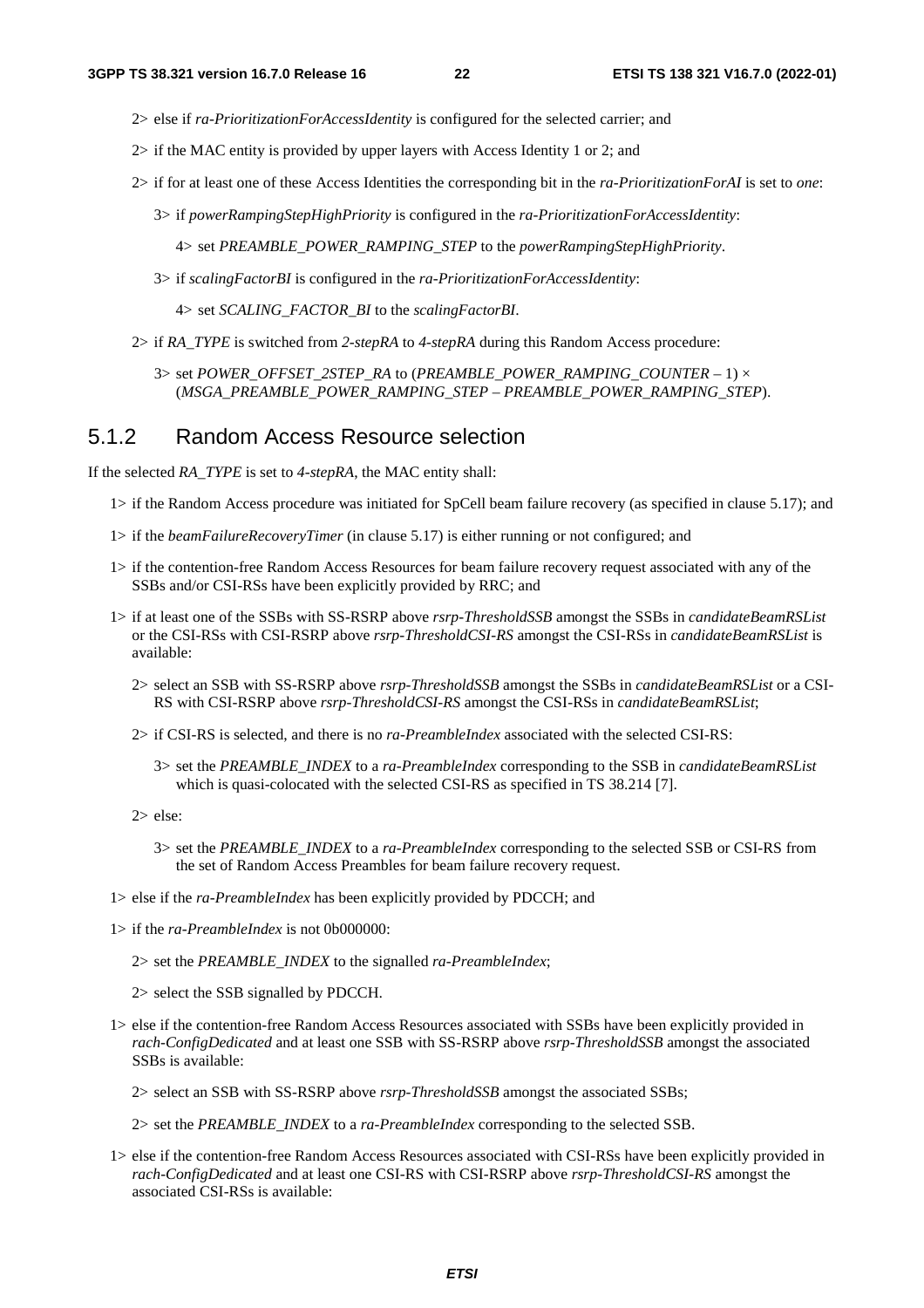- 2> select a CSI-RS with CSI-RSRP above *rsrp-ThresholdCSI-RS* amongst the associated CSI-RSs;
- 2> set the *PREAMBLE\_INDEX* to a *ra-PreambleIndex* corresponding to the selected CSI-RS.
- 1> else if the Random Access procedure was initiated for SI request (as specified in TS 38.331 [5]); and
- 1> if the Random Access Resources for SI request have been explicitly provided by RRC:
	- 2> if at least one of the SSBs with SS-RSRP above *rsrp-ThresholdSSB* is available:

3> select an SSB with SS-RSRP above *rsrp-ThresholdSSB*.

2> else:

3> select any SSB.

- 2> select a Random Access Preamble corresponding to the selected SSB, from the Random Access Preamble(s) determined according to *ra-PreambleStartIndex* as specified in TS 38.331 [5];
- 2> set the *PREAMBLE\_INDEX* to selected Random Access Preamble.
- 1> else (i.e. for the contention-based Random Access preamble selection):
	- 2> if at least one of the SSBs with SS-RSRP above *rsrp-ThresholdSSB* is available:

3> select an SSB with SS-RSRP above *rsrp-ThresholdSSB*.

2> else:

3> select any SSB.

- 2> if the *RA\_TYPE* is switched from *2-stepRA* to *4-stepRA*:
	- 3> if a Random Access Preambles group was selected during the current Random Access procedure:
		- 4> select the same group of Random Access Preambles as was selected for the 2-step RA type.
	- 3> else:
		- 4> if Random Access Preambles group B is configured; and
		- 4> if the transport block size of the MSGA payload configured in the *rach-ConfigDedicated* corresponds to the transport block size of the MSGA payload associated with Random Access Preambles group B:

5> select the Random Access Preambles group B.

4> else:

5> select the Random Access Preambles group A.

- 2> else if Msg3 buffer is empty:
	- 3> if Random Access Preambles group B is configured:
		- 4> if the potential Msg3 size (UL data available for transmission plus MAC subheader(s) and, where required, MAC CEs) is greater than *ra-Msg3SizeGroupA* and the pathloss is less than *PCMAX* (of the Serving Cell performing the Random Access Procedure) – *preambleReceivedTargetPower* – *msg3- DeltaPreamble* – *messagePowerOffsetGroupB*; or
		- 4> if the Random Access procedure was initiated for the CCCH logical channel and the CCCH SDU size plus MAC subheader is greater than *ra-Msg3SizeGroupA*:

5> select the Random Access Preambles group B.

- 4> else:
	- 5> select the Random Access Preambles group A.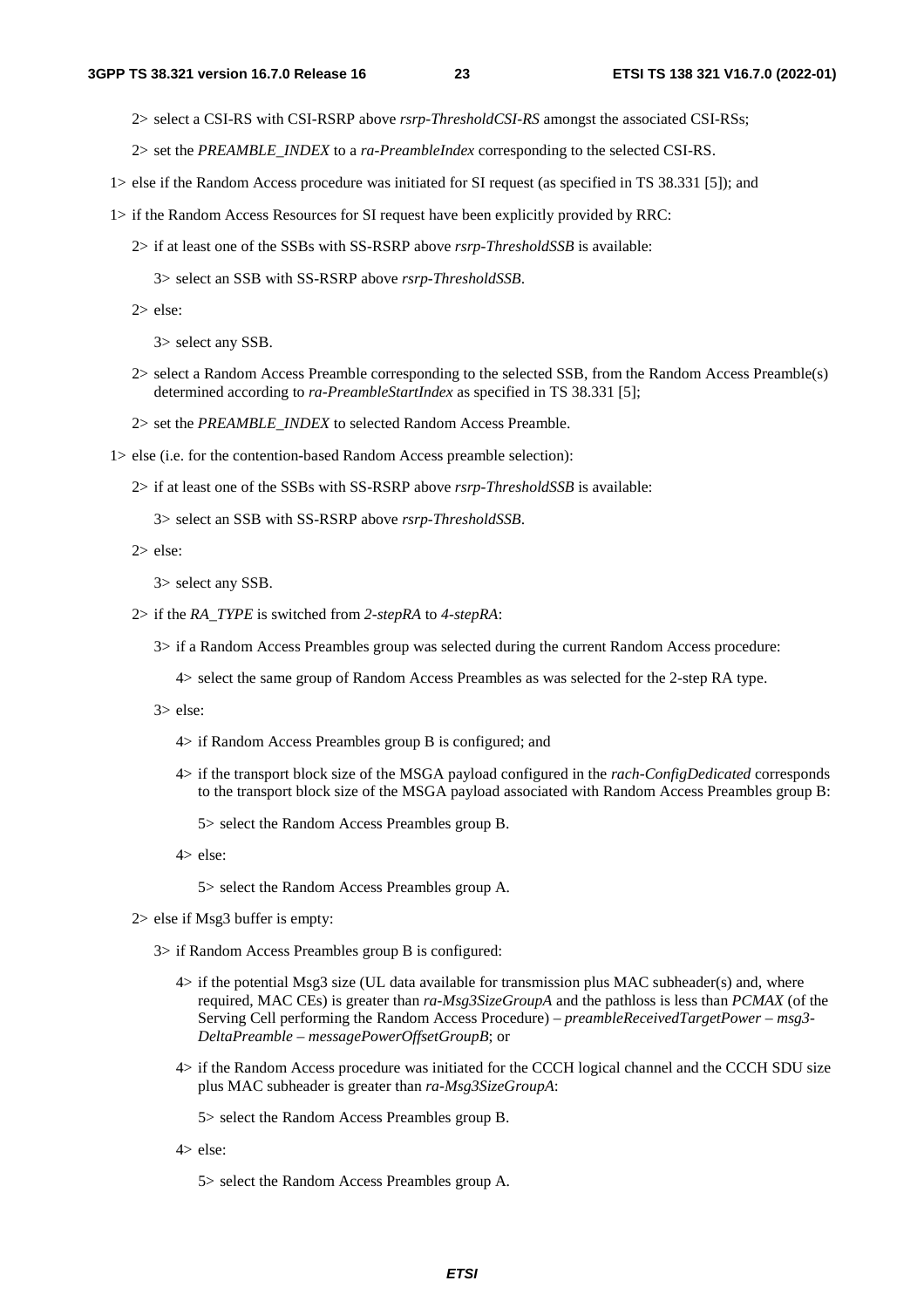4> select the Random Access Preambles group A.

- 2> else (i.e. Msg3 is being retransmitted):
	- 3> select the same group of Random Access Preambles as was used for the Random Access Preamble transmission attempt corresponding to the first transmission of Msg3.
- 2> select a Random Access Preamble randomly with equal probability from the Random Access Preambles associated with the selected SSB and the selected Random Access Preambles group;
- 2> set the *PREAMBLE\_INDEX* to the selected Random Access Preamble.
- 1> if the Random Access procedure was initiated for SI request (as specified in TS 38.331 [5]); and
- 1> if *ra-AssociationPeriodIndex* and *si-RequestPeriod* are configured:
	- 2> determine the next available PRACH occasion from the PRACH occasions corresponding to the selected SSB in the association period given by *ra-AssociationPeriodIndex* in the *si-RequestPeriod* permitted by the restrictions given by the *ra-ssb-OccasionMaskIndex* if configured (the MAC entity shall select a PRACH occasion randomly with equal probability amongst the consecutive PRACH occasions according to clause 8.1 of TS 38.213 [6] corresponding to the selected SSB).

1> else if an SSB is selected above:

2> determine the next available PRACH occasion from the PRACH occasions corresponding to the selected SSB permitted by the restrictions given by the *ra-ssb-OccasionMaskIndex* if configured or indicated by PDCCH (the MAC entity shall select a PRACH occasion randomly with equal probability amongst the consecutive PRACH occasions according to clause 8.1 of TS 38.213 [6], corresponding to the selected SSB; the MAC entity may take into account the possible occurrence of measurement gaps when determining the next available PRACH occasion corresponding to the selected SSB).

1> else if a CSI-RS is selected above:

- 2> if there is no contention-free Random Access Resource associated with the selected CSI-RS:
	- 3> determine the next available PRACH occasion from the PRACH occasions, permitted by the restrictions given by the *ra-ssb-OccasionMaskIndex* if configured, corresponding to the SSB in *candidateBeamRSList* which is quasi-colocated with the selected CSI-RS as specified in TS 38.214 [7] (the MAC entity shall select a PRACH occasion randomly with equal probability amongst the consecutive PRACH occasions according to clause 8.1 of TS 38.213 [6], corresponding to the SSB which is quasi-colocated with the selected CSI-RS; the MAC entity may take into account the possible occurrence of measurement gaps when determining the next available PRACH occasion corresponding to the SSB which is quasi-colocated with the selected CSI-RS).
- 2> else:
	- 3> determine the next available PRACH occasion from the PRACH occasions in *ra-OccasionList* corresponding to the selected CSI-RS (the MAC entity shall select a PRACH occasion randomly with equal probability amongst the PRACH occasions occurring simultaneously but on different subcarriers, corresponding to the selected CSI-RS; the MAC entity may take into account the possible occurrence of measurement gaps when determining the next available PRACH occasion corresponding to the selected CSI-RS).

1> perform the Random Access Preamble transmission procedure (see clause 5.1.3).

NOTE 1: When the UE determines if there is an SSB with SS-RSRP above *rsrp-ThresholdSSB* or a CSI-RS with CSI-RSRP above *rsrp-ThresholdCSI-RS*, the UE uses the latest unfiltered L1-RSRP measurement.

NOTE 2: Void.

#### 5.1.2a Random Access Resource selection for 2-step RA type

If the selected *RA\_TYPE* is set to *2-stepRA*, the MAC entity shall: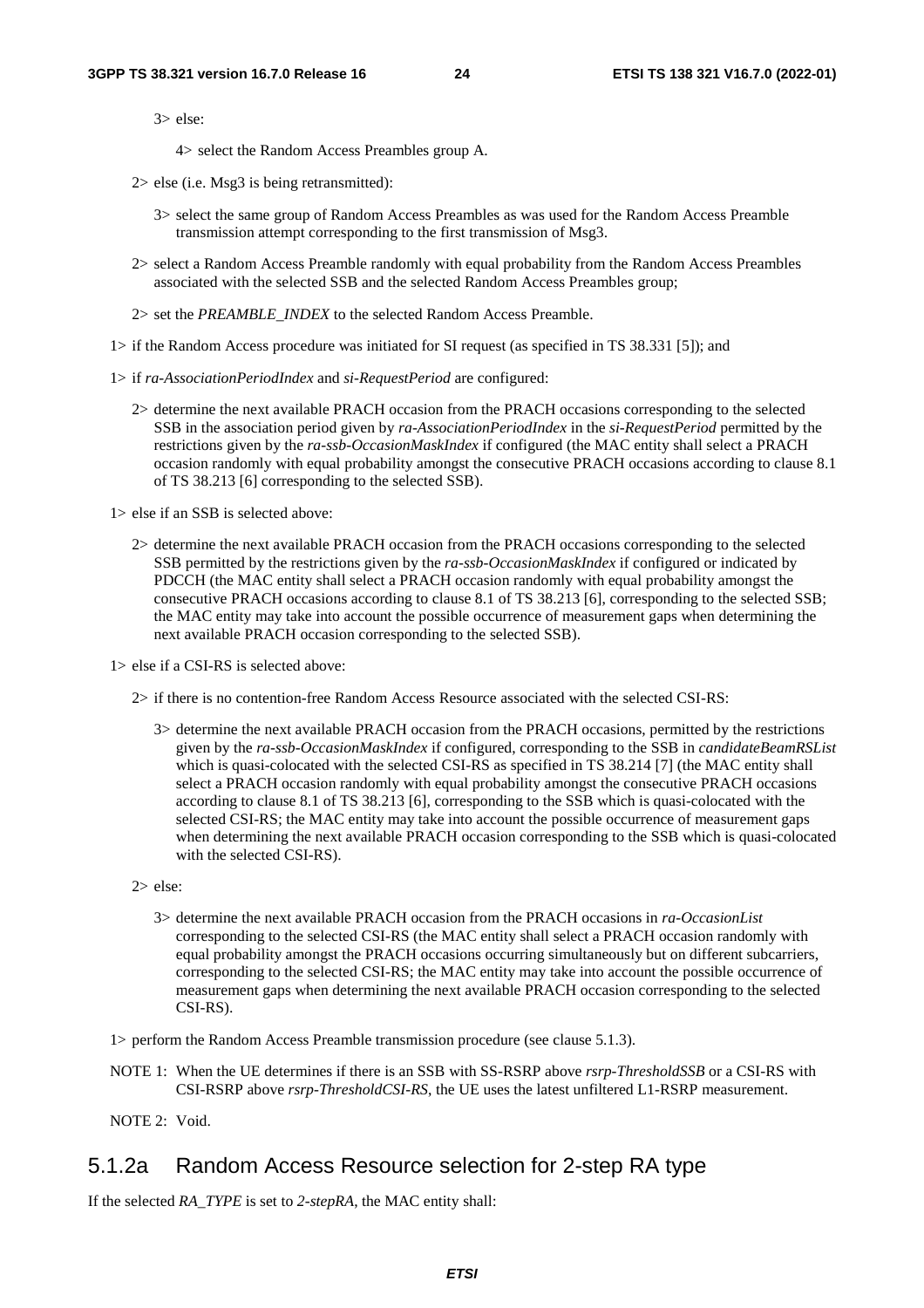1> if the contention-free 2-step RA type Resources associated with SSBs have been explicitly provided in *rach-ConfigDedicated* and at least one SSB with SS-RSRP above *msgA-RSRP-ThresholdSSB* amongst the associated SSBs is available:

2> select an SSB with SS-RSRP above *msgA-RSRP-ThresholdSSB* amongst the associated SSBs;

2> set the *PREAMBLE\_INDEX* to a *ra-PreambleIndex* corresponding to the selected SSB.

- 1> else (i.e. for the contention-based Random Access Preamble selection):
	- 2> if at least one of the SSBs with SS-RSRP above *msgA-RSRP-ThresholdSSB* is available:

3> select an SSB with SS-RSRP above *msgA-RSRP-ThresholdSSB*.

2> else:

3> select any SSB.

- 2> if contention-free Random Access Resources for 2-step RA type have not been configured and if Random Access Preambles group has not yet been selected during the current Random Access procedure:
	- 3> if Random Access Preambles group B for 2-step RA type is configured:
		- 4> if the potential MSGA payload size (UL data available for transmission plus MAC subheader and, where required, MAC CEs) is greater than the ra-MsgA-SizeGroupA and the pathloss is less than *PCMAX* (of the Serving Cell performing the Random Access Procedure) – *msgA-PreambleReceivedTargetPower* – *msgA-DeltaPreamble* – *messagePowerOffsetGroupB*; or
		- 4> if the Random Access procedure was initiated for the CCCH logical channel and the CCCH SDU size plus MAC subheader is greater than *ra-MsgA-SizeGroupA*:

5> select the Random Access Preambles group B.

4> else:

5> select the Random Access Preambles group A.

3> else:

4> select the Random Access Preambles group A.

- 2> else if contention-free Random Access Resources for 2-step RA type have been configured and if Random Access Preambles group has not yet been selected during the current Random Access procedure:
	- 3> if Random Access Preambles group B for 2-step RA type is configured; and
	- 3> if the transport block size of the MSGA payload configured in the *rach-ConfigDedicated* corresponds to the transport block size of the MSGA payload associated with Random Access Preambles group B:

4> select the Random Access Preambles group B.

3> else:

4> select the Random Access Preambles group A.

2> else (i.e. Random Access preambles group has been selected during the current Random Access procedure):

- 3> select the same group of Random Access Preambles as was used for the Random Access Preamble transmission attempt corresponding to the earlier transmission of MSGA.
- 2> select a Random Access Preamble randomly with equal probability from the 2-step RA type Random Access Preambles associated with the selected SSB and the selected Random Access Preambles group;
- 2> set the *PREAMBLE\_INDEX* to the selected Random Access Preamble.
- 1> determine the next available PRACH occasion from the PRACH occasions corresponding to the selected SSB permitted by the restrictions given by the *msgA-SSB-SharedRO-MaskIndex* if configured and *ra-ssb-*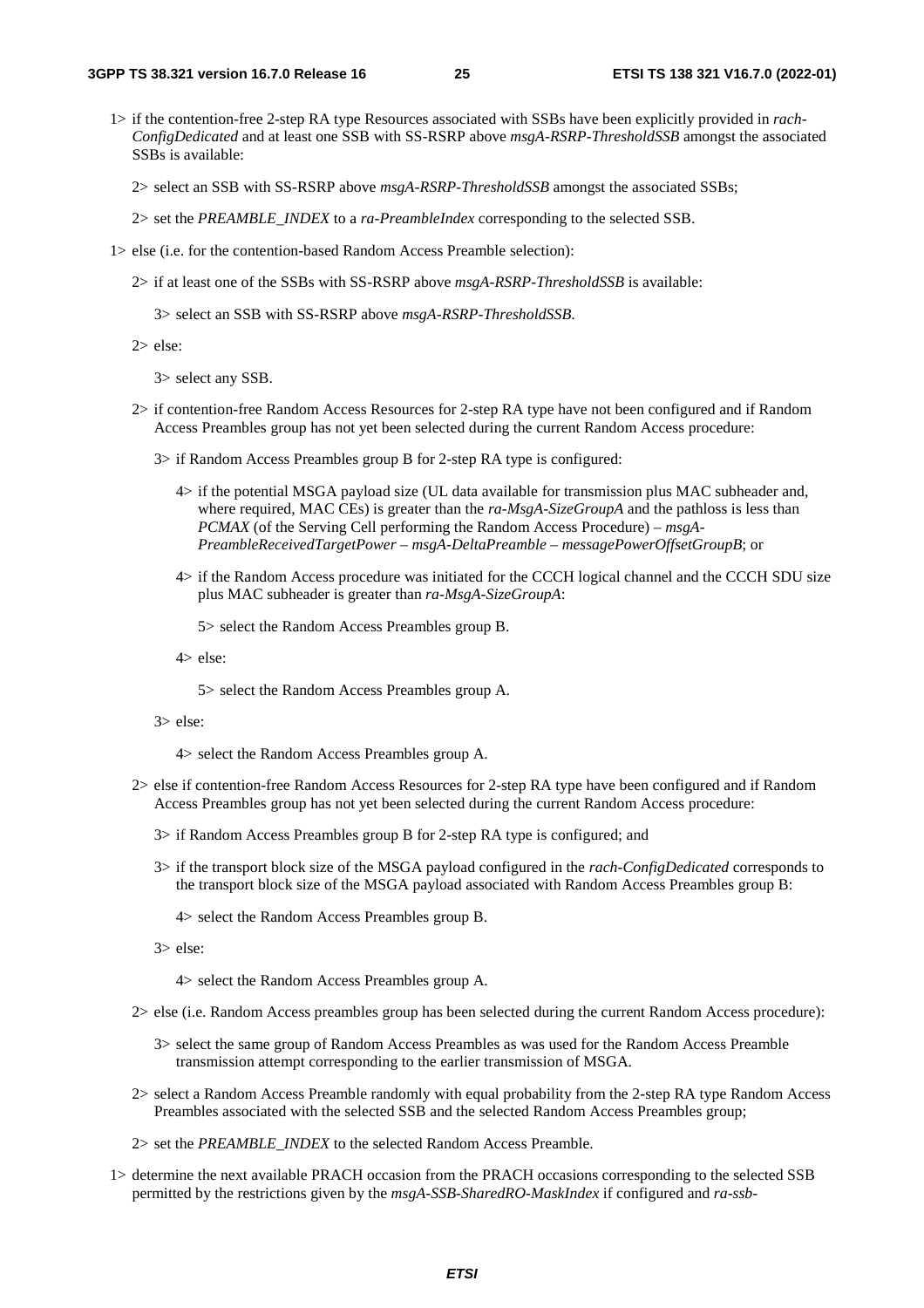*OccasionMaskIndex* if configured (the MAC entity shall select a PRACH occasion randomly with equal probability among the consecutive PRACH occasions allocated for 2-step RA type according to clause 8.1 of TS 38.213 [6], corresponding to the selected SSB; the MAC entity may take into account the possible occurrence of measurement gaps when determining the next available PRACH occasion corresponding to the selected SSB);

- 1> if the Random Access Preamble was not selected by the MAC entity among the contention-based Random Access Preamble(s):
	- 2> select a PUSCH occasion from the PUSCH occasions configured in *msgA-CFRA-PUSCH* corresponding to the PRACH slot of the selected PRACH occasion, according to *msgA-PUSCH-resource-Index* corresponding to the selected SSB;
	- 2> determine the UL grant and the associated HARQ information for the MSGA payload in the selected PUSCH occasion;
	- 2> deliver the UL grant and the associated HARQ information to the HARQ entity.

1> else:

- 2> select a PUSCH occasion corresponding to the selected preamble and PRACH occasion according to clause 8.1A of TS 38.213 [6];
- 2> determine the UL grant for the MSGA payload according to the PUSCH configuration associated with the selected Random Access Preambles group and determine the associated HARQ information;
- 2> if the selected preamble and PRACH occasion is mapped to a valid PUSCH occasion as specified in clause 8.1A of TS 38.213 [6]:

3> deliver the UL grant and the associated HARQ information to the HARQ entity.

- 1> perform the MSGA transmission procedure (see clause 5.1.3a).
- NOTE: To determine if there is an SSB with *SS-RSRP* above *msgA-RSRP-ThresholdSSB*, the UE uses the latest unfiltered *L1-RSRP* measurement.

#### 5.1.3 Random Access Preamble transmission

The MAC entity shall, for each Random Access Preamble:

- 1> if *PREAMBLE\_TRANSMISSION\_COUNTER* is greater than one; and
- 1> if the notification of suspending power ramping counter has not been received from lower layers; and
- 1> if LBT failure indication was not received from lower layers for the last Random Access Preamble transmission; and
- 1> if SSB or CSI-RS selected is not changed from the selection in the last Random Access Preamble transmission:

2> increment *PREAMBLE\_POWER\_RAMPING\_COUNTER* by 1.

- 1> select the value of *DELTA\_PREAMBLE* according to clause 7.3;
- 1> set *PREAMBLE\_RECEIVED\_TARGET\_POWER* to *preambleReceivedTargetPower* + *DELTA\_PREAMBLE* + (*PREAMBLE\_POWER\_RAMPING\_COUNTER* – 1) × *PREAMBLE\_POWER\_RAMPING\_STEP + POWER\_OFFSET\_2STEP\_RA*;
- 1> except for contention-free Random Access Preamble for beam failure recovery request, compute the RA-RNTI associated with the PRACH occasion in which the Random Access Preamble is transmitted;
- 1> instruct the physical layer to transmit the Random Access Preamble using the selected PRACH occasion, corresponding RA-RNTI (if available), *PREAMBLE\_INDEX*, and *PREAMBLE\_RECEIVED\_TARGET\_POWER*.
- 1> if LBT failure indication is received from lower layers for this Random Access Preamble transmission:

2> if *lbt-FailureRecoveryConfig* is configured: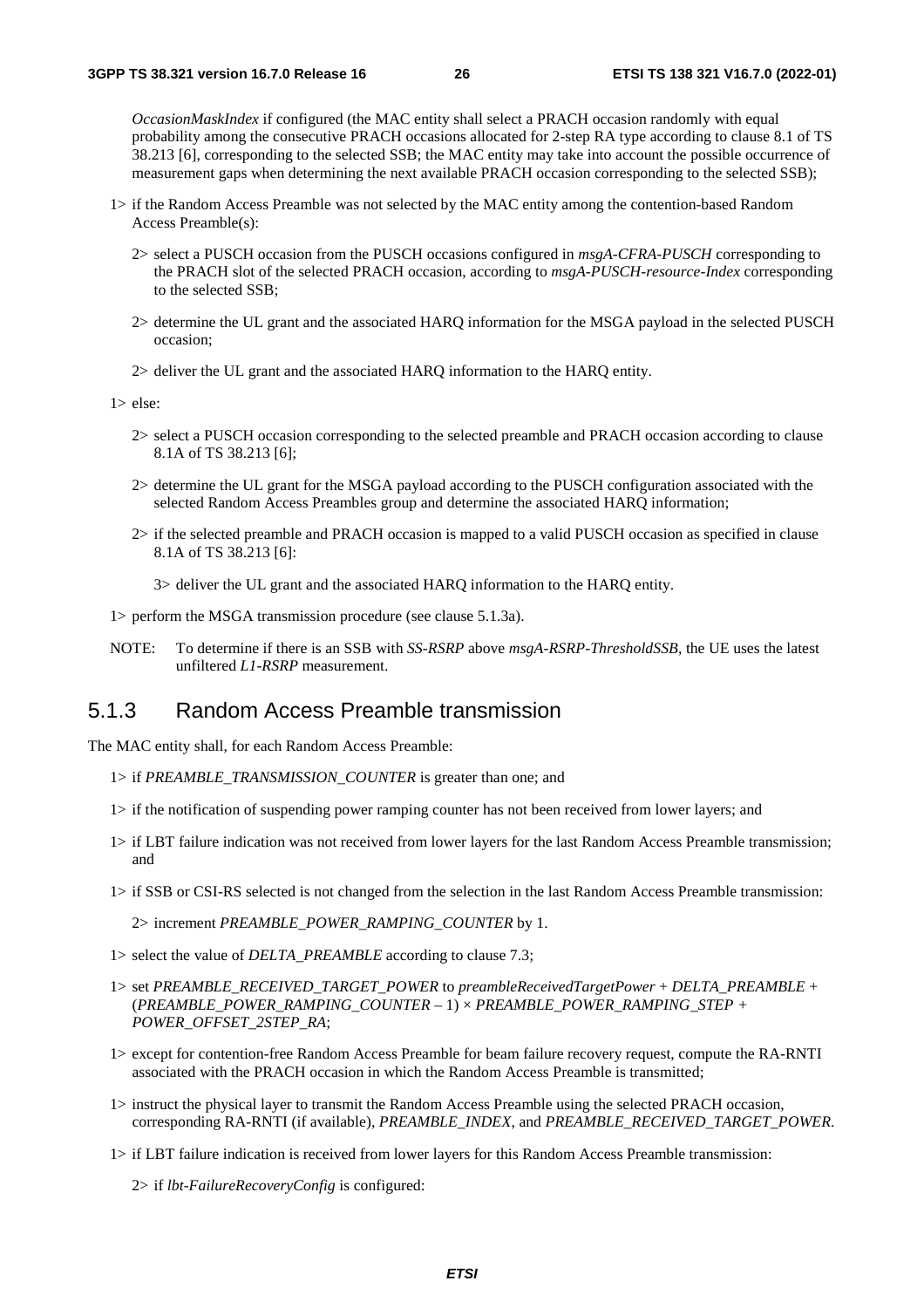3> perform the Random Access Resource selection procedure (see clause 5.1.2).

2> else:

3> increment *PREAMBLE\_TRANSMISSION\_COUNTER* by 1;

3> if *PREAMBLE\_TRANSMISSION\_COUNTER* = *preambleTransMax* + 1:

4> if the Random Access Preamble is transmitted on the SpCell:

5> indicate a Random Access problem to upper layers;

5> if this Random Access procedure was triggered for SI request:

6> consider the Random Access procedure unsuccessfully completed.

4> else if the Random Access Preamble is transmitted on an SCell:

5> consider the Random Access procedure unsuccessfully completed.

3> if the Random Access procedure is not completed:

4> perform the Random Access Resource selection procedure (see clause 5.1.2).

The RA-RNTI associated with the PRACH occasion in which the Random Access Preamble is transmitted, is computed as:

$$
RA-RNTI = 1 + s_id + 14 \times t_id + 14 \times 80 \times f_id + 14 \times 80 \times 8 \times ul\_carrier_id
$$

where s\_id is the index of the first OFDM symbol of the PRACH occasion  $(0 \le s_i/d < 14)$ , t\_id is the index of the first slot of the PRACH occasion in a system frame ( $0 \le t_id < 80$ ), where the subcarrier spacing to determine  $t_id$  is based on the value of  $\mu$  specified in clause 5.3.2 in TS 38.211 [8], f\_id is the index of the PRACH occasion in the frequency domain ( $0 \le f$  id  $\lt 8$ ), and ul\_carrier\_id is the UL carrier used for Random Access Preamble transmission (0 for NUL carrier, and 1 for SUL carrier).

#### 5.1.3a MSGA transmission

The MAC entity shall, for each MSGA:

- 1> if *PREAMBLE\_TRANSMISSION\_COUNTER* is greater than one; and
- 1> if the notification of suspending power ramping counter has not been received from lower layers; and
- 1> if LBT failure indication was not received from lower layers for the last MSGA Random Access Preamble transmission; and
- 1> if SSB selected is not changed from the selection in the last Random Access Preamble transmission:

2> increment *PREAMBLE\_POWER\_RAMPING\_COUNTER* by 1.

1> select the value of *DELTA\_PREAMBLE* according to clause 7.3;

- 1> set *PREAMBLE\_RECEIVED\_TARGET\_POWER* to *msgA-PreambleReceivedTargetPower* + *DELTA\_PREAMBLE* + (*PREAMBLE\_POWER\_RAMPING\_COUNTER* – 1) × *PREAMBLE\_POWER\_RAMPING\_STEP*;
- 1> if this is the first MSGA transmission within this Random Access procedure:

2> if the transmission is not being made for the CCCH logical channel:

- 3> indicate to the Multiplexing and assembly entity to include a C-RNTI MAC CE in the subsequent uplink transmission.
- 2> if the Random Access procedure was initiated for SpCell beam failure recovery and *spCell-BFR-CBRA* with value *true* is configured: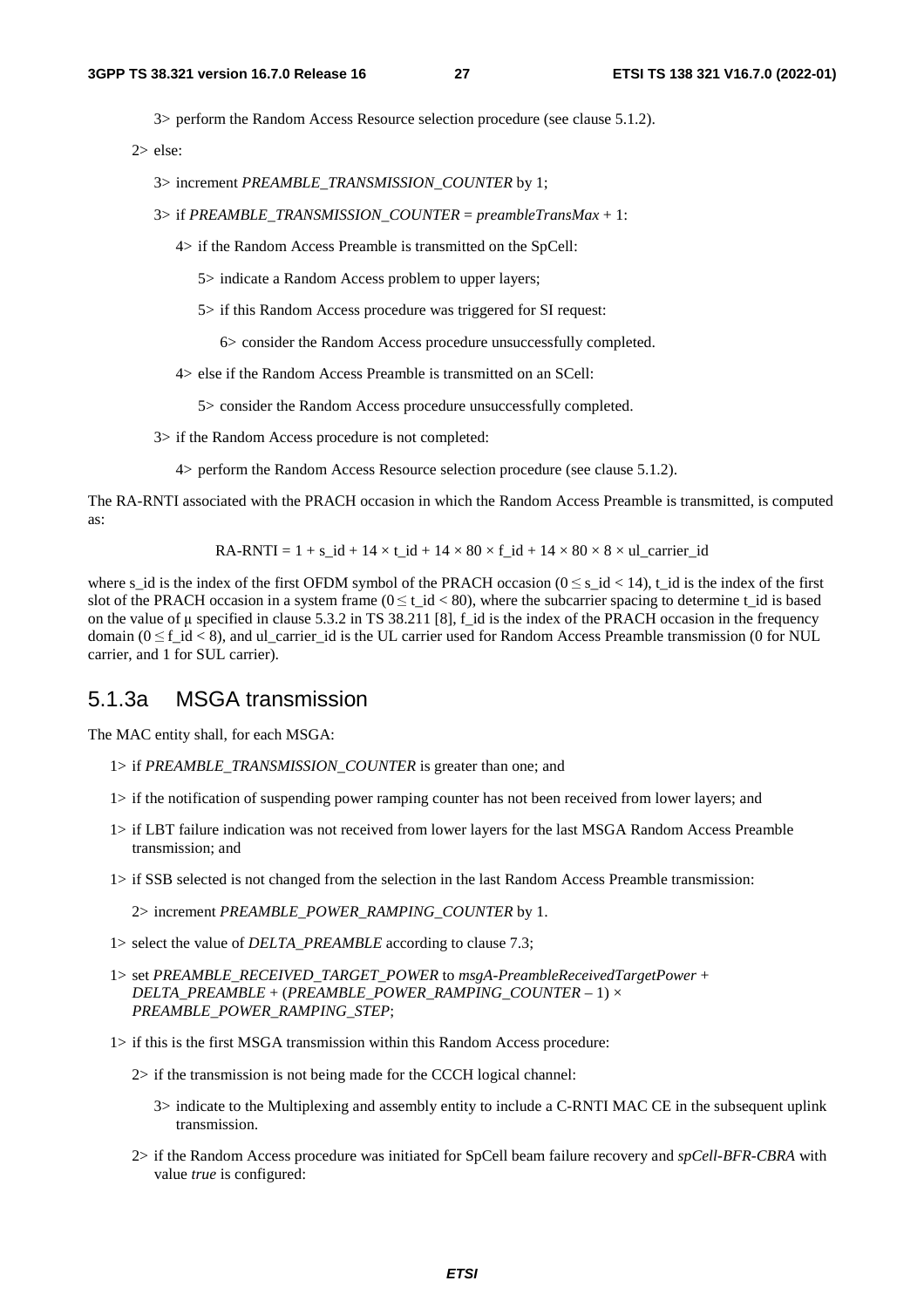- 3> indicate to the Multiplexing and assembly entity to include a BFR MAC CE or a Truncated BFR MAC CE in the subsequent uplink transmission.
- 2> obtain the MAC PDU to transmit from the Multiplexing and assembly entity according to the HARQ information determined for the MSGA payload (see clause 5.1.2a) and store it in the MSGA buffer.
- 1> compute the MSGB-RNTI associated with the PRACH occasion in which the Random Access Preamble is transmitted;
- 1> instruct the physical layer to transmit the MSGA using the selected PRACH occasion and the associated PUSCH resource of MSGA (if the selected preamble and PRACH occasion is mapped to a valid PUSCH occasion), using the corresponding RA-RNTI, MSGB-RNTI, *PREAMBLE\_INDEX*,

*PREAMBLE\_RECEIVED\_TARGET\_POWER*, *msgA-PreambleReceivedTargetPower*, and the amount of power ramping applied to the latest MSGA preamble transmission (i.e. (*PREAMBLE\_POWER\_RAMPING\_COUNTER*  $-1$ ) × *PREAMBLE\_POWER\_RAMPING\_STEP*);

- 1> if LBT failure indication is received from lower layers for the transmission of this MSGA Random Access Preamble:
	- 2> instruct the physical layer to cancel the transmission of the MSGA payload on the associated PUSCH resource;
	- 2> if *lbt-FailureRecoveryConfig* is configured:

3> perform the Random Access Resource selection procedure for 2-step RA type (see clause 5.1.2a).

2> else:

3> increment *PREAMBLE\_TRANSMISSION\_COUNTER* by 1;

3> if *PREAMBLE\_TRANSMISSION\_COUNTE*R = *preambleTransMax* + 1:

4> indicate a Random Access problem to upper layers;

4> if this Random Access procedure was triggered for SI request:

5> consider this Random Access procedure unsuccessfully completed.

- 3> if the Random Access procedure is not completed:
	- 4> if *msgA-TransMax* is applied (see clause 5.1.1a) and *PREAMBLE\_TRANSMISSION\_COUNTER* = *msgA-TransMax* + 1:
		- 5> set the *RA\_TYPE* to *4-stepRA*;
		- 5> perform initialization of variables specific to Random Access type as specified in clause 5.1.1a;
		- 5> if the Msg3 buffer is empty:
			- 6> obtain the MAC PDU to transmit from the MSGA buffer and store it in the Msg3 buffer;
		- 5> flush HARQ buffer used for the transmission of MAC PDU in the MSGA buffer;
		- 5> discard explicitly signalled contention-free 2-step RA type Random Access Resources, if any;
		- 5> perform the Random Access Resource selection procedure as specified in clause 5.1.2.
	- 4> else:

5> perform the Random Access Resource selection procedure for 2-step RA type (see clause 5.1.2a).

NOTE: The MSGA transmission includes the transmission of the PRACH Preamble as well as the contents of the MSGA buffer in the PUSCH resource corresponding to the selected PRACH occasion and *PREAMBLE\_INDEX* (see TS 38.213 [6])

The MSGB-RNTI associated with the PRACH occasion in which the Random Access Preamble is transmitted, is computed as: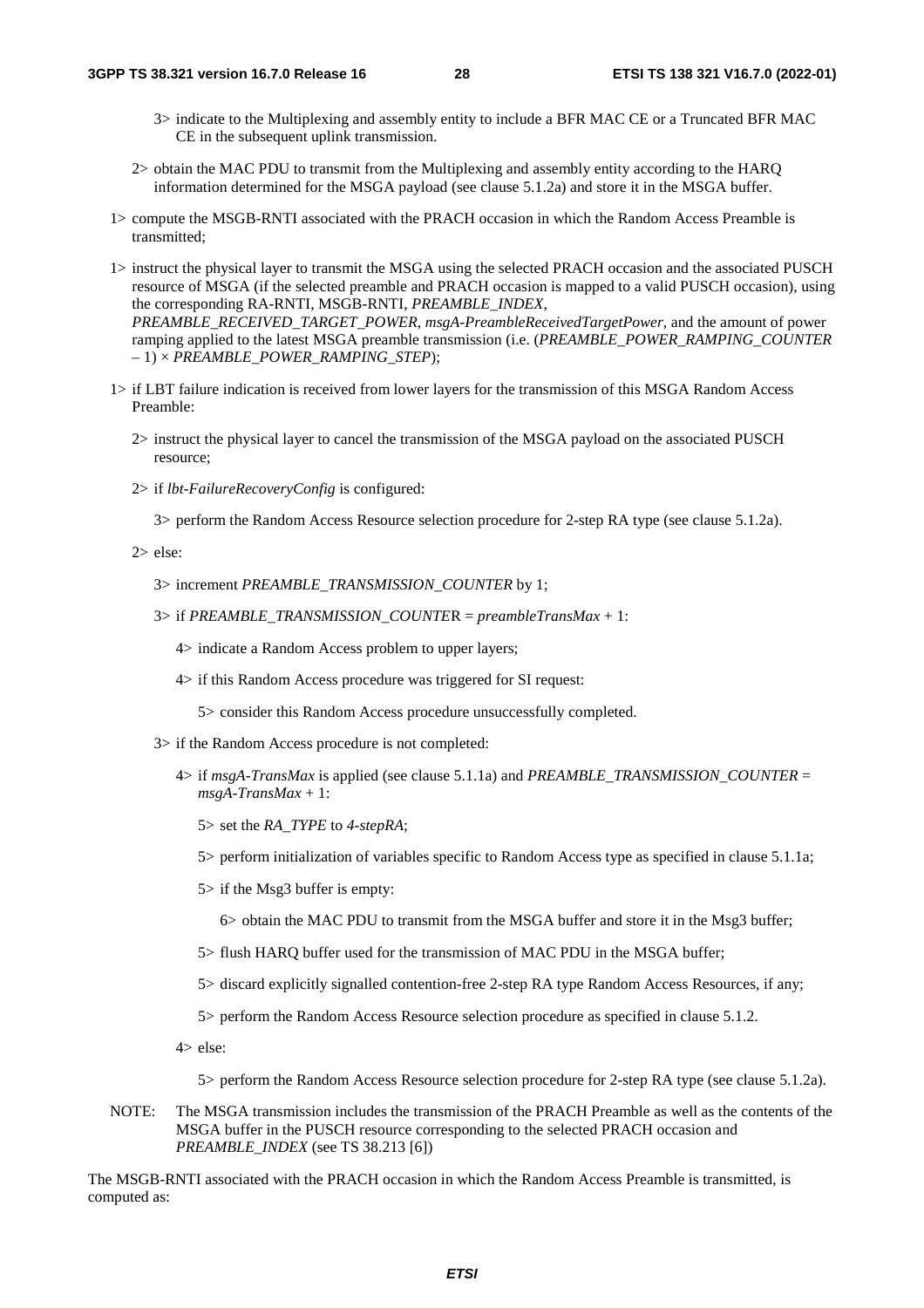MSGB-RNTI =  $1 + s$ \_id +  $14 \times t$ \_id +  $14 \times 80 \times f$ \_id +  $14 \times 80 \times 8 \times u$ l\_carrier\_id +  $14 \times 80 \times 8 \times 2$ 

where s\_id is the index of the first OFDM symbol of the PRACH occasion  $(0 \le s_d, i \le 14)$ , t\_id is the index of the first slot of the PRACH occasion in a system frame ( $0 \le t$  id  $< 80$ ), where the subcarrier spacing to determine t id is based on the value of  $\mu$  specified in clause 5.3.2 in TS 38.211 [8], f\_id is the index of the PRACH occasion in the frequency domain ( $0 \le f$  id  $\lt 8$ ), and ul\_carrier\_id is the UL carrier used for Random Access Preamble transmission (0 for NUL carrier, and 1 for SUL carrier). The RA-RNTI is calculated as specified in clause 5.1.3.

### 5.1.4 Random Access Response reception

Once the Random Access Preamble is transmitted and regardless of the possible occurrence of a measurement gap, the MAC entity shall:

- 1> if the contention-free Random Access Preamble for beam failure recovery request was transmitted by the MAC entity:
	- 2> start the *ra-ResponseWindow* configured in *BeamFailureRecoveryConfig* at the first PDCCH occasion as specified in TS 38.213 [6] from the end of the Random Access Preamble transmission;
	- 2> monitor for a PDCCH transmission on the search space indicated by *recoverySearchSpaceId* of the SpCell identified by the C-RNTI while *ra-ResponseWindow* is running.

1> else:

- 2> start the *ra-ResponseWindow* configured in *RACH-ConfigCommon* at the first PDCCH occasion as specified in TS 38.213 [6] from the end of the Random Access Preamble transmission;
- 2> monitor the PDCCH of the SpCell for Random Access Response(s) identified by the RA-RNTI while the *ra-ResponseWindow* is running.
- 1> if notification of a reception of a PDCCH transmission on the search space indicated by *recoverySearchSpaceId* is received from lower layers on the Serving Cell where the preamble was transmitted; and
- 1> if PDCCH transmission is addressed to the C-RNTI; and
- 1> if the contention-free Random Access Preamble for beam failure recovery request was transmitted by the MAC entity:
	- 2> consider the Random Access procedure successfully completed.
- 1> else if a valid (as specified in TS 38.213 [6]) downlink assignment has been received on the PDCCH for the RA-RNTI and the received TB is successfully decoded:
	- 2> if the Random Access Response contains a MAC subPDU with Backoff Indicator:
		- 3> set the *PREAMBLE\_BACKOFF* to value of the BI field of the MAC subPDU using Table 7.2-1, multiplied with *SCALING\_FACTOR\_BI*.

2> else:

3> set the *PREAMBLE\_BACKOFF* to 0 ms.

- 2> if the Random Access Response contains a MAC subPDU with Random Access Preamble identifier corresponding to the transmitted *PREAMBLE\_INDEX* (see clause 5.1.3):
	- 3> consider this Random Access Response reception successful.
- 2> if the Random Access Response reception is considered successful:
	- 3> if the Random Access Response includes a MAC subPDU with RAPID only:
		- 4> consider this Random Access procedure successfully completed;
		- 4> indicate the reception of an acknowledgement for SI request to upper layers.

3> else: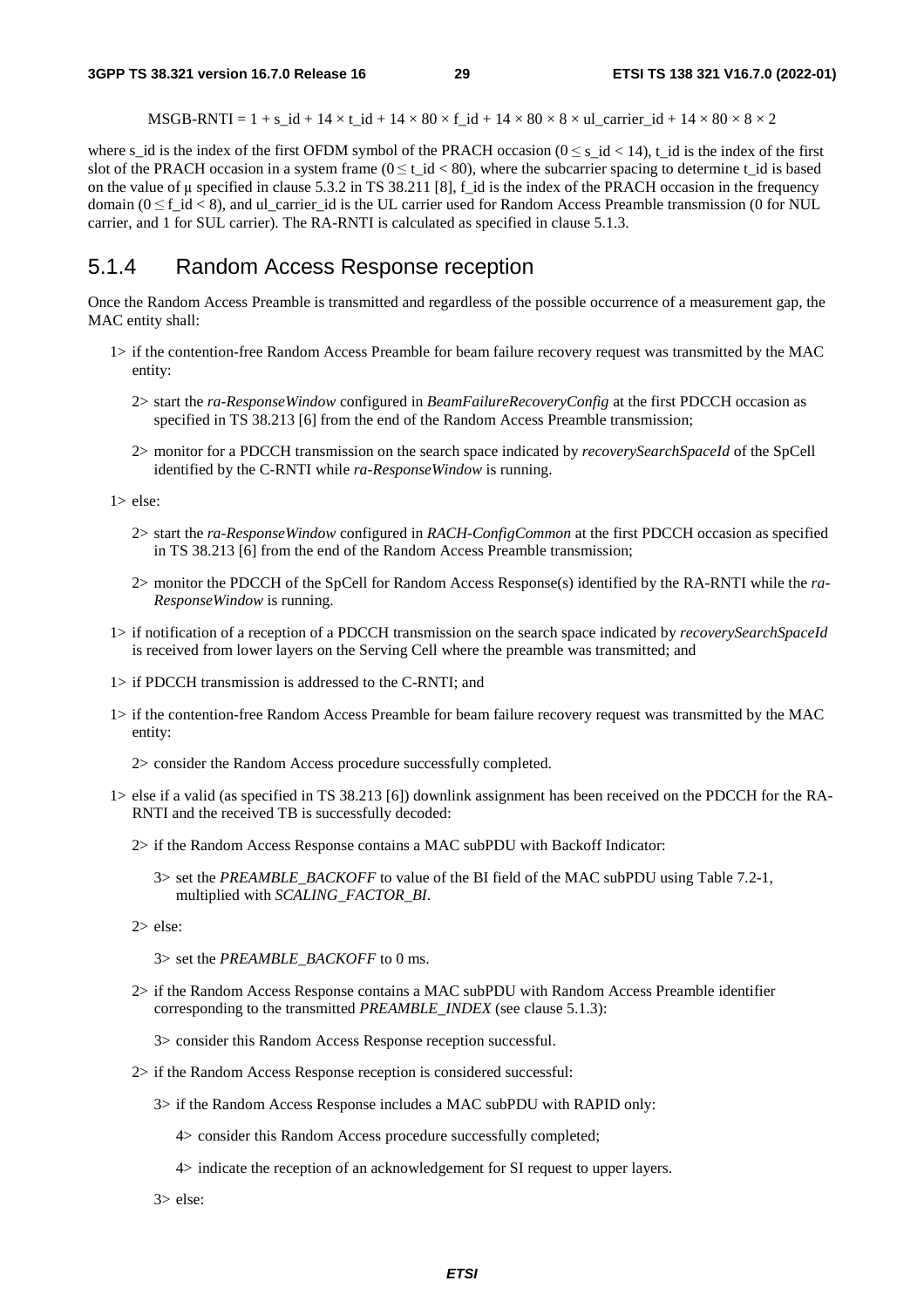- 4> apply the following actions for the Serving Cell where the Random Access Preamble was transmitted:
	- 5> process the received Timing Advance Command (see clause 5.2);
	- 5> indicate the *preambleReceivedTargetPower* and the amount of power ramping applied to the latest Random Access Preamble transmission to lower layers (i.e. (*PREAMBLE\_POWER\_RAMPING\_COUNTER* – 1) × *PREAMBLE\_POWER\_RAMPING\_STEP*);
	- 5> if the Random Access procedure for an SCell is performed on uplink carrier where *pusch-Config* is not configured:

6> ignore the received UL grant.

5> else:

6> process the received UL grant value and indicate it to the lower layers.

- 4> if the Random Access Preamble was not selected by the MAC entity among the contention-based Random Access Preamble(s):
	- 5> consider the Random Access procedure successfully completed.
- 4> else:
	- 5> set the *TEMPORARY\_C-RNTI* to the value received in the Random Access Response;
	- 5> if this is the first successfully received Random Access Response within this Random Access procedure:
		- 6> if the transmission is not being made for the CCCH logical channel:
			- 7> indicate to the Multiplexing and assembly entity to include a C-RNTI MAC CE in the subsequent uplink transmission.
		- 6> if the Random Access procedure was initiated for SpCell beam failure recovery and *spCell-BFR-CBRA* with value *true* is configured:
			- 7> indicate to the Multiplexing and assembly entity to include a BFR MAC CE or a Truncated BFR MAC CE in the subsequent uplink transmission.
		- 6> obtain the MAC PDU to transmit from the Multiplexing and assembly entity and store it in the Msg3 buffer.
- NOTE: If within a Random Access procedure, an uplink grant provided in the Random Access Response for the same group of contention-based Random Access Preambles has a different size than the first uplink grant allocated during that Random Access procedure, the UE behavior is not defined.
- 1> if *ra-ResponseWindow* configured in *BeamFailureRecoveryConfig* expires and if a PDCCH transmission on the search space indicated by *recoverySearchSpaceId* addressed to the C-RNTI has not been received on the Serving Cell where the preamble was transmitted; or
- 1> if *ra-ResponseWindow* configured in *RACH-ConfigCommon* expires, and if the Random Access Response containing Random Access Preamble identifiers that matches the transmitted *PREAMBLE\_INDEX* has not been received:
	- 2> consider the Random Access Response reception not successful;
	- 2> increment *PREAMBLE\_TRANSMISSION\_COUNTER* by 1;
	- 2> if *PREAMBLE\_TRANSMISSION\_COUNTER* = *preambleTransMax* + 1:
		- 3> if the Random Access Preamble is transmitted on the SpCell:
			- 4> indicate a Random Access problem to upper layers;
			- 4> if this Random Access procedure was triggered for SI request: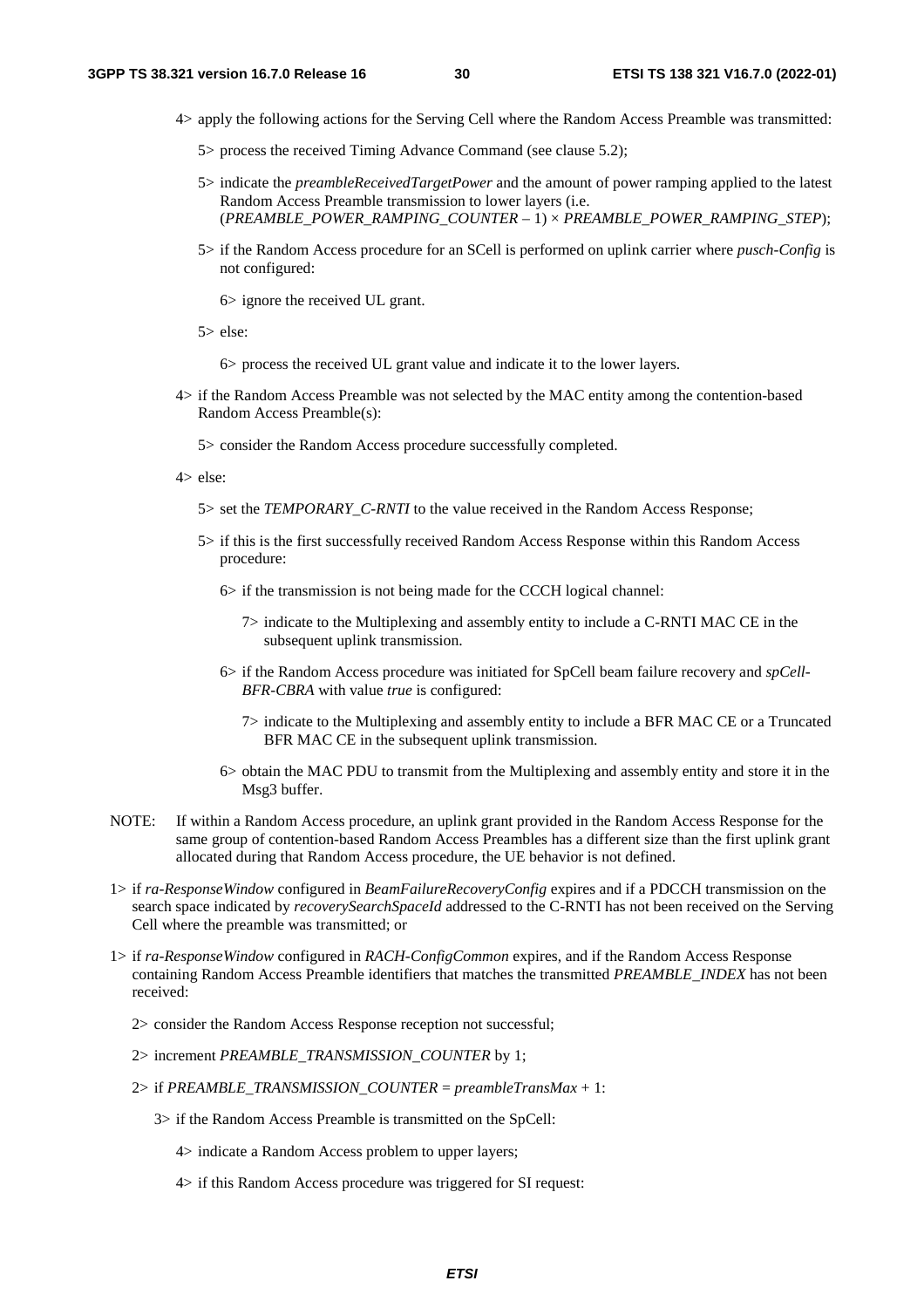5> consider the Random Access procedure unsuccessfully completed.

3> else if the Random Access Preamble is transmitted on an SCell:

4> consider the Random Access procedure unsuccessfully completed.

- 2> if the Random Access procedure is not completed:
	- 3> select a random backoff time according to a uniform distribution between 0 and the *PREAMBLE\_BACKOFF*;
	- 3> if the criteria (as defined in clause 5.1.2) to select contention-free Random Access Resources is met during the backoff time:
		- 4> perform the Random Access Resource selection procedure (see clause 5.1.2);
	- 3> else if the Random Access procedure for an SCell is performed on uplink carrier where *pusch-Config* is not configured:
		- 4> delay the subsequent Random Access transmission until the Random Access Procedure is triggered by a PDCCH order with the same *ra-PreambleIndex*, *ra-ssb-OccasionMaskIndex*, and UL/SUL indicator TS 38.212 [9].

3> else:

4> perform the Random Access Resource selection procedure (see clause 5.1.2) after the backoff time.

The MAC entity may stop *ra-ResponseWindow* (and hence monitoring for Random Access Response(s)) after successful reception of a Random Access Response containing Random Access Preamble identifiers that matches the transmitted *PREAMBLE\_INDEX*.

HARQ operation is not applicable to the Random Access Response reception.

#### 5.1.4a MSGB reception and contention resolution for 2-step RA type

Once the MSGA preamble is transmitted, regardless of the possible occurrence of a measurement gap, the MAC entity shall:

- 1> start the *msgB-ResponseWindow* at the PDCCH occasion as specified in TS 38.213 [6], clause 8.2A;
- 1> monitor the PDCCH of the SpCell for a Random Access Response identified by MSGB-RNTI while the *msgB-ResponseWindow* is running;
- 1> if C-RNTI MAC CE was included in the MSGA:
	- 2> monitor the PDCCH of the SpCell for Random Access Response identified by the C-RNTI while the *msgB-ResponseWindow* is running.
- 1> if notification of a reception of a PDCCH transmission of the SpCell is received from lower layers:
	- 2> if the C-RNTI MAC CE was included in MSGA:
		- 3> if the Random Access procedure was initiated for SpCell beam failure recovery (as specified in clause 5.17) and the PDCCH transmission is addressed to the C-RNTI:
			- 4> consider this Random Access Response reception successful;
			- 4> stop the *msgB-ResponseWindow*;
			- 4> consider this Random Access procedure successfully completed.
		- 3> else if the *timeAlignmentTimer* associated with the PTAG is running:
			- 4> if the PDCCH transmission is addressed to the C-RNTI and contains a UL grant for a new transmission:
				- 5> consider this Random Access Response reception successful;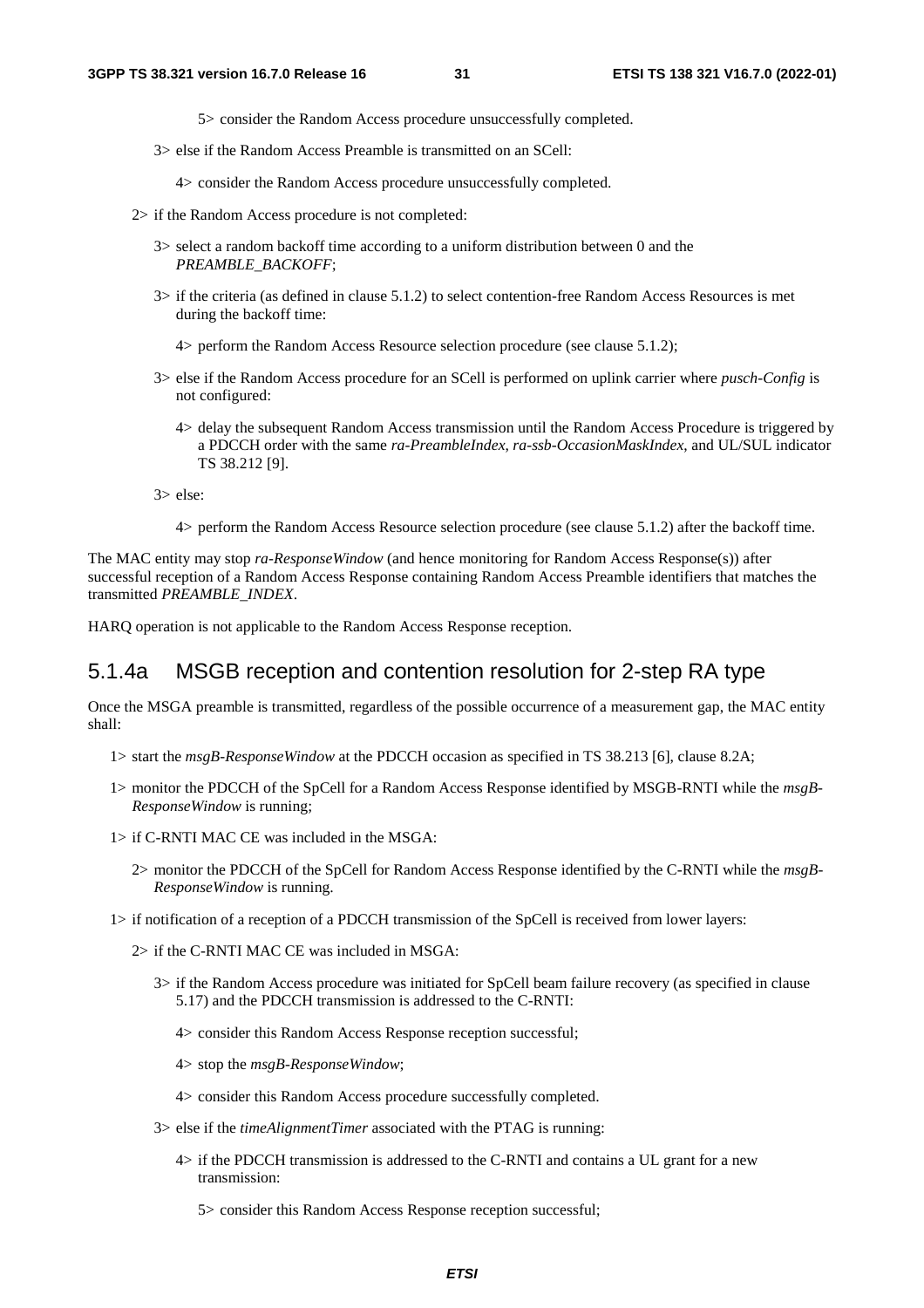5> stop the *msgB-ResponseWindow*;

5> consider this Random Access procedure successfully completed.

3> else:

- 4> if a downlink assignment has been received on the PDCCH for the C-RNTI and the received TB is successfully decoded:
	- 5> if the MAC PDU contains the Absolute Timing Advance Command MAC CE:
		- 6> process the received Timing Advance Command (see clause 5.2);
		- 6> consider this Random Access Response reception successful;
		- 6> stop the *msgB-ResponseWindow*;
		- 6> consider this Random Access procedure successfully completed and finish the disassembly and demultiplexing of the MAC PDU.
- 2> if a valid (as specified in TS 38.213 [6]) downlink assignment has been received on the PDCCH for the MSGB-RNTI and the received TB is successfully decoded:
	- 3> if the MSGB contains a MAC subPDU with Backoff Indicator:
		- 4> set the *PREAMBLE\_BACKOFF* to value of the BI field of the MAC subPDU using Table 7.2-1, multiplied with *SCALING\_FACTOR\_BI*.
	- 3> else:
		- 4> set the *PREAMBLE\_BACKOFF* to 0 ms.
	- 3> if the MSGB contains a fallbackRAR MAC subPDU; and
	- 3> if the Random Access Preamble identifier in the MAC subPDU matches the transmitted *PREAMBLE\_INDEX* (see clause 5.1.3a):
		- 4> consider this Random Access Response reception successful;
		- 4> apply the following actions for the SpCell:
			- 5> process the received Timing Advance Command (see clause 5.2);
			- 5> indicate the *msgA-PreambleReceivedTargetPower* and the amount of power ramping applied to the latest Random Access Preamble transmission to lower layers (i.e. (*PREAMBLE\_POWER\_RAMPING\_COUNTER* – 1) × *PREAMBLE\_POWER\_RAMPING\_STEP*);
			- 5> if the Random Access Preamble was not selected by the MAC entity among the contention-based Random Access Preamble(s):

6> consider the Random Access procedure successfully completed;

6> process the received UL grant value and indicate it to the lower layers.

5> else:

6> set the *TEMPORARY\_C-RNTI* to the value received in the Random Access Response;

- 6> if the Msg3 buffer is empty:
	- 7> obtain the MAC PDU to transmit from the MSGA buffer and store it in the Msg3 buffer;
- 6> process the received UL grant value and indicate it to the lower layers and proceed with Msg3 transmission.
- NOTE: If within a 2-step RA type procedure, an uplink grant provided in the fallback RAR has a different size than the MSGA payload, the UE behavior is not defined.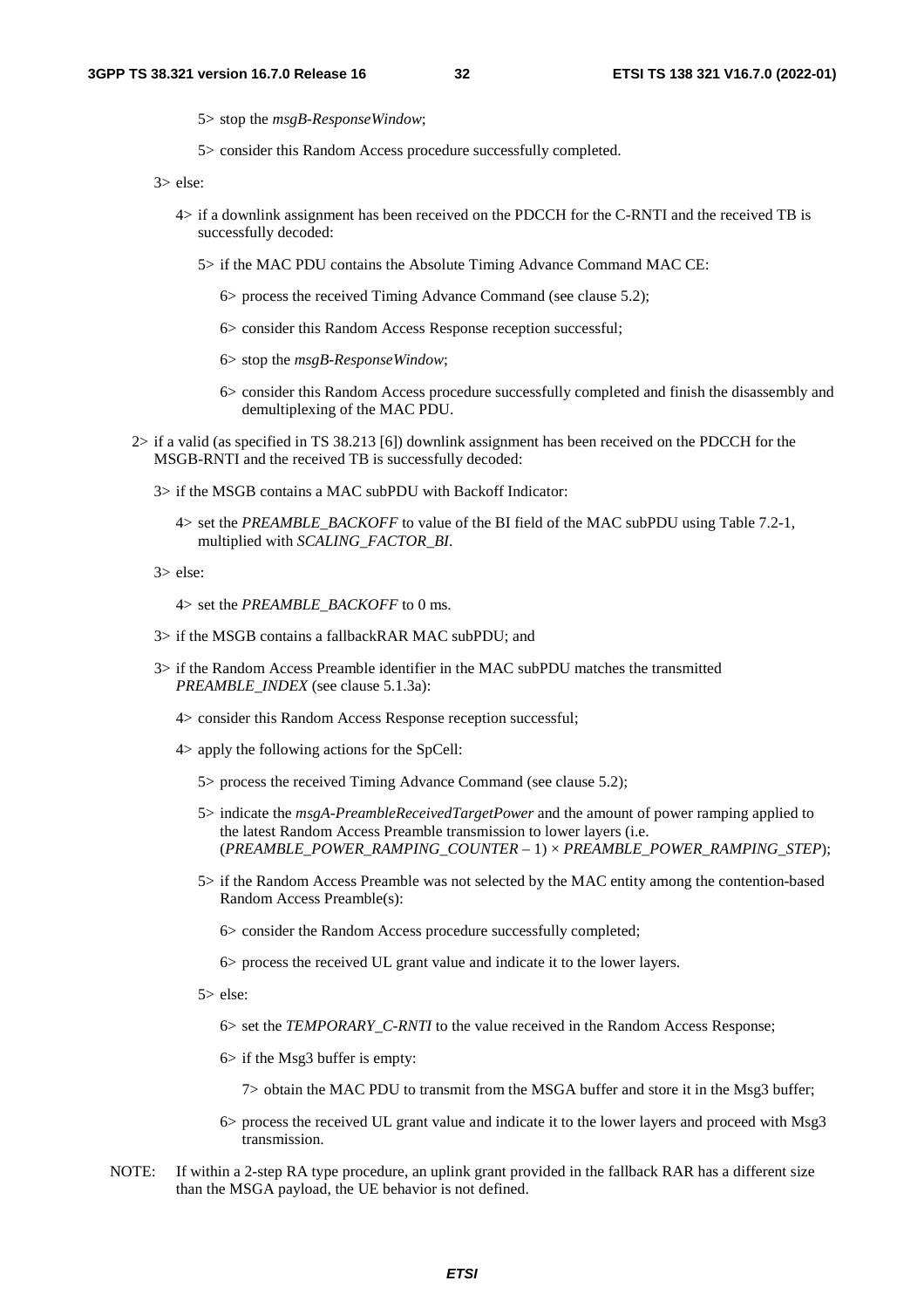- 3> else if the MSGB contains a successRAR MAC subPDU; and
- 3> if the CCCH SDU was included in the MSGA and the UE Contention Resolution Identity in the MAC subPDU matches the CCCH SDU:
	- 4> stop *msgB-ResponseWindow*;
	- 4> if this Random Access procedure was initiated for SI request:
		- 5> indicate the reception of an acknowledgement for SI request to upper layers.
	- 4> else:
		- 5> set the C-RNTI to the value received in the *successRAR*;
		- 5> apply the following actions for the SpCell:
			- 6> process the received Timing Advance Command (see clause 5.2);
			- 6> indicate the *msgA-PreambleReceivedTargetPower* and the amount of power ramping applied to the latest Random Access Preamble transmission to lower layers (i.e. (*PREAMBLE\_POWER\_RAMPING\_COUNTER* – 1) × *PREAMBLE\_POWER\_RAMPING\_STEP*).
	- 4> deliver the *TPC*, *PUCCH resource Indicator*, *ChannelAccess-CPext* (if indicated), and *HARQ feedback Timing Indicator* received in successRAR to lower layers.
	- 4> consider this Random Access Response reception successful;
	- 4> consider this Random Access procedure successfully completed;
	- 4> finish the disassembly and demultiplexing of the MAC PDU.
- 1> if *msgB-ResponseWindow* expires, and the Random Access Response Reception has not been considered as successful based on descriptions above:
	- 2> increment *PREAMBLE\_TRANSMISSION\_COUNTER* by 1;
	- 2> if *PREAMBLE\_TRANSMISSION\_COUNTE*R = *preambleTransMax* + 1:
		- 3> indicate a Random Access problem to upper layers;
		- 3> if this Random Access procedure was triggered for SI request:
			- 4> consider this Random Access procedure unsuccessfully completed.
	- 2> if the Random Access procedure is not completed:
		- 3> if *msgA-TransMax* is applied (see clause 5.1.1a) and *PREAMBLE\_TRANSMISSION\_COUNTER* = *msgA-TransMax* + 1:
			- 4> set the *RA\_TYPE* to *4-stepRA*;
			- 4> perform initialization of variables specific to Random Access type as specified in clause 5.1.1a;
			- 4> if the Msg3 buffer is empty:
				- 5> obtain the MAC PDU to transmit from the MSGA buffer and store it in the Msg3 buffer;
			- 4> flush HARQ buffer used for the transmission of MAC PDU in the MSGA buffer;
			- 4> discard explicitly signalled contention-free 2-step RA type Random Access Resources, if any;
			- 4> perform the Random Access Resource selection procedure as specified in clause 5.1.2.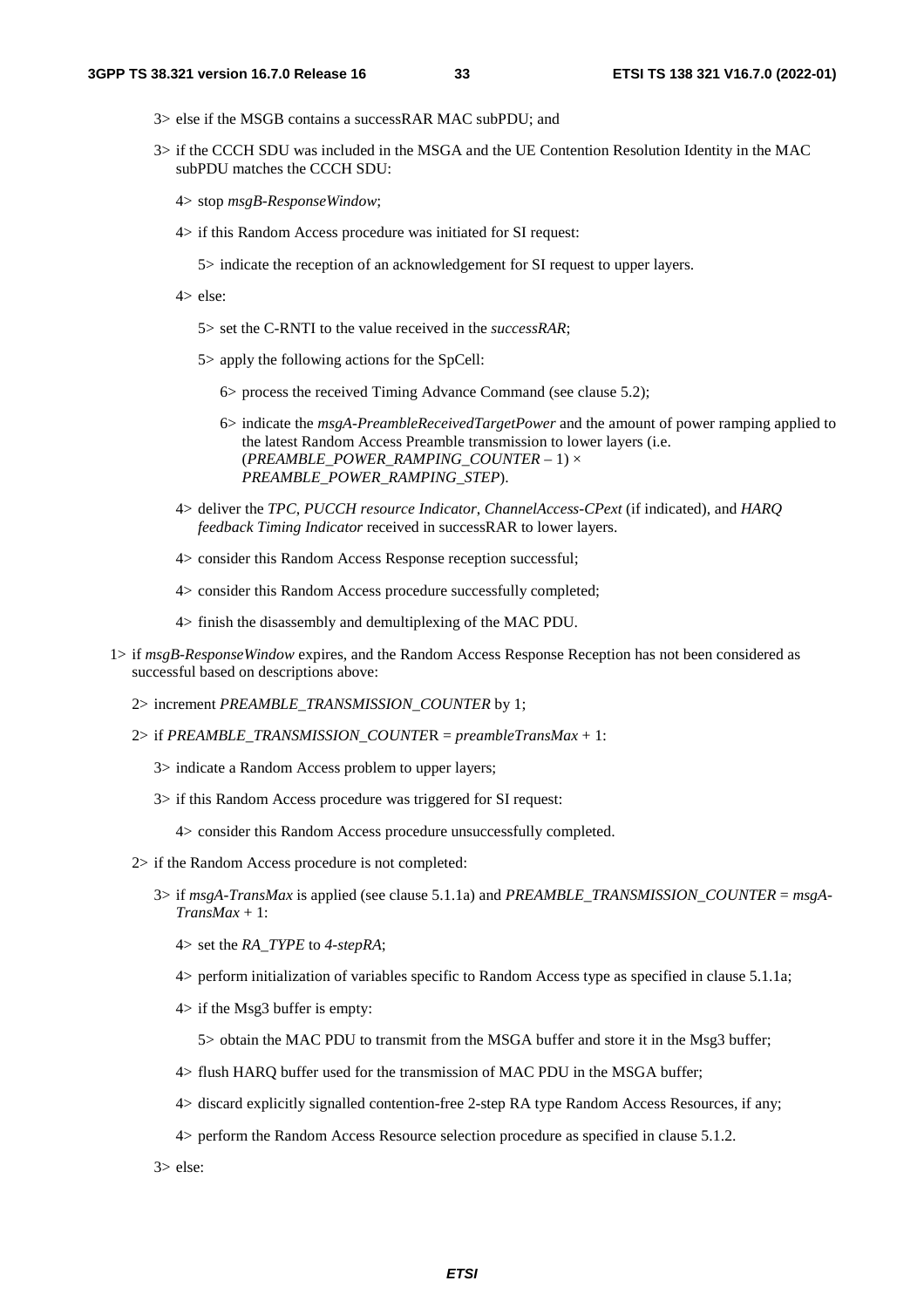- 4> select a random backoff time according to a uniform distribution between 0 and the *PREAMBLE\_BACKOFF*;
- 4> if the criteria (as defined in clause 5.1.2a) to select contention-free Random Access Resources is met during the backoff time:
	- 5> perform the Random Access Resource selection procedure for 2-step RA type Random Access (see clause 5.1.2a).

5> perform the Random Access Resource selection procedure for 2-step RA type Random Access (see clause 5.1.2a) after the backoff time.

Upon receiving a fallbackRAR, the MAC entity may stop *msgB-ResponseWindow* once the Random Access Response reception is considered as successful.

#### 5.1.5 Contention Resolution

Once Msg3 is transmitted the MAC entity shall:

- 1> start the *ra-ContentionResolutionTimer* and restart the *ra-ContentionResolutionTimer* at each HARQ retransmission in the first symbol after the end of the Msg3 transmission;
- 1> monitor the PDCCH while the *ra-ContentionResolutionTimer* is running regardless of the possible occurrence of a measurement gap;
- 1> if notification of a reception of a PDCCH transmission of the SpCell is received from lower layers:
	- 2> if the C-RNTI MAC CE was included in Msg3:
		- 3> if the Random Access procedure was initiated for SpCell beam failure recovery (as specified in clause 5.17) and the PDCCH transmission is addressed to the C-RNTI; or
		- 3> if the Random Access procedure was initiated by a PDCCH order and the PDCCH transmission is addressed to the C-RNTI; or
		- 3> if the Random Access procedure was initiated by the MAC sublayer itself or by the RRC sublayer and the PDCCH transmission is addressed to the C-RNTI and contains a UL grant for a new transmission:
			- 4> consider this Contention Resolution successful;
			- 4> stop *ra-ContentionResolutionTimer*;
			- 4> discard the *TEMPORARY\_C-RNTI*;
			- 4> consider this Random Access procedure successfully completed.
	- 2> else if the CCCH SDU was included in Msg3 and the PDCCH transmission is addressed to its *TEMPORARY\_C-RNTI*:
		- 3> if the MAC PDU is successfully decoded:
			- 4> stop *ra-ContentionResolutionTimer*;
			- 4> if the MAC PDU contains a UE Contention Resolution Identity MAC CE; and
			- 4> if the UE Contention Resolution Identity in the MAC CE matches the CCCH SDU transmitted in Msg3:
				- 5> consider this Contention Resolution successful and finish the disassembly and demultiplexing of the MAC PDU;
				- 5> if this Random Access procedure was initiated for SI request:

6> indicate the reception of an acknowledgement for SI request to upper layers.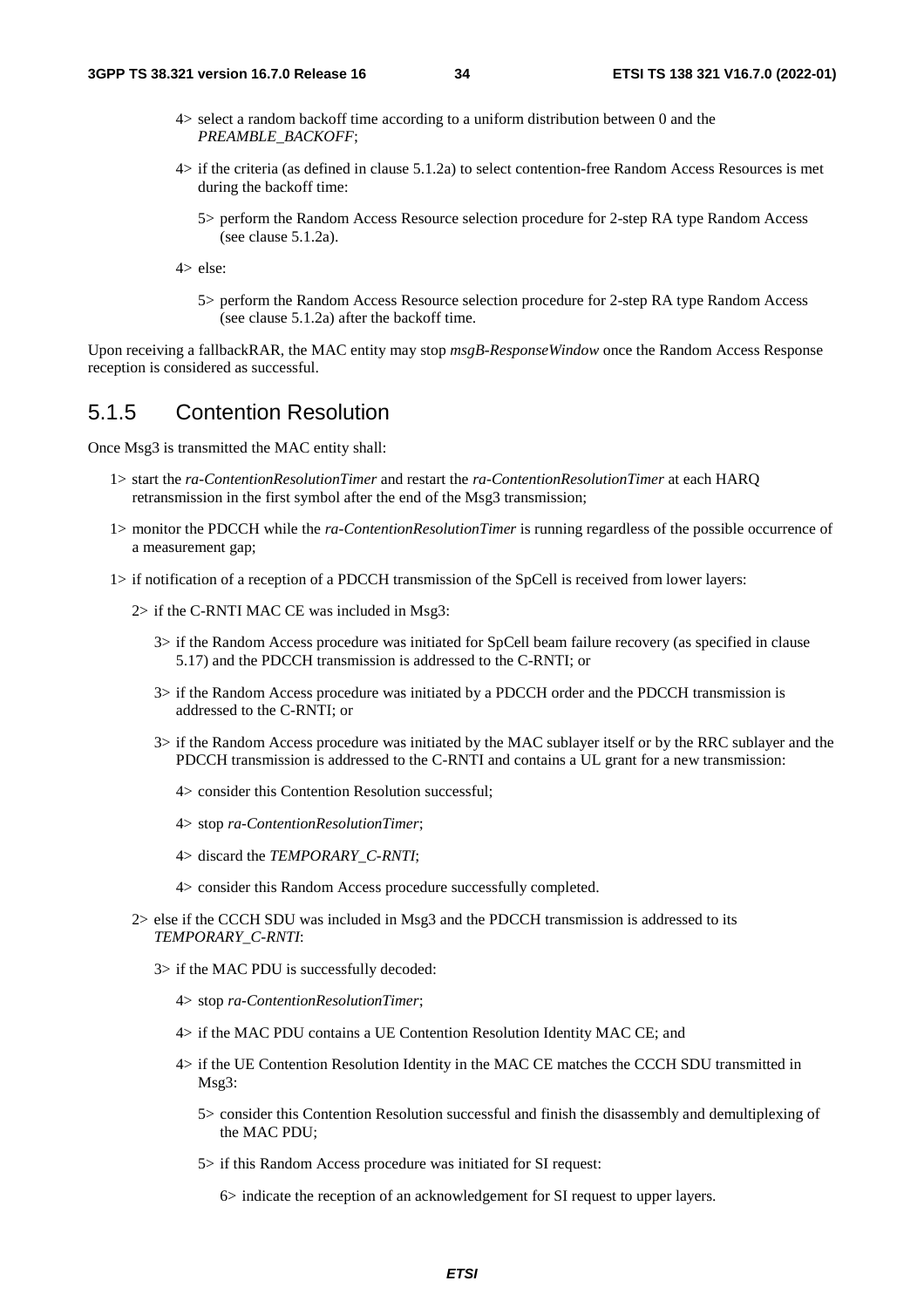- 6> set the C-RNTI to the value of the *TEMPORARY\_C-RNTI*;
- 5> discard the *TEMPORARY\_C-RNTI*;
- 5> consider this Random Access procedure successfully completed.
- 4> else:
	- 5> discard the *TEMPORARY\_C-RNTI*;
	- 5> consider this Contention Resolution not successful and discard the successfully decoded MAC PDU.
- 1> if *ra-ContentionResolutionTimer* expires:
	- 2> discard the *TEMPORARY\_C-RNTI*;
	- 2> consider the Contention Resolution not successful.
- 1> if the Contention Resolution is considered not successful:
	- 2> flush the HARQ buffer used for transmission of the MAC PDU in the Msg3 buffer;
	- 2> increment *PREAMBLE\_TRANSMISSION\_COUNTER* by 1;
	- 2> if *PREAMBLE\_TRANSMISSION\_COUNTER* = *preambleTransMax* + 1:
		- 3> indicate a Random Access problem to upper layers.
		- 3> if this Random Access procedure was triggered for SI request:
			- 4> consider the Random Access procedure unsuccessfully completed.
	- 2> if the Random Access procedure is not completed:
		- 3> if the *RA\_TYPE* is set to *4-stepRA*:
			- 4> select a random backoff time according to a uniform distribution between 0 and the *PREAMBLE\_BACKOFF*;
			- 4> if the criteria (as defined in clause 5.1.2) to select contention-free Random Access Resources is met during the backoff time:
				- 5> perform the Random Access Resource selection procedure (see clause 5.1.2);
			- 4> else:
				- 5> perform the Random Access Resource selection procedure (see clause 5.1.2) after the backoff time.
		- 3> else (i.e. the *RA\_TYPE* is set to *2-stepRA*):
			- 4> if  $msgA-TransMax$  is applied (see clause 5.1.1a) and *PREAMBLE\_TRANSMISSION\_COUNTER* = *msgA-TransMax* + 1:
				- 5> set the *RA\_TYPE* to *4-stepRA*;
				- 5> perform initialization of variables specific to Random Access type as specified in clause 5.1.1a;
				- 5> flush HARQ buffer used for the transmission of MAC PDU in the MSGA buffer;
				- 5> discard explicitly signalled contention-free 2-step RA type Random Access Resources, if any;
				- 5> perform the Random Access Resource selection as specified in clause 5.1.2.
			- 4> else: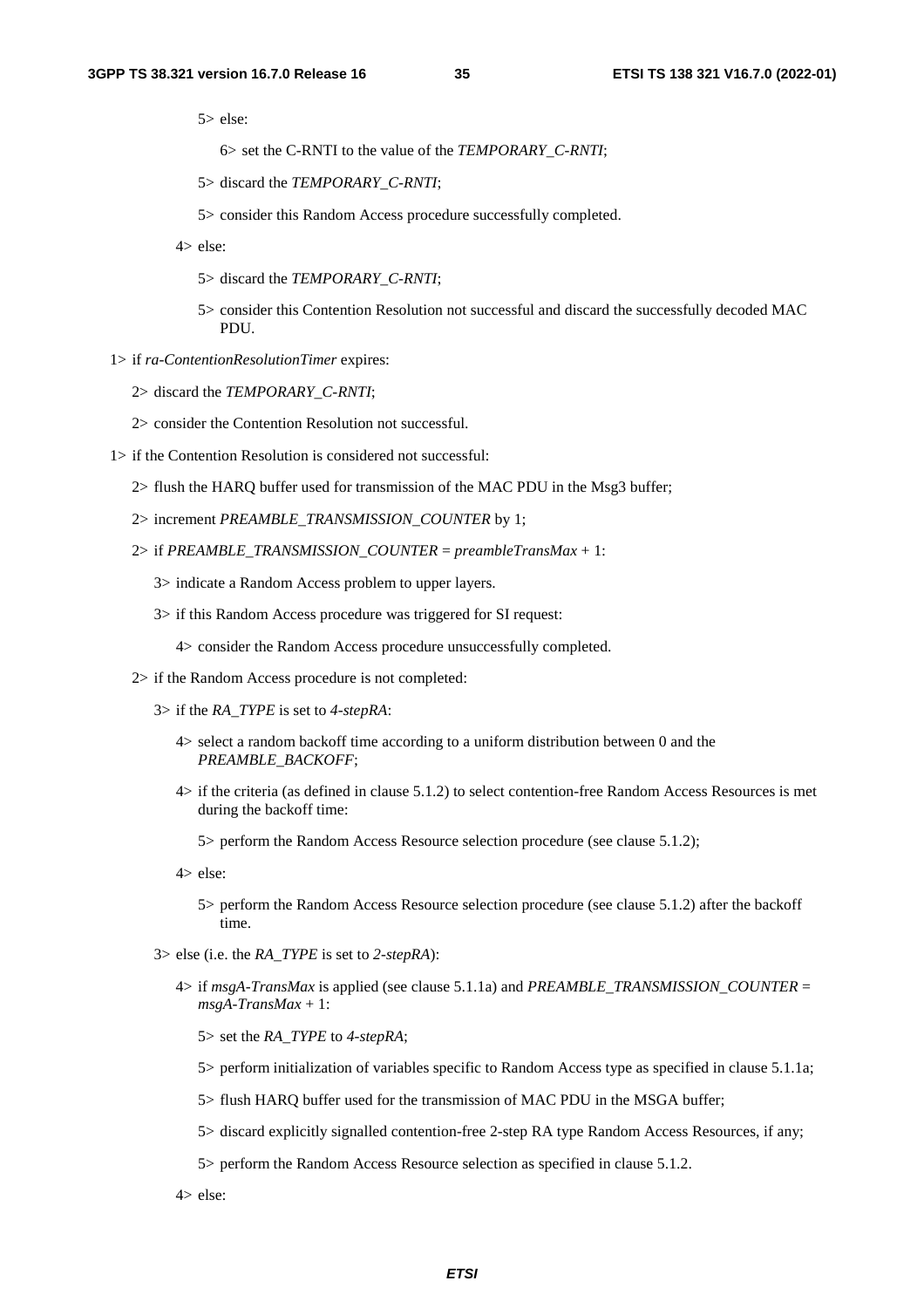- 5> select a random backoff time according to a uniform distribution between 0 and the *PREAMBLE\_BACKOFF*;
- 5> if the criteria (as defined in clause 5.1.2a) to select contention-free Random Access Resources is met during the backoff time:
	- 6> perform the Random Access Resource selection procedure for 2-step RA type as specified in clause 5.1.2a.

5> else:

6> perform the Random Access Resource selection for 2-step RA type procedure (see clause 5.1.2a) after the backoff time.

### 5.1.6 Completion of the Random Access procedure

Upon completion of the Random Access procedure, the MAC entity shall:

- 1> discard any explicitly signalled contention-free Random Access Resources for 2-step RA type and 4-step RA type except the 4-step RA type contention-free Random Access Resources for beam failure recovery request, if any;
- 1> flush the HARQ buffer used for transmission of the MAC PDU in the Msg3 buffer and the MSGA buffer.

Upon successful completion of the Random Access procedure initiated for DAPS handover, the target MAC entity shall:

1> indicate the successful completion of the Random Access procedure to the upper layers.

## 5.2 Maintenance of Uplink Time Alignment

RRC configures the following parameters for the maintenance of UL time alignment:

- *timeAlignmentTimer* (per TAG) which controls how long the MAC entity considers the Serving Cells belonging to the associated TAG to be uplink time aligned.

The MAC entity shall:

- 1> when a Timing Advance Command MAC CE is received, and if an  $N_{TA}$  (as defined in TS 38.211 [8]) has been maintained with the indicated TAG:
	- 2> apply the Timing Advance Command for the indicated TAG;
	- 2> start or restart the *timeAlignmentTimer* associated with the indicated TAG.
- 1> when a Timing Advance Command is received in a Random Access Response message for a Serving Cell belonging to a TAG or in a MSGB for an SpCell:
	- 2> if the Random Access Preamble was not selected by the MAC entity among the contention-based Random Access Preamble:

3> apply the Timing Advance Command for this TAG;

- 3> start or restart the *timeAlignmentTimer* associated with this TAG.
- 2> else if the *timeAlignmentTimer* associated with this TAG is not running:
	- 3> apply the Timing Advance Command for this TAG;
	- 3> start the *timeAlignmentTimer* associated with this TAG;
	- 3> when the Contention Resolution is considered not successful as described in clause 5.1.5; or
	- 3> when the Contention Resolution is considered successful for SI request as described in clause 5.1.5, after transmitting HARQ feedback for MAC PDU including UE Contention Resolution Identity MAC CE: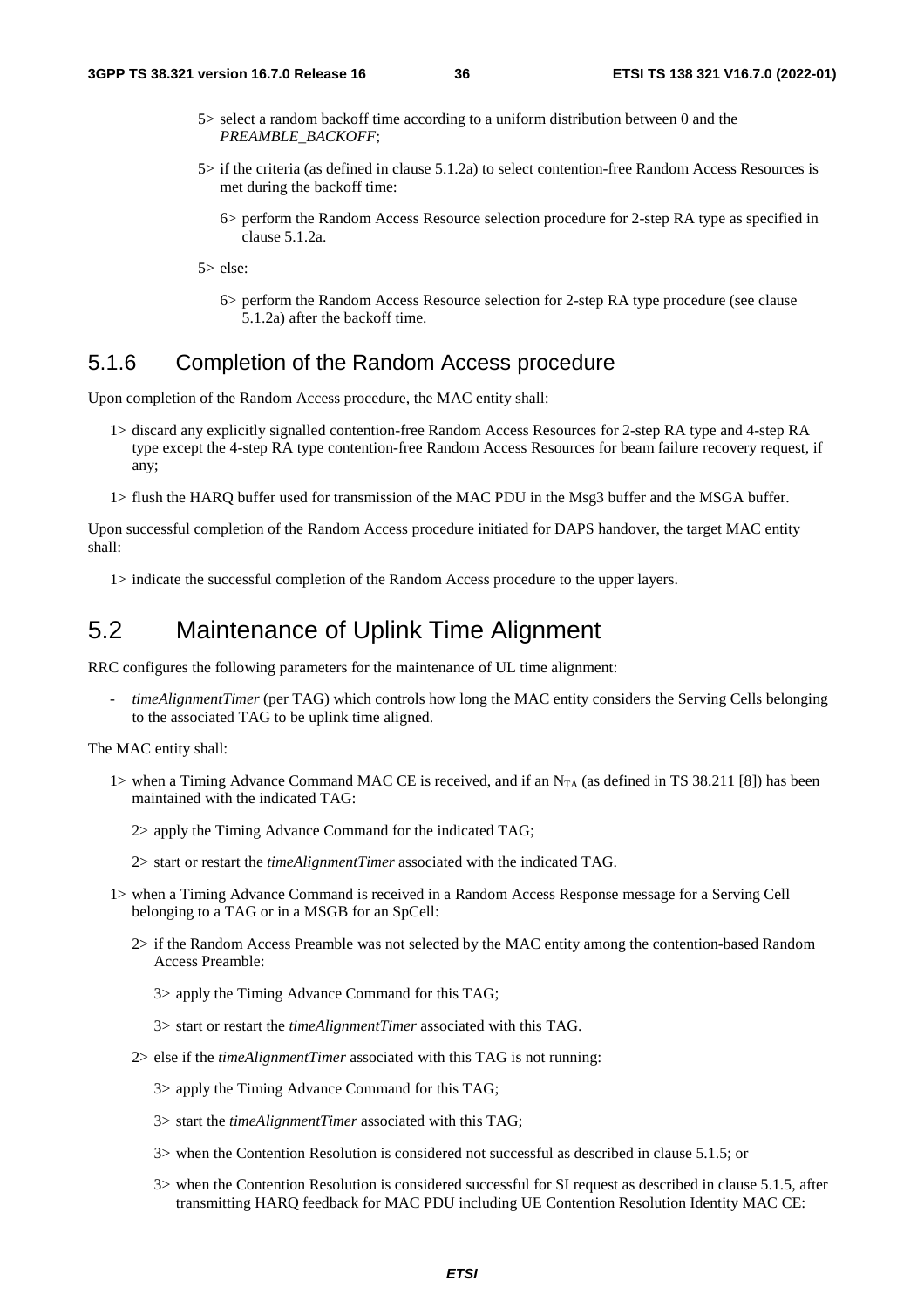4> stop *timeAlignmentTimer* associated with this TAG.

2> else:

3> ignore the received Timing Advance Command.

- 1> when an Absolute Timing Advance Command is received in response to a MSGA transmission including C-RNTI MAC CE as specified in clause 5.1.4a:
	- 2> apply the Timing Advance Command for PTAG;
	- 2> start or restart the *timeAlignmentTimer* associated with PTAG.
- 1> when a *timeAlignmentTimer* expires:
	- 2> if the *timeAlignmentTimer* is associated with the PTAG:
		- 3> flush all HARQ buffers for all Serving Cells;
		- 3> notify RRC to release PUCCH for all Serving Cells, if configured;
		- 3> notify RRC to release SRS for all Serving Cells, if configured;
		- 3> clear any configured downlink assignments and configured uplink grants;
		- 3> clear any PUSCH resource for semi-persistent CSI reporting;
		- 3> consider all running *timeAlignmentTimer*s as expired;
		- $3$  maintain N<sub>TA</sub> (defined in TS 38.211 [8]) of all TAGs.
	- 2> else if the *timeAlignmentTimer* is associated with an STAG, then for all Serving Cells belonging to this TAG:
		- 3> flush all HARQ buffers;
		- 3> notify RRC to release PUCCH, if configured;
		- 3> notify RRC to release SRS, if configured;
		- 3> clear any configured downlink assignments and configured uplink grants;
		- 3> clear any PUSCH resource for semi-persistent CSI reporting;
		- 3> maintain  $N_{TA}$  (defined in TS 38.211 [8]) of this TAG.

When the MAC entity stops uplink transmissions for an SCell due to the fact that the maximum uplink transmission timing difference between TAGs of the MAC entity or the maximum uplink transmission timing difference between TAGs of any MAC entity of the UE is exceeded, the MAC entity considers the *timeAlignmentTimer* associated with the SCell as expired.

The MAC entity shall not perform any uplink transmission on a Serving Cell except the Random Access Preamble and MSGA transmission when the *timeAlignmentTimer* associated with the TAG to which this Serving Cell belongs is not running. Furthermore, when the *timeAlignmentTimer* associated with the PTAG is not running, the MAC entity shall not perform any uplink transmission on any Serving Cell except the Random Access Preamble and MSGA transmission on the SpCell.

## 5.3 DL-SCH data transfer

### 5.3.1 DL Assignment reception

Downlink assignments received on the PDCCH both indicate that there is a transmission on a DL-SCH for a particular MAC entity and provide the relevant HARQ information.

When the MAC entity has a C-RNTI, Temporary C-RNTI, or CS-RNTI, the MAC entity shall for each PDCCH occasion during which it monitors PDCCH and for each Serving Cell: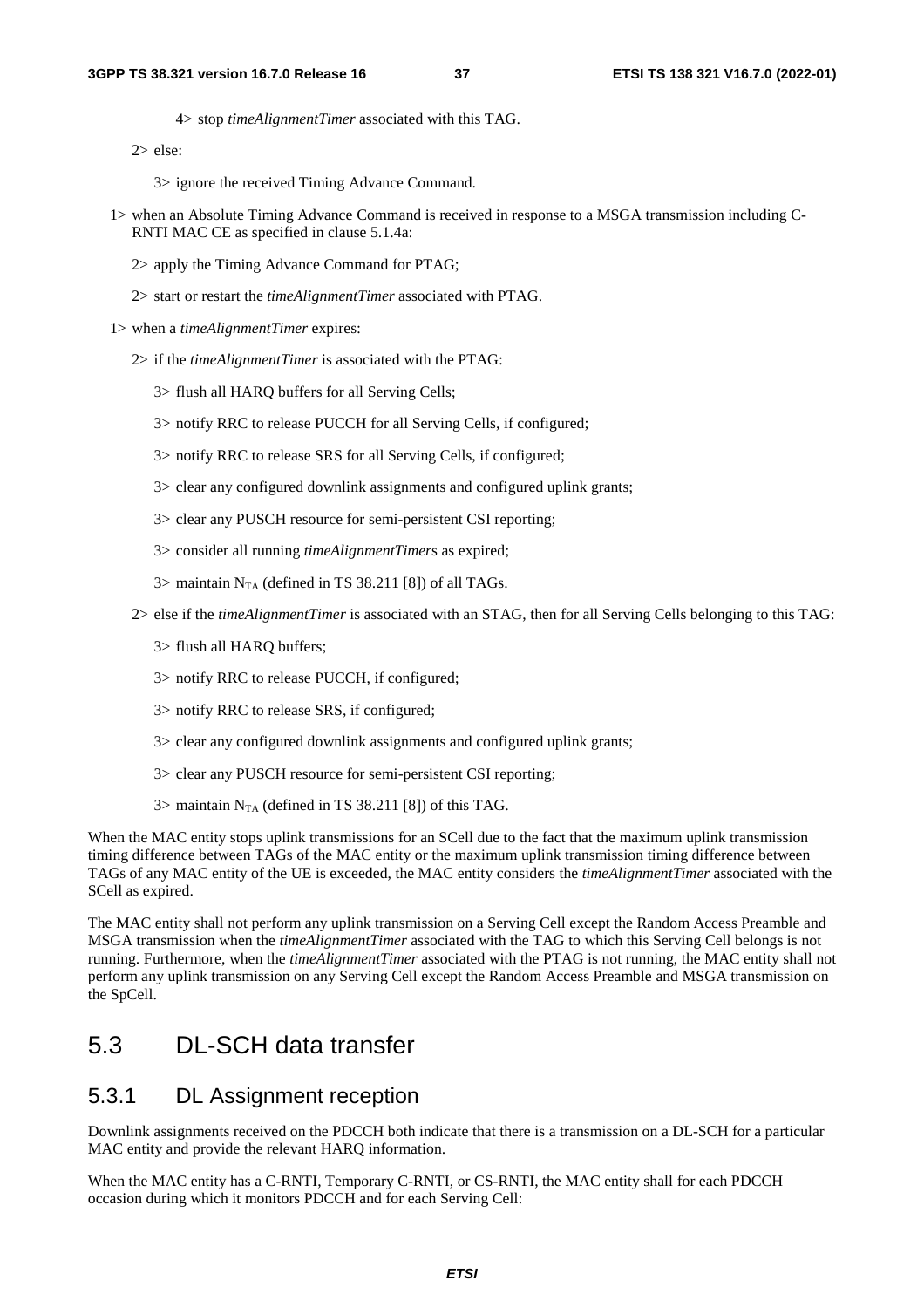- 1> if a downlink assignment for this PDCCH occasion and this Serving Cell has been received on the PDCCH for the MAC entity's C-RNTI, or Temporary C-RNTI:
	- 2> if this is the first downlink assignment for this Temporary C-RNTI:

3> consider the NDI to have been toggled.

- 2> if the downlink assignment is for the MAC entity's C-RNTI, and if the previous downlink assignment indicated to the HARQ entity of the same HARQ process was either a downlink assignment received for the MAC entity's CS-RNTI or a configured downlink assignment:
	- 3> consider the NDI to have been toggled regardless of the value of the NDI.
- 2> indicate the presence of a downlink assignment and deliver the associated HARQ information to the HARQ entity.
- 1> else if a downlink assignment for this PDCCH occasion has been received for this Serving Cell on the PDCCH for the MAC entity's CS-RNTI:
	- 2> if the NDI in the received HARQ information is 1:
		- 3> consider the NDI for the corresponding HARQ process not to have been toggled;
		- 3> indicate the presence of a downlink assignment for this Serving Cell and deliver the associated HARQ information to the HARQ entity.
	- 2> if the NDI in the received HARQ information is 0:
		- 3> if PDCCH contents indicate SPS deactivation:
			- 4> clear the configured downlink assignment for this Serving Cell (if any);
			- 4> if the *timeAlignmentTimer*, associated with the TAG containing the Serving Cell on which the HARQ feedback is to be transmitted, is running:
				- 5> indicate a positive acknowledgement for the SPS deactivation to the physical layer.
		- 3> else if PDCCH content indicates SPS activation:
			- 4> store the downlink assignment for this Serving Cell and the associated HARQ information as configured downlink assignment;
			- 4> initialise or re-initialise the configured downlink assignment for this Serving Cell to start in the associated PDSCH duration and to recur according to rules in clause 5.8.1;

For each Serving Cell and each configured downlink assignment, if configured and activated, the MAC entity shall:

- 1> if the PDSCH duration of the configured downlink assignment does not overlap with the PDSCH duration of a downlink assignment received on the PDCCH for this Serving Cell:
	- 2> instruct the physical layer to receive, in this PDSCH duration, transport block on the DL-SCH according to the configured downlink assignment and to deliver it to the HARQ entity;
	- 2> set the HARQ Process ID to the HARQ Process ID associated with this PDSCH duration;
	- 2> consider the NDI bit for the corresponding HARQ process to have been toggled;
	- 2> indicate the presence of a configured downlink assignment and deliver the stored HARQ information to the HARQ entity.

For configured downlink assignments without *harq-ProcID-Offset*, the HARQ Process ID associated with the slot where the DL transmission starts is derived from the following equation:

HARQ Process ID = [floor (CURRENT\_slot × 10 / (*numberOfSlotsPerFrame* × *periodicity*))] modulo *nrofHARQ-Processes*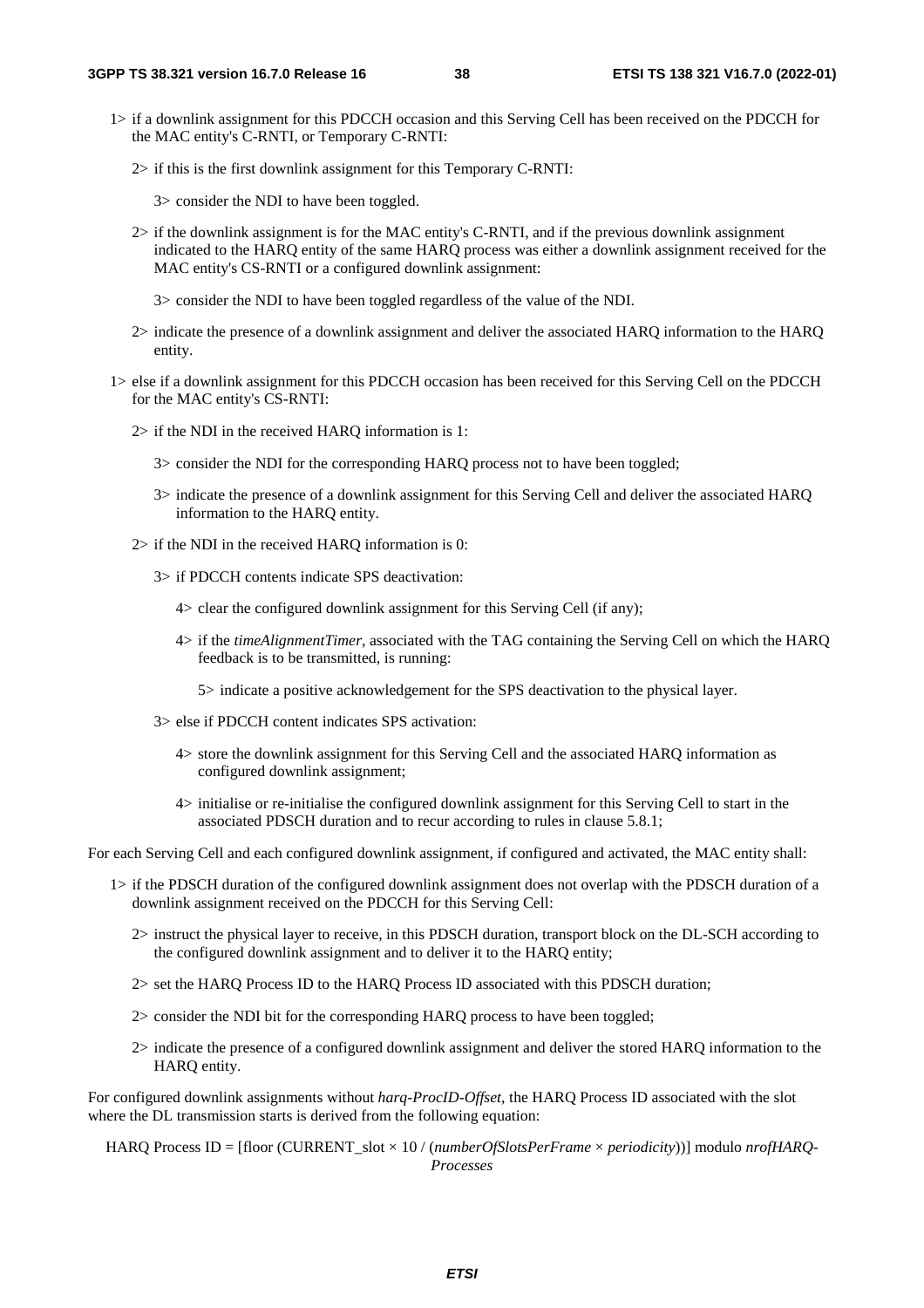where CURRENT\_slot = [(SFN × *numberOfSlotsPerFrame*) + slot number in the frame] and *numberOfSlotsPerFrame* refers to the number of consecutive slots per frame as specified in TS 38.211 [8].

For configured downlink assignments with *harq-ProcID-Offset*, the HARQ Process ID associated with the slot where the DL transmission starts is derived from the following equation:

HARQ Process ID = [floor (CURRENT\_slot × 10 / (*numberOfSlotsPerFrame* × *periodicity*))] modulo *nrofHARQ-Processes* + *harq-ProcID-Offset*

where CURRENT\_slot = [(SFN × *numberOfSlotsPerFrame*) + slot number in the frame] and *numberOfSlotsPerFrame* refers to the number of consecutive slots per frame as specified in TS 38.211 [8].

- NOTE 1: In case of unaligned SFN across carriers in a cell group, the SFN of the concerned Serving Cell is used to calculate the HARQ Process ID used for configured downlink assignments.
- NOTE 2: CURRENT slot refers to the slot index of the first transmission occasion of a bundle of configured downlink assignment.

When the MAC entity needs to read BCCH, the MAC entity may, based on the scheduling information from RRC:

- 1> if a downlink assignment for this PDCCH occasion has been received on the PDCCH for the SI-RNTI;
	- 2> indicate a downlink assignment and redundancy version for the dedicated broadcast HARQ process to the HARQ entity.

### 5.3.2 HARQ operation

#### 5.3.2.1 HARQ Entity

The MAC entity includes a HARQ entity for each Serving Cell, which maintains a number of parallel HARQ processes. Each HARQ process is associated with a HARQ process identifier. The HARQ entity directs HARQ information and associated TBs received on the DL-SCH to the corresponding HARQ processes (see clause 5.3.2.2).

The number of parallel DL HARQ processes per HARQ entity is specified in TS 38.214 [7]. The dedicated broadcast HARQ process is used for BCCH.

The HARQ process supports one TB when the physical layer is not configured for downlink spatial multiplexing. The HARQ process supports one or two TBs when the physical layer is configured for downlink spatial multiplexing.

When the MAC entity is configured with *pdsch-AggregationFactor* > 1, the parameter *pdsch-AggregationFactor* provides the number of transmissions of a TB within a bundle of the downlink assignment. Bundling operation relies on the HARQ entity for invoking the same HARQ process for each transmission that is part of the same bundle. After the initial transmission, *pdsch-AggregationFactor* – 1 HARQ retransmissions follow within a bundle.

The MAC entity shall:

- 1> if a downlink assignment has been indicated:
	- 2> allocate the TB(s) received from the physical layer and the associated HARQ information to the HARQ process indicated by the associated HARQ information.
- 1> if a downlink assignment has been indicated for the broadcast HARQ process:
	- 2> allocate the received TB to the broadcast HARQ process.

#### 5.3.2.2 HARQ process

When a transmission takes place for the HARQ process, one or two (in case of downlink spatial multiplexing) TBs and the associated HARQ information are received from the HARQ entity.

For each received TB and associated HARQ information, the HARQ process shall:

1> if the NDI, when provided, has been toggled compared to the value of the previous received transmission corresponding to this TB; or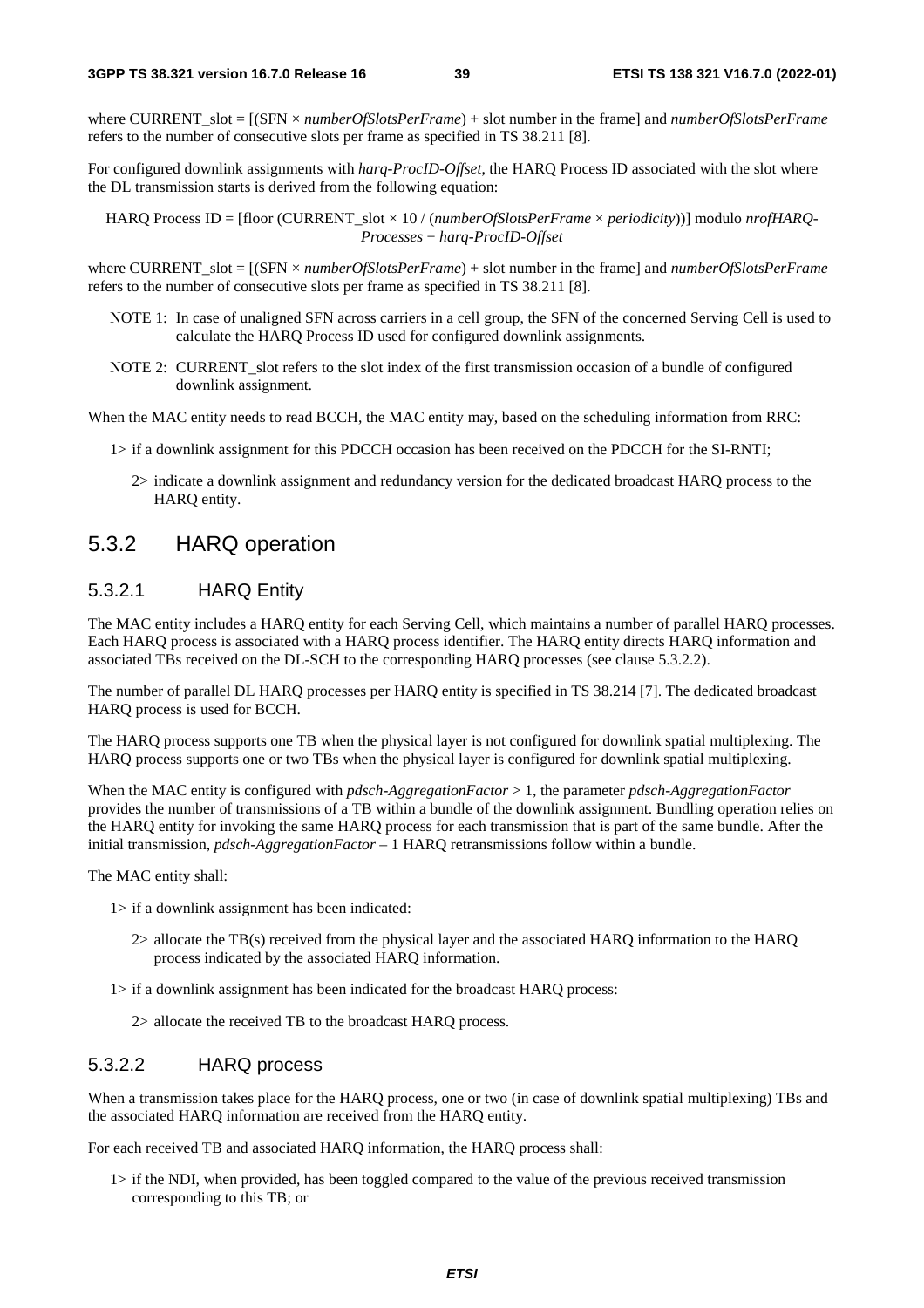1> if the HARQ process is equal to the broadcast process, and this is the first received transmission for the TB according to the system information schedule indicated by RRC; or

1> if this is the very first received transmission for this TB (i.e. there is no previous NDI for this TB):

2> consider this transmission to be a new transmission.

1> else:

2> consider this transmission to be a retransmission.

The MAC entity then shall:

1> if this is a new transmission:

2> attempt to decode the received data.

- 1> else if this is a retransmission:
	- 2> if the data for this TB has not yet been successfully decoded:
		- 3> instruct the physical layer to combine the received data with the data currently in the soft buffer for this TB and attempt to decode the combined data.
- 1> if the data which the MAC entity attempted to decode was successfully decoded for this TB; or
- 1> if the data for this TB was successfully decoded before:

2> if the HARQ process is equal to the broadcast process:

3> deliver the decoded MAC PDU to upper layers.

- 2> else if this is the first successful decoding of the data for this TB:
	- 3> deliver the decoded MAC PDU to the disassembly and demultiplexing entity.

1> else:

- 2> instruct the physical layer to replace the data in the soft buffer for this TB with the data which the MAC entity attempted to decode.
- 1> if the HARQ process is associated with a transmission indicated with a Temporary C-RNTI and the Contention Resolution is not yet successful (see clause 5.1.5); or
- 1> if the HARQ process is associated with a transmission indicated with a MSGB-RNTI and the Random Access procedure is not yet successfully completed (see clause 5.1.4a); or
- 1> if the HARQ process is equal to the broadcast process; or
- 1> if the *timeAlignmentTimer*, associated with the TAG containing the Serving Cell on which the HARQ feedback is to be transmitted, is stopped or expired:

2> not instruct the physical layer to generate acknowledgement(s) of the data in this TB.

1> else:

2> instruct the physical layer to generate acknowledgement(s) of the data in this TB.

The MAC entity shall ignore NDI received in all downlink assignments on PDCCH for its Temporary C-RNTI when determining if NDI on PDCCH for its C-RNTI has been toggled compared to the value in the previous transmission.

NOTE: If the MAC entity receives a retransmission with a TB size different from the last TB size signalled for this TB, the UE behavior is left up to UE implementation.

## 5.3.3 Disassembly and demultiplexing

The MAC entity shall disassemble and demultiplex a MAC PDU as defined in clauses 6.1.2 and 6.1.5a.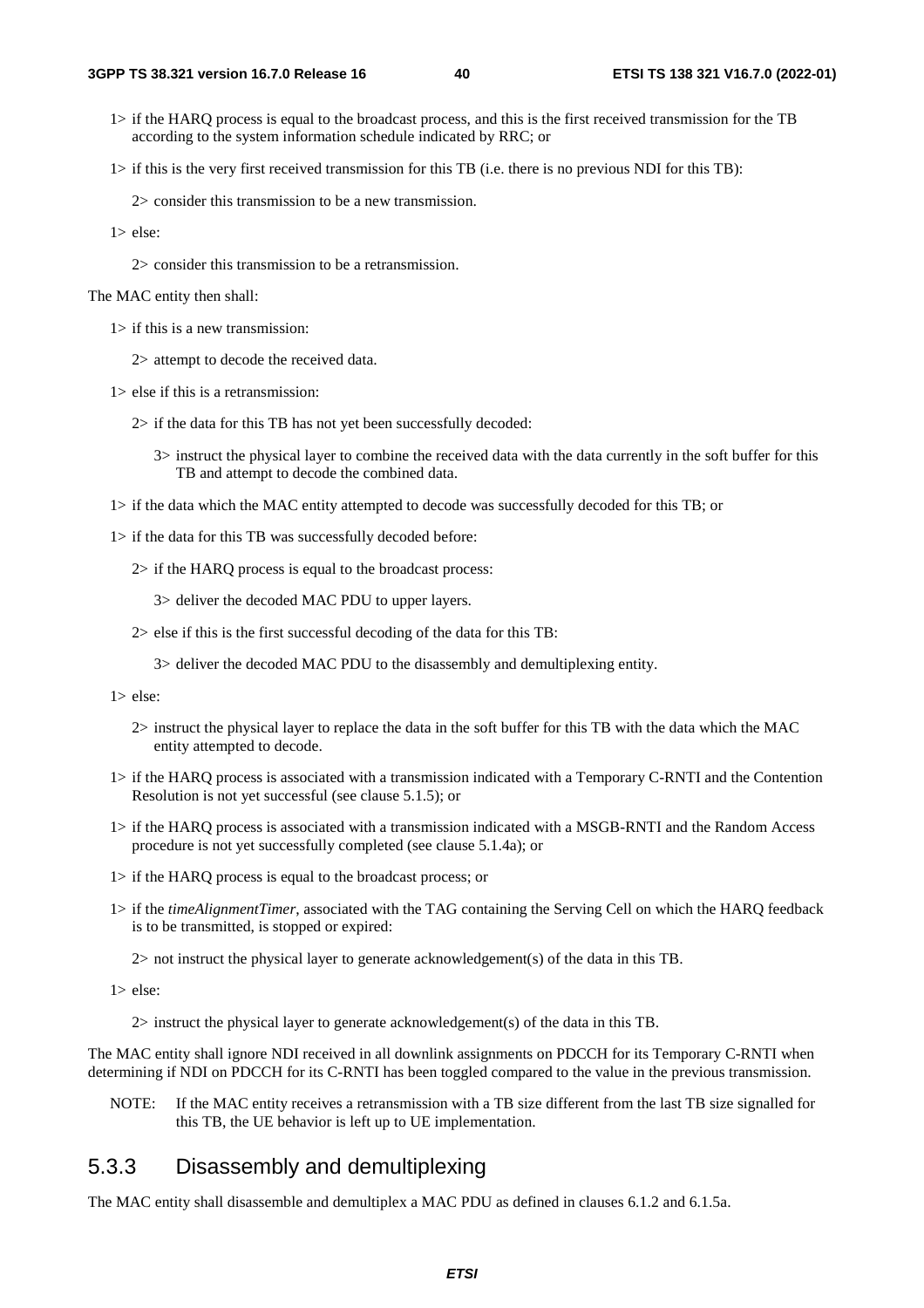# 5.4 UL-SCH data transfer

## 5.4.1 UL Grant reception

Uplink grant is either received dynamically on the PDCCH, in a Random Access Response, configured semipersistently by RRC or determined to be associated with the PUSCH resource of MSGA as specified in clause 5.1.2a. The MAC entity shall have an uplink grant to transmit on the UL-SCH. To perform the requested transmissions, the MAC layer receives HARQ information from lower layers. An uplink grant addressed to CS-RNTI with  $NDI = 0$  is considered as a configured uplink grant. An uplink grant addressed to CS-RNTI with NDI = 1 is considered as a dynamic uplink grant.

If the MAC entity has a C-RNTI, a Temporary C-RNTI, or CS-RNTI, the MAC entity shall for each PDCCH occasion and for each Serving Cell belonging to a TAG that has a running *timeAlignmentTimer* and for each grant received for this PDCCH occasion:

- 1> if an uplink grant for this Serving Cell has been received on the PDCCH for the MAC entity's C-RNTI or Temporary C-RNTI; or
- 1> if an uplink grant has been received in a Random Access Response:
	- 2> if the uplink grant is for MAC entity's C-RNTI and if the previous uplink grant delivered to the HARQ entity for the same HARQ process was either an uplink grant received for the MAC entity's CS-RNTI or a configured uplink grant:
		- 3> consider the NDI to have been toggled for the corresponding HARQ process regardless of the value of the NDI.
	- 2> if the uplink grant is for MAC entity's C-RNTI, and the identified HARQ process is configured for a configured uplink grant:
		- 3> start or restart the *configuredGrantTimer* for the corresponding HARQ process, if configured.
		- 3> stop the *cg-RetransmissionTimer* for the corresponding HARQ process, if running.
	- 2> deliver the uplink grant and the associated HARQ information to the HARQ entity.
- 1> else if an uplink grant for this PDCCH occasion has been received for this Serving Cell on the PDCCH for the MAC entity's CS-RNTI:
	- 2> if the NDI in the received HARQ information is 1:
		- 3> consider the NDI for the corresponding HARQ process not to have been toggled;
		- 3> start or restart the *configuredGrantTimer* for the corresponding HARQ process, if configured;
		- 3> stop the *cg-RetransmissionTimer* for the corresponding HARQ process, if running;
		- 3> deliver the uplink grant and the associated HARQ information to the HARQ entity.
	- 2> else if the NDI in the received HARQ information is 0:
		- 3> if PDCCH contents indicate configured grant Type 2 deactivation:
			- 4> trigger configured uplink grant confirmation.
		- 3> else if PDCCH contents indicate configured grant Type 2 activation:
			- 4> trigger configured uplink grant confirmation;
			- 4> store the uplink grant for this Serving Cell and the associated HARQ information as configured uplink grant;
			- 4> initialise or re-initialise the configured uplink grant for this Serving Cell to start in the associated PUSCH duration and to recur according to rules in clause 5.8.2;
			- 4> stop the *configuredGrantTimer* for the corresponding HARQ process, if running;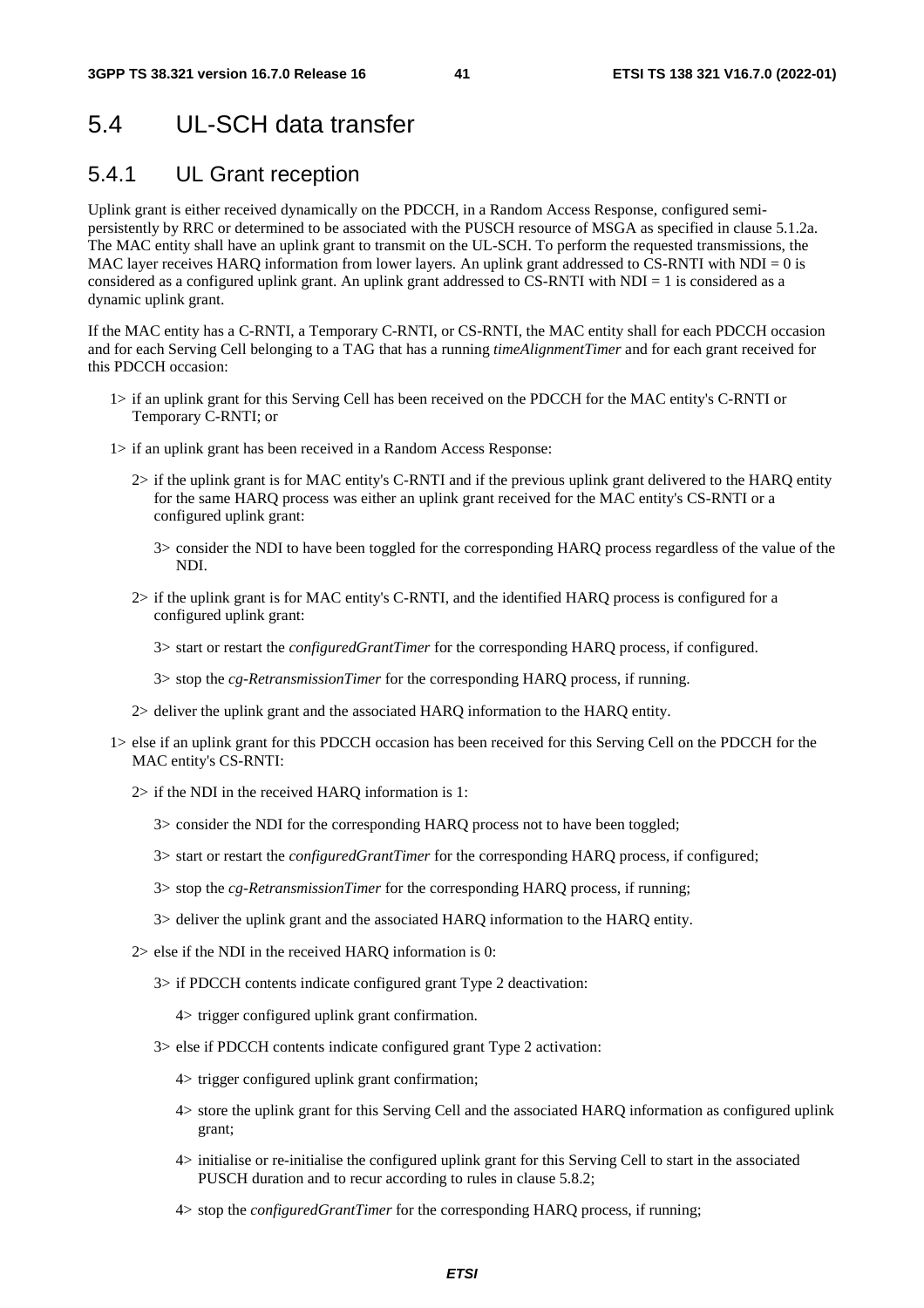4> stop the *cg-RetransmissionTimer* for the corresponding HARQ process, if running.

For each Serving Cell and each configured uplink grant, if configured and activated, the MAC entity shall:

- 1> if the MAC entity is configured with *lch-basedPrioritization*, and the PUSCH duration of the configured uplink grant does not overlap with the PUSCH duration of an uplink grant received in a Random Access Response or with the PUSCH duration of an uplink grant addressed to Temporary C-RNTI or the PUSCH duration of a MSGA payload for this Serving Cell; or
- 1> if the MAC entity is not configured with *lch-basedPrioritization*, and the PUSCH duration of the configured uplink grant does not overlap with the PUSCH duration of an uplink grant received on the PDCCH or in a Random Access Response or the PUSCH duration of a MSGA payload for this Serving Cell:
	- 2> set the HARQ Process ID to the HARQ Process ID associated with this PUSCH duration;
	- 2> if, for the corresponding HARQ process, the *configuredGrantTimer* is not running and *cg-RetransmissionTimer* is not configured (i.e. new transmission):

3> consider the NDI bit for the corresponding HARQ process to have been toggled;

- 3> deliver the configured uplink grant and the associated HARQ information to the HARQ entity.
- 2> else if the *cg-RetransmissionTimer* for the corresponding HARQ process is configured and not running, then for the corresponding HARQ process:
	- 3> if the *configuredGrantTimer* is not running, and the HARQ process is not pending (i.e. new transmission):
		- 4> consider the NDI bit to have been toggled;
		- 4> deliver the configured uplink grant and the associated HARQ information to the HARQ entity.
	- 3> else if the previous uplink grant delivered to the HARQ entity for the same HARQ process was a configured uplink grant (i.e. retransmission on configured grant):
		- 4> deliver the configured uplink grant and the associated HARQ information to the HARQ entity.

For configured uplink grants neither configured with *harq-ProcID-Offset2* nor with *cg-RetransmissionTimer*, the HARQ Process ID associated with the first symbol of a UL transmission is derived from the following equation:

HARQ Process ID = [floor(CURRENT\_symbol/*periodicity*)] modulo *nrofHARQ-Processes*

For configured uplink grants with *harq-ProcID-Offset2*, the HARQ Process ID associated with the first symbol of a UL transmission is derived from the following equation:

HARQ Process ID = [floor(CURRENT\_symbol / *periodicity*)] modulo *nrofHARQ-Processes* + *harq-ProcID-Offset2* 

where CURRENT\_symbol = (SFN × *numberOfSlotsPerFrame* × *numberOfSymbolsPerSlot* + slot number in the frame × *numberOfSymbolsPerSlot* + symbol number in the slot), and *numberOfSlotsPerFrame* and *numberOfSymbolsPerSlot* refer to the number of consecutive slots per frame and the number of consecutive symbols per slot, respectively as specified in TS 38.211 [8].

For configured uplink grants configured with *cg-RetransmissionTimer*, the UE implementation selects an HARQ Process ID among the HARQ process IDs available for the configured grant configuration. For HARQ Process ID selection, the UE shall prioritize retransmissions before initial transmissions. The UE shall toggle the NDI in the CG-UCI for new transmissions and not toggle the NDI in the CG-UCI in retransmissions.

- NOTE 1: CURRENT symbol refers to the symbol index of the first transmission occasion of a bundle of configured uplink grant.
- NOTE 2: A HARQ process is configured for a configured uplink grant where neither *harq-ProcID-Offset* nor *harq-ProcID-Offset2* is configured, if the configured uplink grant is activated and the associated HARQ process ID is less than *nrofHARQ-Processes*. A HARQ process is configured for a configured uplink grant where *harq-ProcID-Offset2* is configured, if the configured uplink grant is activated and the associated HARQ process ID is greater than or equal to *harq-ProcID-Offset2* and less than sum of *harq-ProcID-Offset2* and *nrofHARQ-Processes* for the configured grant configuration.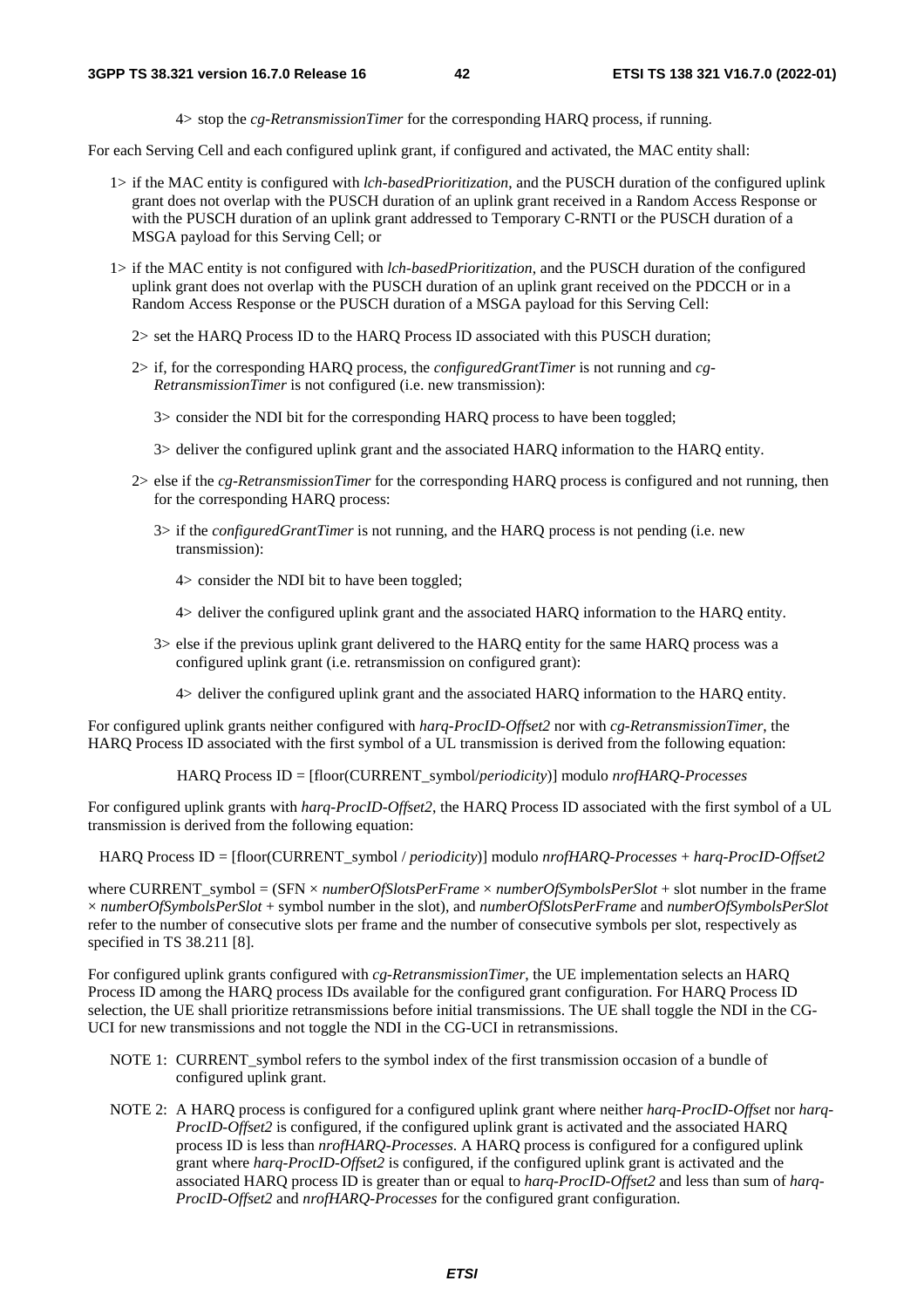- NOTE 3: If the MAC entity receives a grant in a Random Access Response (i.e. MAC RAR or fallbackRAR), or addressed to Temporary C-RNTI or determines a grant as specified in clause 5.1.2a for MSGA payload and if the MAC entity also receives an overlapping grant for its C-RNTI or CS-RNTI, requiring concurrent transmissions on the SpCell, the MAC entity may choose to continue with either the grant for its RA-RNTI/Temporary C-RNTI/MSGB-RNTI/the MSGA payload transmission or the grant for its C-RNTI or CS-RNTI.
- NOTE 4: In case of unaligned SFN across carriers in a cell group, the SFN of the concerned Serving Cell is used to calculate the HARQ Process ID used for configured uplink grants.
- NOTE 5: If *cg-RetransmissionTimer* is not configured, a HARQ process is not shared between different configured grant configurations in the same BWP.

For the MAC entity configured with *lch-basedPrioritization*, priority of an uplink grant is determined by the highest priority among priorities of the logical channels that are multiplexed (i.e. the MAC PDU to transmit is already stored in the HARQ buffer) or have data available that can be multiplexed (i.e. the MAC PDU to transmit is not stored in the HARQ buffer) in the MAC PDU, according to the mapping restrictions as described in clause 5.4.3.1.2. The priority of an uplink grant for which no data for logical channels is multiplexed or can be multiplexed in the MAC PDU is lower than either the priority of an uplink grant for which data for any logical channels is multiplexed or can be multiplexed in the MAC PDU or the priority of the logical channel triggering an SR.

For the MAC entity configured with *lch-basedPrioritization*, if the corresponding PUSCH transmission of a configured uplink grant is cancelled by CI-RNTI as specified in clause 11.2A of TS 38.213 [6] or cancelled by a high PHY-priority PUCCH transmission as specified in clause 9 of TS 38.213 [6], this configured uplink grant is considered as a deprioritized uplink grant. If this deprioritized uplink grant is configured with *autonomousTx*, the *configuredGrantTimer* for the corresponding HARQ process of this de-prioritized uplink grant shall be stopped if it is running.

When the MAC entity is configured with *lch-basedPrioritization*, for each uplink grant delivered to the HARQ entity and whose associated PUSCH can be transmitted by lower layers, the MAC entity shall:

- 1> if this uplink grant is received in a Random Access Response (i.e. in a MAC RAR or fallback RAR), or addressed to Temporary C-RNTI, or is determined as specified in clause 5.1.2a for the transmission of the MSGA payload:
	- 2> consider this uplink grant as a prioritized uplink grant.
- 1> else if this uplink grant is addressed to CS-RNTI with NDI = 1 or C-RNTI:
	- 2> if there is no overlapping PUSCH duration of a configured uplink grant which was not already de-prioritized, in the same BWP whose priority is higher than the priority of the uplink grant; and
	- 2> if there is no overlapping PUCCH resource with an SR transmission which was not already de-prioritized and the priority of the logical channel that triggered the SR is higher than the priority of the uplink grant:
		- 3> consider this uplink grant as a prioritized uplink grant;
		- $3$  consider the other overlapping uplink grant(s), if any, as a de-prioritized uplink grant(s);
		- 3> consider the other overlapping SR transmission(s), if any, as a de-prioritized SR transmission(s).
- 1> else if this uplink grant is a configured uplink grant:
	- 2> if there is no overlapping PUSCH duration of another configured uplink grant which was not already deprioritized, in the same BWP, whose priority is higher than the priority of the uplink grant; and
	- 2> if there is no overlapping PUSCH duration of an uplink grant addressed to CS-RNTI with NDI = 1 or C-RNTI which was not already de-prioritized, in the same BWP, whose priority is higher than or equal to the priority of the uplink grant; and
	- 2> if there is no overlapping PUCCH resource with an SR transmission which was not already de-prioritized and the priority of the logical channel that triggered the SR is higher than the priority of the uplink grant:

3> consider this uplink grant as a prioritized uplink grant;

 $3$  consider the other overlapping uplink grant(s), if any, as a de-prioritized uplink grant(s);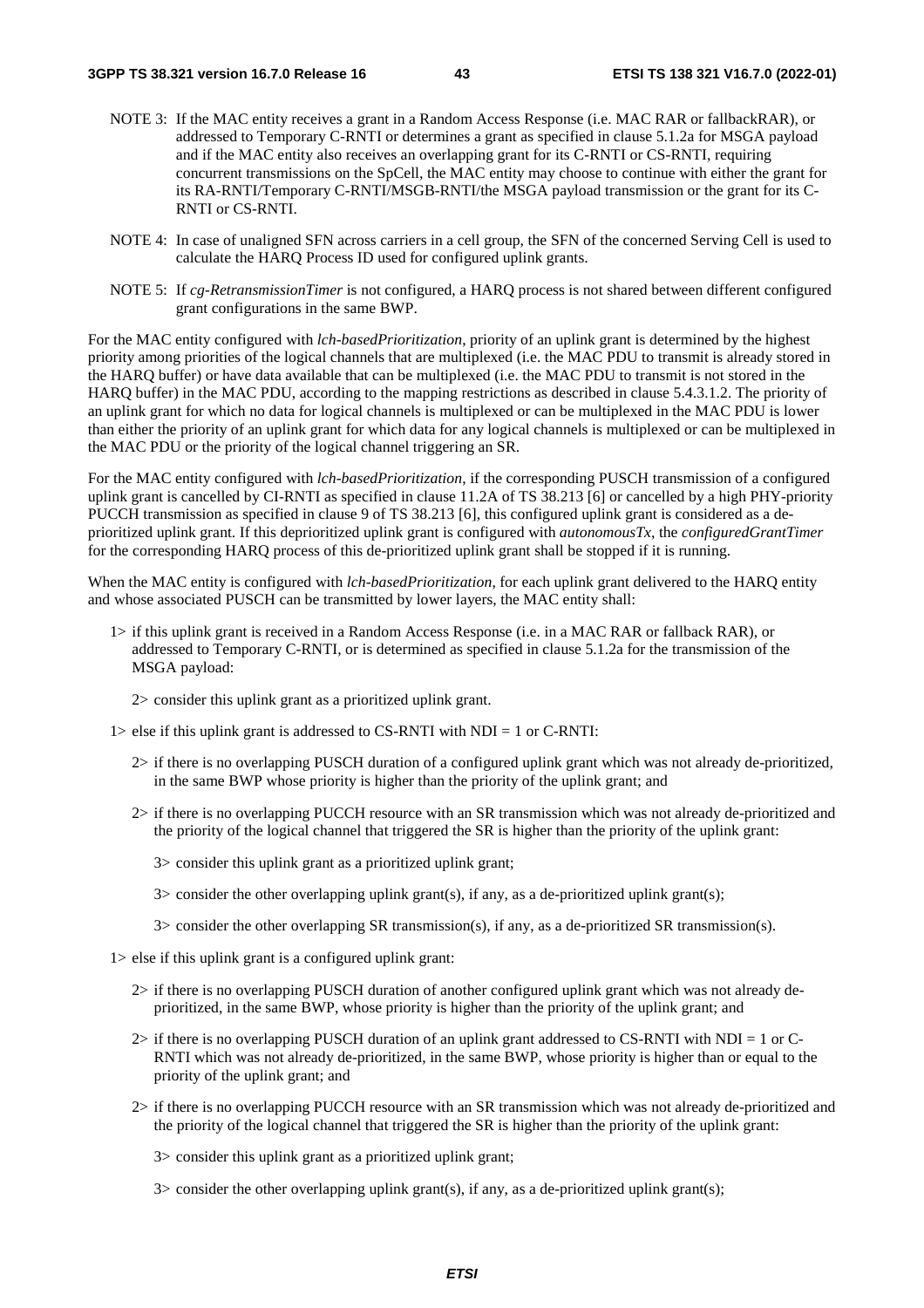- 3> if the de-prioritized uplink grant(s) is a configured uplink grant configured with *autonomousTx* whose PUSCH has already started:
	- 4> stop the *configuredGrantTimer* for the corresponding HARQ process of the de-prioritized uplink grant(s).
- 3> consider the other overlapping SR transmission(s), if any, as a de-prioritized SR transmission(s).
- NOTE 6: If the MAC entity is configured with *lch-basedPrioritization* and if there is overlapping PUSCH duration of at least two configured uplink grants whose priorities are equal, the prioritized uplink grant is determined by UE implementation.
- NOTE 7: If the MAC entity is not configured with *lch-basedPrioritization* and if there is overlapping PUSCH duration of at least two configured uplink grants, it is up to UE implementation to choose one of the configured uplink grants.
- NOTE 8: If the MAC entity is configured with *lch-basedPrioritization*, the MAC entity does not take UCI multiplexing according to the procedure specified in TS 38.213 [6] into account when determining whether the PUSCH duration of an uplink grant overlaps with the PUCCH resource for an SR transmission.

### 5.4.2 HARQ operation

### 5.4.2.1 HARQ Entity

The MAC entity includes a HARQ entity for each Serving Cell with configured uplink (including the case when it is configured with *supplementaryUplink*), which maintains a number of parallel HARQ processes.

The number of parallel UL HARQ processes per HARQ entity is specified in TS 38.214 [7].

Each HARQ process supports one TB.

Each HARQ process is associated with a HARQ process identifier. For UL transmission with UL grant in RA Response or for UL transmission for MSGA payload, HARQ process identifier 0 is used.

NOTE: When a single DCI is used to schedule multiple PUSCH, the UE is allowed to map generated TB(s) internally to different HARQ processes in case of LBT failure(s), i.e. UE may transmit a new TB on any HARQ process in the grants that have the same TBS, the same RV and the NDIs indicate new transmission.

The maximum number of transmissions of a TB within a bundle of the dynamic grant or configured grant is given by *REPETITION\_NUMBER* as follows:

- For a dynamic grant, *REPETITION\_NUMBER* is set to a value provided by lower layers, as specified in clause 6.1.2.1 of TS 38.214 [7];
- For a configured grant, *REPETITION\_NUMBER* is set to a value provided by lower layers, as specified in clause 6.1.2.3 of TS 38.214 [7].

If *REPETITION\_NUMBER* > 1, after the first transmission within a bundle, at most *REPETITION\_NUMBER* – 1 HARQ retransmissions follow within the bundle. For both dynamic grant and configured uplink grant, bundling operation relies on the HARQ entity for invoking the same HARQ process for each transmission that is part of the same bundle. Within a bundle, HARQ retransmissions are triggered without waiting for feedback from previous transmission according to *REPETITION\_NUMBER* for a dynamic grant or configured uplink grant unless they are terminated as specified in clause 6.1 of TS 38.214 [7]. Each transmission within a bundle is a separate uplink grant delivered to the HARQ entity.

For each transmission within a bundle of the dynamic grant, the sequence of redundancy versions is determined according to clause 6.1.2.1 of TS 38.214 [7]. For each transmission within a bundle of the configured uplink grant, the sequence of redundancy versions is determined according to clause 6.1.2.3 of TS 38.214 [7].

For each uplink grant, the HARQ entity shall:

1> identify the HARQ process associated with this grant, and for each identified HARQ process: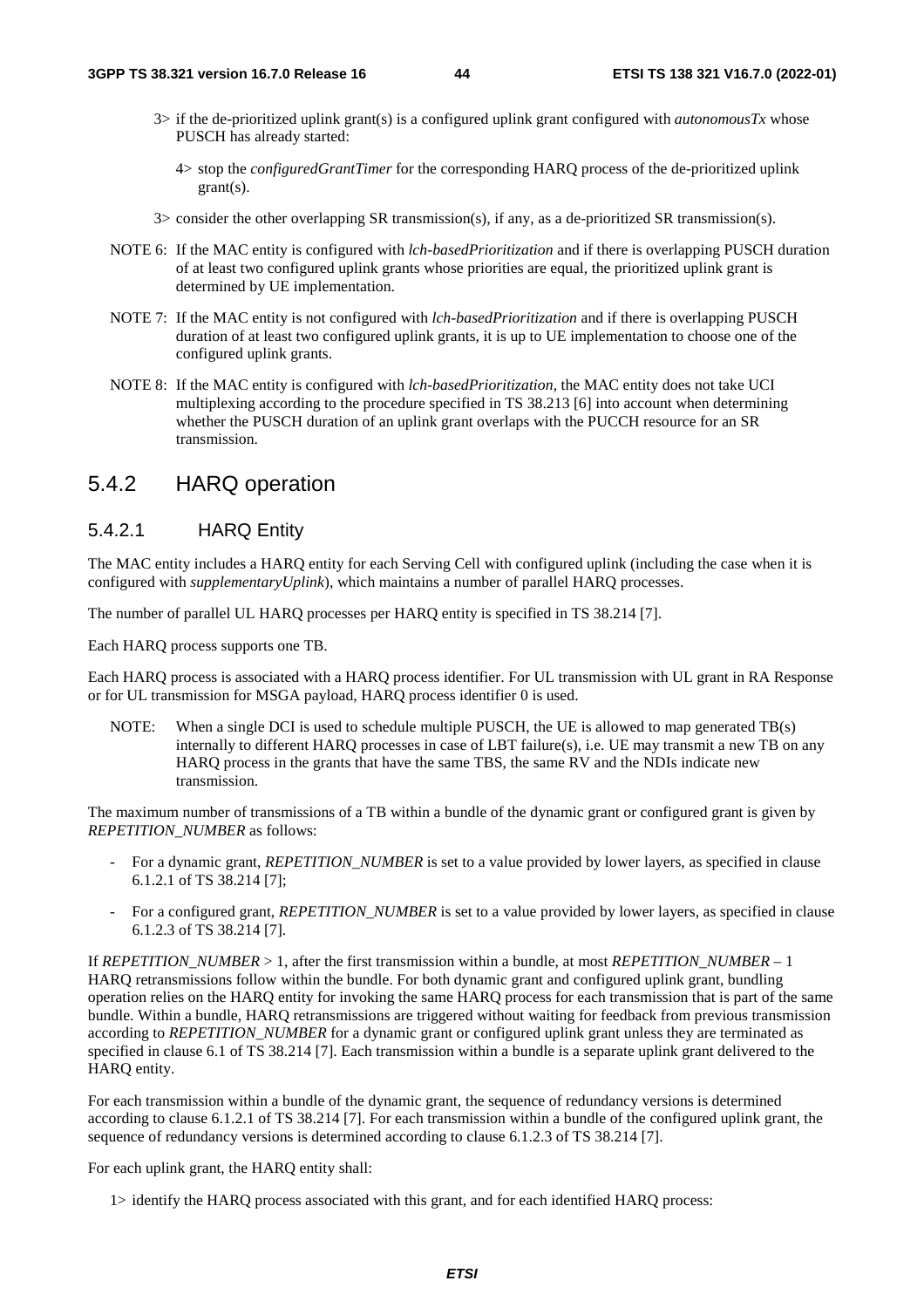- 2> if the received grant was not addressed to a Temporary C-RNTI on PDCCH, and the NDI provided in the associated HARQ information has been toggled compared to the value in the previous transmission of this TB of this HARQ process; or
- 2> if the uplink grant was received on PDCCH for the C-RNTI and the HARQ buffer of the identified process is empty; or
- 2> if the uplink grant was received in a Random Access Response (i.e. in a MAC RAR or a fallback RAR); or
- 2> if the uplink grant was determined as specified in clause 5.1.2a for the transmission of the MSGA payload; or
- 2> if the uplink grant was received on PDCCH for the C-RNTI in *ra-ResponseWindow* and this PDCCH successfully completed the Random Access procedure initiated for beam failure recovery; or
- 2> if the uplink grant is part of a bundle of the configured uplink grant, and may be used for initial transmission according to clause 6.1.2.3 of TS 38.214 [7], and if no MAC PDU has been obtained for this bundle:
	- 3> if there is a MAC PDU in the MSGA buffer and the uplink grant determined as specified in clause 5.1.2a for the transmission of the MSGA payload was selected; or
	- 3> if there is a MAC PDU in the MSGA buffer and the uplink grant was received in a fallbackRAR and this fallbackRAR successfully completed the Random Access procedure:
		- 4> obtain the MAC PDU to transmit from the MSGA buffer.
	- 3> else if there is a MAC PDU in the Msg3 buffer and the uplink grant was received in a fallbackRAR:

4> obtain the MAC PDU to transmit from the Msg3 buffer.

- 3> else if there is a MAC PDU in the Msg3 buffer and the uplink grant was received in a MAC RAR; or:
- 3> if there is a MAC PDU in the Msg3 buffer and the uplink grant was received on PDCCH for the C-RNTI in *ra-ResponseWindow* and this PDCCH successfully completed the Random Access procedure initiated for beam failure recovery:
	- 4> obtain the MAC PDU to transmit from the Msg3 buffer.
	- 4> if the uplink grant size does not match with size of the obtained MAC PDU; and
	- 4> if the Random Access procedure was successfully completed upon receiving the uplink grant:
		- 5> indicate to the Multiplexing and assembly entity to include MAC subPDU(s) carrying MAC SDU from the obtained MAC PDU in the subsequent uplink transmission;
		- 5> obtain the MAC PDU to transmit from the Multiplexing and assembly entity.
- 3> else if this uplink grant is a configured grant configured with *autonomousTx*; and
- 3> if the previous configured uplink grant, in the BWP, for this HARQ process was not prioritized; and
- 3> if a MAC PDU had already been obtained for this HARQ process; and
- 3> if the uplink grant size matches with size of the obtained MAC PDU; and
- 3> if none of PUSCH transmission(s) of the obtained MAC PDU has been completely performed:

4> consider the MAC PDU has been obtained.

- 3> else if the MAC entity is not configured with *lch-basedPrioritization*; or
- 3> if this uplink grant is a prioritized uplink grant:

4> obtain the MAC PDU to transmit from the Multiplexing and assembly entity, if any;

3> if a MAC PDU to transmit has been obtained:

4> if the uplink grant is not a configured grant configured with *autonomousTx*; or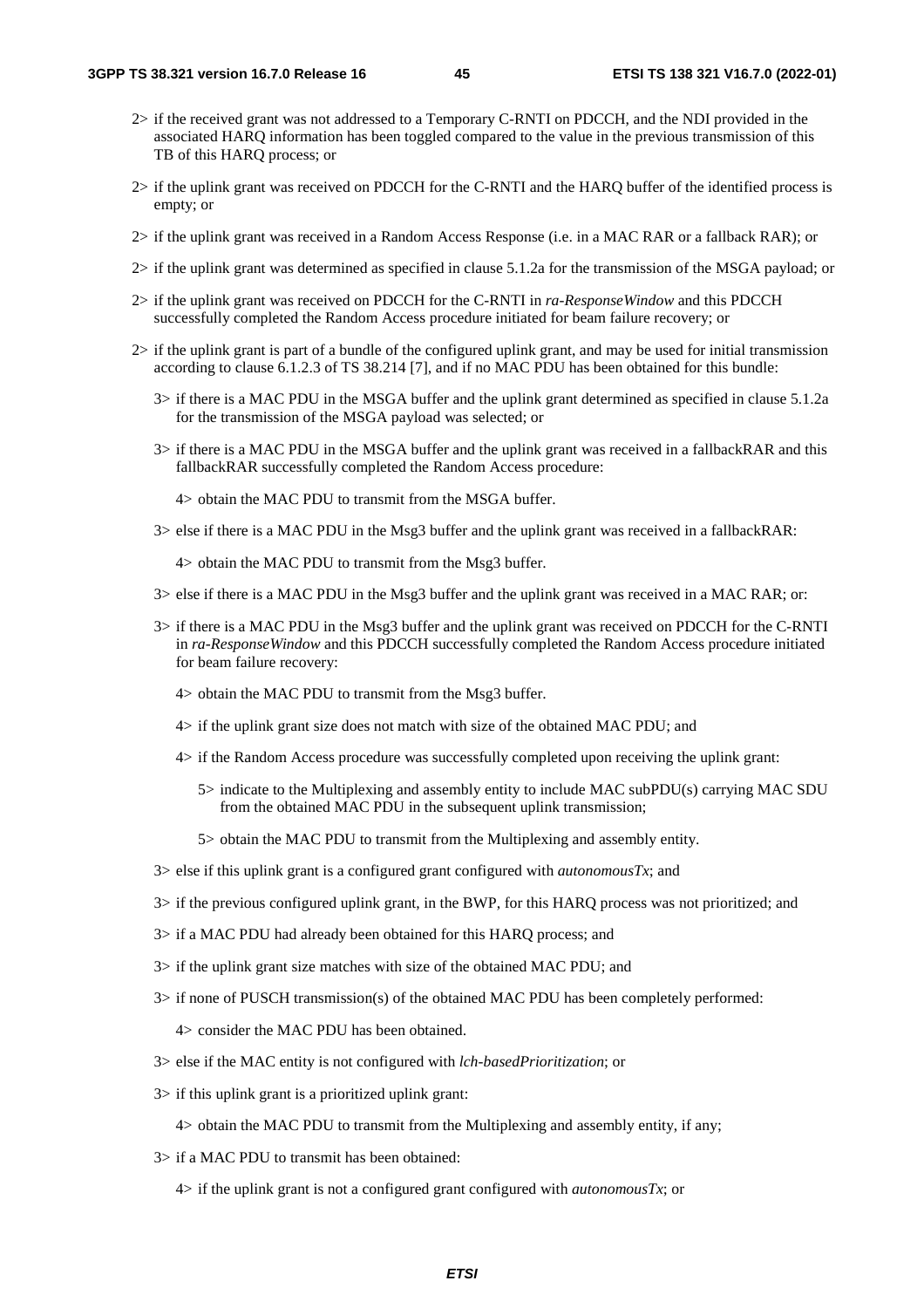- 4> if the uplink grant is a prioritized uplink grant:
	- 5> deliver the MAC PDU and the uplink grant and the HARQ information of the TB to the identified HARQ process;
	- 5> instruct the identified HARQ process to trigger a new transmission;
	- 5> if the uplink grant is a configured uplink grant:
		- 6> start or restart the *configuredGrantTimer*, if configured, for the corresponding HARQ process when the transmission is performed if LBT failure indication is not received from lower layers;
		- 6> start or restart the *cg-RetransmissionTimer*, if configured, for the corresponding HARQ process when the transmission is performed if LBT failure indication is not received from lower layers.
	- 5> if the uplink grant is addressed to C-RNTI, and the identified HARQ process is configured for a configured uplink grant:
		- 6> start or restart the *configuredGrantTimer*, if configured, for the corresponding HARQ process when the transmission is performed if LBT failure indication is not received from lower layers.
	- 5> if *cg-RetransmissionTimer* is configured for the identified HARQ process; and
	- 5> if the transmission is performed and LBT failure indication is received from lower layers:

6> consider the identified HARQ process as pending.

3> else:

4> flush the HARQ buffer of the identified HARQ process.

- 2> else (i.e. retransmission):
	- 3> if the uplink grant received on PDCCH was addressed to CS-RNTI and if the HARQ buffer of the identified process is empty; or
	- 3> if the uplink grant is part of a bundle and if no MAC PDU has been obtained for this bundle; or
	- 3> if the uplink grant is part of a bundle of the configured uplink grant, and the PUSCH duration of the uplink grant overlaps with an uplink grant received in a Random Access Response (i.e. MAC RAR or fallbackRAR) or an uplink grant determined as specified in clause 5.1.2a for MSGA payload for this Serving Cell; or:
	- 3> if the MAC entity is not configured with *lch-basedPrioritization* and this uplink grant is part of a bundle of the configured uplink grant, and the PUSCH duration of the uplink grant overlaps with a PUSCH duration of another uplink grant received on the PDCCH; or:
	- 3> if the MAC entity is configured with *lch-basedPrioritization* and this uplink grant is not a prioritized uplink grant:
		- 4> ignore the uplink grant.

3> else:

- 4> deliver the uplink grant and the HARQ information (redundancy version) of the TB to the identified HARQ process;
- 4> instruct the identified HARQ process to trigger a retransmission;
- 4> if the uplink grant is addressed to CS-RNTI; or
- 4> if the uplink grant is addressed to C-RNTI, and the identified HARQ process is configured for a configured uplink grant:
	- 5> start or restart the *configuredGrantTimer*, if configured, for the corresponding HARQ process when the transmission is performed if LBT failure indication is not received from lower layers.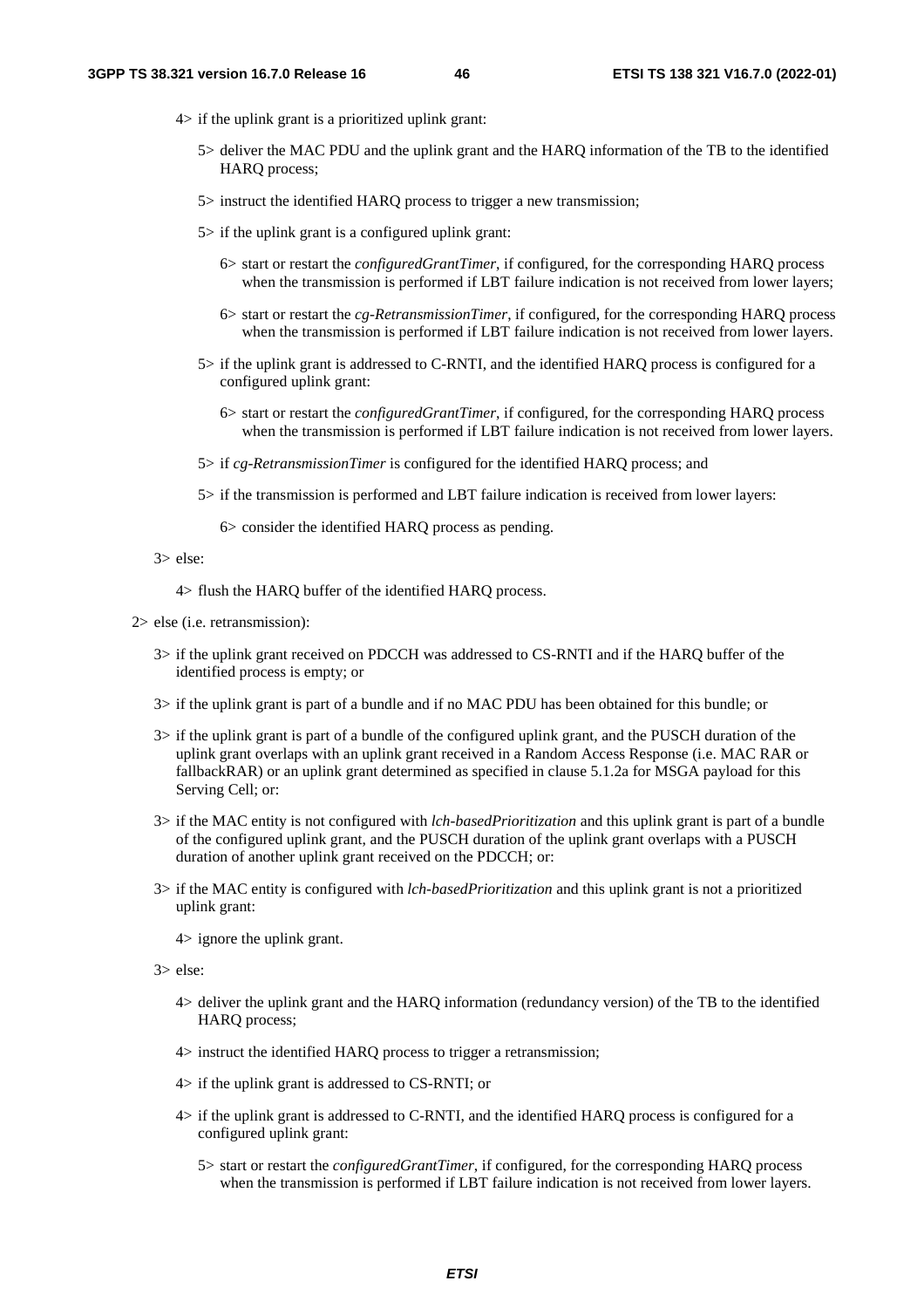- 4> if the uplink grant is a configured uplink grant:
	- 5> if the identified HARQ process is pending:
		- 6> start or restart the *configuredGrantTimer*, if configured, for the corresponding HARQ process when the transmission is performed if LBT failure indication is not received from lower layers;
	- 5> start or restart the *cg-RetransmissionTimer*, if configured, for the corresponding HARQ process when the transmission is performed if LBT failure indication is not received from lower layers.
- 4> if the identified HARQ process is pending and the transmission is performed and LBT failure indication is not received from lower layers:
	- 5> consider the identified HARQ process as not pending.

When determining if NDI has been toggled compared to the value in the previous transmission the MAC entity shall ignore NDI received in all uplink grants on PDCCH for its Temporary C-RNTI.

When *configuredGrantTimer* or *cg-RetransmissionTimer* is started or restarted by a PUSCH transmission, it shall be started at the beginning of the first symbol of the PUSCH transmission.

#### 5.4.2.2 HARQ process

Each HARQ process is associated with a HARQ buffer.

New transmissions are performed on the resource and with the MCS indicated on PDCCH or indicated in the Random Access Response (i.e. MAC RAR or fallbackRAR), or signalled in RRC or determined as specified in clause 5.1.2a for MSGA payload. Retransmissions are performed on the resource and, if provided, with the MCS indicated on PDCCH, or on the same resource and with the same MCS as was used for last made transmission attempt within a bundle, or on stored configured uplink grant resources and stored MCS when *cg-RetransmissionTimer* is configured. If *cg-RetransmissionTimer* is configured, retransmissions with the same HARQ process may be performed on any configured grant configuration if the configured grant configurations have the same TBS.

When *cg-RetransmissionTimer* is configured and the HARQ entity obtains a MAC PDU to transmit and LBT failure indication is received from lower layer, the corresponding HARQ process is considered to be pending. For a configured uplink grant, configured with *cg-RetransmissionTimer*, each associated HARQ process is considered as not pending when:

- a transmission is performed on that HARQ process and LBT failure indication is not received from lower layers; or
- the configured uplink grant is initialised and this HARQ process is not associated with another active configured uplink grant; or
- the HARQ buffer for this HARQ process is flushed.

If the HARQ entity requests a new transmission for a TB, the HARQ process shall:

- 1> store the MAC PDU in the associated HARQ buffer;
- 1> store the uplink grant received from the HARQ entity;
- 1> generate a transmission as described below.

If the HARQ entity requests a retransmission for a TB, the HARQ process shall:

- 1> store the uplink grant received from the HARQ entity;
- 1> generate a transmission as described below.
- To generate a transmission for a TB, the HARQ process shall:
	- 1> if the MAC PDU was obtained from the Msg3 buffer; or
	- 1> if the MAC PDU was obtained from the MSGA buffer; or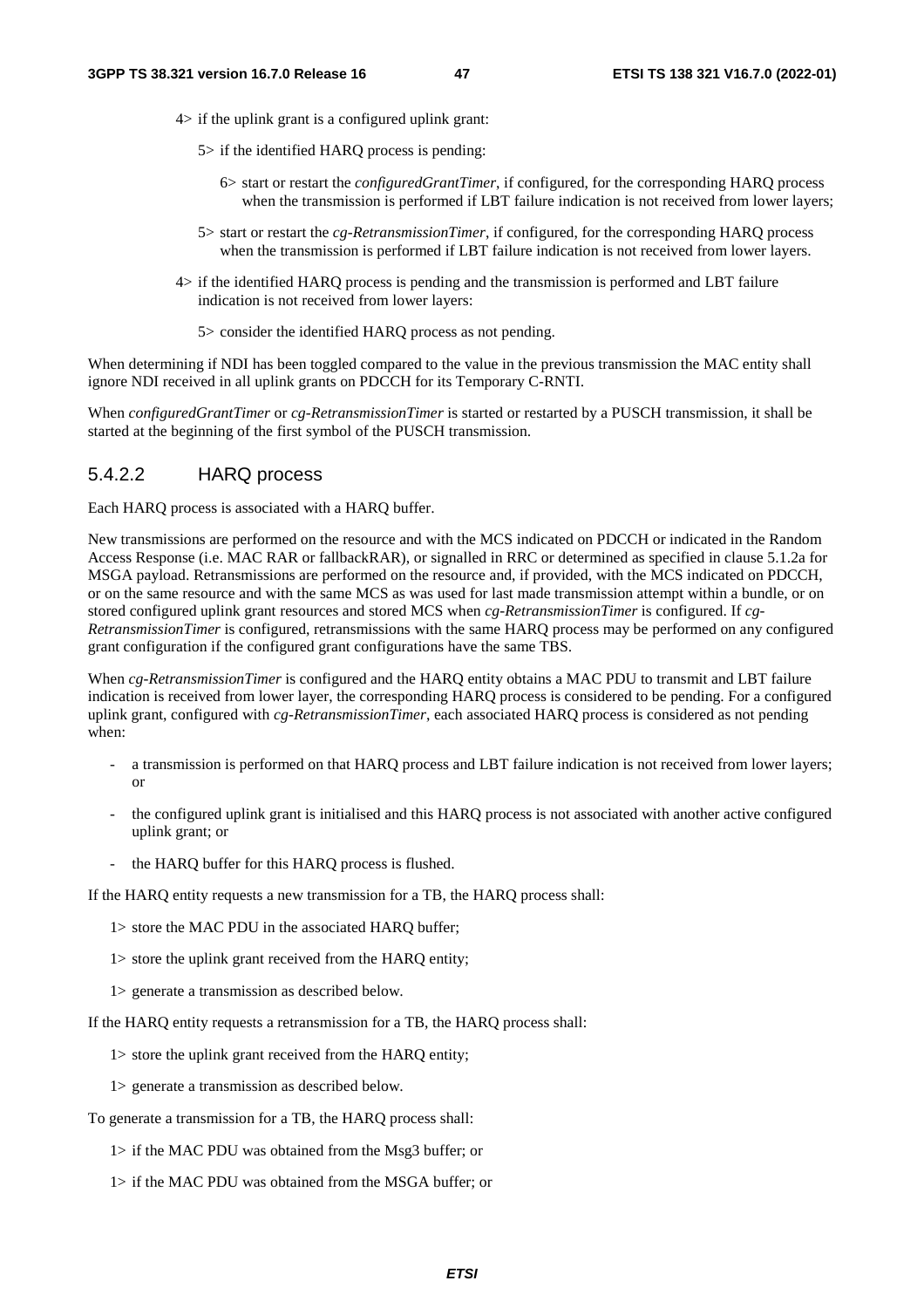- 1> if there is no measurement gap at the time of the transmission and, in case of retransmission, the retransmission does not collide with a transmission for a MAC PDU obtained from the Msg3 buffer or the MSGA buffer:
	- $2$  if there are neither transmission of NR sidelink communication nor transmission of V2X sidelink communication at the time of the transmission; or
	- 2> if the transmission of the MAC PDU is prioritized over sidelink transmission or can be simultaneously performed with sidelink transmission:

3> instruct the physical layer to generate a transmission according to the stored uplink grant.

If a HARQ process receives downlink feedback information, the HARQ process shall:

- 1> stop the *cg-RetransmissionTimer*, if running;
- 1> if acknowledgement is indicated:
	- 2> stop the *configuredGrantTimer*, if running.

If the *configuredGrantTimer* expires for a HARQ process, the HARQ process shall:

1> stop the *cg-RetransmissionTimer*, if running.

The transmission of the MAC PDU is prioritized over sidelink transmission or can be performed simultaneously with sidelink transmission if one of the following conditions is met:

- if there are both a sidelink grant for transmission of NR sidelink communication and a configured grant for transmission of V2X sidelink communication on SL-SCH as described in clause 5.14.1.2.2 of TS 36.321 [22] at the time of the transmission, and neither the transmission of NR sidelink communication is prioritized as described in clause 5.22.1.3.1a nor the transmissions of V2X sidelink communication is prioritized as described in clause 5.14.1.2.2 of TS 36.321 [22]; or
- if there are both a sidelink grant for transmission of NR sidelink communication and a configured grant for transmission of V2X sidelink communication on SL-SCH as described in clause 5.14.1.2.2 of TS 36.321 [22] at the time of the transmission, and the MAC PDU includes any MAC CE prioritized as described in clause 5.4.3.1.3 or the value of the highest priority of the logical channel(s) in the MAC PDU is lower than *ul-PrioritizationThres* if *ul-PrioritizationThres* is configured; or
- if there are both a sidelink grant for transmission of NR sidelink communication and a configured grant for transmission of V2X sidelink communication on SL-SCH as described in clause 5.14.1.2.2 of TS 36.321 [22] at the time of the transmission, and the MAC entity is able to perform this UL transmission simultaneously with the transmission of NR sidelink communication and/or the transmissions of V2X sidelink communication; or
- if there is only configured grant(s) for transmission of V2X sidelink communication on SL-SCH as described in clause 5.14.1.2.2 of TS 36.321 [22] at the time of the transmission, and either none of the transmissions of V2X sidelink communication is prioritized as described in clause 5.14.1.2.2 of TS 36.321 [22] or the MAC entity is able to perform this UL transmission simultaneously with the transmissions of V2X sidelink communication; or
- if there is only a sidelink grant for transmission of NR sidelink communication at the time of the transmission, and if the MAC PDU includes any MAC CE prioritized as described in clause 5.4.3.1.3, or the transmission of NR sidelink communication is not prioritized as described in clause 5.22.1.3.1a, or the value of the highest priority of the logical channel(s) in the MAC PDU is lower than *ul-PrioritizationThres* if *ul-PrioritizationThres* is configured, or there is a sidelink grant for transmission of NR sidelink communication at the time of the transmission and the MAC entity is able to perform this UL transmission simultaneously with the transmission of NR sidelink communication; or
- if there are both a sidelink grant for transmission of NR sidelink communication and a configured grant for transmission of V2X sidelink communication on SL-SCH as described in clause 5.14.1.2.2 of TS 36.321 [22] at the time of the transmission, and either only the transmission of NR sidelink communication is prioritized as described in clause 5.22.1.3.1a or only the transmissions of V2X sidelink communication is prioritized as described in clause 5.14.1.2.2 of TS 36.321 [22] and the MAC entity is able to perform this UL transmission simultaneously with the prioritized transmission of NR sidelink communication or V2X sidelink communication: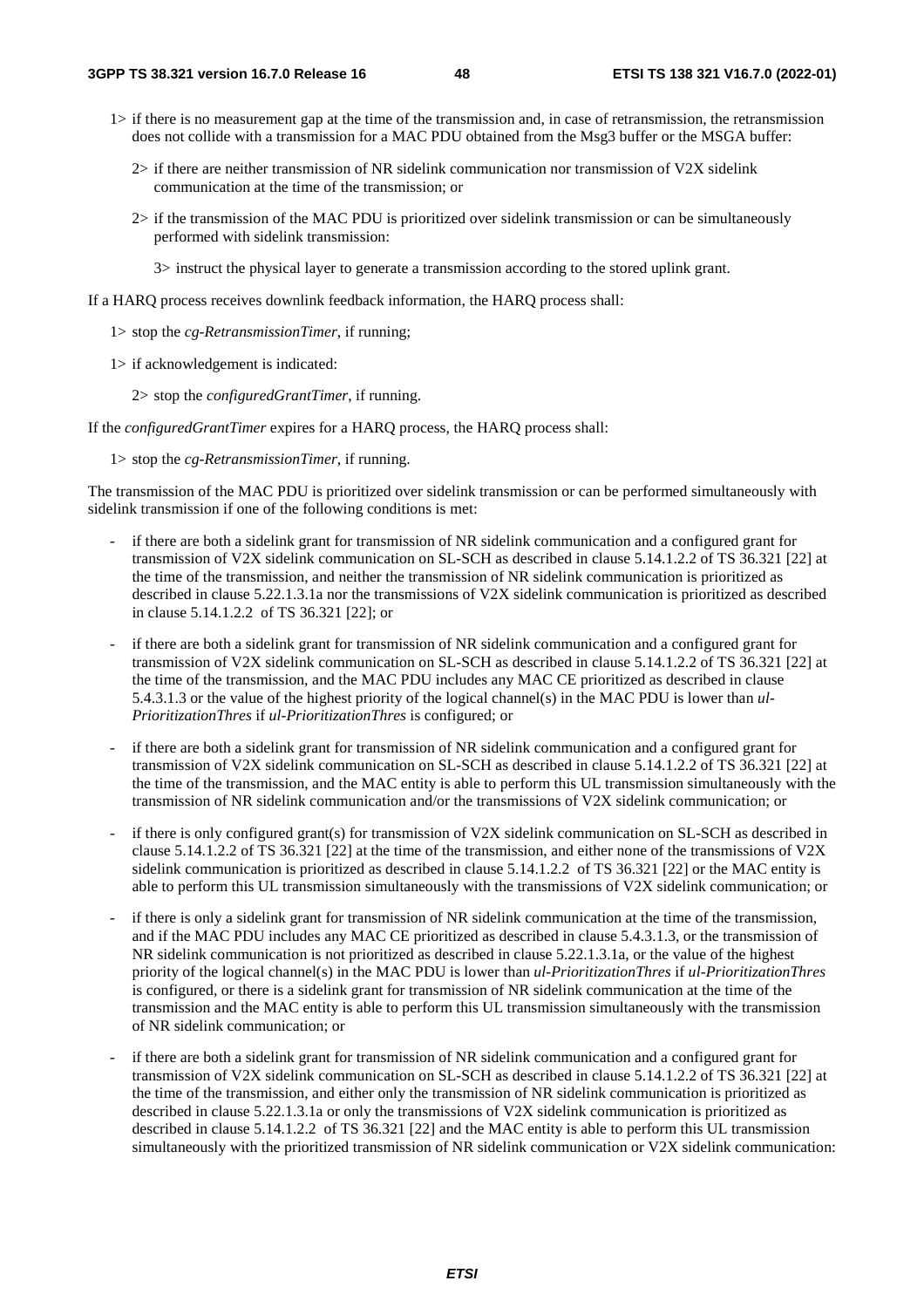- NOTE 1: Among the UL transmissions where the MAC entity is able to perform the transmission of NR sidelink communication prioritized simultaneously, if there are more than one UL transmission which the MAC entity is not able to perform simultaneously, it is up to UE implementation whether this UL transmission is performed.
- NOTE 2: Among the UL transmissions that the MAC entity is able to perform simultaneously with all transmissions of V2X sidelink communication prioritized, if there are more than one UL transmission which the MAC entity is not able to perform simultaneously, it is up to UE implementation whether this UL transmission is performed.
- NOTE 3: Among the UL transmissions where the MAC entity is able to perform the transmission of NR sidelink communication prioritized simultaneously with all transmissions of V2X sidelink communication prioritized, if there are more than one UL transmission which the MAC entity is not able to perform simultaneously, it is up to UE implementation whether this UL transmission is performed.
- NOTE 4: If there is a configured grant for transmission of V2X sidelink communication on SL-SCH as described in clause 5.14.1.2.2 of TS 36.321 [22] at the time of the transmission, and the MAC entity is not able to perform this UL transmission simultaneously with the transmission of V2X sidelink communication, and prioritization-related information is not available prior to the time of the transmission due to processing time restriction, it is up to UE implementation whether this UL transmission is performed.

### 5.4.3 Multiplexing and assembly

#### 5.4.3.1 Logical Channel Prioritization

#### 5.4.3.1.1 General

The Logical Channel Prioritization (LCP) procedure is applied whenever a new transmission is performed.

RRC controls the scheduling of uplink data by signalling for each logical channel per MAC entity:

- *priority* where an increasing priority value indicates a lower priority level;
- *prioritisedBitRate* which sets the Prioritized Bit Rate (PBR);
- *bucketSizeDuration* which sets the Bucket Size Duration (BSD).

RRC additionally controls the LCP procedure by configuring mapping restrictions for each logical channel:

- *allowedSCS-List* which sets the allowed Subcarrier Spacing(s) for transmission;
- *maxPUSCH-Duration* which sets the maximum PUSCH duration allowed for transmission;
- *configuredGrantType1Allowed* which sets whether a configured grant Type 1 can be used for transmission;
- *allowedServingCells* which sets the allowed cell(s) for transmission;
- *allowedCG-List* which sets the allowed configured grant(s) for transmission;
- *allowedPHY-PriorityIndex* which sets the allowed PHY priority index(es) of a dynamic grant for transmission.

The following UE variable is used for the Logical channel prioritization procedure:

- *Bj* which is maintained for each logical channel *j*.

The MAC entity shall initialize *Bj* of the logical channel to zero when the logical channel is established.

For each logical channel *j*, the MAC entity shall:

- 1> increment *Bj* by the product PBR  $\times$  T before every instance of the LCP procedure, where T is the time elapsed since *Bj* was last incremented;
- 1> if the value of *Bj* is greater than the bucket size (i.e. PBR  $\times$  BSD):
	- $2$ > set *Bj* to the bucket size.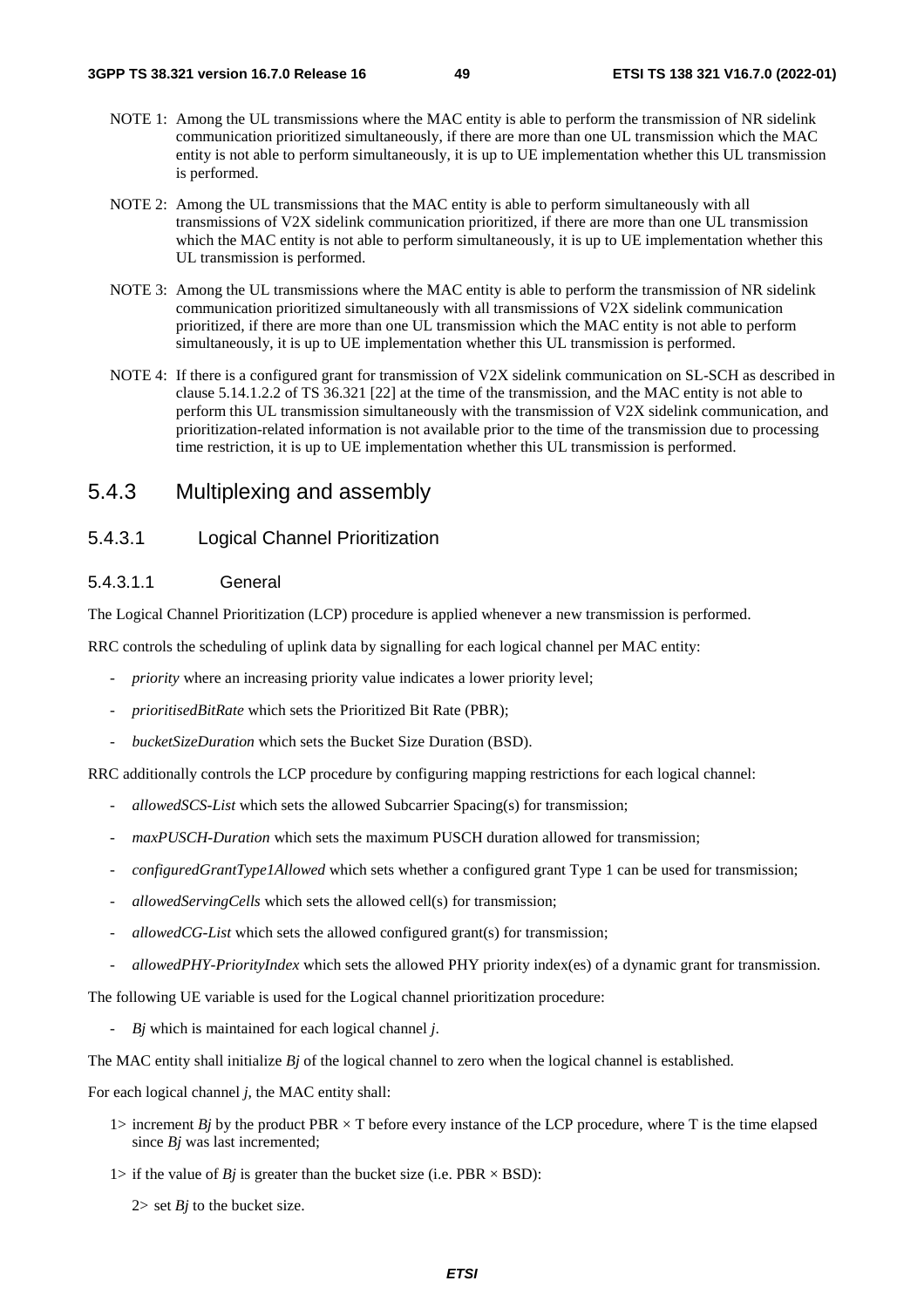NOTE: The exact moment(s) when the UE updates *Bj* between LCP procedures is up to UE implementation, as long as *Bj* is up to date at the time when a grant is processed by LCP.

#### 5.4.3.1.2 Selection of logical channels

The MAC entity shall, when a new transmission is performed:

- 1> select the logical channels for each UL grant that satisfy all the following conditions:
	- 2> the set of allowed Subcarrier Spacing index values in *allowedSCS-List*, if configured, includes the Subcarrier Spacing index associated to the UL grant; and
	- 2> *maxPUSCH-Duration*, if configured, is larger than or equal to the PUSCH transmission duration associated to the UL grant; and
	- 2> *configuredGrantType1Allowed*, if configured, is set to *true* in case the UL grant is a Configured Grant Type 1; and
	- 2> *allowedServingCells*, if configured, includes the Cell information associated to the UL grant. Does not apply to logical channels associated with a DRB configured with PDCP duplication within the same MAC entity (i.e. CA duplication) when CA duplication is deactivated for this DRB in this MAC entity; and
	- 2> *allowedCG-List*, if configured, includes the configured grant index associated to the UL grant; and
	- 2> *allowedPHY-PriorityIndex*, if configured, includes the priority index (as specified in clause 9 of TS 38.213 [6]) associated to the dynamic UL grant.
- NOTE: The Subcarrier Spacing index, PUSCH transmission duration, Cell information, and priority index are included in Uplink transmission information received from lower layers for the corresponding scheduled uplink transmission.

#### 5.4.3.1.3 Allocation of resources

Before the successful completion of the Random Access procedure initiated for DAPS handover, the target MAC entity shall not select the logical channel(s) corresponding to non-DAPS DRB(s) for the uplink grant received in a Random Access Response or the uplink grant for the transmission of the MSGA payload. The source MAC entity shall select only the logical channel(s) corresponding to DAPS DRB(s) during DAPS handover.

The MAC entity shall, when a new transmission is performed:

- 1> allocate resources to the logical channels as follows:
	- 2> logical channels selected in clause 5.4.3.1.2 for the UL grant with  $Bj > 0$  are allocated resources in a decreasing priority order. If the PBR of a logical channel is set to *infinity*, the MAC entity shall allocate resources for all the data that is available for transmission on the logical channel before meeting the PBR of the lower priority logical channel(s);
	- $2$  decrement *Bj* by the total size of MAC SDUs served to logical channel *j* above;
	- 2> if any resources remain, all the logical channels selected in clause 5.4.3.1.2 are served in a strict decreasing priority order (regardless of the value of *Bj*) until either the data for that logical channel or the UL grant is exhausted, whichever comes first. Logical channels configured with equal priority should be served equally.
- NOTE 1: The value of *Bj* can be negative.

If the MAC entity is requested to simultaneously transmit multiple MAC PDUs, or if the MAC entity receives the multiple UL grants within one or more coinciding PDCCH occasions (i.e. on different Serving Cells), it is up to UE implementation in which order the grants are processed.

The UE shall also follow the rules below during the scheduling procedures above:

the UE should not segment an RLC SDU (or partially transmitted SDU or retransmitted RLC PDU) if the whole SDU (or partially transmitted SDU or retransmitted RLC PDU) fits into the remaining resources of the associated MAC entity;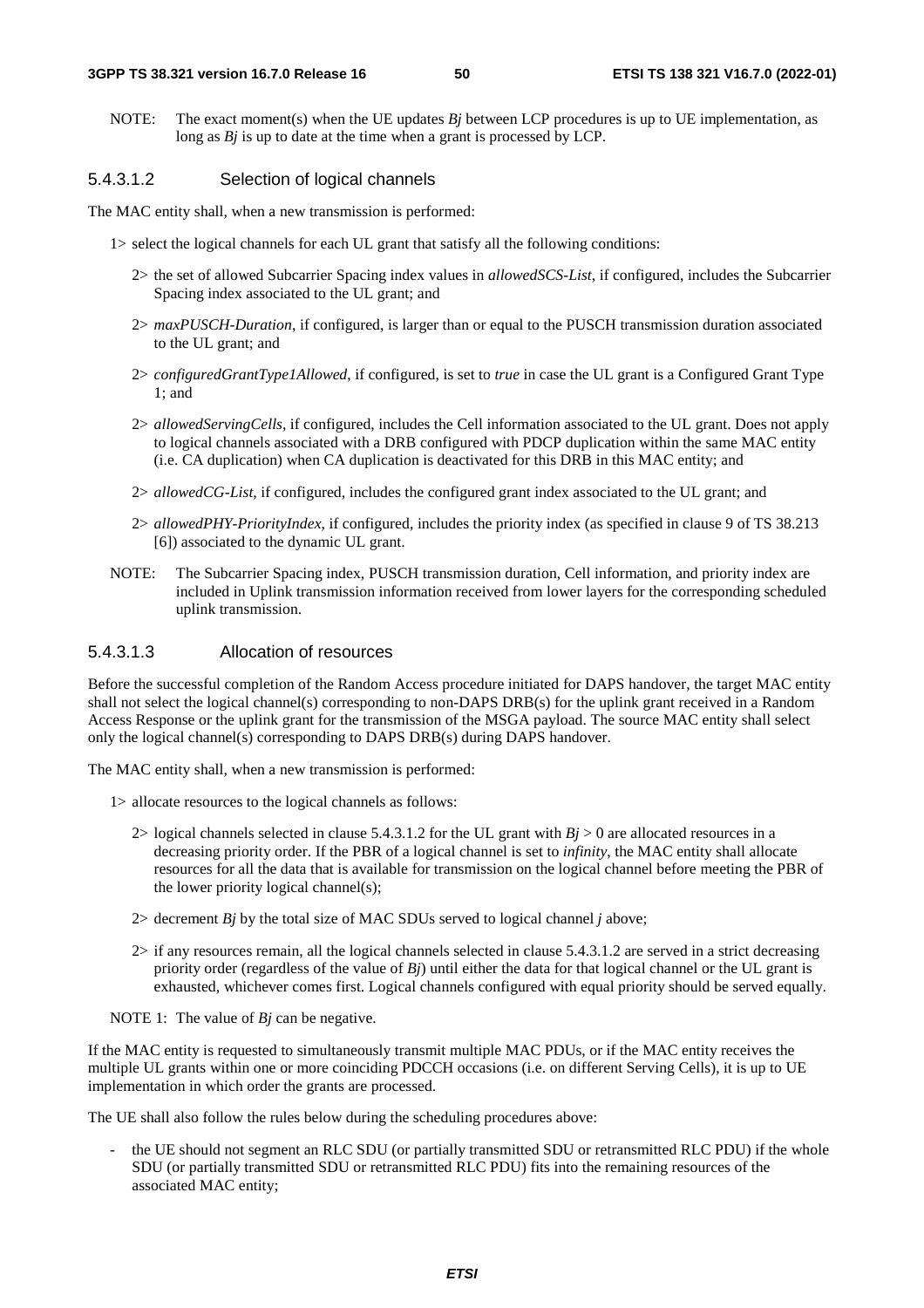- if the UE segments an RLC SDU from the logical channel, it shall maximize the size of the segment to fill the grant of the associated MAC entity as much as possible;
- the UE should maximise the transmission of data:
- if the MAC entity is given a UL grant size that is equal to or larger than 8 bytes (when eLCID is not used) or 10 bytes (when eLCID is used) while having data available and allowed (according to clause 5.4.3.1) for transmission, the MAC entity shall not transmit only padding BSR and/or padding.

The MAC entity shall:

- 1> if the MAC entity is configured with *enhancedSkipUplinkTxDynamic* with value *true* and the grant indicated to the HARQ entity was addressed to a C-RNTI, or if the MAC entity is configured with *enhancedSkipUplinkTxConfigured* with value *true* and the grant indicated to the HARQ entity is a configured uplink grant:
	- 2> if there is no UCI to be multiplexed on this PUSCH transmission as specified in TS 38.213 [6]; and
	- 2> if there is no aperiodic CSI requested for this PUSCH transmission as specified in TS 38.212 [9]; and
	- 2> if the MAC PDU includes zero MAC SDUs; and
	- 2> if the MAC PDU includes only the periodic BSR and there is no data available for any LCG, or the MAC PDU includes only the padding BSR:

3> not generate a MAC PDU for the HARQ entity.

- 1> else if the MAC entity is configured with *skipUplinkTxDynamic* with value *true* and the grant indicated to the HARQ entity was addressed to a C-RNTI, or the grant indicated to the HARQ entity is a configured uplink grant; and
- 1> if there is no aperiodic CSI requested for this PUSCH transmission as specified in TS 38.212 [9]; and
- 1> if the MAC PDU includes zero MAC SDUs; and
- 1> if the MAC PDU includes only the periodic BSR and there is no data available for any LCG, or the MAC PDU includes only the padding BSR:

2> not generate a MAC PDU for the HARQ entity.

Logical channels shall be prioritised in accordance with the following order (highest priority listed first):

- C-RNTI MAC CE or data from UL-CCCH;
- Configured Grant Confirmation MAC CE or MAC CEs for BFR or Multiple Entry Configured Grant Confirmation MAC CE;
- Sidelink Configured Grant Confirmation MAC CE;
- LBT failure MAC CE;
- MAC CE for SL-BSR prioritized according to clause 5.22.1.6;
- MAC CE for BSR, with exception of BSR included for padding;
- Single Entry PHR MAC CE or Multiple Entry PHR MAC CE;
- MAC CE for the number of Desired Guard Symbols;
- MAC CE for Pre-emptive BSR;
- MAC CE for SL-BSR, with exception of SL-BSR prioritized according to clause 5.22.1.6 and SL-BSR included for padding;
- data from any Logical Channel, except data from UL-CCCH;
- MAC CE for Recommended bit rate query;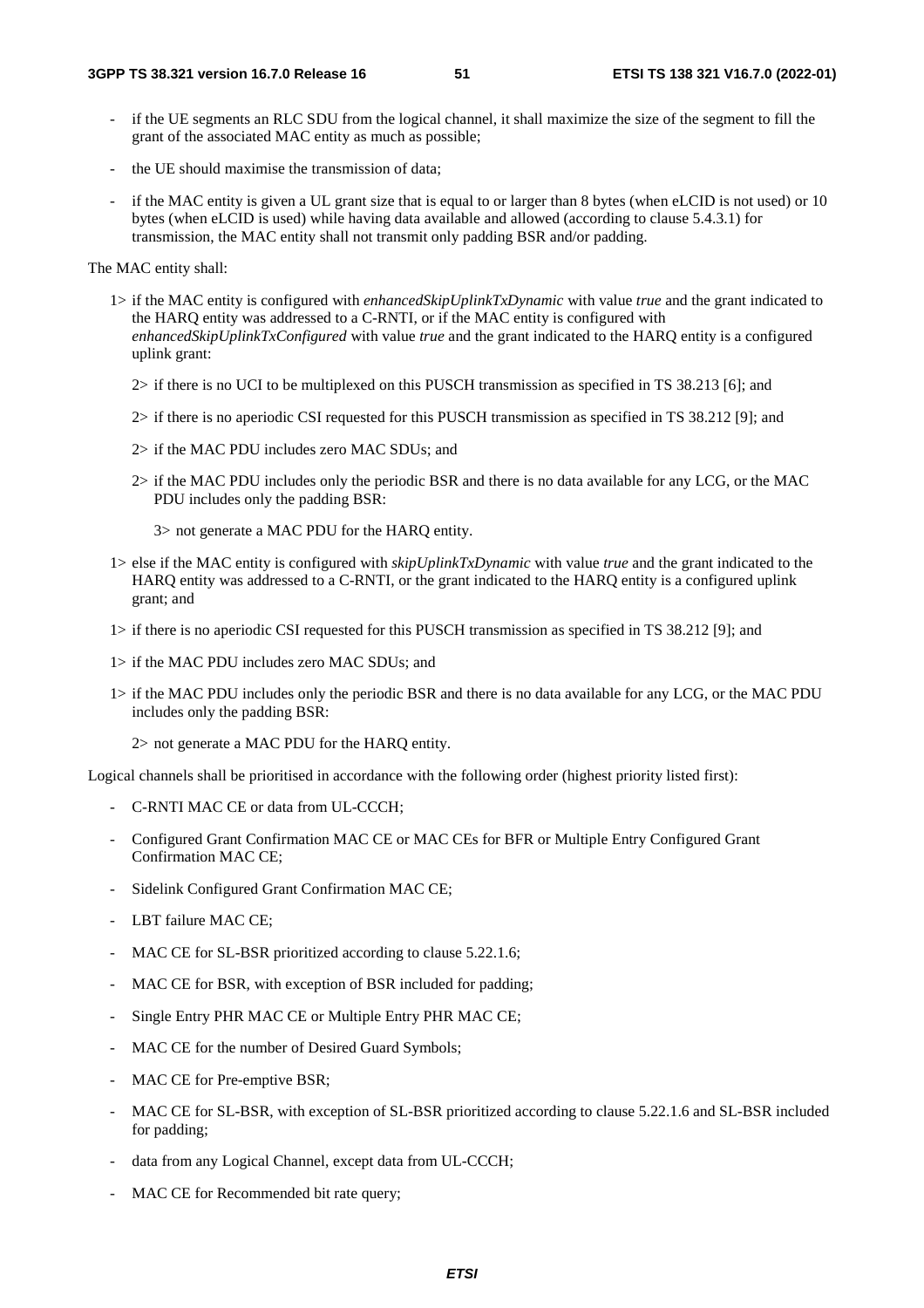- MAC CE for BSR included for padding;
- MAC CE for SL-BSR included for padding.
- NOTE 2: Prioritization among Configured Grant Confirmation MAC CE, Multiple Entry Configured Grant Confirmation MAC CE, and MAC CEs for BFR is up to UE implementation.

The MAC entity shall prioritize any MAC CE listed in a higher order than 'data from any Logical Channel, except data from UL-CCCH' over transmission of NR sidelink communication.

#### 5.4.3.2 Multiplexing of MAC Control Elements and MAC SDUs

The MAC entity shall multiplex MAC CEs and MAC SDUs in a MAC PDU according to clauses 5.4.3.1 and 6.1.2.

NOTE: Content of a MAC PDU does not change after being built for transmission on a dynamic uplink grant, regardless of LBT outcome.

## 5.4.4 Scheduling Request

The Scheduling Request (SR) is used for requesting UL-SCH resources for new transmission.

The MAC entity may be configured with zero, one, or more SR configurations. An SR configuration consists of a set of PUCCH resources for SR across different BWPs and cells. For a logical channel or for SCell beam failure recovery (see clause 5.17) and for consistent LBT failure recovery (see clause 5.21), at most one PUCCH resource for SR is configured per BWP.

Each SR configuration corresponds to one or more logical channels and/or to SCell beam failure recovery and/or to consistent LBT failure recovery. Each logical channel, SCell beam failure recovery, and consistent LBT failure recovery, may be mapped to zero or one SR configuration, which is configured by RRC. The SR configuration of the logical channel that triggered a BSR (clause 5.4.5) or the SCell beam failure recovery or the consistent LBT failure recovery (clause 5.21) (if such a configuration exists) is considered as corresponding SR configuration for the triggered SR. Any SR configuration may be used for an SR triggered by Pre-emptive BSR (clause 5.4.7).

RRC configures the following parameters for the scheduling request procedure:

- *sr-ProhibitTimer* (per SR configuration);
- *sr-TransMax* (per SR configuration).

The following UE variables are used for the scheduling request procedure:

- *SR\_COUNTER* (per SR configuration).

If an SR is triggered and there are no other SRs pending corresponding to the same SR configuration, the MAC entity shall set the *SR\_COUNTER* of the corresponding SR configuration to 0.

When an SR is triggered, it shall be considered as pending until it is cancelled.

All pending SR(s) for BSR triggered according to the BSR procedure (clause 5.4.5) prior to the MAC PDU assembly shall be cancelled and each respective *sr-ProhibitTimer* shall be stopped when the MAC PDU is transmitted and this PDU includes a Long or Short BSR MAC CE which contains buffer status up to (and including) the last event that triggered a BSR (see clause 5.4.5) prior to the MAC PDU assembly. All pending SR(s) for BSR triggered according to the BSR procedure (clause 5.4.5) shall be cancelled and each respective *sr-ProhibitTimer* shall be stopped when the UL grant(s) can accommodate all pending data available for transmission.

The MAC entity shall for each pending SR not triggered according to the BSR procedure (clause 5.4.5) for a Serving Cell:

- 1> if this SR was triggered by Pre-emptive BSR procedure (see clause 5.4.7) prior to the MAC PDU assembly and a MAC PDU containing the relevant Pre-emptive BSR MAC CE is transmitted; or
- 1> if this SR was triggered by beam failure recovery (see clause 5.17) of an SCell and a MAC PDU is transmitted and this PDU includes a BFR MAC CE or a Truncated BFR MAC CE which contains beam failure recovery information for this SCell; or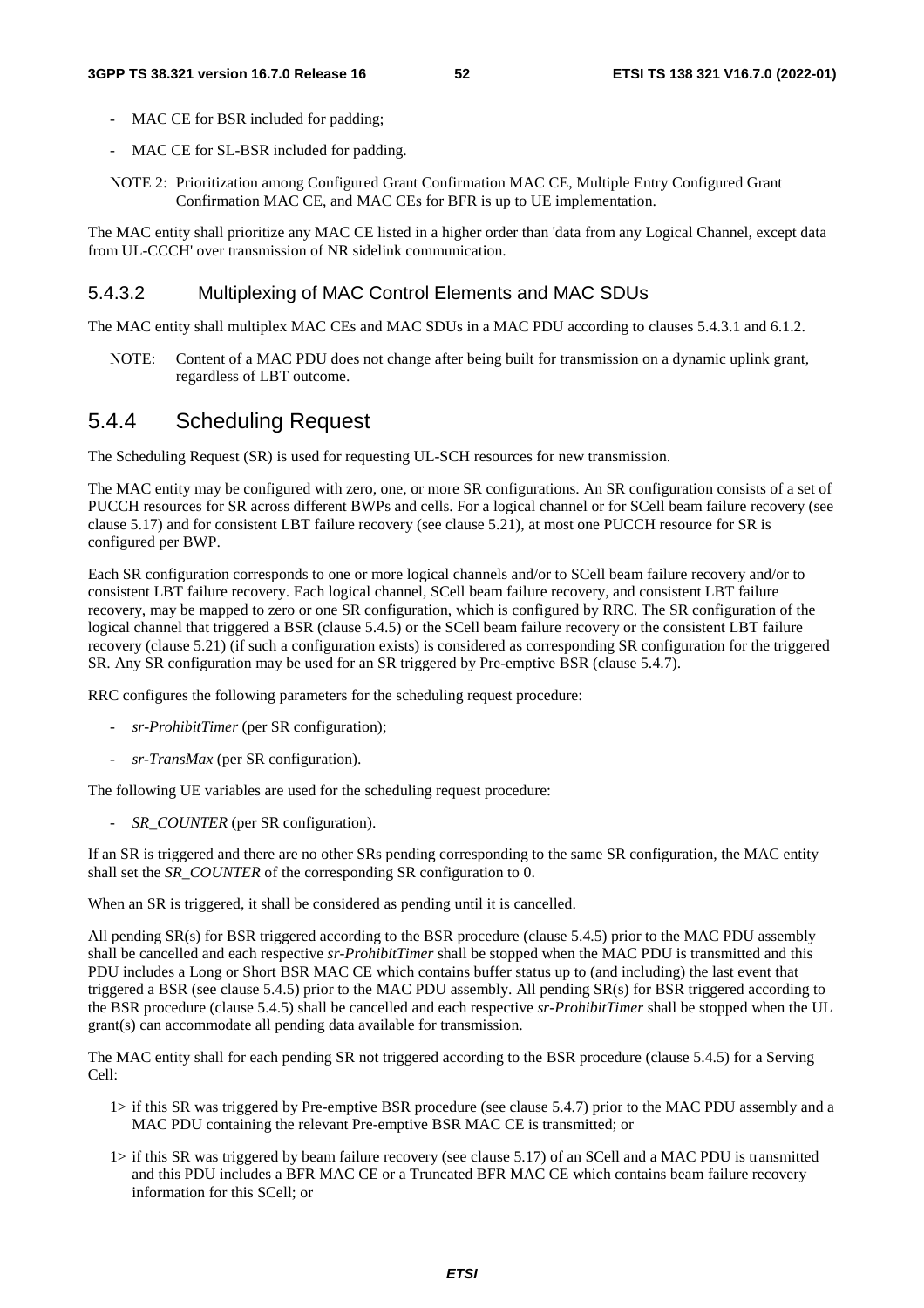- 1> if this SR was triggered by beam failure recovery (see clause 5.17) of an SCell and this SCell is deactivated (see clause 5.9); or
- 1> if this SR was triggered by consistent LBT failure recovery (see clause 5.21) of an SCell and a MAC PDU is transmitted and the MAC PDU includes an LBT failure MAC CE that indicates consistent LBT failure for this SCell; or
- 1> if this SR was triggered by consistent LBT failure recovery (see clause 5.21) of an SCell and all the triggered consistent LBT failure(s) for this SCell are cancelled:

2> cancel the pending SR and stop the corresponding *sr-ProhibitTimer*, if running.

Only PUCCH resources on a BWP which is active at the time of SR transmission occasion are considered valid.

As long as at least one SR is pending, the MAC entity shall for each pending SR:

1> if the MAC entity has no valid PUCCH resource configured for the pending SR:

2> initiate a Random Access procedure (see clause 5.1) on the SpCell and cancel the pending SR.

1> else, for the SR configuration corresponding to the pending SR:

2> when the MAC entity has an SR transmission occasion on the valid PUCCH resource for SR configured; and

- 2> if *sr-ProhibitTimer* is not running at the time of the SR transmission occasion; and
- 2> if the PUCCH resource for the SR transmission occasion does not overlap with a measurement gap:
	- 3> if the PUCCH resource for the SR transmission occasion overlaps with neither a UL-SCH resource nor an SL-SCH resource; or
	- 3> if the MAC entity is able to perform this SR transmission simultaneously with the transmission of the SL-SCH resource; or
	- 3> if the MAC entity is configured with *lch-basedPrioritization*, and the PUCCH resource for the SR transmission occasion does not overlap with the PUSCH duration of an uplink grant received in a Random Access Response or with the PUSCH duration of an uplink grant addressed to Temporary C-RNTI or with the PUSCH duration of a MSGA payload, and the PUCCH resource for the SR transmission occasion for the pending SR triggered as specified in clause 5.4.5 overlaps with any other UL-SCH resource(s), and the physical layer can signal the SR on one valid PUCCH resource for SR, and the priority of the logical channel that triggered SR is higher than the priority of the uplink grant(s) for any UL-SCH resource(s) where the uplink grant was not already de-prioritized, and the priority of the uplink grant is determined as specified in clause 5.4.1; or
	- 3> if both *sl-PrioritizationThres* and *ul-PrioritizationThres* are configured and the PUCCH resource for the SR transmission occasion for the pending SR triggered as specified in clause 5.22.1.5 overlaps with any UL-SCH resource(s) carrying a MAC PDU, and the value of the priority of the triggered SR determined as specified in clause 5.22.1.5 is lower than *sl-PrioritizationThres* and the value of the highest priority of the logical channel(s) in the MAC PDU is higher than or equal to *ul-PrioritizationThres* and any MAC CE prioritized as described in clause 5.4.3.1.3 is not included in the MAC PDU and the MAC PDU is not prioritized by upper layer according to TS 23.287 [19]; or
	- 3> if a SL-SCH resource overlaps with the PUCCH resource for the SR transmission occasion for the pending SR triggered as specified in clause 5.4.5, and the MAC entity is not able to perform this SR transmission simultaneously with the transmission of the SL-SCH resource, and either transmission on the SL-SCH resource is not prioritized as described in clause 5.22.1.3.1a or the priority value of the logical channel that triggered SR is lower than *ul-PrioritizationThres*, if configured; or
	- 3> if a SL-SCH resource overlaps with the PUCCH resource for the SR transmission occasion for the pending SR triggered as specified in clause 5.22.1.5, and the MAC entity is not able to perform this SR transmission simultaneously with the transmission of the SL-SCH resource, and the priority of the triggered SR determined as specified in clause 5.22.1.5 is higher than the priority of the MAC PDU determined as specified in clause 5.22.1.3.1a for the SL-SCH resource:

4> consider the SR transmission as a prioritized SR transmission.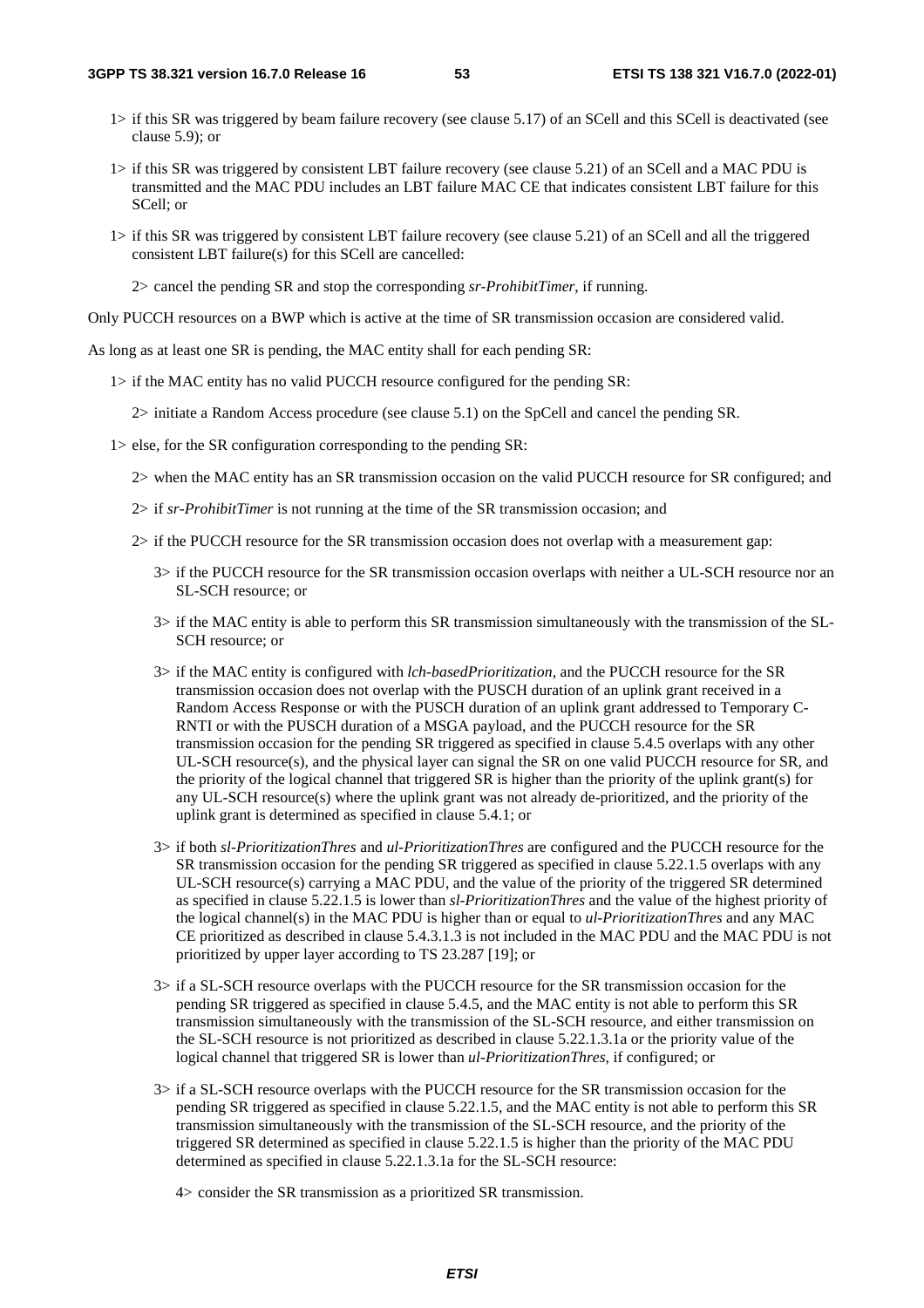- 4> consider the other overlapping uplink grant(s), if any, as a de-prioritized uplink grant(s);
- 4> if the de-prioritized uplink grant(s) is a configured uplink grant configured with *autonomousTx* whose PUSCH has already started:
	- 5> stop the *configuredGrantTimer* for the corresponding HARQ process of the de-prioritized uplink grant(s).
- 4> if *SR\_COUNTER* < *sr-TransMax*:
	- 5> instruct the physical layer to signal the SR on one valid PUCCH resource for SR;
	- 5> if LBT failure indication is not received from lower layers:

6> increment *SR\_COUNTER* by 1;

6> start the *sr-ProhibitTimer*.

5> else if *lbt-FailureRecoveryConfig* is not configured:

6> increment *SR\_COUNTER* by 1.

- 4> else:
	- 5> notify RRC to release PUCCH for all Serving Cells;
	- 5> notify RRC to release SRS for all Serving Cells;

5> clear any configured downlink assignments and uplink grants;

5> clear any PUSCH resources for semi-persistent CSI reporting;

5> initiate a Random Access procedure (see clause 5.1) on the SpCell and cancel all pending SRs.

3> else:

4> consider the SR transmission as a de-prioritized SR transmission.

- NOTE 1: Except for SR for SCell beam failure recovery, the selection of which valid PUCCH resource for SR to signal SR on when the MAC entity has more than one overlapping valid PUCCH resource for the SR transmission occasion is left to UE implementation.
- NOTE 2: If more than one individual SR triggers an instruction from the MAC entity to the PHY layer to signal the SR on the same valid PUCCH resource, the *SR\_COUNTER* for the relevant SR configuration is incremented only once.
- NOTE 3: When the MAC entity has pending SR for SCell beam failure recovery and the MAC entity has one or more PUCCH resources overlapping with PUCCH resource for SCell beam failure recovery for the SR transmission occasion, the MAC entity considers only the PUCCH resource for SCell beam failure recovery as valid.
- NOTE 4: For a UE operating in a semi-static channel access mode as described in TS 37.213 [18], PUCCH resources overlapping with the set of consecutive symbols where the UE does not transmit before the start of a next channel occupancy time are not considered valid.
- NOTE 5: If the MAC entity is configured with *lch-basedPrioritization,* the MAC entity does not take UCI multiplexing according to the procedure specified in TS 38.213 [6] into account when determining whether the valid PUCCH resource for the SR transmission can be signalled by the physical layer and the SR transmission occasion overlaps with the PUSCH duration of an uplink grant of a MSGA payload.

The MAC entity may stop, if any, ongoing Random Access procedure due to a pending SR for BSR, which was initiated by the MAC entity prior to the MAC PDU assembly and which has no valid PUCCH resources configured, if:

a MAC PDU is transmitted using a UL grant other than a UL grant provided by Random Access Response or a UL grant determined as specified in clause 5.1.2a for the transmission of the MSGA payload, and this PDU includes a BSR MAC CE which contains buffer status up to (and including) the last event that triggered a BSR (see clause 5.4.5) prior to the MAC PDU assembly; or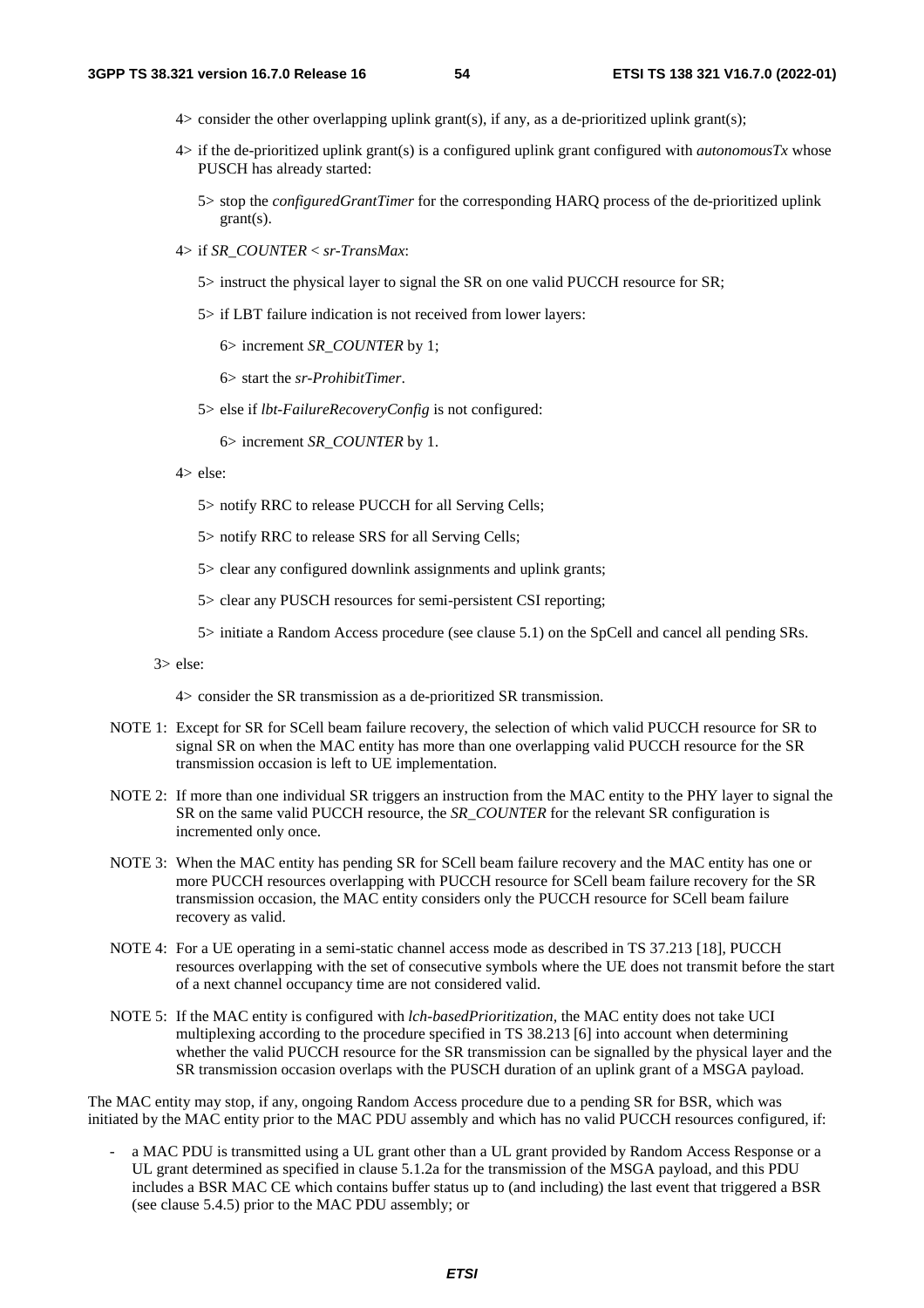the UL grant(s) can accommodate all pending data available for transmission.

The MAC entity may stop, if any, ongoing Random Access procedure due to a pending SR for SL-BSR and/or SL-CSI reporting, which was initiated by the MAC entity prior to the sidelink MAC PDU assembly and which has no valid PUCCH resources configured, if:

- a MAC PDU is transmitted using a UL grant other than a UL grant provided by Random Access Response or a UL grant determined as specified in clause 5.1.2a for the transmission of the MSGA payload, and this PDU includes a SL-BSR MAC CE which contains buffer status up to (and including) the last event that triggered a SL-BSR (see clause 5.22.1.6) prior to the MAC PDU assembly; or
- the SL grant(s) can accommodate all pending data available and/or SL-CSI reporting MAC CE for transmission.

The MAC entity may stop, if any, ongoing Random Access procedure due to a pending SR for BFR of an SCell, which has no valid PUCCH resources configured, if:

- a MAC PDU is transmitted using a UL grant other than a UL grant provided by Random Access Response or a UL grant determined as specified in clause 5.1.2a for the transmission of the MSGA payload, and this PDU contains a BFR MAC CE or a Truncated BFR MAC CE which includes beam failure recovery information of that SCell; or
- the SCell is deactivated (as specified in clause 5.9) and all triggered BFRs for SCells are cancelled.

The MAC entity may stop, if any, ongoing Random Access procedure due to a pending SR for consistent LBT failure recovery, which has no valid PUCCH resources configured, if:

- a MAC PDU is transmitted using a UL grant other than a UL grant provided by Random Access Response or a UL grant determined as specified in clause 5.1.2a for the transmission of the MSGA payload, and this PDU includes an LBT failure MAC CE that indicates consistent LBT failure for all the SCells that triggered consistent LBT failure; or
- all the SCells that triggered consistent LBT failure recovery are deactivated (see clause 5.9).

## 5.4.5 Buffer Status Reporting

The Buffer Status reporting (BSR) procedure is used to provide the serving gNB with information about UL data volume in the MAC entity.

RRC configures the following parameters to control the BSR:

- *periodicBSR-Timer*;
- *retxBSR-Timer*;
- *logicalChannelSR-DelayTimerApplied*;
- *logicalChannelSR-DelayTimer*;
- *logicalChannelSR-Mask*;
- *logicalChannelGroup*.

Each logical channel may be allocated to an LCG using the *logicalChannelGroup*. The maximum number of LCGs is eight.

The MAC entity determines the amount of UL data available for a logical channel according to the data volume calculation procedure in TSs 38.322 [3] and 38.323 [4].

A BSR shall be triggered if any of the following events occur:

- UL data, for a logical channel which belongs to an LCG, becomes available to the MAC entity; and either
	- this UL data belongs to a logical channel with higher priority than the priority of any logical channel containing available UL data which belong to any LCG; or
	- none of the logical channels which belong to an LCG contains any available UL data.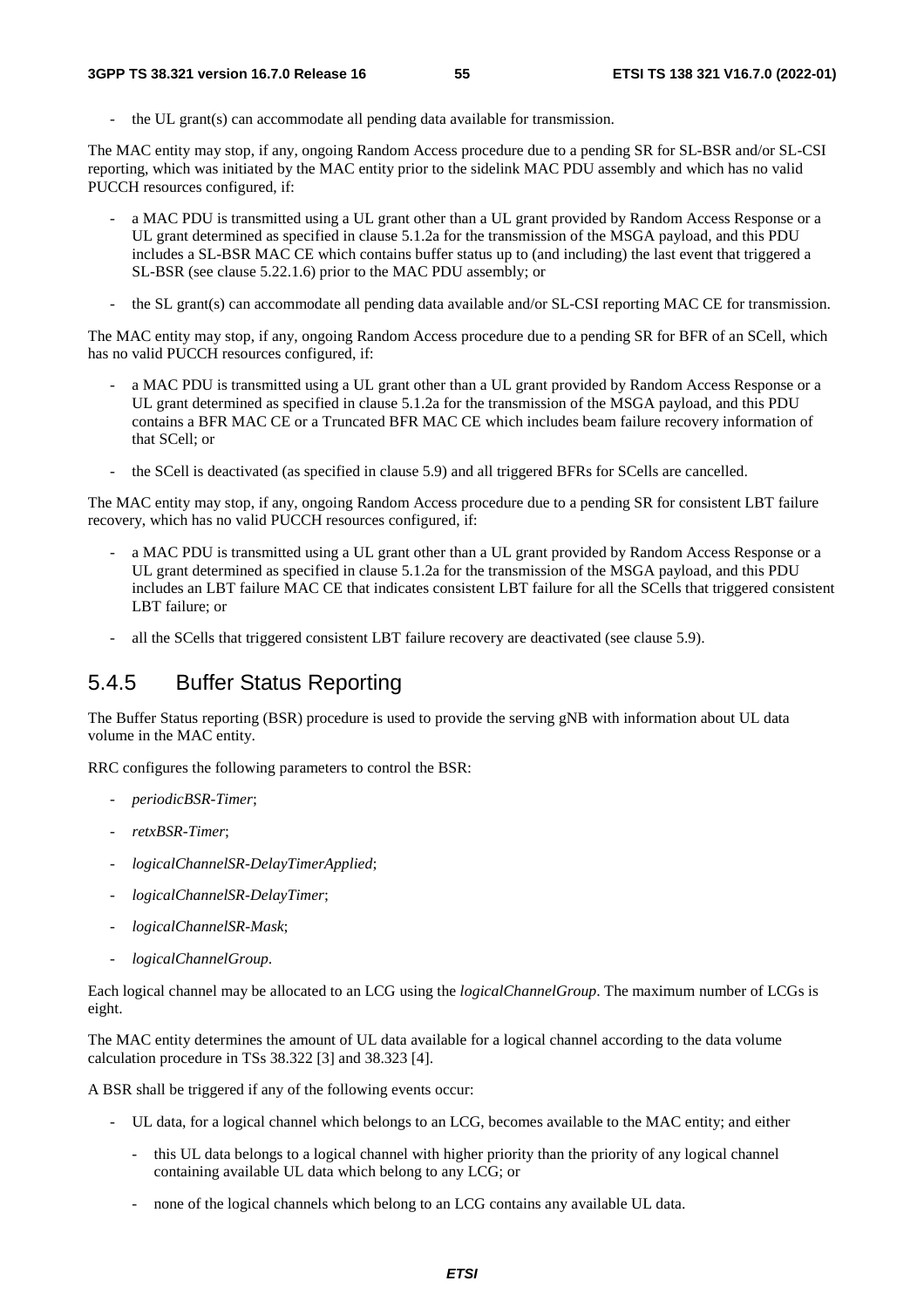in which case the BSR is referred below to as 'Regular BSR';

- UL resources are allocated and number of padding bits is equal to or larger than the size of the Buffer Status Report MAC CE plus its subheader, in which case the BSR is referred below to as 'Padding BSR';
- *retxBSR-Timer* expires, and at least one of the logical channels which belong to an LCG contains UL data, in which case the BSR is referred below to as 'Regular BSR';
- *periodicBSR-Timer* expires, in which case the BSR is referred below to as 'Periodic BSR'.
- NOTE 1: When Regular BSR triggering events occur for multiple logical channels simultaneously, each logical channel triggers one separate Regular BSR.

For Regular BSR, the MAC entity shall:

- 1> if the BSR is triggered for a logical channel for which *logicalChannelSR-DelayTimerApplied* with value *true* is configured by upper layers:
	- 2> start or restart the *logicalChannelSR-DelayTimer*.
- 1> else:
	- 2> if running, stop the *logicalChannelSR-DelayTimer*.
- For Regular and Periodic BSR, the MAC entity shall:
	- 1> if more than one LCG has data available for transmission when the MAC PDU containing the BSR is to be built:

2> report Long BSR for all LCGs which have data available for transmission.

1> else:

2> report Short BSR.

For Padding BSR, the MAC entity shall:

- 1> if the number of padding bits is equal to or larger than the size of the Short BSR plus its subheader but smaller than the size of the Long BSR plus its subheader:
	- 2> if more than one LCG has data available for transmission when the BSR is to be built:
		- $3$  if the number of padding bits is equal to the size of the Short BSR plus its subheader:
			- 4> report Short Truncated BSR of the LCG with the highest priority logical channel with data available for transmission.

3> else:

4> report Long Truncated BSR of the LCG(s) with the logical channels having data available for transmission following a decreasing order of the highest priority logical channel (with or without data available for transmission) in each of these LCG(s), and in case of equal priority, in increasing order of LCGID.

2> else:

3> report Short BSR.

1> else if the number of padding bits is equal to or larger than the size of the Long BSR plus its subheader:

2> report Long BSR for all LCGs which have data available for transmission.

For BSR triggered by *retxBSR-Timer* expiry, the MAC entity considers that the logical channel that triggered the BSR is the highest priority logical channel that has data available for transmission at the time the BSR is triggered.

The MAC entity shall:

1> if the Buffer Status reporting procedure determines that at least one BSR has been triggered and not cancelled: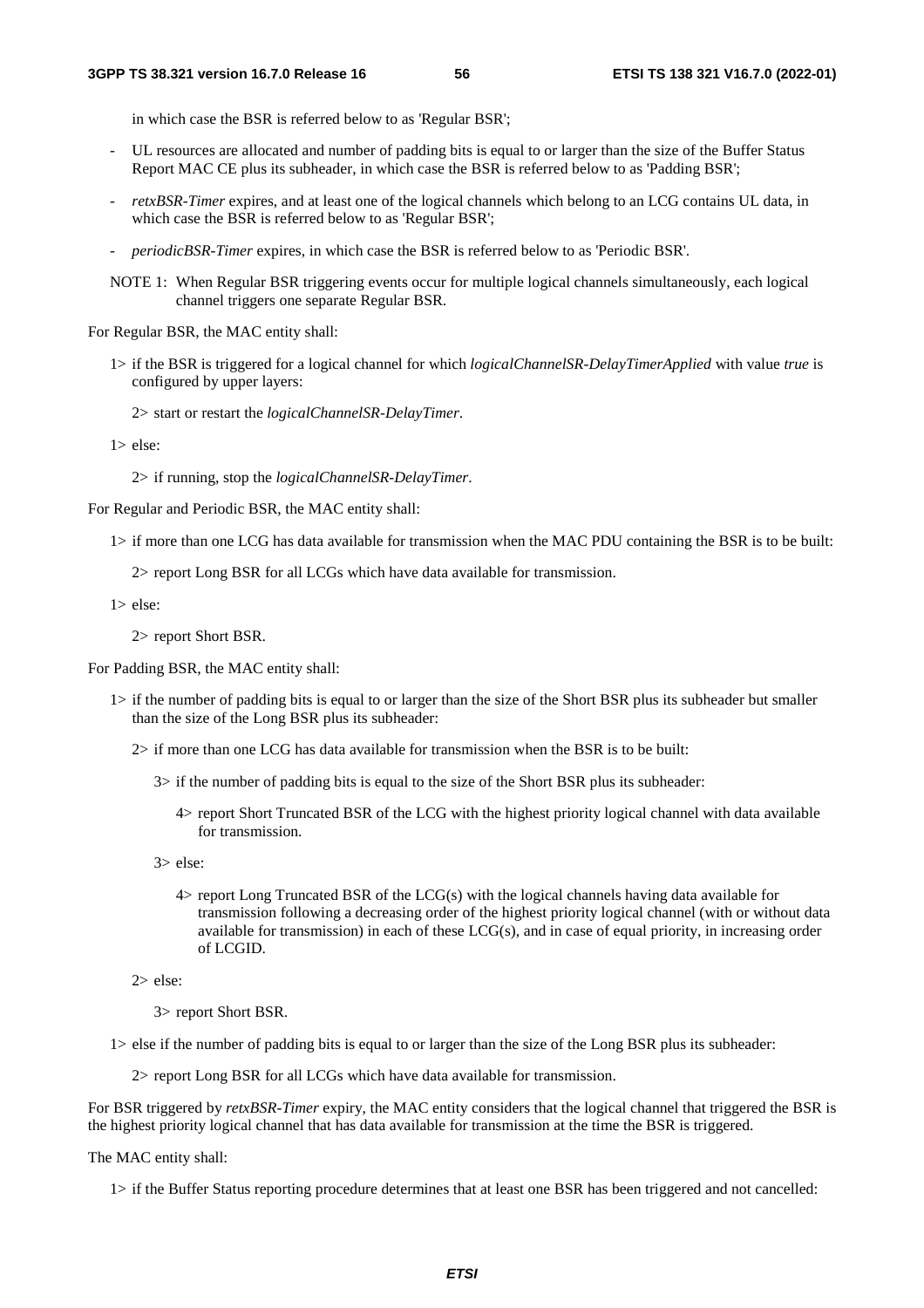- 2> if UL-SCH resources are available for a new transmission and the UL-SCH resources can accommodate the BSR MAC CE plus its subheader as a result of logical channel prioritization:
	- 3> instruct the Multiplexing and Assembly procedure to generate the BSR MAC CE(s) as defined in clause 6.1.3.1;
	- 3> start or restart *periodicBSR-Timer* except when all the generated BSRs are long or short Truncated BSRs;
	- 3> start or restart *retxBSR-Timer*.
- 2> if a Regular BSR has been triggered and *logicalChannelSR-DelayTimer* is not running:
	- 3> if there is no UL-SCH resource available for a new transmission; or
	- 3> if the MAC entity is configured with configured uplink grant(s) and the Regular BSR was triggered for a logical channel for which *logicalChannelSR-Mask* is set to *false*; or
	- 3> if the UL-SCH resources available for a new transmission do not meet the LCP mapping restrictions (see clause 5.4.3.1) configured for the logical channel that triggered the BSR:

4> trigger a Scheduling Request.

NOTE 2: UL-SCH resources are considered available if the MAC entity has been configured with, receives, or determines an uplink grant. If the MAC entity has determined at a given point in time that UL-SCH resources are available, this need not imply that UL-SCH resources are available for use at that point in time.

A MAC PDU shall contain at most one BSR MAC CE, even when multiple events have triggered a BSR. The Regular BSR and the Periodic BSR shall have precedence over the padding BSR.

The MAC entity shall restart *retxBSR-Timer* upon reception of a grant for transmission of new data on any UL-SCH.

All triggered BSRs may be cancelled when the UL grant(s) can accommodate all pending data available for transmission but is not sufficient to additionally accommodate the BSR MAC CE plus its subheader. All BSRs triggered prior to MAC PDU assembly shall be cancelled when a MAC PDU is transmitted and this PDU includes a Long or Short BSR MAC CE which contains buffer status up to (and including) the last event that triggered a BSR prior to the MAC PDU assembly.

- NOTE 3: MAC PDU assembly can happen at any point in time between uplink grant reception and actual transmission of the corresponding MAC PDU. BSR and SR can be triggered after the assembly of a MAC PDU which contains a BSR MAC CE, but before the transmission of this MAC PDU. In addition, BSR and SR can be triggered during MAC PDU assembly.
- NOTE 4: Void
- NOTE 5: If a HARQ process is configured with *cg-RetransmissionTimer* and if the BSR is already included in a MAC PDU for transmission on configured grant by this HARQ process, but not yet transmitted by lower layers, it is up to UE implementation how to handle the BSR content.

## 5.4.6 Power Headroom Reporting

The Power Headroom reporting procedure is used to provide the serving gNB with the following information:

- Type 1 power headroom: the difference between the nominal UE maximum transmit power and the estimated power for UL-SCH transmission per activated Serving Cell;
- Type 2 power headroom: the difference between the nominal UE maximum transmit power and the estimated power for UL-SCH and PUCCH transmission on SpCell of the other MAC entity (i.e. E-UTRA MAC entity in EN-DC, NE-DC, and NGEN-DC cases);
- Type 3 power headroom: the difference between the nominal UE maximum transmit power and the estimated power for SRS transmission per activated Serving Cell;
- MPE P-MPR: the power backoff to meet the MPE FR2 requirements for a Serving Cell operating on FR2.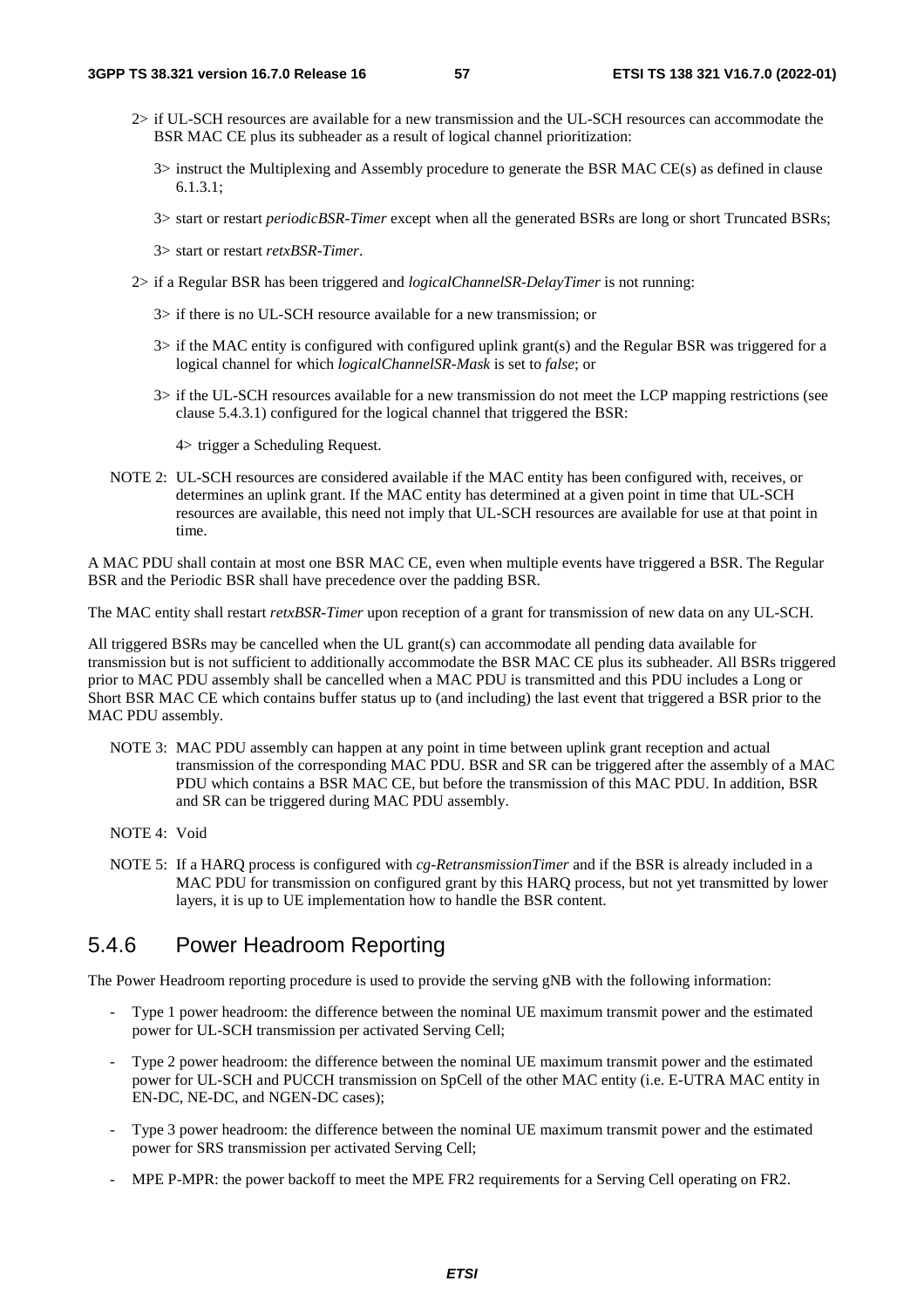RRC controls Power Headroom reporting by configuring the following parameters:

- *phr-PeriodicTimer*;
- *phr-ProhibitTimer*;
- *phr-Tx-PowerFactorChange*;
- *phr-Type2OtherCell*;
- *phr-ModeOtherCG*;
- *multiplePHR*;
- *mpe-Reporting-FR2*;
- *mpe-ProhibitTimer*;
- *mpe-Threshold*.

A Power Headroom Report (PHR) shall be triggered if any of the following events occur:

- *phr-ProhibitTimer* expires or has expired and the path loss has changed more than *phr-Tx-PowerFactorChange* dB for at least one activated Serving Cell of any MAC entity of which the active DL BWP is not dormant BWP which is used as a pathloss reference since the last transmission of a PHR in this MAC entity when the MAC entity has UL resources for new transmission;
- NOTE 1: The path loss variation for one cell assessed above is between the pathloss measured at present time on the current pathloss reference and the pathloss measured at the transmission time of the last transmission of PHR on the pathloss reference in use at that time, irrespective of whether the pathloss reference has changed in between. The current pathloss reference for this purpose does not include any pathloss reference configured using pathlossReferenceRS-Pos in TS 38.331 [5].
- *phr-PeriodicTimer* expires;
- upon configuration or reconfiguration of the power headroom reporting functionality by upper layers, which is not used to disable the function;
- activation of an SCell of any MAC entity with configured uplink of which *firstActiveDownlinkBWP-Id* is not set to dormant BWP;
- addition of the PSCell (i.e. PSCell is newly added or changed);
- *phr-ProhibitTimer* expires or has expired, when the MAC entity has UL resources for new transmission, and the following is true for any of the activated Serving Cells of any MAC entity with configured uplink:
	- there are UL resources allocated for transmission or there is a PUCCH transmission on this cell, and the required power backoff due to power management (as allowed by P-MPR<sub>c</sub> as specified in TS 38.101-1 [14], TS 38.101-2 [15], and TS 38.101-3 [16]) for this cell has changed more than *phr-Tx-PowerFactorChange* dB since the last transmission of a PHR when the MAC entity had UL resources allocated for transmission or PUCCH transmission on this cell.
- Upon switching of activated BWP from dormant BWP to non-dormant DL BWP of an SCell of any MAC entity with configured uplink;
- if *mpe-Reporting-FR2* is configured, and *mpe-ProhibitTimer* is not running:
	- the measured P-MPR applied to meet FR2 MPE requirements as specified in TS 38.101-2 [15] is equal to or larger than *mpe-Threshold* for at least one activated FR2 Serving Cell since the last transmission of a PHR in this MAC entity; or
	- the measured P-MPR applied to meet FR2 MPE requirements as specified in TS 38.101-2 [15] has changed more than *phr-Tx-PowerFactorChange* dB for at least one activated FR2 Serving Cell since the last transmission of a PHR due to the measured P-MPR applied to meet MPE requirements being equal to or larger than *mpe-Threshold* in this MAC entity.

in which case the PHR is referred below to as 'MPE P-MPR report'.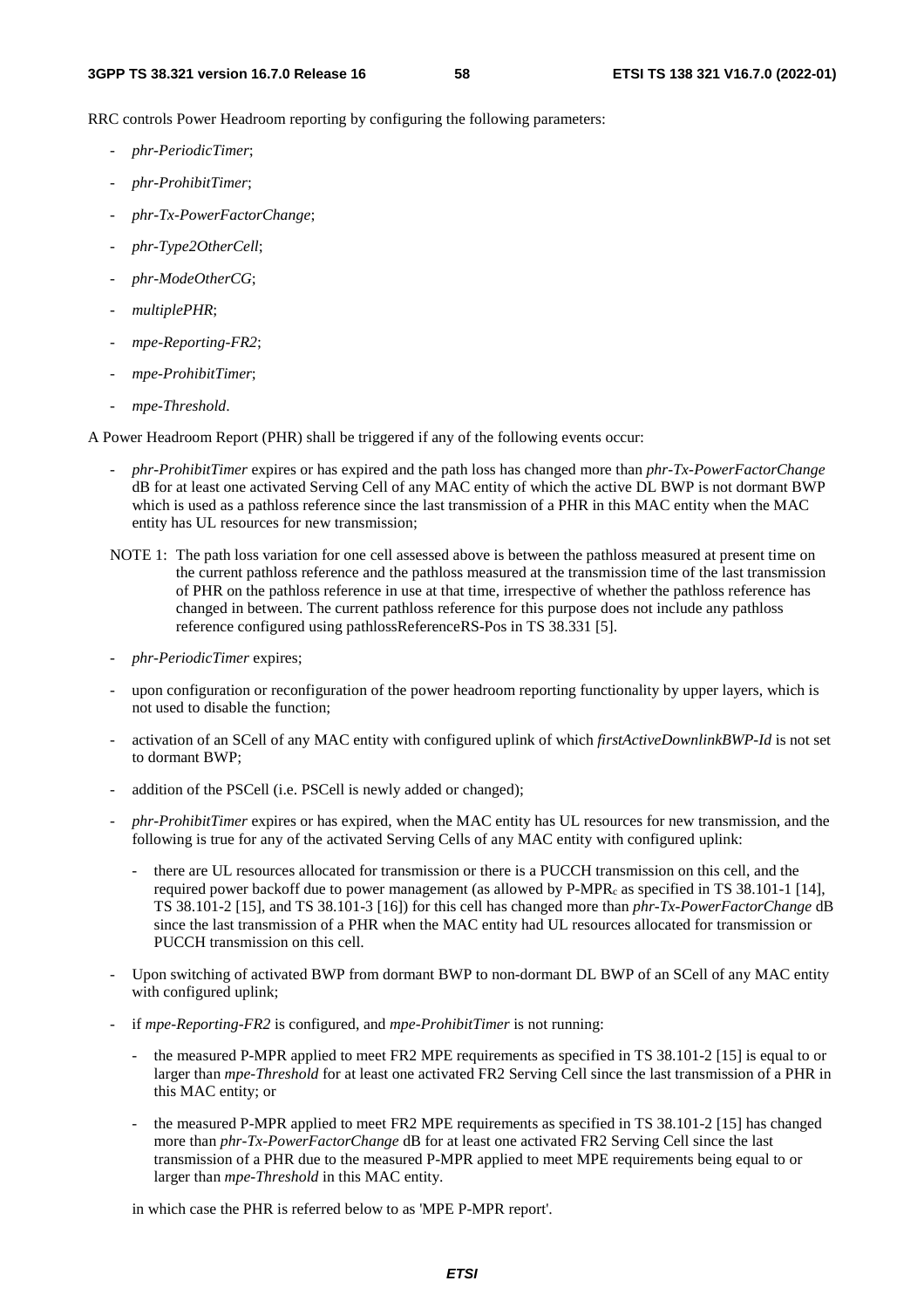- NOTE 2: The MAC entity should avoid triggering a PHR when the required power backoff due to power management decreases only temporarily (e.g. for up to a few tens of milliseconds) and it should avoid reflecting such temporary decrease in the values of  $P_{CMAX,f,c}/PH$  when a PHR is triggered by other triggering conditions.
- NOTE 3: If a HARQ process is configured with *cg-RetransmissionTimer* and if the PHR is already included in a MAC PDU for transmission on configured grant by this HARQ process, but not yet transmitted by lower layers, it is up to UE implementation how to handle the PHR content.

If the MAC entity has UL resources allocated for a new transmission the MAC entity shall:

1> if it is the first UL resource allocated for a new transmission since the last MAC reset:

2> start *phr-PeriodicTimer*.

- 1> if the Power Headroom reporting procedure determines that at least one PHR has been triggered and not cancelled; and
- 1> if the allocated UL resources can accommodate the MAC CE for PHR which the MAC entity is configured to transmit, plus its subheader, as a result of LCP as defined in clause 5.4.3.1:
	- 2> if *multiplePHR* with value *true* is configured:
		- 3> for each activated Serving Cell with configured uplink associated with any MAC entity of which the active DL BWP is not dormant BWP; and
		- 3> for each activated Serving Cell with configured uplink associated with E-UTRA MAC entity:
			- 4> obtain the value of the Type 1 or Type 3 power headroom for the corresponding uplink carrier as specified in clause 7.7 of TS 38.213 [6] for NR Serving Cell and clause 5.1.1.2 of TS 36.213 [17] for E-UTRA Serving Cell;
			- 4> if this MAC entity has UL resources allocated for transmission on this Serving Cell; or
			- 4> if the other MAC entity, if configured, has UL resources allocated for transmission on this Serving Cell and *phr-ModeOtherCG* is set to *real* by upper layers:
				- 5> obtain the value for the corresponding  $P_{CMAX,f,c}$  field from the physical layer.
				- 5> if *mpe-Reporting-FR2* is configured and this Serving Cell operates on FR2 and this Serving Cell is associated to this MAC entity:
					- 6> obtain the value for the corresponding MPE field from the physical layer.
		- 3> if *phr-Type2OtherCell* with value *true* is configured:
			- 4> if the other MAC entity is E-UTRA MAC entity:
				- 5> obtain the value of the Type 2 power headroom for the SpCell of the other MAC entity (i.e. E-UTRA MAC entity);
				- 5> if *phr-ModeOtherCG* is set to *real* by upper layers:
					- $6$  obtain the value for the corresponding  $P_{\text{CMAX,f,c}}$  field for the SpCell of the other MAC entity (i.e. E-UTRA MAC entity) from the physical layer.
		- 3> instruct the Multiplexing and Assembly procedure to generate and transmit the Multiple Entry PHR MAC CE as defined in clause 6.1.3.9 based on the values reported by the physical layer.
	- 2> else (i.e. Single Entry PHR format is used):
		- 3> obtain the value of the Type 1 power headroom from the physical layer for the corresponding uplink carrier of the PCell;
		- $3$  obtain the value for the corresponding  $P_{CMAX,f,c}$  field from the physical layer;
		- 3> if *mpe-Reporting-FR2* is configured and this Serving Cell operates on FR2: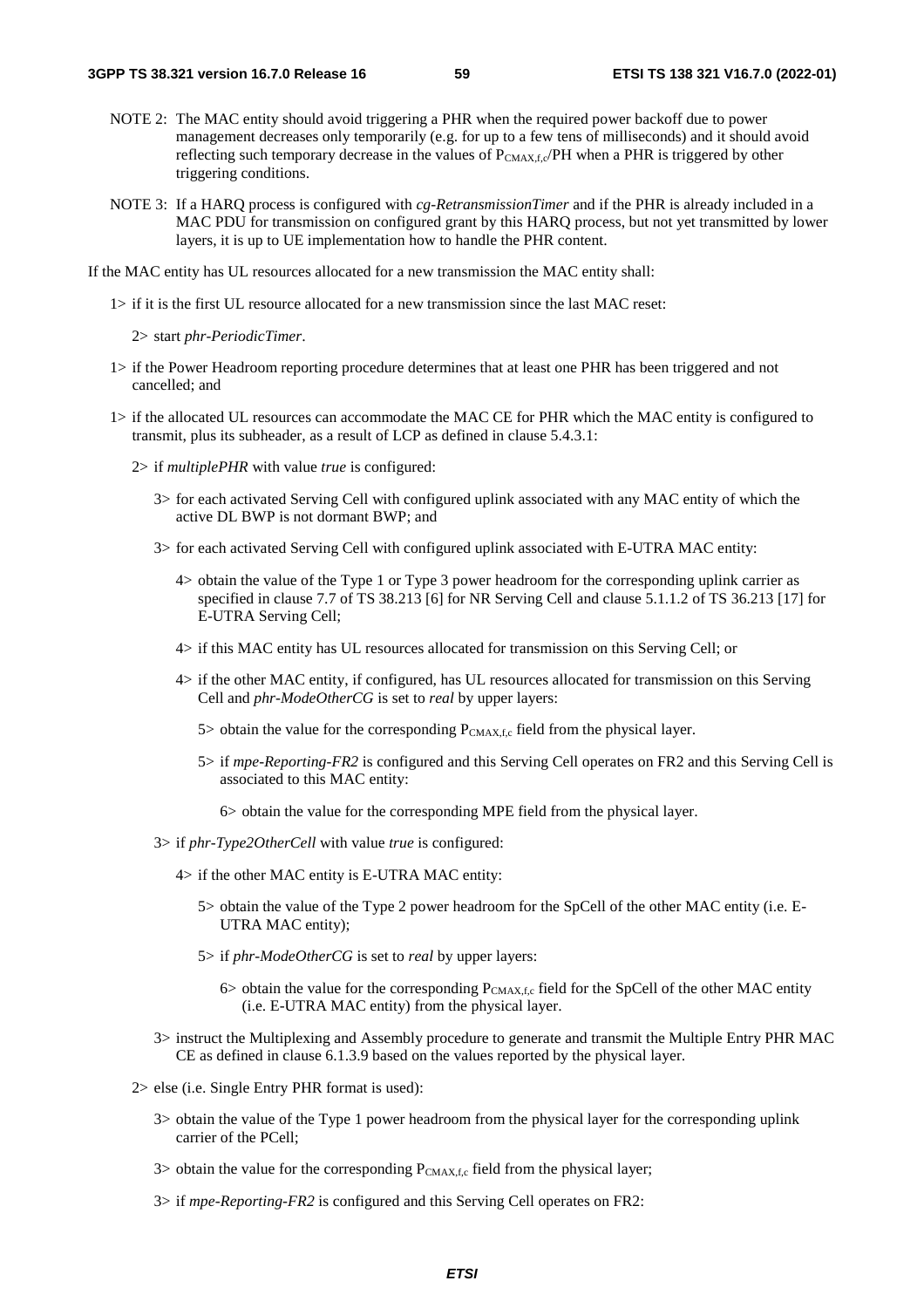- 4> obtain the value for the corresponding MPE field from the physical layer.
- 3> instruct the Multiplexing and Assembly procedure to generate and transmit the Single Entry PHR MAC CE as defined in clause 6.1.3.8 based on the values reported by the physical layer.
- 2> if this PHR report is an MPE P-MPR report:
	- 3> start or restart the *mpe-ProhibitTimer*;
	- 3> cancel triggered MPE P-MPR reporting for Serving Cells included in the PHR MAC CE.
- 2> start or restart *phr-PeriodicTimer*;
- 2> start or restart *phr-ProhibitTimer*;
- 2> cancel all triggered PHR(s).

## 5.4.7 Pre-emptive Buffer Status Reporting

The Pre-emptive Buffer Status reporting (Pre-emptive BSR) procedure is used by an IAB-MT to provide its parent IAB-DU(s) or IAB-donor-DU(s) with the information about the amount of the data expected to arrive at the IAB-MT from its child node(s) and/or UE(s) connected to it.

If configured, Pre-emptive BSR may be triggered for the specific case of an IAB-MT if any of the following events occur:

- UL grant is provided to child IAB node or UE;
- BSR is received from child IAB node or UE.

The MAC entity shall:

- 1> if the Pre-emptive Buffer Status reporting procedure determines that at least one Pre-emptive BSR has been triggered and not cancelled:
	- 2> if UL-SCH resources are available for a new transmission and the UL-SCH resources can accommodate the Pre-emptive BSR MAC CE plus its subheader as a result of logical channel prioritization:
		- 3> instruct the Multiplexing and Assembly procedure to generate the Pre-emptive BSR MAC CE as defined in clause 6.1.3.1.

2> else:

3> trigger a Scheduling Request.

A MAC PDU shall contain at most one Pre-emptive BSR MAC CE, even when multiple events have triggered a Preemptive BSR.

All triggered Pre-emptive BSR(s) shall be cancelled when a MAC PDU is transmitted and this PDU includes the corresponding Pre-emptive BSR MAC CE.

NOTE: Pre-emptive BSR may be used for the case of dual-connected IAB node. It is up to network implementation to work out the associated MAC entity or entities which report the Pre-emptive BSR, and the associated expected amount of data reported by any such entity or entities. For the case of dualconnected IAB node, if two ingress BH RLC channels belonging to the same ingress LCG are mapped to two different egress Cell Groups (corresponding to different parent nodes), there may be ambiguity in Pre-emptive BSR calculations and interpretation by the receiving parent node(s) and the IAB node reporting pre-emptive BSR.

# 5.5 PCH reception

When the MAC entity needs to receive PCH, the MAC entity shall:

1> if a PCH assignment has been received on the PDCCH for the P-RNTI: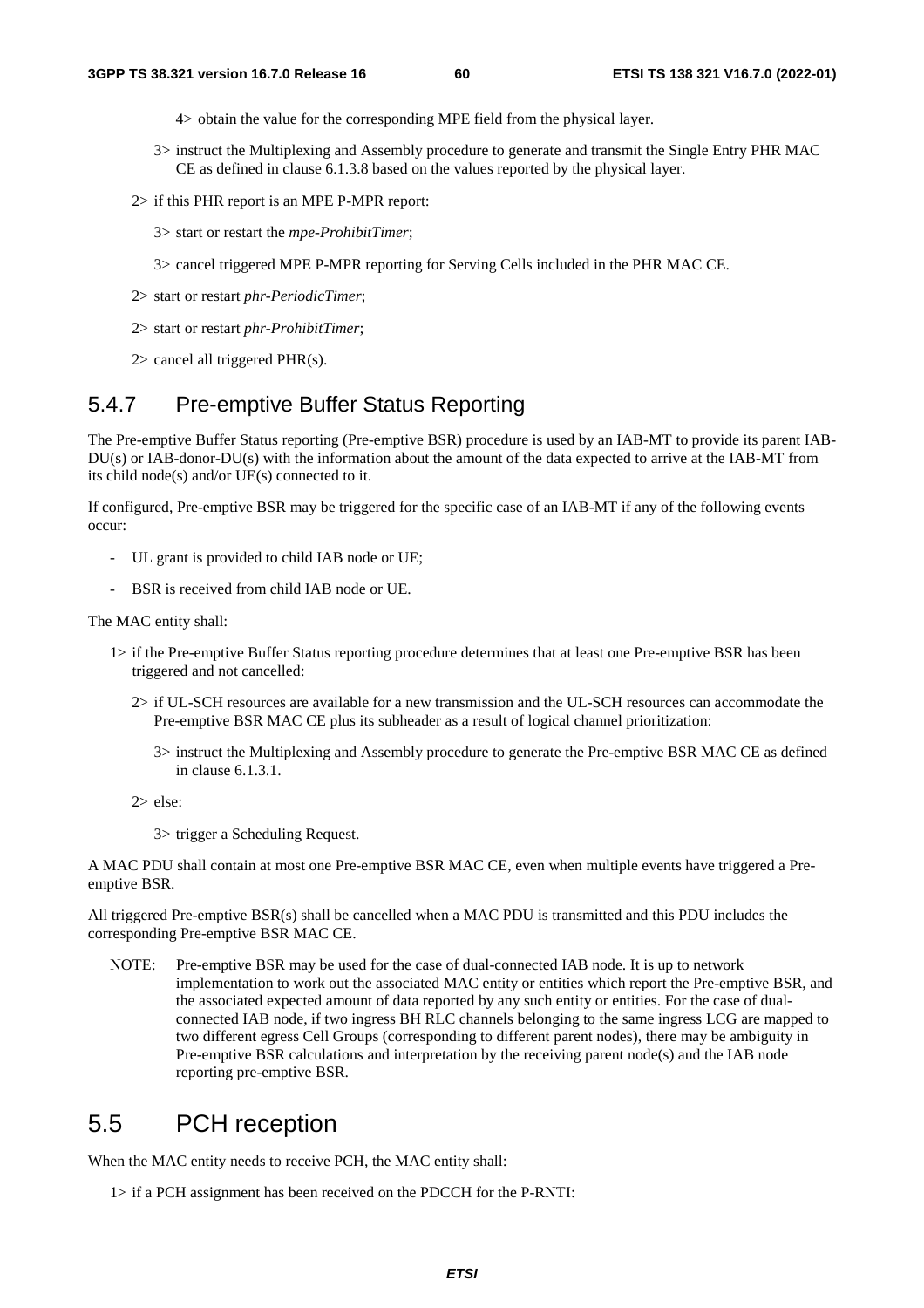- 2> attempt to decode the TB on the PCH as indicated by the PDCCH information;
- 2> if the TB on the PCH has been successfully decoded:
	- 3> deliver the decoded MAC PDU to upper layers.

# 5.6 BCH reception

When the MAC entity needs to receive BCH, the MAC entity shall:

- 1> receive and attempt to decode the BCH;
- 1> if a TB on the BCH has been successfully decoded:

2> deliver the decoded MAC PDU to upper layers.

# 5.7 Discontinuous Reception (DRX)

The MAC entity may be configured by RRC with a DRX functionality that controls the UE's PDCCH monitoring activity for the MAC entity's C-RNTI, CI-RNTI, CS-RNTI, INT-RNTI, SFI-RNTI, SP-CSI-RNTI, TPC-PUCCH-RNTI, TPC-PUSCH-RNTI, TPC-SRS-RNTI, and AI-RNTI. When using DRX operation, the MAC entity shall also monitor PDCCH according to requirements found in other clauses of this specification. When in RRC\_CONNECTED, if DRX is configured, for all the activated Serving Cells, the MAC entity may monitor the PDCCH discontinuously using the DRX operation specified in this clause; otherwise the MAC entity shall monitor the PDCCH as specified in TS 38.213 [6].

NOTE 1: If Sidelink resource allocation mode 1 is configured by RRC, a DRX functionality is not configured.

RRC controls DRX operation by configuring the following parameters:

- *drx-onDurationTimer*: the duration at the beginning of a DRX cycle;
- *drx-SlotOffset*: the delay before starting the *drx-onDurationTimer*;
- *drx-InactivityTimer*: the duration after the PDCCH occasion in which a PDCCH indicates a new UL or DL transmission for the MAC entity;
- *drx-RetransmissionTimerDL* (per DL HARQ process except for the broadcast process): the maximum duration until a DL retransmission is received;
- *drx-RetransmissionTimerUL* (per UL HARQ process): the maximum duration until a grant for UL retransmission is received;
- *drx-LongCycleStartOffset*: the Long DRX cycle and *drx-StartOffset* which defines the subframe where the Long and Short DRX cycle starts;
- drx-ShortCycle (optional): the Short DRX cycle;
- *drx-ShortCycleTimer* (optional): the duration the UE shall follow the Short DRX cycle;
- *drx-HARQ-RTT-TimerDL* (per DL HARQ process except for the broadcast process): the minimum duration before a DL assignment for HARQ retransmission is expected by the MAC entity;
- *drx-HARQ-RTT-TimerUL* (per UL HARQ process): the minimum duration before a UL HARQ retransmission grant is expected by the MAC entity;
- *ps-Wakeup* (optional): the configuration to start associated *drx-onDurationTimer* in case DCP is monitored but not detected;
- *ps-TransmitOtherPeriodicCSI* (optional): the configuration to report periodic CSI that is not L1-RSRP on PUCCH during the time duration indicated by *drx-onDurationTimer* in case DCP is configured but associated *drx-onDurationTimer* is not started;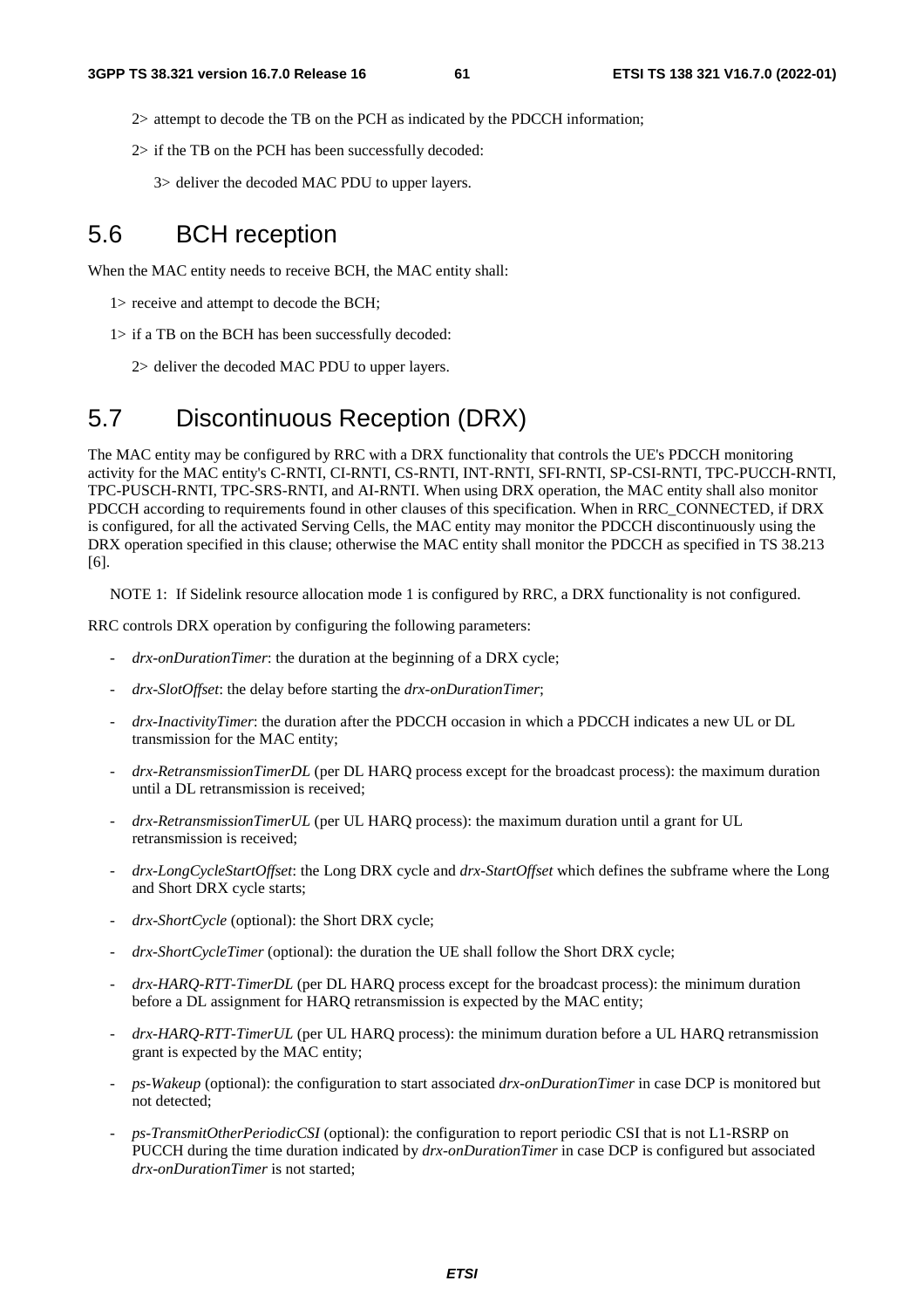- *ps-TransmitPeriodicL1-RSRP* (optional): the configuration to transmit periodic CSI that is L1-RSRP on PUCCH during the time duration indicated by *drx-onDurationTimer* in case DCP is configured but associated *drxonDurationTimer* is not started.

Serving Cells of a MAC entity may be configured by RRC in two DRX groups with separate DRX parameters. When RRC does not configure a secondary DRX group, there is only one DRX group and all Serving Cells belong to that one DRX group. When two DRX groups are configured, each Serving Cell is uniquely assigned to either of the two groups. The DRX parameters that are separately configured for each DRX group are: *drx-onDurationTimer*, *drx-InactivityTimer*. The DRX parameters that are common to the DRX groups are: *drx-SlotOffset*, *drx-RetransmissionTimerDL*, *drx-RetransmissionTimerUL*, *drx-LongCycleStartOffset*, *drx-ShortCycle* (optional), *drx-ShortCycleTimer* (optional), *drx-HARQ-RTT-TimerDL*, and *drx-HARQ-RTT-TimerUL*.

When DRX is configured, the Active Time for Serving Cells in a DRX group includes the time while:

- *drx-onDurationTimer* or *drx-InactivityTimer* configured for the DRX group is running; or
- *drx-RetransmissionTimerDL* or *drx-RetransmissionTimerUL* is running on any Serving Cell in the DRX group; or
- *ra-ContentionResolutionTimer* (as described in clause 5.1.5) or *msgB-ResponseWindow* (as described in clause 5.1.4a) is running; or
- a Scheduling Request is sent on PUCCH and is pending (as described in clause 5.4.4); or
- a PDCCH indicating a new transmission addressed to the C-RNTI of the MAC entity has not been received after successful reception of a Random Access Response for the Random Access Preamble not selected by the MAC entity among the contention-based Random Access Preamble (as described in clauses 5.1.4 and 5.1.4a).

When DRX is configured, the MAC entity shall:

- 1> if a MAC PDU is received in a configured downlink assignment:
	- 2> start the *drx-HARQ-RTT-TimerDL* for the corresponding HARQ process in the first symbol after the end of the corresponding transmission carrying the DL HARQ feedback;
	- 2> stop the *drx-RetransmissionTimerDL* for the corresponding HARQ process.
- 1> if a MAC PDU is transmitted in a configured uplink grant and LBT failure indication is not received from lower layers:
	- 2> start the *drx-HARQ-RTT-TimerUL* for the corresponding HARQ process in the first symbol after the end of the first transmission (within a bundle) of the corresponding PUSCH transmission;
	- 2> stop the *drx-RetransmissionTimerUL* for the corresponding HARQ process at the first transmission (within a bundle) of the corresponding PUSCH transmission.
- 1> if a *drx-HARQ-RTT-TimerDL* expires:
	- 2> if the data of the corresponding HARQ process was not successfully decoded:
		- 3> start the *drx-RetransmissionTimerDL* for the corresponding HARQ process in the first symbol after the expiry of *drx-HARQ-RTT-TimerDL*.
- 1> if a *drx-HARQ-RTT-TimerUL* expires:
	- 2> start the *drx-RetransmissionTimerUL* for the corresponding HARQ process in the first symbol after the expiry of *drx-HARQ-RTT-TimerUL*.
- 1> if a DRX Command MAC CE or a Long DRX Command MAC CE is received:
	- 2> stop *drx-onDurationTimer* for each DRX group;
	- 2> stop *drx-InactivityTimer* for each DRX group.
- 1> if *drx-InactivityTimer* for a DRX group expires:
	- 2> if the Short DRX cycle is configured: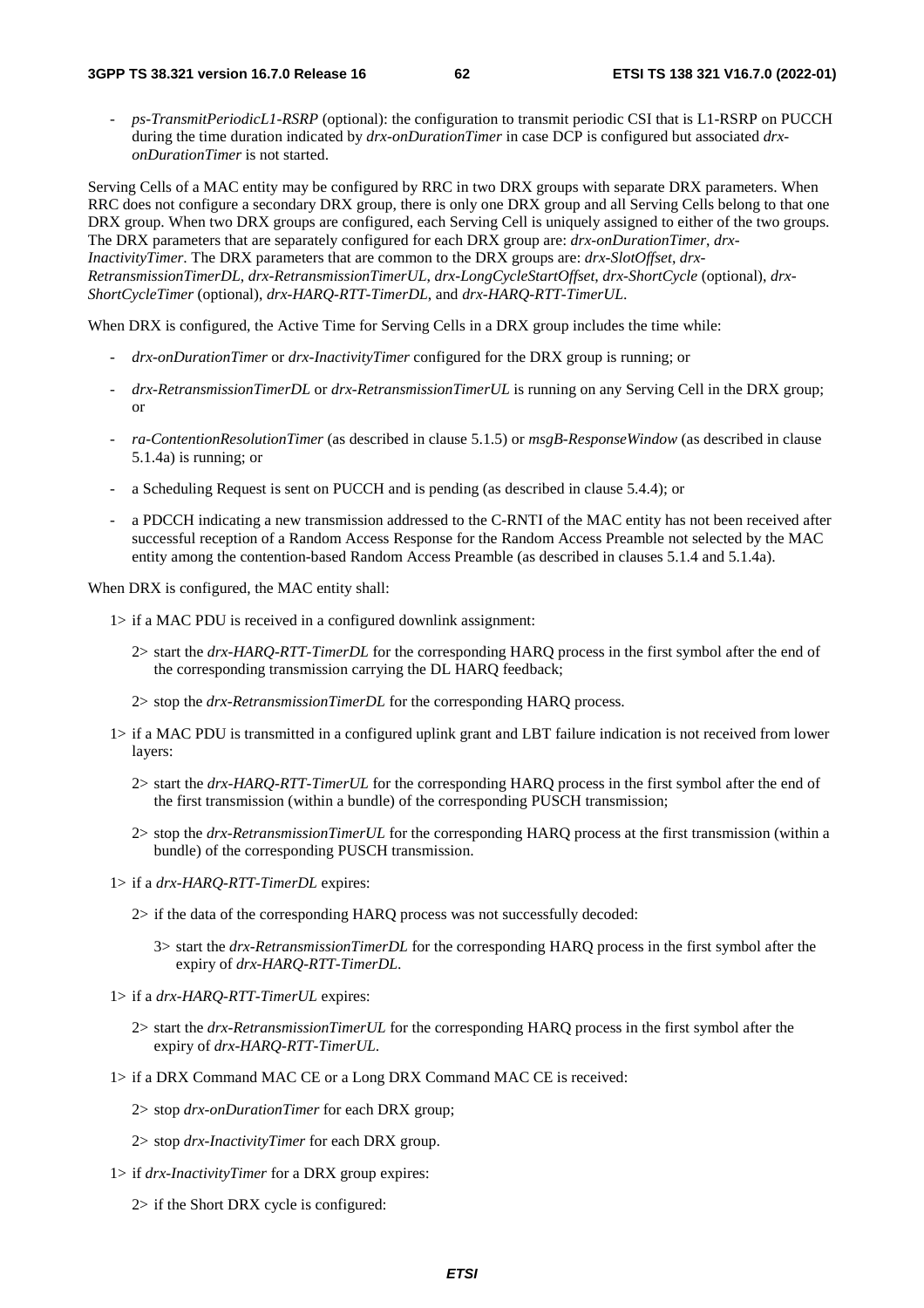- 3> start or restart *drx-ShortCycleTimer* for this DRX group in the first symbol after the expiry of *drx-InactivityTimer*;
- 3> use the Short DRX cycle for this DRX group.

2> else:

- 3> use the Long DRX cycle for this DRX group.
- 1> if a DRX Command MAC CE is received:
	- 2> if the Short DRX cycle is configured:
		- 3> start or restart *drx-ShortCycleTimer* for each DRX group in the first symbol after the end of DRX Command MAC CE reception;
		- 3> use the Short DRX cycle for each DRX group.

2> else:

- 3> use the Long DRX cycle for each DRX group.
- 1> if *drx-ShortCycleTimer* for a DRX group expires:
	- 2> use the Long DRX cycle for this DRX group.
- 1> if a Long DRX Command MAC CE is received:
	- 2> stop *drx-ShortCycleTimer* for each DRX group;

2> use the Long DRX cycle for each DRX group.

- 1> if the Short DRX cycle is used for a DRX group, and [(SFN × 10) + subframe number] modulo (*drx-ShortCycle*) = (*drx-StartOffset*) modulo (*drx-ShortCycle*):
	- 2> start *drx-onDurationTimer* for this DRX group after *drx-SlotOffset* from the beginning of the subframe.
- 1> if the Long DRX cycle is used for a DRX group, and [(SFN × 10) + subframe number] modulo (*drx-LongCycle*) = *drx-StartOffset*:
	- 2> if DCP monitoring is configured for the active DL BWP as specified in TS 38.213 [6], clause 10.3:
		- 3> if DCP indication associated with the current DRX cycle received from lower layer indicated to start *drxonDurationTimer*, as specified in TS 38.213 [6]; or
		- 3> if all DCP occasion(s) in time domain, as specified in TS 38.213 [6], associated with the current DRX cycle occurred in Active Time considering grants/assignments/DRX Command MAC CE/Long DRX Command MAC CE received and Scheduling Request sent until 4 ms prior to start of the last DCP occasion, or during a measurement gap, or when the MAC entity monitors for a PDCCH transmission on the search space indicated by *recoverySearchSpaceId* of the SpCell identified by the C-RNTI while the *ra-ResponseWindow* is running (as specified in clause 5.1.4); or
		- 3> if *ps-Wakeup* is configured with value *true* and DCP indication associated with the current DRX cycle has not been received from lower layers:
			- 4> start *drx-onDurationTimer* after *drx-SlotOffset* from the beginning of the subframe.

2> else:

- 3> start *drx-onDurationTimer* for this DRX group after *drx-SlotOffset* from the beginning of the subframe.
- NOTE 2: In case of unaligned SFN across carriers in a cell group, the SFN of the SpCell is used to calculate the DRX duration.
- 1> if a DRX group is in Active Time:

2> monitor the PDCCH on the Serving Cells in this DRX group as specified in TS 38.213 [6];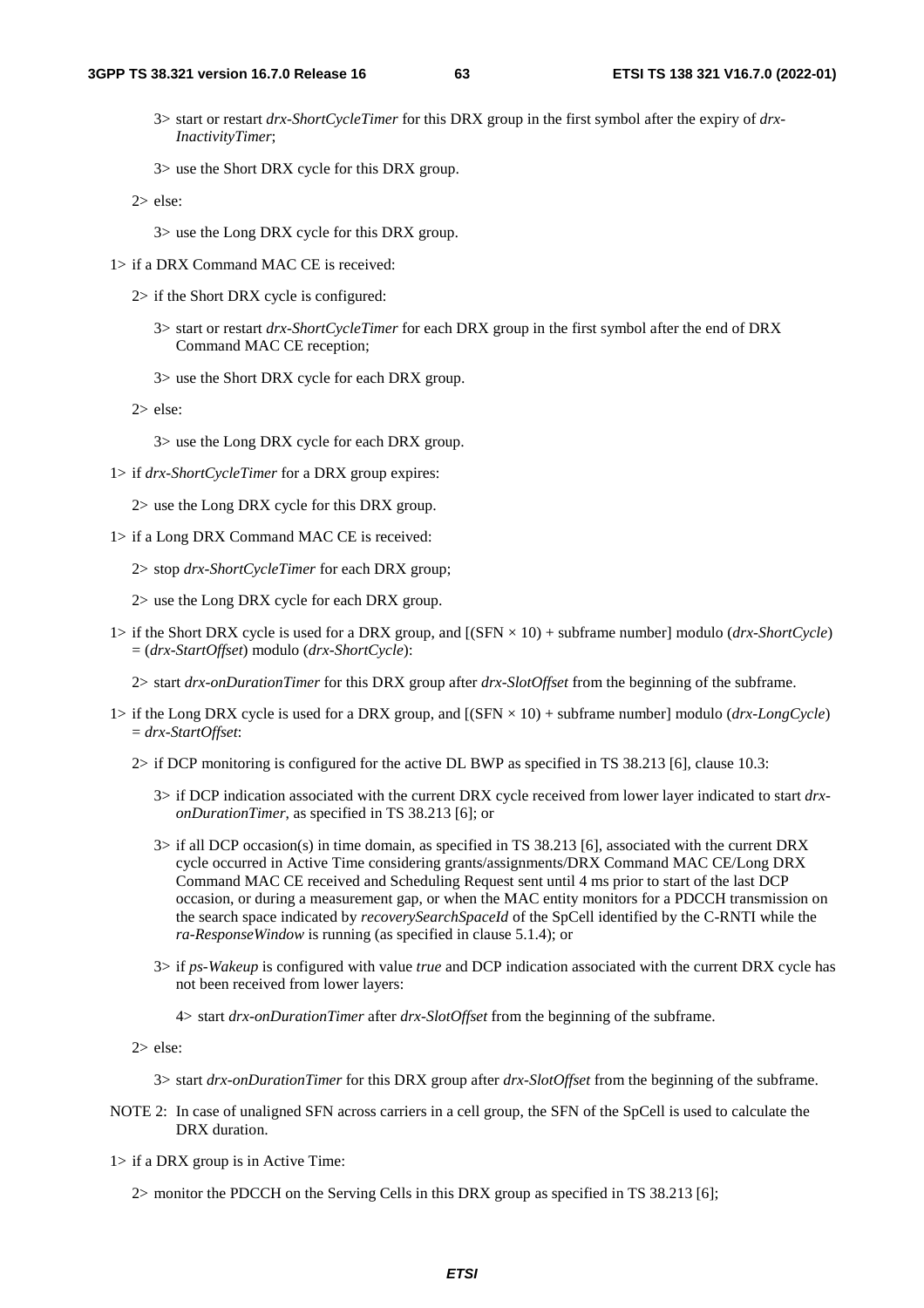- 2> if the PDCCH indicates a DL transmission:
	- 3> start the *drx-HARQ-RTT-TimerDL* for the corresponding HARQ process in the first symbol after the end of the corresponding transmission carrying the DL HARQ feedback;
- NOTE 3: When HARQ feedback is postponed by PDSCH-to-HARQ feedback timing indicating a non-numerical k1 value, as specified in TS 38.213 [6], the corresponding transmission opportunity to send the DL HARQ feedback is indicated in a later PDCCH requesting the HARQ-ACK feedback.
	- 3> stop the *drx-RetransmissionTimerDL* for the corresponding HARQ process.
	- 3> if the PDSCH-to-HARQ\_feedback timing indicate a non-numerical k1 value as specified in TS 38.213 [6]:
		- 4> start the *drx-RetransmissionTimerDL* in the first symbol after the (end of the last) PDSCH transmission (within a bundle) for the corresponding HARQ process.
	- 2> if the PDCCH indicates a UL transmission:
		- 3> start the *drx-HARQ-RTT-TimerUL* for the corresponding HARQ process in the first symbol after the end of the first transmission (within a bundle) of the corresponding PUSCH transmission;
		- 3> stop the *drx-RetransmissionTimerUL* for the corresponding HARQ process.
	- 2> if the PDCCH indicates a new transmission (DL or UL) on a Serving Cell in this DRX group:
		- 3> start or restart *drx-InactivityTimer* for this DRX group in the first symbol after the end of the PDCCH reception.
- NOTE 3a: A PDCCH indicating activation of SPS or configured grant type 2 is considered to indicate a new transmission.
	- 2> if a HARQ process receives downlink feedback information and acknowledgement is indicated:

3> stop the *drx-RetransmissionTimerUL* for the corresponding HARQ process.

- 1> if DCP monitoring is configured for the active DL BWP as specified in TS 38.213 [6], clause 10.3; and
- 1> if the current symbol n occurs within *drx-onDurationTimer* duration; and
- 1> if *drx-onDurationTimer* associated with the current DRX cycle is not started as specified in this clause:
	- 2> if the MAC entity would not be in Active Time considering grants/assignments/DRX Command MAC CE/Long DRX Command MAC CE received and Scheduling Request sent until 4 ms prior to symbol n when evaluating all DRX Active Time conditions as specified in this clause:
		- 3> not transmit periodic SRS and semi-persistent SRS defined in TS 38.214 [7];
		- 3> not report semi-persistent CSI configured on PUSCH;
		- 3> if *ps-TransmitPeriodicL1-RSRP* is not configured with value *true*:
			- 4> not report periodic CSI that is L1-RSRP on PUCCH.
		- 3> if *ps-TransmitOtherPeriodicCSI* is not configured with value *true*:
			- 4> not report periodic CSI that is not L1-RSRP on PUCCH.

1> else:

- 2> in current symbol n, if a DRX group would not be in Active Time considering grants/assignments scheduled on Serving Cell(s) in this DRX group and DRX Command MAC CE/Long DRX Command MAC CE received and Scheduling Request sent until 4 ms prior to symbol n when evaluating all DRX Active Time conditions as specified in this clause:
	- 3> not transmit periodic SRS and semi-persistent SRS defined in TS 38.214 [7] in this DRX group;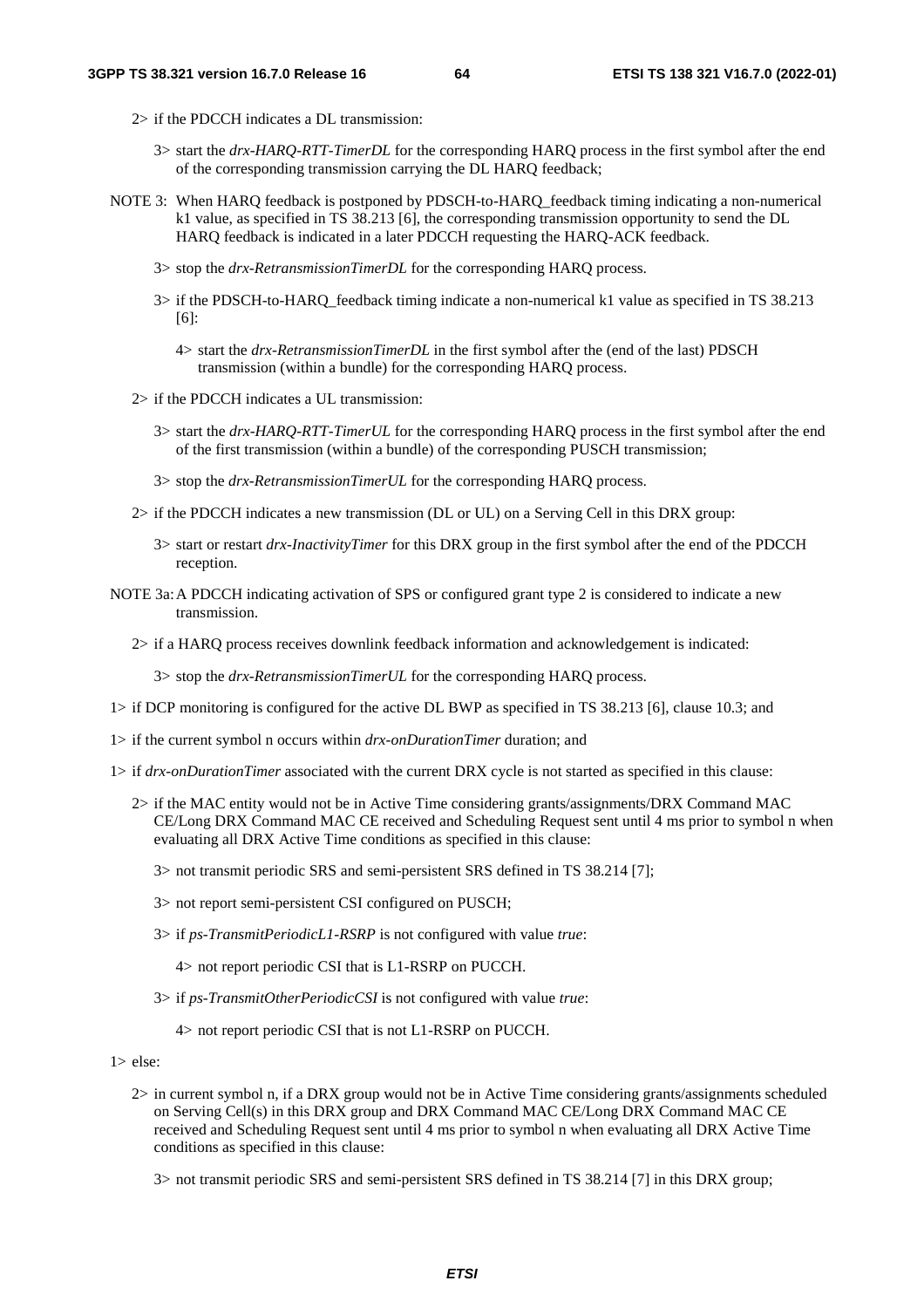3> not report CSI on PUCCH and semi-persistent CSI configured on PUSCH in this DRX group.

- 2> if CSI masking (*csi-Mask*) is setup by upper layers:
	- 3> in current symbol n, if *drx-onDurationTimer* of a DRX group would not be running considering grants/assignments scheduled on Serving Cell(s) in this DRX group and DRX Command MAC CE/Long DRX Command MAC CE received until 4 ms prior to symbol n when evaluating all DRX Active Time conditions as specified in this clause; and
		- 4> not report CSI on PUCCH in this DRX group.
- NOTE 4: If a UE multiplexes a CSI configured on PUCCH with other overlapping UCI(s) according to the procedure specified in TS 38.213 [6] clause 9.2.5 and this CSI multiplexed with other UCI(s) would be reported on a PUCCH resource either outside DRX Active Time of the DRX group in which this PUCCH is configured or outside the on-duration period of the DRX group in which this PUCCH is configured if CSI masking is setup by upper layers, it is up to UE implementation whether to report this CSI multiplexed with other UCI(s).

Regardless of whether the MAC entity is monitoring PDCCH or not on the Serving Cells in a DRX group, the MAC entity transmits HARQ feedback, aperiodic CSI on PUSCH, and aperiodic SRS defined in TS 38.214 [7] on the Serving Cells in the DRX group when such is expected.

The MAC entity needs not to monitor the PDCCH if it is not a complete PDCCH occasion (e.g. the Active Time starts or ends in the middle of a PDCCH occasion).

## 5.8 Transmission and reception without dynamic scheduling

## 5.8.1 Downlink

Semi-Persistent Scheduling (SPS) is configured by RRC for a Serving Cell per BWP. Multiple assignments can be active simultaneously in the same BWP. Activation and deactivation of the DL SPS are independent among the Serving Cells.

For the DL SPS, a DL assignment is provided by PDCCH, and stored or cleared based on L1 signalling indicating SPS activation or deactivation.

RRC configures the following parameters when the SPS is configured:

- *cs-RNTI*: CS-RNTI for activation, deactivation, and retransmission;
- *nrofHARQ-Processes*: the number of configured HARQ processes for SPS;
- harq-ProcID-Offset: Offset of HARQ process for SPS;
- *periodicity*: periodicity of configured downlink assignment for SPS.

When the SPS is released by upper layers, all the corresponding configurations shall be released.

After a downlink assignment is configured for SPS, the MAC entity shall consider sequentially that the  $N<sup>th</sup>$  downlink assignment occurs in the slot for which:

 $(numberOfSlotsPerFrame \times SFN + slot$  number in the frame) =

 $[(numberOfSlotsPerFrame \times SFN_{start time} + slot_{start time}) + N \times periodicity \times numberOfSlotsPerFrame / 10]$  modulo (1024 × *numberOfSlotsPerFrame*)

where SFN<sub>start time</sub> and slot<sub>start time</sub> are the SFN and slot, respectively, of the first transmission of PDSCH where the configured downlink assignment was (re-)initialised.

NOTE: In case of unaligned SFN across carriers in a cell group, the SFN of the concerned Serving Cell is used to calculate the occurrences of configured downlink assignments.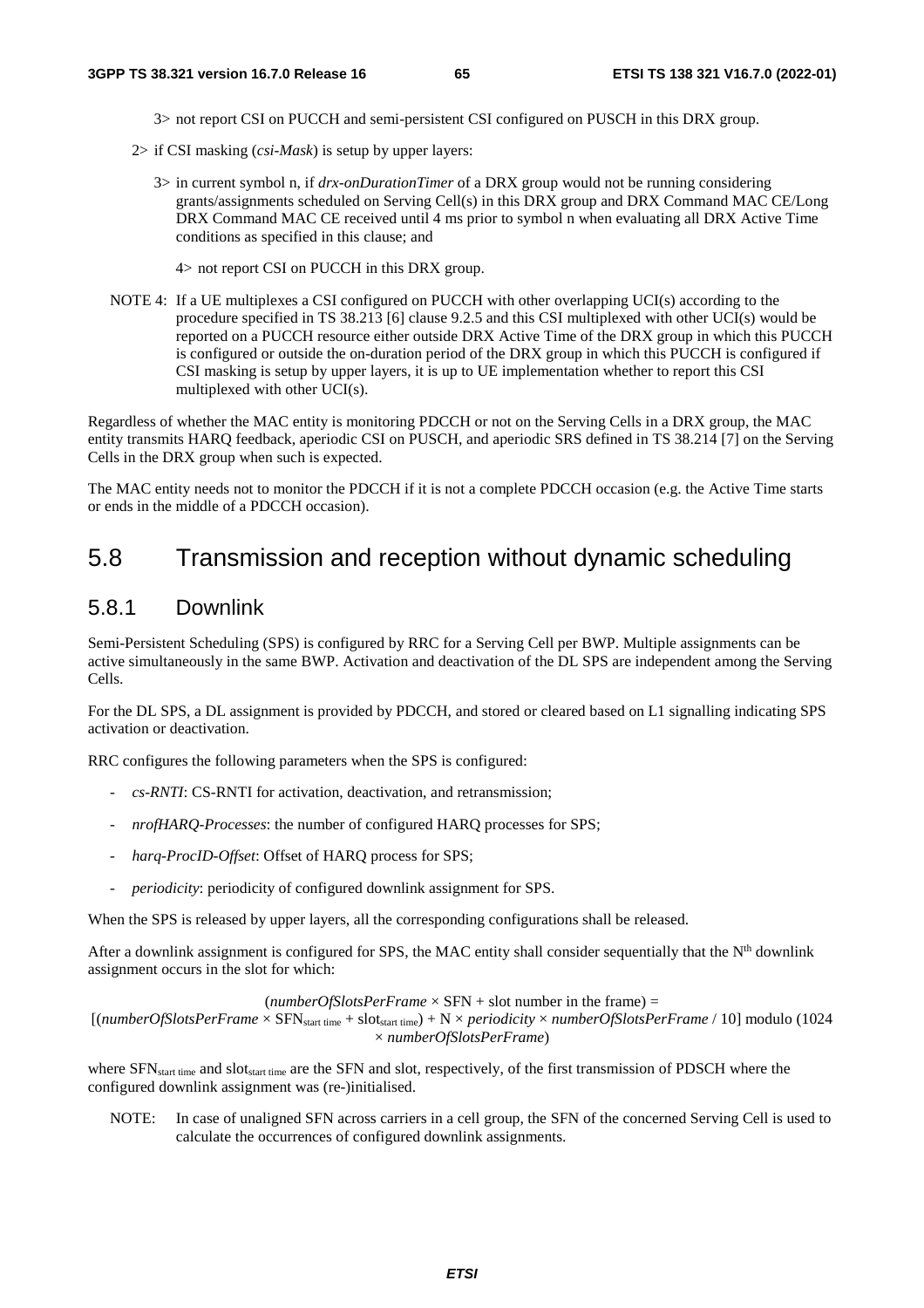## 5.8.2 Uplink

There are two types of transmission without dynamic grant:

- configured grant Type 1 where an uplink grant is provided by RRC, and stored as configured uplink grant;
- configured grant Type 2 where an uplink grant is provided by PDCCH, and stored or cleared as configured uplink grant based on L1 signalling indicating configured uplink grant activation or deactivation.

Type 1 and Type 2 are configured by RRC for a Serving Cell per BWP. Multiple configurations can be active simultaneously in the same BWP. For Type 2, activation and deactivation are independent among the Serving Cells. For the same BWP, the MAC entity can be configured with both Type 1 and Type 2.

RRC configures the following parameters when the configured grant Type 1 is configured:

- *cs-RNTI*: CS-RNTI for retransmission;
- *periodicity*: periodicity of the configured grant Type 1;
- *timeDomainOffset*: Offset of a resource with respect to SFN = *timeReferenceSFN* in time domain;
- *timeDomainAllocation*: Allocation of configured uplink grant in time domain which contains *startSymbolAndLength* (i.e. *SLIV* in TS 38.214 [7]) or *startSymbol* (i.e. *S* in TS 38.214 [7]);
- *nrofHARQ-Processes*: the number of HARQ processes for configured grant;
- *harq-ProcID-Offset*: offset of HARQ process for configured grant for operation with shared spectrum channel access;
- *harq-ProcID-Offset2*: offset of HARQ process for configured grant;
- *timeReferenceSFN*: SFN used for determination of the offset of a resource in time domain. The UE uses the closest SFN with the indicated number preceding the reception of the configured grant configuration.

RRC configures the following parameters when the configured grant Type 2 is configured:

- *cs-RNTI*: CS-RNTI for activation, deactivation, and retransmission;
- *periodicity*: periodicity of the configured grant Type 2;
- *nrofHARQ-Processes*: the number of HARQ processes for configured grant;
- *harq-ProcID-Offset*: offset of HARQ process for configured grant for operation with shared spectrum channel access;
- *harq-ProcID-Offset2*: offset of HARQ process for configured grant.

RRC configures the following parameters when retransmissions on configured uplink grant is configured:

- *cg-RetransmissionTimer*: the duration after a configured grant (re)transmission of a HARQ process when the UE shall not autonomously retransmit that HARQ process.

Upon configuration of a configured grant Type 1 for a BWP of a Serving Cell by upper layers, the MAC entity shall:

- 1> store the uplink grant provided by upper layers as a configured uplink grant for the indicated BWP of the Serving Cell;
- 1> initialise or re-initialise the configured uplink grant to start in the symbol according to *timeDomainOffset*, *timeReferenceSFN*, and *S* (derived from *SLIV* or provided by *startSymbol* as specified in TS 38.214 [7]), and to reoccur with *periodicity*.

After an uplink grant is configured for a configured grant Type 1, the MAC entity shall consider sequentially that the  $N<sup>th</sup>$  (N  $>=$  0) uplink grant occurs in the symbol for which:

[(SFN × *numberOfSlotsPerFrame* × *numberOfSymbolsPerSlot*) + (slot number in the frame ×  $numberOfSymbolsPerSlot$  + symbol number in the slot] = (*timeReferenceSFN* × *numberOfSlotsPerFrame* × *numberOfSymbolsPerSlot + timeDomainOffset* ×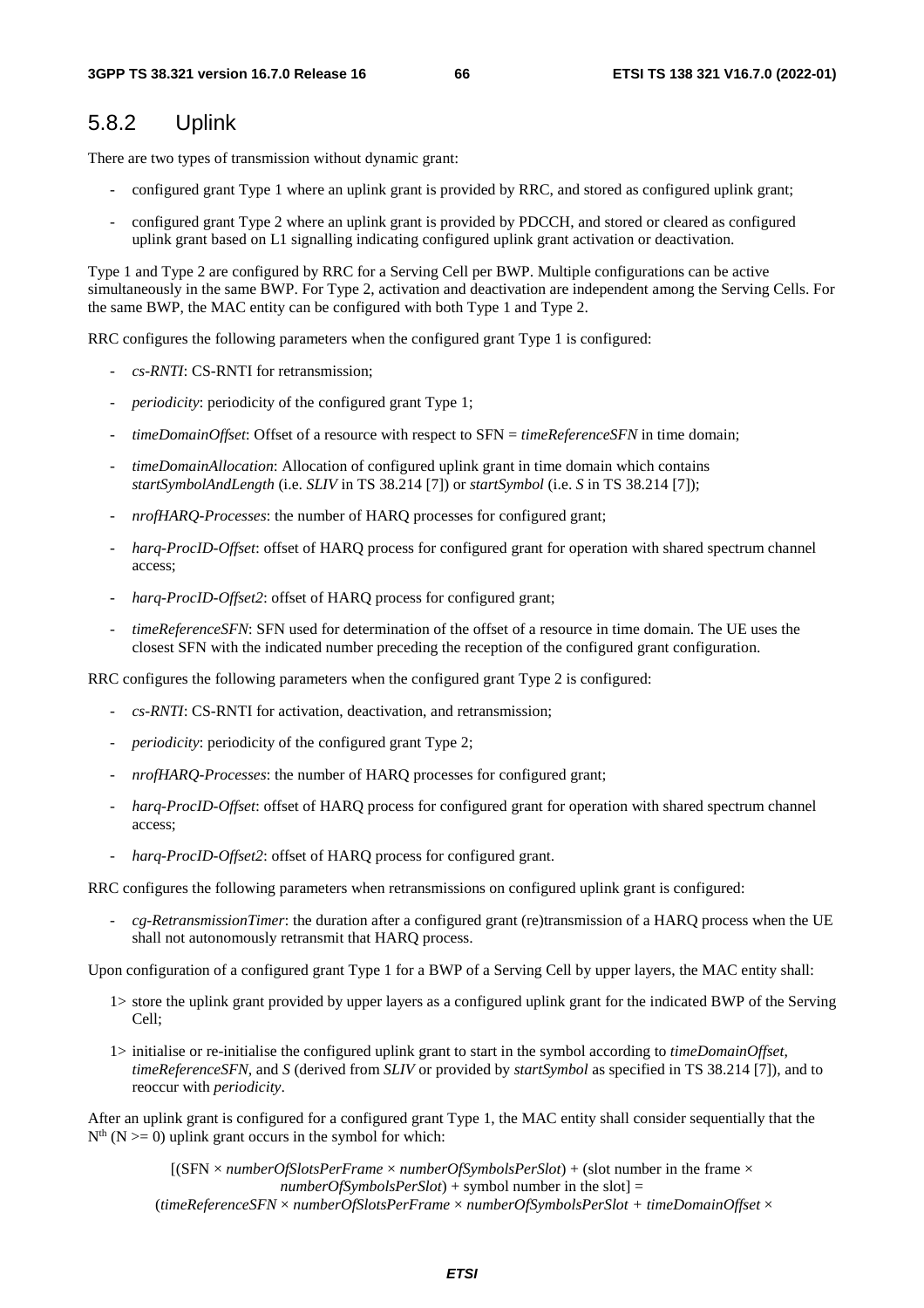*numberOfSymbolsPerSlot* + *S* + N × *periodicity*) modulo (1024 × *numberOfSlotsPerFrame* × *numberOfSymbolsPerSlot*).

After an uplink grant is configured for a configured grant Type 2, the MAC entity shall consider sequentially that the  $N<sup>th</sup>$  (N  $>=$  0) uplink grant occurs in the symbol for which:

[(SFN × *numberOfSlotsPerFrame* × *numberOfSymbolsPerSlot*) + (slot number in the frame ×  $numberOfSymbolsPerSlot$  + symbol number in the slot] =

[(SFNstart time × *numberOfSlotsPerFrame* × *numberOfSymbolsPerSlot* + slotstart time × *numberOfSymbolsPerSlot* + symbolstart time) + N × *periodicity*] modulo (1024 × *numberOfSlotsPerFrame* × *numberOfSymbolsPerSlot*).

where SFN<sub>start time</sub>, slot<sub>start time</sub>, and symbolstart time are the SFN, slot, and symbol, respectively, of the first transmission opportunity of PUSCH where the configured uplink grant was (re-)initialised.

If *cg-nrofPUSCH-InSlot* or *cg-nrofSlots* is configured for a configured grant Type 1 or Type 2, the MAC entity shall consider the uplink grants occur in those additional PUSCH allocations as specified in clause 6.1.2.3 of TS 38.214 [7].

NOTE: In case of unaligned SFN across carriers in a cell group, the SFN of the concerned Serving Cell is used to calculate the occurrences of configured uplink grants.

When the configured uplink grant is released by upper layers, all the corresponding configurations shall be released and all corresponding uplink grants shall be cleared.

The MAC entity shall:

- 1> if at least one configured uplink grant confirmation has been triggered and not cancelled; and
- 1> if the MAC entity has UL resources allocated for new transmission:
	- 2> if, in this MAC entity, at least one configured uplink grant is configured by *configuredGrantConfigToAddModList*:
		- 3> instruct the Multiplexing and Assembly procedure to generate a Multiple Entry Configured Grant Confirmation MAC CE as defined in clause 6.1.3.31.

2> else:

- 3> instruct the Multiplexing and Assembly procedure to generate a Configured Grant Confirmation MAC CE as defined in clause 6.1.3.7.
- 2> cancel all triggered configured uplink grant confirmation(s).

For a configured grant Type 2, the MAC entity shall clear the configured uplink grant(s) immediately after first transmission of Configured Grant Confirmation MAC CE or Multiple Entry Configured Grant Confirmation MAC CE which confirms the configured uplink grant deactivation.

Retransmissions use:

- repetition of configured uplink grants; or
- received uplink grants addressed to CS-RNTI; or
- configured uplink grants with *cg-RetransmissionTimer* configured.

## 5.8.3 Sidelink

There are two types of transmission without dynamic sidelink grant:

- configured grant Type 1 where an sidelink grant is provided by RRC, and stored as configured sidelink grant;
- configured grant Type 2 where an sidelink grant is provided by PDCCH, and stored or cleared as configured sidelink grant based on L1 signalling indicating configured sidelink grant activation or deactivation.

Type 1 and/or Type 2 are configured with a single BWP. Multiple configurations of up to 8 configured grants (including both Type 1 and Type 2, if configured) can be active simultaneously on the BWP.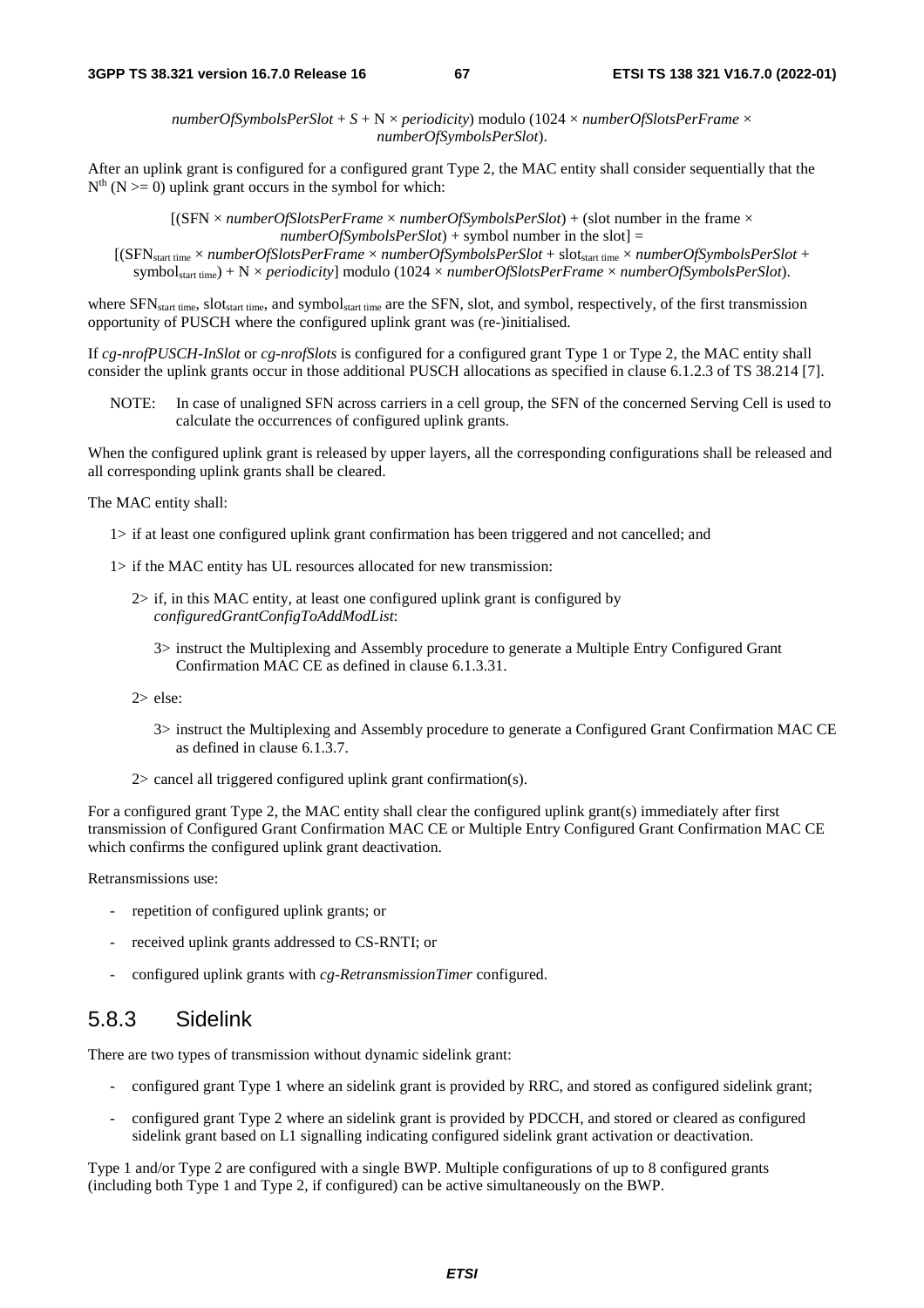RRC configures the following parameters when the configured grant Type 1 is configured, as specified in TS 38.331 [5] or TS 36.331 [21]:

- *sl-ConfigIndexCG*: the identifier of a configured grant for sidelink;
- *sl-CS-RNTI*: SLCS-RNTI for retransmission;
- *sl-NrOfHARQ-Processes*: the number of HARQ processes for configured grant;
- sl-PeriodCG: periodicity of the configured grant Type 1;
- *sl-TimeOffsetCG-Type1*: Offset of a resource with respect to reference logical slot defined by *sl-TimeReferenceSFN-Type1* in time domain, referring to the number of logical slots in a resource pool;
- *sl-TimeResourceCG-Type1*: time resource location of the configured grant Type 1;
- *sl-CG-MaxTransNumList*: the maximum number of times that a TB can be transmitted using the configured grant;
- *sl-HARQ-ProcID-offset*: offset of HARQ process for configured grant Type 1;
- *sl-TimeReferenceSFN-Type1*: SFN used for determination of the offset of a resource in time domain. If it is present, the UE uses the first logical slot of associated resource pool after the starting time of the closest SFN with the indicated number preceding the reception of the sidelink configured grant configuration Type 1 as reference logical slot. If it is absent, the indicated reference SFN is zero.

RRC configures the following parameters when the configured grant Type 2 is configured, as specified in TS 38.331 [5]:

- *sl-ConfigIndexCG*: the identifier of a configured grant for sidelink;
- *sl-CS-RNTI*: SLCS-RNTI for activation, deactivation, and retransmission;
- *sl-NrOfHARQ-Processes*: the number of HARQ processes for configured grant;
- sl-PeriodCG: periodicity of the configured grant Type 2;
- *sl-CG-MaxTransNumList*: the maximum number of times that a TB can be transmitted using the configured grant;
- *sl-HARQ-ProcID-offset*: offset of HARQ process for configured grant Type 2.

Upon configuration of a configured grant Type 1, the MAC entity shall for each configured sidelink grant:

- 1> store the sidelink grant provided by RRC as a configured sidelink grant;
- 1> initialise or re-initialise the configured sidelink grant to determine PSCCH duration(s) and PSSCH duration(s) according to *sl-TimeOffsetCG-Type1* and *sl-TimeResourceCG-Type1*, and to reoccur with *sl-periodCG* for transmissions of multiple MAC PDUs according to clause 8.1.2 of TS 38.214 [7].
- NOTE 1: If the MAC entity is configured with multiple configured sidelink grants, collision among the configured sidelink grants may occur. How to handle the collision is left to UE implementation.

After a sidelink grant is configured for a configured grant Type 1, the MAC entity shall consider sequentially that the first slot of the  $S<sup>th</sup>$  sidelink grant occurs in the logical slot for which:

CURRENT\_slot *= (sl-ReferenceSlotCG-Type1 + sl-TimeOffsetCG-Type1* + S × *PeriodicitySL*) modulo T'max

where CURRENT\_slot refers to current logical slot in the associated resource pool,  $Periodicity S$  $=$ 

 $\frac{1}{10240 \text{ ms}}$  × sl-PeriodCG and T'<sub>max</sub> is the number of slots that belongs to the associated resource pool as defined in clause 8 of TS 38.214[7]. *sl-ReferenceSlotCG-Type1* refers to reference logical slot defined by *sl-TimeReferenceSFN-Type1*.

After a sidelink grant is configured for a configured grant Type 2, the MAC entity shall consider sequentially that the first slot of  $S<sup>th</sup>$  sidelink grant occurs in the logical slot for which: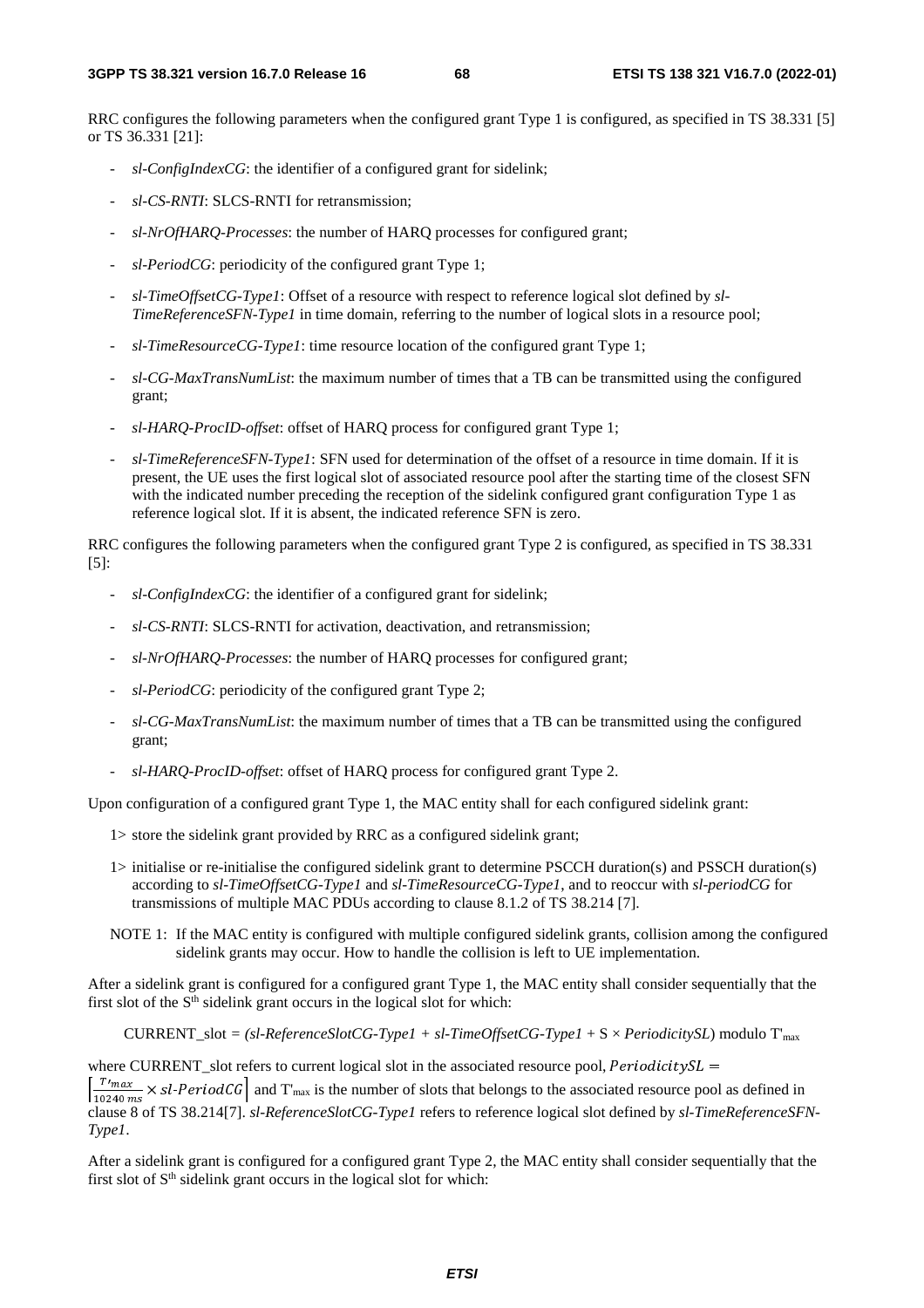CURRENT\_slot = (*sl-StartSlotCG-Type2* + S × *PeriodicitySL*) modulo T'max

where *sl-StartSlotCG-Type2* refers to the logical slot of the first transmission opportunity of PSSCH where the configured sidelink grant was (re)initialised.

When a configured sidelink grant is released by RRC, all the corresponding configurations shall be released and all corresponding sidelink grants shall be cleared.

The MAC entity shall:

- 1> if the configured sidelink grant confirmation has been triggered and not cancelled; and
- 1> if the MAC entity has UL resources allocated for new transmission:
	- 2> instruct the Multiplexing and Assembly procedure to generate a Sidelink Configured Grant Confirmation MAC CE as defined in clause 6.1.3.34;
	- 2> cancel the triggered configured sidelink grant confirmation.

For a configured grant Type 2, the MAC entity shall clear the corresponding configured sidelink grant immediately after first transmission of Sidelink Configured Grant Confirmation MAC CE triggered by the configured sidelink grant deactivation.

## 5.9 Activation/Deactivation of SCells

If the MAC entity is configured with one or more SCells, the network may activate and deactivate the configured SCells. Upon configuration of an SCell, the SCell is deactivated unless the parameter *sCellState* is set to *activated* for the SCell by upper layers.

The configured SCell(s) is activated and deactivated by:

- receiving the SCell Activation/Deactivation MAC CE described in clause 6.1.3.10;
- configuring *sCellDeactivationTimer* timer per configured SCell (except the SCell configured with PUCCH, if any): the associated SCell is deactivated upon its expiry;
- configuring *sCellState* per configured SCell: if configured, the associated SCell is activated upon SCell configuration.

The MAC entity shall for each configured SCell:

- 1> if an SCell is configured with *sCellState* set to *activated* upon SCell configuration, or an SCell Activation/Deactivation MAC CE is received activating the SCell:
	- 2> if the SCell was deactivated prior to receiving this SCell Activation/Deactivation MAC CE; or
	- 2> if the SCell is configured with *sCellState* set to *activated* upon SCell configuration:
		- 3> if *firstActiveDownlinkBWP-Id* is not set to dormant BWP:
			- 4> activate the SCell according to the timing defined in TS 38.213 [6] for MAC CE activation and according to the timing defined in TS 38.133 [11] for direct SCell activation; i.e. apply normal SCell operation including:
				- 5> SRS transmissions on the SCell;
				- 5> CSI reporting for the SCell;
				- 5> PDCCH monitoring on the SCell;
				- 5> PDCCH monitoring for the SCell;
				- 5> PUCCH transmissions on the SCell, if configured.
		- 3> else (i.e. *firstActiveDownlinkBWP-Id* is set to dormant BWP):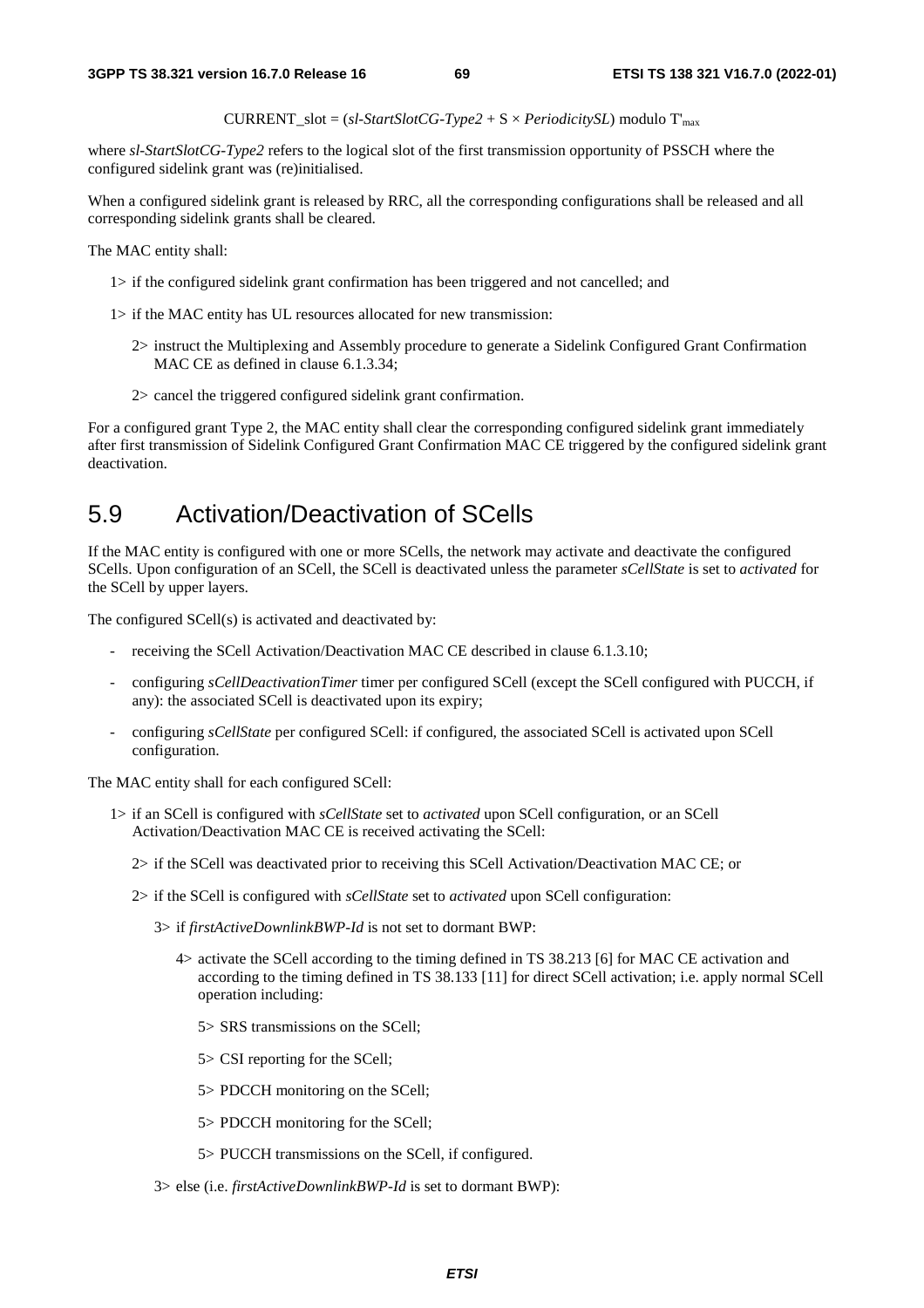- 4> stop the *bwp-InactivityTimer* of this Serving Cell, if running.
- 3> activate the DL BWP and UL BWP indicated by *firstActiveDownlinkBWP-Id* and *firstActiveUplinkBWP-Id* respectively.
- 2> start or restart the *sCellDeactivationTimer* associated with the SCell according to the timing defined in TS 38.213 [6] for MAC CE activation and according to the timing defined in TS 38.133 [11] for direct SCell activation;
- 2> if the active DL BWP is not the dormant BWP:
	- 3> (re-)initialize any suspended configured uplink grants of configured grant Type 1 associated with this SCell according to the stored configuration, if any, and to start in the symbol according to rules in clause 5.8.2;
	- 3> trigger PHR according to clause 5.4.6.
- 1> else if an SCell Activation/Deactivation MAC CE is received deactivating the SCell; or
- 1> if the *sCellDeactivationTimer* associated with the activated SCell expires:
	- 2> deactivate the SCell according to the timing defined in TS 38.213 [6];
	- 2> stop the *sCellDeactivationTimer* associated with the SCell;
	- 2> stop the *bwp-InactivityTimer* associated with the SCell;
	- 2> deactivate any active BWP associated with the SCell;
	- 2> clear any configured downlink assignment and any configured uplink grant Type 2 associated with the SCell respectively;
	- 2> clear any PUSCH resource for semi-persistent CSI reporting associated with the SCell;
	- 2> suspend any configured uplink grant Type 1 associated with the SCell;
	- 2> flush all HARQ buffers associated with the SCell;
	- 2> cancel, if any, triggered consistent LBT failure for the SCell.
- 1> if PDCCH on the activated SCell indicates an uplink grant or downlink assignment; or
- 1> if PDCCH on the Serving Cell scheduling the activated SCell indicates an uplink grant or a downlink assignment for the activated SCell; or
- 1> if a MAC PDU is transmitted in a configured uplink grant and LBT failure indication is not received from lower layers; or
- 1> if a MAC PDU is received in a configured downlink assignment:

2> restart the *sCellDeactivationTimer* associated with the SCell.

- 1> if the SCell is deactivated:
	- 2> not transmit SRS on the SCell;
	- 2> not report CSI for the SCell;
	- 2> not transmit on UL-SCH on the SCell;
	- 2> not transmit on RACH on the SCell;
	- 2> not monitor the PDCCH on the SCell;
	- 2> not monitor the PDCCH for the SCell;
	- 2> not transmit PUCCH on the SCell.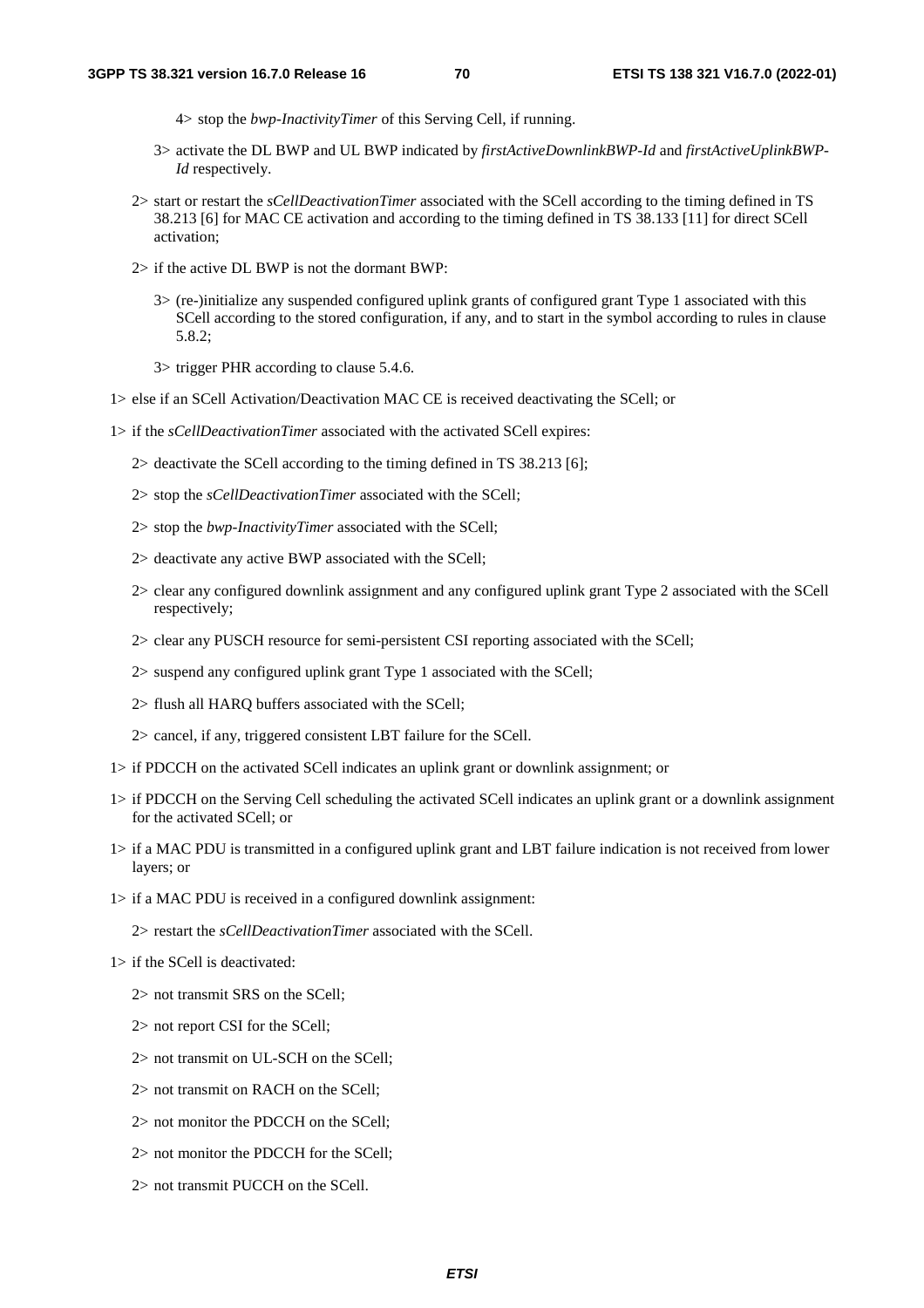HARQ feedback for the MAC PDU containing SCell Activation/Deactivation MAC CE shall not be impacted by PCell, PSCell and PUCCH SCell interruptions due to SCell activation/deactivation in TS 38.133 [11].

When SCell is deactivated, the ongoing Random Access procedure on the SCell, if any, is aborted.

## 5.10 Activation/Deactivation of PDCP duplication

If one or more DRBs are configured with PDCP duplication, the network may activate and deactivate the PDCP duplication for all or a subset of associated RLC entities for the configured DRB(s).

The PDCP duplication for the configured DRB(s) is activated and deactivated by:

- receiving the Duplication Activation/Deactivation MAC CE described in clause 6.1.3.11;
- receiving the Duplication RLC Activation/Deactivation MAC CE described in clause 6.1.3.32;
- indication by RRC.

The PDCP duplication for all or a subset of associated RLC entities for the configured DRB(s) is activated and deactivated by:

- receiving the Duplication RLC Activation/Deactivation MAC CE described in clause 6.1.3.32;
- indication by RRC.

The MAC entity shall for each DRB configured with PDCP duplication:

1> if a Duplication Activation/Deactivation MAC CE is received activating the PDCP duplication of the DRB:

2> indicate the activation of PDCP duplication of the DRB to upper layers.

1> if a Duplication Activation/Deactivation MAC CE is received deactivating the PDCP duplication of the DRB:

2> indicate the deactivation of PDCP duplication of the DRB to upper layers.

- 1> if a Duplication RLC Activation/Deactivation MAC CE is received activating PDCP duplication for associated RLC entities of a DRB configured with PDCP duplication:
	- 2> indicate the activation of PDCP duplication for the indicated secondary RLC entity(ies) of the DRB to upper layers.
- 1> if a Duplication RLC Activation/Deactivation MAC CE is received deactivating PDCP duplication for associated RLC entities of a DRB configured with PDCP duplication:
	- 2> indicate the deactivation of PDCP duplication for the indicated secondary RLC entity(ies) of the DRB to upper layers.

## 5.11 MAC reconfiguration

When a reconfiguration of the MAC entity is requested by upper layers, the MAC entity shall:

- 1> initialize the corresponding HARQ entity upon addition of an SCell;
- 1> remove the corresponding HARQ entity upon removal of an SCell;
- 1> apply the new value for timers when the timer is (re)started;
- 1> apply the new maximum parameter value when counters are initialized;
- 1> apply immediately the configurations received from upper layers for other parameters.

# 5.12 MAC Reset

If a reset of the MAC entity is requested by upper layers, the MAC entity shall: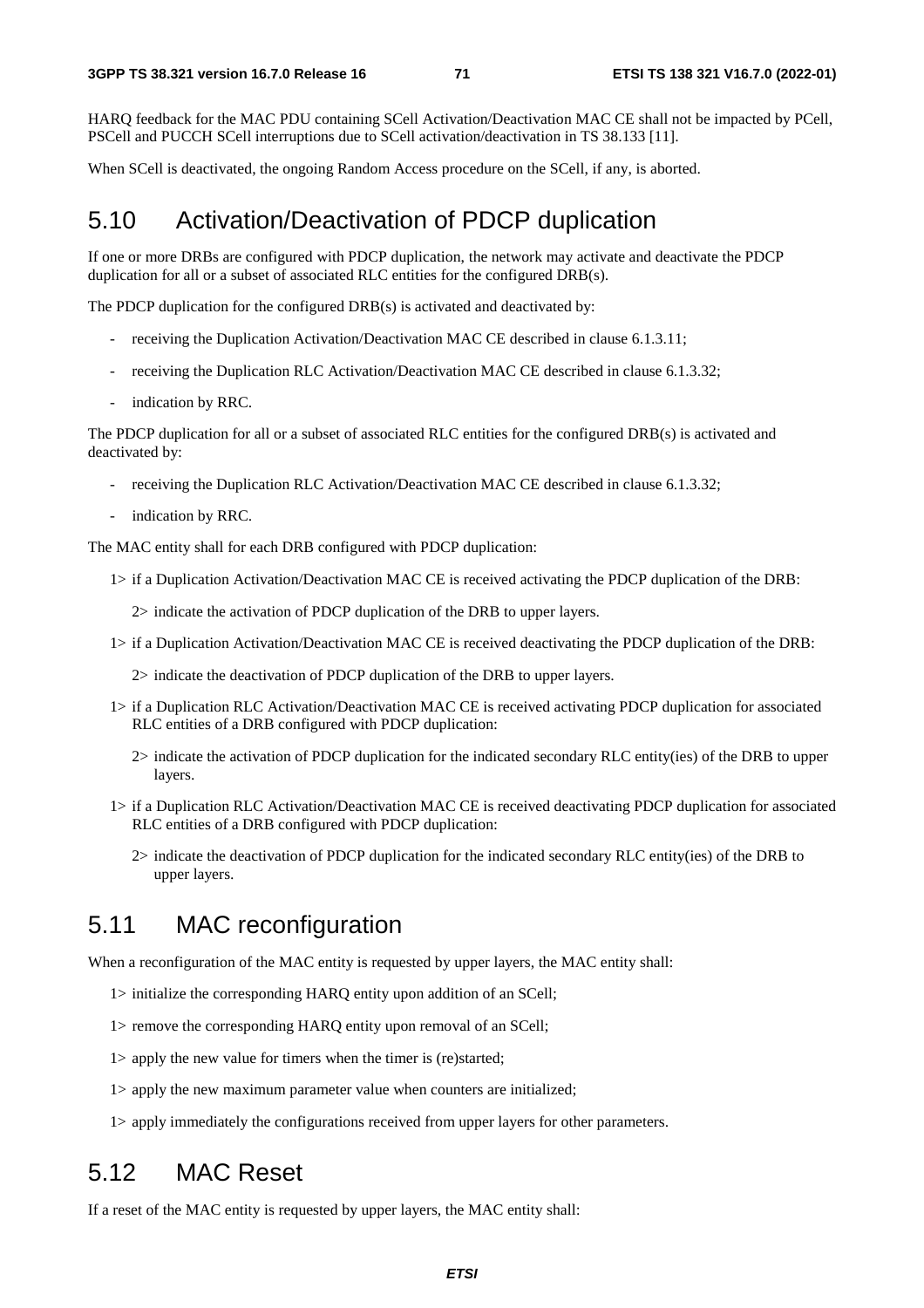- 1> initialize  $Bj$  for each logical channel to zero;
- 1> initialize *SBj* for each logical channel to zero if Sidelink resource allocation mode 1 is configured by RRC;
- 1> stop (if running) all timers;
- 1> consider all *timeAlignmentTimer*s as expired and perform the corresponding actions in clause 5.2;
- 1> set the NDIs for all uplink HARQ processes to the value 0;
- 1> sets the NDIs for all HARQ process IDs to the value 0 for monitoring PDCCH in Sidelink resource allocation mode 1;
- 1> stop, if any, ongoing Random Access procedure;
- 1> discard explicitly signalled contention-free Random Access Resources for 4-step RA type and 2-step RA type, if any;
- 1> flush Msg3 buffer;
- 1> flush MSGA buffer;
- 1> cancel, if any, triggered Scheduling Request procedure;
- 1> cancel, if any, triggered Buffer Status Reporting procedure;
- 1> cancel, if any, triggered Power Headroom Reporting procedure;
- 1> cancel, if any, triggered consistent LBT failure;
- 1> cancel, if any, triggered BFR;
- 1> cancel, if any, triggered Sidelink Buffer Status Reporting procedure;
- 1> cancel, if any, triggered Pre-emptive Buffer Status Reporting procedure;
- 1> cancel, if any, triggered Recommended bit rate query procedure;
- 1> cancel, if any, triggered Configured uplink grant confirmation;
- 1> cancel, if any, triggered configured sidelink grant confirmation;
- 1> cancel, if any, triggered Desired Guard Symbol query;
- 1> flush the soft buffers for all DL HARQ processes;
- 1> for each DL HARQ process, consider the next received transmission for a TB as the very first transmission;
- 1> release, if any, Temporary C-RNTI;
- 1> reset all *BFI\_COUNTER*s;
- 1> reset all *LBT\_COUNTERs*.
- If a Sidelink specific reset of the MAC entity is requested for a PC5-RRC connection by upper layers, the MAC entity shall:
	- 1> flush the soft buffers for all Sidelink processes for all TB(s) associated to the PC5-RRC connection;
	- 1> consider all Sidelink processes for all TB(s) associated to the PC5-RRC connection as unoccupied;
	- 1> cancel, if any, triggered Scheduling Request procedure only associated to the PC5-RRC connection;
	- 1> cancel, if any, triggered Sidelink Buffer Status Reporting procedure only associated to the PC5-RRC connection;
	- 1> cancel, if any, triggered Sidelink CSI Reporting procedure associated to the PC5-RRC connection;
	- 1> stop (if running) all timers associated to the PC5-RRC connection;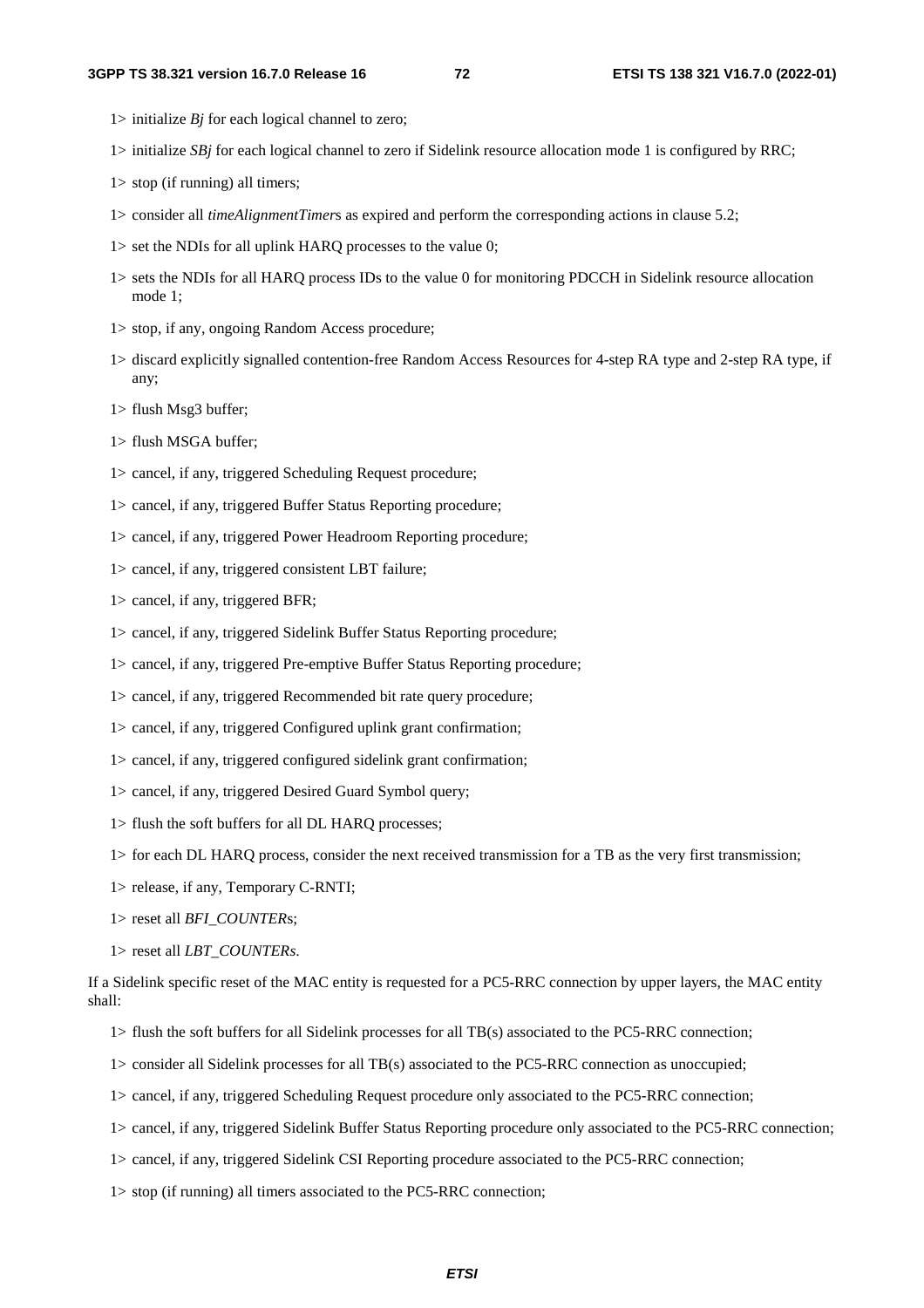1> reset the *numConsecutiveDTX* associated to the PC5-RRC connection;

1> initialize *SBj* for each logical channel associated to the PC5-RRC connection to zero.

# 5.13 Handling of unknown, unforeseen and erroneous protocol data

When a MAC entity receives a MAC PDU for the MAC entity's C-RNTI or CS-RNTI, or by the configured downlink assignment, containing a Reserved LCID or eLCID value, or an LCID or eLCID value the MAC Entity does not support, the MAC entity shall at least:

1> discard the received subPDU and any remaining subPDUs in the MAC PDU.

When a MAC entity receives a MAC PDU for the MAC entity's C-RNTI or CS-RNTI, or by the configured downlink assignment, containing an LCID or eLCID value which is not configured, the MAC entity shall at least:

1> discard the received subPDU.

When a MAC entity receives a MAC PDU on SL-SCH containing a Reserved LCID value for broadcast or groupcast, or an LCID value which is not configured, the MAC entity shall:

1> discard the received subPDU.

When a MAC entity receives a MAC PDU on SL-SCH containing a Reserved LCID value for unicast, the MAC entity shall:

1> discard the received subPDU and any remaining subPDUs in the MAC PDU.

# 5.14 Handling of measurement gaps

During a measurement gap, the MAC entity shall, on the Serving Cell(s) in the corresponding frequency range of the measurement gap configured by *measGapConfig* as specified in TS 38.331 [5]:

1> not perform the transmission of HARQ feedback, SR, and CSI;

1> not report SRS;

1> not transmit on UL-SCH except for Msg3 or the MSGA payload as specified in clause 5.4.2.2;

1> if the *ra-ResponseWindow* or the *ra-ContentionResolutionTimer* or the *msgB-ResponseWindow* is running:

2> monitor the PDCCH as specified in clauses 5.1.4 and 5.1.5.

1> else:

2> not monitor the PDCCH;

2> not receive on DL-SCH.

# 5.15 Bandwidth Part (BWP) operation

## 5.15.1 Downlink and Uplink

In addition to clause 12 of TS 38.213 [6], this clause specifies requirements on BWP operation.

A Serving Cell may be configured with one or multiple BWPs, and the maximum number of BWP per Serving Cell is specified in TS 38.213 [6].

The BWP switching for a Serving Cell is used to activate an inactive BWP and deactivate an active BWP at a time. The BWP switching is controlled by the PDCCH indicating a downlink assignment or an uplink grant, by the *bwp-InactivityTimer*, by RRC signalling, or by the MAC entity itself upon initiation of Random Access procedure or upon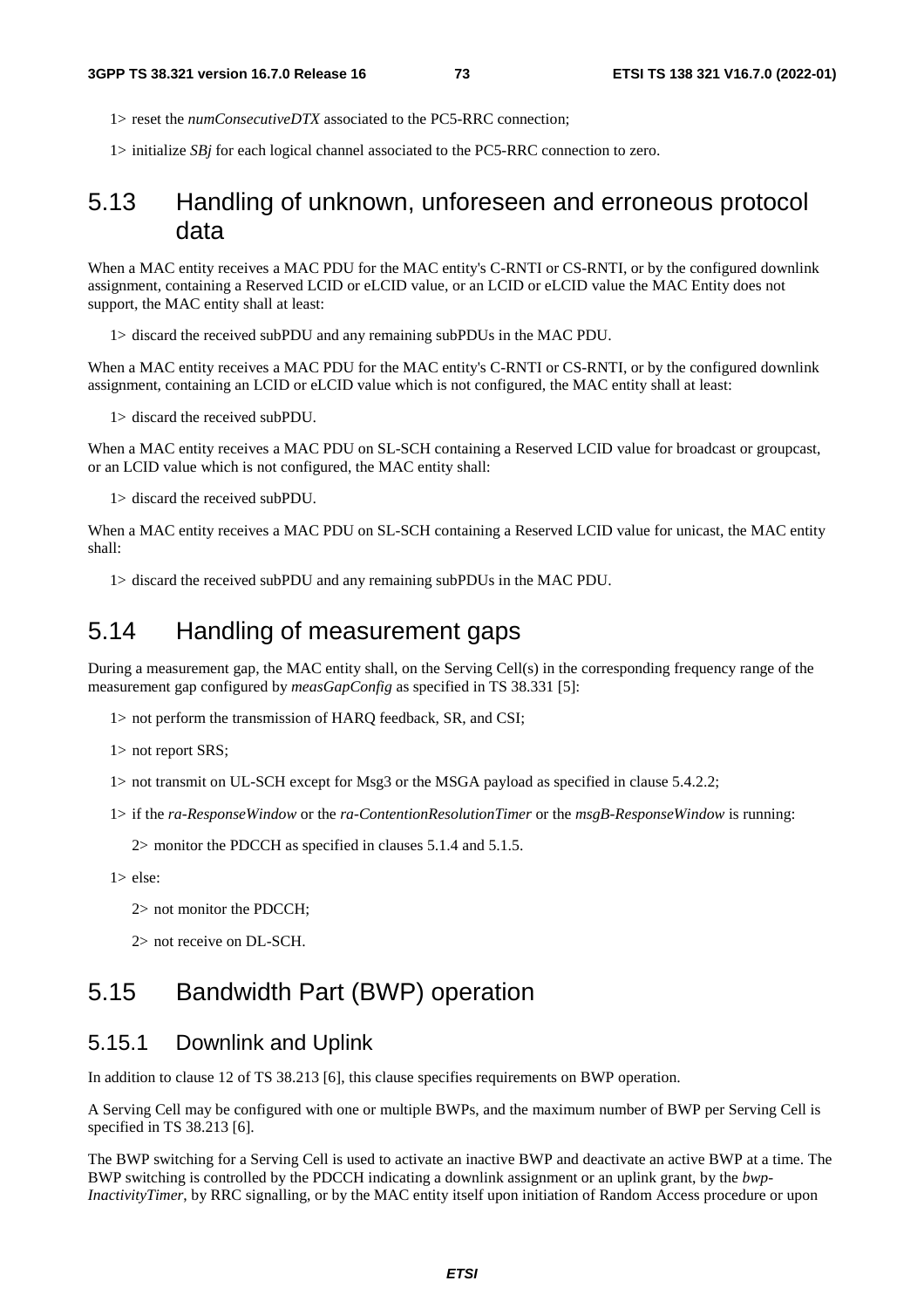detection of consistent LBT failure on SpCell. Upon RRC (re-)configuration of *firstActiveDownlinkBWP-Id* and/or *firstActiveUplinkBWP-Id* for SpCell or activation of an SCell, the DL BWP and/or UL BWP indicated by *firstActiveDownlinkBWP-Id* and/or *firstActiveUplinkBWP-Id* respectively (as specified in TS 38.331 [5]) is active without receiving PDCCH indicating a downlink assignment or an uplink grant. The active BWP for a Serving Cell is indicated by either RRC or PDCCH (as specified in TS 38.213 [6]). For unpaired spectrum, a DL BWP is paired with a UL BWP, and BWP switching is common for both UL and DL.

For each SCell a dormant BWP may be configured with *dormantBWP-Id* by RRC signalling as described in TS 38.331 [5]. Entering or leaving dormant BWP for SCells is done by BWP switching per SCell or per dormancy SCell group based on instruction from PDCCH (as specified in TS 38.213 [6]). The dormancy SCell group configurations are configured by RRC signalling as described in TS 38.331 [5]. Upon reception of the PDCCH indicating leaving dormant BWP, the DL BWP indicated by *firstOutsideActiveTimeBWP-Id* or by *firstWithinActiveTimeBWP-Id* (as specified in TS 38.331 [5] and TS 38.213 [6]) is activated. Upon reception of the PDCCH indicating entering dormant BWP, the DL BWP indicated by *dormantBWP-Id* (as specified in TS 38.331 [5]) is activated. The dormant BWP configuration for SpCell or PUCCH SCell is not supported.

For each activated Serving Cell configured with a BWP, the MAC entity shall:

- 1> if a BWP is activated and the active DL BWP for the Serving Cell is not the dormant BWP:
	- 2> transmit on UL-SCH on the BWP;
	- 2> transmit on RACH on the BWP, if PRACH occasions are configured;
	- 2> monitor the PDCCH on the BWP;
	- 2> transmit PUCCH on the BWP, if configured;
	- 2> report CSI for the BWP;
	- 2> transmit SRS on the BWP, if configured;
	- 2> receive DL-SCH on the BWP;
	- 2> (re-)initialize any suspended configured uplink grants of configured grant Type 1 on the active BWP according to the stored configuration, if any, and to start in the symbol according to rules in clause 5.8.2;
	- 2> if *lbt-FailureRecoveryConfig* is configured:
		- 3> stop the *lbt-FailureDetectionTimer*, if running;
		- 3> set *LBT\_COUNTER* to 0;
		- 3> monitor LBT failure indications from lower layers as specified in clause 5.21.2.
- 1> if a BWP is activated and the active DL BWP for the Serving Cell is dormant BWP:
	- 2> stop the *bwp-InactivityTimer* of this Serving Cell, if running.
	- 2> not monitor the PDCCH on the BWP;
	- 2> not monitor the PDCCH for the BWP;
	- 2> not receive DL-SCH on the BWP;
	- 2> not report CSI on the BWP, report CSI except aperiodic CSI for the BWP;
	- 2> not transmit SRS on the BWP;
	- 2> not transmit on UL-SCH on the BWP;
	- 2> not transmit on RACH on the BWP;
	- 2> not transmit PUCCH on the BWP;
	- 2> clear any configured downlink assignment and any configured uplink grant Type 2 associated with the SCell respectively;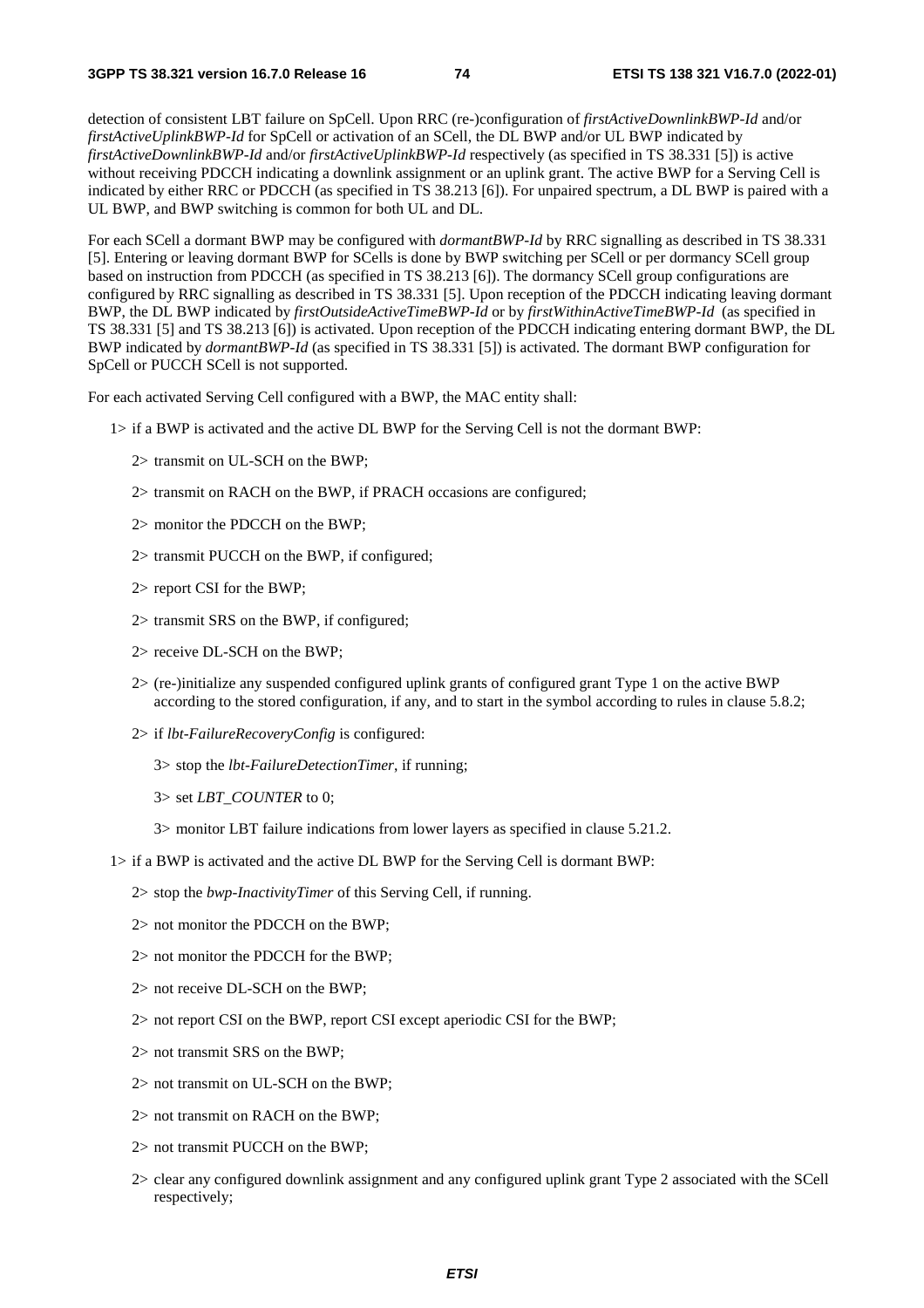- 2> suspend any configured uplink grant Type 1 associated with the SCell;
- 2> if configured, perform beam failure detection and beam failure recovery for the SCell if beam failure is detected.
- 1> if a BWP is deactivated:
	- 2> not transmit on UL-SCH on the BWP;
	- 2> not transmit on RACH on the BWP;
	- 2> not monitor the PDCCH on the BWP;
	- 2> not transmit PUCCH on the BWP;
	- 2> not report CSI for the BWP;
	- 2> not transmit SRS on the BWP;
	- 2> not receive DL-SCH on the BWP;
	- 2> clear any configured downlink assignment and configured uplink grant of configured grant Type 2 on the BWP;
	- 2> suspend any configured uplink grant of configured grant Type 1 on the inactive BWP.

Upon initiation of the Random Access procedure on a Serving Cell, after the selection of carrier for performing Random Access procedure as specified in clause 5.1.1, the MAC entity shall for the selected carrier of this Serving Cell:

- 1> if PRACH occasions are not configured for the active UL BWP:
	- 2> switch the active UL BWP to BWP indicated by *initialUplinkBWP*;
	- 2> if the Serving Cell is an SpCell:
		- 3> switch the active DL BWP to BWP indicated by *initialDownlinkBWP*.

#### 1> else:

- 2> if the Serving Cell is an SpCell:
	- 3> if the active DL BWP does not have the same *bwp-Id* as the active UL BWP:
		- 4> switch the active DL BWP to the DL BWP with the same *bwp-Id* as the active UL BWP.
- 1> stop the *bwp-InactivityTimer* associated with the active DL BWP of this Serving Cell, if running.
- 1> if the Serving Cell is SCell:
	- 2> stop the *bwp-InactivityTimer* associated with the active DL BWP of SpCell, if running.
- 1> perform the Random Access procedure on the active DL BWP of SpCell and active UL BWP of this Serving Cell.

If the MAC entity receives a PDCCH for BWP switching of a Serving Cell, the MAC entity shall:

- 1> if there is no ongoing Random Access procedure associated with this Serving Cell; or
- 1> if the ongoing Random Access procedure associated with this Serving Cell is successfully completed upon reception of this PDCCH addressed to C-RNTI (as specified in clauses 5.1.4, 5.1.4a, and 5.1.5):
	- 2> cancel, if any, triggered consistent LBT failure for this Serving Cell;
	- 2> perform BWP switching to a BWP indicated by the PDCCH.

If the MAC entity receives a PDCCH for BWP switching for a Serving Cell(s) or a dormancy SCell group(s) while a Random Access procedure associated with that Serving Cell is ongoing in the MAC entity, it is up to UE implementation whether to switch BWP or ignore the PDCCH for BWP switching, except for the PDCCH reception for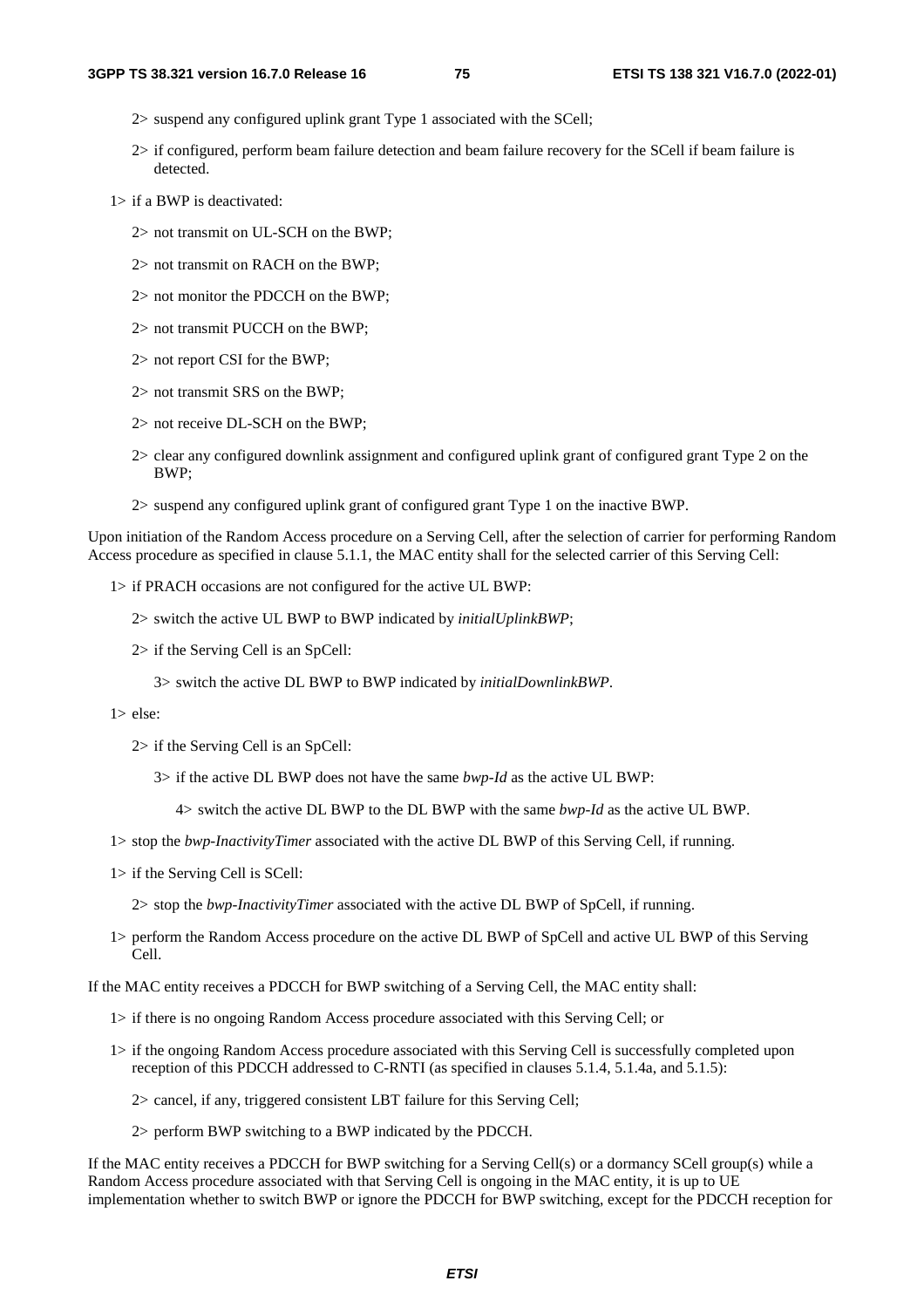BWP switching addressed to the C-RNTI for successful Random Access procedure completion (as specified in clauses 5.1.4, 5.1.4a, and 5.1.5) in which case the UE shall perform BWP switching to a BWP indicated by the PDCCH. Upon reception of the PDCCH for BWP switching other than successful contention resolution, if the MAC entity decides to perform BWP switching, the MAC entity shall stop the ongoing Random Access procedure and initiate a Random Access procedure after performing the BWP switching; if the MAC decides to ignore the PDCCH for BWP switching, the MAC entity shall continue with the ongoing Random Access procedure on the Serving Cell.

Upon reception of RRC (re-)configuration for BWP switching for a Serving Cell while a Random Access procedure associated with that Serving Cell is ongoing in the MAC entity, the MAC entity shall stop the ongoing Random Access procedure and initiate a Random Access procedure after performing the BWP switching.

Upon reception of RRC (re-)configuration for BWP switching for a Serving Cell, cancel any triggered LBT failure in this Serving Cell.

The MAC entity shall for each activated Serving Cell configured with *bwp-InactivityTimer*:

- 1> if the *defaultDownlinkBWP-Id* is configured, and the active DL BWP is not the BWP indicated by the *defaultDownlinkBWP-Id*, and the active DL BWP is not the BWP indicated by the *dormantBWP-Id* if configured; or
- 1> if the *defaultDownlinkBWP-Id* is not configured, and the active DL BWP is not the *initialDownlinkBWP*, and the active DL BWP is not the BWP indicated by the *dormantBWP-Id* if configured:
	- 2> if a PDCCH addressed to C-RNTI or CS-RNTI indicating downlink assignment or uplink grant is received on the active BWP; or
	- 2> if a PDCCH addressed to C-RNTI or CS-RNTI indicating downlink assignment or uplink grant is received for the active BWP; or
	- 2> if a MAC PDU is transmitted in a configured uplink grant and LBT failure indication is not received from lower layers; or
	- 2> if a MAC PDU is received in a configured downlink assignment:
		- 3> if there is no ongoing Random Access procedure associated with this Serving Cell; or
		- 3> if the ongoing Random Access procedure associated with this Serving Cell is successfully completed upon reception of this PDCCH addressed to C-RNTI (as specified in clauses 5.1.4, 5.1.4a and 5.1.5):
			- 4> start or restart the *bwp-InactivityTimer* associated with the active DL BWP.
	- 2> if the *bwp-InactivityTimer* associated with the active DL BWP expires:
		- 3> if the *defaultDownlinkBWP-Id* is configured:

4> perform BWP switching to a BWP indicated by the *defaultDownlinkBWP-Id*.

3> else:

4> perform BWP switching to the *initialDownlinkBWP*.

NOTE: If a Random Access procedure is initiated on an SCell, both this SCell and the SpCell are associated with this Random Access procedure.

1> if a PDCCH for BWP switching is received, and the MAC entity switches the active DL BWP:

- 2> if the *defaultDownlinkBWP-Id* is configured, and the MAC entity switches to the DL BWP which is not indicated by the *defaultDownlinkBWP-Id* and is not indicated by the *dormantBWP-Id* if configured; or
- 2> if the *defaultDownlinkBWP-Id* is not configured, and the MAC entity switches to the DL BWP which is not the *initialDownlinkBWP* and is not indicated by the *dormantBWP-Id* if configured:

3> start or restart the *bwp-InactivityTimer* associated with the active DL BWP.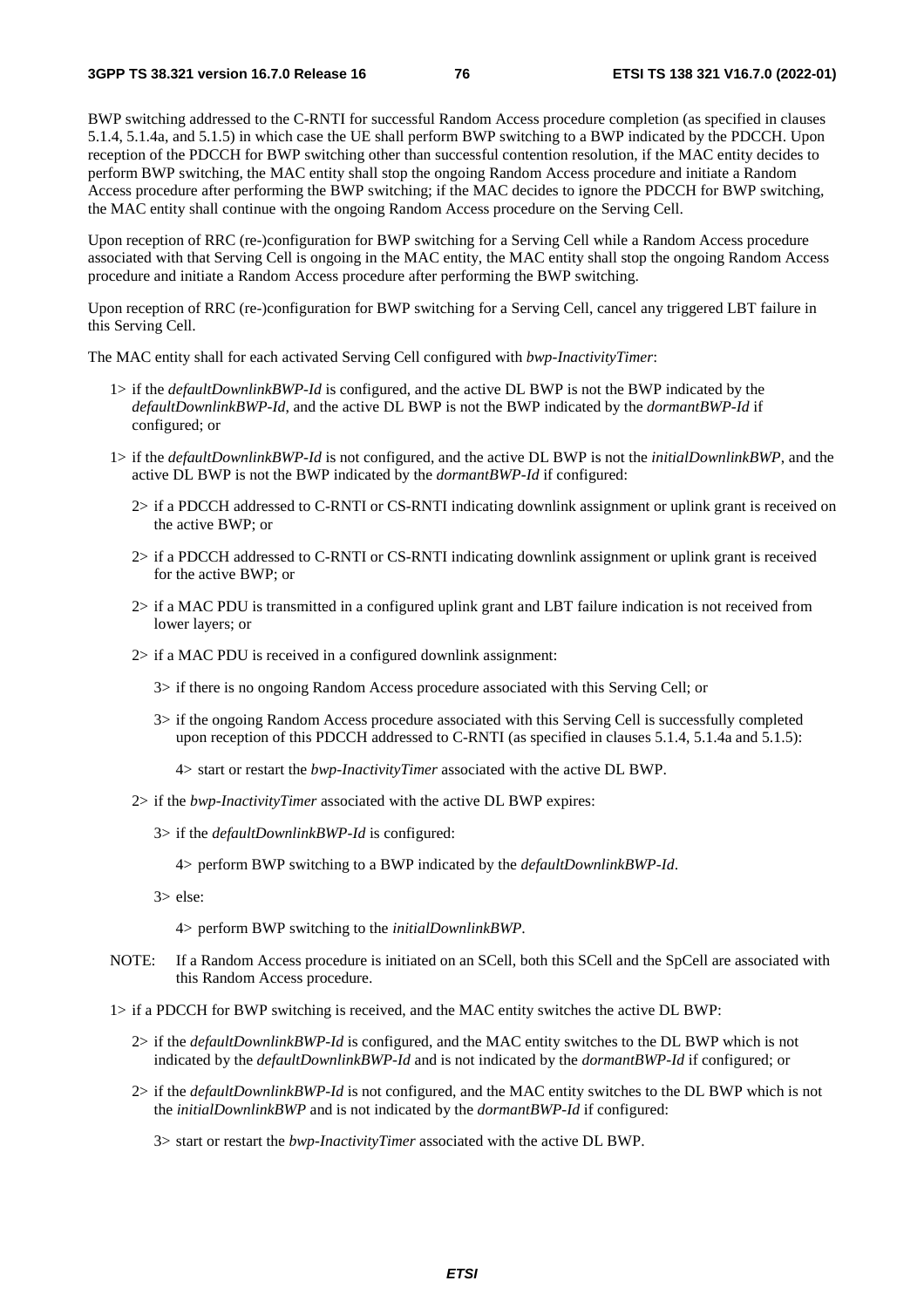# 5.15.2 Sidelink

In addition to clause 16 of TS 38.213 [6], this clause specifies requirements on BWP operation for sidelink.

The MAC entity is configured with at most a single SL BWP where sidelink transmission and reception are performed.

For a BWP, the MAC entity shall:

- 1> if the BWP is activated:
	- 2> transmit SL-BCH on the BWP, if configured;
	- 2> transmit S-PSS and S-SSS on the BWP, if configured;
	- 2> transmit PSCCH on the BWP;
	- 2> transmit SL-SCH on the BWP;
	- 2> receive PSFCH on the BWP, if configured;
	- 2> receive S-PSS and S-SSS on the BWP, if configured;
	- 2> receive SL-BCH on the BWP, if configured;
	- 2> receive PSCCH on the BWP;
	- 2> receive SL-SCH on the BWP;
	- 2> transmit PSFCH on the BWP, if configured;
	- 2> (re-)initialize any suspended configured sidelink grant of configured grant Type 1.
- 1> if the BWP is deactivated:
	- 2> not transmit SL-BCH on the BWP, if configured;
	- 2> not transmit S-PSS and S-SSS on the BWP, if configured;
	- 2> not transmit PSCCH on the BWP;
	- 2> not transmit SL-SCH on the BWP;
	- 2> not receive PSFCH on the BWP, if configured;
	- 2> not receive SL-BCH on the BWP, if configured;
	- 2> not receive S-PSS and S-SSS on the BWP, if configured;
	- 2> not receive PSCCH on the BWP;
	- 2> not receive SL-SCH on the BWP;
	- 2> not transmit PSFCH on the BWP, if configured;
	- 2> suspend any configured sidelink grant of configured grant Type 1;
	- 2> clear any configured sidelink grant of configured grant Type 2;
	- 2> cancel, if any, triggered Scheduling Request procedure for sidelink;
	- 2> cancel, if any, triggered Sidelink Buffer Status Reporting procedure;
	- 2> cancel, if any, triggered Sidelink CSI Reporting procedure.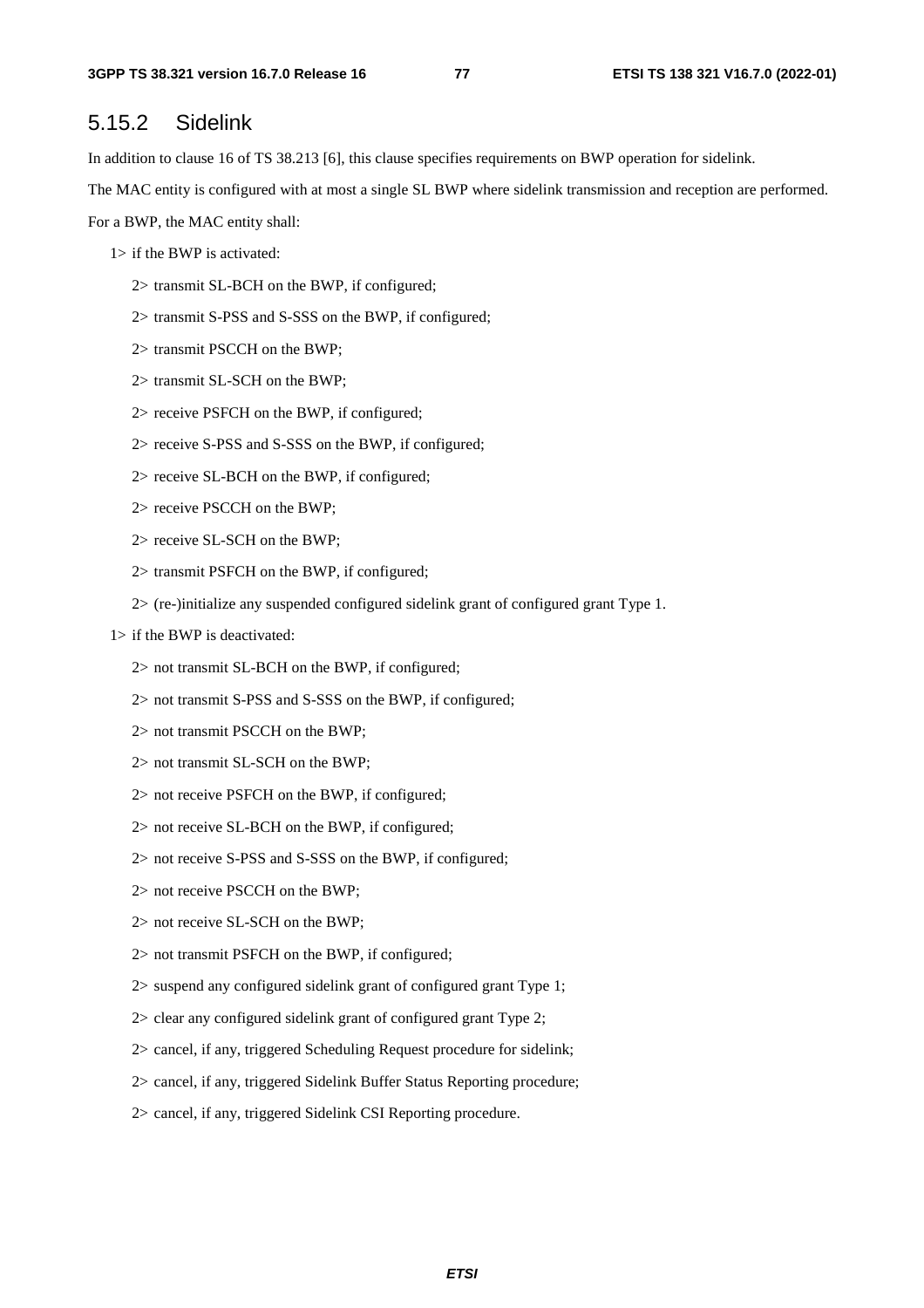# 5.16 SUL operation

The Supplementary UL (SUL) carrier can be configured as a complement to the normal UL (NUL) carrier. Switching between the NUL carrier and the SUL carrier means that the UL transmissions move from one carrier to the other carrier, which is done by:

- an indication in DCI;
- the Random Access procedure as specified in clause 5.1.1.

If the MAC entity receives a UL grant indicating an SUL switch while a Random Access procedure is ongoing, the MAC entity shall ignore the UL grant.

The Serving Cell configured with *supplementaryUplink* belongs to a single TAG.

# 5.17 Beam Failure Detection and Recovery procedure

The MAC entity may be configured by RRC per Serving Cell with a beam failure recovery procedure which is used for indicating to the serving gNB of a new SSB or CSI-RS when beam failure is detected on the serving SSB(s)/CSI-RS(s). Beam failure is detected by counting beam failure instance indication from the lower layers to the MAC entity. If *beamFailureRecoveryConfig* is reconfigured by upper layers during an ongoing Random Access procedure for beam failure recovery for SpCell, the MAC entity shall stop the ongoing Random Access procedure and initiate a Random Access procedure using the new configuration.

RRC configures the following parameters in the *BeamFailureRecoveryConfig*, *BeamFailureRecoverySCellConfig*, and the *RadioLinkMonitoringConfig* for the Beam Failure Detection and Recovery procedure:

- beamFailureInstanceMaxCount for the beam failure detection;
- *beamFailureDetectionTimer* for the beam failure detection;
- *beamFailureRecoveryTimer* for the beam failure recovery procedure;
- *rsrp-ThresholdSSB*: an RSRP threshold for the SpCell beam failure recovery;
- *rsrp-ThresholdBFR*: an RSRP threshold for the SCell beam failure recovery;
- *powerRampingStep*: *powerRampingStep* for the SpCell beam failure recovery;
- *powerRampingStepHighPriority*: *powerRampingStepHighPriority* for the SpCell beam failure recovery;
- *preambleReceivedTargetPower*: *preambleReceivedTargetPower* for the SpCell beam failure recovery;
- *preambleTransMax*: *preambleTransMax* for the SpCell beam failure recovery;
- *scalingFactorBI*: *scalingFactorBI* for the SpCell beam failure recovery;
- *ssb-perRACH-Occasion*: *ssb-perRACH-Occasion* for the SpCell beam failure recovery using contention-free Random Access Resources;
- *ra-ResponseWindow*: the time window to monitor response(s) for the SpCell beam failure recovery using contention-free Random Access Resources;
- *prach-ConfigurationIndex*: *prach-ConfigurationIndex* for the SpCell beam failure recovery using contention-free Random Access Resources;
- *ra-ssb-OccasionMaskIndex*: *ra-ssb-OccasionMaskIndex* for the SpCell beam failure recovery using contentionfree Random Access Resources;
- *ra-OccasionList*: *ra-OccasionList* for the SpCell beam failure recovery using contention-free Random Access Resources;
- *candidateBeamRSList*: list of candidate beams for SpCell beam failure recovery;
- *candidateBeamRSSCellList*: list of candidate beams for SCell beam failure recovery.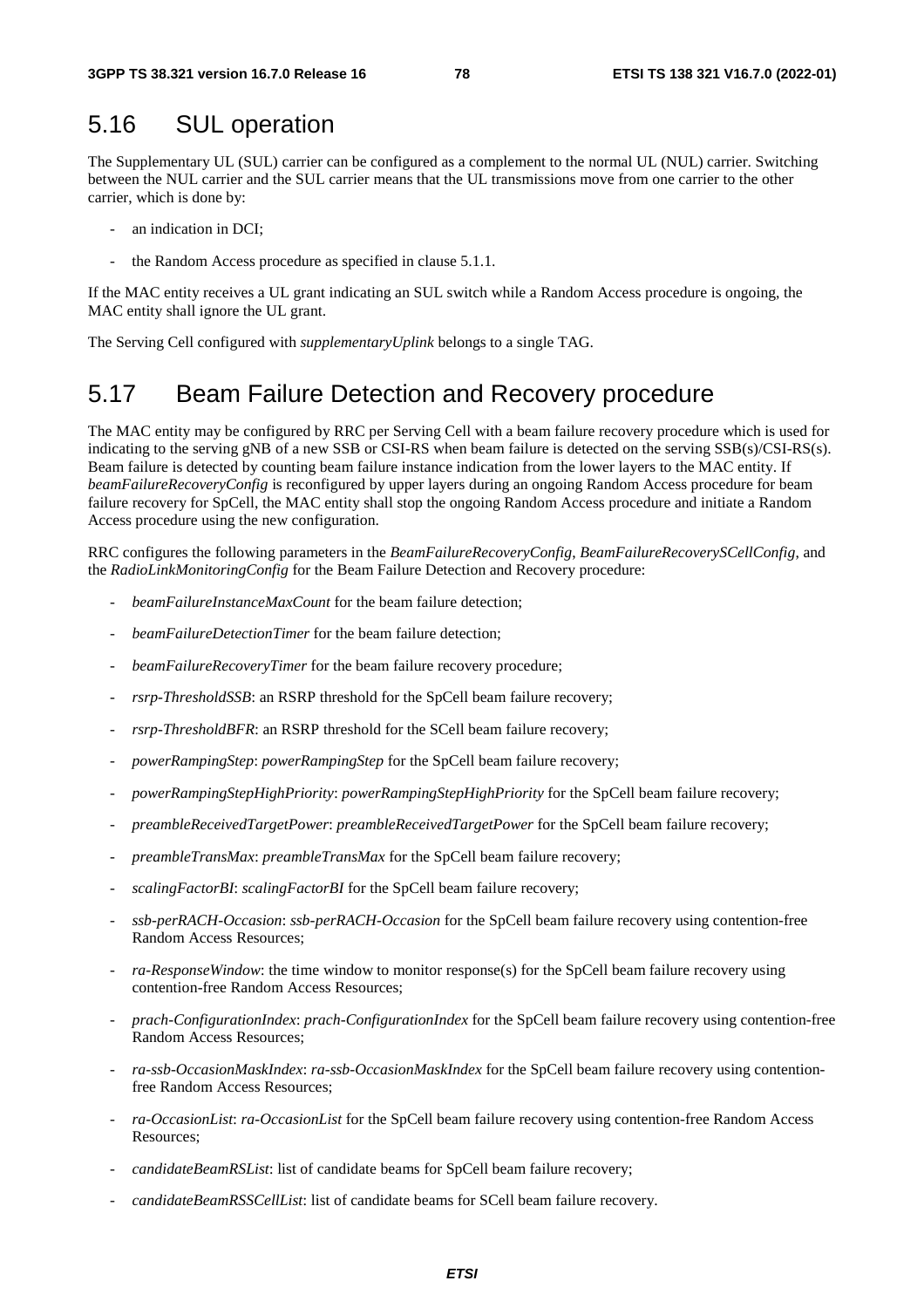The following UE variables are used for the beam failure detection procedure:

*BFI\_COUNTER* (per Serving Cell): counter for beam failure instance indication which is initially set to 0.

The MAC entity shall for each Serving Cell configured for beam failure detection:

- 1> if beam failure instance indication has been received from lower layers:
	- 2> start or restart the *beamFailureDetectionTimer*;
	- 2> increment *BFI\_COUNTER* by 1;
	- 2> if *BFI\_COUNTER* >= *beamFailureInstanceMaxCount*:
		- 3> if the Serving Cell is SCell:
			- 4> trigger a BFR for this Serving Cell;
		- 3> else:

4> initiate a Random Access procedure (see clause 5.1) on the SpCell.

- 1> if the *beamFailureDetectionTimer* expires; or
- 1> if *beamFailureDetectionTimer*, *beamFailureInstanceMaxCount*, or any of the reference signals used for beam failure detection is reconfigured by upper layers associated with this Serving Cell:

2> set *BFI\_COUNTER* to 0.

- 1> if the Serving Cell is SpCell and the Random Access procedure initiated for SpCell beam failure recovery is successfully completed (see clause 5.1):
	- 2> set *BFI\_COUNTER* to 0;
	- 2> stop the *beamFailureRecoveryTimer*, if configured;
	- 2> consider the Beam Failure Recovery procedure successfully completed.
- 1> else if the Serving Cell is SCell, and a PDCCH addressed to C-RNTI indicating uplink grant for a new transmission is received for the HARQ process used for the transmission of the BFR MAC CE or Truncated BFR MAC CE which contains beam failure recovery information of this Serving Cell; or
- 1> if the SCell is deactivated as specified in clause 5.9:
	- 2> set *BFI\_COUNTER* to 0;
	- 2> consider the Beam Failure Recovery procedure successfully completed and cancel all the triggered BFRs for this Serving Cell.

The MAC entity shall:

- 1> if the Beam Failure Recovery procedure determines that at least one BFR has been triggered and not cancelled for an SCell for which evaluation of the candidate beams according to the requirements as specified in TS 38.133 [11] has been completed:
	- 2> if UL-SCH resources are available for a new transmission and if the UL-SCH resources can accommodate the BFR MAC CE plus its subheader as a result of LCP:

3> instruct the Multiplexing and Assembly procedure to generate the BFR MAC CE.

2> else if UL-SCH resources are available for a new transmission and if the UL-SCH resources can accommodate the Truncated BFR MAC CE plus its subheader as a result of LCP:

3> instruct the Multiplexing and Assembly procedure to generate the Truncated BFR MAC CE.

2> else: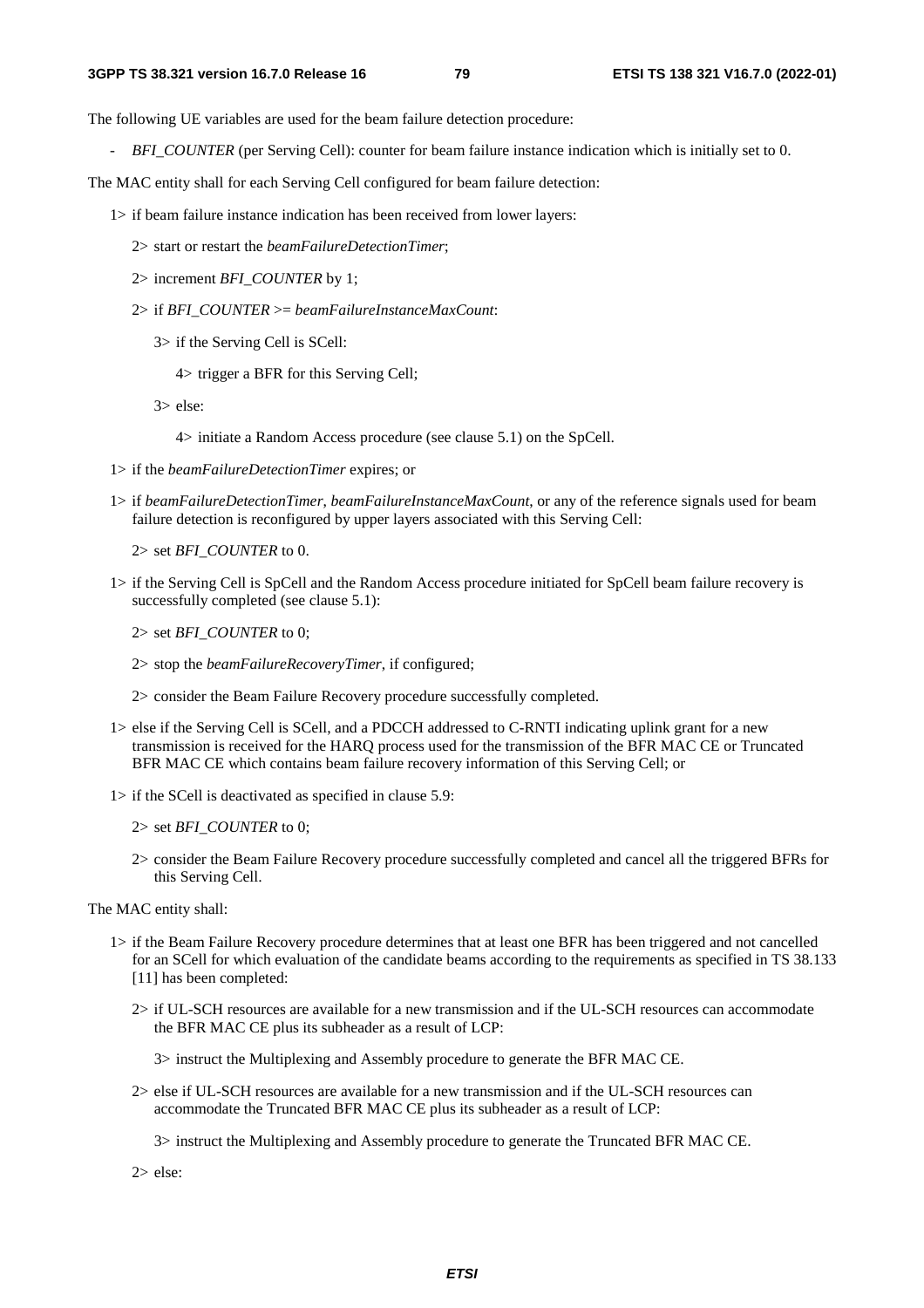3> trigger the SR for SCell beam failure recovery for each SCell for which BFR has been triggered, not cancelled, and for which evaluation of the candidate beams according to the requirements as specified in TS 38.133 [11] has been completed.

All BFRs triggered for an SCell shall be cancelled when a MAC PDU is transmitted and this PDU includes a BFR MAC CE or Truncated BFR MAC CE which contains beam failure information of that SCell.

# 5.18 Handling of MAC CEs

## 5.18.1 General

This clause specifies the requirements upon reception of the following MAC CEs:

- SP CSI-RS/CSI-IM Resource Set Activation/Deactivation MAC CE;
- Aperiodic CSI Trigger State Subselection MAC CE;
- TCI States Activation/Deactivation for UE-specific PDSCH MAC CE;
- TCI State Indication for UE-specific PDCCH MAC CE;
- SP CSI reporting on PUCCH Activation/Deactivation MAC CE;
- SP SRS Activation/Deactivation MAC CE;
- PUCCH spatial relation Activation/Deactivation MAC CE;
- Enhanced PUCCH spatial relation Activation/Deactivation MAC CE;
- SP ZP CSI-RS Resource Set Activation/Deactivation MAC CE;
- Recommended Bit Rate MAC CE:
- Enhanced SP/AP SRS Spatial Relation Indication MAC CE;
- SRS Pathloss Reference RS Update MAC CE;
- PUSCH Pathloss Reference RS Update MAC CE;
- Serving Cell set based SRS Spatial Relation Indication MAC CE;
- SP Positioning SRS Activation/Deactivation MAC CE;
- Timing Delta MAC CE;
- Guard Symbols MAC CEs.

# 5.18.2 Activation/Deactivation of Semi-persistent CSI-RS/CSI-IM resource set

The network may activate and deactivate the configured Semi-persistent CSI-RS/CSI-IM resource sets of a Serving Cell by sending the SP CSI-RS/CSI-IM Resource Set Activation/Deactivation MAC CE described in clause 6.1.3.12. The configured Semi-persistent CSI-RS/CSI-IM resource sets are initially deactivated upon configuration and after a handover.

The MAC entity shall:

- 1> if the MAC entity receives an SP CSI-RS/CSI-IM Resource Set Activation/Deactivation MAC CE on a Serving Cell:
	- 2> indicate to lower layers the information regarding the SP CSI-RS/CSI-IM Resource Set Activation/Deactivation MAC CE.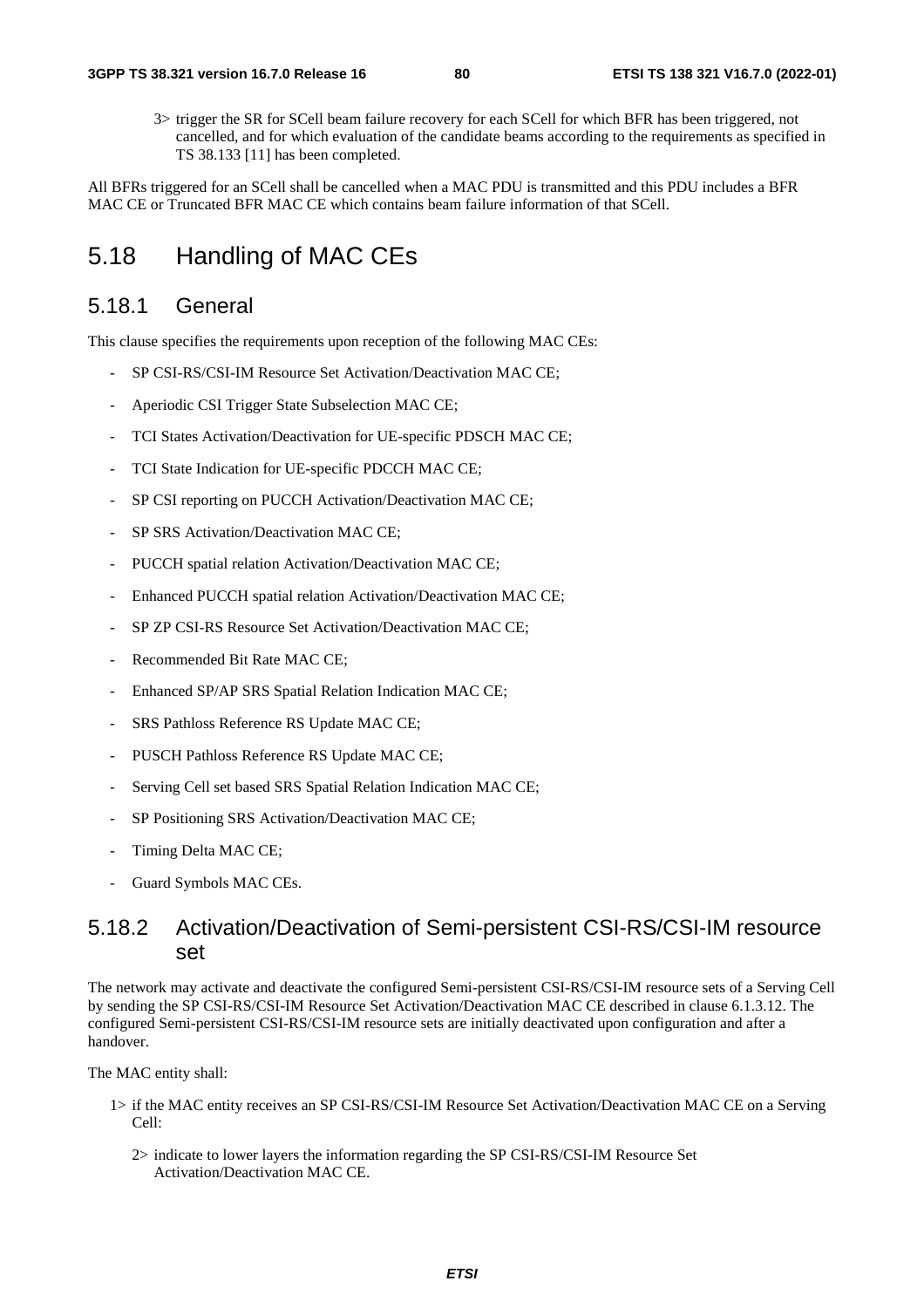# 5.18.3 Aperiodic CSI Trigger State Subselection

The network may select among the configured aperiodic CSI trigger states of a Serving Cell by sending the Aperiodic CSI Trigger State Subselection MAC CE described in clause 6.1.3.13.

The MAC entity shall:

- 1> if the MAC entity receives an Aperiodic CSI trigger State Subselection MAC CE on a Serving Cell:
	- 2> indicate to lower layers the information regarding Aperiodic CSI trigger State Subselection MAC CE.

## 5.18.4 Activation/Deactivation of UE-specific PDSCH TCI state

The network may activate and deactivate the configured TCI states for PDSCH of a Serving Cell or a set of Serving Cells configured in *simultaneousTCI-UpdateList1* or *simultaneousTCI-UpdateList2* by sending the TCI States Activation/Deactivation for UE-specific PDSCH MAC CE described in clause 6.1.3.14. The network may activate and deactivate the configured TCI states for a codepoint of the DCI *Transmission configuration indication* field as specified in TS 38.212 [9] for PDSCH of a Serving Cell by sending the Enhanced TCI States Activation/Deactivation for UEspecific PDSCH MAC CE described in clause 6.1.3.24. The configured TCI states for PDSCH are initially deactivated upon configuration and after a handover.

The MAC entity shall:

- 1> if the MAC entity receives a TCI States Activation/Deactivation for UE-specific PDSCH MAC CE on a Serving  $C<sub>e</sub>11$ 
	- 2> indicate to lower layers the information regarding the TCI States Activation/Deactivation for UE-specific PDSCH MAC CE.
- 1> if the MAC entity receives an Enhanced TCI States Activation/Deactivation for UE-specific PDSCH MAC CE on a Serving Cell:
	- 2> indicate to lower layers the information regarding the Enhanced TCI States Activation/Deactivation for UEspecific PDSCH MAC CE.

# 5.18.5 Indication of TCI state for UE-specific PDCCH

The network may indicate a TCI state for PDCCH reception for a CORESET of a Serving Cell or a set of Serving Cells configured in *simultaneousTCI-UpdateList1* or *simultaneousTCI-UpdateList2* by sending the TCI State Indication for UE-specific PDCCH MAC CE described in clause 6.1.3.15.

The MAC entity shall:

- 1> if the MAC entity receives a TCI State Indication for UE-specific PDCCH MAC CE on a Serving Cell:
	- 2> indicate to lower layers the information regarding the TCI State Indication for UE-specific PDCCH MAC CE.

# 5.18.6 Activation/Deactivation of Semi-persistent CSI reporting on PUCCH

The network may activate and deactivate the configured Semi-persistent CSI reporting on PUCCH of a Serving Cell by sending the SP CSI reporting on PUCCH Activation/Deactivation MAC CE described in clause 6.1.3.16. The configured Semi-persistent CSI reporting on PUCCH is initially deactivated upon configuration and after a handover.

The MAC entity shall:

- 1> if the MAC entity receives an SP CSI reporting on PUCCH Activation/Deactivation MAC CE on a Serving Cell:
	- 2> indicate to lower layers the information regarding the SP CSI reporting on PUCCH Activation/Deactivation MAC CE.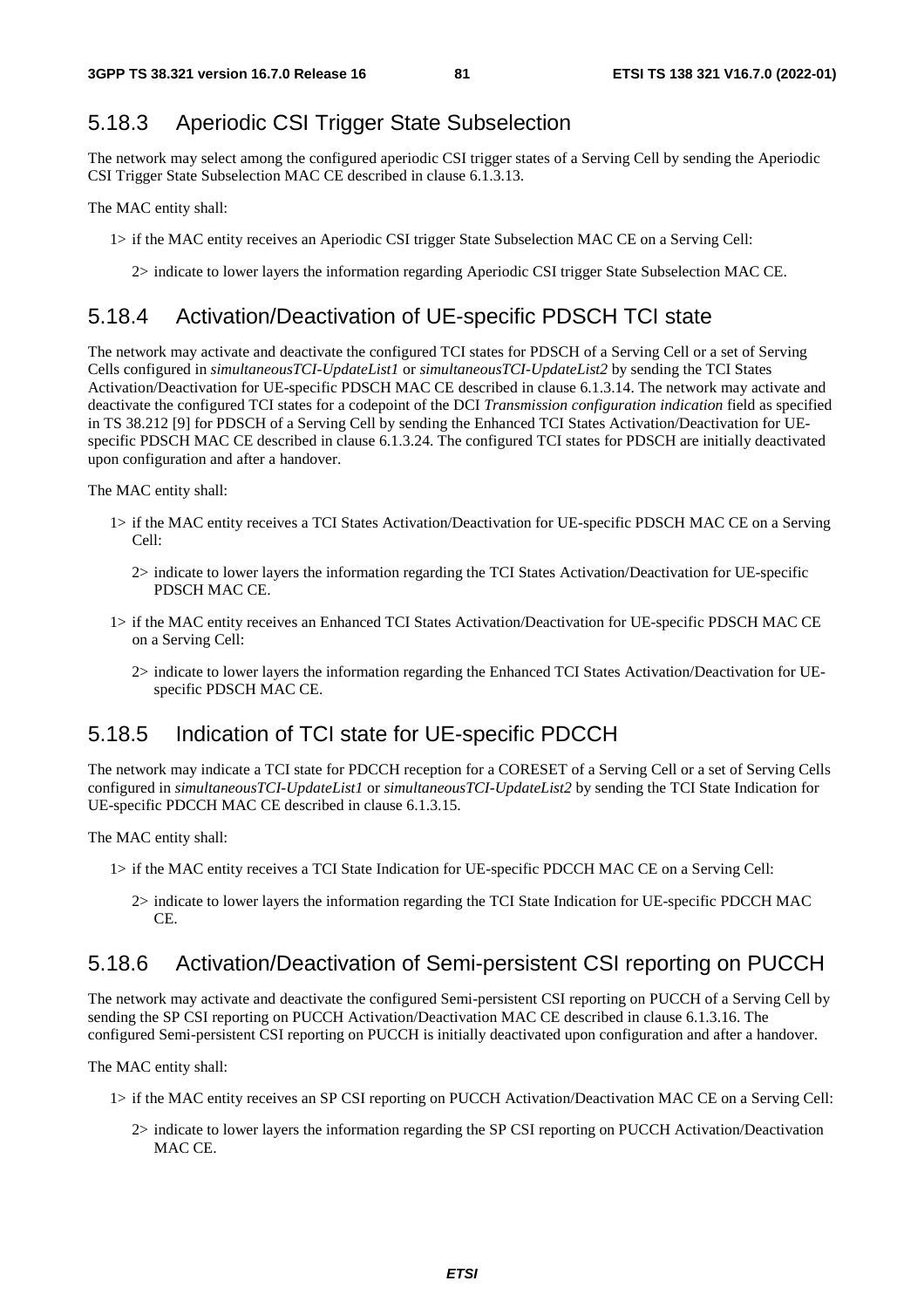# 5.18.7 Activation/Deactivation of Semi-persistent SRS and Indication of spatial relation of SP/AP SRS

The network may activate and deactivate the configured Semi-persistent SRS resource sets of a Serving Cell by sending the SP SRS Activation/Deactivation MAC CE described in clause 6.1.3.17. The network may also activate and deactivate the configured Semi-persistent SRS resource sets of a Serving Cell by sending the Enhanced SP/AP SRS Spatial Relation Indication MAC CE described in clause 6.1.3.26. The configured Semi-persistent SRS resource sets are initially deactivated upon configuration and after a handover. The network may indicate the spatial relation info of SP/AP SRS resource sets of a Serving Cell by sending the Enhanced SP/AP SRS spatial relation Indication MAC CE described in clause 6.1.3.26.

The MAC entity shall:

- 1> if the MAC entity receives an SP SRS Activation/Deactivation MAC CE on a Serving Cell:
	- 2> indicate to lower layers the information regarding the SP SRS Activation/Deactivation MAC CE.
- 1> if the MAC entity receives an Enhanced SP/AP SRS Spatial Relation Indication MAC CE on a Serving Cell:
	- 2> indicate to lower layers the information regarding the Enhanced SP/AP SRS Spatial Relation Indication MAC CE.

## 5.18.8 Activation/Deactivation of spatial relation of PUCCH resource

The network may activate and deactivate a spatial relation for a PUCCH resource of a Serving Cell by sending the PUCCH spatial relation Activation/Deactivation MAC CE described in clause 6.1.3.18. The network may also activate and deactivate a spatial relation for a PUCCH resource or a PUCCH resource group of a Serving Cell by sending the Enhanced PUCCH spatial relation Activation/Deactivation MAC CE described in clause 6.1.3.25.

The MAC entity shall:

- 1> if the MAC entity receives a PUCCH spatial relation Activation/Deactivation MAC CE on a Serving Cell:
	- 2> indicate to lower layers the information regarding the PUCCH spatial relation Activation/Deactivation MAC CE.
- 1> if the MAC entity receives an Enhanced PUCCH spatial relation Activation/Deactivation MAC CE on a Serving  $C<sub>e</sub>11$ 
	- 2> indicate to lower layers the information regarding the Enhanced PUCCH spatial relation Activation/Deactivation MAC CE.

## 5.18.9 Activation/Deactivation of semi-persistent ZP CSI-RS resource set

The network may activate and deactivate the configured Semi-persistent ZP CSI-RS resource set of a Serving Cell by sending the SP ZP CSI-RS Resource Set Activation/Deactivation MAC CE described in clause 6.1.3.19. The configured Semi-persistent ZP CSI-RS resource sets are initially deactivated upon configuration and after a handover.

The MAC entity shall:

- 1> if the MAC entity receives an SP ZP CSI-RS Resource Set Activation/Deactivation MAC CE on a Serving Cell:
	- 2> indicate to lower layers the information regarding the SP ZP CSI-RS Resource Set Activation/Deactivation MAC CE.

## 5.18.10 Recommended Bit Rate

The recommended bit rate procedure is used to provide the MAC entity with information about the bit rate which the gNB recommends. The bit rate is the recommended bit rate of the physical layer. Averaging window of default value 2000 ms will apply as specified in TS 26.114 [13].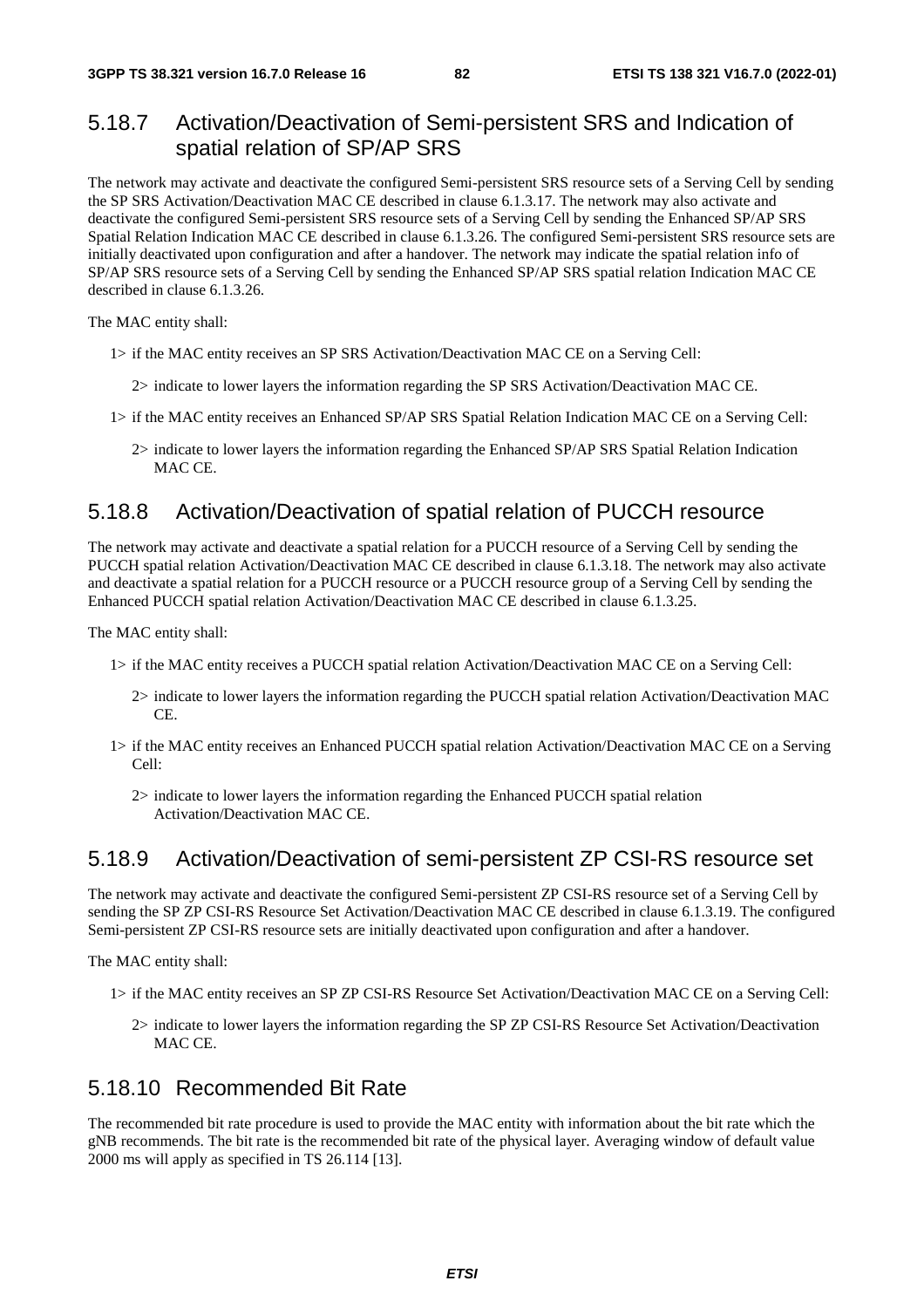The gNB may transmit the Recommended bit rate MAC CE to the MAC entity to indicate the recommended bit rate for the UE for a specific logical channel and a specific direction (either uplink or downlink). Upon reception of a Recommended bit rate MAC CE the MAC entity shall:

indicate to upper layers the recommended bit rate for the indicated logical channel and direction.

The MAC entity may request the gNB to indicate the recommended bit rate for a specific logical channel and a specific direction. If the MAC entity is requested by upper layers to query the gNB for the recommended bit rate for a logical channel and for a direction (i.e. for uplink or downlink), the MAC entity shall:

- 1> if a Recommended bit rate query for this logical channel and this direction has not been triggered:
	- 2> trigger a Recommended bit rate query for this logical channel, direction, and desired bit rate.

If the MAC entity has UL resources allocated for new transmission the MAC entity shall:

- 1> for each Recommended bit rate query that the Recommended Bit Rate procedure determines has been triggered and not cancelled:
	- 2> if *bitRateQueryProhibitTimer* for the logical channel and the direction of this Recommended bit rate query is configured, and it is not running; and
	- 2> if the MAC entity has UL resources allocated for new transmission and the allocated UL resources can accommodate a Recommended bit rate MAC CE plus its subheader as a result of LCP as defined in clause 5.4.3.1:
		- 3> instruct the Multiplexing and Assembly procedure to generate the Recommended bit rate MAC CE for the logical channel and the direction of this Recommended bit rate query;
		- 3> start the *bitRateQueryProhibitTimer* for the logical channel and the direction of this Recommended bit rate query;
		- 3> cancel this Recommended bit rate query.

5.18.11 Void

5.18.12 Void

## 5.18.13 Void

## 5.18.14 Update of Pathloss Reference RS of SRS

The network may activate and update a pathloss reference RS for a SRS resource of a Serving Cell by sending the SRS Pathloss Reference RS Update MAC CE described in clause 6.1.3.27.

The MAC entity shall:

- 1> if the MAC entity receives a SRS Pathloss Reference RS Update MAC CE on a Serving Cell:
	- 2> indicate to lower layers the information regarding the SRS Pathloss Reference RS Update MAC CE.

## 5.18.15 Update of Pathloss Reference RS of PUSCH

The network may activate and update a pathloss reference RS for PUSCH of a Serving Cell by sending the PUSCH Pathloss Reference RS Update MAC CE described in clause 6.1.3.28.

The MAC entity shall:

1> if the MAC entity receives a PUSCH Pathloss Reference RS Update MAC CE on a Serving Cell:

2> indicate to lower layers the information regarding the PUSCH Pathloss Reference RS Update MAC CE.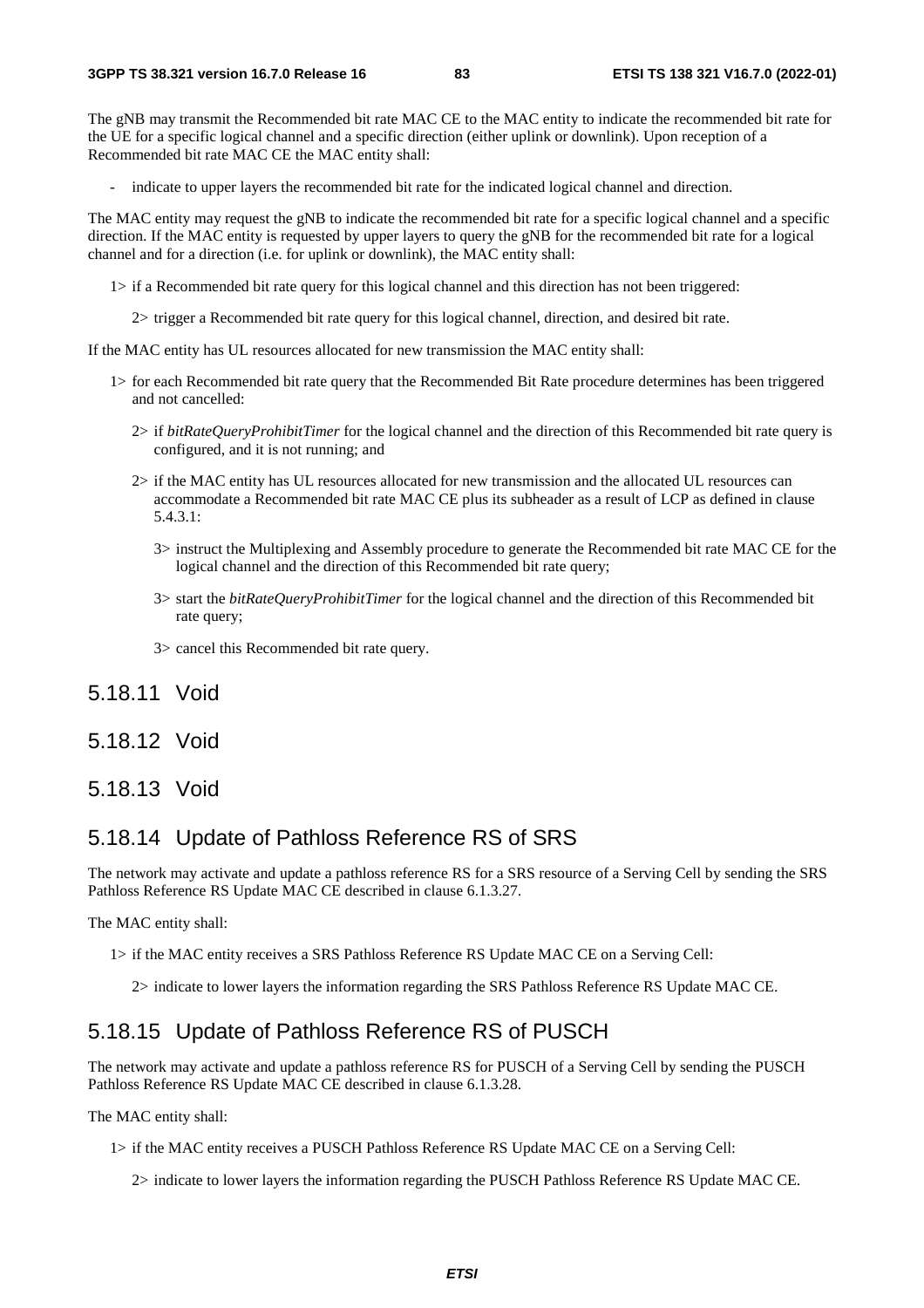# 5.18.16 Indication of spatial relation of SRS resource for a Serving Cell set

The network may indicate the spatial relation info of SRS resource of a set of Serving Cells configured in *simultaneousSpatial-UpdatedList1* or *simultaneousSpatial-UpdatedList2* by sending the Serving Cell set based SRS Spatial Relation Indication MAC CE described in clause 6.1.3.29.

The MAC entity shall:

- 1> if the MAC entity receives a Serving Cell set based SRS Spatial Relation Indication MAC CE on a Serving Cell:
	- 2> indicate to lower layers the information regarding the Serving Cell set based SRS Spatial Relation Indication MAC CE.

# 5.18.17 Activation/Deactivation of Semi-persistent Positioning SRS

The network may activate and deactivate the configured resource sets of Semi-persistent Positioning SRS of a Serving Cell by sending the SP Positioning SRS Activation/Deactivation MAC CE described in clause 6.1.3.36. The configured resource sets Semi-persistent Positioning SRS are initially deactivated upon configuration and after a handover.

The MAC entity shall:

1> if the MAC entity receives an SP Positioning SRS Activation/Deactivation MAC CE on a Serving Cell:

2> indicate to lower layers the information regarding the SP Positioning SRS Activation/Deactivation MAC CE.

# 5.18.18 Timing offset adjustment for IAB

For IAB operation, in order to achieve time-domain synchronization across multiple backhaul hops, a timing adjustment may be provided to an IAB node by its parent node. This parameter is applicable only to IAB nodes. The Timing Delta MAC CE carries  $T_{delta}$  which is used to determine the timing adjustment.

Upon reception of a Timing Delta MAC CE the IAB node shall:

apply the value of  $T_{delta}$  as specified in TS 38.213 [6].

# 5.18.19 Guard symbols for IAB

For IAB operation, the MAC entity on the IAB-DU or IAB-donor-DU reserves a sufficient number of symbols at the beginning and/or the end of slots where the child IAB-node switches operation from its IAB-DU to its IAB-MT function and operation from its IAB-MT to its IAB-DU function. The MAC entity on the IAB-DU or IAB-donor-DU informs the child node about the number of guard symbols it provides via the Provided Guard Symbols MAC CE. The IAB-MT on the child node may inform the parent IAB-DU or IAB-donor-DU about the number of guard symbols desired via the Desired Guard Symbols MAC CE.

Upon reception of a Provided Guard Symbols MAC CE the MAC entity shall:

indicate to lower layers the number of provided guard symbols and the SCS configuration for the indicated Serving Cell.

The MAC entity may:

- 1> if a Desired Guard Symbol query has not been triggered:
	- 2> trigger a Desired Guard Symbol query for this Serving Cell.

If the MAC entity has UL resources allocated for new transmission the MAC entity shall:

- 1> for each Desired Guard Symbol query that has been triggered and not cancelled:
	- 2> if the allocated UL resources can accommodate a Desired Guard Symbols MAC CE plus its subheader as a result of LCP as defined in clause 5.4.3.1:

3> instruct the Multiplexing and Assembly procedure to generate the Desired Guard Symbols MAC CE;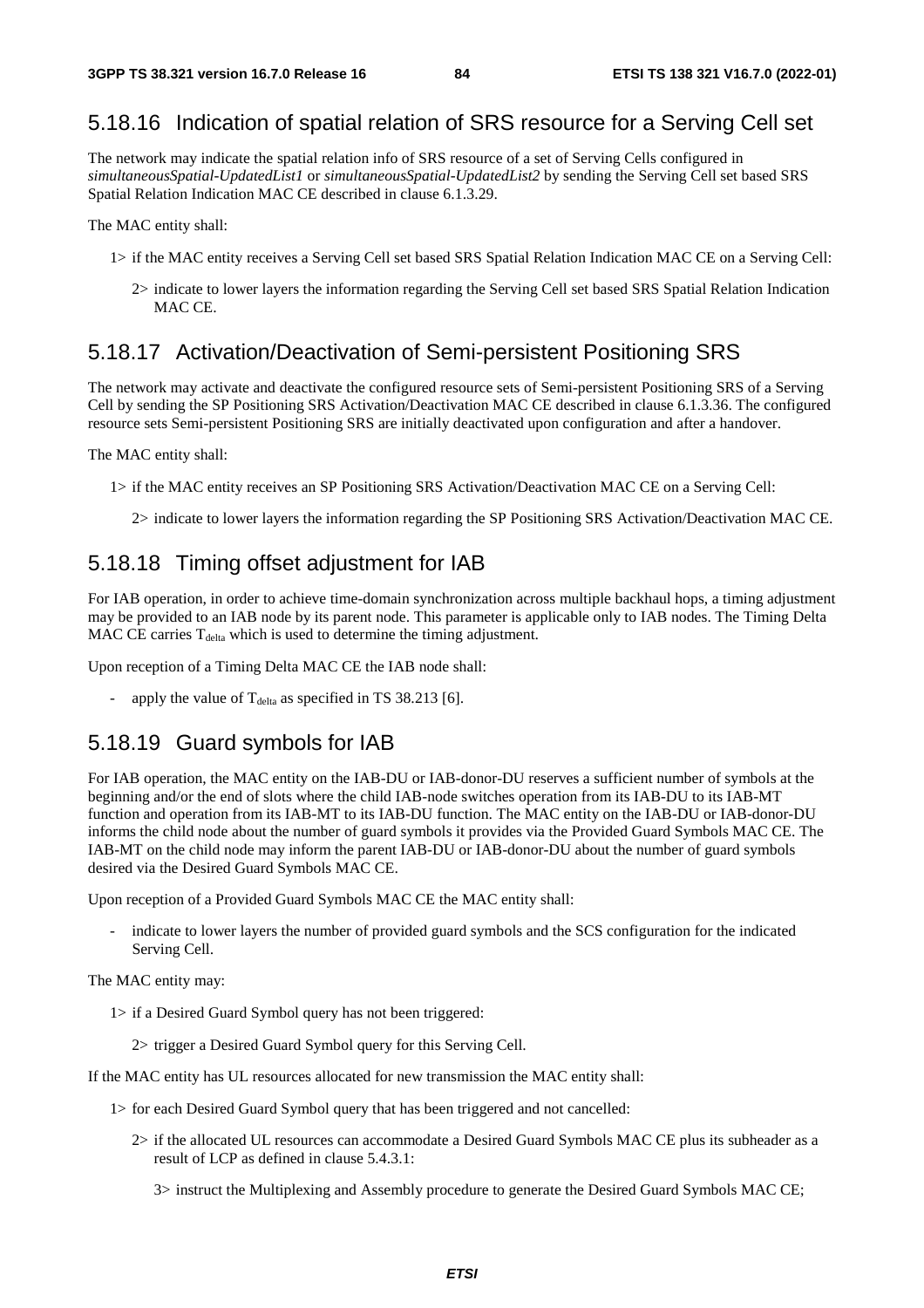3> cancel this Desired Guard Symbol query.

A separate value for the number of guard symbols is specified for each of the following eight switching scenarios (see Table 5.18.19-1).

| <b>Switching scenario</b>                |                | Field for number of guard<br>symbols in MAC CE |
|------------------------------------------|----------------|------------------------------------------------|
| IAB-MT operation to IAB-                 | MT Rx to DU Tx | NmbGS <sub>1</sub>                             |
| DU operation                             | MT Rx to DU Rx | NmbGS <sub>2</sub>                             |
|                                          | MT Tx to DU Tx | NmbGS <sub>3</sub>                             |
|                                          | MT Tx to DU Rx | NmbGS <sub>4</sub>                             |
| IAB-DU operation to IAB-<br>MT operation | DU Rx to MT Tx | NmbGS <sub>5</sub>                             |
|                                          | DU Rx to MT Rx | NmbGS <sub>6</sub>                             |
|                                          | DU Tx to MT Tx | NmbGS <sub>7</sub>                             |
|                                          | DU Tx to MT Rx | NmbGS <sub>8</sub>                             |

**Table 5.18.19-1: Switching scenarios and relevant guard symbols** 

# 5.19 Data inactivity monitoring

The UE may be configured by RRC with a Data inactivity monitoring functionality, when in RRC\_CONNECTED. RRC controls Data inactivity operation by configuring the timer *dataInactivityTimer*.

When *dataInactivityTimer* is configured, the UE shall:

- 1> if any MAC entity receives a MAC SDU for DTCH logical channel, DCCH logical channel, or CCCH logical channel; or
- 1> if any MAC entity transmits a MAC SDU for DTCH logical channel, or DCCH logical channel:

2> start or restart *dataInactivityTimer*.

1> if the *dataInactivityTimer* expires:

2> indicate the expiry of the *dataInactivityTimer* to upper layers.

# 5.20 Void

# 5.21 LBT operation

# 5.21.1 General

The lower layer may perform an LBT procedure, see TS 37.213 [18], according to which a transmission is not performed by lower layers if the channel is identified as being occupied. When lower layer performs an LBT procedure before a transmission and the transmission is not performed, an LBT failure indication is sent to the MAC entity from lower layers. Unless otherwise specified, when LBT procedure is performed for a transmission, actions as specified in this specification are performed regardless of if an LBT failure indication is received from lower layers. When LBT is not performed by the lower layers, LBT failure indication is not received from lower layers.

# 5.21.2 LBT failure detection and recovery procedure

The MAC entity may be configured by RRC with a consistent LBT failure recovery procedure. Consistent LBT failure is detected per UL BWP by counting LBT failure indications, for all UL transmissions, from the lower layers to the MAC entity.

RRC configures the following parameters in the *lbt-FailureRecoveryConfig*:

- *lbt-FailureInstanceMaxCount* for the consistent LBT failure detection;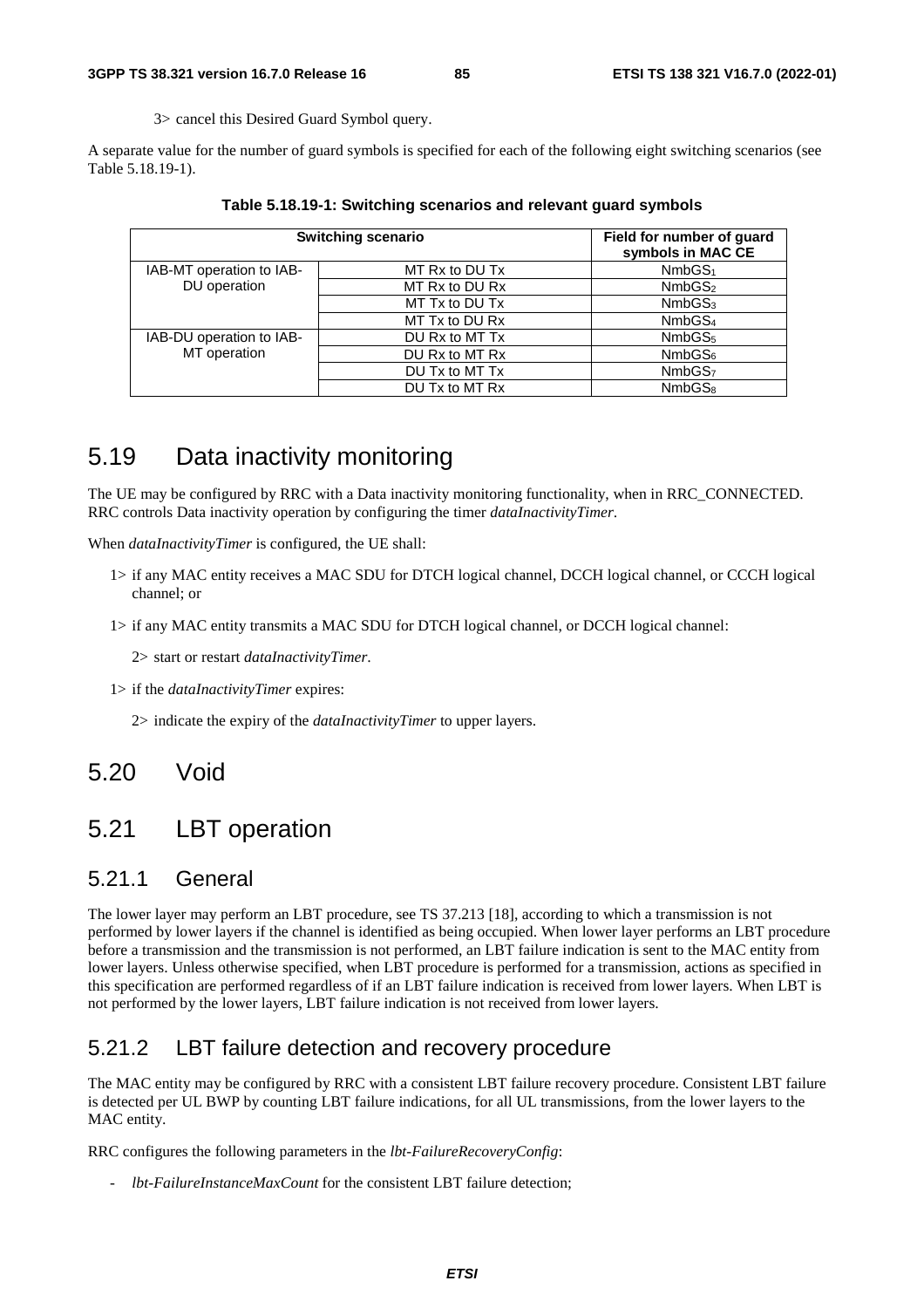- *lbt-FailureDetectionTimer* for the consistent LBT failure detection;

The following UE variable is used for the consistent LBT failure detection procedure:

- *LBT\_COUNTER* (per Serving Cell): counter for LBT failure indication which is initially set to 0.

For each activated Serving Cell configured with *lbt-FailureRecoveryConfig*, the MAC entity shall:

- 1> if LBT failure indication has been received from lower layers:
	- 2> start or restart the *lbt-FailureDetectionTimer*;
	- 2> increment *LBT\_COUNTER* by 1;
	- 2> if *LBT\_COUNTER* >= *lbt-FailureInstanceMaxCount*:
		- 3> trigger consistent LBT failure for the active UL BWP in this Serving Cell;
		- 3> if this Serving Cell is the SpCell:
			- 4> if consistent LBT failure has been triggered in all UL BWPs configured with PRACH occasions on same carrier in this Serving Cell:
				- 5> indicate consistent LBT failure to upper layers.
			- 4> else:
				- 5> stop any ongoing Random Access procedure in this Serving Cell;
				- 5> switch the active UL BWP to an UL BWP, on same carrier in this Serving Cell, configured with PRACH occasion and for which consistent LBT failure has not been triggered;
				- 5> initiate a Random Access Procedure (as specified in clause 5.1.1).
- 1> if all triggered consistent LBT failures are cancelled in this Serving Cell; or
- 1> if the *lbt-FailureDetectionTimer* expires; or
- 1> if *lbt-FailureDetectionTimer* or *lbt-FailureInstanceMaxCount* is reconfigured by upper layers:
	- 2> set *LBT\_COUNTER* to 0.

The MAC entity shall:

- 1> if consistent LBT failure has been triggered, and not cancelled, in the SpCell; and
- 1> if UL-SCH resources are available for a new transmission in the SpCell and these UL-SCH resources can accommodate the LBT failure MAC CE plus its subheader as a result of logical channel prioritization:
	- 2> instruct the Multiplexing and Assembly procedure to generate the LBT failure MAC CE.
- 1> else if consistent LBT failure has been triggered, and not cancelled, in at least one SCell:
	- 2> if UL-SCH resources are available for a new transmission in a Serving Cell for which consistent LBT failure has not been triggered and these UL-SCH resources can accommodate the LBT failure MAC CE plus its subheader as a result of logical channel prioritization:
		- 3> instruct the Multiplexing and Assembly procedure to generate the LBT failure MAC CE.

2> else:

3> trigger a Scheduling Request for LBT failure MAC CE.

- 1> if a MAC PDU is transmitted and LBT failure indication is not received from lower layers and this PDU includes the LBT failure MAC CE:
	- 2> cancel all the triggered consistent LBT failure(s) in SCell(s) for which consistent LBT failure was indicated in the transmitted LBT failure MAC CE.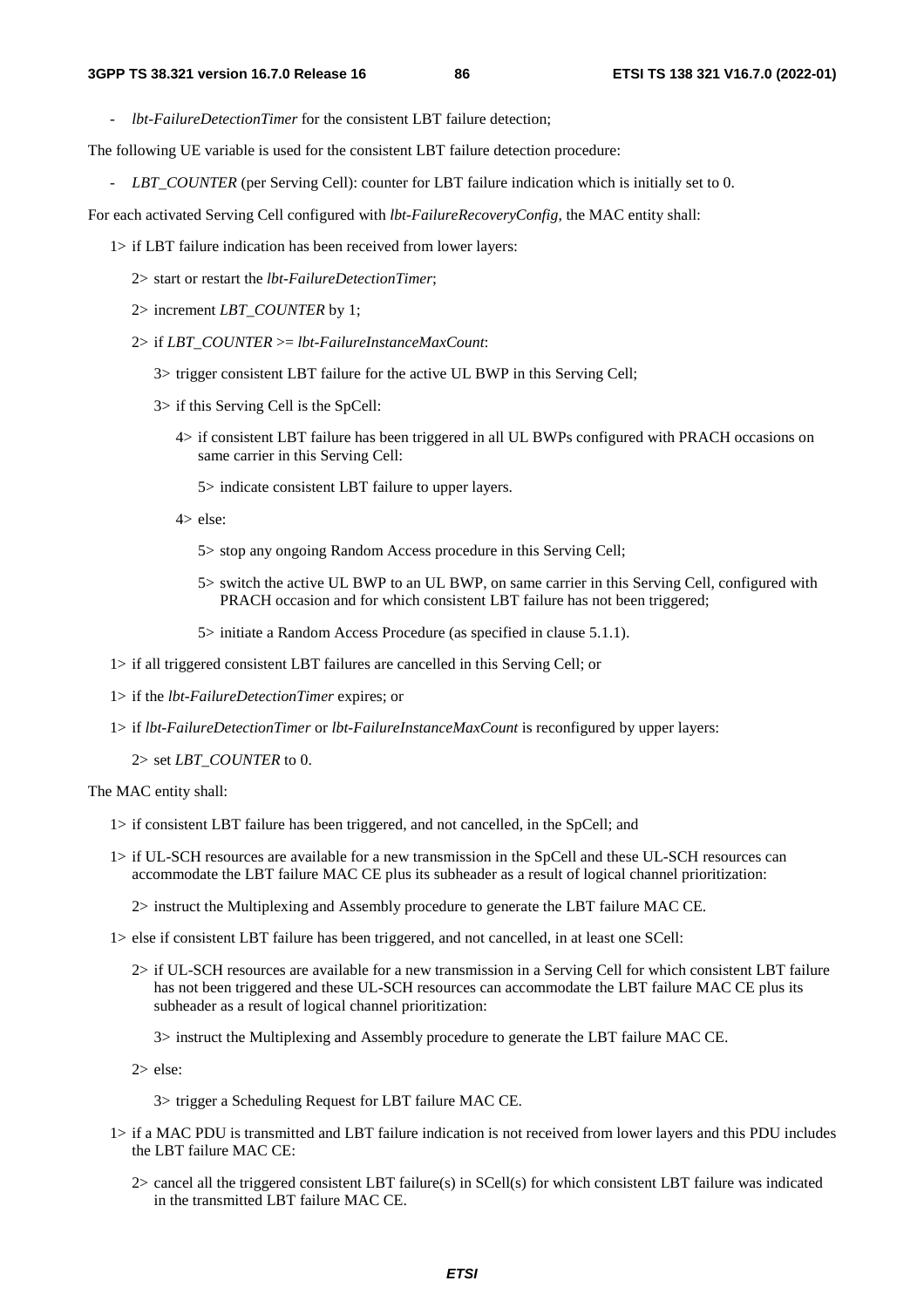- 1> if consistent LBT failure is triggered and not cancelled in the SpCell; and
- 1> if the Random Access procedure is considered successfully completed (see clause 5.1) in the SpCell:
	- 2> cancel all the triggered consistent LBT failure(s) in the SpCell.
- 1> if *lbt-FailureRecoveryConfig* is reconfigured by upper layers for a Serving Cell:

2> cancel all the triggered consistent LBT failure(s) in this Serving Cell.

# 5.22 SL-SCH Data transfer

# 5.22.1 SL-SCH Data transmission

### 5.22.1.1 SL Grant reception and SCI transmission

Sidelink grant is received dynamically on the PDCCH, configured semi-persistently by RRC or autonomously selected by the MAC entity. The MAC entity shall have a sidelink grant on an active SL BWP to determine a set of PSCCH duration(s) in which transmission of SCI occurs and a set of PSSCH duration(s) in which transmission of SL-SCH associated with the SCI occurs. A sidelink grant addressed to SLCS-RNTI with NDI = 1 is considered as a dynamic sidelink grant.

If the MAC entity has been configured with Sidelink resource allocation mode 1 as indicated in TS 38.331 [5], the MAC entity shall for each PDCCH occasion and for each grant received for this PDCCH occasion:

- 1> if a sidelink grant has been received on the PDCCH for the MAC entity's SL-RNTI:
	- 2> if the NDI received on the PDCCH has not been toggled compared to the value in the previously received HARQ information for the HARQ Process ID:
		- 3> use the received sidelink grant to determine PSCCH duration(s) and PSSCH duration(s) for one or more retransmissions of a single MAC PDU for the corresponding Sidelink process according to clause 8.1.2 of TS 38.214 [7].

2> else:

- 3> use the received sidelink grant to determine PSCCH duration(s) and PSSCH duration(s) for initial transmission and, if available, retransmission(s) of a single MAC PDU according to clause 8.1.2 of TS 38.214 [7].
- 2> if a sidelink grant is available for retransmission(s) of a MAC PDU which has been positively acknowledged as specified in clause 5.22.1.3.1a:
	- 3> clear the PSCCH duration(s) and PSSCH duration(s) corresponding to retransmission(s) of the MAC PDU from the sidelink grant.

1> else if a sidelink grant has been received on the PDCCH for the MAC entity's SLCS-RNTI:

- 2> if PDCCH contents indicate retransmission(s) for the identifed HARQ process ID that has been set for an activated configured sidelink grant identified by *sl-ConfigIndexCG*:
	- 3> use the received sidelink grant to determine PSCCH duration(s) and PSSCH duration(s) for one or more retransmissions of a single MAC PDU according to clause 8.1.2 of TS 38.214 [7].
- 2> else if PDCCH contents indicate configured grant Type 2 deactivation for a configured sidelink grant:
	- 3> trigger configured sidelink grant confirmation for the configured sidelink grant.
- 2> else if PDCCH contents indicate configured grant Type 2 activation for a configured sidelink grant:
	- 3> trigger configured sidelink grant confirmation for the configured sidelink grant;
	- 3> store the configured sidelink grant;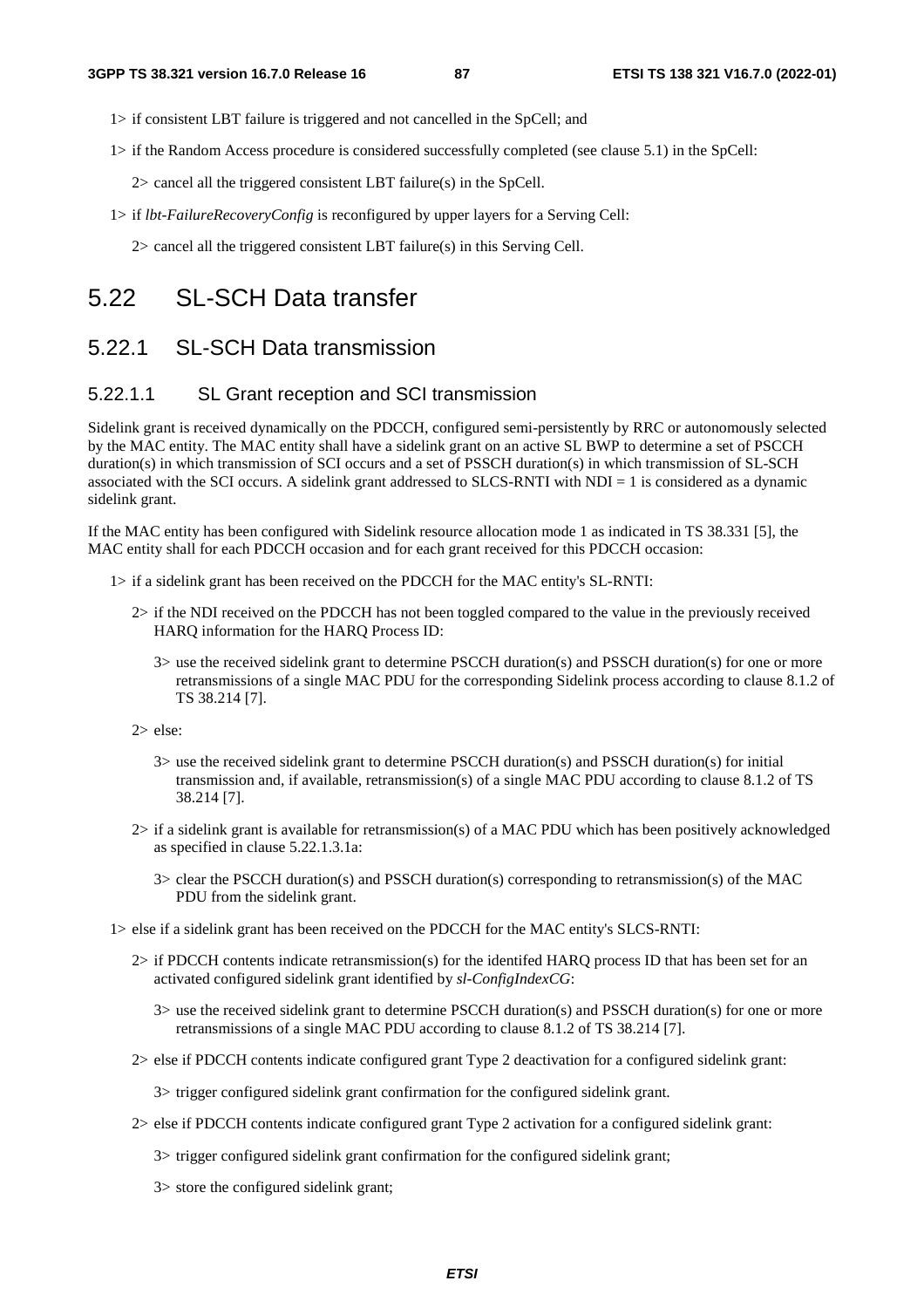3> initialise or re-initialise the configured sidelink grant to determine the set of PSCCH durations and the set of PSSCH durations for transmissions of multiple MAC PDUs according to clause 8.1.2 of TS 38.214 [7].

If the MAC entity has been configured with Sidelink resource allocation mode 2 to transmit using pool(s) of resources in a carrier as indicated in TS 38.331 [5] or TS 36.331 [21] based on sensing or random selection, the MAC entity shall for each Sidelink process:

- NOTE 1: If the MAC entity is configured with Sidelink resource allocation mode 2 to transmit using a pool of resources in a carrier as indicated in TS 38.331 [5] or TS 36.331 [21], the MAC entity can create a selected sidelink grant on the pool of resources based on random selection or sensing only after releasing configured sidelink grant(s), if any.
- NOTE 2: The MAC entity expects that PSFCH is always configured by RRC for at least one pool of resources in *sl-TxPoolSelectedNormal* and for the resource pool in *sl-TxPoolExceptional* in case that at least a logical channel configured with *sl-HARQ-FeedbackEnabled* is set to *enabled*.
- 1> if the MAC entity has selected to create a selected sidelink grant corresponding to transmissions of multiple MAC PDUs, and SL data is available in a logical channel:
	- 2> if the MAC entity has not selected a pool of resources allowed for the logical channel:
		- 3> if *sl-HARQ-FeedbackEnabled* is set to *enabled* for the logical channel:

4> select any pool of resources configured with PSFCH resources among the pools of resources;

3> else:

4> select any pool of resources among the pools of resources;

2> perform the TX resource (re-)selection check on the selected pool of resources as specified in clause 5.22.1.2;

- NOTE 3: The MAC entity continuously performs the TX resource (re-)selection check until the corresponding pool of resources is released by RRC or the MAC entity decides to cancel creating a selected sidelink grant corresponding to transmissions of multiple MAC PDUs.
	- 2> if the TX resource (re-)selection is triggered as the result of the TX resource (re-)selection check:
		- 3> select one of the allowed values configured by RRC in *sl-ResourceReservePeriodList* and set the resource reservation interval,  $P_{rsv}$   $_{TX}$ , with the selected value;
- NOTE 3A: The MAC entity selects a value for the resource reservation interval which is larger than the remaining PDB of SL data available in the logical channel.
	- 3> randomly select, with equal probability, an integer value in the interval [5, 15] for the resource reservation interval higher than or equal to 100ms or in the interval  $\left[5 \times \left|\frac{100}{\max(20, P_{rsvp\_TX})}\right|, 15 \times \left|\frac{100}{\max(20, P_{rsvp\_TX})}\right|\right]$ for the resource reservation interval lower than 100ms and set *SL\_RESOURCE\_RESELECTION\_COUNTER* to the selected value;

3> select the number of HARQ retransmissions from the allowed numbers, if configured by RRC, in *sl-MaxTxTransNumPSSCH* included in *sl-PSSCH-TxConfigList* and, if configured by RRC, overlapped in *sl-MaxTxTransNumPSSCH* indicated in *sl-CBR-PriorityTxConfigList* for the highest priority of the logical channel(s) allowed on the carrier and the CBR measured by lower layers according to clause 5.1.27 of TS 38.215 [24] if CBR measurement results are available or the corresponding *sldefaultTxConfigIndex* configured by RRC if CBR measurement results are not available;

3> select an amount of frequency resources within the range, if configured by RRC, between *sl-MinSubChannelNumPSSCH* and *sl-MaxSubchannelNumPSSCH* included in *sl-PSSCH-TxConfigList* and, if configured by RRC, overlapped between *MinSubChannelNumPSSCH* and *MaxSubchannelNumPSSCH* indicated in *sl-CBR-PriorityTxConfigList* for the highest priority of the logical channel(s) allowed on the carrier and the CBR measured by lower layers according to clause 5.1.27 of TS 38.215 [24] if CBR measurement results are available or the corresponding *sl-defaultTxConfigIndex* configured by RRC if CBR measurement results are not available;

3> if transmission based on random selection is configured by upper layers: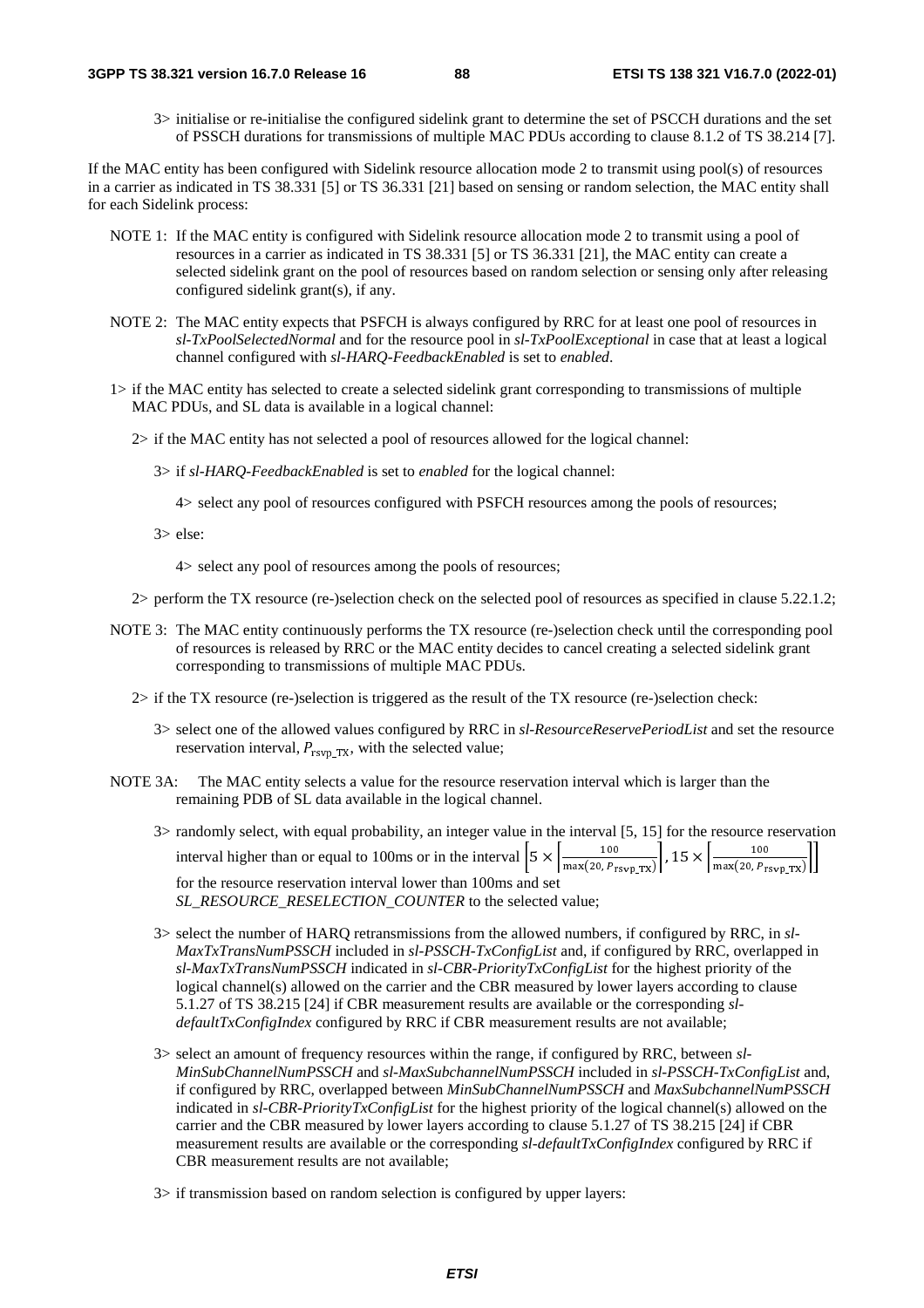4> randomly select the time and frequency resources for one transmission opportunity from the resources pool, according to the amount of selected frequency resources and the remaining PDB of SL data available in the logical channel(s) allowed on the carrier.

3> else:

- 4> randomly select the time and frequency resources for one transmission opportunity from the resources indicated by the physical layer as specified in clause 8.1.4 of TS 38.214 [7], according to the amount of selected frequency resources and the remaining PDB of SL data available in the logical channel(s) allowed on the carrier.
- 3> use the randomly selected resource to select a set of periodic resources spaced by the resource reservation interval for transmissions of PSCCH and PSSCH corresponding to the number of transmission opportunities of MAC PDUs determined in TS 38.214 [7];
- 3> if one or more HARQ retransmissions are selected:
	- 4> if transmission based on sensing is configured by upper layers and there are available resources left in the resources indicated by the physical layer according to clause 8.1.4 of TS 38.214 [7] for more transmission opportunities; or
	- 4> if transmission based on random selection is configured by upper layers and there are available resources left in the resource pool for more transmission opportunities:
		- 5> randomly select the time and frequency resources for one or more transmission opportunities from the available resources, according to the amount of selected frequency resources, the selected number of HARQ retransmissions and the remaining PDB of SL data available in the logical channel(s) allowed on the carrier by ensuring the minimum time gap between any two selected resources in case that PSFCH is configured for this pool of resources and that a retransmission resource can be indicated by the time resource assignment of a prior SCI according to clause 8.3.1.1 of TS 38.212 [9];
		- 5> use the randomly selected resource to select a set of periodic resources spaced by the resource reservation interval for transmissions of PSCCH and PSSCH corresponding to the number of retransmission opportunities of the MAC PDUs determined in TS 38.214 [7];
		- 5> consider the first set of transmission opportunities as the initial transmission opportunities and the other set(s) of transmission opportunities as the retransmission opportunities;
		- 5> consider the sets of initial transmission opportunities and retransmission opportunities as the selected sidelink grant.
- 3> else:

4> consider the set as the selected sidelink grant.

3> use the selected sidelink grant to determine the set of PSCCH durations and the set of PSSCH durations according to TS 38.214 [7].

#### 2> else if *SL\_RESOURCE\_RESELECTION\_COUNTER* = 0 and when

*SL\_RESOURCE\_RESELECTION\_COUNTER* was equal to 1 the MAC entity randomly selected, with equal probability, a value in the interval [0, 1] which is less than or equal to the probability configured by RRC in *sl-ProbResourceKeep*:

- 3> clear the selected sidelink grant, if available;
- 3> randomly select, with equal probability, an integer value in the interval [5, 15] for the resource reservation interval higher than or equal to 100ms or in the interval  $\left[\frac{5 \times \left|\frac{100}{\max(20, P_{rsv p_T X})}\right|, 15 \times \left|\frac{100}{\max(20, P_{rsv p_T X})}\right|\right]$ for the resource reservation interval lower than 100ms and set *SL\_RESOURCE\_RESELECTION\_COUNTER* to the selected value;
- 3> reuse the previously selected sidelink grant for the number of transmissions of the MAC PDUs determined in TS 38.214 [7] with the resource reservation interval to determine the set of PSCCH durations and the set of PSSCH durations according to TS 38.214 [7].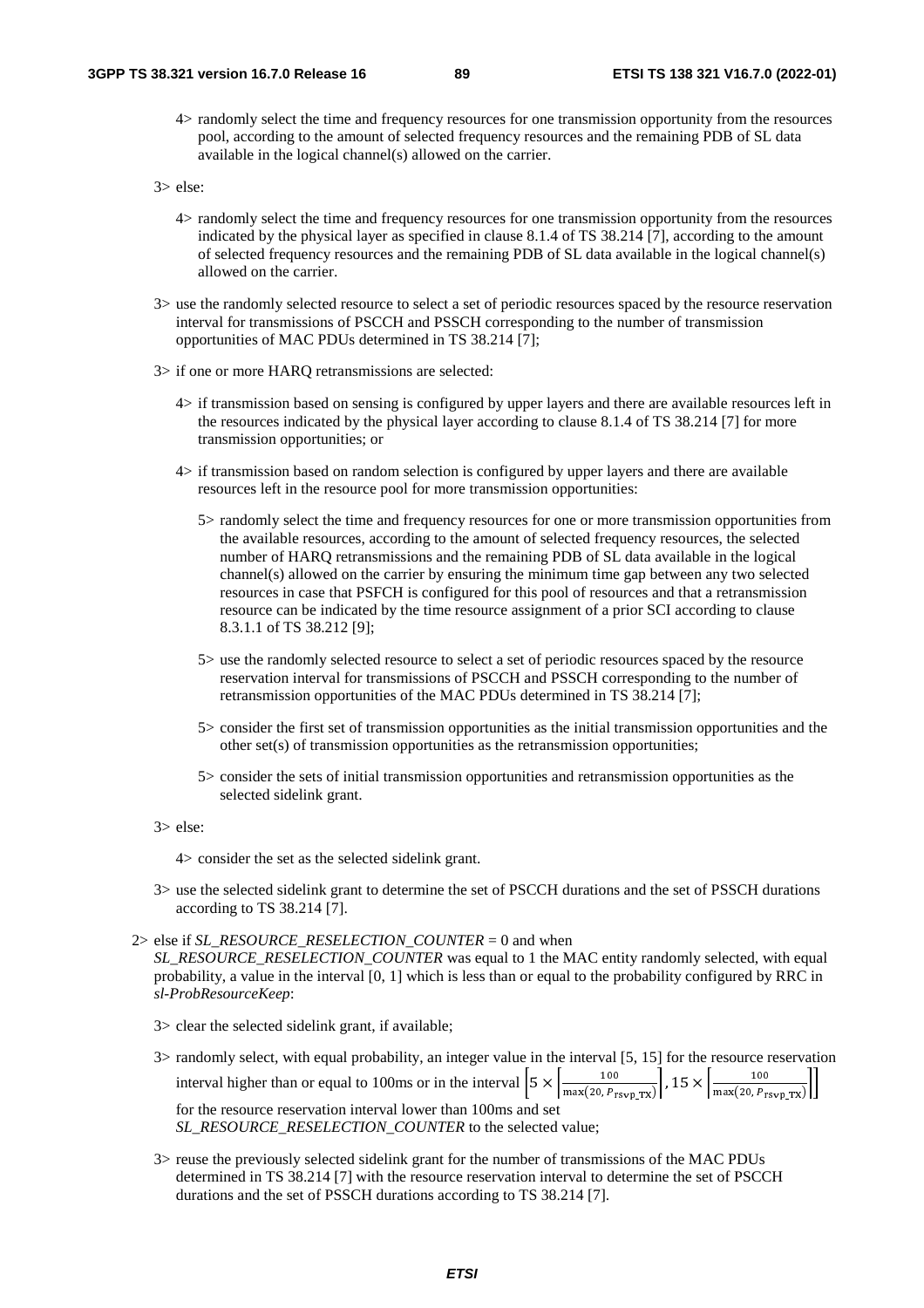- 1> if the MAC entity has selected to create a selected sidelink grant corresponding to transmission(s) of a single MAC PDU, and if SL data is available in a logical channel, or a SL-CSI reporting is triggered:
	- 2> if SL data is available in the logical channel:
		- 3> if *sl-HARQ-FeedbackEnabled* is set to *enabled* for the logical channel:
			- 4> select any pool of resources configured with PSFCH resources among the pools of resources;
		- 3> else:
			- 4> select any pool of resources among the pools of resources;
	- 2> else if a SL-CSI reporting is triggered:
		- 3> select any pool of resources among the pools of resources.
	- 2> perform the TX resource (re-)selection check on the selected pool of resources as specified in clause 5.22.1.2;
	- 2> if the TX resource (re-)selection is triggered as the result of the TX resource (re-)selection check:
		- 3> select the number of HARQ retransmissions from the allowed numbers, if configured by RRC, in *sl-MaxTxTransNumPSSCH* included in *sl-PSSCH-TxConfigList* and, if configured by RRC, overlapped in *sl-MaxTxTransNumPSSCH* indicated in *sl-CBR-PriorityTxConfigList* for the highest priority of the logical channel(s) allowed on the carrier and the CBR measured by lower layers according to clause 5.1.27 of TS 38.215 [24] if CBR measurement results are available or the corresponding *sldefaultTxConfigIndex* configured by RRC if CBR measurement results are not available;
		- 3> select an amount of frequency resources within the range, if configured by RRC, between *sl-MinSubChannelNumPSSCH* and *sl-MaxSubChannelNumPSSCH* included in *sl-PSSCH-TxConfigList* and, if configured by RRC, overlapped between *sl-MinSubChannelNumPSSCH* and *sl-MaxSubChannelNumPSSCH* indicated in *sl-CBR-PriorityTxConfigList* for the highest priority of the logical channel(s) allowed on the carrier and the CBR measured by lower layers according to clause 5.1.27 of TS 38.215 [24] if CBR measurement results are available or the corresponding *sldefaultTxConfigIndex* configured by RRC if CBR measurement results are not available;
		- 3> if transmission based on random selection is configured by upper layers:
			- 4> randomly select the time and frequency resources for one transmission opportunity from the resources pool, according to the amount of selected frequency resources and the remaining PDB of SL data available in the logical channel(s) allowed on the carrier, and the latency requirement of the triggered SL CSI reporting;
		- 3> else:
			- 4> randomly select the time and frequency resources for one transmission opportunity from the resources indicated by the physical layer as specified in clause 8.1.4 of TS 38.214 [7], according to the amount of selected frequency resources and the remaining PDB of SL data available in the logical channel(s) allowed on the carrier, and/or the latency requirement of the triggered SL-CSI reporting;
		- 3> if one or more HARQ retransmissions are selected:
			- 4> if transmission based on sensing is configured by upper layers and there are available resources left in the resources indicated by the physical layer according to clause 8.1.4 of TS 38.214 [7] for more transmission opportunities; or
			- 4> if transmission based on random selection is configured by upper layers and there are available resources left in the resources pool for more transmission opportunities:
				- 5> randomly select the time and frequency resources for one or more transmission opportunities from the available resources, according to the amount of selected frequency resources, the selected number of HARQ retransmissions and the remaining PDB of SL data available in the logical channel(s) allowed on the carrier, and/or the latency requirement of the triggered SL-CSI by ensuring the minimum time gap between any two selected resources in case that PSFCH is configured for this pool of resources, and that a retransmission resource can be indicated by the time resource assignment of a prior SCI according to clause 8.3.1.1 of TS 38.212 [9];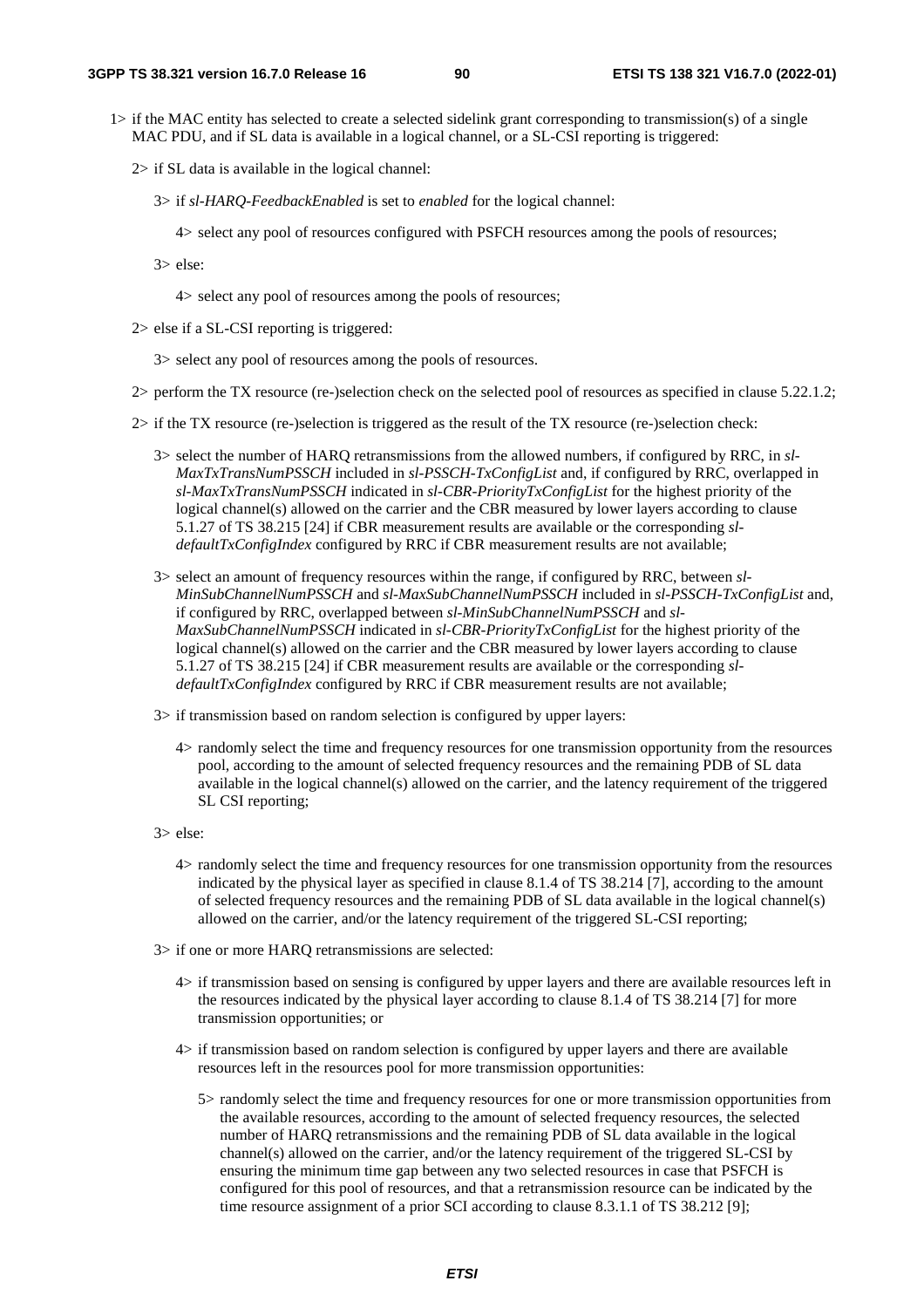- 5> consider a transmission opportunity which comes first in time as the initial transmission opportunity and other transmission opportunities as the retransmission opportunities;
- 5> consider all the transmission opportunities as the selected sidelink grant;

3> else:

- 4> consider the set as the selected sidelink grant;
- 3> use the selected sidelink grant to determine PSCCH duration(s) and PSSCH duration(s) according to TS 38.214 [7].
- NOTE 3B: If retransmission resource(s) cannot be selected by ensuring that the resource(s) can be indicated by the time resource assignment of a prior SCI, how to select the time and frequency resources for one or more transmission opportunities from the available resources is left for UE implementation by ensuring the minimum time gap between any two selected resources in case that PSFCH is configured for this pool of resources.
- 1> if a selected sidelink grant is available for retransmission(s) of a MAC PDU which has been positively acknowledged as specified in clause 5.22.1.3.3:
	- 2> clear the PSCCH duration(s) and PSSCH duration(s) corresponding to retransmission(s) of the MAC PDU from the selected sidelink grant.
- NOTE 3C: How the MAC entity determines the remaining PDB of SL data is left to UE implementation.

For a selected sidelink grant, the minimum time gap between any two selected resources comprises:

- a time gap between the end of the last symbol of a PSSCH transmission of the first resource and the start of the first symbol of the corresponding PSFCH reception determined by *sl-MinTimeGapPSFCH* and *sl-PSFCH-Period* for the pool of resources; and
- a time required for PSFCH reception and processing plus sidelink retransmission preparation including multiplexing of necessary physical channels and any TX-RX/RX-TX switching time.
- NOTE : How to determine the time required for PSFCH reception and processing plus sidelink retransmission preparation is left to UE implementation.

The MAC entity shall for each PSSCH duration:

- 1> for each sidelink grant occurring in this PSSCH duration:
	- 2> select a MCS table allowed in the pool of resource which is associated with the sidelink grant;
- NOTE 4a: MCS table selection is up to UE implementation if more than one MCS table is configured.
	- 2> if the MAC entity has been configured with Sidelink resource allocation mode 1:
		- 3> select a MCS which is, if configured, within the range that is configured by RRC between *sl-MinMCS-PSSCH* and *sl-MaxMCS-PSSCH* associated with the selected MCS table included in *sl-ConfigDedicatedNR*;
		- 3> set the resource reservation interval to 0ms.
	- 2> else:
		- 3> select a MCS which is, if configured, within the range, if configured by RRC, between *sl-MinMCS-PSSCH* and *sl-MaxMCS-PSSCH* associated with the selected MCS table included in *sl-PSSCH-TxConfigList* and, if configured by RRC, overlapped between *sl-MinMCS-PSSCH* and *sl-MaxMCS-PSSCH* associated with the selected MCS table indicated in *sl-CBR-PriorityTxConfigList* for the highest priority of the sidelink logical channel(s) in the MAC PDU and the CBR measured by lower layers according to clause 5.1.27 of TS 38.215 [24] if CBR measurement results are available or the corresponding *sl-defaultTxConfigIndex* configured by RRC if CBR measurement results are not available;
		- 3> if the MAC entity decides not to use the selected sidelink grant for the next PSSCH duration corresponding to an initial transmission opportunity: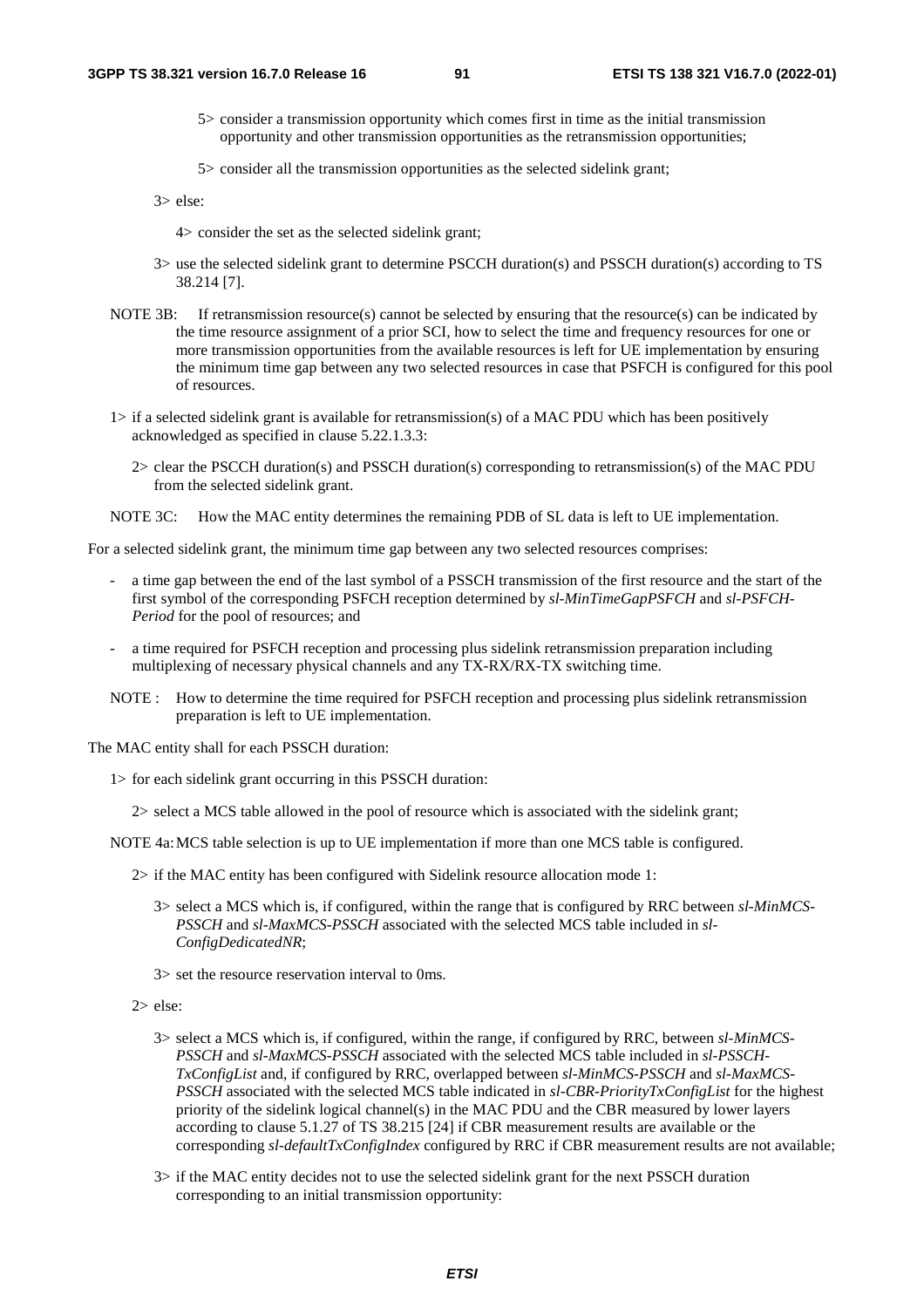4> set the resource reservation interval to 0ms.

3> else:

4> set the resource reservation interval to the selected value.

- NOTE 5: MCS selection is up to UE implementation if the MCS or the corresponding range is not configured by RRC.
	- 2> if the configured sidelink grant has been activated and this PSSCH duration corresponds to the first PSSCH transmission opportunity within this *sl-PeriodCG* of the configured sidelink grant:
		- 3> set the HARQ Process ID to the HARQ Process ID associated with this PSSCH duration and, if available, all subsequent PSSCH duration(s) occuring in this *sl-PeriodCG* for the configured sidelink grant;
		- 3> determine that this PSSCH duration is used for initial transmission;
		- 3> flush the HARQ buffer of Sidelink process associated with the HARQ Process ID.
	- 2> deliver the sidelink grant, the selected MCS, and the associated HARQ information to the Sidelink HARQ Entity for this PSSCH duration.

For configured sidelink grants, the HARQ Process ID associated with the first slot of a SL transmission is derived from the following equation:

HARQ Process ID = [floor(CURRENT\_slot / *PeriodicitySL*)] modulo *sl-NrOfHARQ-Processes* + *sl-HARQ-ProcIDoffset*

where CURRENT slot refers to current logical slot in the associated resource pool, and *PeriodicitySL* is defined in clause 5.8.3.

## 5.22.1.2 TX resource (re-)selection check

If the TX resource (re-)selection check procedure is triggered on the selected pool of resources for a Sidelink process according to clause 5.22.1.1, the MAC entity shall for the Sidelink process:

- 1> if *SL\_RESOURCE\_RESELECTION\_COUNTER* = 0 and when *SL\_RESOURCE\_RESELECTION\_COUNTER* was equal to 1 the MAC entity randomly selected, with equal probability, a value in the interval [0, 1] which is above the probability configured by RRC in *sl-ProbResourceKeep*; or
- 1> if the pool of resources is configured or reconfigured by RRC; or
- 1> if there is no selected sidelink grant on the selected pool of resources; or
- 1> if neither transmission nor retransmission has been performed by the MAC entity on any resource indicated in the selected sidelink grant during the last second; or
- 1> if *sl-ReselectAfter* is configured and the number of consecutive unused transmission opportunities on resources indicated in the selected sidelink grant, which is incremented by 1 when none of the resources of the selected sidelink grant within a resource reservation interval is used, is equal to *sl-ReselectAfter*; or
- 1> if the selected sidelink grant cannot accommodate a RLC SDU by using the maximum allowed MCS configured by RRC in *sl-MaxMCS-PSSCH* associated with the selected MCS table and the UE selects not to segment the RLC SDU; or
- NOTE 1: If the selected sidelink grant cannot accommodate the RLC SDU, it is left for UE implementation whether to perform segmentation or sidelink resource reselection.
- 1> if transmission(s) with the selected sidelink grant cannot fulfil the remaining PDB of the data in a logical channel according to the associated priority, and the MAC entity selects not to perform transmission(s) corresponding to a single MAC PDU:
- NOTE 2: If the remaining PDB is not met, it is left for UE implementation whether to perform transmission(s) corresponding to single MAC PDU or sidelink resource reselection.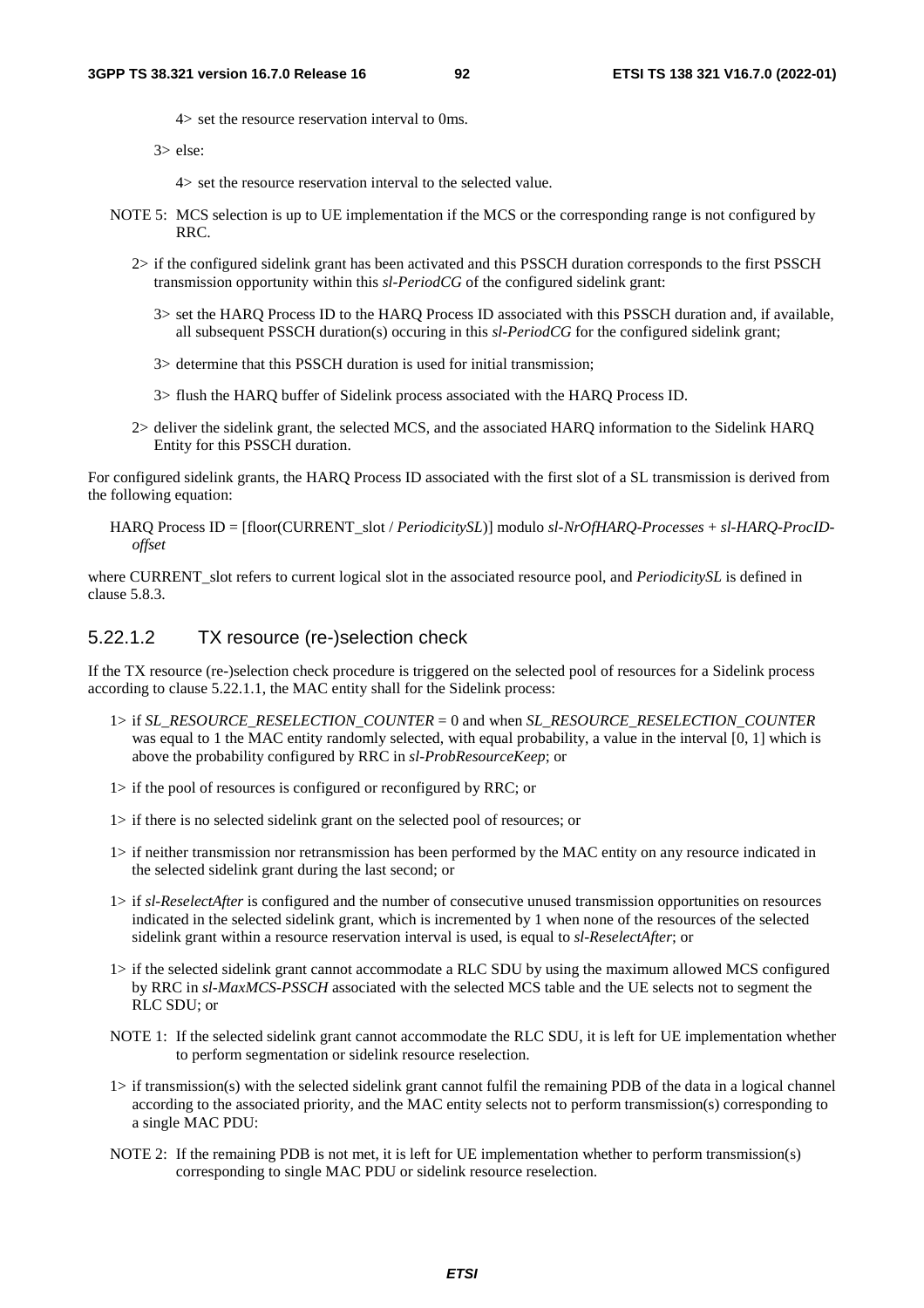- NOTE 3: It is left for UE implementation whether to trigger the TX resource (re-)selection due to the latency requirement of the MAC CE triggered according to clause 5.22.1.7.
	- 2> clear the selected sidelink grant associated to the Sidelink process, if available;

2> trigger the TX resource (re-)selection.

NOTE 4: Void.

NOTE 5: Void.

### 5.22.1.2a Re-evaluation and Pre-emption

A resource(s) of the selected sidelink grant for a MAC PDU to transmit from multiplexing and assembly entity is reevaluated by physical layer at  $T_3$  before the slot where the SCI indicating the resource(s) is signalled at first time as specified in clause 8.1.4 of TS 38.214 [7].

A resource(s) of the selected sidelink grant which has been indicated by a prior SCI for a MAC PDU to transmit from multiplexing and assembly entity could be checked for pre-emption by physical layer at  $T_3$  before the slot where the resource(s) is located as specified in clause 8.1.4 of TS 38.214 [7].

NOTE 1: It is up to UE implementation to re-evaluate or pre-empt before 'm –  $T_3$ ' or after 'm –  $T_3$ ' but before 'm'. For re-evaluation, m is the slot where the SCI indicating the resource(s) is signalled at first time as specified in clause 8.1.4 of TS 38.214. For pre-emption, m is the slot where the resource(s) is located as specified in clause 8.1.4 of TS 38.214.

If the MAC entity has been configured with Sidelink resource allocation mode 2 to transmit using pool(s) of resources in a carrier as indicated in TS 38.331 [5] or TS 36.331 [21] based on sensing or random selection the MAC entity shall for each Sidelink process:

- 1> if a resource(s) of the selected sidelink grant which has not been identified by a prior SCI is indicated for reevaluation by the physical layer as specified in clause 8.1.4 of TS 38.214 [7]; or
- 1> if any resource(s) of the selected sidelink grant which has been indicated by a prior SCI is indicated for preemption by the physical layer as specified in clause 8.1.4 of TS 38.214 [7]:
	- 2> remove the resource(s) from the selected sidelink grant associated to the Sidelink process;
	- 2> randomly select the time and frequency resource from the resources indicated by the physical layer as specified in clause 8.1.4 of TS 38.214 [7] for either the removed resource or the dropped resource, according to the amount of selected frequency resources, the selected number of HARQ retransmissions and the remaining PDB of either SL data available in the logical channel(s) by ensuring the minimum time gap between any two selected resources of the selected sidelink grant in case that PSFCH is configured for this pool of resources, and that a resource can be indicated by the time resource assignment of a SCI for a retransmission according to clause 8.3.1.1 of TS 38.212 [9];
- NOTE 2: If retransmission resource(s) cannot be selected by ensuring that the resource(s) can be indicated by the time resource assignment of a prior SCI, how to select the time and frequency resources for one or more transmission opportunities from the available resources is left for UE implementation by ensuring the minimum time gap between any two selected resources in case that PSFCH is configured for this pool of resources.
	- 2> replace the removed or dropped resource(s) by the selected resource(s) for the selected sidelink grant.
- NOTE 3: It is left for UE implementation to reselect any pre-selected but not reserved resource(s) other than the resource(s) indicated for pre-emption or re-evaluation by the physical layer during reselection triggered by re-evaluation or pre-emption indicated by the physical layer.
- NOTE 4: It is up to UE implementation whether to set the resource reservation interval in the re-selected resource to replace pre-empted resource.
- NOTE 5: It is up to UE implementation whether to trigger resource reselection due to deprioritization as specified in clause 16.2.4 of TS 38.213 [6], clause 5.14.1.2.2 of TS 36.321 [22] and clause 5.22.1.3.1a.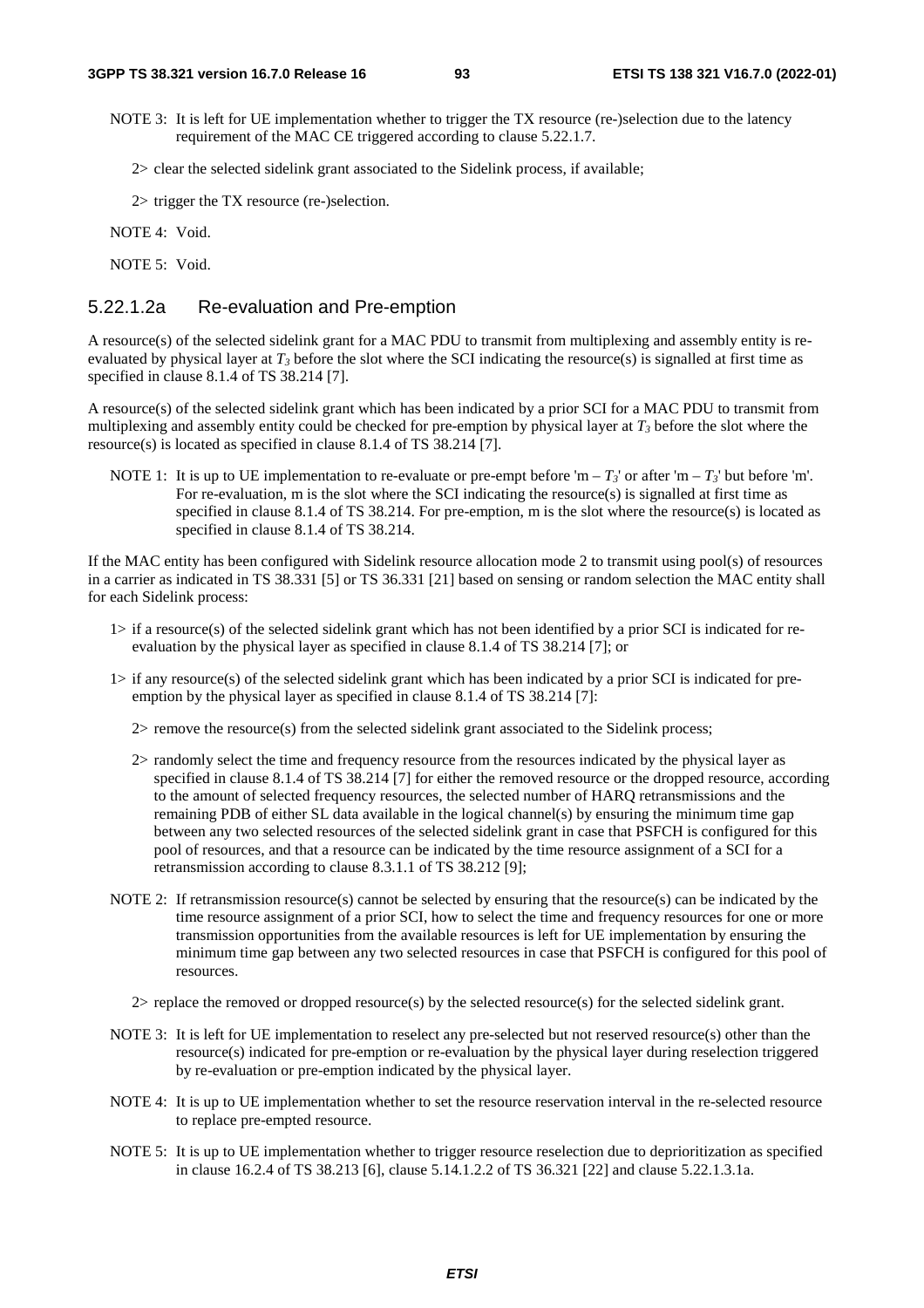NOTE 6: For the selected sidelink grant corresponds to transmissions of multiple MAC PDU, it is up to UE implementation whether to apply re-evaluation check to the resources in non-initial reservation period that have been signalled neither in the immediate last nor in the current period.

## 5.22.1.3 Sidelink HARQ operation

### 5.22.1.3.1 Sidelink HARQ Entity

The MAC entity includes at most one Sidelink HARQ entity for transmission on SL-SCH, which maintains a number of parallel Sidelink processes.

The maximum number of transmitting Sidelink processes associated with the Sidelink HARQ Entity is 16. A sidelink process may be configured for transmissions of multiple MAC PDUs. For transmissions of multiple MAC PDUs with Sidelink resource allocation mode 2, the maximum number of transmitting Sidelink processes associated with the Sidelink HARQ Entity is 4.

A delivered sidelink grant and its associated Sidelink transmission information are associated with a Sidelink process. Each Sidelink process supports one TB.

For each sidelink grant, the Sidelink HARQ Entity shall:

- 1> if the MAC entity determines that the sidelink grant is used for initial transmission as specified in clause 5.22.1.1; or
- 1> if the sidelink grant is a configured sidelink grant and no MAC PDU has been obtained in a *sl-PeriodCG* of the configured sidelink grant:

NOTE 1: Void.

2> (re-)associate a Sidelink process to this grant, and for the associated Sidelink process:

- NOTE 1A: The Sidelink HARQ Entity will associate the selected sidelink grant to the Sidelink process determined by the MAC entity.
	- 3> obtain the MAC PDU to transmit from the Multiplexing and assembly entity, if any;
	- 3> if a MAC PDU to transmit has been obtained:
		- 4> if a HARQ Process ID has been set for the sidelink grant:
			- 5> (re-)associate the HARQ Process ID corresponding to the sidelink grant to the Sidelink process;
- NOTE 1a: There is one-to-one mapping between a HARQ Process ID and a Sidelink process in the MAC entity configured with Sidelink resource allocation mode 1.
	- 4> determines Sidelink transmission information of the TB for the source and destination pair of the MAC PDU as follows:
		- 5> set the Source Layer-1 ID to the 8 LSB of the Source Layer-2 ID of the MAC PDU;
		- 5> set the Destination Layer-1 ID to the 16 LSB of the Destination Layer-2 ID of the MAC PDU;
		- 5> (re-)associate the Sidelink process to a Sidelink process ID;

NOTE 1b: How UE determine Sidelink process ID in SCI is left to UE implementation for NR sidelink.

- 5> consider the NDI to have been toggled compared to the value of the previous transmission corresponding to the Sidelink identification information and the Sidelink process ID of the MAC PDU and set the NDI to the toggled value;
- NOTE 2: The initial value of the NDI set to the very first transmission for the associated Sidelink process is left to UE implementation.

NOTE 3: Void.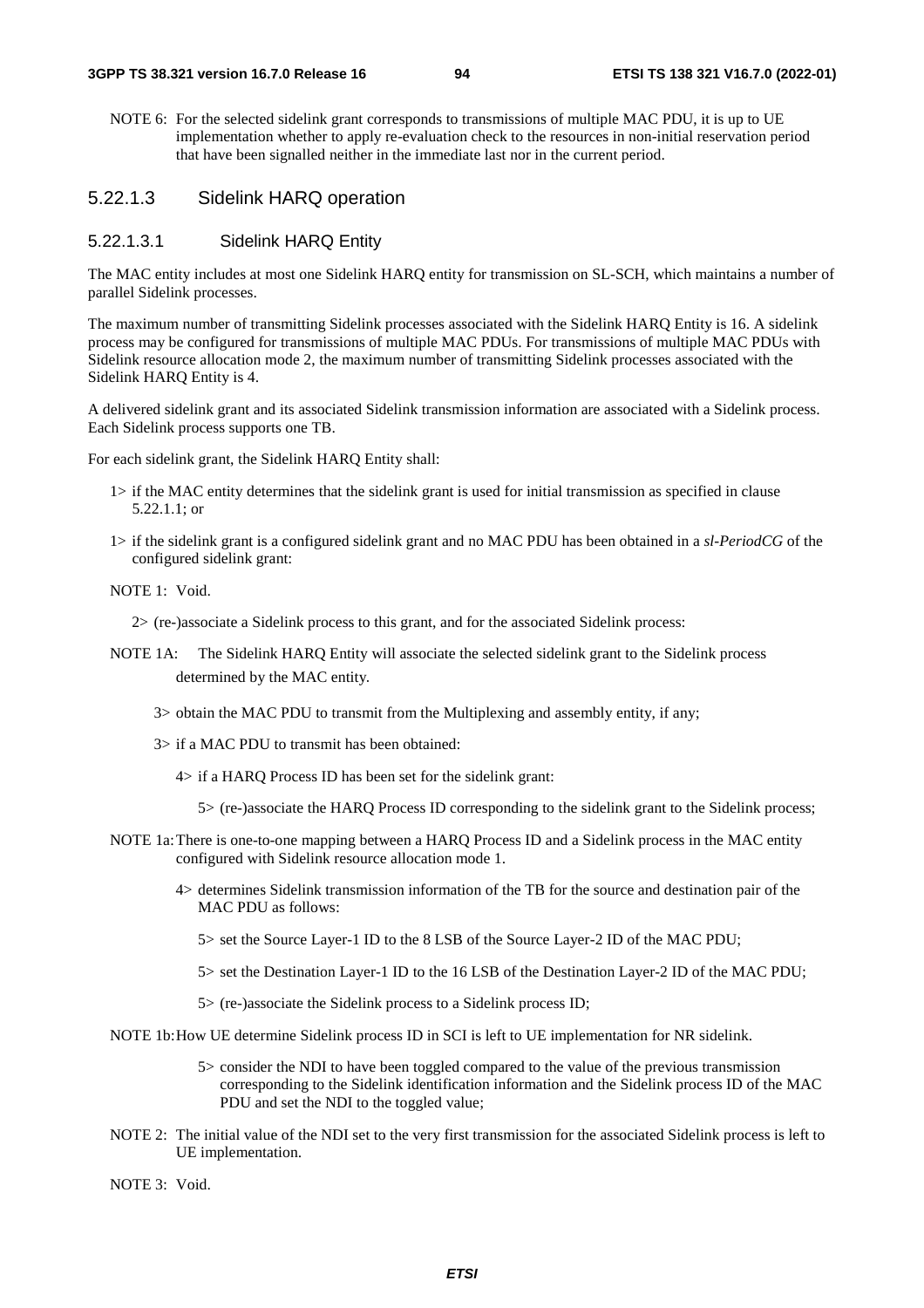- 5> set the cast type indicator to one of broadcast, groupcast and unicast as indicated by upper layers;
- 5> if HARQ feedback has been enabled for the MAC PDU according to clause 5.22.1.4.2;

6> set the HARQ feedback enabled/disabled indicator to *enabled*.

5> else:

6> set the HARQ feedback enabled/disabled indicator to *disabled*.

- 5> set the priority to the value of the highest priority of the logical channel(s), if any, and a MAC CE, if included, in the MAC PDU;
- 5> if HARQ feedback is enabled for groupcast:
	- 6> if both a group size and a member ID are provided by upper layers and the group size is not greater than the number of candidate PSFCH resources associated with this sidelink grant:
		- 7> select either positive-negative acknowledgement or negative-only acknowledgement.
- NOTE 4: Selection of positive-negative acknowledgement or negative-only acknowledgement is up to UE implementation.
	- 5> set the Redundancy version to the selected value.

6> else:

7> select negative-only acknowledgement.

- 6> if negative-only acknowledgement is selected, UE's location information is available, and *sl-TransRange* has been configured for a logical channel in the MAC PDU, and *sl-ZoneConfig* is configured as specified in TS 38.331 [5]:
	- 7> set the communication range requirement to the value of the longest communication range of the logical channel(s) in the MAC PDU;
	- 7> determine the value of *sl-ZoneLength* corresponding to the communication range requirement and set Zone\_id to the value of Zone\_id calculated using the determined value of *sl-ZoneLength* as specified in TS 38.331 [5].
- 4> deliver the MAC PDU, the sidelink grant and the Sidelink transmission information of the TB to the associated Sidelink process;
- 4> instruct the associated Sidelink process to trigger a new transmission.

3> else:

4> flush the HARQ buffer of the associated Sidelink process.

1> else (i.e. retransmission):

- 2> if the HARQ Process ID corresponding to the sidelink grant received on PDCCH, the configured sidelink grant or the selected sidelink grant is associated to a Sidelink process of which HARQ buffer is empty; or
- 2> if the HARQ Process ID corresponding to the sidelink grant received on PDCCH is not associated to any Sidelink process:

3> ignore the sidelink grant.

- 2> else:
	- 3> identify the Sidelink process associated with this grant, and for the associated Sidelink process:
		- 4> deliver the sidelink grant of the MAC PDU to the associated Sidelink process;
		- 4> instruct the associated Sidelink process to trigger a retransmission.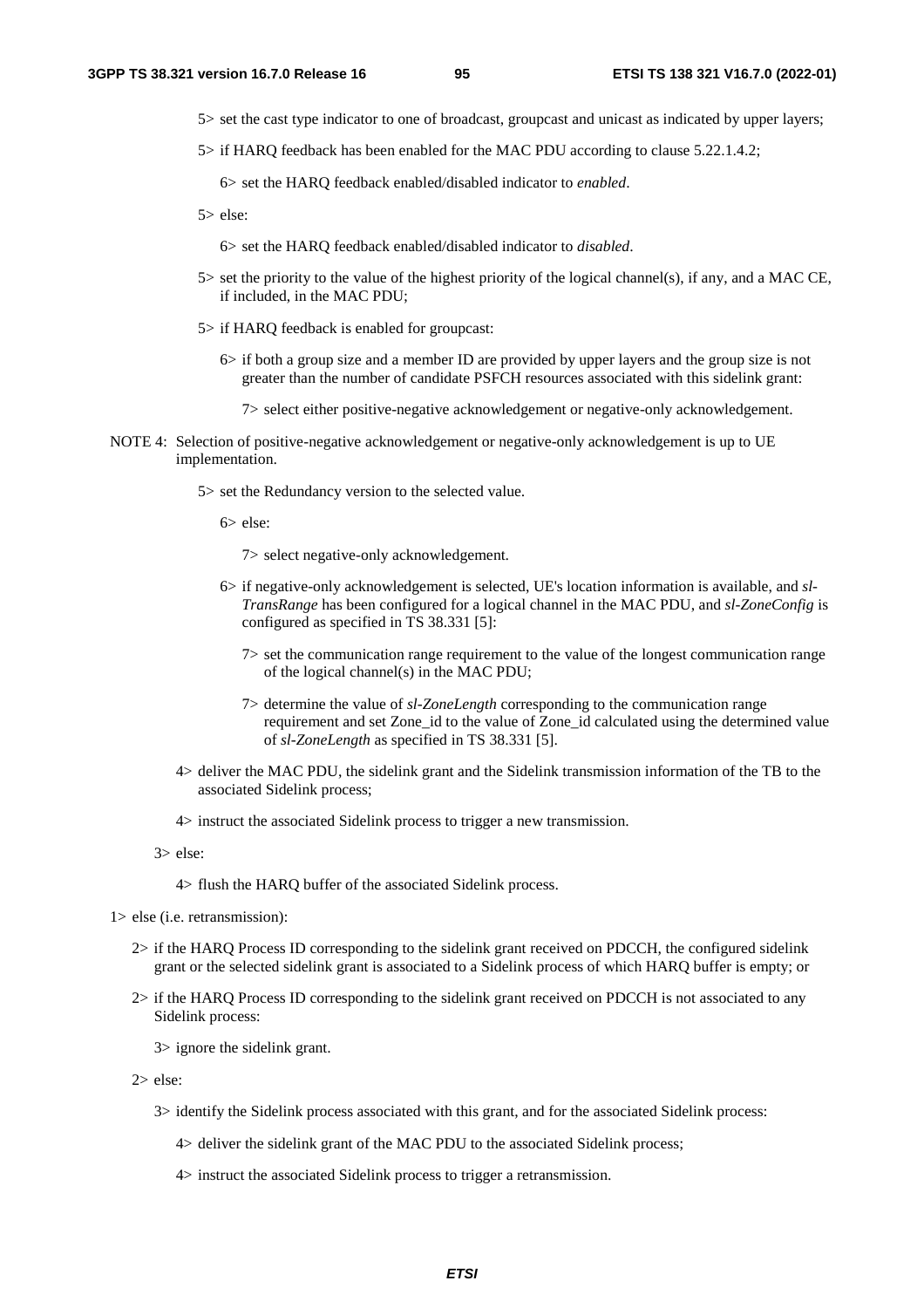#### 5.22.1.3.1a Sidelink process

The Sidelink process is associated with a HARQ buffer.

New transmissions and retransmissions are performed on the resource indicated in the sidelink grant as specified in clause 5.22.1.1 and with the MCS selected as specified in clause 8.1.3.1 of TS 38.214 [7] and clause 5.22.1.1.

If the Sidelink process is configured to perform transmissions of multiple MAC PDUs with Sidelink resource allocation mode 2, the process maintains a counter *SL\_RESOURCE\_RESELECTION\_COUNTER*. For other configurations of the Sidelink process, this counter is not available.

Priority of a MAC PDU is determined by the highest priority of the logical channel(s) or a MAC CE in the MAC PDU.

If the Sidelink HARQ Entity requests a new transmission, the Sidelink process shall:

- 1> store the MAC PDU in the associated HARQ buffer;
- 1> store the sidelink grant received from the Sidelink HARQ Entity;
- 1> generate a transmission as described below.

If the Sidelink HARQ Entity requests a retransmission, the Sidelink process shall:

- 1> store the sidelink grant received from the Sidelink HARQ Entity;
- 1> generate a transmission as described below.

To generate a transmission, the Sidelink process shall:

- 1> if there is no uplink transmission; or
- 1> if the MAC entity is able to simultaneously perform uplink transmission(s) and sidelink transmission at the time of the transmission; or
- 1> if the other MAC entity and the MAC entity are able to simultaneously perform uplink transmission(s) and sidelink transmission at the time of the transmission respectively; or
- 1> if there is a MAC PDU to be transmitted for this duration in uplink, except a MAC PDU obtained from the Msg3 buffer, the MSGA buffer, or prioritized as specified in clause 5.4.2.2, and the sidelink transmission is prioritized over uplink transmission:
	- 2> instruct the physical layer to transmit SCI according to the stored sidelink grant with the associated Sidelink transmission information;
	- 2> instruct the physical layer to generate a transmission according to the stored sidelink grant;
	- 2> if HARQ feedback has been enabled the MAC PDU according to clause 5.22.1.4.2:
		- 3> instruct the physical layer to monitor PSFCH for the transmission and perform PSFCH reception as specified in clause 5.22.1.3.2.
	- 2> if *sl-PUCCH-Config* is configured by RRC for the stored sidelink grant:

3> determine transmission of an acknowledgement on the PUCCH as specified in clause 5.22.1.3.2.

1> if this transmission corresponds to the last transmission of the MAC PDU:

2> decrement *SL\_RESOURCE\_RESELECTION\_COUNTER* by 1, if available.

NOTE 1: If the number of HARQ retransmissions selected by the MAC entity has been reached, or if a positive acknowledgement to a transmission of the MAC PDU has been received, or if a negative-only acknowledgement was enabled in the SCI and no negative acknowledgement was received for the transmission of the MAC PDU, the MAC entity determines this transmission corresponds to the last transmission of the MAC PDU for Sidelink resource allocation mode 2. How to determine the last transmission in other cases is up to UE implementation.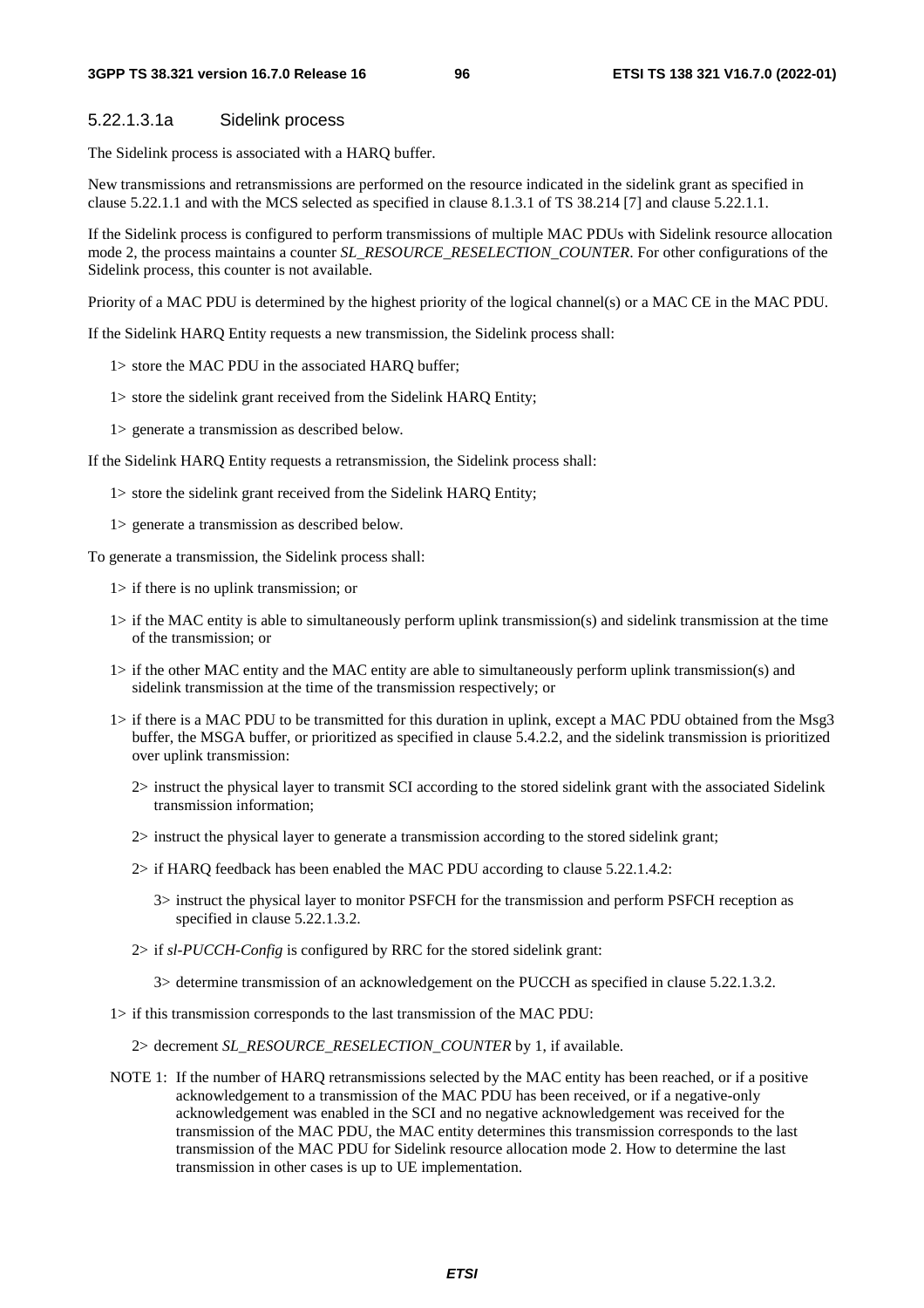- 1> if *sl-MaxTransNum* corresponding to the highest priority of the logical channel(s) in the MAC PDU has been configured in *sl-CG-MaxTransNumList* for the sidelink grant by RRC and the number of transmissions of the MAC PDU has been reached to *sl-MaxTransNum*; or
- 1> if a positive acknowledgement to this transmission of the MAC PDU was received according to clause 5.22.1.3.2; or
- 1> if negative-only acknowledgement was enabled in the SCI and no negative acknowledgement was received for this transmission of the MAC PDU according to clause 5.22.1.3.2:
	- 2> flush the HARQ buffer of the associated Sidelink process.

The transmission of the MAC PDU is prioritized over uplink transmissions of the MAC entity or the other MAC entity if the following conditions are met:

- 1> if the MAC entity is not able to perform this sidelink transmission simultaneously with all uplink transmissions at the time of the transmission, and
- 1> if uplink transmission is neither prioritized as specified in clause 5.4.2.2 nor prioritized by upper layer according to TS 23.287 [19]; and
- 1> if *sl-PrioritizationThres* is configured and if the value of the highest priority of logical channel(s) or a MAC CE in the MAC PDU is lower than *sl-PrioritizationThres*.
- NOTE 2: If the MAC entity is not able to perform this sidelink transmission simultaneously with all uplink transmissions as specified in clause 5.4.2.2 of TS 36.321 [22] at the time of the transmission, and prioritization-related information is not available prior to the time of this sidelink transmission due to processing time restriction, it is up to UE implementation whether this sidelink transmission is performed.

#### 5.22.1.3.2 PSFCH reception

The MAC entity shall for each PSSCH transmission:

- 1> if an acknowledgement corresponding to the PSSCH transmission in clause 5.22.1.3.1a is obtained from the physical layer:
	- 2> deliver the acknowledgement to the corresponding Sidelink HARQ entity for the Sidelink process;

1> else:

- 2> deliver a negative acknowledgement to the corresponding Sidelink HARQ entity for the Sidelink process;
- 1> if the PSSCH transmission occurs for a pair of Source Layer-2 ID and Destination Layer-2 ID corresponding to a PC5-RRC connection which has been established by upper layers:
	- 2> perform the HARQ-Based Sidelink RLF Detection procedure as specified in clause 5.22.1.3.3.
- If *sl-PUCCH-Config* is configured by RRC, the MAC entity shall for a PUCCH transmission occasion:
	- 1> if the *timeAlignmentTimer*, associated with the TAG containing the Serving Cell on which the HARQ feedback is to be transmitted, is stopped or expired:

2> not instruct the physical layer to generate acknowledgement(s) of the data in this TB.

- 1> else if a MAC PDU has been obtained for a sidelink grant associated to the PUCCH transmission occasion in clause 5.22.1.3.1, the MAC entity shall:
	- 2> if the most recent transmission of the MAC PDU was not prioritized as specified in clause 5.22.1.3.1a:
		- 3> instruct the physical layer to signal a negative acknowledgement on the PUCCH according to clause 16.5 of TS 38.213 [6].
	- 2> else if HARQ feedback has been disabled for the MAC PDU and next retransmission(s) of the MAC PDU is not required: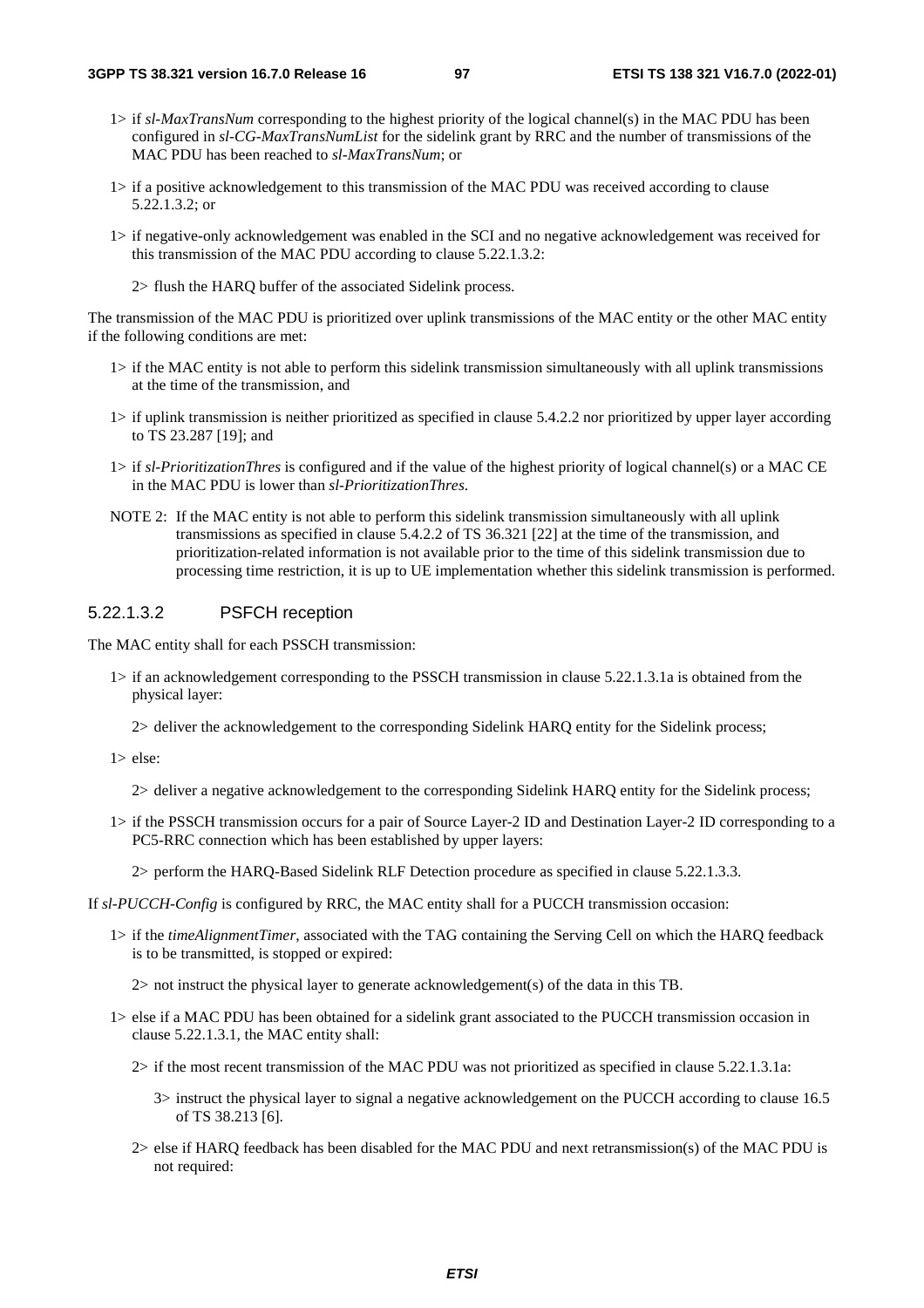- 3> instruct the physical layer to signal a positive acknowledgement corresponding to the transmission on the PUCCH according to clause 16.5 of TS 38.213 [6].
- 2> else if HARQ feedback has been disabled for the MAC PDU and no sidelink grant is available for next retransmission(s) of the MAC PDU (including if HARQ feedback has been disabled for the MAC PDU and *sl-MaxTransNum* corresponding to the highest priority of the logical channel(s) in the MAC PDU has been configured in *sl-CG-MaxTransNumList* for the sidelink grant by RRC and the number of transmissions of the MAC PDU has not reached *sl-MaxTransNum* after all PSSCH duration(s) in a *sl-PeriodCG* for the sidelink grant), if any:
	- 3> instruct the physical layer to signal a negative acknowledgement corresponding to the transmission on the PUCCH according to clause 16.5 of TS 38.213 [6].

2> else:

3> instruct the physical layer to signal an acknowledgement corresponding to the transmission on the PUCCH according to clause 16.5 of TS 38.213 [6]

1> else:

2> instruct the physical layer to signal a positive acknowledgement on the PUCCH according to clause 16.5 of TS 38.213 [6].

### 5.22.1.3.3 HARQ-based Sidelink RLF detection

The HARQ-based Sidelink RLF detection procedure is used to detect Sidelink RLF based on a number of consecutive DTX on PSFCH reception occasions for a PC5-RRC connection.

RRC configures the following parameter to control HARQ-based Sidelink RLF detection:

- *sl-maxNumConsecutiveDTX*.

The following UE variable is used for HARQ-based Sidelink RLF detection.

- *numConsecutiveDTX*, which is maintained for each PC5-RRC connection.

The Sidelink HARQ Entity shall (re-)initialize *numConsecutiveDTX* to zero for each PC5-RRC connection which has been established by upper layers, if any, upon establishment of the PC5-RRC connection or (re)configuration of *slmaxNumConsecutiveDTX*.

The Sidelink HARQ Entity shall for each PSFCH reception occasion associated to the PSSCH transmission:

- 1> if PSFCH reception is absent on the PSFCH reception occasion:
	- 2> increment *numConsecutiveDTX* by 1;
	- 2> if *numConsecutiveDTX* reaches *sl-maxNumConsecutiveDTX*:
		- 3> indicate HARQ-based Sidelink RLF detection to RRC.
- 1> else:

2> re-initialize *numConsecutiveDTX* to zero.

### 5.22.1.4 Multiplexing and assembly

For PDU(s) associated with one SCI, MAC shall consider only logical channels with the same Source Layer-2 ID-Destination Layer-2 ID pair for one of unicast, groupcast and broadcast which is associated with the pair. Multiple transmissions for different Sidelink processes are allowed to be independently performed in different PSSCH durations.

### 5.22.1.4.1 Logical channel prioritization

5.22.1.4.1.1 General

The sidelink Logical Channel Prioritization procedure is applied whenever a new transmission is performed.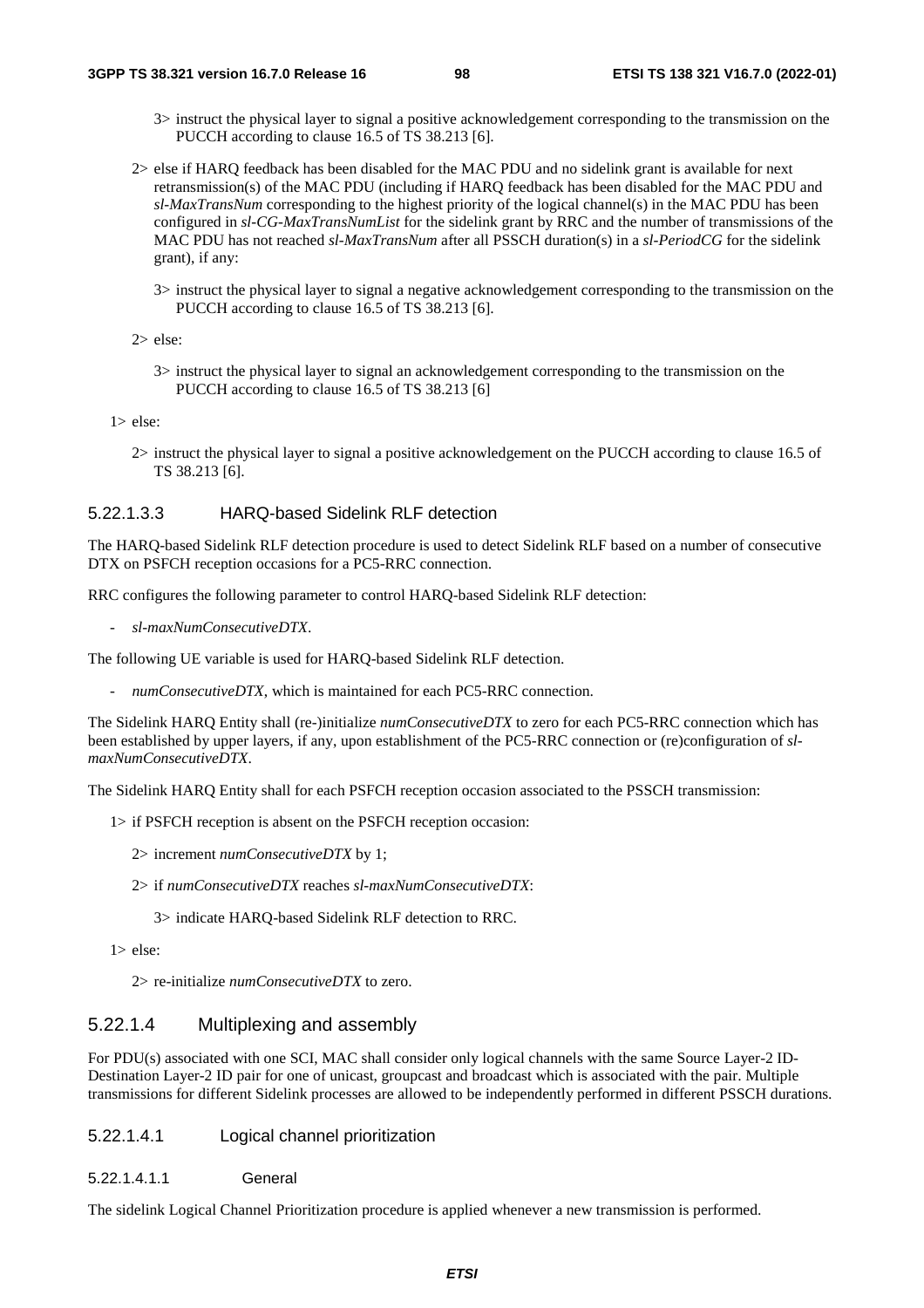RRC controls the scheduling of sidelink data by signalling for each logical channel:

- *sl-Priority* where an increasing priority value indicates a lower priority level;
- *sl-PrioritisedBitRate* which sets the sidelink Prioritized Bit Rate (sPBR);
- *sl-BucketSizeDuration* which sets the sidelink Bucket Size Duration (sBSD).

RRC additionally controls the LCP procedure by configuring mapping restrictions for each logical channel:

- *sl-configuredGrantType1Allowed* which sets whether a configured grant Type 1 can be used for sidelink transmission;
- *sl-AllowedCG-List* which sets the allowed configured grant(s) for sidelink transmission;
- *sl-HARQ-FeedbackEnabled* which sets whether the logical channel is allowed to be multiplexed with logical channel(s) with *sl-HARQ-FeedbackEnabled* set to *enabled* or *disabled*.

The following UE variable is used for the Logical channel prioritization procedure:

- *SBj* which is maintained for each logical channel *j*.

The MAC entity shall initialize *SBj* of the logical channel to zero when the logical channel is established.

For each logical channel *j*, the MAC entity shall:

- 1> increment *SBj* by the product sPBR  $\times$  T before every instance of the LCP procedure, where T is the time elapsed since *SBj* was last incremented;
- 1> if the value of *SBj* is greater than the sidelink bucket size (i.e. sPBR  $\times$  sBSD):

2> set *SBj* to the sidelink bucket size.

NOTE: The exact moment(s) when the UE updates *SBj* between LCP procedures is up to UE implementation, as long as *SBj* is up to date at the time when a grant is processed by LCP.

### 5.22.1.4.1.2 Selection of logical channels

The MAC entity shall for each SCI corresponding to a new transmission:

- 1> select a Destination associated to one of unicast, groupcast and broadcast, having at least one of the MAC CE and the logical channel with the highest priority, among the logical channels that satisfy all the following conditions and MAC CE(s), if any, for the SL grant associated to the SCI:
	- 2> SL data is available for transmission; and
	- $2 > SBj > 0$ , in case there is any logical channel having  $SBj > 0$ ; and
	- 2> *sl-configuredGrantType1Allowed*, if configured, is set to *true* in case the SL grant is a Configured Grant Type 1; and
	- 2> *sl-AllowedCG-List*, if configured, includes the configured grant index associated to the SL grant; and
	- 2> *sl-HARQ-FeedbackEnabled* is set to *disabled*, if PSFCH is not configured for the SL grant associated to the SCI.
- NOTE 1: If multiple Destinations have the logical channels satisfying all conditions above with the same highest priority or if multiple Destinations have either the MAC CE and/or the logical channels satisfying all conditions above with the same priority as the MAC CE, which Destination is selected among them is up to UE implementation.
- 1> select the logical channels satisfying all the following conditions among the logical channels belonging to the selected Destination:
	- 2> SL data is available for transmission; and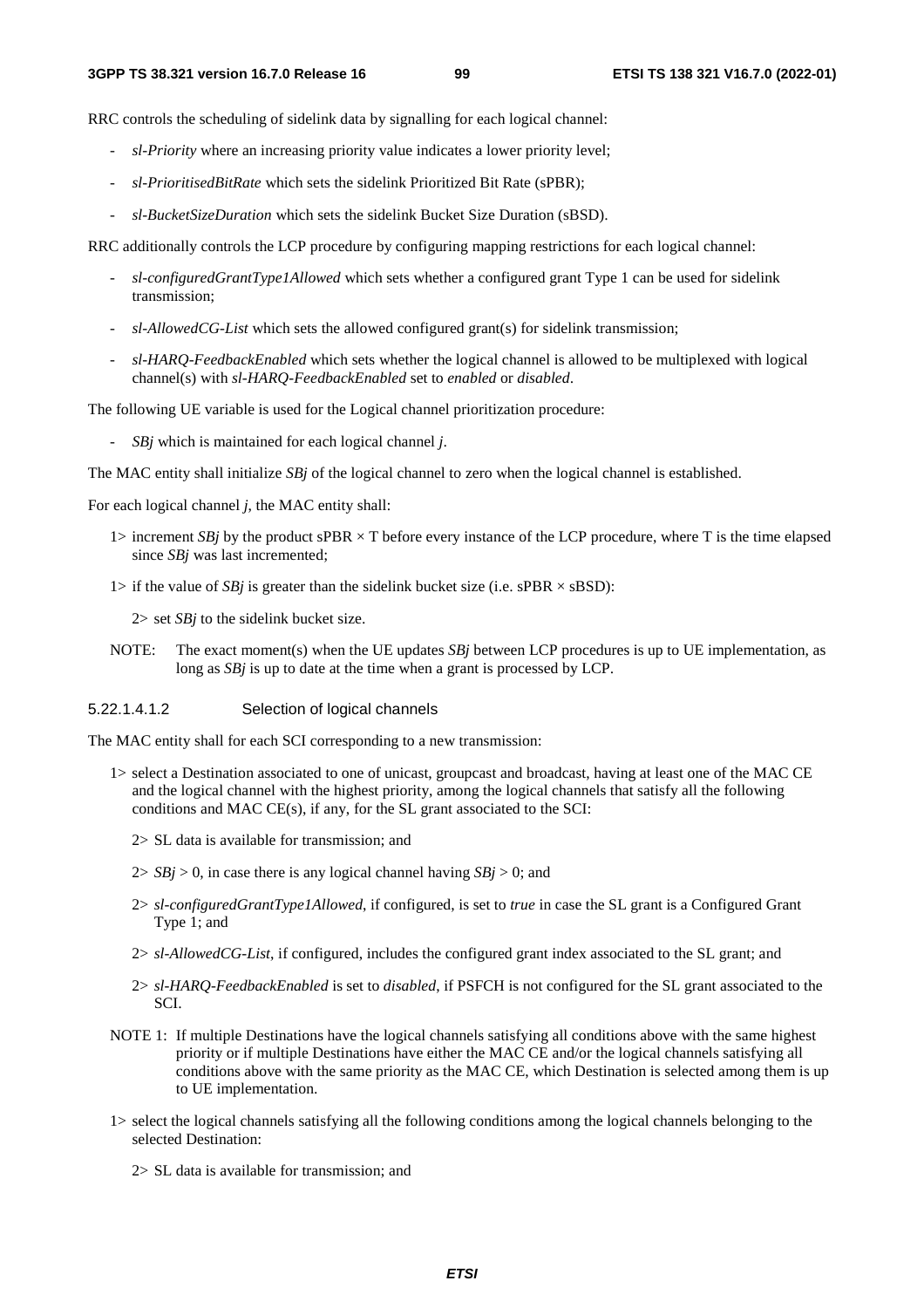- 2> *sl-configuredGrantType1Allowed*, if configured, is set to *true* in case the SL grant is a Configured Grant Type 1; and.
- 2> *sl-AllowedCG-List*, if configured, includes the configured grant index associated to the SL grant; and
	- 3> if PSFCH is configured for the sidelink grant associated to the SCI:
		- 4> *sl-HARQ-FeedbackEnabled* is set to *enabled*, if *sl-HARQ-FeedbackEnabled* is set to *enabled* for the highest priority logical channel satisfying the above conditions; or
		- 4> *sl-HARQ-FeedbackEnabled* is set to *disabled*, if *sl-HARQ-FeedbackEnabled* is set to *disabled* for the highest priority logical channel satisfying the above conditions.
	- 3> else:
		- 4> sl-HARQ-FeedbackEnabled is set to disabled.
- NOTE 2: *sl-HARQ-FeedbackEnabled* is set to disabled for the transmission of a MAC PDU only carrying CSI reporting MAC CE.

#### 5.22.1.4.1.3 Allocation of sidelink resources

The MAC entity shall for each SCI corresponding to a new transmission:

- 1> allocate resources to the logical channels as follows:
	- 2> logical channels selected in clause 5.22.1.4.1.2 for the SL grant with  $SBj > 0$  are allocated resources in a decreasing priority order. If the sPBR of a logical channel is set to *infinity*, the MAC entity shall allocate resources for all the data that is available for transmission on the logical channel before meeting the sPBR of the lower priority logical channel(s);
	- 2> decrement *SBj* by the total size of MAC SDUs served to logical channel *j* above;
	- 2> if any resources remain, all the logical channels selected in clause 5.22.1.4.1.2 are served in a strict decreasing priority order (regardless of the value of *SBj*) until either the data for that logical channel or the SL grant is exhausted, whichever comes first. Logical channels configured with equal priority should be served equally.
- NOTE: The value of *SBj* can be negative.

The UE shall also follow the rules below during the SL scheduling procedures above:

- the UE should not segment an RLC SDU (or partially transmitted SDU or retransmitted RLC PDU) if the whole SDU (or partially transmitted SDU or retransmitted RLC PDU) fits into the remaining resources of the associated MAC entity;
- if the UE segments an RLC SDU from the logical channel, it shall maximize the size of the segment to fill the grant of the associated MAC entity as much as possible;
- the UE should maximise the transmission of data:
- if the MAC entity is given a sidelink grant size that is equal to or larger than 12 bytes while having data available and allowed (according to clause 5.22.1.4.1) for transmission, the MAC entity shall not transmit only padding;
- A logical channel configured with *sl-HARQ-FeedbackEnabled* set to *enabled* and a logical channel configured with *sl-HARQ-FeedbackEnabled* set to *disabled* cannot be multiplexed into the same MAC PDU.

The MAC entity shall not generate a MAC PDU for the HARQ entity if the following conditions are satisfied:

- there is no Sidelink CSI Reporting MAC CE generated for this PSSCH transmission as specified in clause 5.22.1.7; and
- the MAC PDU includes zero MAC SDUs.

Logical channels shall be prioritised in accordance with the following order (highest priority listed first):

data from SCCH;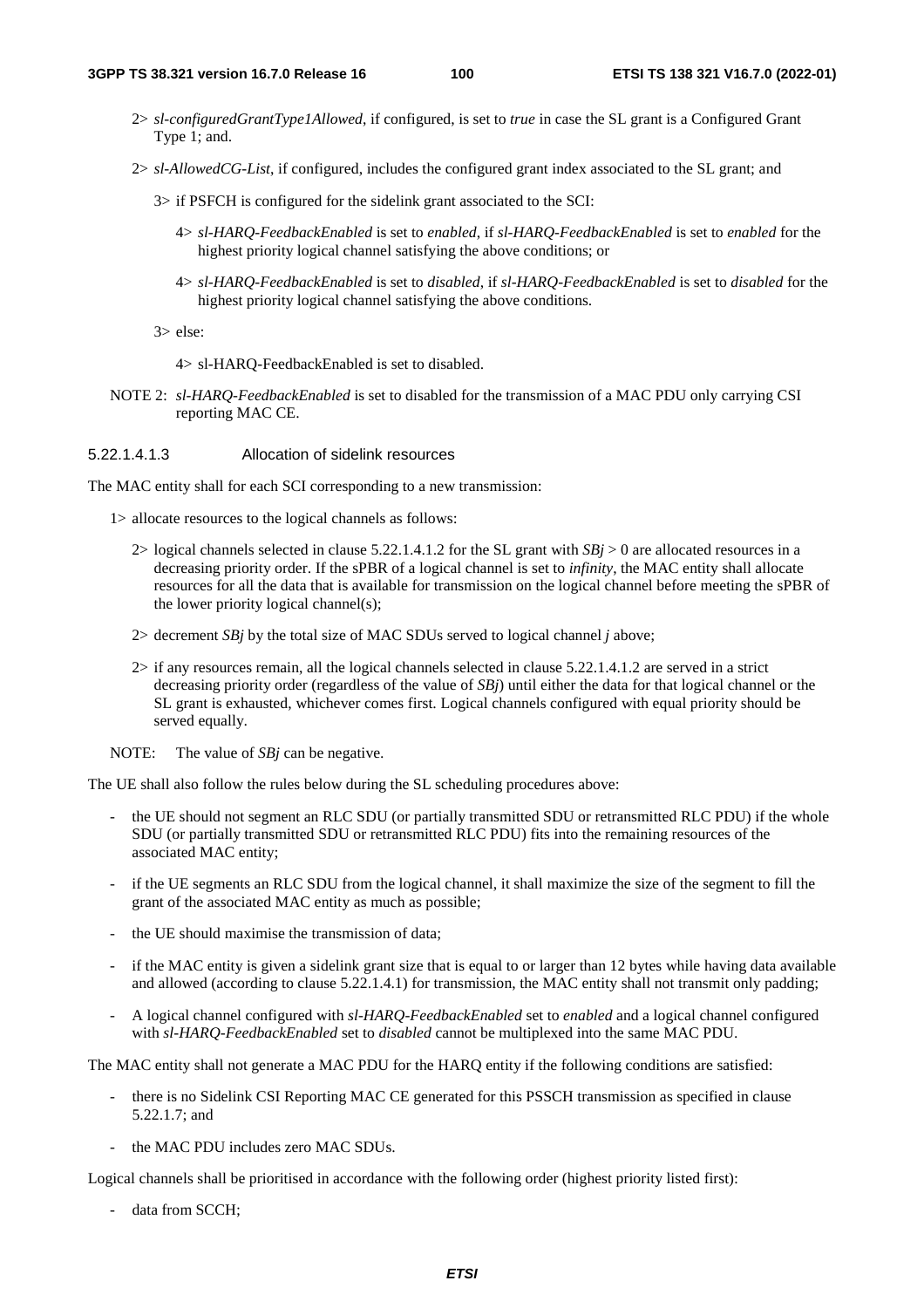- Sidelink CSI Reporting MAC CE;
- data from any STCH.

### 5.22.1.4.2 Multiplexing of MAC Control Elements and MAC SDUs

The MAC entity shall multiplex a MAC CE and MAC SDUs in a MAC PDU according to clauses 5.22.1.4.1 and 6.1.6.

## 5.22.1.5 Scheduling Request

In addition to clause 5.4.4, the Scheduling Request (SR) is also used for requesting SL-SCH resources for new transmission when triggered by the Sidelink BSR (clause 5.22.1.6) or the SL-CSI reporting (clause 5.22.1.7). If configured, the MAC entity performs the SR procedure as specified in this clause unless otherwise specified in clause 5.4.4. For a sidelink logical channel or for SL-CSI reporting, at most one PUCCH resource for SR is configured per UL BWP.

The SR configuration of the logical channel that triggered the Sidelink BSR (clause 5.22.1.6) (if such a configuration exists) is also considered as corresponding SR configuration for the triggered SR (clause 5.4.4). The value of the priority of the triggered SR corresponds to the value of priority of the logical channel that triggered the SR.

Each sidelink logical channel may be mapped to zero or one SR configuration, which is configured by RRC. If the SL-CSI reporting procedure is enabled by RRC, the SL-CSI reporting is mapped to one SR configuration for all PC5-RRC connections. The SR configuration of the SL-CSI reporting triggered according to 5.22.1.7 is considered as corresponding SR configuration for the triggered SR (clause 5.4.4). The value of the priority of the triggered SR corresponds to the value of the priority of the Sidelink CSI Reporting MAC CE.

All pending SR(s) triggered according to the Sidelink BSR procedure (clause 5.22.1.6) prior to the MAC PDU assembly shall be cancelled and each respective *sr-ProhibitTimer* shall be stopped when the MAC PDU is transmitted and this PDU includes a SL-BSR MAC CE which contains buffer status up to (and including) the last event that triggered a Sidelink BSR (see clause 5.22.1.4) prior to the MAC PDU assembly.

All pending SR(s) triggered according to the Sidelink BSR procedure (clause 5.22.1.6) shall be cancelled and each respective *sr-ProhibitTimer* shall be stopped when the SL grant(s) can accommodate all pending data available for transmission in sidelink.

The pending SR triggered according to the SL-CSI reporting for a destination shall be cancelled and each respective *sr-ProhibitTimer* shall be stopped when the SL grant(s) can accommodate the Sidelink CSI Reporting MAC CE when the SL-CSI reporting that has been triggered but not cancelled or when the triggered SL-CSI reporting is cancelled due to latency non-fulfilment as specified in 5.22.1.7. All pending SR(s) triggered by either Sidelink BSR or Sidelink CSI report shall be cancelled, when RRC configures Sidelink resource allocation mode 2.

## 5.22.1.6 Buffer Status Reporting

The Sidelink Buffer Status reporting (SL-BSR) procedure is used to provide the serving gNB with information about SL data volume in the MAC entity.

RRC configures the following parameters to control the SL-BSR:

- *sl-periodicBSR-Timer*, configured by *periodicBSR-Timer* in *sl-BSR-Config*;
- *sl-retxBSR-Timer*, configured by *retxBSR-Timer* in *sl-BSR-Config*;
- *sl-logicalChannelSR-DelayTimerApplied*;
- *sl-logicalChannelSR-DelayTimer*, configured by *logicalChannelSR-DelayTimer* in *sl-BSR-Config*;
- *sl-logicalChannelGroup*.

Each logical channel which belongs to a Destination is allocated to an LCG as specified in TS 38.331 [5]. The maximum number of LCGs is eight.

The MAC entity determines the amount of SL data available for a logical channel according to the data volume calculation procedure in TSs 38.322 [3] and 38.323 [4].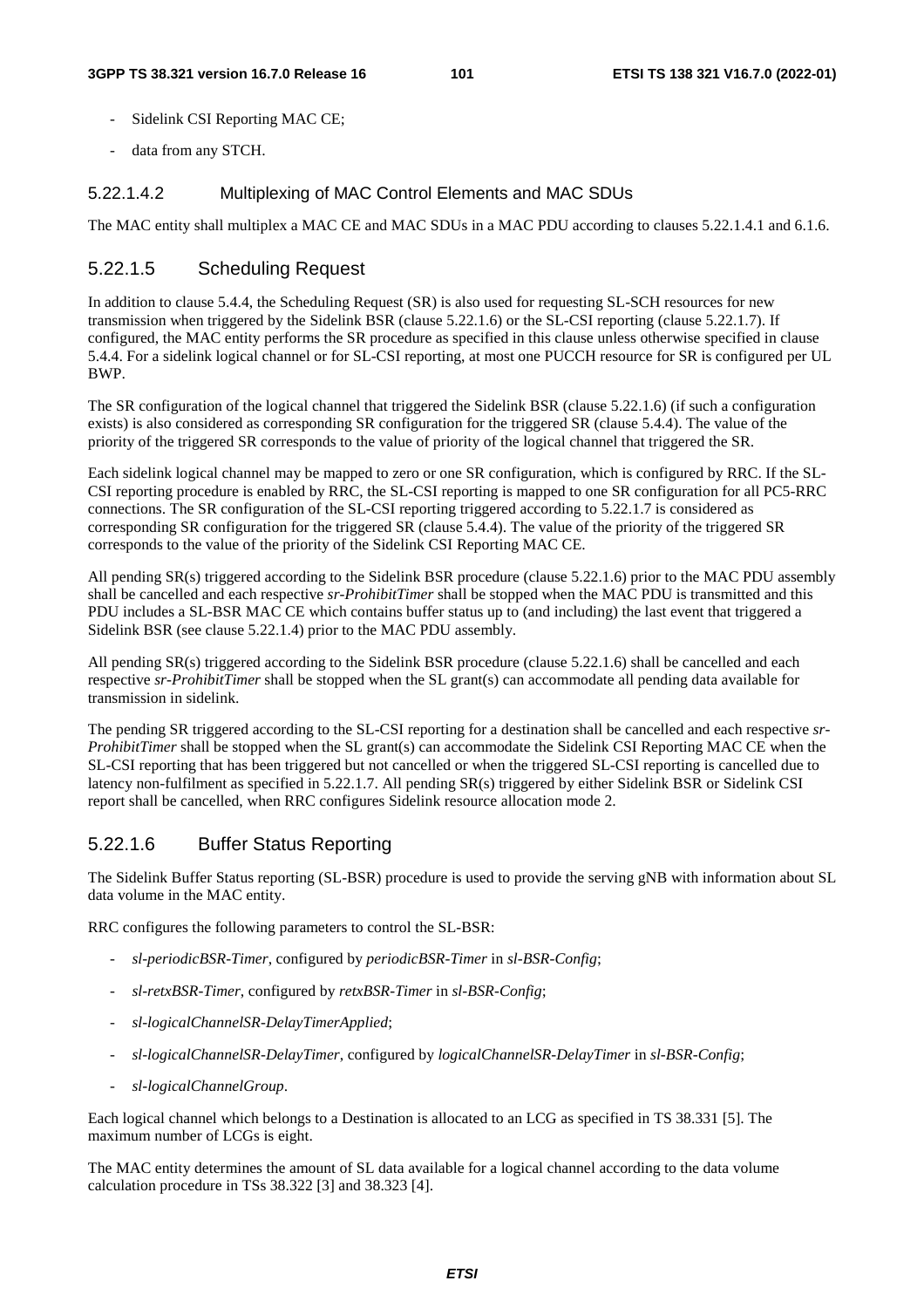- A SL-BSR shall be triggered if any of the following events occur:
	- 1> if the MAC entity has been configured with Sidelink resource allocation mode 1:
		- 2> SL data, for a logical channel of a Destination, becomes available to the MAC entity; and either
			- 3> this SL data belongs to a logical channel with higher priority than the priorities of the logical channels containing available SL data which belong to any LCG belonging to the same Destination; or
			- 3> none of the logical channels which belong to an LCG belonging to the same Destination contains any available SL data.
			- in which case the SL-BSR is referred below to as 'Regular SL-BSR';
		- 2> UL resources are allocated and number of padding bits remaining after a Padding BSR has been triggered is equal to or larger than the size of the SL-BSR MAC CE plus its subheader, in which case the SL-BSR is referred below to as 'Padding SL-BSR';
		- 2> *sl-retxBSR-Timer* expires, and at least one of the logical channels which belong to an LCG contains SL data, in which case the SL-BSR is referred below to as 'Regular SL-BSR';
		- 2> *sl-periodicBSR-Timer* expires, in which case the SL-BSR is referred below to as 'Periodic SL-BSR'.

1> else:

2> Sidelink resource allocation mode 1 is configured by RRC and SL data is available for transmission in the RLC entity or in the PDCP entity, in which case the Sidelink BSR is referred below to as "Regular SL-BSR".

For Regular SL-BSR, the MAC entity shall:

1> if the SL-BSR is triggered for a logical channel for which *sl-logicalChannelSR-DelayTimerApplied* with value *true* is configured by RRC:

2> start or restart the *sl-logicalChannelSR-DelayTimer*.

1> else:

2> if running, stop the *sl-logicalChannelSR-DelayTimer*.

For Regular and Periodic SL-BSR, the MAC entity shall:

- 1> if *sl-PrioritizationThres* is configured and the value of the highest priority of the logical channels that belong to any LCG and contain SL data for any Destination is lower than *sl-PrioritizationThres*; and
- 1> if *ul-PrioritizationThres* is configured and the value of the highest priority of the logical channels that belong to any LCG and contain UL data is equal to or higher than *ul-PrioritizationThres* according to clause 5.4.5:
	- $2$  prioritize the LCG(s) for the Destination(s).
- 1> if the Buffer Status reporting procedure determines that at least one BSR has been triggered and not cancelled according to clause 5.4.5 and the UL grant cannot accommodate a SL-BSR MAC CE containing buffer status only for all prioritized LCGs having data available for transmission plus the subheader of the SL-BSR according to clause 5.4.3.1.3, in case the SL-BSR is considered as not prioritized:

2> prioritize the SL-BSR for logical channel prioritization specified in clause 5.4.3.1;

- 2> report Truncated SL-BSR containing buffer status for as many prioritized LCGs having data available for transmission as possible, taking the number of bits in the UL grant into consideration.
- 1> else if the number of bits in the UL grant is expected to be equal to or larger than the size of a SL-BSR containing buffer status for all LCGs having data available for transmission plus the subheader of the SL-BSR according to clause 5.4.3.1.3:

2> report SL-BSR containing buffer status for all LCGs having data available for transmission.

1> else: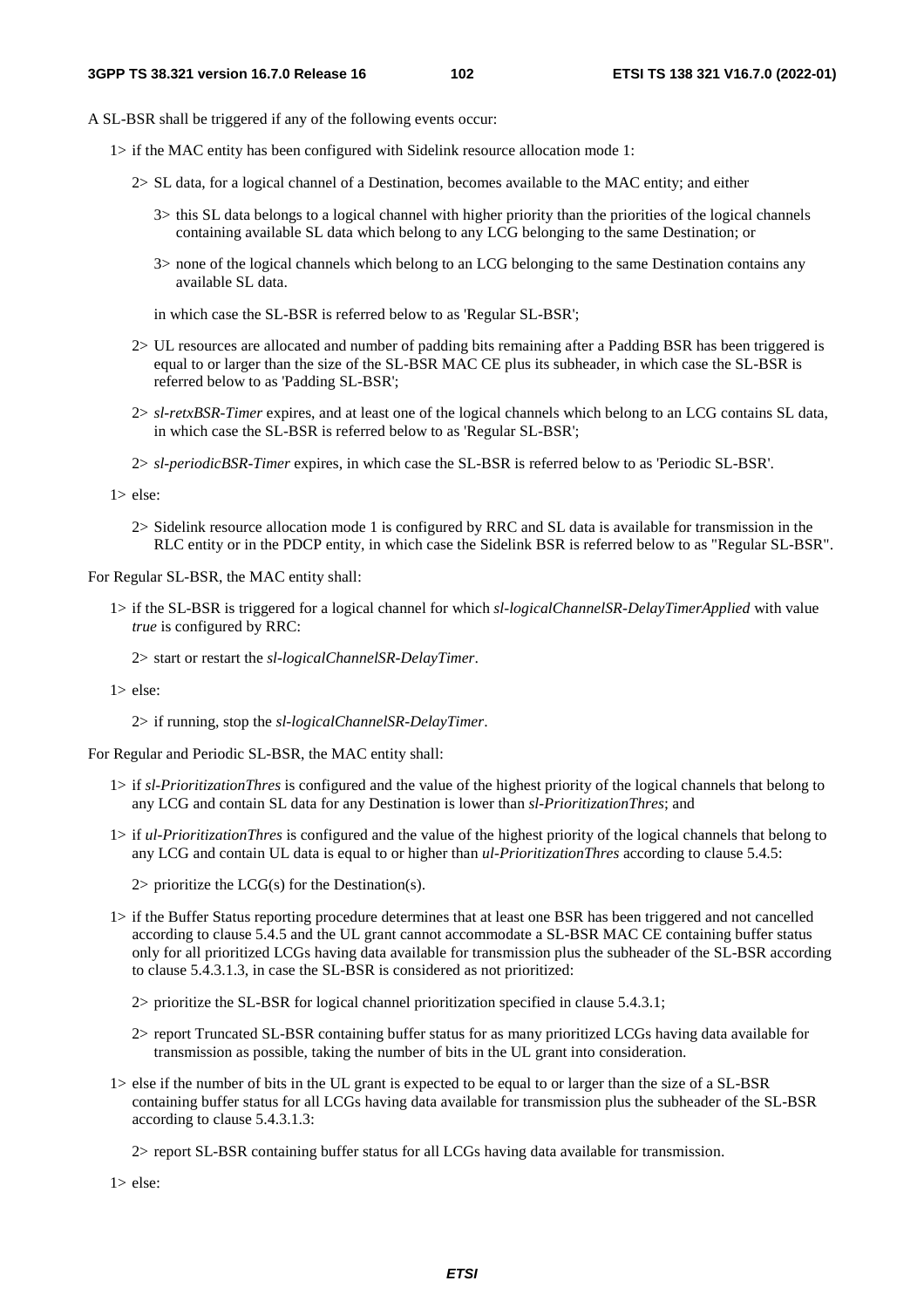2> report Truncated SL-BSR containing buffer status for as many LCGs having data available for transmission as possible, taking the number of bits in the UL grant into consideration.

For Padding BSR:

- 1> if the number of padding bits remaining after a Padding BSR has been triggered is equal to or larger than the size of a SL-BSR containing buffer status for all LCGs having data available for transmission plus its subheader:
	- 2> report SL-BSR containing buffer status for all LCGs having data available for transmission;
- 1> else:
	- 2> report Truncated SL-BSR containing buffer status for as many LCGs having data available for transmission as possible, taking the number of bits in the UL grant into consideration.

For SL-BSR triggered by *sl-retxBSR-Timer* expiry, the MAC entity considers that the logical channel that triggered the SL-BSR is the highest priority logical channel that has data available for transmission at the time the SL-BSR is triggered.

The MAC entity shall:

- 1> if the sidelink Buffer Status reporting procedure determines that at least one SL-BSR has been triggered and not cancelled:
	- 2> if UL-SCH resources are available for a new transmission and the UL-SCH resources can accommodate the SL-BSR MAC CE plus its subheader as a result of logical channel prioritization according to clause 5.4.3.1:

3> instruct the Multiplexing and Assembly procedure in clause 5.4.3 to generate the SL-BSR MAC CE(s);

- 3> start or restart *sl-periodicBSR-Timer* except when all the generated SL-BSRs are Truncated SL-BSRs;
- 3> start or restart *sl-retxBSR-Timer*.
- 2> if a Regular SL-BSR has been triggered and *sl-logicalChannelSR-DelayTimer* is not running:
	- 3> if there is no UL-SCH resource available for a new transmission; or
	- 3> if UL-SCH resources are available for a new transmission and the UL-SCH resources cannot accommodate the SL-BSR MAC CE plus its subheader as a result of logical channel prioritization according to clause 5.4.3.1; or
	- 3> if the set of Subcarrier Spacing index values in *sl-AllowedSCS-List*, if configured for the logical channel that triggered the SL-BSR, does not include the Subcarrier Spacing index associated to the UL-SCH resources available for a new transmission; or
	- 3> if *sl-MaxPUSCH-Duration*, if configured for the logical channel that triggered the SL-BSR, is smaller than the PUSCH transmission duration associated to the UL-SCH resources available for a new transmission:
		- 4> trigger a Scheduling Request.
- NOTE 1: UL-SCH resources are considered available if the MAC entity has been configured with, receives, or determines an uplink grant. If the MAC entity has determined at a given point in time that UL-SCH resources are available, this need not imply that UL-SCH resources are available for use at that point in time.

A MAC PDU shall contain at most one SL-BSR MAC CE, even when multiple events have triggered a SL-BSR. The Regular SL-BSR and the Periodic SL-BSR shall have precedence over the padding SL-BSR.

The MAC entity shall restart *sl-retxBSR-Timer* upon reception of an SL grant for transmission of new data on any SL-SCH.

All triggered SL-BSRs may be cancelled when the SL grant(s) can accommodate all pending data available for transmission. All BSRs triggered prior to MAC PDU assembly shall be cancelled when a MAC PDU is transmitted and this PDU includes a SL-BSR MAC CE which contains buffer status up to (and including) the last event that triggered a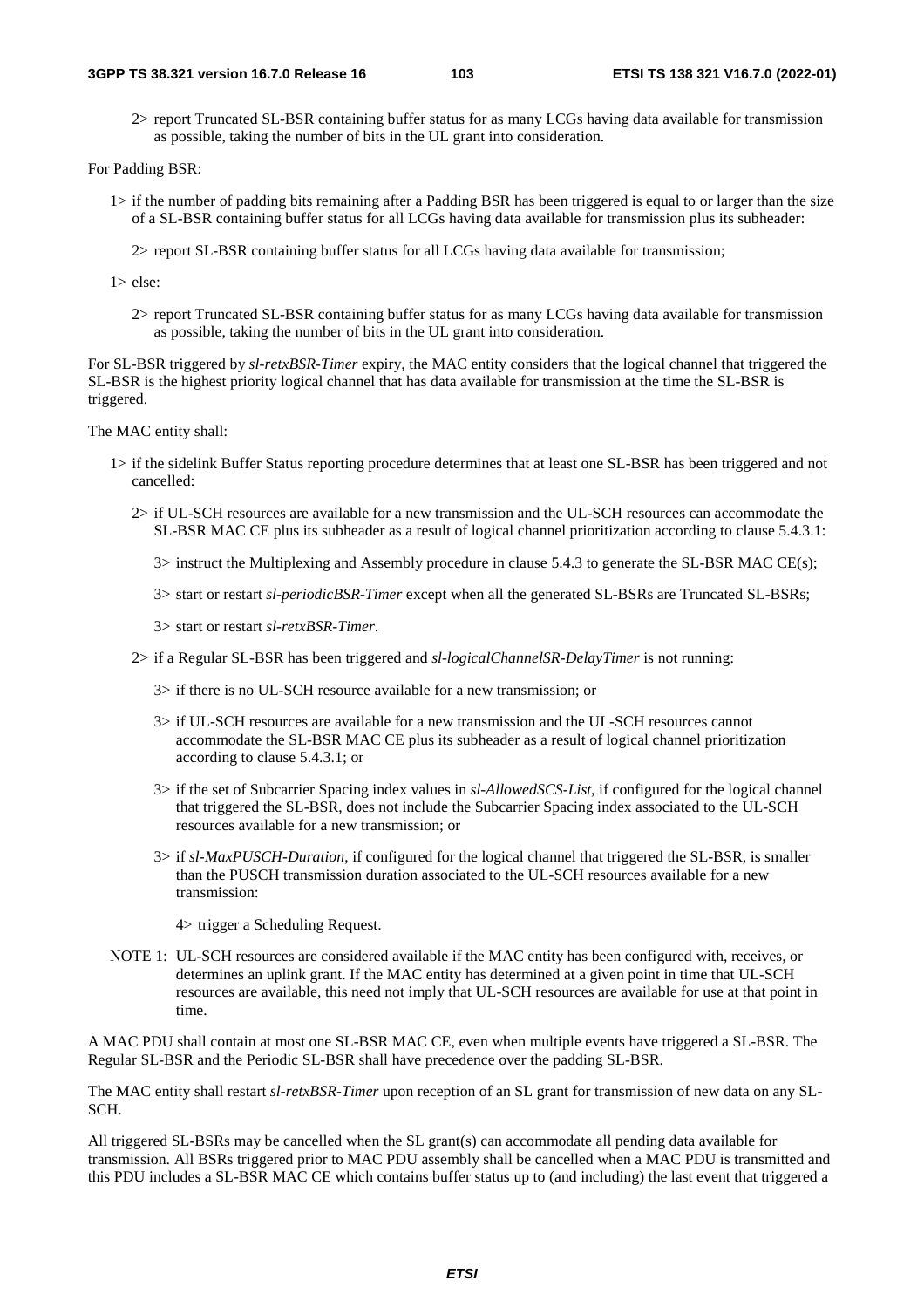SL-BSR prior to the MAC PDU assembly. All triggered SL-BSRs shall be cancelled, and *sl-retx-BSR-Timer* and *slperiodic-BSR-Timer* shall be stopped, when RRC configures Sidelink resource allocation mode 2.

NOTE 2: MAC PDU assembly can happen at any point in time between uplink grant reception and actual transmission of the corresponding MAC PDU. SL-BSR and SR can be triggered after the assembly of a MAC PDU which contains a SL-BSR MAC CE, but before the transmission of this MAC PDU. In addition, SL-BSR and SR can be triggered during MAC PDU assembly.

### 5.22.1.7 CSI Reporting

The Sidelink Channel State Information (SL-CSI) reporting procedure is used to provide a peer UE with sidelink channel state information as specified in clause 8.5 of TS 38.214 [7].

RRC configures the following parameters to control the SL-CSI reporting procedure:

- *sl-LatencyBoundCSI-Report*, which is maintained for each PC5-RRC connection.

The MAC entity maintains a *sl-CSI-ReportTimer* for each pair of the Source Layer-2 ID and the Destination Layer-2 ID corresponding to a PC5-RRC connection. *sl-CSI-ReportTimer* is used for a SL-CSI reporting UE to follow the latency requirement signalled from a CSI triggering UE. The value of *sl-CSI-ReportTimer* is the same as the latency requirement of the SL-CSI reporting in *sl-LatencyBoundCSI-Report* configured by RRC.

The MAC entity shall for each pair of the Source Layer-2 ID and the Destination Layer-2 ID corresponding to a PC5- RRC connection which has been established by upper layers:

1> if the SL-CSI reporting has been triggered by a SCI and not cancelled:

2> if the *sl-CSI-ReportTimer* for the triggered SL-CSI reporting is not running:

3> start the *sl-CSI-ReportTimer*.

2> if the *sl-CSI-ReportTimer* for the triggered SL-CSI reporting expires:

3> cancel the triggered SL-CSI reporting.

- 2> else if the MAC entity has SL resources allocated for new transmission and the SL-SCH resources can accommodate the SL-CSI reporting MAC CE and its subheader as a result of logical channel prioritization:
	- 3> instruct the Multiplexing and Assembly procedure to generate a Sidelink CSI Reporting MAC CE as defined in clause 6.1.3.35;
	- 3> stop the *sl-CSI-ReportTimer* for the triggered SL-CSI reporting;
	- 3> cancel the triggered SL-CSI reporting.
- 2> else if the MAC entity has been configured with Sidelink resource allocation mode 1:
	- 3> trigger a Scheduling Request.
- NOTE: The MAC entity configured with Sidelink resource allocation mode 1 may trigger a Scheduling Request if transmission of a pending SL-CSI reporting with the sidelink grant(s) cannot fulfil the latency requirement associated to the SL-CSI reporting.

# 5.22.2 SL-SCH Data reception

### 5.22.2.1 SCI reception

SCI indicate if there is a transmission on SL-SCH and provide the relevant HARQ information. A SCI consists of two parts: the 1<sup>st</sup> stage SCI on PSCCH and the 2<sup>nd</sup> stage SCI on PSSCH as specified in clause 8.1 of TS 38.214 [7].

The MAC entity shall:

- 1> for each PSCCH duration during which the MAC entity monitors PSCCH:
	- $2$ > if a 1<sup>st</sup> stage SCI has been received on the PSCCH: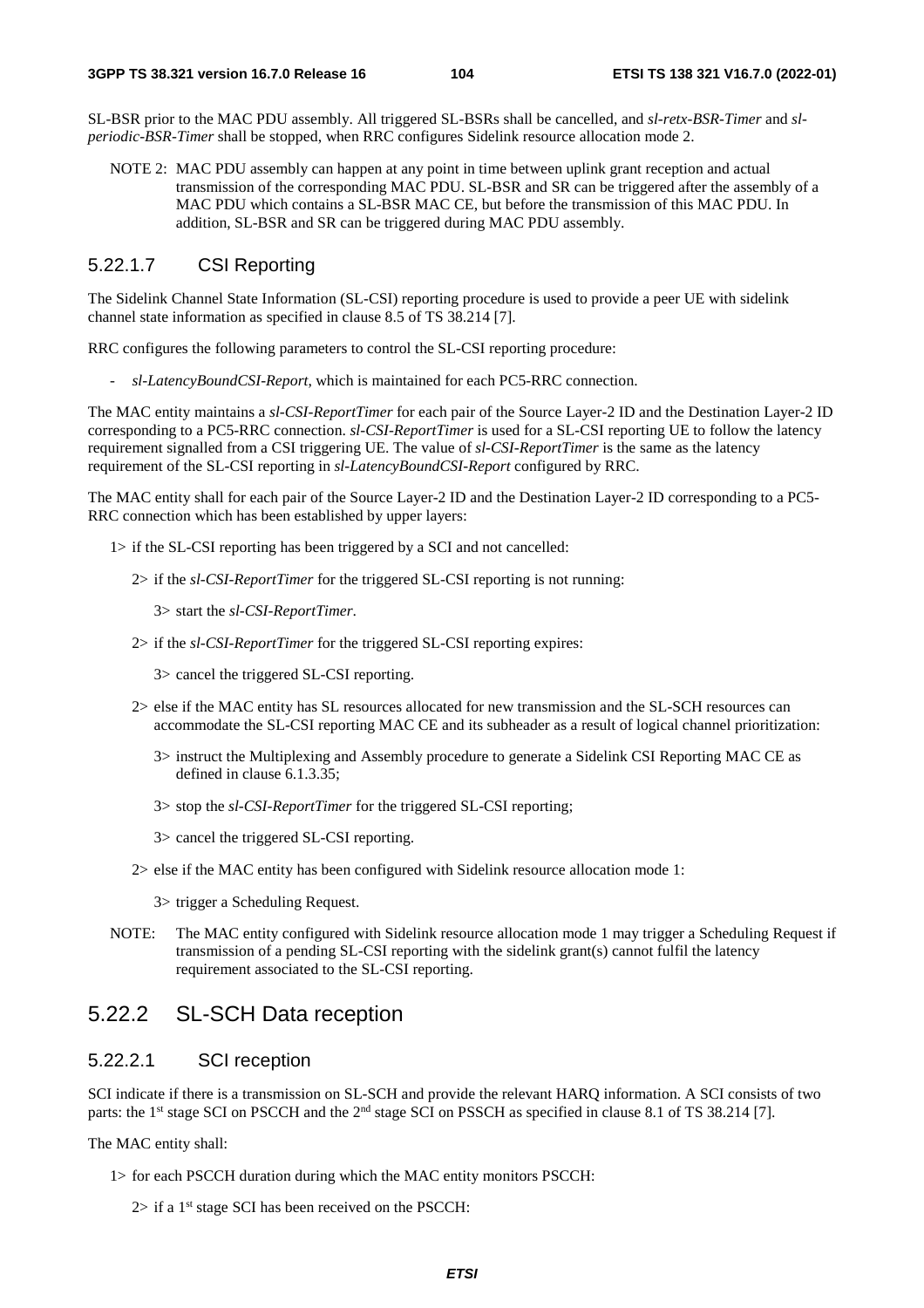- 3> determine the set of PSSCH durations in which reception of a 2<sup>nd</sup> stage SCI and the transport block occur using the received part of the SCI;
- 3> if the 2nd stage SCI for this PSSCH duration has been received on the PSSCH:
	- 4> store the SCI as a valid SCI for the PSSCH durations corresponding to transmission(s) of the transport block and the associated HARQ information and QoS information;
- 1> for each PSSCH duration for which the MAC entity has a valid SCI:

2> deliver the SCI and the associated Sidelink transmission information to the Sidelink HARQ Entity.

## 5.22.2.2 Sidelink HARQ operation

### 5.22.2.2.1 Sidelink HARQ Entity

There is at most one Sidelink HARQ Entity at the MAC entity for reception of the SL-SCH, which maintains a number of parallel Sidelink processes.

Each Sidelink process is associated with SCI in which the MAC entity is interested. This interest is determined by the Sidelink identification information of the SCI. The Sidelink HARQ Entity directs Sidelink transmission information and associated TBs received on the SL-SCH to the corresponding Sidelink processes.

The number of Receiving Sidelink processes associated with the Sidelink HARQ Entity is defined in TS 38.306 [5].

For each PSSCH duration, the Sidelink HARQ Entity shall:

- 1> for each SCI valid for this PSSCH duration:
	- 2> if the NDI has been toggled compared to the value of the previous received transmission corresponding to the Sidelink identification information and the Sidelink process ID of the SCI or this is the very first received transmission for the pair of the Sidelink identification information and the Sidelink process ID of the SCI:
		- 3> if there is a Sidelink process associated with the Sidelink identification information and the Sidelink process ID of the SCI:
			- 4> consider the Sidelink process as unoccupied;
			- 4> flush the soft buffer for the Sidelink process.
		- 3> allocate the TB received from the physical layer and the associated Sidelink identification information and Sidelink process ID to an unoccupied Sidelink process;
		- 3> associate the Sidelink process with the Sidelink identification information and the Sidelink process ID of this SCI and consider this transmission to be a new transmission.
- NOTE 1: When a new TB arrives, the Sidelink HARQ Entity allocates the TB to any unoccupied Sidelink process. If there is no unoccupied Sidelink process in the Sidelink HARQ entity, how to manage receiving Sidelink processes is up to UE implementation.
- NOTE 1a: If the NDI has not been toggled compared to the value of the previous received transmission corresponding to the Sidelink identification information and the Sidelink process ID of the SCI, and if there is no Sidelink process associated with the Sidelink identification information and the Sidelink process ID of the SCI, it is up to UE implementation to handle the corresponding TB.

1> for each Sidelink process:

- 2> if the NDI has not been toggled compared to the value of the previous received transmission corresponding to the Sidelink identification information and the Sidelink process ID of the SCI for the Sidelink process according to its associated SCI:
	- 3> allocate the TB received from the physical layer to the Sidelink process and consider this transmission to be a retransmission.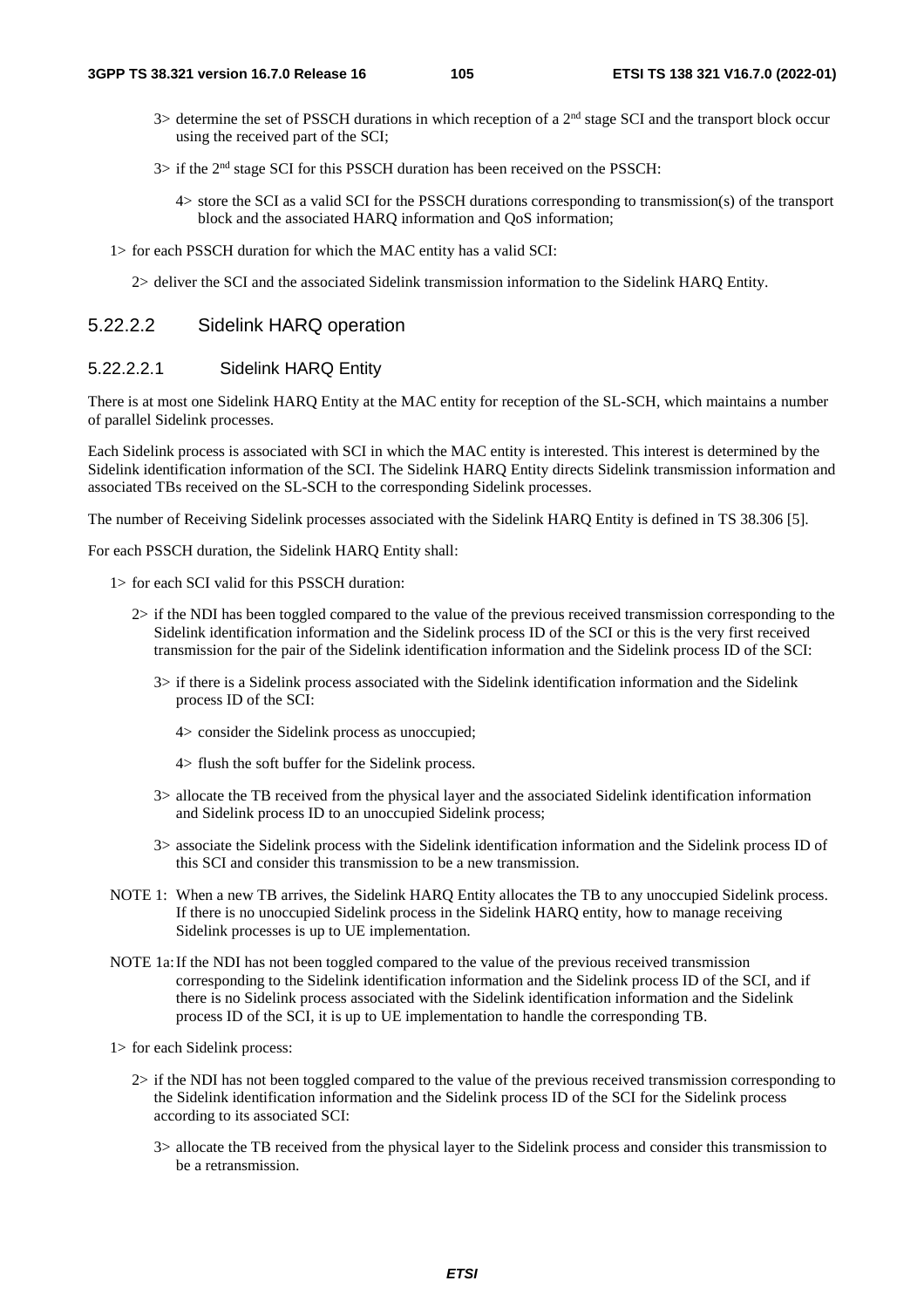NOTE 2: A single sidelink process can only be (re-)associated to a single combination of Sidelink identification information and Sidelink process ID at a time and a single combination of Sidelink identification information and Sidelink process ID can only be (re-)associated to a single sidelink process at a time.

### 5.22.2.2.2 Sidelink process

For each PSSCH duration where a transmission takes place for the Sidelink process, one TB and the associated HARQ information is received from the Sidelink HARQ Entity.

For each received TB and associated Sidelink transmission information, the Sidelink process shall:

- 1> if this is a new transmission:
	- 2> attempt to decode the received data.
- 1> else if this is a retransmission:
	- 2> if the data for this TB has not yet been successfully decoded:
		- 3> instruct the physical layer to combine the received data with the data currently in the soft buffer for this TB and attempt to decode the combined data.
- 1> if the data which the MAC entity attempted to decode was successfully decoded for this TB; or
- 1> if the data for this TB was successfully decoded before:
	- 2> if this is the first successful decoding of the data for this TB:
		- 3> if this TB is associated to unicast, the DST field of the decoded MAC PDU subheader is equal to the 8 MSB of any of the Source Layer-2 ID(s) of the UE for which the 16 LSB are equal to the Destination ID in the corresponding SCI, and the SRC field of the decoded MAC PDU subheader is equal to the 16 MSB of any of the Destination Layer-2 ID(s) of the UE for which the 8 LSB are equal to the Source ID in the corresponding SCI; or
		- 3> if this TB is associated to groupcast or broadcast and the DST field of the decoded MAC PDU subheader is equal to the 8 MSB of any of the Destination Layer-2 ID(s) of the UE for which the 16 LSB are equal to the Destination ID in the corresponding SCI:
			- 4> deliver the decoded MAC PDU to the disassembly and demultiplexing entity;

2> consider the Sidelink process as unoccupied.

1> else:

- 2> instruct the physical layer to replace the data in the soft buffer for this TB with the data which the MAC entity attempted to decode.
- 1> if HARQ feedback is enabled by the SCI:
	- 2> if negative-only acknowledgement is indicated by the SCI according to clause 8.4.1 of TS 38.212 [9]:
		- 3> if UE's location information is available and distance beteween UE's location and the central location of the nearest zone that is calculated based on the *Zone\_id* in the SCI and the value of *sl-ZoneLength* corresponding to the communication range requirement in the SCI as specified in TS 38.331 [5] is smaller or equal to the communication range requirement in the SCI; or
		- 3> if none of *Zone\_id* and communication range requirement is indicated by the SCI; or
		- 3> if UE's location information is not available:
			- 4> if the data which the MAC entity attempted to decode was not successfully decoded for this TB and the data for this TB was not successfully decoded before:
				- 5> instruct the physical layer to generate a negative acknowledgement of the data in this TB.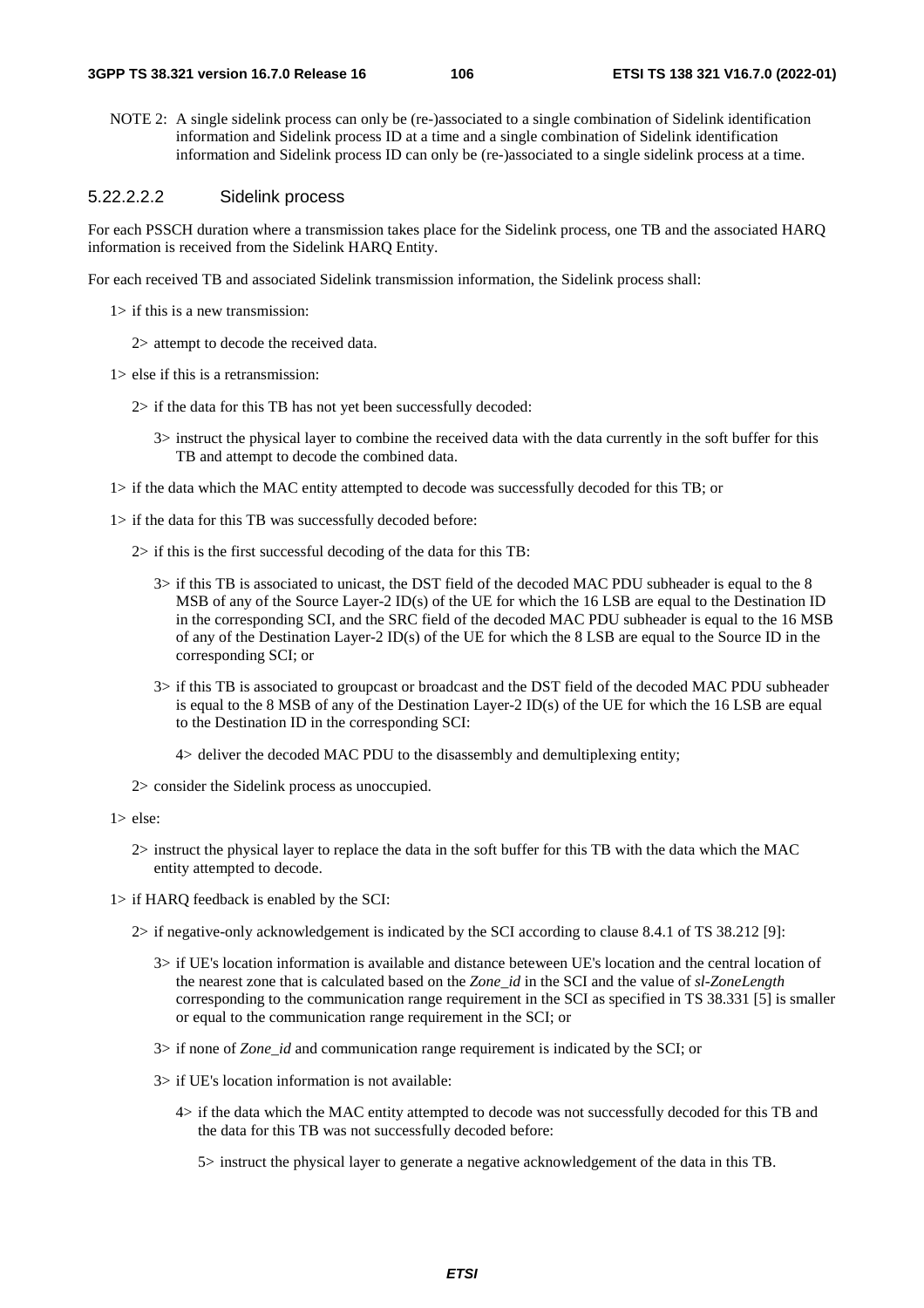- 2> if negative-positive acknowledgement or unicast is indicated by the SCI according to clause 8.4.1 of TS 38.212 [9]:
	- 3> if the data which the MAC entity attempted to decode was successfully decoded for this TB or the data for this TB was successfully decoded before:

4> instruct the physical layer to generate a positive acknowledgement of the data in this TB.

3> else:

4> instruct the physical layer to generate a negative acknowledgement of the data in this TB.

## 5.22.2.3 Disassembly and demultiplexing

The MAC entity shall disassemble and demultiplex a MAC PDU as defined in clause 6.1.6.

# 5.23 SL-BCH data transfer

## 5.23.1 SL-BCH data transmission

When instructed to send SL-BCH, the MAC entity shall:

1> obtain the MAC PDU to transmit from SBCCH;

1> deliver the MAC PDU to the physical layer and instruct it to generate a transmission.

## 5.23.2 SL-BCH data reception

When the MAC entity needs to receive SL-BCH, the MAC entity shall:

1> receive and attempt to decode the SL-BCH;

1> if a TB on the SL-BCH has been successfully decoded:

2> deliver the decoded MAC PDU to upper layers.

# 6 Protocol Data Units, formats and parameters

# 6.1 Protocol Data Units

## 6.1.1 General

A MAC PDU is a bit string that is byte aligned (i.e. multiple of 8 bits) in length. In the figures in clause 6, bit strings are represented by tables in which the most significant bit is the leftmost bit of the first line of the table, the least significant bit is the rightmost bit on the last line of the table, and more generally the bit string is to be read from left to right and then in the reading order of the lines. The bit order of each parameter field within a MAC PDU is represented with the first and most significant bit in the leftmost bit and the last and least significant bit in the rightmost bit.

A MAC SDU is a bit string that is byte aligned (i.e. multiple of 8 bits) in length. A MAC SDU is included into a MAC PDU from the first bit onward.

A MAC CE is a bit string that is byte aligned (i.e. multiple of 8 bits) in length.

A MAC subheader is a bit string that is byte aligned (i.e. multiple of 8 bits) in length. Each MAC subheader is placed immediately in front of the corresponding MAC SDU, MAC CE, or padding.

The MAC entity shall ignore the value of the Reserved bits in downlink MAC PDUs.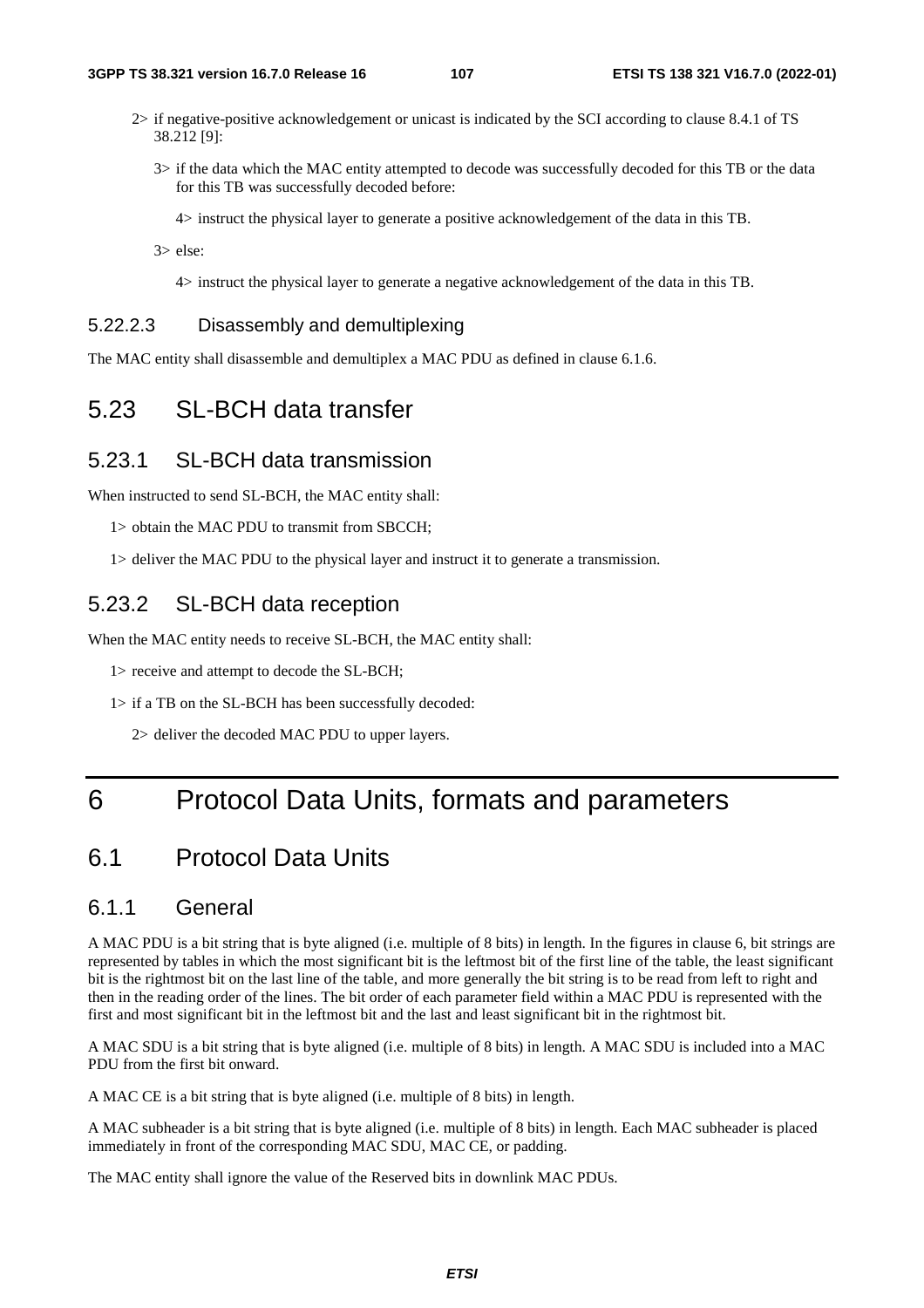# 6.1.2 MAC PDU (DL-SCH and UL-SCH except transparent MAC and Random Access Response)

A MAC PDU consists of one or more MAC subPDUs. Each MAC subPDU consists of one of the following:

- A MAC subheader only (including padding);
- A MAC subheader and a MAC SDU;
- A MAC subheader and a MAC CE;
- A MAC subheader and padding.

The MAC SDUs are of variable sizes.

Each MAC subheader corresponds to either a MAC SDU, a MAC CE, or padding.

A MAC subheader except for fixed sized MAC CE, padding, and a MAC SDU containing UL CCCH consists of the header fields R/F/LCID/(eLCID)/L. A MAC subheader for fixed sized MAC CE, padding, and a MAC SDU containing UL CCCH consists of the two header fields R/LCID/(eLCID).



**Figure 6.1.2-1: R/F/LCID/(eLCID)/L MAC subheader with 8-bit L field**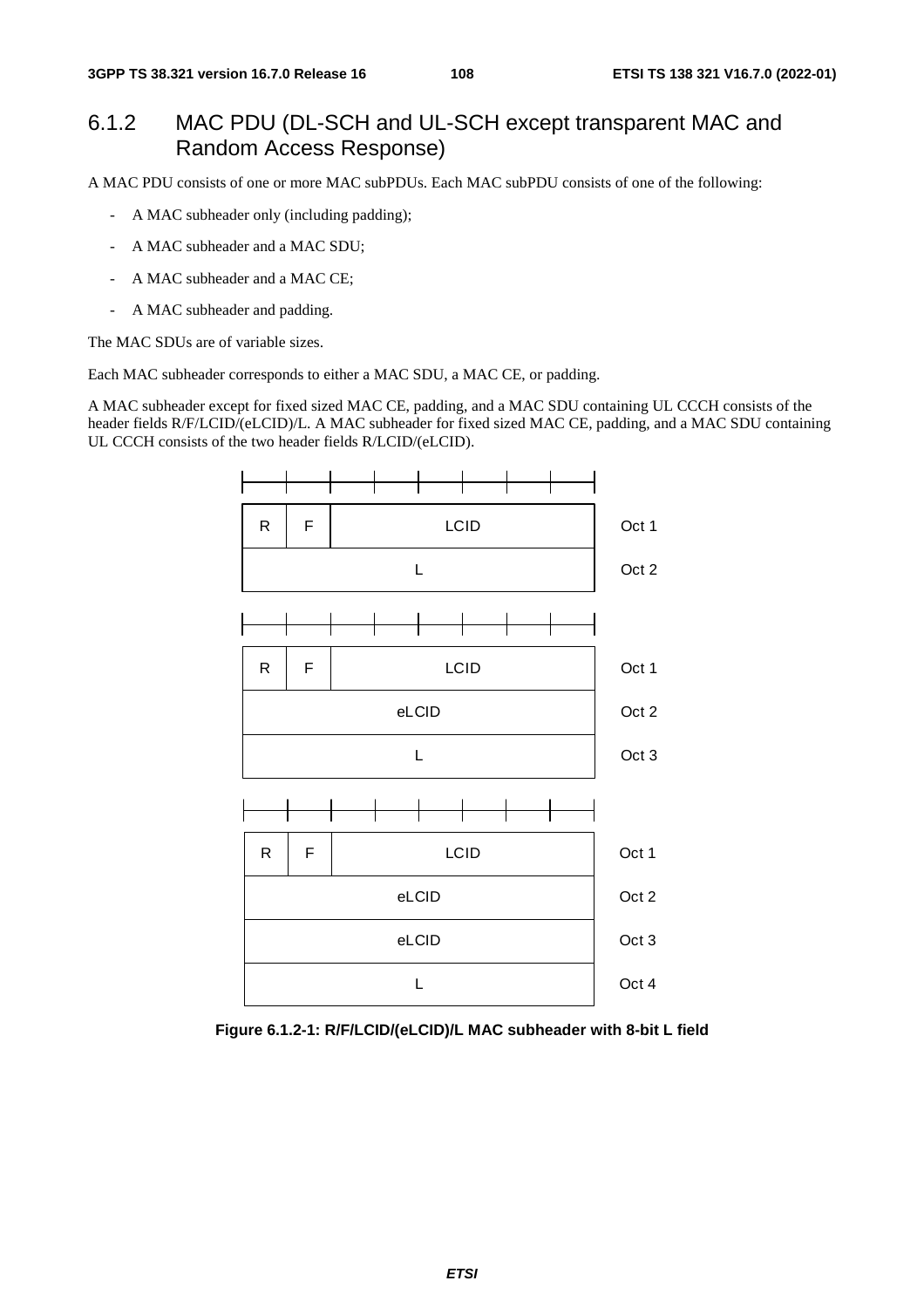

**Figure 6.1.2-2: R/F/LCID/(eLCID)/L MAC subheader with 16-bit L field** 





MAC CEs are placed together. DL MAC subPDU(s) with MAC CE(s) is placed before any MAC subPDU with MAC SDU and MAC subPDU with padding as depicted in Figure 6.1.2-4. UL MAC subPDU(s) with MAC CE(s) is placed after all the MAC subPDU(s) with MAC SDU and before the MAC subPDU with padding in the MAC PDU as depicted in Figure 6.1.2-5. The size of padding can be zero.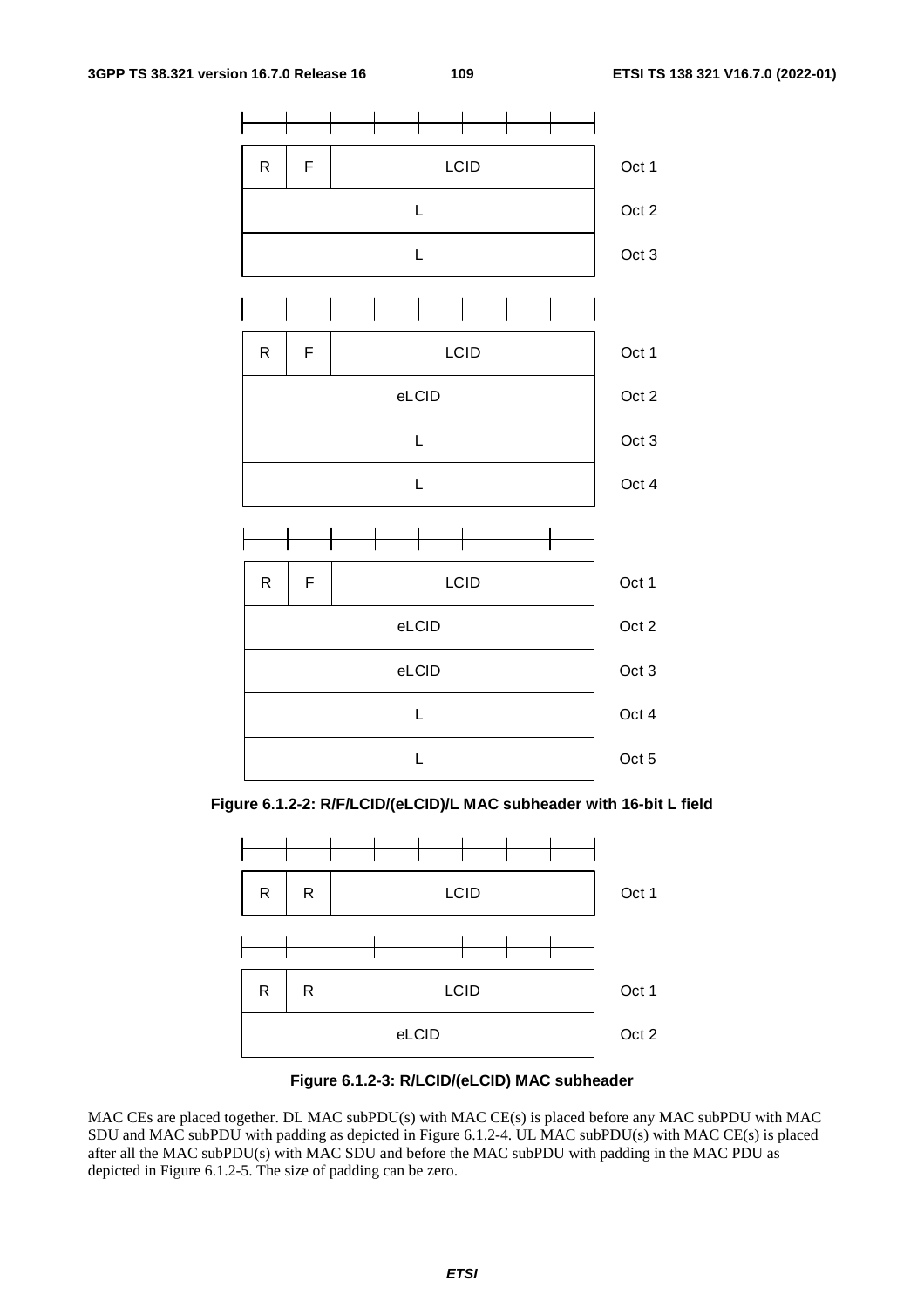

#### **Figure 6.1.2-4: Example of a DL MAC PDU**



#### **Figure 6.1.2-5: Example of a UL MAC PDU**

A maximum of one MAC PDU can be transmitted per TB per MAC entity.

# 6.1.3 MAC Control Elements (CEs)

## 6.1.3.1 Buffer Status Report MAC CEs

Buffer Status Report (BSR) MAC CEs consist of either:

- Short BSR format (fixed size); or
- Long BSR format (variable size); or
- Short Truncated BSR format (fixed size); or
- Long Truncated BSR format (variable size).

Pre-emptive BSR MAC CE consists of:

Pre-emptive BSR format (variable size).

The BSR formats are identified by MAC subheaders with LCIDs as specified in Table 6.2.1-2.

The Pre-emptive BSR format is identified by MAC subheaders with eLCID as specified in Table 6.2.1-2b.

The fields in the BSR MAC CE are defined as follows:

- LCG ID: The Logical Channel Group ID field identifies the group of logical channel(s) whose buffer status is being reported. The length of the field is 3 bits;
- LCG<sub>i</sub>: For the Long BSR format and Pre-emptive BSR format, this field indicates the presence of the Buffer Size field for the logical channel group i. The  $LCG<sub>i</sub>$  field set to 1 indicates that the Buffer Size field for the logical channel group I is reported. The  $LCG_i$  field set to 0 indicates that the Buffer Size field for the logical channel group i is not reported. For the Long Truncated BSR format, this field indicates whether logical channel group i has data available. The LCG<sub>i</sub> field set to 1 indicates that logical channel group i has data available. The LCG<sub>i</sub> field set to 0 indicates that logical channel group i does not have data available;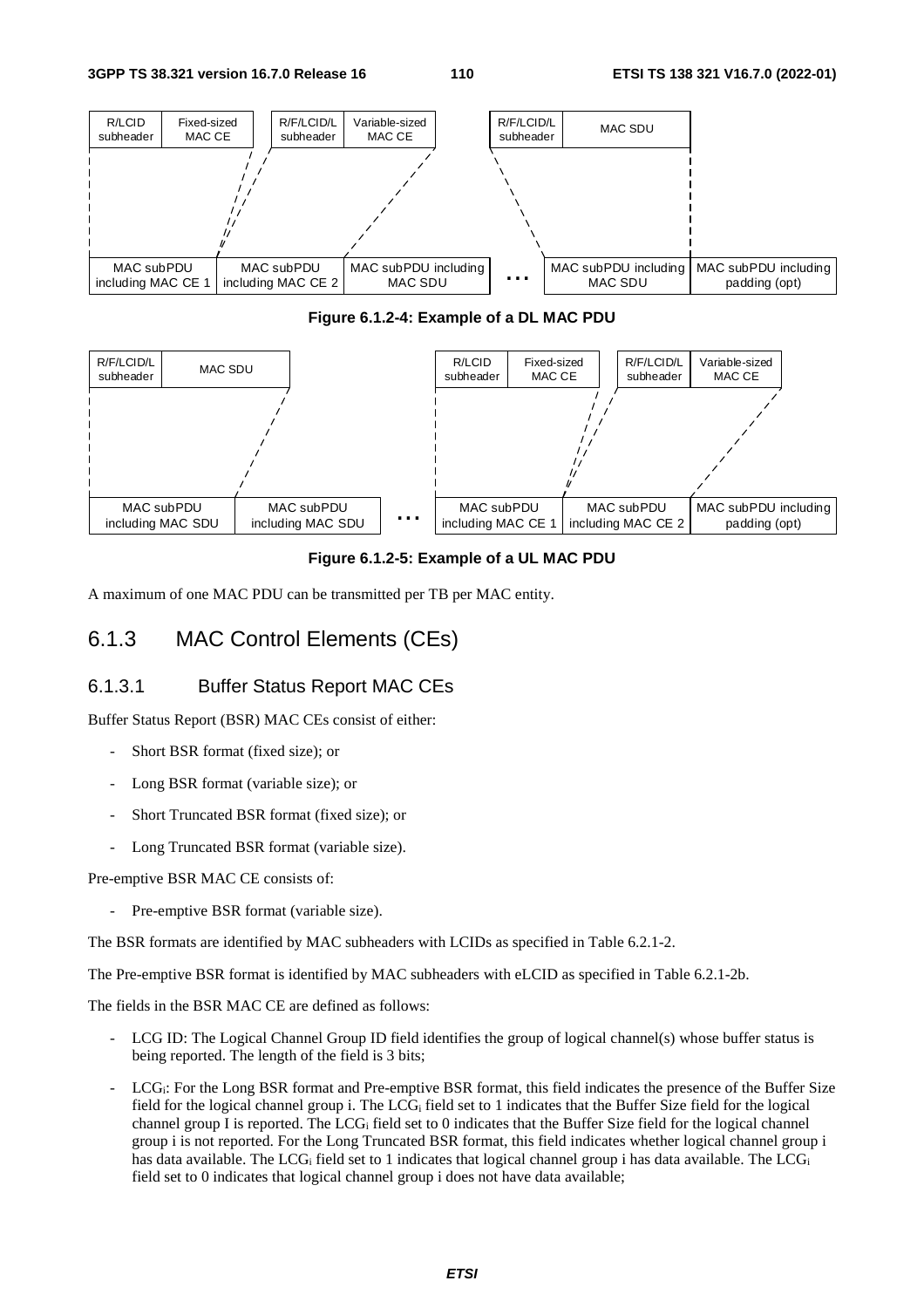- Buffer Size: The Buffer Size field identifies the total amount of data available according to the data volume calculation procedure in TSs 38.322 [3] and 38.323 [4] across all logical channels of a logical channel group after the MAC PDU has been built (i.e. after the logical channel prioritization procedure, which may result the value of the Buffer Size field to zero). The amount of data is indicated in number of bytes. The size of the RLC headers and MAC subheaders are not considered in the buffer size computation. The length of this field for the Short BSR format and the Short Truncated BSR format is 5 bits. The length of this field for the Long BSR format and the Long Truncated BSR format is 8 bits. The values for the 5-bit and 8-bit Buffer Size fields are shown in Tables 6.1.3.1-1 and 6.1.3.1-2, respectively. For the Long BSR format and the Long Truncated BSR format, the Buffer Size fields are included in ascending order based on the LCGi. For the Long Truncated BSR format the number of Buffer Size fields included is maximised, while not exceeding the number of padding bits. For the Pre-emptive BSR format, the Buffer Size field identifies the total amount of the data expected to arrive at the IAB-MT of the node where the Pre-emptive BSR is triggered and does not include the volume of data currently available in the IAB-MT. Pre-emptive BSR format is identical to the Long BSR format.
- NOTE 1: For the Pre-emptive BSR, if configured, the LCGs to be reported, the expected data volume calculation, the exact time to report Pre-emptive BSR and the associated LCH are left to implementation.
- NOTE 2: The mapping of LCGs between the ingress and egress links of an IAB node for purposes of determining expected change in occupancy of IAB-MT buffers (to be reported as Pre-emptive BSR) is left to implementation.
- NOTE 3: The number of the Buffer Size fields in the Long BSR and Long Truncated BSR format can be zero.



**Figure 6.1.3.1-1: Short BSR and Short Truncated BSR MAC CE** 





| Table 6.1.3.1-1: Buffer size levels (in bytes) for 5-bit Buffer Size field |  |  |  |
|----------------------------------------------------------------------------|--|--|--|
|----------------------------------------------------------------------------|--|--|--|

| <b>Index</b>   | <b>BS</b> value | <b>Index</b> | <b>BS</b> value | <b>Index</b> | <b>BS</b> value | <b>Index</b> | <b>BS</b> value |
|----------------|-----------------|--------------|-----------------|--------------|-----------------|--------------|-----------------|
| 0              |                 | 8            | $\leq 102$      | 16           | $\leq 1446$     | 24           | $\leq 20516$    |
|                | $\leq 10$       | 9            | $\leq 142$      | 17           | $\leq 2014$     | 25           | $\leq$ 28581    |
| $\overline{2}$ | $\leq 14$       | 10           | $\leq 198$      | 18           | ≤ 2806          | 26           | ≤ 39818         |
| 3              | $\leq 20$       | 11           | $\leq 276$      | 19           | $\leq$ 3909     | 27           | $\leq 55474$    |
| 4              | $\leq 28$       | 12           | $\leq$ 384      | 20           | $\leq 5446$     | 28           | $\leq 77284$    |
| 5              | $\leq 38$       | 13           | $\leq 535$      | 21           | $\leq 7587$     | 29           | $\leq 107669$   |
| 6              | $\leq 53$       | 14           | $\leq 745$      | 22           | ≤ 10570         | 30           | ≤ 150000        |
|                | $\leq 74$       | 15           | $\leq 1038$     | 23           | $\leq 14726$    | 31           | >150000         |
|                |                 |              |                 |              |                 |              |                 |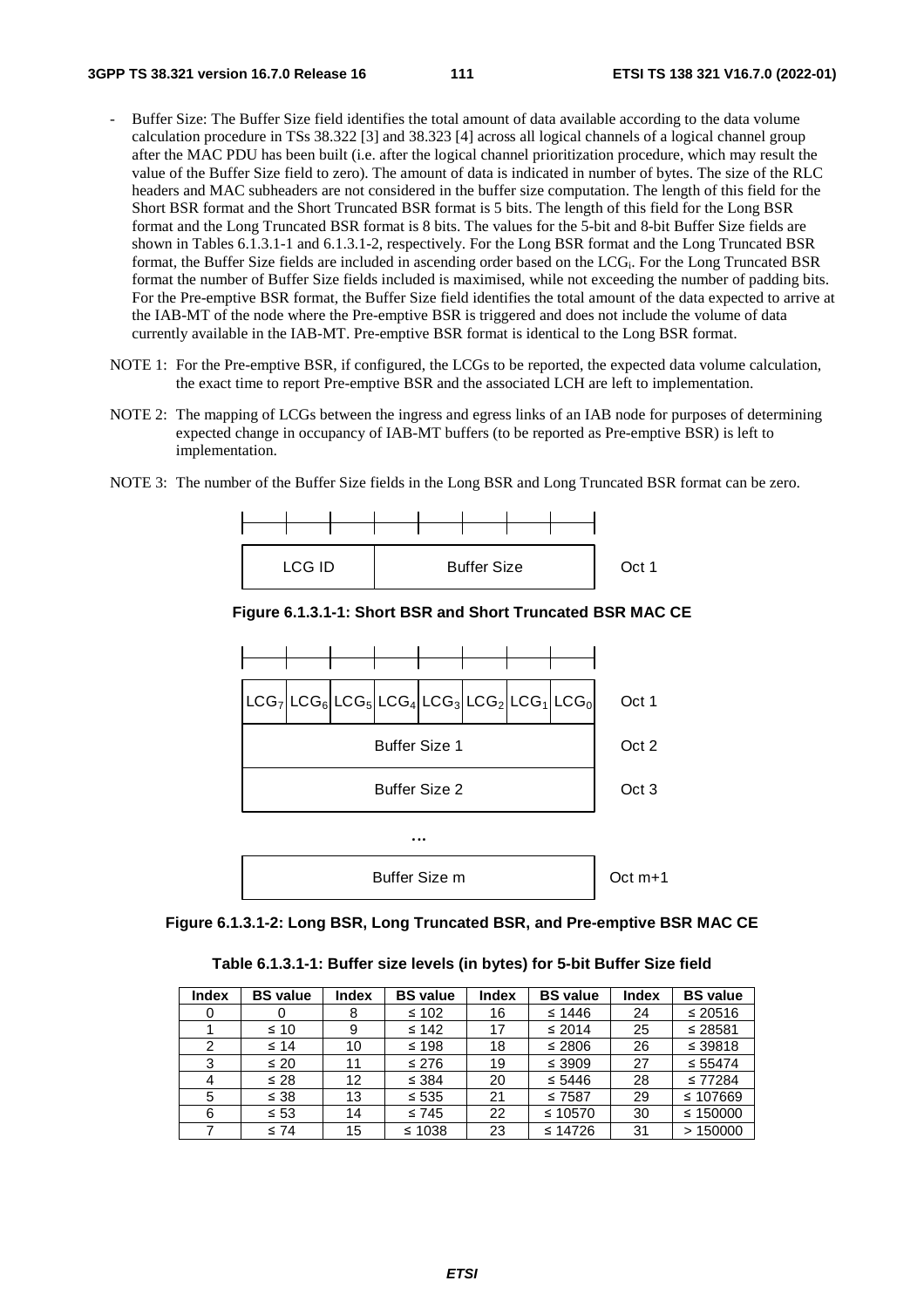**Table 6.1.3.1-2: Buffer size levels (in bytes) for 8-bit Buffer Size field**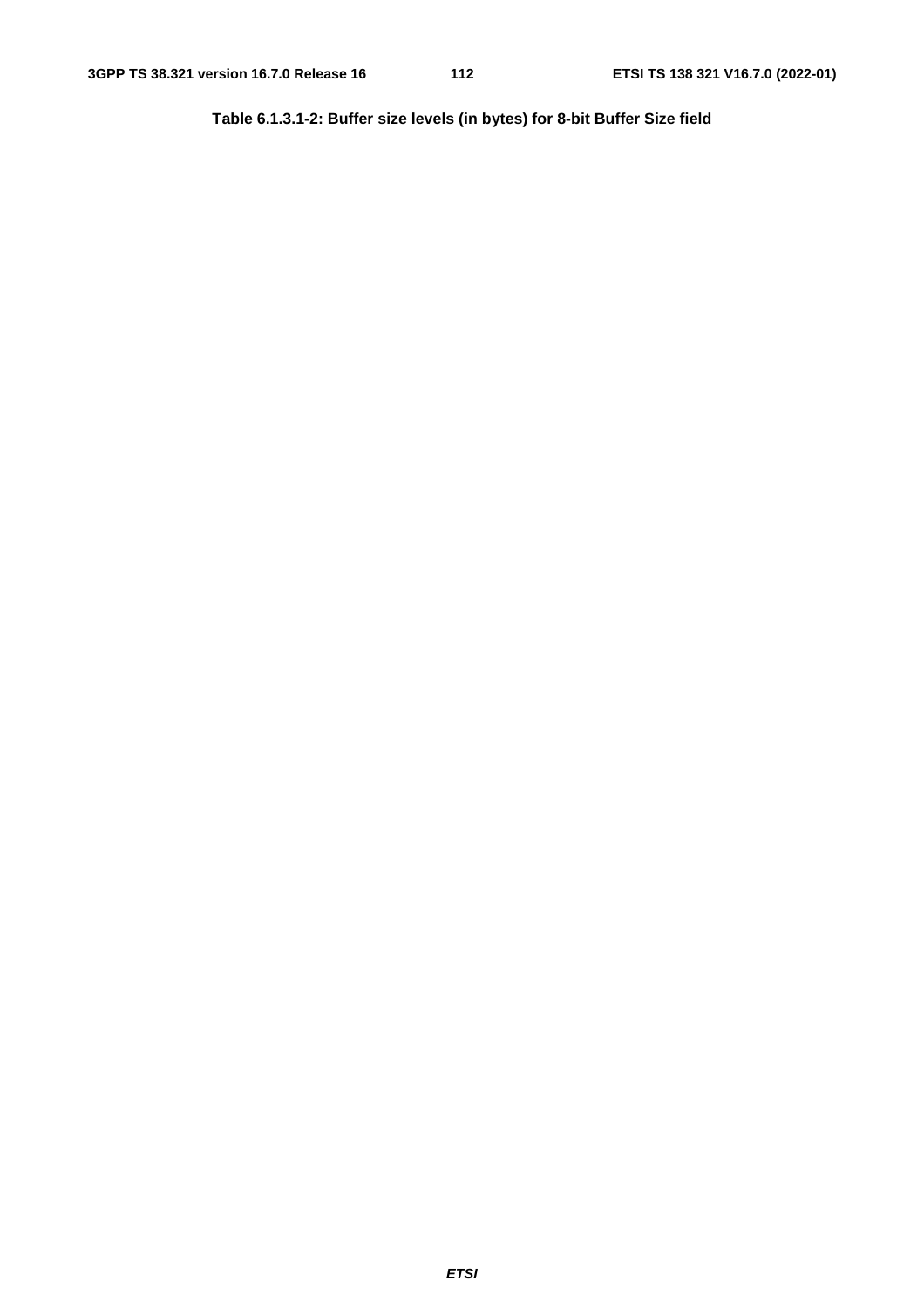## **3GPP TS 38.321 version 16.7.0 Release 16 113 ETSI TS 138 321 V16.7.0 (2022-01)**

| Index                     | <b>BS</b> value          | Index      | <b>BS</b> value            | Index                   | <b>BS</b> value           | Index      | <b>BS</b> value               |
|---------------------------|--------------------------|------------|----------------------------|-------------------------|---------------------------|------------|-------------------------------|
| 0                         | 0                        | 64         | $\leq 560$                 | 128                     | $\leq 31342$              | 192        | $\leq 1754595$                |
| 1                         | $\leq 10$                | 65         | $\leq$ 597                 | 129                     | ≤ 33376                   | 193        | ≤ 1868488                     |
| $\overline{2}$            | $\leq 11$                | 66         | ≤ 635                      | 130                     | $\leq 35543$              | 194        | ≤ 1989774                     |
| $\ensuremath{\mathsf{3}}$ | $\leq 12$                | 67         | ≤ 677                      | 131                     | $\leq 37850$              | 195        | $\leq$ 2118933                |
| $\overline{\mathbf{4}}$   | $\leq 13$                | 68         | $\leq 720$                 | 132                     | $\leq 40307$              | 196        | $\leq$ 2256475                |
| 5                         | $\leq 14$                | 69         | ≤ 767                      | 133                     | $\leq 42923$              | 197        | $\leq 2402946$                |
| $\overline{6}$            | $\leq 15$                | 70         | $\leq 817$                 | 134                     | $\leq 45709$              | 198        | $\leq$ 2558924                |
| $\overline{7}$            | $\leq 16$                | 71         | ≤ 870                      | 135                     | ≤48676                    | 199        | $\leq$ 2725027                |
| $\overline{8}$            | $\leq 17$                | 72         | ≤ 926                      | 136                     | $\overline{\le}$ 51836    | 200        | $\sqrt{≤2901912}$             |
| 9                         | $\leq 18$                | 73         | $\leq 987$                 | 137                     | $\leq 55200$              | 201        | $\leq 3090279$                |
| 10                        | $\leq 19$                | 74         | ≤ 1051                     | 138                     | ≤ 58784                   | 202        | $\leq 3290873$                |
| 11                        | $\leq 20$                | 75         | ≤ 1119                     | 139                     | ≤ 62599                   | 203        | $\leq$ 3504487                |
| 12                        | $\leq 22$                | 76         | $\leq 1191$                | 140                     | ≤ 66663                   | 204        | $\leq 3731968$                |
| 13                        | $\leq 23$                | 77         | $\leq 1269$                | 141                     | ≤ 70990                   | 205        | ≤ 3974215                     |
| 14                        | $\leq 25$                | 78         | $\leq 1351$                | 142                     | $\leq 75598$              | 206        | $\overline{≤}$ 4232186        |
| 15                        | $\leq 26$                | 79         | $\leq 1439$                | 143                     | $\leq 80505$              | 207        | $\leq 4506902$                |
| 16                        | $\leq 28$                | 80         | $\leq 1532$                | 144                     | $\leq 85730$              | 208        | ≤ 4799451                     |
| 17                        | $\leq 30$                | 81         | ≤ 1631                     | 145                     | $\leq 91295$              | 209        | $\leq 5110989$                |
| 18                        | $\leq 32$                | 82         | $\leq 1737$                | 146                     | ≤ 97221                   | 210        | $\leq 5442750$                |
| 19                        | $\leq 34$                | 83         | ≤ 1850                     | 147                     | $\leq 103532$             | 211        | $\leq 5796046$                |
| 20                        | $\leq 36$                | 84         | ≤ 1970                     | 148                     | ≤ 110252                  | 212        | ≤ 6172275                     |
| 21                        | $\leq 38$                | 85         | $≤ 2098$                   | 149                     | $\leq 117409$             | 213        | $\leq 6572925$                |
| 22                        | $\leq 40$                | 86         | $\leq 2234$                | 150                     | ≤ 125030                  | 214        | $\leq 6999582$                |
| 23<br>24                  | $\leq 43$                | 87         | $\leq 2379$                | 151                     | $\leq 133146$             | 215        | $\leq 7453933$                |
| 25                        | $\leq 46$<br>$\leq 49$   | 88<br>89   | $\leq 2533$<br>$\leq 2698$ | 152<br>$\overline{153}$ | ≤ 141789<br>≤ 150992      | 216<br>217 | $\leq 7937777$<br>≤ 8453028   |
| 26                        | $\leq 52$                | 90         | $\leq 2873$                | 154                     | ≤ 160793                  | 218        | $\leq 9001725$                |
| 27                        | $\leq 55$                | 91         | $≤ 3059$                   | 155                     | $\leq 171231$             | 219        | $\leq$ 9586039                |
| 28                        | $\leq 59$                | 92         | $\leq$ 3258                | 156                     | ≤ 182345                  | 220        | ≤ 10208280                    |
| 29                        | $\leq 62$                | 93         | $\leq 3469$                | 157                     | $\leq 194182$             | 221        | ≤ 10870913                    |
| 30                        | $\leq 66$                | 94         | $\leq 3694$                | 158                     | ≤ 206786                  | 222        | ≤ 11576557                    |
| 31                        | $\leq 71$                | 95         | $\leq 3934$                | 159                     | $\leq 220209$             | 223        | ≤ 12328006                    |
| 32                        | $\leq 75$                | 96         | ≤ 4189                     | 160                     | $\leq$ 234503             | 224        | ≤ 13128233                    |
| 33                        | $\leq 80$                | 97         | $\leq 4461$                | 161                     | $\leq 249725$             | 225        | ≤ 13980403                    |
| 34                        | $\leq 85$                | 98         | ≤ 4751                     | 162                     | $\leq$ 265935             | 226        | ≤ 14887889                    |
| 35                        | $\leq 91$                | 99         | $\leq 5059$                | 163                     | ≤ 283197                  | 227        | $\overline{≤}$ 15854280       |
| 36                        | $\leq 97$                | 100        | ≤ 5387                     | 164                     | ≤ 301579                  | 228        | ≤ 16883401                    |
| 37                        | $\leq 103$               | 101        | ≤ 5737                     | 165                     | $\leq 321155$             | 229        | ≤ 17979324                    |
| 38                        | $\leq 110$               | 102        | ≤ 6109                     | 166                     | $\leq 342002$             | 230        | ≤ 19146385                    |
| 39                        | $\leq 117$               | 103        | ≤ 6506                     | 167                     | $\leq 364202$             | 231        | ≤ 20389201                    |
| 40                        | $\leq 124$               | 104        | ≤ 6928                     | 168                     | $\leq 387842$             | 232        | $\leq$ 21712690               |
| 41                        | $\leq 132$               | 105        | ≤7378                      | 169                     | $\leq 413018$             | 233        | $\leq 23122088$               |
| 42                        | $\leq 141$               | 106        | ≤ 7857                     | 170                     | ≤ 439827                  | 234        | $\leq$ 24622972               |
| 43                        | ≤ 150                    | 107        | ≤ 8367                     | 171                     | ≤ 468377                  | 235        | $\leq 26221280$               |
| 44                        | $\leq 160$               | 108        | ≤ 8910                     | 172                     | ≤ 498780                  | 236        | $\leq$ 27923336               |
| 45                        | $\leq 170$               | 109        | ≤ 9488                     | 173                     | $\leq 531156$             | 237        | $\leq$ 29735875               |
| 46                        | $\leq 181$               | 110        | ≤ 10104                    | 174                     | $\leq 565634$             | 238        | ≤ 31666069                    |
| 47                        | $\leq 193$               | 111        | ≤ 10760                    | 175                     | $\leq 602350$             | 239        | $\leq$ 33721553               |
| 48                        | $\leq 205$               | 112        | ≤ 11458                    | 176                     | $\leq 641449$             | 240        | $\leq 35910462$               |
| 49                        | ≤ 218                    | 113        | $\leq 12202$               | 177                     | ≤ 683087                  | 241        | $\leq$ 38241455               |
| 50                        | $\leq 233$               | 114        | $\leq 12994$               | 178                     | $\leq 727427$             | 242        | $\leq 40723756$               |
| 51                        | $\leq 248$               | 115        | ≤ 13838                    | 179                     | ≤ 774645                  | 243        | $\leq 43367187$               |
| 52                        | $\leq 264$               | 116        | ≤ 14736                    | 180                     | $\leq 824928$             | 244        | $\leq 46182206$               |
| 53<br>54                  | $≤ 281$                  | 117        | ≤ 15692                    | 181                     | ≤ 878475                  | 245<br>246 | ≤ 49179951                    |
| 55                        | $\leq 299$               | 118<br>119 | ≤ 16711<br>≤ 17795         | 182<br>183              | $\leq 935498$<br>≤ 996222 | 247        | $\leq 52372284$<br>≤ 55771835 |
| 56                        | $\leq 318$<br>$\leq$ 339 | 120        | ≤ 18951                    | 184                     | ≤ 1060888                 | 248        | $\leq$ 59392055               |
| 57                        | $\leq 361$               | 121        | ≤ 20181                    | 185                     | $\leq 1129752$            | 249        | $\leq 63247269$               |
| 58                        | $\leq 384$               | 122        | ≤ 21491                    | 186                     | $\leq 1203085$            | 250        | $\leq 67352729$               |
| 59                        | $\leq 409$               | 123        | $\leq 22885$               | 187                     | ≤ 1281179                 | 251        | ≤ 71724679                    |
| 60                        | $\leq 436$               | 124        | ≤ 24371                    | 188                     | $\leq 1364342$            | 252        | $\leq 76380419$               |
| 61                        | $\leq 464$               | 125        | $\leq 25953$               | 189                     | $\leq 1452903$            | 253        | $\leq 81338368$               |
| 62                        | $\leq 494$               | 126        | $\leq$ 27638               | 190                     | $\leq 1547213$            | 254        | > 81338368                    |
| 63                        | $\leq 526$               | 127        | $\leq 29431$               | 191                     | ≤ 1647644                 | 255        | Reserved                      |
|                           |                          |            |                            |                         |                           |            |                               |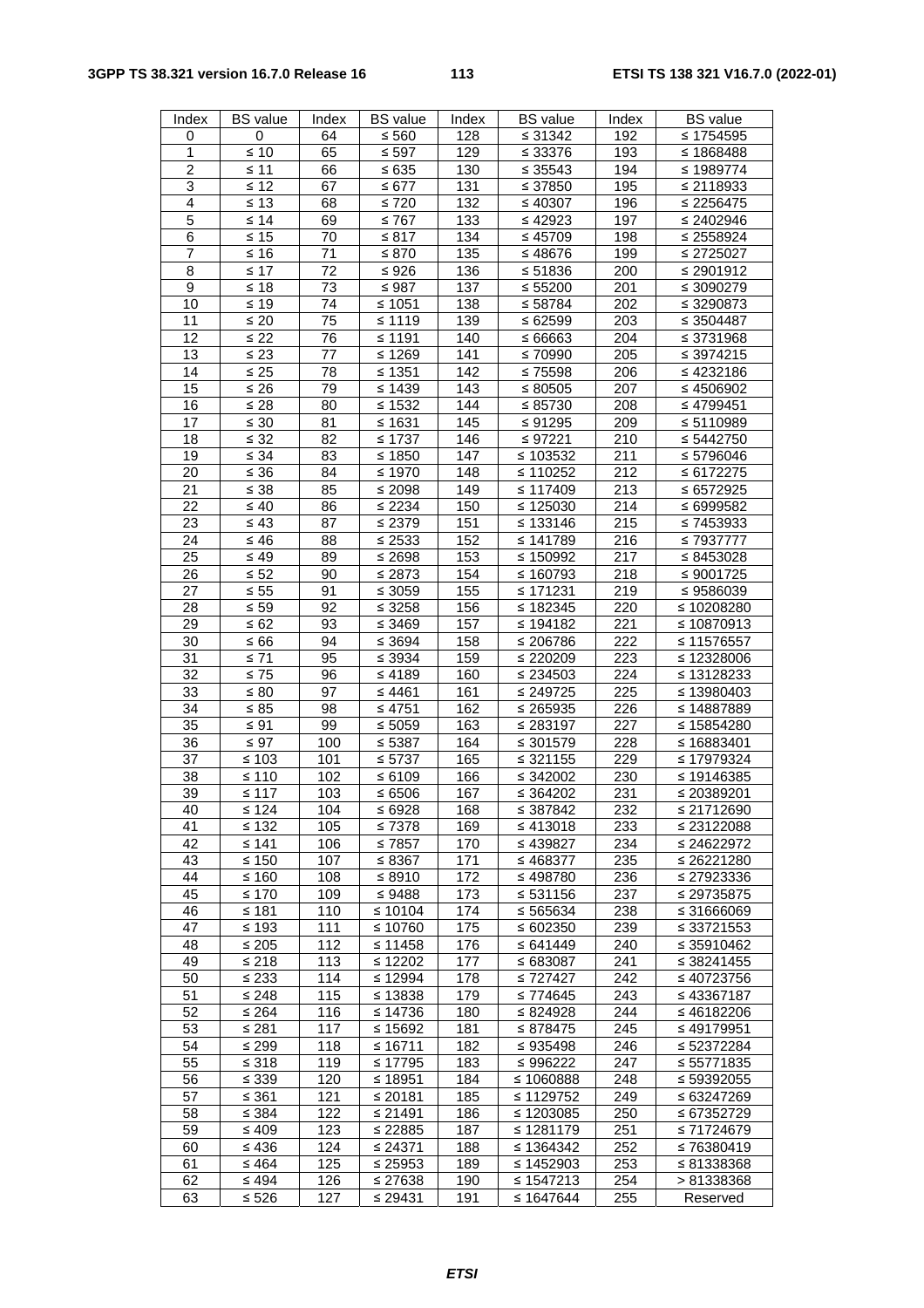## 6.1.3.2 C-RNTI MAC CE

The C-RNTI MAC CE is identified by MAC subheader with LCID as specified in Table 6.2.1-2.

It has a fixed size and consists of a single field defined as follows (Figure 6.1.3.2-1):

- C-RNTI: This field contains the C-RNTI of the MAC entity. The length of the field is 16 bits.



**Figure 6.1.3.2-1: C-RNTI MAC CE** 

#### 6.1.3.3 UE Contention Resolution Identity MAC CE

The UE Contention Resolution Identity MAC CE is identified by MAC subheader with LCID as specified in Table  $6.2.1 - 1.$ 

It has a fixed 48-bit size and consists of a single field defined as follows (Figure 6.1.3.3-1):

UE Contention Resolution Identity: This field contains the UL CCCH SDU. If the UL CCCH SDU is longer than 48 bits, this field contains the first 48 bits of the UL CCCH SDU.



**Figure 6.1.3.3-1: UE Contention Resolution Identity MAC CE** 

## 6.1.3.4 Timing Advance Command MAC CE

The Timing Advance Command MAC CE is identified by MAC subheader with LCID as specified in Table 6.2.1-1.

It has a fixed size and consists of a single octet defined as follows (Figure 6.1.3.4-1):

- TAG Identity (TAG ID): This field indicates the TAG Identity of the addressed TAG. The TAG containing the SpCell has the TAG Identity 0. The length of the field is 2 bits;
- Timing Advance Command: This field indicates the index value  $T_A$  (0, 1, 2... 63) used to control the amount of timing adjustment that MAC entity has to apply (as specified in TS 38.213 [6]). The length of the field is 6 bits.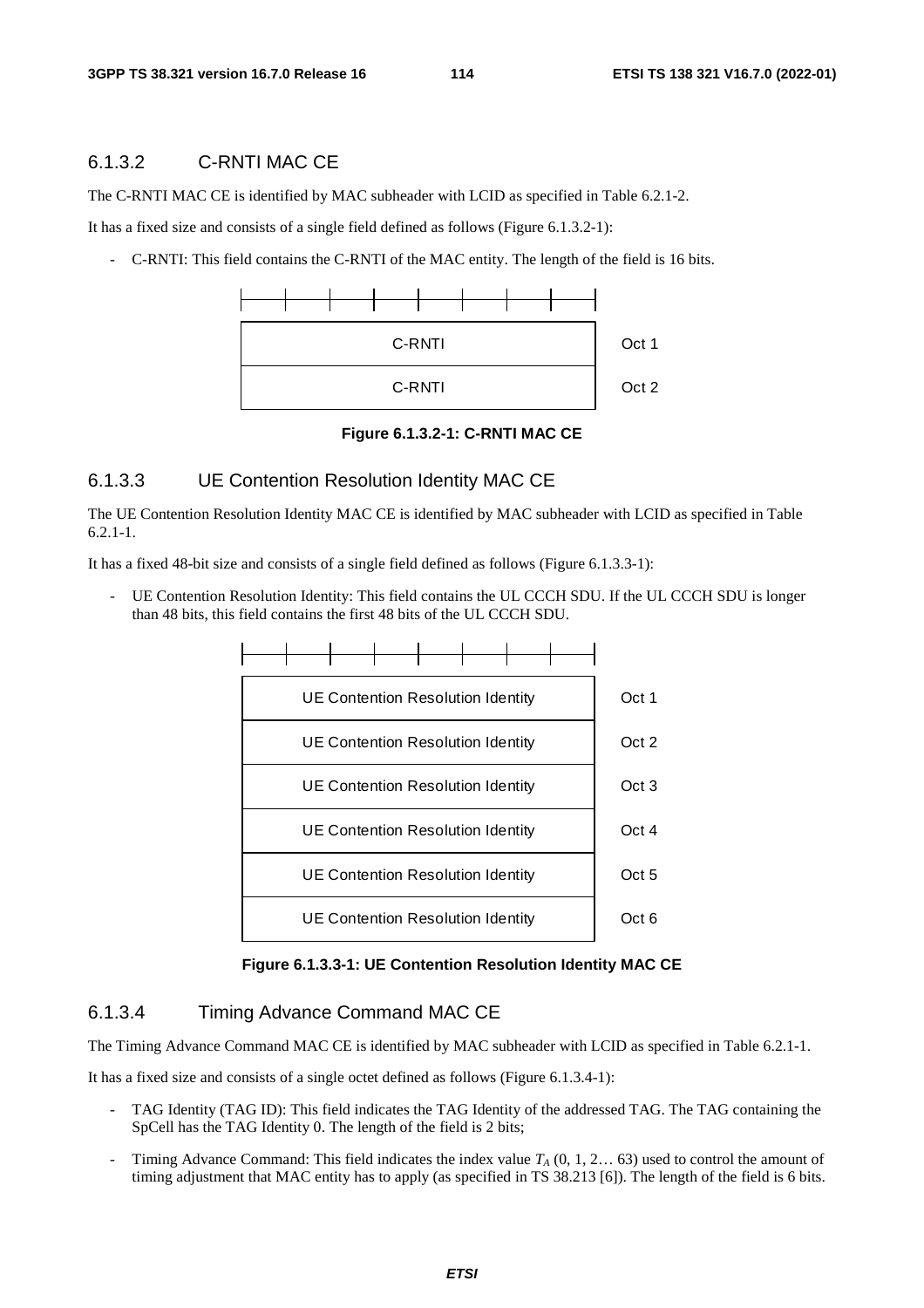

**Figure 6.1.3.4-1: Timing Advance Command MAC CE** 

## 6.1.3.4a Absolute Timing Advance Command MAC CE

The Absolute Timing Advance Command MAC CE is identified by MAC subheader with eLCID as specified in Table 6.2.1-1b.

It has a fixed size and consists of two octets defined as follows (Figure 6.1.3.4a-1):

- Timing Advance Command: This field indicates the index value TA used to control the amount of timing adjustment that the MAC entity has to apply in TS 38.213 [6]. The size of the field is 12 bits;
- R: Reserved bit, set to "0".



**Figure 6.1.3.4a-1: Absolute Timing Advance Command MAC CE** 

## 6.1.3.5 DRX Command MAC CE

The DRX Command MAC CE is identified by a MAC subheader with LCID as specified in Table 6.2.1-1.

It has a fixed size of zero bits.

## 6.1.3.6 Long DRX Command MAC CE

The Long DRX Command MAC CE is identified by a MAC subheader with LCID as specified in Table 6.2.1-1.

It has a fixed size of zero bits.

## 6.1.3.7 Configured Grant Confirmation MAC CE

The Configured Grant Confirmation MAC CE is identified by a MAC subheader with LCID as specified in Table 6.2.1- 2.

It has a fixed size of zero bits.

## 6.1.3.8 Single Entry PHR MAC CE

The Single Entry PHR MAC CE is identified by a MAC subheader with LCID as specified in Table 6.2.1-2.

It has a fixed size and consists of two octets defined as follows (figure 6.1.3.8-1):

- R: Reserved bit, set to 0;
- Power Headroom (PH): This field indicates the power headroom level. The length of the field is 6 bits. The reported PH and the corresponding power headroom levels are shown in Table 6.1.3.8-1 below (the corresponding measured values in dB are specified in TS 38.133 [11]);
- P: If *mpe-Reporting-FR2* is configured and the Serving Cell operates on FR2, the MAC entity shall set this field to 0 if the applied P-MPR value, to meet MPE requirements, as specified in TS 38.101-2 [15], is less than P-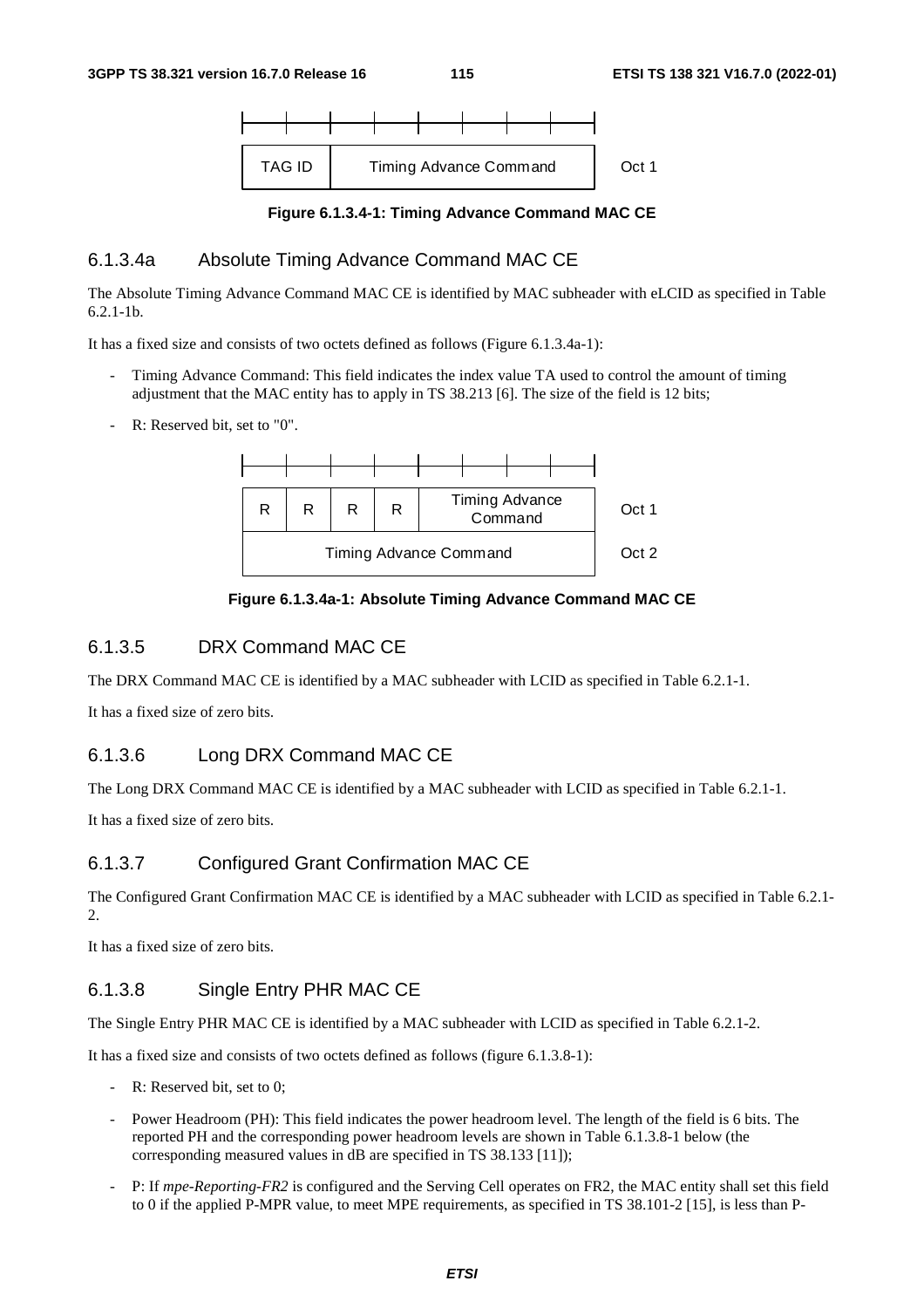MPR\_00 as specified in TS 38.133 [11] and to 1 otherwise. If *mpe-Reporting-FR2* is not configured or the Serving Cell operates on FR1, this field indicates whether power backoff is applied due to power management (as allowed by P-MPRc as specified in TS 38.101-1 [14], TS 38.101-2 [15], and TS 38.101-3 [16]). The MAC entity shall set the P field to 1 if the corresponding PCMAX,f,c field would have had a different value if no power backoff due to power management had been applied;

- $P_{CMAX,f,c}$ : This field indicates the  $P_{CMAX,f,c}$  (as specified in TS 38.213 [6]) used for calculation of the preceding PH field. The reported  $P_{CMAX,f,c}$  and the corresponding nominal UE transmit power levels are shown in Table 6.1.3.8-2 (the corresponding measured values in dBm are specified in TS 38.133 [11]);
- MPE: If *mpe-Reporting-FR2* is configured, and the Serving Cell operates on FR2, and if the P field is set to 1, this field indicates the applied power backoff to meet MPE requirements, as specified in TS 38.101-2 [15]. This field indicates an index to Table 6.1.3.8-3 and the corresponding measured values of P-MPR levels in dB are specified in TS 38.133 [11]. The length of the field is 2 bits. If *mpe-Reporting-FR2* is not configured, or if the Serving Cell operates on FR1, or if the P field is set to 0, R bits are present instead.



**Figure 6.1.3.8-1: Single Entry PHR MAC CE** 

| Table 6.1.3.8-1: Power Headroom levels for PHR |  |
|------------------------------------------------|--|
|------------------------------------------------|--|

| PН | <b>Power Headroom Level</b> |  |  |  |  |  |  |
|----|-----------------------------|--|--|--|--|--|--|
| 0  | POWER_HEADROOM_0            |  |  |  |  |  |  |
| 1  | POWER HEADROOM 1            |  |  |  |  |  |  |
| 2  | POWER_HEADROOM_2            |  |  |  |  |  |  |
| 3  | POWER_HEADROOM_3            |  |  |  |  |  |  |
|    |                             |  |  |  |  |  |  |
| 60 | POWER_HEADROOM_60           |  |  |  |  |  |  |
| 61 | POWER_HEADROOM_61           |  |  |  |  |  |  |
| 62 | POWER_HEADROOM_62           |  |  |  |  |  |  |
| 63 | POWER HEADROOM 63           |  |  |  |  |  |  |

**Table 6.1.3.8-2: Nominal UE transmit power level for PHR** 

| $P_{CMAX,f,c}$ | Nominal UE transmit power level |
|----------------|---------------------------------|
|                | PCMAX_C_00                      |
|                | PCMAX_C_01                      |
| 2              | PCMAX <sub>C</sub> 02           |
| .              | .                               |
| 61             | PCMAX <sub>C</sub> 61           |
| 62             | PCMAX <sub>C</sub> 62           |
| 63             | PCMAX <sub>C</sub> 63           |

**Table 6.1.3.8-3: Effective power reduction for MPE P-MPR** 

| <b>MPE</b> | <b>Measured P-MPR value</b> |
|------------|-----------------------------|
|            | P-MPR 00                    |
|            | P-MPR 01                    |
|            | P-MPR 02                    |
|            | P-MPR 03                    |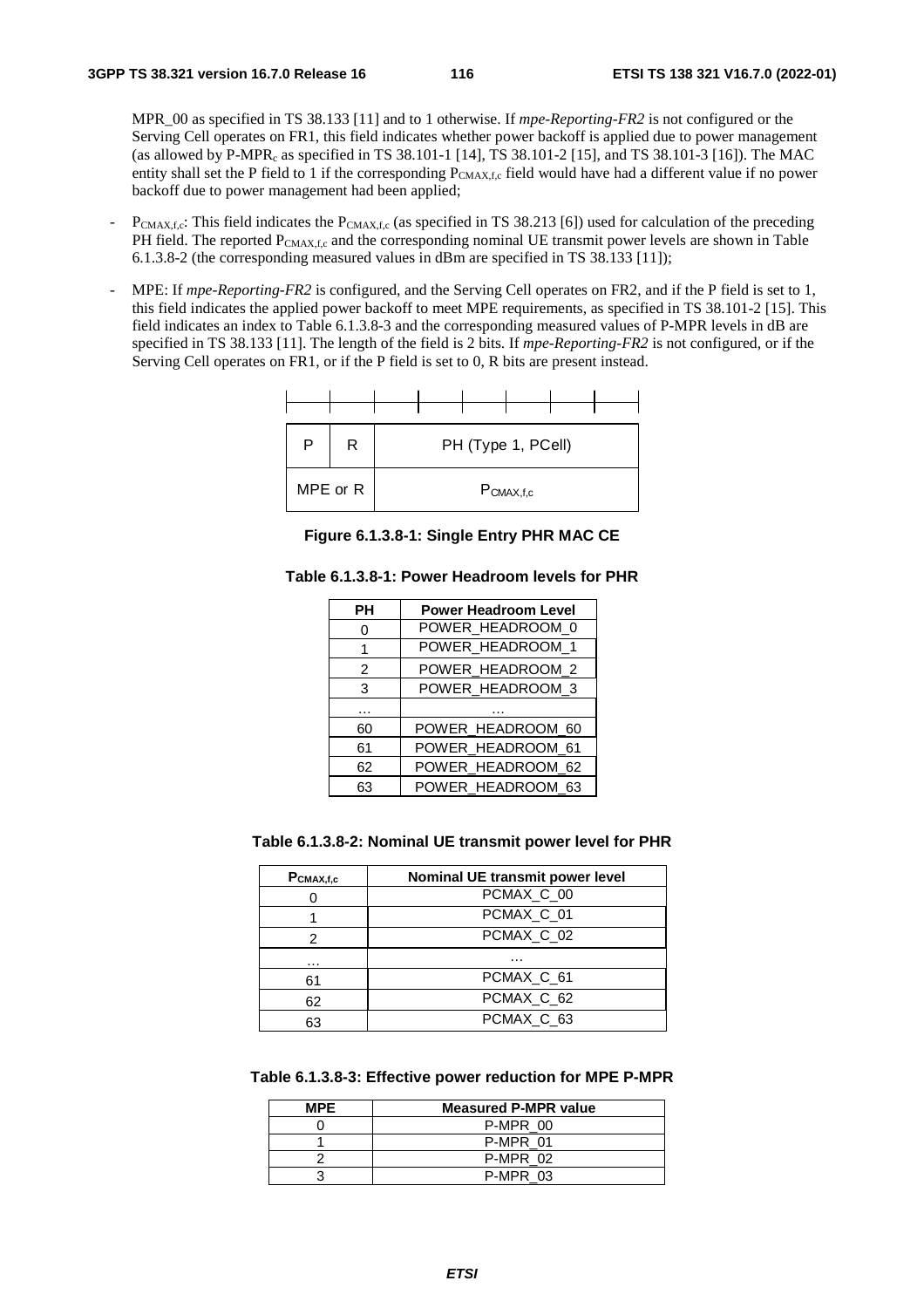## 6.1.3.9 Multiple Entry PHR MAC CE

The Multiple Entry PHR MAC CE is identified by a MAC subheader with LCID as specified in Table 6.2.1-2.

It has a variable size, and includes the bitmap, a Type 2 PH field and an octet containing the associated  $P_{CMAX,f,c}$  field (if reported) for SpCell of the other MAC entity, a Type 1 PH field and an octet containing the associated  $P_{CMAX,fc}$  field (if reported) for the PCell. It further includes, in ascending order based on the *ServCellIndex*, one or multiple of Type X PH fields and octets containing the associated PCMAX,f,c fields (if reported) for Serving Cells other than PCell indicated in the bitmap. X is either 1 or 3 according to TS 38.213 [6] and TS 36.213 [17].

The presence of Type 2 PH field for SpCell of the other MAC entity is configured by *phr-Type2OtherCell* with value *true*.

A single octet bitmap is used for indicating the presence of PH per Serving Cell when the highest *ServCellIndex* of Serving Cell with configured uplink is less than 8, otherwise four octets are used.

The MAC entity determines whether PH value for an activated Serving Cell is based on real transmission or a reference format by considering the configured grant(s) and downlink control information which has been received until and including the PDCCH occasion in which the first UL grant for a new transmission that can accommodate the MAC CE for PHR as a result of LCP as defined in clause 5.4.3.1 is received since a PHR has been triggered if the PHR MAC CE is reported on an uplink grant received on the PDCCH or until the first uplink symbol of PUSCH transmission minus PUSCH preparation time as defined in clause 7.7 of TS 38.213 [6] if the PHR MAC CE is reported on a configured grant.

For a band combination in which the UE does not support dynamic power sharing, the UE may omit the octets containing Power Headroom field and PCMAX,f,c field for Serving Cells in the other MAC entity except for the PCell in the other MAC entity and the reported values of Power Headroom and PCMAX,f,c for the PCell are up to UE implementation.

The PHR MAC CEs are defined as follows:

- Ci: This field indicates the presence of a PH field for the Serving Cell with *ServCellIndex* i as specified in TS 38.331 [5]. The Ci field set to 1 indicates that a PH field for the Serving Cell with *ServCellIndex* i is reported. The Ci field set to 0 indicates that a PH field for the Serving Cell with *ServCellIndex* i is not reported;
- R: Reserved bit, set to 0;
- V: This field indicates if the PH value is based on a real transmission or a reference format. For Type 1 PH, the V field set to 0 indicates real transmission on PUSCH and the V field set to 1 indicates that a PUSCH reference format is used. For Type 2 PH, the V field set to 0 indicates real transmission on PUCCH and the V field set to 1 indicates that a PUCCH reference format is used. For Type 3 PH, the V field set to 0 indicates real transmission on SRS and the V field set to 1 indicates that an SRS reference format is used. Furthermore, for Type 1, Type 2, and Type 3 PH, the V field set to 0 indicates the presence of the octet containing the associated  $P_{\text{CMAX},f,c}$  field and the MPE field, and the V field set to 1 indicates that the octet containing the associated PCMAX,f,c field and the MPE field is omitted;
- Power Headroom (PH): This field indicates the power headroom level. The length of the field is 6 bits. The reported PH and the corresponding power headroom levels are shown in Table 6.1.3.8-1 (the corresponding measured values in dB for the NR Serving Cell are specified in TS 38.133 [11] while the corresponding measured values in dB for the E-UTRA Serving Cell are specified in TS 36.133 [12]);
- P: If *mpe-Reporting-FR2* is configured and the Serving Cell operates on FR2, the MAC entity shall set this field to 0 if the applied P-MPR value, to meet MPE requirements, as specified in TS 38.101-2 [15], is less than P-MPR\_00 as specified in TS 38.133 [11] and to 1 otherwise. If *mpe-Reporting-FR2* is not configured or the Serving Cell operates on FR1, this field indicates whether power backoff is applied due to power management (as allowed by P-MPR<sub>c</sub> as specified in TS 38.101-1 [14], TS 38.101-2 [15], and TS 38.101-3 [16]). The MAC entity shall set the P field to 1 if the corresponding  $P_{CMAX,f,c}$  field would have had a different value if no power backoff due to power management had been applied;
- $P_{CMAX,f,c}$ : If present, this field indicates the  $P_{CMAX,f,c}$  (as specified in TS 38.213 [6]) for the NR Serving Cell and the  $P_{\text{CMAX},c}$  or  $\hat{P}_{\text{CMAX},c}$  (as specified in TS 36.213 [17]) for the E-UTRA Serving Cell used for calculation of the preceding PH field. The reported P<sub>CMAX,f,c</sub> and the corresponding nominal UE transmit power levels are shown in Table 6.1.3.8-2 (the corresponding measured values in dBm for the NR Serving Cell are specified in TS 38.133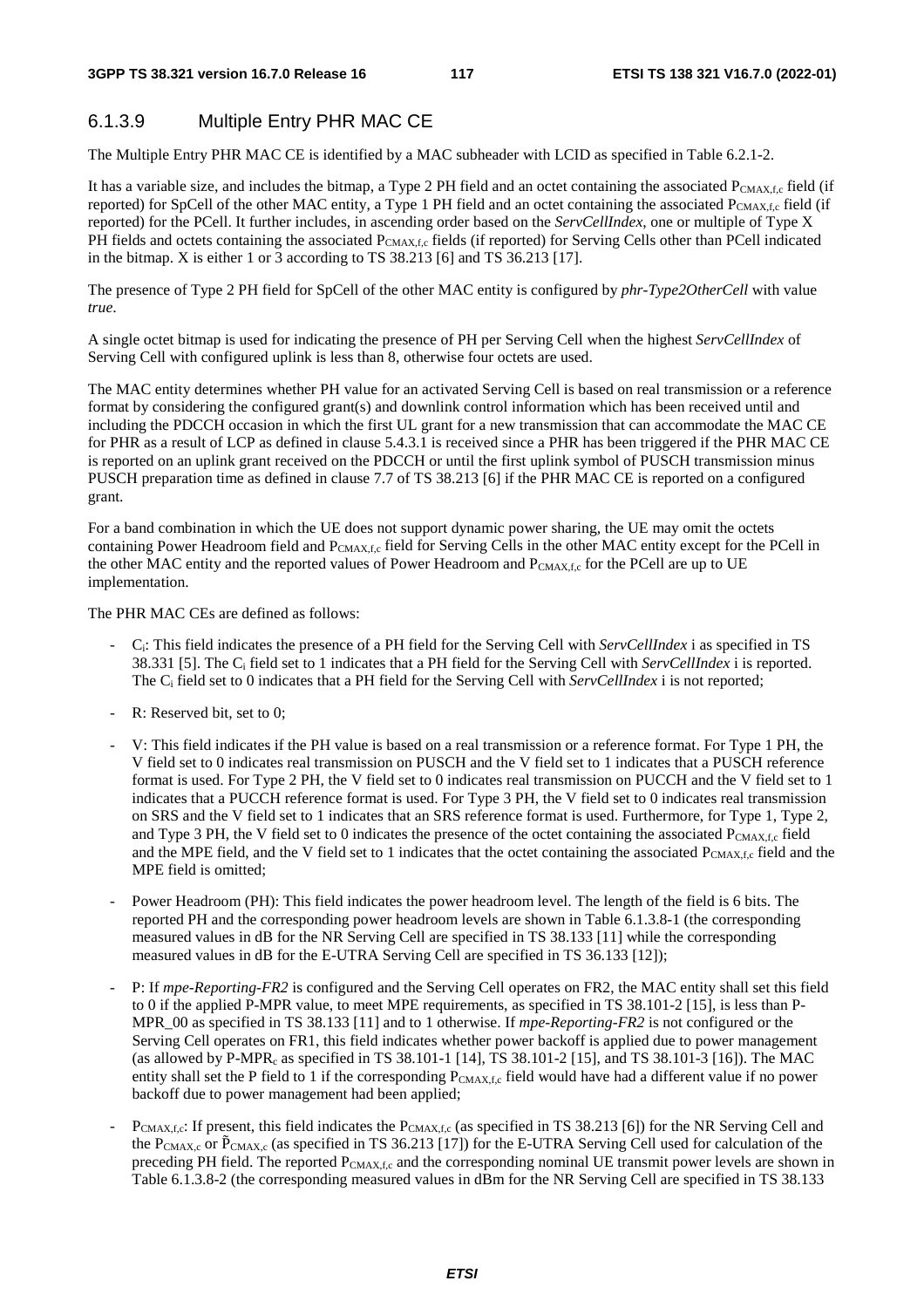[11] while the corresponding measured values in dBm for the E-UTRA Serving Cell are specified in TS 36.133  $[12]$ ;

- MPE: If *mpe-Reporting-FR2* is configured, and the Serving Cell operates on FR2, and if the P field is set to 1, this field indicates the applied power backoff to meet MPE requirements, as specified in TS 38.101-2 [15]. This field indicates an index to Table 6.1.3.8-3 and the corresponding measured values of P-MPR levels in dB are specified in TS 38.133 [11]. The length of the field is 2 bits. If *mpe-Reporting-FR2* is not configured, or if the Serving Cell operates on FR1, or if the P field is set to 0, R bits are present instead.

| C <sub>7</sub> | $C_6$    | $C_5$                       | $C_4$                                          | $C_3$ | C <sub>2</sub> | C <sub>1</sub> | R |  |
|----------------|----------|-----------------------------|------------------------------------------------|-------|----------------|----------------|---|--|
| P              | $\vee$   |                             | PH (Type 2, SpCell of the other<br>MAC entity) |       |                |                |   |  |
|                | MPE or R | $P_{CMAX,f,c}$ 1            |                                                |       |                |                |   |  |
| P              | V        | PH (Type 1, PCell)          |                                                |       |                |                |   |  |
|                | MPE or R | $P_{CMAX,f,c}$ 2            |                                                |       |                |                |   |  |
| P              | V        | PH (Type X, Serving Cell 1) |                                                |       |                |                |   |  |
|                | MPE or R | $P_{CMAX,f,c}$ 3            |                                                |       |                |                |   |  |

|          | PH (Type X, Serving Cell n) |
|----------|-----------------------------|
| MPE or R | $P_{CMAX,f,c}$ m            |

...

**Figure 6.1.3.9-1: Multiple Entry PHR MAC CE with the highest** *ServCellIndex* **of Serving Cell with configured uplink is less than 8**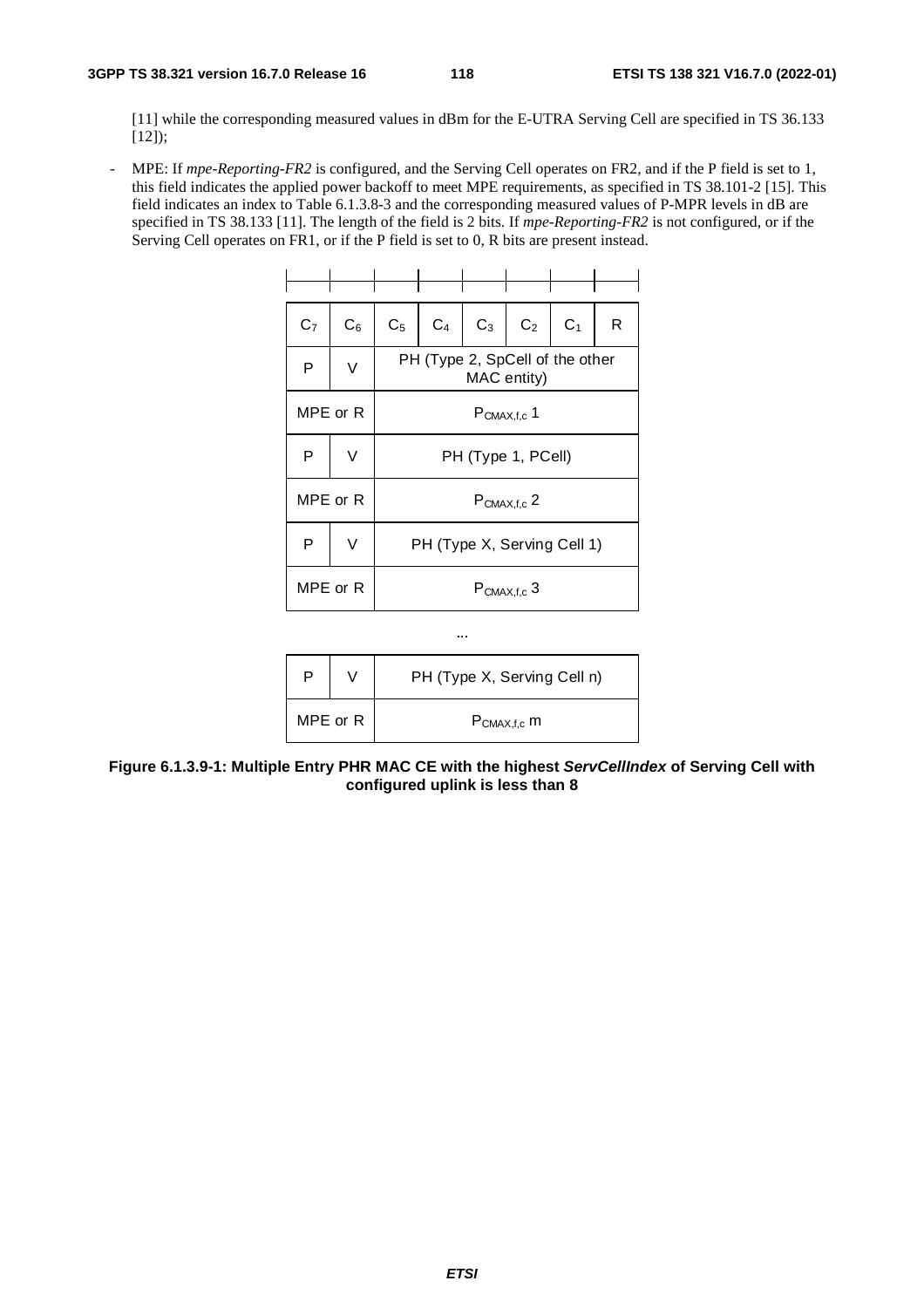| C <sub>7</sub> | $C_6$    | $C_5$                                          | $C_4$ | $C_3$                      | C <sub>2</sub> | C <sub>1</sub> | R        |  |
|----------------|----------|------------------------------------------------|-------|----------------------------|----------------|----------------|----------|--|
| $C_{15}$       | $C_{14}$ |                                                |       | $C_{13}$ $C_{12}$ $C_{11}$ | $C_{10}$       | $C_9$          | $C_8$    |  |
| $C_{23}$       | $C_{22}$ | $C_{21}$                                       |       | $C_{20}$ $C_{19}$ $C_{18}$ |                | $C_{17}$       | $C_{16}$ |  |
| $C_{31}$       | $C_{30}$ | $C_{29}$                                       |       | $C_{28}$ $C_{27}$ $C_{26}$ |                | $C_{25}$       | $C_{24}$ |  |
| P              | V        | PH (Type 2, SpCell of the other<br>MAC entity) |       |                            |                |                |          |  |
|                | MPE or R |                                                |       | $P_{CMAX,f,c}$ 1           |                |                |          |  |
| P              | V        | PH (Type 1, PCell)                             |       |                            |                |                |          |  |
|                | MPE or R | $P_{CMAX,f,c}$ 2                               |       |                            |                |                |          |  |
| P              | V        | PH (Type X, Serving Cell 1)                    |       |                            |                |                |          |  |
|                | MPE or R | $P_{CMAX,f,c}$ 3                               |       |                            |                |                |          |  |

|          |  | PH (Type X, Serving Cell n) |
|----------|--|-----------------------------|
| MPE or R |  | $P_{CMAX,f,c}$ m            |

#### **Figure 6.1.3.9-2: Multiple Entry PHR MAC CE with the highest ServCellIndex of Serving Cell with configured uplink is equal to or higher than 8**

## 6.1.3.10 SCell Activation/Deactivation MAC CEs

The SCell Activation/Deactivation MAC CE of one octet is identified by a MAC subheader with LCID as specified in Table 6.2.1-1. It has a fixed size and consists of a single octet containing seven C-fields and one R-field. The SCell Activation/Deactivation MAC CE with one octet is defined as follows (Figure 6.1.3.10-1).

The SCell Activation/Deactivation MAC CE of four octets is identified by a MAC subheader with LCID as specified in Table 6.2.1-1. It has a fixed size and consists of four octets containing 31 C-fields and one R-field. The SCell Activation/Deactivation MAC CE of four octets is defined as follows (Figure 6.1.3.10-2).

- Ci: If there is an SCell configured for the MAC entity with *SCellIndex* i as specified in TS 38.331 [5], this field indicates the activation/deactivation status of the SCell with *SCellIndex* i, else the MAC entity shall ignore the Ci field. The Ci field is set to 1 to indicate that the SCell with *SCellIndex* i shall be activated. The Ci field is set to 0 to indicate that the SCell with *SCellIndex* i shall be deactivated;
- R: Reserved bit, set to 0.



**Figure 6.1.3.10-1: SCell Activation/Deactivation MAC CE of one octet**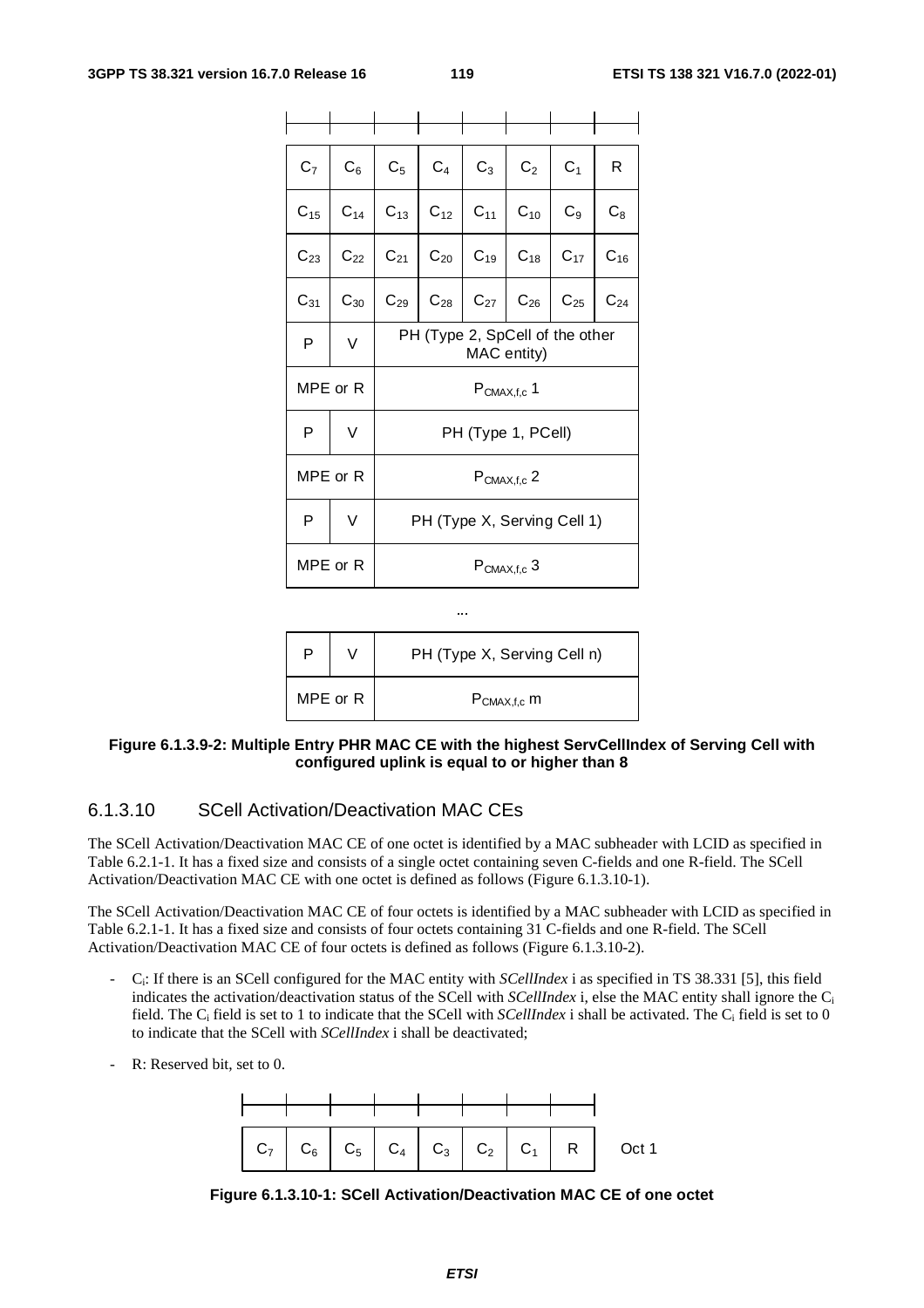|  |  |  |  | $C_7$ $C_6$ $C_5$ $C_4$ $C_3$ $C_2$ $C_1$ $R$ $C_1$                                                |
|--|--|--|--|----------------------------------------------------------------------------------------------------|
|  |  |  |  | $C_{15}$ $C_{14}$ $C_{13}$ $C_{12}$ $C_{11}$ $C_{10}$ $C_{9}$ $C_{8}$ $C_{8}$ $C_{12}$             |
|  |  |  |  | $C_{23}$ $C_{22}$ $C_{21}$ $C_{20}$ $C_{19}$ $C_{18}$ $C_{17}$ $C_{16}$ $C_{17}$ $C_{18}$ $C_{19}$ |
|  |  |  |  | $C_{31}$ $C_{30}$ $C_{29}$ $C_{28}$ $C_{27}$ $C_{26}$ $C_{25}$ $C_{24}$ $C_{24}$ $C_{25}$          |

**Figure 6.1.3.10-2: SCell Activation/Deactivation MAC CE of four octets** 

## 6.1.3.11 Duplication Activation/Deactivation MAC CE

The Duplication Activation/Deactivation MAC CE of one octet is identified by a MAC subheader with LCID as specified in Table 6.2.1-1. It has a fixed size and consists of a single octet containing eight D-fields. The Duplication Activation/Deactivation MAC CE is defined, for a MAC entity, as follows (Figure 6.1.3.11-1).

D<sub>i</sub>: This field indicates the activation/deactivation status of the PDCP duplication of DRB i where i is the ascending order of the DRB ID among the DRBs configured with PDCP duplication and with RLC entity(ies) associated with this MAC entity. The  $D_i$  field is set to 1 to indicate that the PDCP duplication of DRB i shall be activated. The  $D_i$  field is set to 0 to indicate that the PDCP duplication of DRB i shall be deactivated.



**Figure 6.1.3.11-1: Duplication Activation/Deactivation MAC CE** 

NOTE: The Duplication Activation/Deactivation MAC CE is not used if a DRB is configured with more than two RLC entities.

## 6.1.3.12 SP CSI-RS/CSI-IM Resource Set Activation/Deactivation MAC CE

The SP CSI-RS/CSI-IM Resource Set Activation/Deactivation MAC CE is identified by a MAC subheader with LCID as specified in Table 6.2.1-1. It has a variable size and consists of the following fields:

- A/D: This field indicates whether to activate or deactivate indicated SP CSI-RS and CSI-IM resource set(s). The field is set to 1 to indicate activation, otherwise it indicates deactivation;
- Serving Cell ID: This field indicates the identity of the Serving Cell for which the MAC CE applies. The length of the field is 5 bits;
- BWP ID: This field indicates a DL BWP for which the MAC CE applies as the codepoint of the DCI *bandwidth part indicator* field as specified in TS 38.212 [9]. The length of the BWP ID field is 2 bits;
- SP CSI-RS resource set ID: This field contains an index of *NZP-CSI-RS-ResourceSet* containing Semi Persistent NZP CSI-RS resources, as specified in TS 38.331 [5], indicating the Semi Persistent NZP CSI-RS resource set, which shall be activated or deactivated. The length of the field is 6 bits;
- IM: This field indicates the presence of the octet containing SP CSI-IM resource set ID field. If the IM field is set to 1, the octet containing SP CSI-IM resource set ID field is present. If IM field is set to 0, the octet containing SP CSI-IM resource set ID field is not present;
- SP CSI-IM resource set ID: This field contains an index of *CSI-IM-ResourceSet* containing Semi Persistent CSI-IM resources, as specified in TS 38.331 [5], indicating the Semi Persistent CSI-IM resource set, which shall be activated or deactivated. The length of the field is 6 bits;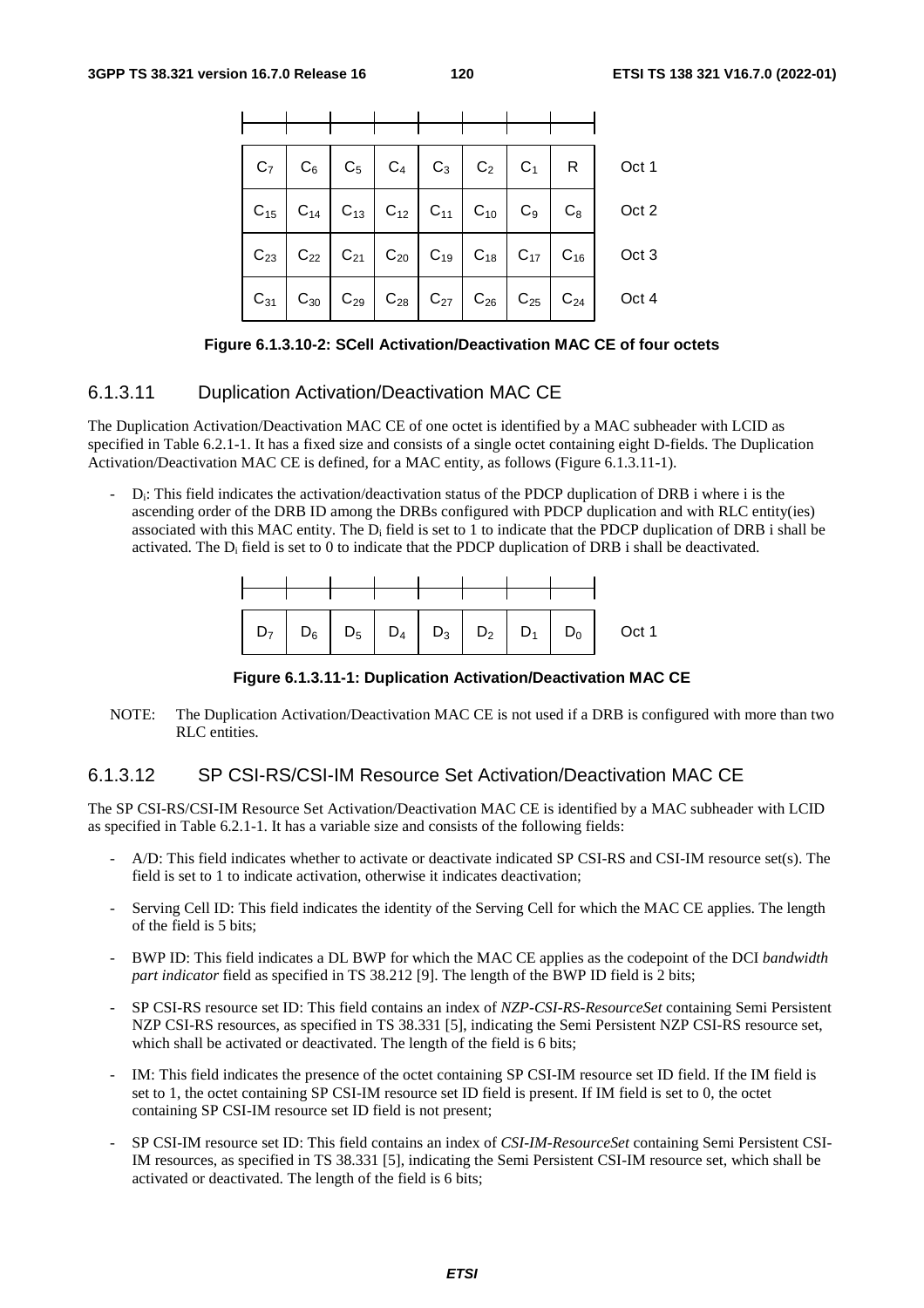- TCI State ID<sub>i</sub>: This field contains *TCI-StateId*, as specified in TS 38.331 [5], of a TCI State, which is used as QCL source for the resource within the Semi Persistent NZP CSI-RS resource set indicated by SP CSI-RS resource set ID field. TCI State ID<sub>0</sub> indicates TCI State for the first resource within the set, TCI State ID<sub>1</sub> for the second one and so on. The length of the field is 7 bits. If the A/D field is set to 0, the octets containing TCI State ID field(s) are not present;
- R: Reserved bit, set to 0.



**Figure 6.1.3.12-1: SP CSI-RS/CSI-IM Resource Set Activation/Deactivation MAC CE** 

### 6.1.3.13 Aperiodic CSI Trigger State Subselection MAC CE

The Aperiodic CSI Trigger State Subselection MAC CE is identified by a MAC subheader with LCID as specified in Table 6.2.1-1. It has a variable size consisting of following fields:

- Serving Cell ID: This field indicates the identity of the Serving Cell for which the MAC CE applies. The length of the field is 5 bits;
- BWP ID: This field indicates a DL BWP for which the MAC CE applies as the codepoint of the DCI *bandwidth part indicator* field as specified in TS 38.212 [9]. The length of the BWP ID field is 2 bits;
- Ti: This field indicates the selection status of the Aperiodic Trigger States configured within *aperiodicTriggerStateList*, as specified in TS 38.331 [5]. T<sub>0</sub> refers to the first trigger state within the list,  $T_1$  to the second one and so on. If the list does not contain entry with index i, MAC entity shall ignore the  $T_i$  field. The Ti field is set to 1 to indicate that the Aperiodic Trigger State i shall be mapped to the codepoint of the DCI *CSI request* field, as specified in TS 38.214 [7]. The codepoint to which the Aperiodic Trigger State is mapped is determined by its ordinal position among all the Aperiodic Trigger States with  $T_i$  field set to 1, i.e. the first Aperiodic Trigger State with Ti field set to 1 shall be mapped to the codepoint value 1, second Aperiodic Trigger State with Ti field set to 1 shall be mapped to the codepoint value 2 and so on. The maximum number of mapped Aperiodic Trigger States is 63;
- R: Reserved bit, set to 0.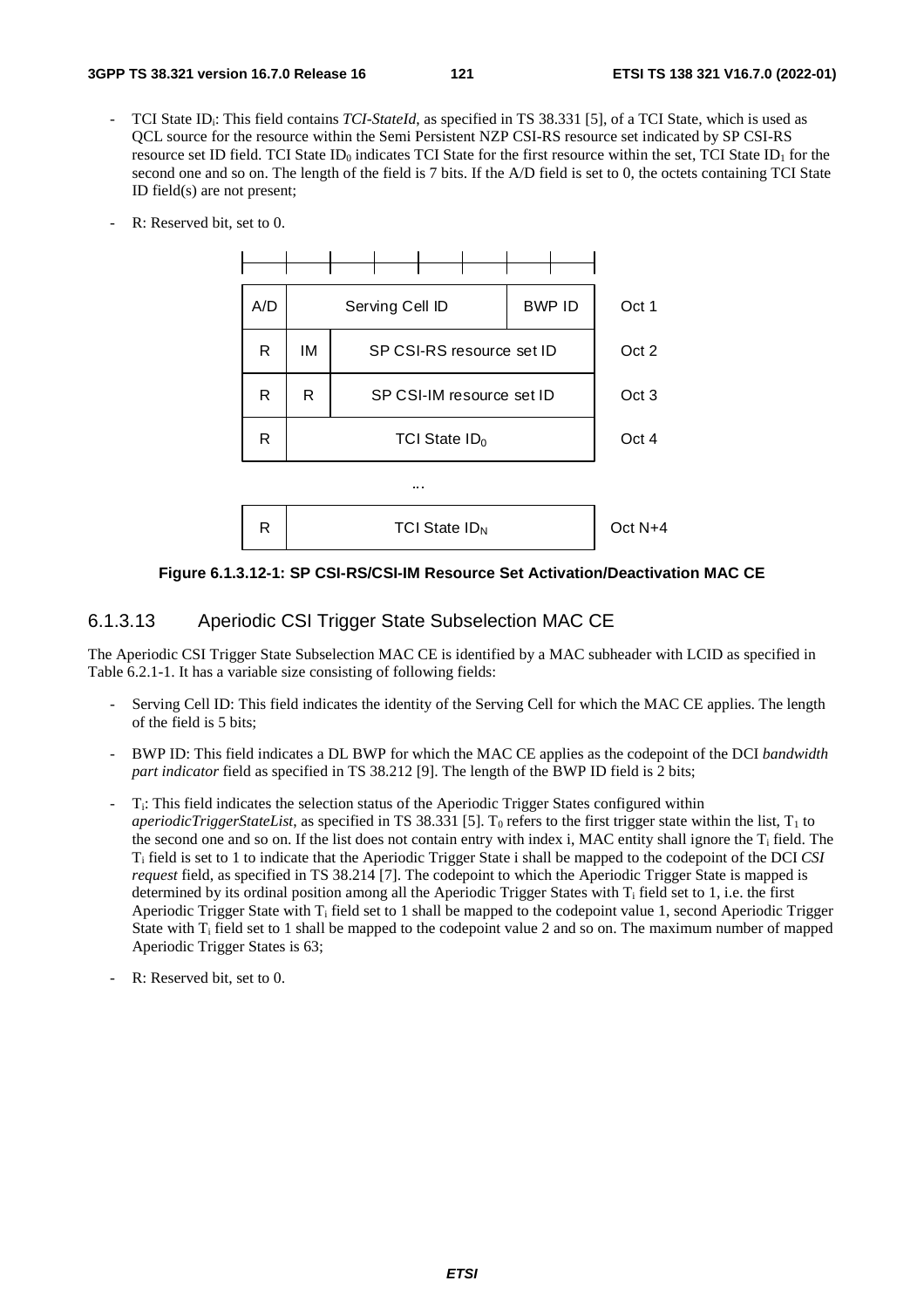

**Figure 6.1.3.13-1: Aperiodic CSI Trigger State Subselection MAC CE** 

### 6.1.3.14 TCI States Activation/Deactivation for UE-specific PDSCH MAC CE

The TCI States Activation/Deactivation for UE-specific PDSCH MAC CE is identified by a MAC subheader with LCID as specified in Table 6.2.1-1. It has a variable size consisting of following fields:

- Serving Cell ID: This field indicates the identity of the Serving Cell for which the MAC CE applies. The length of the field is 5 bits. If the indicated Serving Cell is configured as part of a *simultaneousTCI-UpdateList1* or *simultaneousTCI-UpdateList2* as specified in TS 38.331 [5], this MAC CE applies to all the Serving Cells configured in the set *simultaneousTCI-UpdateList1* or *simultaneousTCI-UpdateList2*, respectively;
- BWP ID: This field indicates a DL BWP for which the MAC CE applies as the codepoint of the DCI *bandwidth part indicator* field as specified in TS 38.212 [9]. The length of the BWP ID field is 2 bits. This field is ignored if this MAC CE applies to a set of Serving Cells;
- Ti: If there is a TCI state with *TCI-StateId* i as specified in TS 38.331 [5], this field indicates the activation/deactivation status of the TCI state with *TCI-StateId* i, otherwise MAC entity shall ignore the T<sub>i</sub> field. The Ti field is set to 1 to indicate that the TCI state with *TCI-StateId* i shall be activated and mapped to the codepoint of the DCI *Transmission Configuration Indication* field, as specified in TS 38.214 [7]. The Ti field is set to 0 to indicate that the TCI state with *TCI-StateId* i shall be deactivated and is not mapped to the codepoint of the DCI *Transmission Configuration Indication* field. The codepoint to which the TCI State is mapped is determined by its ordinal position among all the TCI States with  $T_i$  field set to 1, i.e. the first TCI State with  $T_i$ field set to 1 shall be mapped to the codepoint value 0, second TCI State with  $T_i$  field set to 1 shall be mapped to the codepoint value 1 and so on. The maximum number of activated TCI states is 8;
- CORESET Pool ID: This field indicates that mapping between the activated TCI states and the codepoint of the DCI *Transmission Configuration Indication* set by field Ti is specific to the *ControlResourceSetId* configured with CORESET Pool ID as specified in TS 38.331 [5]. This field set to 1 indicates that this MAC CE shall be applied for the DL transmission scheduled by CORESET with the CORESET pool ID equal to 1, otherwise, this MAC CE shall be applied for the DL transmission scheduled by CORESET pool ID equal to 0. If the *coresetPoolIndex* is not configured for any CORESET, MAC entity shall ignore the CORESET Pool ID field in this MAC CE when receiving the MAC CE. If the Serving Cell in the MAC CE is configured in a cell list that contains more than one Serving Cell, the CORSET Pool ID field shall be ignored when receiving the MAC CE.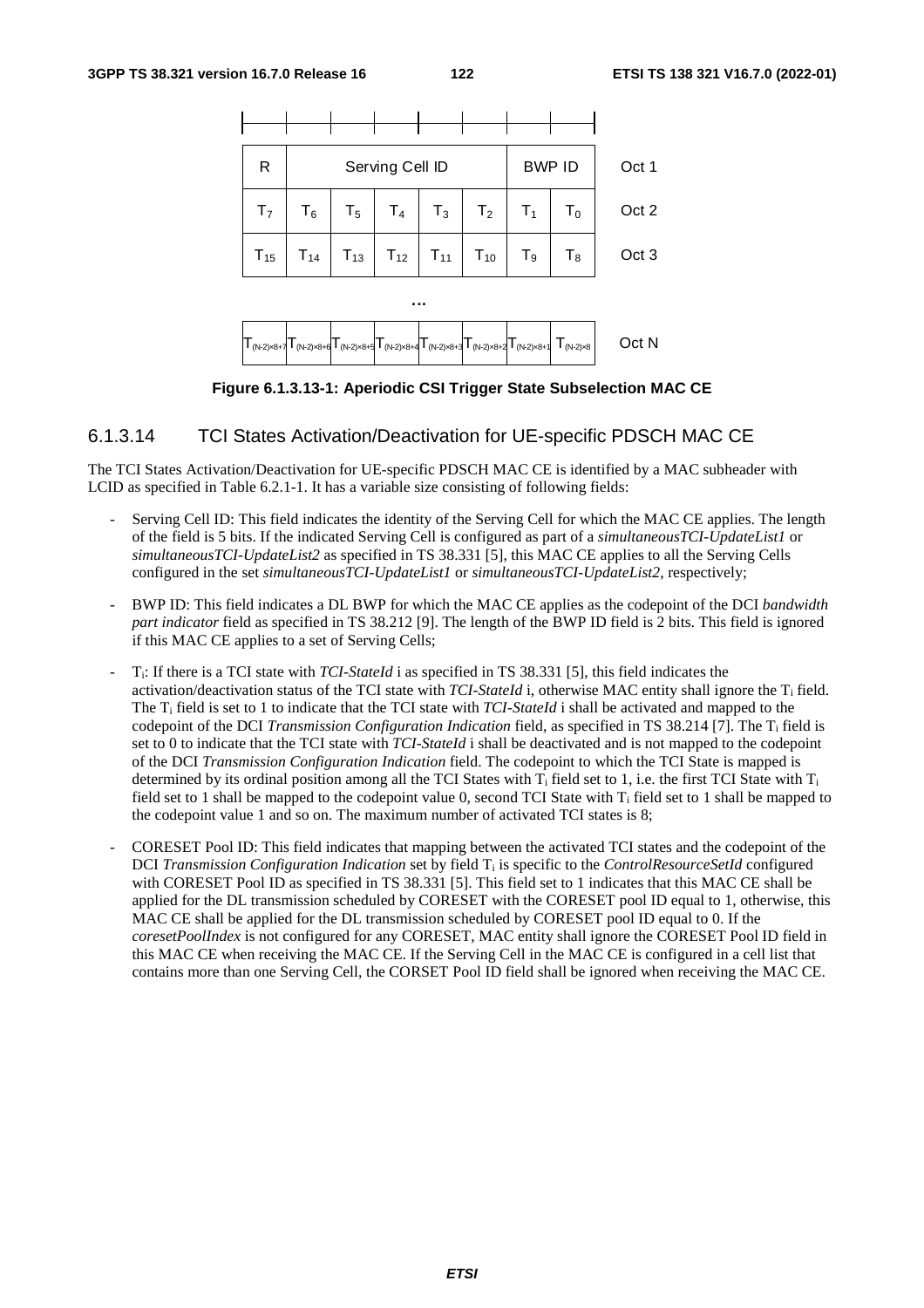

**Figure 6.1.3.14-1: TCI States Activation/Deactivation for UE-specific PDSCH MAC CE** 

## 6.1.3.15 TCI State Indication for UE-specific PDCCH MAC CE

The TCI State Indication for UE-specific PDCCH MAC CE is identified by a MAC subheader with LCID as specified in Table 6.2.1-1. It has a fixed size of 16 bits with following fields:

- Serving Cell ID: This field indicates the identity of the Serving Cell for which the MAC CE applies. The length of the field is 5 bits. If the indicated Serving Cell is configured as part of a *simultaneousTCI-UpdateList1* or *simultaneousTCI-UpdateList2* as specified in TS 38.331 [5], this MAC CE applies to all theServing Cells in the set *simultaneousTCI-UpdateList1* or *simultaneousTCI-UpdateList2*, respectively;
- CORESET ID: This field indicates a Control Resource Set identified with *ControlResourceSetId* as specified in TS 38.331 [5], for which the TCI State is being indicated. In case the value of the field is 0, the field refers to the Control Resource Set configured by *controlResourceSetZero* as specified in TS 38.331 [5]. The length of the field is 4 bits;
- TCI State ID: This field indicates the TCI state identified by *TCI-StateId* as specified in TS 38.331 [5] applicable to the Control Resource Set identified by CORESET ID field. If the field of CORESET ID is set to 0, this field indicates a *TCI-StateId* for a TCI state of the first 64 TCI-states configured by *tci-StatesToAddModList* and *tci-StatesToReleaseList* in the *PDSCH-Config* in the active BWP. If the field of CORESET ID is set to the other value than 0, this field indicates a *TCI-StateId* configured by *tci-StatesPDCCH-ToAddList* and *tci-StatesPDCCH-ToReleaseList* in the *controlResourceSet* identified by the indicated CORESET ID. The length of the field is 7 bits.



**Figure 6.1.3.15-1: TCI State Indication for UE-specific PDCCH MAC CE** 

## 6.1.3.16 SP CSI reporting on PUCCH Activation/Deactivation MAC CE

The SP CSI reporting on PUCCH Activation/Deactivation MAC CE is identified by a MAC subheader with LCID as specified in Table 6.2.1-1. It has a fixed size of 16 bits with following fields:

- Serving Cell ID: This field indicates the identity of the Serving Cell for which the MAC CE applies. The length of the field is 5 bits;
- BWP ID: This field indicates a UL BWP for which the MAC CE applies as the codepoint of the DCI *bandwidth part indicator* field as specified in TS 38.212 [9]. The length of the BWP ID field is 2 bits;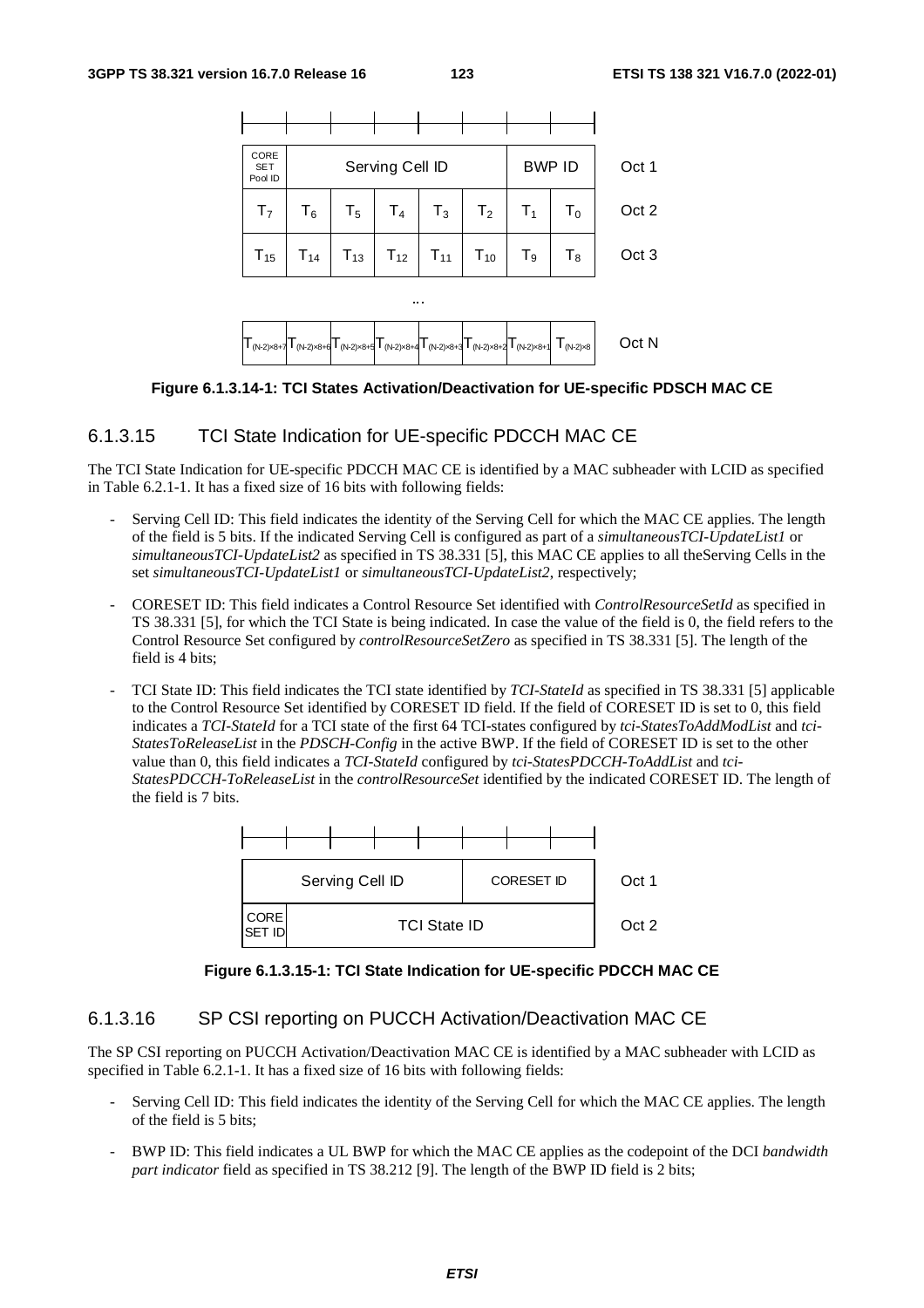- S<sub>i</sub>: This field indicates the activation/deactivation status of the Semi-Persistent CSI report configuration within  $csi\text{-}ReportConfigToAddModList$ , as specified in TS 38.331 [5]. S<sub>0</sub> refers to the report configuration which includes PUCCH resources for SP CSI reporting in the indicated BWP and has the lowest *CSI-ReportConfigId* within the list with type set to *semiPersistentOnPUCCH*, S<sub>1</sub> to the report configuration which includes PUCCH resources for SP CSI reporting in the indicated BWP and has the second lowest *CSI-ReportConfigId* and so on. If the number of report configurations within the list with type set to *semiPersistentOnPUCCH* in the indicated BWP is less than  $i + 1$ , MAC entity shall ignore the S<sub>i</sub> field. The S<sub>i</sub> field is set to 1 to indicate that the corresponding Semi-Persistent CSI report configuration shall be activated. The  $S_i$  field is set to 0 to indicate that the corresponding Semi-Persistent CSI report configuration i shall be deactivated;
- R: Reserved bit, set to 0.



#### **Figure 6.1.3.16-1: SP CSI reporting on PUCCH Activation/Deactivation MAC CE**

#### 6.1.3.17 SP SRS Activation/Deactivation MAC CE

The SP SRS Activation/Deactivation MAC CE is identified by a MAC subheader with LCID as specified in Table 6.2.1-1. It has a variable size with following fields:

- A/D: This field indicates whether to activate or deactivate indicated SP SRS resource set. The field is set to 1 to indicate activation, otherwise it indicates deactivation;
- SRS Resource Set's Cell ID: This field indicates the identity of the Serving Cell, which contains activated/deactivated SP SRS Resource Set. If the C field is set to 0, this field also indicates the identity of the Serving Cell which contains all resources indicated by the Resource  $ID_i$  fields. The length of the field is 5 bits;
- SRS Resource Set's BWP ID: This field indicates a UL BWP as the codepoint of the DCI *bandwidth part indicator* field as specified in TS 38.212 [9], which contains activated/deactivated SP SRS Resource Set. If the C field is set to 0, this field also indicates the identity of the BWP which contains all resources indicated by the Resource ID<sub>i</sub> fields. The length of the field is 2 bits;
- C: This field indicates whether the octets containing Resource Serving Cell ID field(s) and Resource BWP ID field(s) are present. If this field is set to 1, the octets containing Resource Serving Cell ID field(s) and Resource BWP ID field(s) are present, otherwise they are not present;
- SUL: This field indicates whether the MAC CE applies to the NUL carrier or SUL carrier configuration. This field is set to 1 to indicate that it applies to the SUL carrier configuration, and it is set to 0 to indicate that it applies to the NUL carrier configuration;
- SP SRS Resource Set ID: This field indicates the SP SRS Resource Set ID identified by *SRS-ResourceSetId* as specified in TS 38.331 [5], which is to be activated or deactivated. The length of the field is 4 bits;
- Fi: This field indicates the type of a resource used as a spatial relationship for SRS resource within SP SRS Resource Set indicated with SP SRS Resource Set ID field. F<sub>0</sub> refers to the first SRS resource within the resource set, F<sub>1</sub> to the second one and so on. The field is set to 1 to indicate NZP CSI-RS resource index is used, and it is set to 0 to indicate either SSB index or SRS resource index is used. The length of the field is 1 bit. This field is only present if MAC CE is used for activation, i.e. the A/D field is set to 1;
- Resource ID<sub>i</sub>: This field contains an identifier of the resource used for spatial relationship derivation for SRS resource i. Resource ID<sub>0</sub> refers to the first SRS resource within the resource set, Resource ID<sub>1</sub> to the second one and so on. If Fi is set to 0, and the first bit of this field is set to 1, the remainder of this field contains *SSB-Index* as specified in TS 38.331 [5]. If  $F_i$  is set to 0, and the first bit of this field is set to 0, the remainder of this field contains *SRS-ResourceId* as specified in TS 38.331 [5]. The length of the field is 7 bits. This field is only present if MAC CE is used for activation, i.e. the A/D field is set to 1;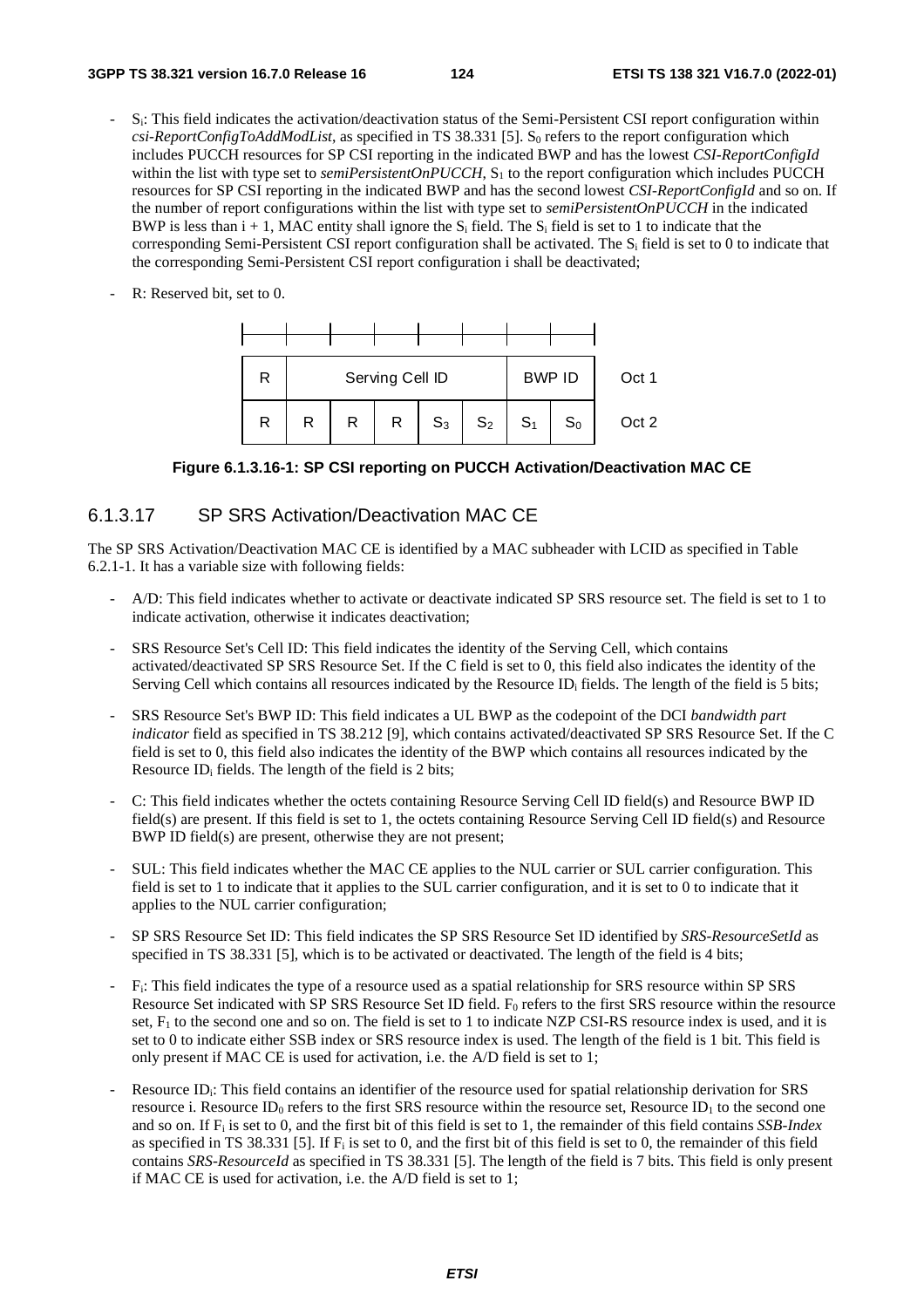- Resource Serving Cell ID<sub>i</sub>: This field indicates the identity of the Serving Cell on which the resource used for spatial relationship derivation for SRS resource i is located. The length of the field is 5 bits;
- Resource BWP IDi: This field indicates a UL BWP as the codepoint of the DCI *bandwidth part indicator* field as specified in TS 38.212 [9], on which the resource used for spatial relationship derivation for SRS resource i is located. The length of the field is 2 bits;
- R: Reserved bit, set to 0.



**Figure 6.1.3.17-1: SP SRS Activation/Deactivation MAC CE** 

### 6.1.3.18 PUCCH spatial relation Activation/Deactivation MAC CE

The PUCCH spatial relation Activation/Deactivation MAC CE is identified by a MAC subheader with LCID as specified in Table 6.2.1-1. It has a fixed size of 24 bits with following fields:

- Serving Cell ID: This field indicates the identity of the Serving Cell for which the MAC CE applies. The length of the field is 5 bits;
- BWP ID: This field indicates a UL BWP for which the MAC CE applies as the codepoint of the DCI *bandwidth part indicator* field as specified in TS 38.212 [9]. The length of the BWP ID field is 2 bits;
- PUCCH Resource ID: This field contains an identifier of the PUCCH resource ID identified by *PUCCH-ResourceId* as specified in TS 38.331 [5]. The length of the field is 7 bits;
- Si: If, in *PUCCH-Config* in which the PUCCH Resource ID is configured, there is a PUCCH Spatial Relation Info with *PUCCH-SpatialRelationInfoId* as specified in TS 38.331 [5], configured for the uplink bandwidth part indicated by BWP ID field, Si indicates the activation status of PUCCH Spatial Relation Info with *PUCCH-SpatialRelationInfoId* equal to  $i + 1$ , otherwise MAC entity shall ignore this field. The  $S_i$  field is set to 1 to indicate PUCCH Spatial Relation Info with *PUCCH-SpatialRelationInfoId* equal to i + 1 shall be activated. The Si field is set to 0 to indicate PUCCH Spatial Relation Info with *PUCCH-SpatialRelationInfoId* equal to i + 1 shall be deactivated. Only a single PUCCH Spatial Relation Info can be active for a PUCCH Resource at a time;
- R: Reserved bit, set to 0.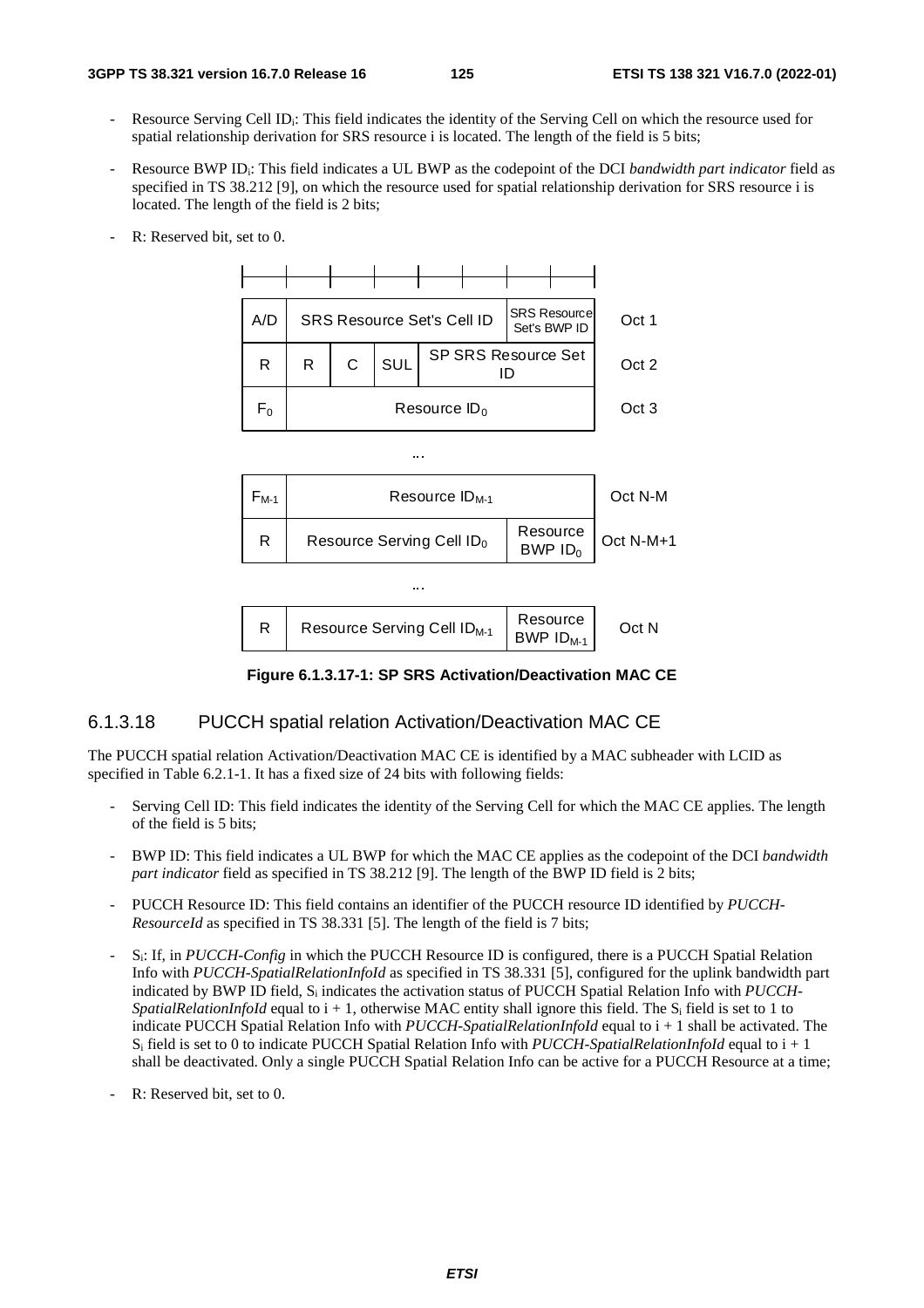

**Figure 6.1.3.18-1: PUCCH spatial relation Activation/Deactivation MAC CE** 

#### 6.1.3.19 SP ZP CSI-RS Resource Set Activation/Deactivation MAC CE

The SP ZP CSI-RS Resource Set Activation/Deactivation MAC CE is identified by a MAC subheader with LCID as specified in Table 6.2.1-1. It has a fixed size of 16 bits with following fields:

- A/D: This field indicates whether to activate or deactivate indicated SP ZP CSI-RS resource set. The field is set to 1 to indicate activation, otherwise it indicates deactivation;
- Serving Cell ID: This field indicates the identity of the Serving Cell for which the MAC CE applies. The length of the field is 5 bits;
- BWP ID: This field indicates a DL BWP for which the MAC CE applies as the codepoint value of the DCI *bandwidth part indicator* field as specified in TS 38.212 [9]. The length of the BWP ID field is 2 bits;
- SP ZP CSI-RS resource set ID: This field contains an index of *sp-ZP-CSI-RS-ResourceSetsToAddModList*, as specified in TS 38.331 [5], indicating the Semi Persistent ZP CSI-RS resource set, which shall be activated or deactivated. The length of the field is 4 bits;
- R: Reserved bit, set to 0.



**Figure 6.1.3.19-1: SP ZP CSI-RS Resource Set Activation/Deactivation MAC CE** 

### 6.1.3.20 Recommended bit rate MAC CE

The Recommended bit rate MAC CE is identified by a MAC subheader with LCID as specified in Tables 6.2.1-1 and 6.2.1-2 for bit rate recommendation message from the gNB to the UE and bit rate recommendation query message from the UE to the gNB, respectively. It has a fixed size and consists of two octets defined as follows (Figure 6.1.3.20-1):

- LCID: This field indicates the identity of the logical channel for which the recommended bit rate or the recommended bit rate query is applicable. The length of the field is 6 bits;
- Uplink/Downlink (UL/DL): This field indicates whether the recommended bit rate or the recommended bit rate query applies to uplink or downlink. The length of the field is 1 bit. The UL/DL field set to 0 indicates downlink. The UL/DL field set to 1 indicates uplink;
- Bit Rate: This field indicates an index to Table 6.1.3.20-1. The length of the field is 6 bits. For bit rate recommendation the value indicates the recommended bit rate. For bit rate recommendation query the value indicates the desired bit rate;
- X: Bit rate multiplier. For UEs supporting recommended bit rate multiplier, when *bitRateMultiplier* is configured for the logical channel indicated by LCID field, X field set to "1" indicates the actual value of bit rate is the value corresponding to the index indicated by the Bit Rate field multiplied by *bitRateMultiplier* as specified in TS 38.331 [5].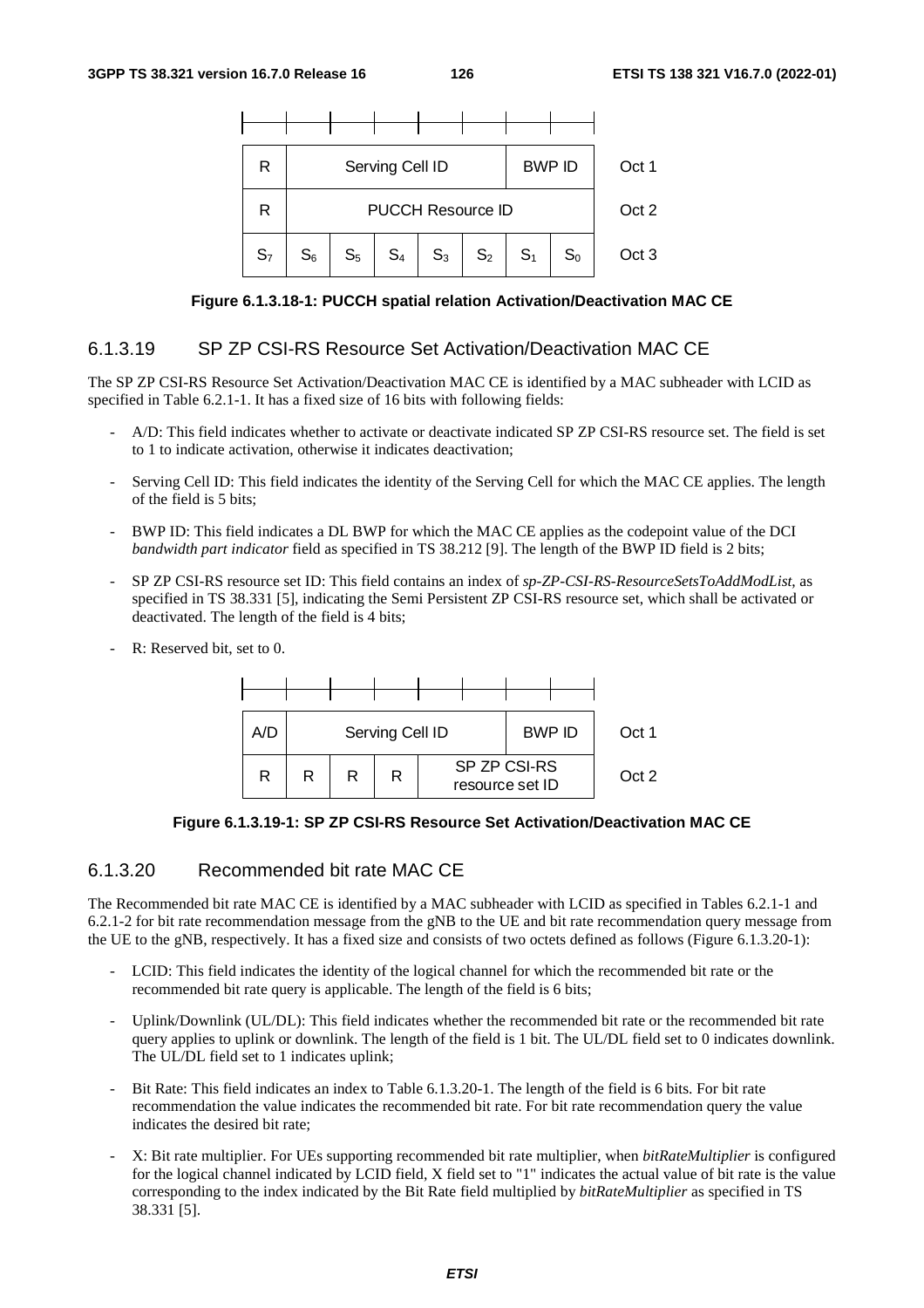- R: reserved bit, set to 0.



**Figure 6.1.3.20-1: Recommended bit rate MAC CE** 

| <b>Index</b>                         | <b>NR</b>                                | <b>Index</b>    | <b>NR</b>             |  |  |  |  |
|--------------------------------------|------------------------------------------|-----------------|-----------------------|--|--|--|--|
|                                      | Recommended                              |                 | Recommended           |  |  |  |  |
|                                      | <b>Bit Rate value</b>                    |                 | <b>Bit Rate value</b> |  |  |  |  |
| 0                                    | [kbit/s]                                 | 32              | [kbit/s]<br>700       |  |  |  |  |
| 1                                    | Note 1<br>$\Omega$                       | $\overline{33}$ | 800                   |  |  |  |  |
| 2                                    | 9                                        | 34              | 900                   |  |  |  |  |
| 3                                    | 11                                       | $\overline{35}$ | 1000                  |  |  |  |  |
| 4                                    | 13                                       | 36              | 1100                  |  |  |  |  |
| $\overline{5}$                       | 17                                       | 37              | 1200                  |  |  |  |  |
| 6                                    |                                          |                 |                       |  |  |  |  |
| $\overline{7}$                       | 21                                       | 38              | 1300                  |  |  |  |  |
|                                      | 25                                       | 39              | 1400                  |  |  |  |  |
| 8                                    | 29                                       | 40              | 1500                  |  |  |  |  |
| 9                                    | 32                                       | 41              | 1750                  |  |  |  |  |
| 10                                   | 36                                       | 42              | 2000                  |  |  |  |  |
| $\overline{11}$                      | 40                                       | $\overline{43}$ | 2250                  |  |  |  |  |
| 12                                   | 48                                       | 44              | 2500                  |  |  |  |  |
| 13                                   | 56                                       | 45              | 2750                  |  |  |  |  |
| 14                                   | 72                                       | 46              | 3000                  |  |  |  |  |
| 15                                   | 88                                       | 47              | 3500                  |  |  |  |  |
| 16                                   | 104                                      | 48              | 4000                  |  |  |  |  |
| 17                                   | 120                                      | 49              | 4500                  |  |  |  |  |
| $\overline{18}$                      | 140                                      | 50              | 5000                  |  |  |  |  |
| 19                                   | 160                                      | 51              | 5500                  |  |  |  |  |
| $\overline{20}$                      | 180                                      | $\overline{52}$ | 6000                  |  |  |  |  |
| 21                                   | 200                                      | 53              | 6500                  |  |  |  |  |
| 22                                   | 220                                      | 54              | 7000                  |  |  |  |  |
| $\overline{23}$                      | 240                                      | $\overline{55}$ | 7500                  |  |  |  |  |
| 24                                   | 260                                      | 56              | 8000                  |  |  |  |  |
| 25                                   | 280                                      | 57              | Reserved              |  |  |  |  |
| 26                                   | 300                                      | 58              | Reserved              |  |  |  |  |
| 27                                   | 350                                      | 59              | Reserved              |  |  |  |  |
| 28                                   | 400                                      | 60              | Reserved              |  |  |  |  |
| 29                                   | 450                                      | 61              | Reserved              |  |  |  |  |
| 30                                   | 500                                      | 62              | Reserved              |  |  |  |  |
| 31                                   | 600                                      | 63              | Reserved              |  |  |  |  |
| Note 1:                              | For bit rate recommendation message this |                 |                       |  |  |  |  |
|                                      | index is used for indicating that no new |                 |                       |  |  |  |  |
| recommendation on bit rate is given. |                                          |                 |                       |  |  |  |  |

**Table 6.1.3.20-1: Values (kbit/s) for Bit Rate field** 

## 6.1.3.21 Timing Delta MAC CE

The Timing Delta MAC CE is identified by MAC subheader with eLCID as specified in Table 6.2.1-1b.

It has a fixed size and consists of two octets defined as follows (Figure 6.1.3.21-1):

- R: Reserved bit, set to 0;
- T<sub>delta</sub>: This field indicates the value  $(0, 1, 2... 1199)$  used to control the amount of timing adjustment that MAC entity indicates (as specified in TS 38.213 [6]). The length of the field is 11 bits.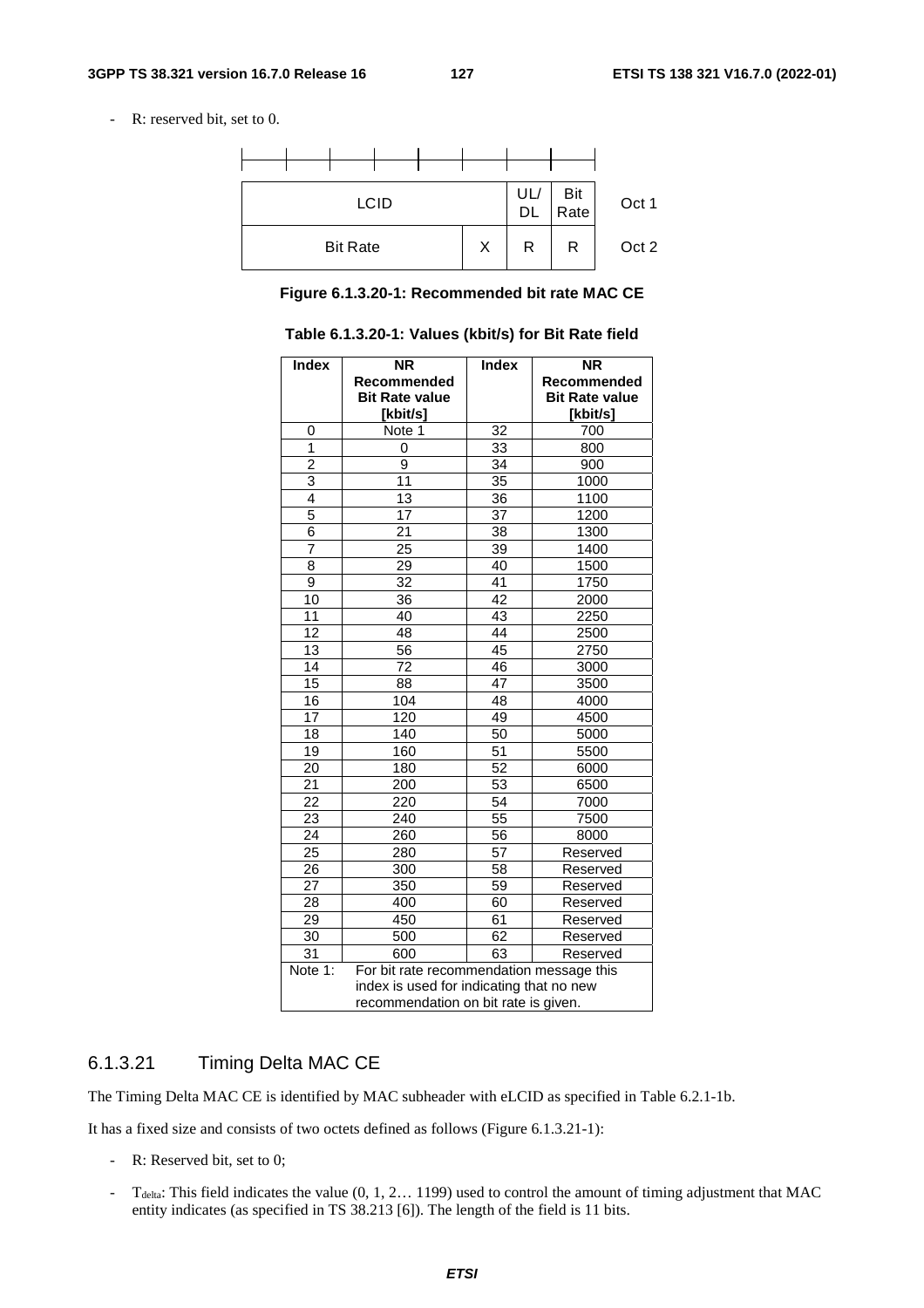

**Figure 6.1.3.21-1: Timing Delta MAC CE** 

## 6.1.3.22 Guard Symbols MAC CEs

The Guard Symbols MAC CEs (i.e. Provided Guard Symbols MAC CE and Desired Guard Symbols MAC CE) are identified by the MAC subheader with eLCID as specified in Table 6.2.1-1b for DL-SCH and in Table 6.2.1-2b for UL-SCH.

It has fixed size and consists of four octets defined as follows (Figure 6.1.3.22-1):

- R: Reserved bit, set to 0;
- Serving Cell ID: This field indicates the identity of the Serving Cell for which the MAC CE applies. The length of the field is 5 bits;
- Sub-carrier spacing (SCS): This field indicates the subcarrier spacing used as reference for the guard spacing. The length of this field is 2bits. The values for the SCS field are shown in Table 6.1.3.22-2;
- Number of Guard Symbols (NmbGS<sub>i</sub>): This field indicates the number of guard symbols for the switching scenario shown in Table 5.18.19-1. The number of guard symbols can take values within the range of 0..4. Higher values 5-7 are reserved.

| R                                        |                    | Serving Cell ID |  |                    |                    |  | SCS                           | Oct 1            |
|------------------------------------------|--------------------|-----------------|--|--------------------|--------------------|--|-------------------------------|------------------|
| NmbGS <sub>1</sub>                       |                    |                 |  | NmbGS <sub>2</sub> |                    |  | NmbGS <sub>3</sub>            | Oct 2            |
| Nmb<br>GS <sub>3</sub>                   | NmbGS <sub>4</sub> |                 |  |                    | NmbGS <sub>5</sub> |  | <b>Nmb</b><br>GS <sub>6</sub> | Oct <sub>3</sub> |
| NmbGS <sub>6</sub><br>NmbGS <sub>7</sub> |                    |                 |  |                    | NmbGS <sub>8</sub> |  | Oct 4                         |                  |

**Figure 6.1.3.22-1: Guard Symbols MAC CEs** 

| <b>Subcarrier spacing</b> | <b>SCS value</b> |  |  |  |
|---------------------------|------------------|--|--|--|
| 15kHz                     | იი               |  |  |  |
| 30kHz                     | ሰ1               |  |  |  |
| 60kHz                     | 10               |  |  |  |
| $120$ k $Hz$              | 11               |  |  |  |

# 6.1.3.23 BFR MAC CEs

The MAC CEs for BFR consists of either:

- BFR MAC CE; or
- Truncated BFR MAC CE.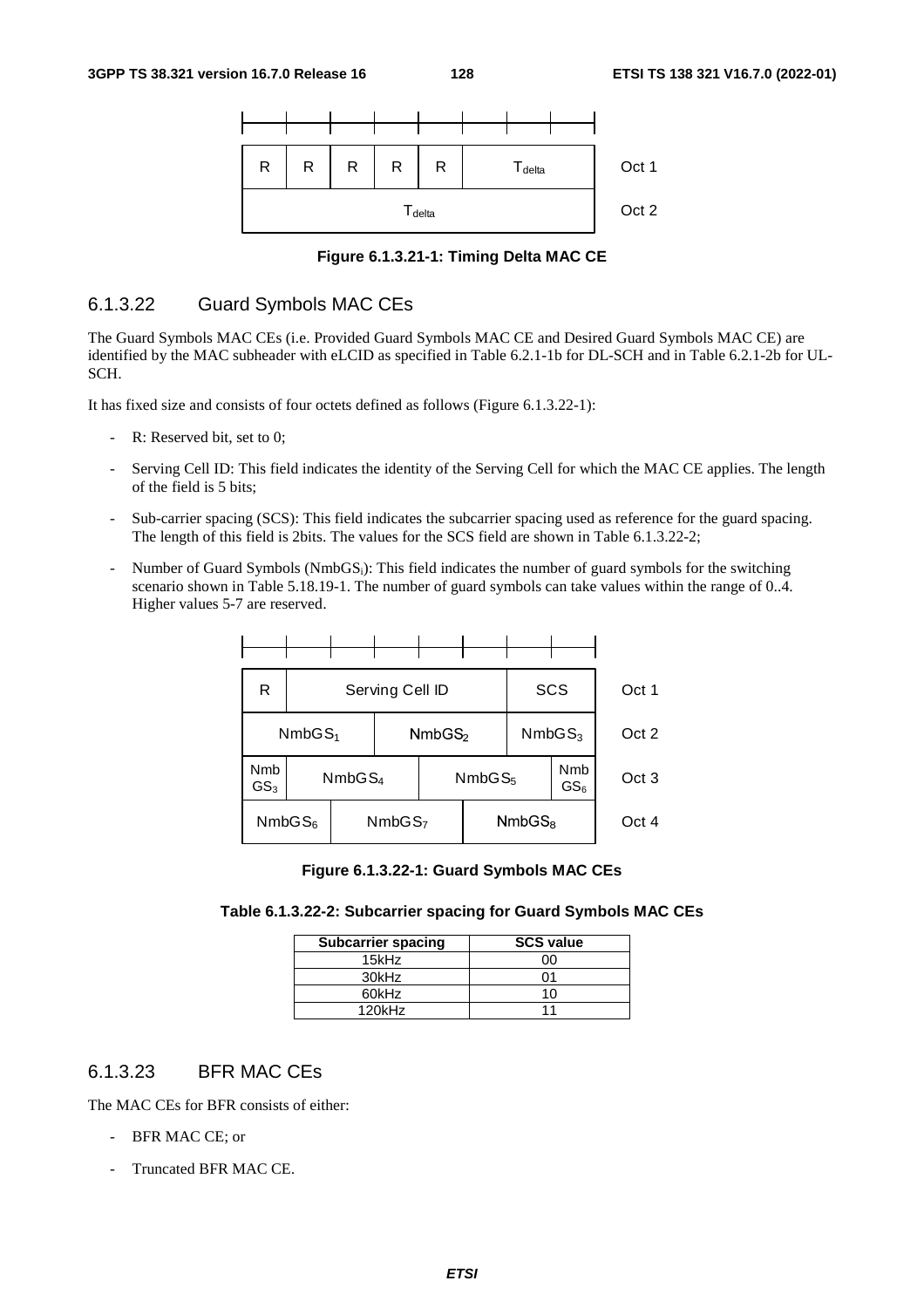The BFR MAC CE and Truncated BFR MAC CE are identified by a MAC subheader with LCID/eLCID as specified in Table 6.2.1-2 and Table 6.2.1-2b.

The BFR MAC CE and Truncated BFR MAC CE have a variable size. They include a bitmap and in ascending order based on the *ServCellIndex*, beam failure recovery information i.e. octets containing candidate beam availability indication (AC) for SCells indicated in the bitmap. For BFR MAC CE, a single octet bitmap is used when the highest *ServCellIndex* of this MAC entity's SCell for which beam failure is detected and the evaluation of the candidate beams according to the requirements as specified in TS 38.133 [11] has been completed is less than 8, otherwise four octets are used. A MAC PDU shall contain at most one BFR MAC CE.

For Truncated BFR MAC CE, a single octet bitmap is used for the following cases, otherwise four octets are used:

- the highest *ServCellIndex* of this MAC entity's SCell for which beam failure is detected and the evaluation of the candidate beams according to the requirements as specified in TS 38.133 [11] has been completed is less than 8; or
- beam failure is detected for SpCell (as specified in Clause 5.17) and the SpCell is to be indicated in a Truncated BFR MAC CE and the UL-SCH resources available for transmission cannot accommodate the Truncated BFR MAC CE with the four octets bitmap plus its subheader as a result of LCP.

The fields in the BFR MAC CEs are defined as follows:

- SP: This field indicates beam failure detection (as specified in clause 5.17) for the SpCell of this MAC entity. The SP field is set to 1 to indicate that beam failure is detected for SpCell only when BFR MAC CE or Truncated BFR MAC CE is to be included into a MAC PDU as part of Random Access Procedure (as specified in  $5.1.3a$  and  $5.1.4$ ), otherwise, it is set to 0;
- $C_i$  (BFR MAC CE): This field indicates beam failure detection (as specified in clause 5.17) and the presence of an octet containing the AC field for the SCell with *ServCellIndex* i as specified in TS 38.331 [5]. The Ci field set to 1 indicates that beam failure is detected, the evaluation of the candidate beams according to the requirements as specified in TS 38.133 [11] has been completed, and the octet containing the AC field is present for the SCell with *ServCellIndex* i. The C<sub>i</sub> field set to 0 indicates that the beam failure is either not detected or the beam failure is detected but the evaluation of the candidate beams according to the requirements as specified in TS 38.133 [11] has not been completed, and the octet containing the AC field is not present for the SCell with *ServCellIndex* i. The octets containing the AC field are present in ascending order based on the *ServCellIndex*;
- $C_i$  (Truncated BFR MAC CE): This field indicates beam failure detection (as specified in clause 5.17) for the SCell with *ServCellIndex* i as specified in TS 38.331 [5]. The Ci field set to 1 indicates that beam failure is detected, the evaluation of the candidate beams according to the requirements as specified in TS 38.133 [11] has been completed, and the octet containing the AC field for the SCell with *ServCellIndex* i may be present. The Ci field set to 0 indicates that the beam failure is either not detected or the beam failure is detected but the evaluation of the candidate beams according to the requirements as specified in TS 38.133 [11] has not been completed, and the octet containing the AC field is not present for the SCell with *ServCellIndex* i. The octets containing the AC field, if present, are included in ascending order based on the *ServCellIndex*. The number of octets containing the AC field included is maximised, while not exceeding the available grant size;

NOTE: The number of the octets containing the AC field in the Truncated BFR MAC CE can be zero.

- AC: This field indicates the presence of the Candidate RS ID field in this octet. If at least one of the SSBs with SS-RSRP above *rsrp-ThresholdBFR* amongst the SSBs in *candidateBeamRSSCellList* or the CSI-RSs with CSI-RSRP above *rsrp-ThresholdBFR* amongst the CSI-RSs in *candidateBeamRSSCellList* is available, the AC field is set to 1; otherwise, it is set to 0. If the AC field set to 1, the Candidate RS ID field is present. If the AC field set to 0, R bits are present instead;
- Candidate RS ID: This field is set to the index of an SSB with SS-RSRP above *rsrp-ThresholdBFR* amongst the SSBs in *candidateBeamRSSCellLis*t or to the index of a CSI-RS with CSI-RSRP above *rsrp-ThresholdBFR* amongst the CSI-RSs in *candidateBeamRSSCellLis*t. Index of an SSB or CSI-RS is the index of an entry in *candidateBeamRSSCellLis*t corresponding to the SSB or CSI-RS. Index 0 corresponds to the first entry in the *candidateBeamRSSCellLis*t, index 1 corresponds to the second entry in the list and so on*.* The length of this field is 6 bits.
- R: Reserved bit, set to 0.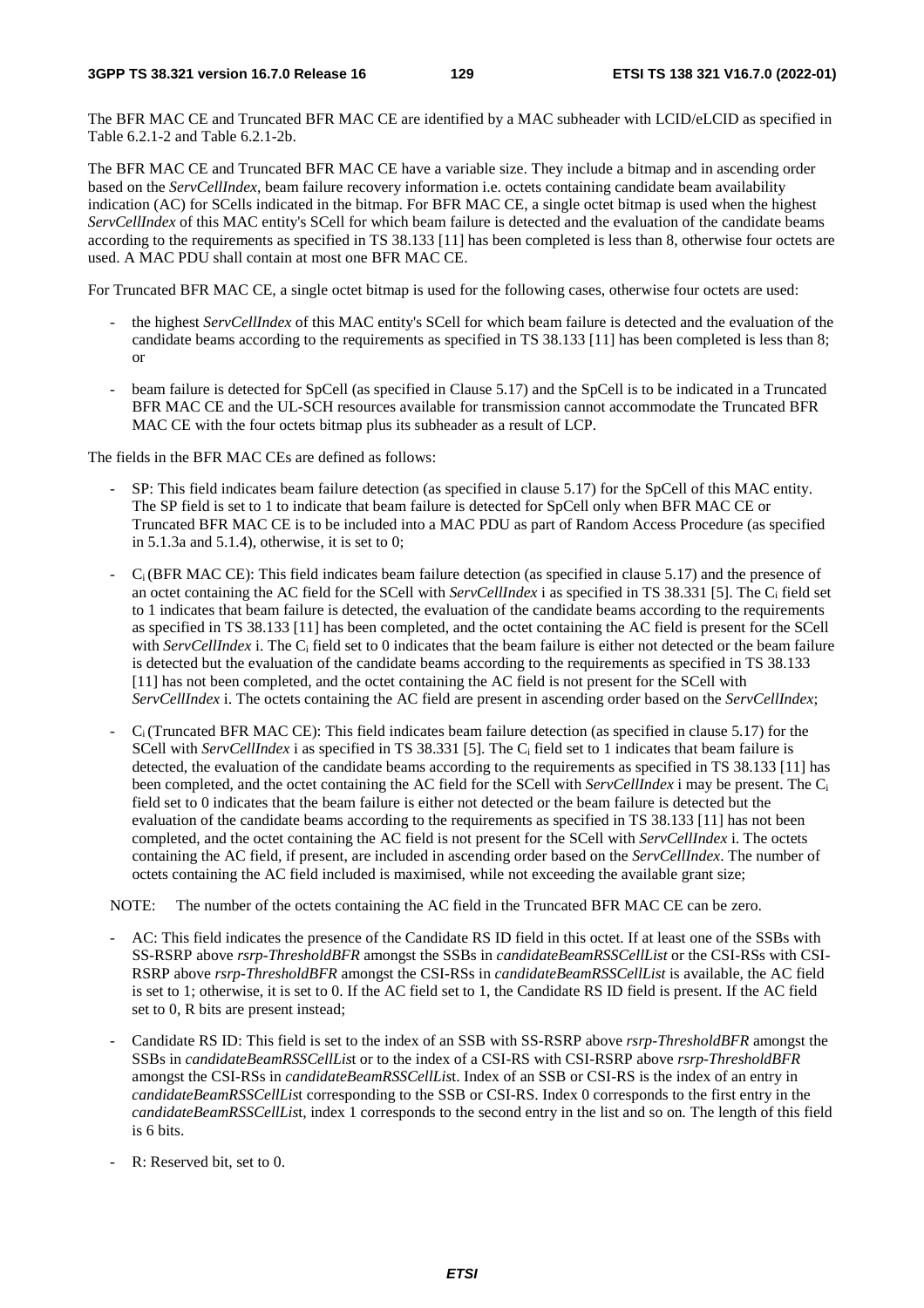



| $C_7$    |          |                           | $C_6$ $C_5$ $C_4$ $C_3$ $C_2$ $C_1$                                     |  |  |  | <b>SP</b>      |  |
|----------|----------|---------------------------|-------------------------------------------------------------------------|--|--|--|----------------|--|
|          |          |                           | $C_{15}$ $C_{14}$ $C_{13}$ $C_{12}$ $C_{11}$ $C_{10}$ $C_{9}$           |  |  |  | $\mathrm{C}_8$ |  |
|          |          |                           | $C_{23}$ $C_{22}$ $C_{21}$ $C_{20}$ $C_{19}$ $C_{18}$ $C_{17}$ $C_{16}$ |  |  |  |                |  |
| $C_{31}$ | $C_{30}$ |                           | $C_{29}$ $C_{28}$ $C_{27}$ $C_{26}$ $C_{25}$                            |  |  |  | $C_{24}$       |  |
| AC       | R        | Candidate RS ID or R bits |                                                                         |  |  |  |                |  |

$$
\begin{array}{|c|c|c|}\n\hline\n\text{AC} & R & \text{Candidate RS ID or R bits}\n\end{array}
$$

...

#### **Figure 6.1.3.23-2: BFR and Truncated BFR MAC CE with four octets Ci field**

## 6.1.3.24 Enhanced TCI States Activation/Deactivation for UE-specific PDSCH MAC CE

The Enhanced TCI States Activation/Deactivation for UE-specific PDSCH MAC CE is identified by a MAC PDU subheader with eLCID as specified in Table 6.2.1-1b. It has a variable size consisting of following fields:

- Serving Cell ID: This field indicates the identity of the Serving Cell for which the MAC CE applies. The length of the field is 5 bits. If the indicated Serving Cell is configured as part of a *simultaneousTCI-UpdateList1* or *simultaneousTCI-UpdateList2* as specified in TS 38.331 [5], this MAC CE applies to all the Serving Cells configured in the set *simultaneousTCI-UpdateList1* or *simultaneousTCI-UpdateList2*, respectively;
- BWP ID: This field indicates a DL BWP for which the MAC CE applies as the codepoint of the DCI *bandwidth part indicator* field as specified in TS 38.212 [9]. The length of the BWP ID field is 2 bits;
- $C_i$ : This field indicates whether the octet containing TCI state ID<sub>i,2</sub> is present. If this field is set to "1", the octet containing TCI state ID<sub>i,2</sub> is present. If this field is set to "0", the octet containing TCI state ID<sub>i,2</sub> is not present;
- TCI state ID<sub>i,j</sub>: This field indicates the TCI state identified by *TCI-StateId* as specified in TS 38.331 [5], where i is the index of the codepoint of the DCI *Transmission configuration indication* field as specified in TS 38.212 [9] and TCI state ID<sub>ij</sub> denotes the j<sup>th</sup> TCI state indicated for the i<sup>th</sup> codepoint in the DCI *Transmission Configuration Indication* field. The TCI codepoint to which the TCI States are mapped is determined by its ordinal position among all the TCI codepoints with sets of TCI state  $ID_{i,j}$  fields, i.e. the first TCI codepoint with TCI state ID<sub>0.1</sub> and TCI state ID<sub>0.2</sub> shall be mapped to the codepoint value 0, the second TCI codepoint with TCI state ID<sub>1,1</sub> and TCI state ID<sub>1,2</sub> shall be mapped to the codepoint value 1 and so on. The TCI state ID<sub>1,2</sub> is optional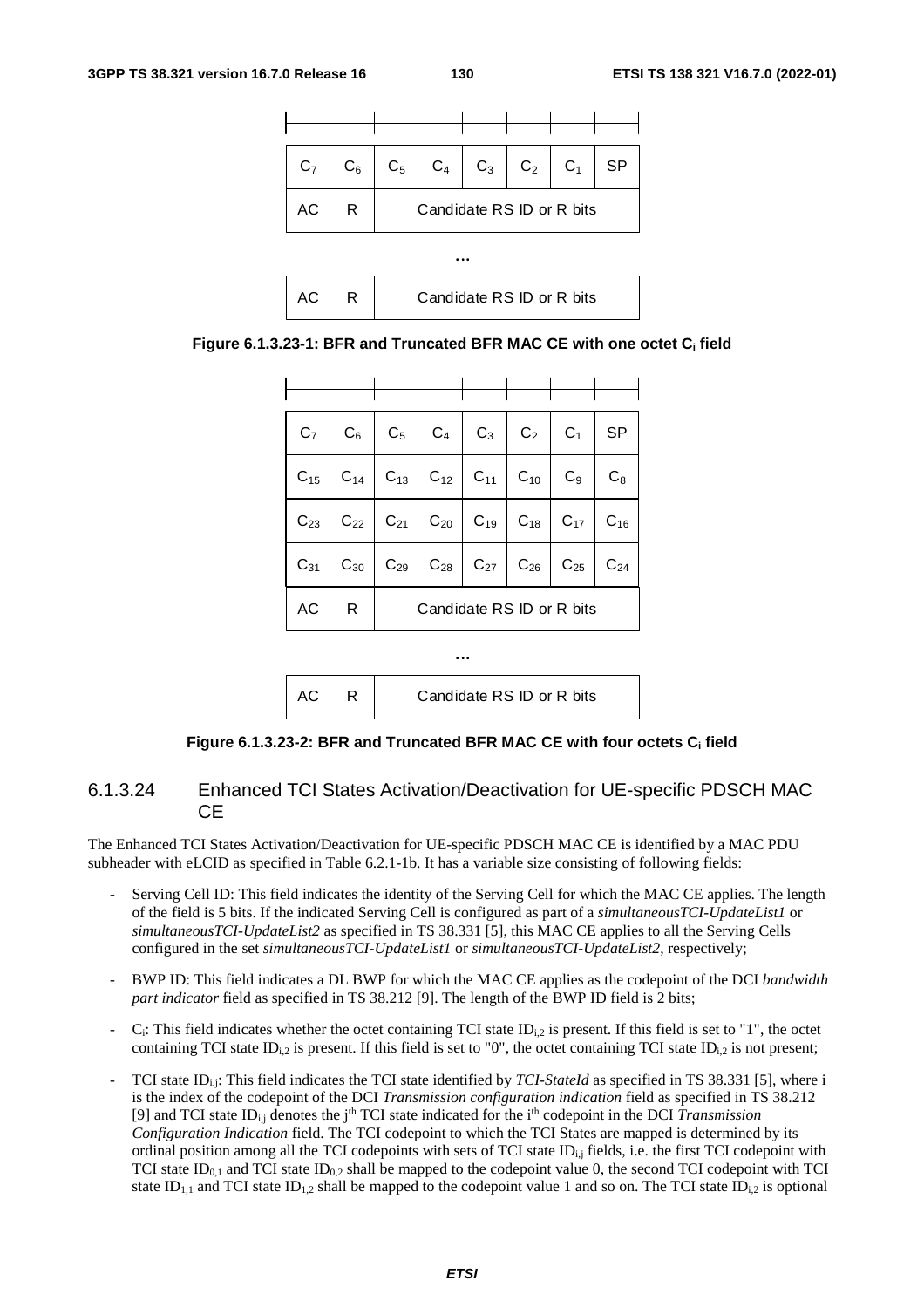based on the indication of the Ci field. The maximum number of activated TCI codepoint is 8 and the maximum number of TCI states mapped to a TCI codepoint is 2.

R: Reserved bit, set to "0".



## **Figure 6.1.3.24-1: Enhanced TCI States Activation/Deactivation for UE-specific PDSCH MAC CE**

## 6.1.3.25 Enhanced PUCCH Spatial Relation Activation/Deactivation MAC CE

The Enhanced PUCCH Spatial Relation Activation/Deactivation MAC CE is identified by a MAC subheader with eLCID as specified in Table 6.2.1-1b. It has a variable size with following fields:

- Serving Cell ID: This field indicates the identity of the Serving Cell for which the MAC CE applies. The length of the field is 5 bits;
- BWP ID: This field indicates a UL BWP for which the MAC CE applies as the codepoint of the DCI bandwidth part indicator field as specified in TS 38.212 [9]. The length of the BWP ID field is 2 bits;
- PUCCH Resource ID: This field contains an identifier of the PUCCH resource ID identified by *PUCCH-ResourceId* as specified in TS 38.331 [5], which is to be activated with a spatial relation indicated by Spatial Relation Info ID field in the subsequent octet. The length of the field is 7 bits. If the indicated PUCCH Resource ID is included in a PUCCH Resource Group (configured via *resourceGroupToAddModList* as specified in TS 38.331 [5]) of the indicated UL BWP, no other PUCCH Resources within the same PUCCH Resource group are indicated in the MAC CE, and this MAC CE applies to all the PUCCH Resources in the PUCCH Resource group;
- Spatial Relation Info ID: This field contains *PUCCH-SpatialRelationInfoId* 1 where *PUCCH-SpatialRelationInfoId* is the identifier of the PUCCH Spatial Relation Info in *PUCCH-Config* in which the PUCCH Resource ID is configured, as specified in TS 38.331 [5]. The length of the field is 6 bits;
- R: Reserved bit, set to 0.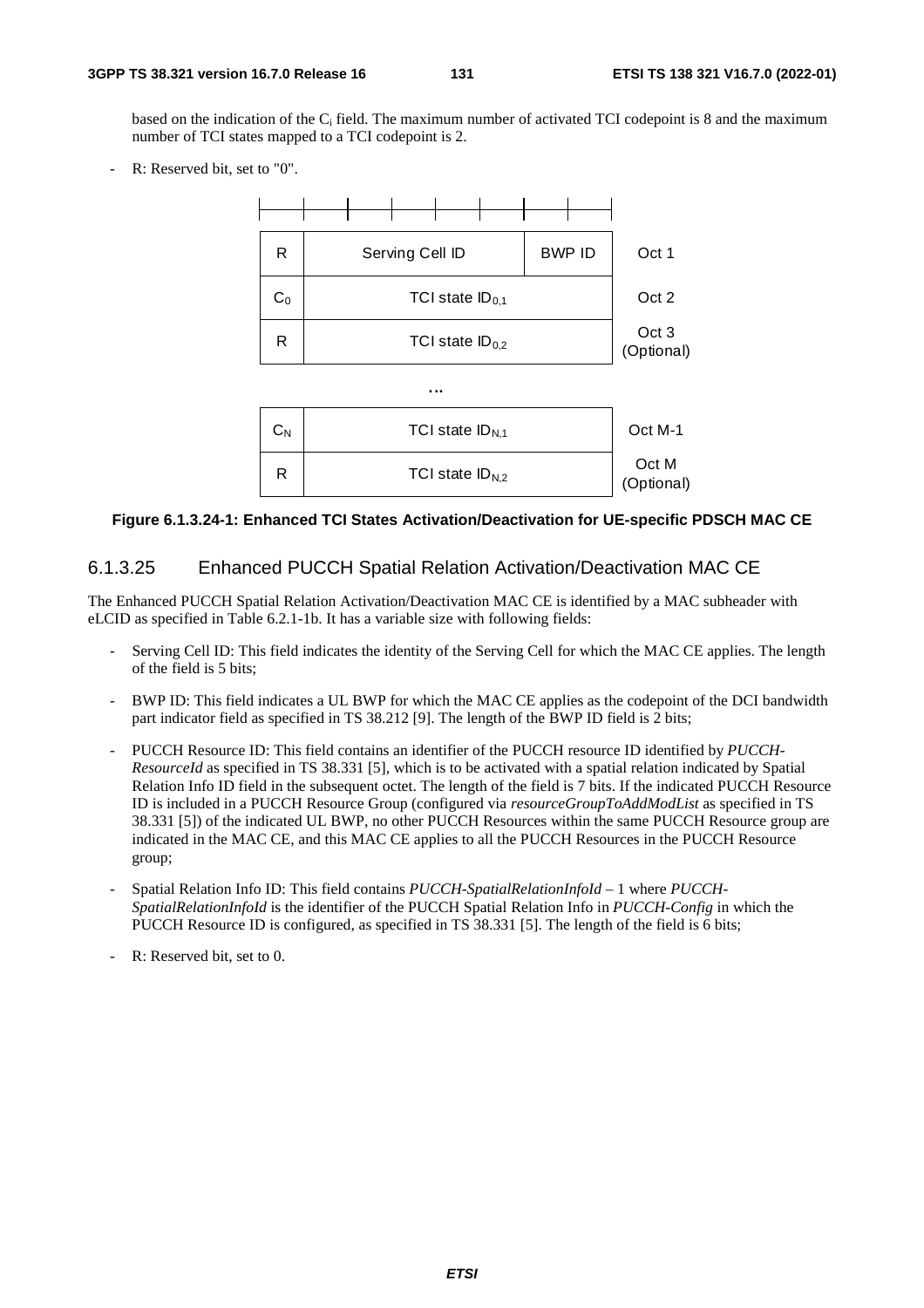

#### **Figure 6.1.3.25-1: Enhanced PUCCH spatial relation Activation/Deactivation MAC CE**

## 6.1.3.26 Enhanced SP/AP SRS Spatial Relation Indication MAC CE

The Enhanced SP/AP SRS Spatial Relation Indication MAC CE is identified by a MAC subheader with eLCID as specified in Table 6.2.1-1b. It has a variable size with following fields:

- A/D: This field indicates whether to activate or deactivate indicated SP SRS resource set. The field is set to 1 to indicate activation, otherwise it indicates deactivation. If the indicated SRS resource set ID is for the AP SRS resource set, MAC entity shall ignore this field;
- SRS Resource Set's Cell ID: This field indicates the identity of the Serving Cell, which contains the indicated SP/AP SRS Resource Set. If the C field is set to 0, this field also indicates the identity of the Serving Cell which contains all resources indicated by the Resource ID<sub>i</sub> fields. The length of the field is 5 bits;
- SRS Resource Set's BWP ID: This field indicates a UL BWP as the codepoint of the DCI *bandwidth part indicator* field as specified in TS 38.212 [9], which contains the indicated SP/AP SRS Resource Set. If the C field is set to 0, this field also indicates the identity of the BWP which contains all resources indicated by the Resource ID<sub>i</sub> fields. The length of the field is 2 bits;
- C: This field indicates whether the octets containing Resource Serving Cell ID field(s) and Resource BWP ID field(s) are present. If this field is set to 1, Resource Serving Cell ID field(s) and Resource BWP ID field(s) are present, otherwise they are not present so MAC entity shall ignore Resource Serving Cell ID field(s) and Resource BWP ID field(s);
- SUL: This field indicates whether the MAC CE applies to the NUL carrier or SUL carrier configuration. This field is set to 1 to indicate that it applies to the SUL carrier configuration, and it is set to 0 to indicate that it applies to the NUL carrier configuration;
- SRS Resource Set ID: This field indicates the SP/AP SRS Resource Set ID identified by *SRS-ResourceSetId* as specified in TS 38.331 [5]. The length of the field is 4 bits;
- Fi: This field indicates the type of a resource used as a spatial relationship for SRS resource within SP/AP SRS Resource Set indicated with SP/AP SRS Resource Set ID field.  $F_0$  refers to the first SRS resource within the resource set,  $F_1$  to the second one and so on. The field is set to 1 to indicate NZP CSI-RS resource index is used, and it is set to 0 to indicate either SSB index or SRS resource index is used. The length of the field is 1 bit. This field is only present if MAC CE is used for activation of SP SRS resource set, i.e. the A/D field is set to 1, or for AP SRS resource set;
- Resource Serving Cell ID<sub>i</sub>: This field indicates the identity of the Serving Cell on which the resource used for spatial relationship derivation for SRS resource i is located. The length of the field is 5 bits;
- Resource BWP ID<sub>i</sub>: This field indicates a UL BWP as the codepoint of the DCI *bandwidth part indicator* field as specified in TS 38.212 [9], on which the resource used for spatial relationship derivation for SRS resource i is located. The length of the field is 2 bits;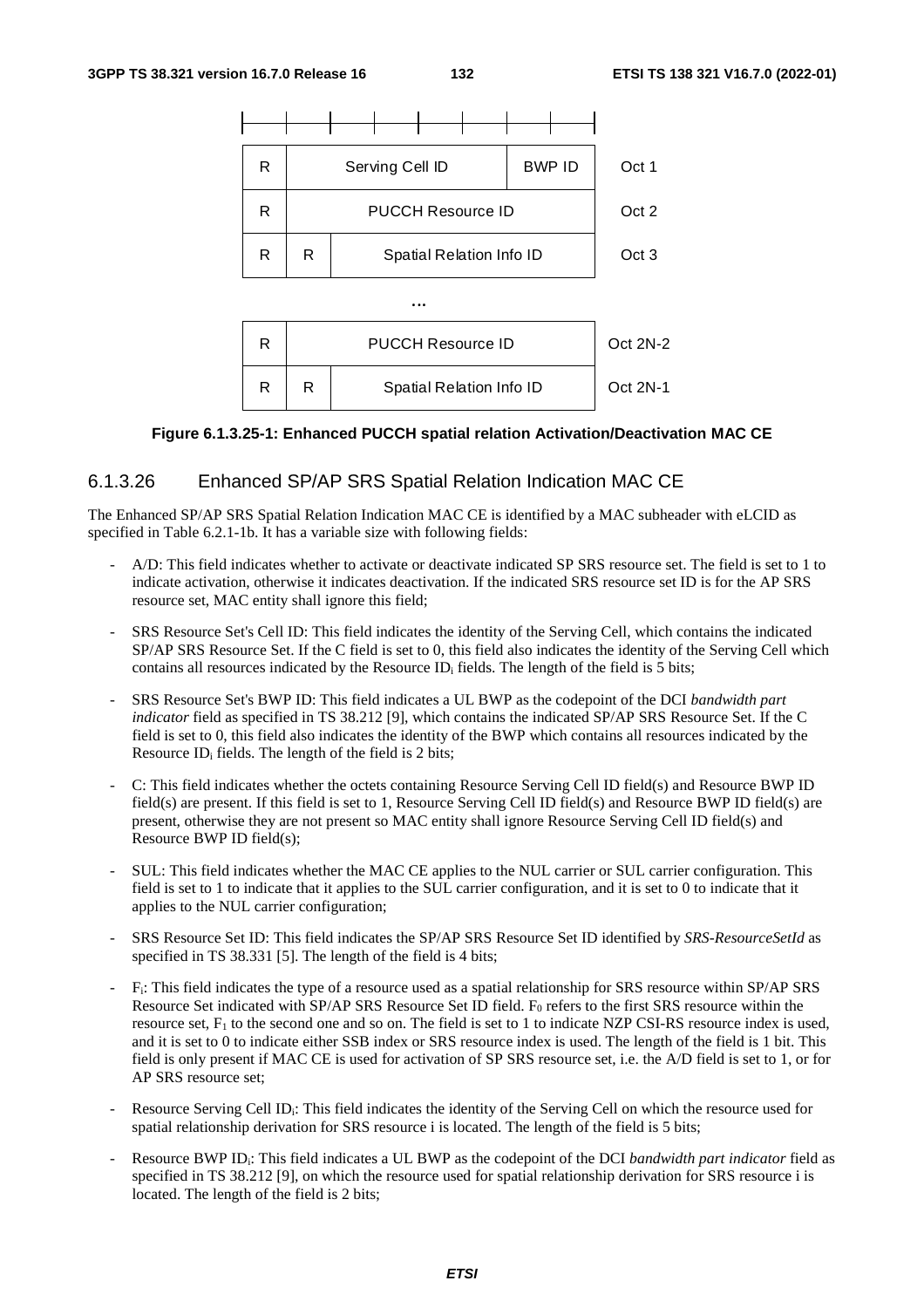- Resource ID<sub>i</sub>: This field contains an identifier of the resource used for spatial relationship derivation for SRS resource i. Resource ID<sub>0</sub> refers to the first SRS resource within the resource set, Resource ID<sub>1</sub> to the second one and so on. If  $F_i$  is set to 0, the first bit of this field is always set to 0. If  $F_i$  is set to 0, and the second bit of this field is set to 1, the remainder of this field contains *SSB-Index* as specified in TS 38.331 [5]. If Fi is set to 0, and the second bit of this field is set to 0, the remainder of this field contains *SRS-ResourceId* as specified in TS 38.331 [5]. The length of the field is 8 bits. This field is only present if MAC CE is used for activation of SP SRS resource set, i.e. the A/D field is set to 1, or for AP SRS resource set;
- R: Reserved bit, set to 0.



#### **Figure 6.1.3.26-1: Enhanced SP/AP SRS spatial relation Indication MAC CE**

#### 6.1.3.27 SRS Pathloss Reference RS Update MAC CE

The SRS Pathloss Reference RS Update MAC CE is identified by a MAC subheader with eLCID as specified in Table 6.2.1-1b. It has a fixed size of 24 bits:

- Serving Cell ID: This field indicates the identity of the Serving Cell, which contains activated SRS Resource Set. The length of the field is 5 bits;
- BWP ID: This field indicates a UL BWP as the codepoint of the DCI *bandwidth part indicator* field as specified in TS 38.212 [9], which contains activated SRS Resource Set. The length of the field is 2 bits;
- SRS Resource Set ID: This field indicates the SRS Resource Set ID identified by *SRS-ResourceSetId* as specified in TS 38.331 [5]. The length of the field is 4 bits;
- Pathloss Reference RS ID: This field indicates the Pathloss Reference RS ID identified by *srs-PathlossReferenceRS-Id* as specified in TS 38.331 [5]. It updates the pathloss reference RS for a SRS-resource set indicated by SRS Resource Set ID field. The length of the field is 6 bits;
- R: Reserved bit, set to 0.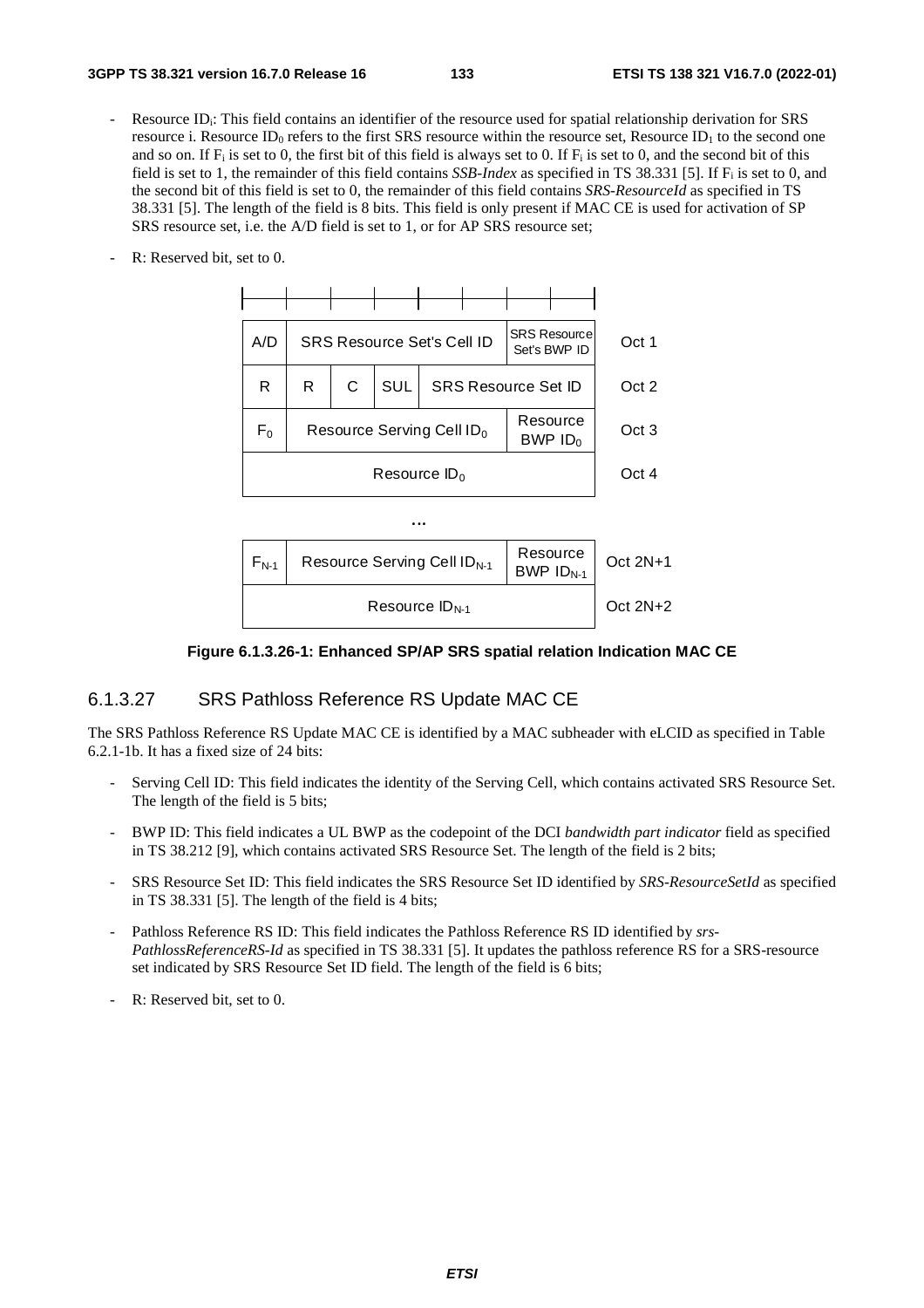

**Figure 6.1.3.27-1: SRS Pathloss Reference RS Update MAC CE** 

## 6.1.3.28 PUSCH Pathloss Reference RS Update MAC CE

The PUSCH Pathloss Reference RS Update MAC CE is identified by a MAC subheader with eLCID as specified in Table 6.2.1-1b. It has a variable size and consists of the following fields:

- Serving Cell ID: This field indicates the identity of the Serving Cell, which contains activated PUSCH Pathloss Reference RS. The length of the field is 5 bits;
- BWP ID: This field indicates a UL BWP as the codepoint of the DCI *bandwidth part indicator* field as specified in TS 38.212 [9], which contains activated PUSCH Pathloss Reference RS. The length of the field is 2 bits;
- PUSCH Pathloss Reference RS ID: This field indicates the PUSCH Pathloss Reference RS ID identified by *PUSCH-PathlossReferenceRS-Id* as specified in TS 38.331 [5], which is to be updated in the SRI PUSCH power control mappings indicated by SRI ID fields indicated in the same MAC CE. The length of the field is 6 bits;
- C: This field indicates the presence of the additional SRI ID in the last octet of this MAC CE. If this field is set to 1, two SRI ID(s) are present in the last octet. Otherwise only one SRI ID (i.e. the first SRI ID) is present in the last octet;
- SRI ID: This field indicates the SRI PUSCH power control ID identified by *sri-PUSCH-PowerControlId* as specified in TS 38.331 [5]. The length of the field is 4 bits;





**Figure 6.1.3.28-1: PUSCH Pathloss Reference RS Update MAC CE** 

## 6.1.3.29 Serving Cell Set based SRS Spatial Relation Indication MAC CE

The Serving Cell Set based SRS Spatial Relation indication MAC CE is identified by a MAC subheader with eLCID as specified in Table 6.2.1-1b. It has a variable size and consists of the following fields:

- SRS Resource's Cell ID: This field indicates the identity of the Serving Cell, which contains the indicated SP/AP SRS Resource. If the C field is set to 0, this field also indicates the identity of the Serving Cell which contains all resources indicated by the Resource IDi fields. The length of the field is 5 bits. The indicated Serving Cell is configured as part of a *simultaneousSpatial-UpdatedList1* or *simultaneousSpatial-UpdatedList2* as specified in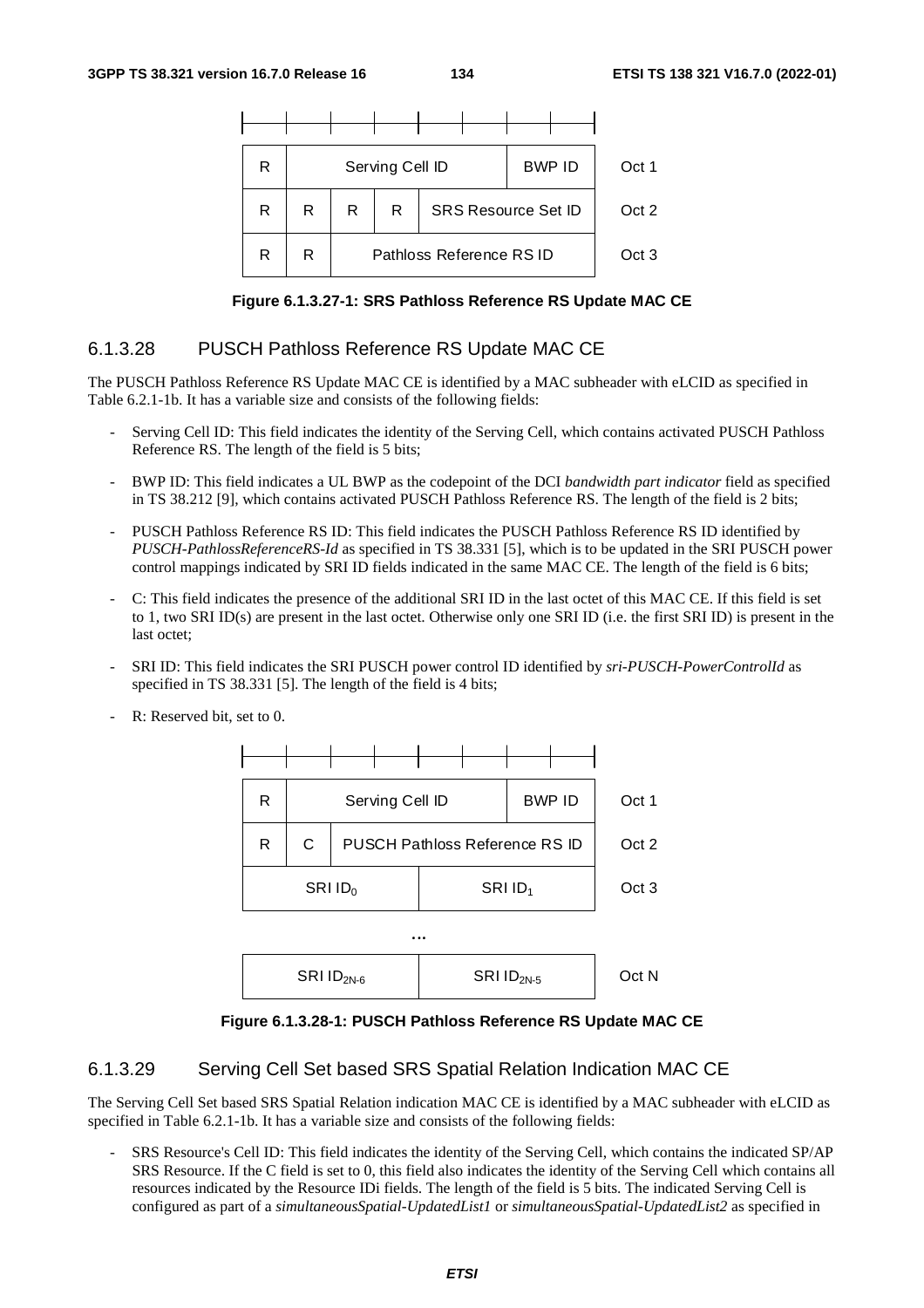TS 38.331 [5], and this MAC CE applies to all the Serving Cells configured in the set *simultaneousSpatial-UpdatedList1* or *simultaneousSpatial-UpdatedList2*, respectively;

- SRS Resource's BWP ID: This field indicates a UL BWP as the codepoint of the DCI *bandwidth part indicator* field as specified in TS 38.212 [9], which contains the indicated AP/SP SRS Resource. If the C field is set to 0, this field also indicates the identity of the BWP which contains all resources indicated by the Resource IDi fields. The length of the field is 2 bits;
- C: This field indicates whether the octets containing Resource Serving Cell ID field(s) and Resource BWP ID field(s) are present. If this field is set to 1, the Resource Serving Cell ID field(s) and Resource BWP ID field(s) are present, otherwise they are not present so MAC entity shall ignore Resource Serving Cell ID field(s) and Resource BWP ID field(s);
- SRS Resource IDi: This field indicates the SP/AP SRS Resource ID identified by *SRS-ResourceId* as specified in TS 38.331 [5]. The length of the field is 6 bits;
- Fi: This field indicates the type of a resource used as a spatial relationship for SRS resource indicated with SRS Resource ID<sub>i</sub> field. F<sub>0</sub> refers to the first SRS resource which is indicated SRS Resource ID<sub>1</sub>, F<sub>1</sub> to the second one and so on. The field is set to 1 to indicate NZP CSI-RS resource index is used, and it is set to 0 to indicate either SSB index or SRS resource index is used. The length of the field is 1 bit;
- Resource Serving Cell ID<sub>i</sub>: This field indicates the identity of the Serving Cell on which the resource used for spatial relationship derivation for SRS Resource  $ID_i$  is located. The length of the field is 5 bits;
- Resource BWP IDi: This field indicates a UL BWP as the codepoint of the DCI *bandwidth part indicator* field as specified in TS 38.212 [9], on which the resource used for spatial relationship derivation for SRS Resource ID<sub>i</sub> is located. The length of the field is 2 bits;
- Resource ID<sub>i</sub>: This field contains an identifier of the resource used for spatial relationship derivation for SRS resource i. Resource ID<sub>0</sub> refers to the first SRS resource which is indicated SRS Resource ID<sub>0</sub>, Resource ID<sub>1</sub> to the second one and so on. If  $F_i$  is set to 0, the first bit of this field is always set to 0. If  $F_i$  is set to 0, and the second bit of this field is set to 1, the remainder of this field contains *SSB-Index* as specified in TS 38.331 [5]. If Fi is set to 0, and the second bit of this field is set to 0, the remainder of this field contains *SRS-ResourceId* as specified in TS 38.331 [5]. The length of the field is 8 bits.



R: Reserved bit, set to 0.

**Figure 6.1.3.29-1: Serving Cell set based SRS Spatial Relation Indication MAC CE**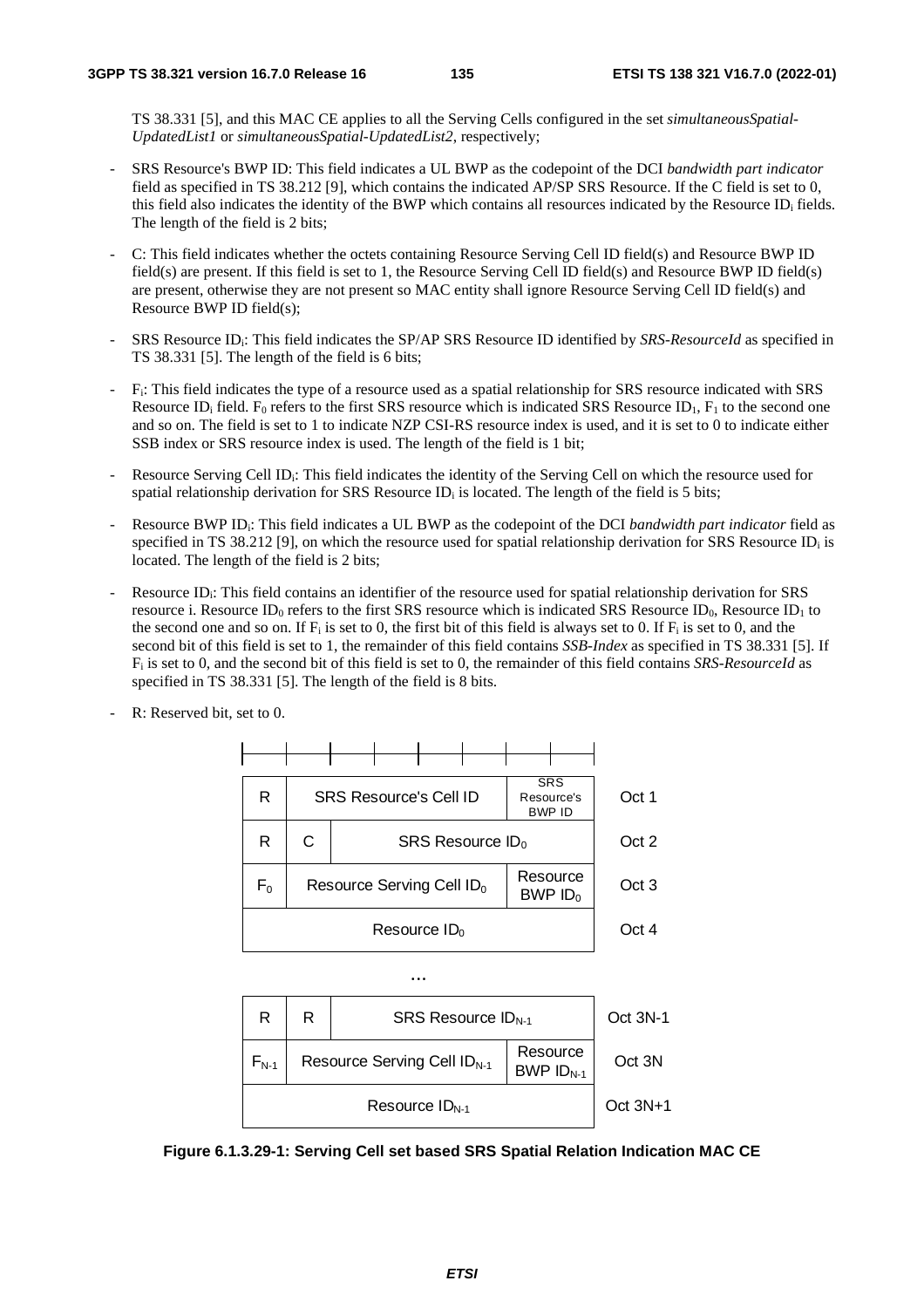## 6.1.3.30 LBT failure MAC CEs

The LBT failure MAC CE of one octet is identified by a MAC subheader with LCID as specified in Table 6.2.1-2. It has a fixed size and consists of a single octet containing 8 C-fields as follows (Figure 6.1.3.30-1).

The LBT failure MAC CE of four octets is identified by a MAC subheader with LCID as specified in Table 6.2.1-2. It has a fixed size and consists of four octets containing 32 C-fields as follows (Figure 6.1.3.30-2).

A single octet format is used when the highest *ServCellIndex* of this MAC entity's Serving Cell for which LBT failure is detected is less than 8, otherwise four octets format is used.

- Ci: If there is a Serving Cell configured for the MAC entity with *ServCellIndex* i as specified in TS 38.331 [5] and if consistent LBT failure have been triggered and not cancelled in this Serving Cell, the field is set to 1, otherwise the field is set to 0.



**Figure 6.1.3.30-1: LBT failure MAC CE of one octet** 

|  |  |  |  | $ C_{15} C_{14} C_{13} C_{12} C_{11} C_{10} C_{9} C_{8} C_{12}$ |
|--|--|--|--|-----------------------------------------------------------------|
|  |  |  |  |                                                                 |
|  |  |  |  |                                                                 |

**Figure 6.1.3.30-2: LBT failure MAC CE of four octets** 

## 6.1.3.31 Multiple Entry Configured Grant Confirmation MAC CE

The Multiple Entry Configured Grant Confirmation MAC CE is identified by a MAC subheader with eLCID as specified in Table 6.2.1-2b. It has a fixed size and consists of a four octets containing 32 CG-fields. The Multiple Entry Configured Grant Confirmation MAC CE is defined as follows (Figure 6.1.3.31-1).

- CGi: This field indicates whether PDCCH indicating activation or deactivation of configured uplink grant with *ConfiguredGrantConfigIndexMAC* i has been received. The CGi field is set to 1 to indicate that PDCCH indicating activation or deactivation of type 2 configured uplink grant with *ConfiguredGrantConfigIndexMAC* i has been received. The CG<sub>i</sub> field is set to 0 to indicate that PDCCH indicating activation or deactivation of type 2 configured uplink grant with *ConfiguredGrantConfigIndexMAC* i has not been received.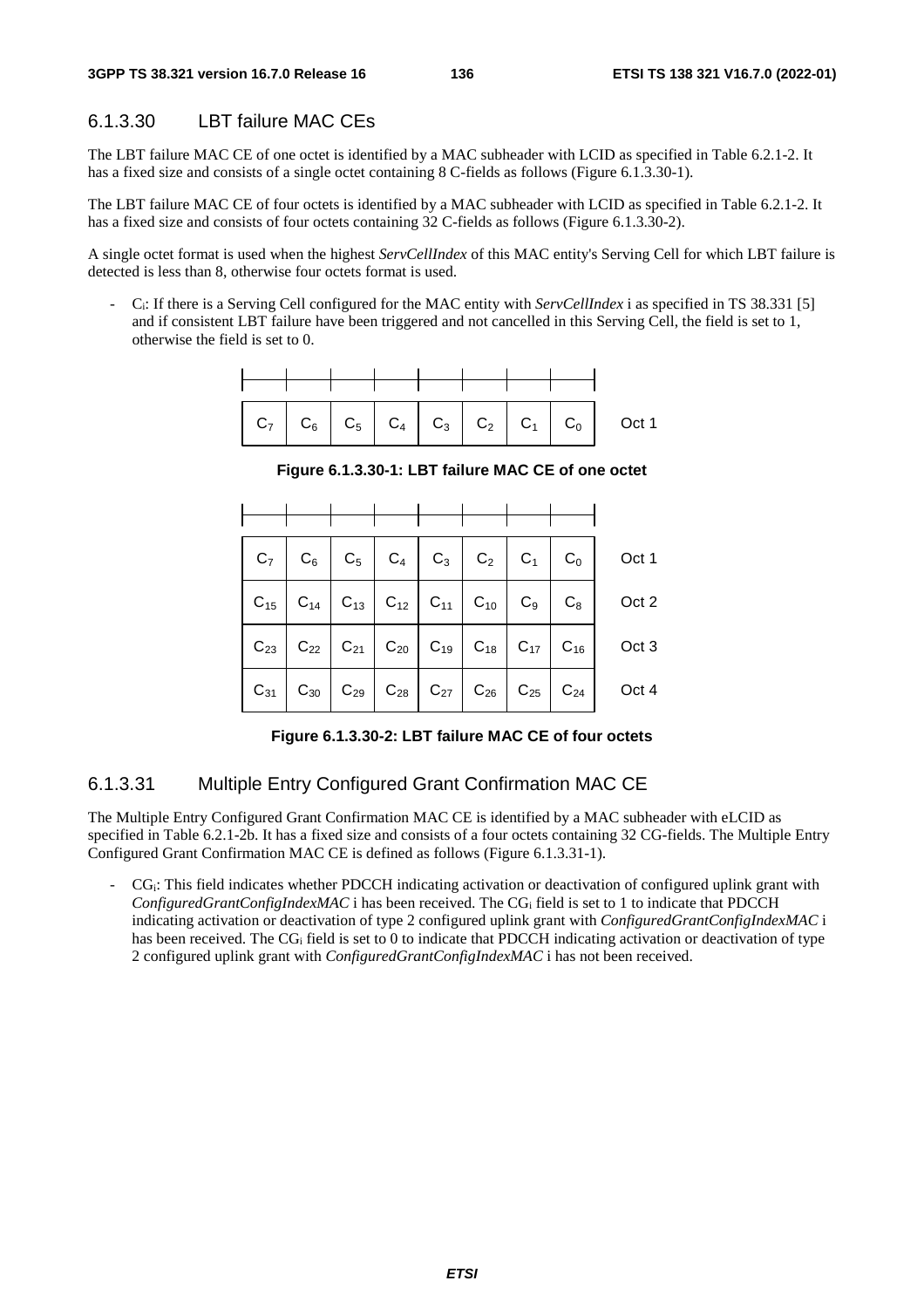|                                                                                                                                                                                 |  |  |  | $CG_7   CG_6   CG_5   CG_4   CG_3   CG_2   CG_1   CG_0  $                                                                                                                       | Oct 1 |
|---------------------------------------------------------------------------------------------------------------------------------------------------------------------------------|--|--|--|---------------------------------------------------------------------------------------------------------------------------------------------------------------------------------|-------|
|                                                                                                                                                                                 |  |  |  | $\big  \text{CG}_{15} \big  \text{CG}_{14} \big  \text{CG}_{13} \big  \text{CG}_{12} \big  \text{CG}_{11} \big  \text{CG}_{10} \big  \text{CG}_9 \big  \text{CG}_8 \big $       | Oct 2 |
|                                                                                                                                                                                 |  |  |  | $\big  \text{CG}_{23} \big  \text{CG}_{22} \big  \text{CG}_{21} \big  \text{CG}_{20} \big  \text{CG}_{19} \big  \text{CG}_{18} \big  \text{CG}_{17} \big  \text{CG}_{16} \big $ | Oct 3 |
| $\big  \text{CG}_{31} \big  \text{CG}_{30} \big  \text{CG}_{29} \big  \text{CG}_{28} \big  \text{CG}_{27} \big  \text{CG}_{26} \big  \text{CG}_{25} \big  \text{CG}_{24} \big $ |  |  |  |                                                                                                                                                                                 | Oct 4 |

**Figure 6.1.3.31-1: Multiple Entry Configured Grant Confirmation MAC CE** 

## 6.1.3.32 Duplication RLC Activation/Deactivation MAC CE

The Duplication RLC Activation/Deactivation MAC CE is identified by a MAC subheader with eLCID as specified in Table 6.2.1-1b. It has a fixed size and consists of a single octet defined as follows (Figure 6.1.3.32-1).

- DRB ID: This field indicates the identity of DRB for which the MAC CE applies. The length of the field is 5 hits<sup>.</sup>
- RLC<sub>i</sub>: This field indicates the activation/deactivation status of PDCP duplication for the RLC entity i where i is ascending order of logical channel ID of secondary RLC entities in the order of MCG and SCG, for the DRB. The  $RLC_i$  field is set to 1 to indicate that the PDCP duplication for the RLC entity i shall be activated. The  $RLC_i$ field is set to 0 to indicate that the PDCP duplication for the RLC entity i shall be deactivated.



**Figure 6.1.3.32-1: Duplication RLC Activation/Deactivation MAC CE** 

## 6.1.3.33 Sidelink Buffer Status Report MAC CEs

Sidelink Buffer Status Report (SL-BSR) MAC CEs consist of either:

- SL-BSR format (variable size); or
- Truncated SL-BSR format (variable size).

SL-BSR and Truncated SL-BSR MAC control elements consist of one Destination Index field, one LCG ID field and one corresponding Buffer Size field per reported target group.

The SL-BSR formats are identified by MAC subheaders with LCIDs as specified in in Table 6.2.1-2.

The fields in the SL-BSR MAC CE are defined as follows:

- Destination Index: The Destination Index field identifies the destination. The length of this field is 5 bits. The value is set to one index corresponding to *SL-DestinationIdentity* associated to same destination reported in *SL-TxResourceReqList*. The value is indexed sequentially from "0" in the same ascending order of *SL-DestinationIdentity* in *SL-TxResourceReqList* as specified in TS 38.331 [5];
- LCG ID: The Logical Channel Group ID field identifies the group of logical channel(s) whose SL buffer status is being reported. The length of the field is 3 bits;
- Buffer Size: The Buffer Size field identifies the total amount of data available according to the data volume calculation procedure in TSs 38.322 [3] and 38.323 [4] across all logical channels of a logical channel group of a destination after the MAC PDU has been built (i.e. after the logical channel prioritization procedure, which may result the value of the Buffer Size field to zero). The amount of data is indicated in number of bytes. The size of the RLC headers and MAC subheaders are not considered in the buffer size computation. The length of this field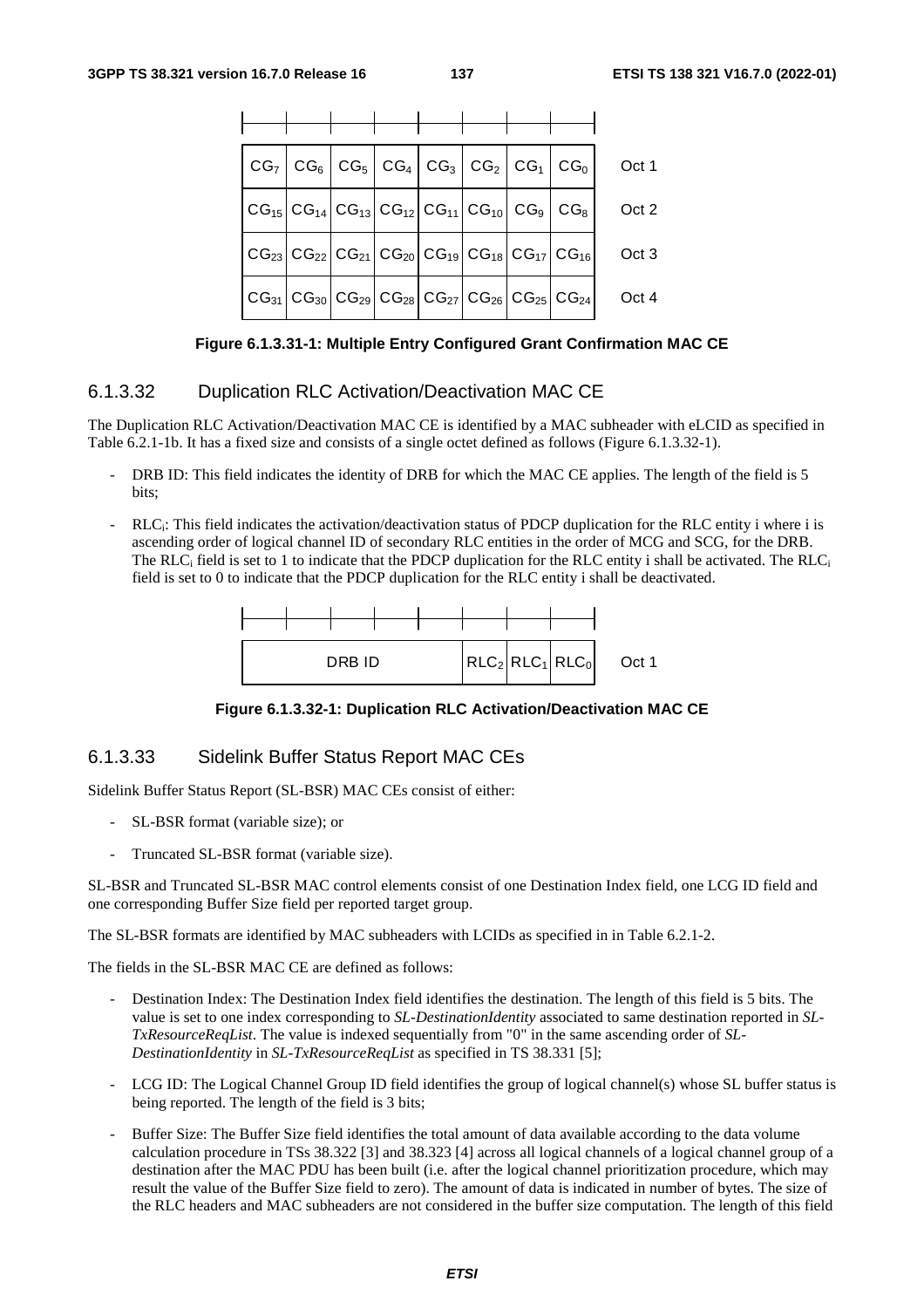is 8 bits. The values for the Buffer Size field are shown in Table 6.1.3.1-2, respectively. For the Truncated SL-BSR format the number of Buffer Size fields included is maximised, while not exceeding the number of padding bits.

Buffer Sizes of LCGs are included in decreasing order of the highest priority of the sidelink logical channel having data avaialble for transmission in each of the LCGs irrespective of the value of the Destination Index field.



NOTE: The number of the Buffer Size fields in the SL-BSR and Truncated SL-BSR format can be zero.

**Figure 6.1.3.33-1: SL-BSR and Truncated SL-BSR MAC control element** 

#### 6.1.3.34 Sidelink Configured Grant Confirmation MAC CE

The Sidelink Configured Grant Confirmation MAC CE is identified by a MAC subheader with eLCID as specified in Table 6.2.1-2b. The Sidelink Configured Grant Confirmation MAC CE is defined as follows (Figure 6.1.3.34-1):

- Ci: If there is a configured grant Type 2 with *sl-ConfigIndexCG* i configured for the MAC entity as specified in TS 38.331 [5], this field indicates the confirmation to activation/deactivation of the configured grant with *sl-ConfigIndexCG* i, else the MAC entity shall ignore the  $C_i$  field. The  $C_i$  field is set to 1 to confirm that the configured grant with *sl-ConfigIndexCG* i shall be activated. The Ci field is set to 0 to indicate that the configured grant with *sl-ConfigIndexCG* i shall be deactivated.



**Figure 6.1.3.34-1: Sidelink Configured Grant Confirmation MAC CE** 

## 6.1.3.35 Sidelink CSI Reporting MAC CE

The Sidelink CSI Reporting MAC CE is identified by a MAC subheader with LCID as specified in Table 6.2.4-1. The priority of the Sidelink CSI Reporting MAC CE is fixed to '1'. The Sidelink CSI Reporting MAC CE is defined as follows (Figure 6.1.3.35-1):

- RI: This field indicates the derived value of the Rank Indicator for sidelink CSI reporting as specified in clause 8.5 of TS 38.214 [7]. The length of the field is 1 bit;
- CQI: This field indicates the derived value of the Channel Quality Indicator for sidelink CSI reporting as specified in clause 8.5 of TS 38.214 [7]. The length of the field is 4 bit;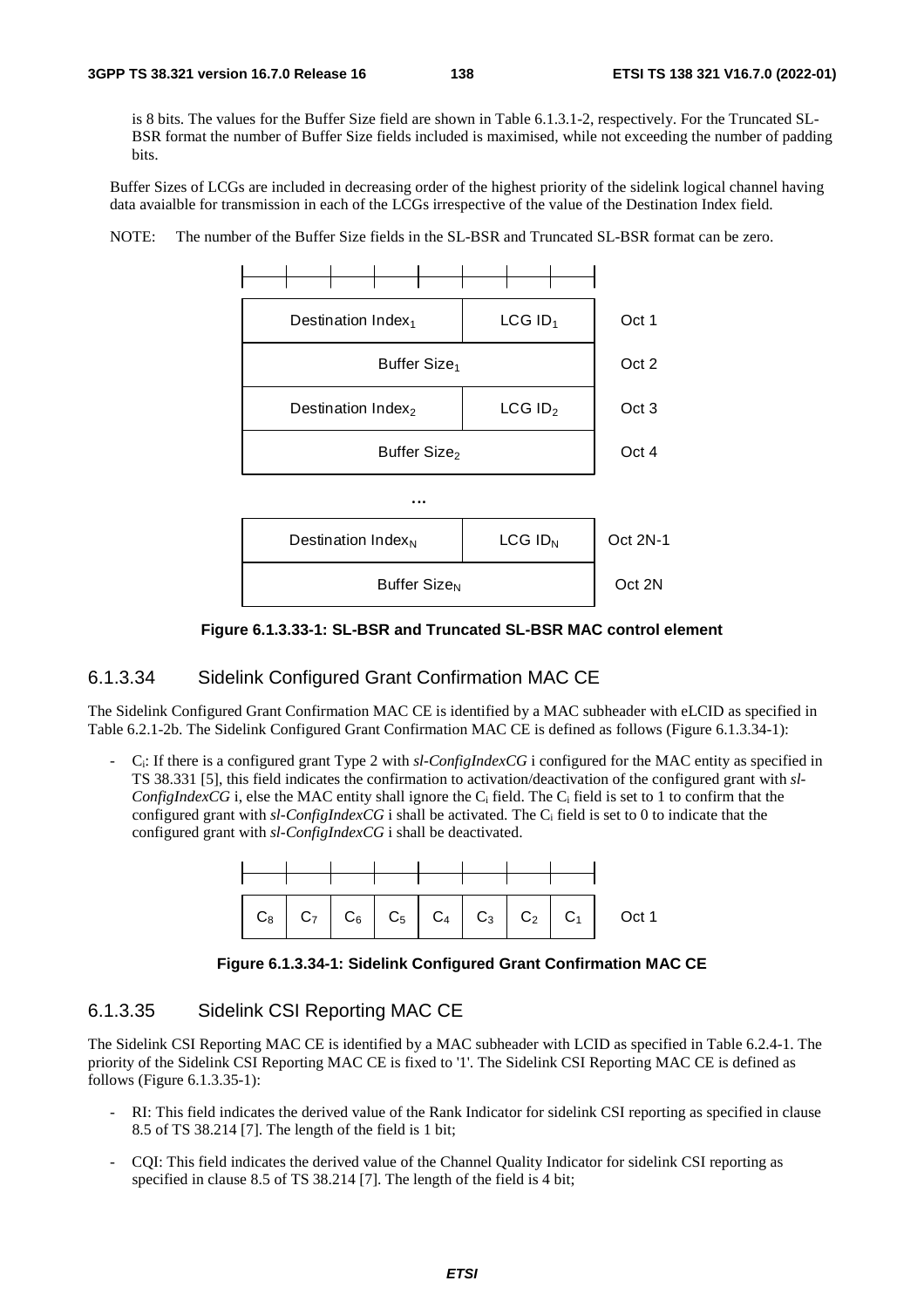#### **3GPP TS 38.321 version 16.7.0 Release 16 139 ETSI TS 138 321 V16.7.0 (2022-01)**

R: Reserved bit, set to 0.



**Figure 6.1.3.35-1: Sidelink CSI Reporting MAC CE** 

#### 6.1.3.36 SP Positioning SRS Activation/Deactivation MAC CE

The SP Positioning SRS Activation/Deactivation MAC CE is identified by a MAC subheader with eLCID as specified in Table 6.2.1-1b. It has a variable size with following fields:

- A/D: This field indicates whether to activate or deactivate indicated SP Positioning SRS resource set. The field is set to 1 to indicate activation, otherwise it indicates deactivation;
- Positioning SRS Resource Set's Cell ID: This field indicates the identity of the Serving Cell, which contains activated/deactivated SP Positioning SRS Resource Set. If the C field is set to 0, this field also indicates the identity of the Serving Cell which contains all resources indicated by the Spatial Relation for Resource ID<sub>i</sub> fields, if present. The length of the field is 5 bits;
- Positioning SRS Resource Set's BWP ID: This field indicates a UL BWP as the codepoint of the DCI *bandwidth part indicator* field as specified in TS 38.212 [9], which contains activated/deactivated SP Positioning SRS Resource Set. If the C field is set to 0, this field also indicates the identity of the BWP which contains all resources indicated by the Spatial Relation for Resource ID<sub>i</sub> fields, if present. The length of the field is 2 bits;
- C: This field indicates whether the octets containing Resource Serving Cell ID field(s) and Resource BWP ID field(s) withn the field Spatial Relation for Resource ID; are present, except for Spatial Relation Resource ID; with DL-PRS or SSB. When A/D is set to 1, if this field is set to 1, the octets containing Resource Serving Cell ID field(s) and Resource BWP ID field(s) in the field Spatial Relation for Resource ID<sub>i</sub> are present, otherwise if this field is set to 0, they are not present. When A/D is set to 0, this field is always set to 0 that they are not present;
- SUL: This field indicates whether the MAC CE applies to the NUL carrier or SUL carrier configuration. This field is set to 1 to indicate that it applies to the SUL carrier configuration, and it is set to 0 to indicate that it applies to the NUL carrier configuration;
- Positoining SRS Resource Set ID: This field indicates the SP Positioning SRS Resource Set identified by *SRS-PosResourceSetId* as specified in TS 38.331 [5], which is to be activated or deactivated. The length of the field is 4 bits;
- Spatial Relation for Resource ID<sub>i</sub>: The field Spatial Relation for Resource ID<sub>i</sub> is only present if MAC CE is used for activation, i.e. the A/D field is set to 1. M is the total number of Positioning SRS resource(s) configured under the SP Positioning SRS resource set indicated by the field Positioning SRS Resource Set ID. There are 4 types of Spatial Relation for Resource ID<sub>i</sub>, which is indicated by the F ( $F_0$  and  $F_1$ ) field within. The fields within Spatial Relation for Resource ID<sub>i</sub> are shown in Figures 6.1.3.36-2 to 6.1.3.36-5 for the 4 types of Spatial Relations for Resource IDi;
- S: This field indicates whether the fields Spatial Relation for Resource ID; for the positioning SRS resource i within the positioning SRS resource set are present. If the field is set to 1, the fields Spatial Relation for Resource IDi are present; otherwise, they are absent;
- R: Reserved bit, set to 0.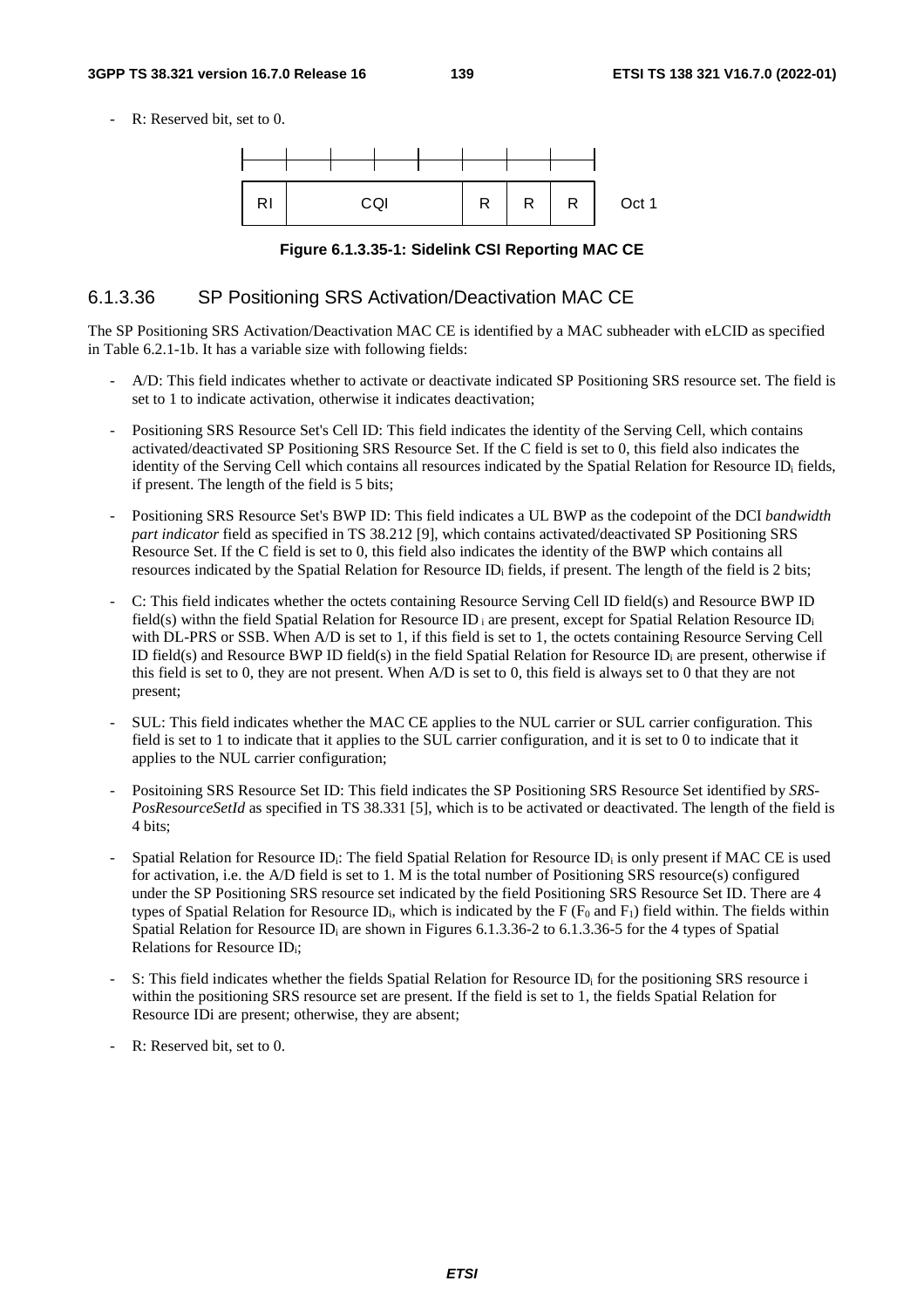

Spatial Relation for Resource ID<sub>M-1</sub> (Length and fields determined by F and C)

**Figure 6.1.3.36-1: SP Positioning SRS Activation/Deactivation MAC CE** 



**Figure 6.1.3.36-2: Spatial Relation for Resource IDi with NZP CSI-RS** 



Figure 6.1.3.36-3: Spatial Relation for Resource ID<sub>i</sub> with SSB



Figure 6.1.3.36-4: Spatial Relation for Resource ID<sub>i</sub> with SRS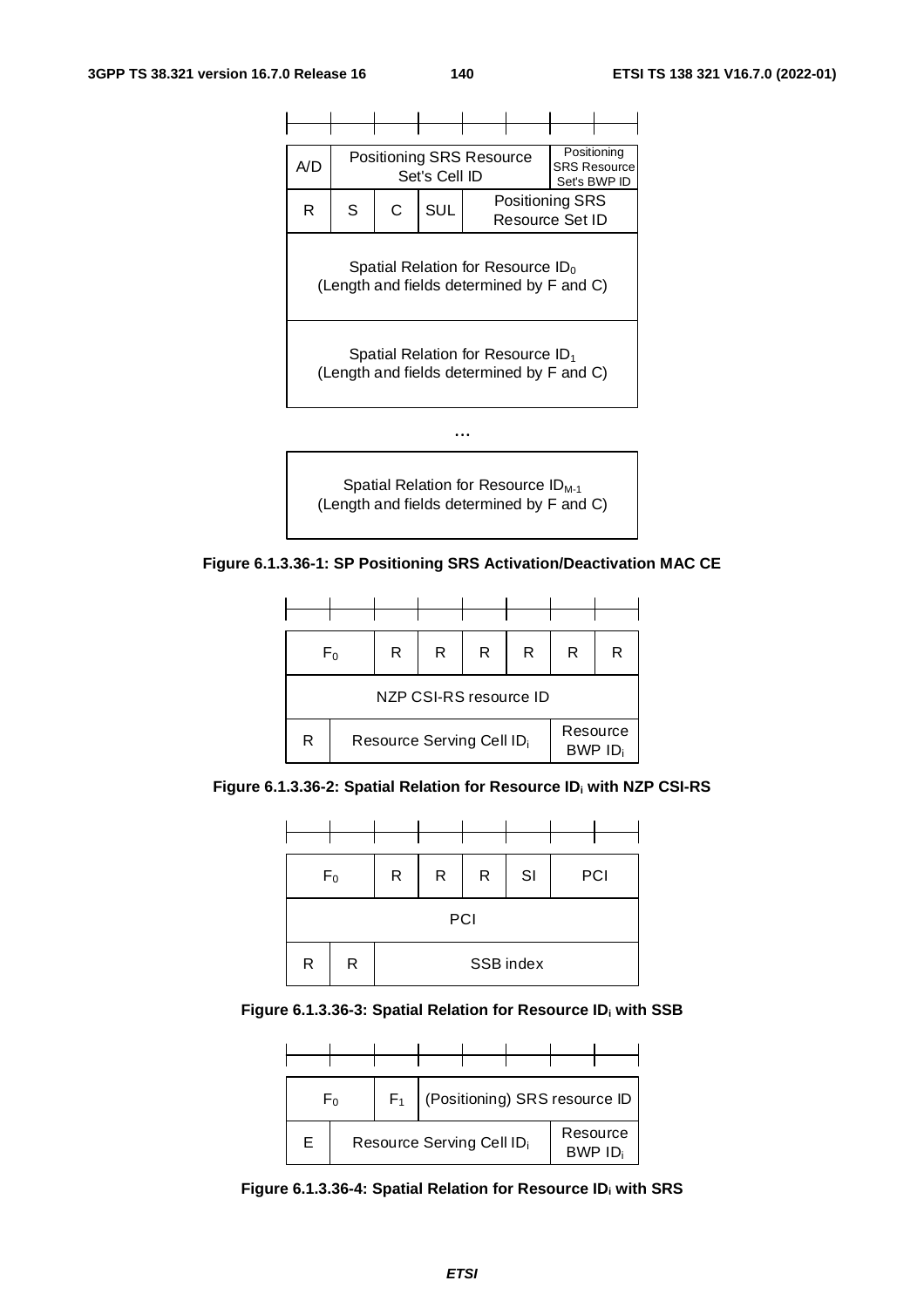

#### **Figure 6.1.3.36-5: Spatial Relation for Resource IDi with DL-PRS**

The field Spatial Relation for Resource  $ID_i$  consists of the following fields:

- $F_0$ : This field indicates the type of a resource used as a spatial relation for the i<sup>th</sup> Positioning SRS resource within the Positioning SRS Resource Set indicated with the field Positioning SRS Resource Set ID. The field is set to 00 to indicate NZP CSI-RS resource index is used; it is set to 01 to indicate SSB index is used; it is set to 10 to indicate SRS resource index is used; it is set to 11 to indicate DL-PRS index is used. The length of the field is 2 bits;
- $F_1$ : This field indicates the type of SRS resource used as spatial relation for the i<sup>th</sup> Positioning SRS resource within the SP Positioning SRS Resource Set indicated with the field Positioning SRS Resource Set ID when  $F_0$  is set to 10. The field is set to 0 to indicate SRS resource index *SRS-ResourceId* as defined in TS 38.331 [5] is used; the field is set to 1 to indicate Positioning SRS resource index *SRS-PosResourceId* as defined in TS 38.331 [5] is used;
- NZP CSI-RS Resource ID: This field contains an index of *NZP-CSI-RS-ResourceID*, as specified in TS 38.331 [5], indicating the NZP CSI-RS resource, which is used to derive the spatial relation for the positioning SRS. The length of the field is 8 bits;
- SSB index: This field contains an index of SSB *SSB-Index* as specified in TS 38.331 [5] and/or TS 37.355 [23]. The length of the field is 6 bits;
- PCI: This field contains physical cell identity *PhysCellId* as specified in TS 38.331 [5] and/or TS 37.355 [23]. The length of the field is 10 bits;
- SRS resource ID: When F1 is set to 0, the field indicates an index for SRS resource *SRS-ResourceId* as defined in TS 38.331 [5]; When F1 is set to 1, the field indicates an index for Positioning SRS resource *SRS-PosResourceId* as defined in TS 38.331 [5]. The length of the field is 5 bits representing the index from 0 to 31;
- E: This field indicates the extension of SRS resource ID as the MSB of SRS resource ID. The total length of the extended SRS resource ID is 6 bits. If E bit is set to 1, the SRS resource ID value is 5-bit SRS resource ID field  $+ 32$ ;
- DL-PRS Resource Set ID: This field contains an index for DL-PRS Resource Set *nr-DL-PRS-ResourceSetId* as defined in TS 37.355 [23]. The length of the field is 3 bits;
- DL-PRS Resource ID: This field contains an index for DL-PRS resource *nr-DL-PRS-Resource-Id* as defined in TS 37.355 [23]. The length of the field is 6 bits;
- DL-PRS ID: This field contains an identity for DL-PRS resource *dl-PRS-ID* as defined in TS 37.355 [23]. The length of the field is 8 bits;
- PI: This field indicates whether the field DL-PRS resource ID is present within the Spatial Relation for Resource ID<sub>i</sub> with DL-PRS. If the field is set to 1, the octet containing the field DL-PRS resource ID is present; otherwise, the octet is omitted;
- SI: This field indicates whether the field SSB index is present within the Spatial Relation for Resource ID<sub>i</sub> with SSB. If the field is set to 1, the octet containing the field SSB index is present; otherwise, the octet is omitted;
- Resource Serving Cell ID<sub>i</sub>: This field indicates the identity of the Serving Cell on which the resource used for spatial relationship derivation for the  $i<sup>th</sup>$  Positioning SRS resource is located. The length of the field is 5 bits;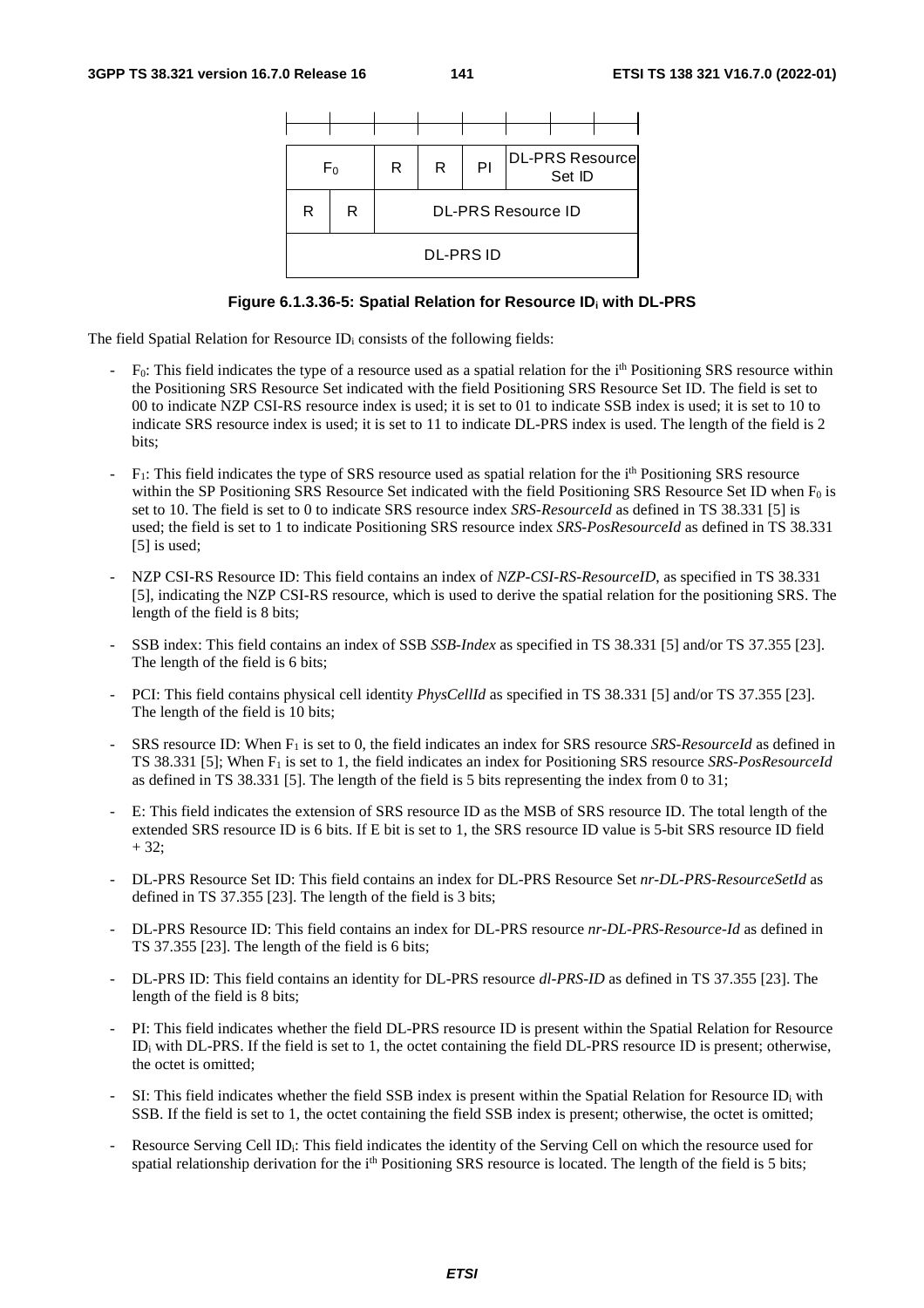Resource BWP ID<sub>i</sub>: This field indicates a UL BWP as the codepoint of the DCI *bandwidth part indicator* field as specified in TS 38.212 [9], on which the resource used for spatial relationship derivation for the i<sup>th</sup> Positioning SRS resource is located. The length of the field is 2 bits.

# 6.1.4 MAC PDU (transparent MAC)

A MAC PDU consists solely of a MAC SDU whose size is aligned to a TB; as described in Figure 6.1.4-1. This MAC PDU is used for transmissions on PCH, BCH, DL-SCH including BCCH, and SL-BCH.



**Figure 6.1.4-1: Example of MAC PDU (transparent MAC)** 

# 6.1.5 MAC PDU (Random Access Response)

A MAC PDU consists of one or more MAC subPDUs and optionally padding. Each MAC subPDU consists one of the following:

- a MAC subheader with Backoff Indicator only;
- a MAC subheader with RAPID only (i.e. acknowledgment for SI request);
- a MAC subheader with RAPID and MAC RAR.

A MAC subheader with Backoff Indicator consists of five header fields E/T/R/R/BI as described in Figure 6.1.5-1. A MAC subPDU with Backoff Indicator only is placed at the beginning of the MAC PDU, if included. 'MAC subPDU(s) with RAPID only' and 'MAC subPDU(s) with RAPID and MAC RAR' can be placed anywhere between MAC subPDU with Backoff Indicator only (if any) and padding (if any).

A MAC subheader with RAPID consists of three header fields E/T/RAPID as described in Figure 6.1.5-2.

Padding is placed at the end of the MAC PDU if present. Presence and length of padding is implicit based on TB size, size of MAC subPDU(s).



**Figure 6.1.5-1: E/T/R/R/BI MAC subheader** 



**Figure 6.1.5-2: E/T/RAPID MAC subheader**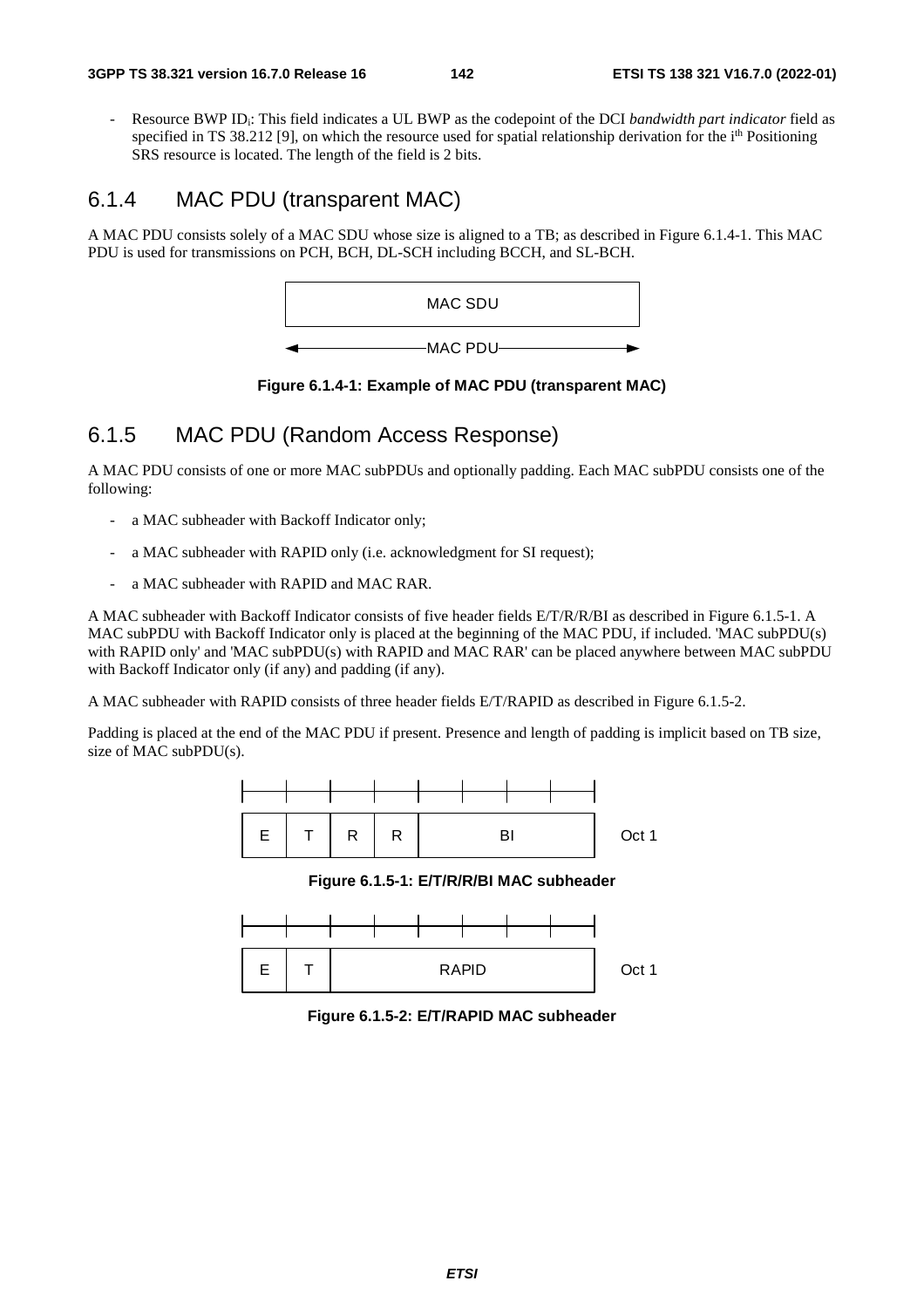

**Figure 6.1.5-3: Example of MAC PDU consisting of MAC RARs** 

# 6.1.5a MAC PDU (MSGB)

A MAC PDU consists of one or more MAC subPDUs and optionally padding. Each MAC subPDU consists one of the following:

- a MAC subheader with Backoff Indicator only;
- a MAC subheader and fallbackRAR;
- a MAC subheader and successRAR;
- a MAC subheader and MAC SDU for CCCH or DCCH:
- a MAC subheader and padding.

A MAC subheader with Backoff Indicator consists of five header fields E/T1/T2/R/BI as described in Figure 6.1.5a-1. A MAC subPDU with Backoff Indicator only is placed at the beginning of the MAC PDU, if included.

A MAC subheader for fallbackRAR consists of three header fields E/T1/RAPID as described in Figure 6.1.5a-2. A MAC subheader for successRAR consists of eight header fields E/T1/T2/S/R/R/R/R as described in Figure 6.1.5a-3. A MAC subheader for MAC SDU consists of the four header fields R/F/LCID/L as described in Figure 6.1.2-1 and Figure 6.1.2- 2.

At most one 'MAC subPDU for successRAR' indicating presence of 'MAC subPDU(s) for MAC SDU' is included in a MAC PDU. MAC subPDU(s) for MAC SDU are placed immediately after the 'MAC subPDU for successRAR' indicating presence of 'MAC subPDU(s) for MAC SDU'.

If MAC PDU includes MAC subPDU(s) for MAC SDU, the last MAC subPDU for MAC SDU is placed before MAC subPDU with padding as depicted in Figure 6.1.5a-4. Otherwise, the last MAC subPDU in MAC PDU is placed before padding as depicted in Figure 6.1.5a-5. The MAC subPDU with padding includes R/R/LCID MAC subheader as described in Figure 6.1.2-3 and padding. The size of padding in the MAC subPDU with padding can be zero. The length of padding is implicit based on TB size, size of MAC subPDU(s).



**Figure 6.1.5a-2: FallbackRAR MAC subheader**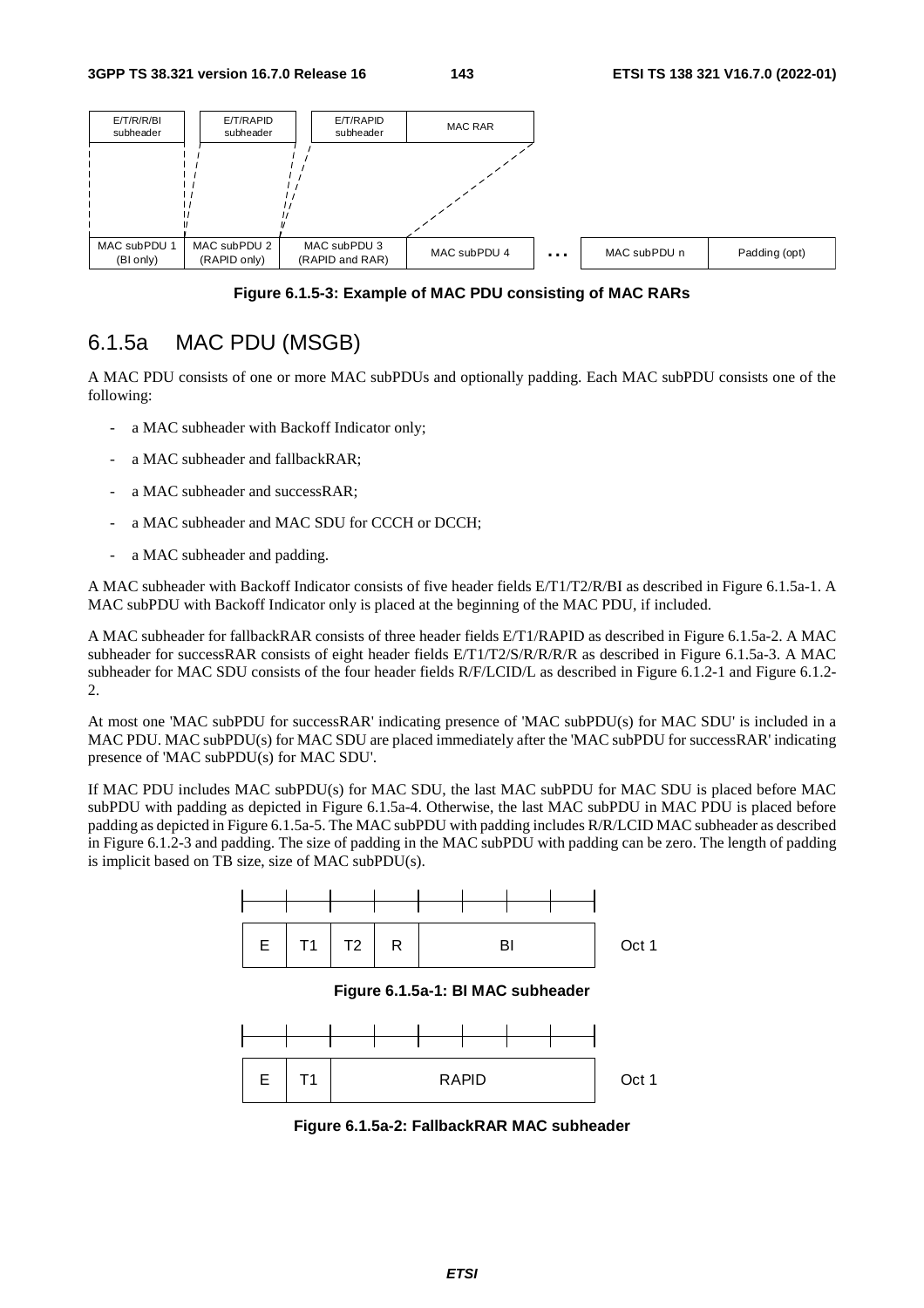





**Figure 6.1.5a-4: Example of a MSGB MAC PDU with MAC SDU(s)** 



**Figure 6.1.5a-5: Example of a MSGB MAC PDU without MAC SDU(s)** 

## 6.1.6 MAC PDU (SL-SCH)

A MAC PDU consists of one SL-SCH subheader and one or more MAC subPDUs. Each MAC subPDU consists of one of the following:

- A MAC subheader only (including padding);
- A MAC subheader and a MAC SDU;
- A MAC subheader and a MAC CE;
- A MAC subheader and padding.

The MAC SDUs are of variable sizes.

Each MAC subheader except SL-SCH subheader corresponds to either a MAC SDU, a MAC CE, or padding.

The SL-SCH subheader is of a fixed size and consists of the seven header fields V/R/R/R/R/SRC/DST.



**Figure 6.1.6-1: SL-SCH MAC subheader**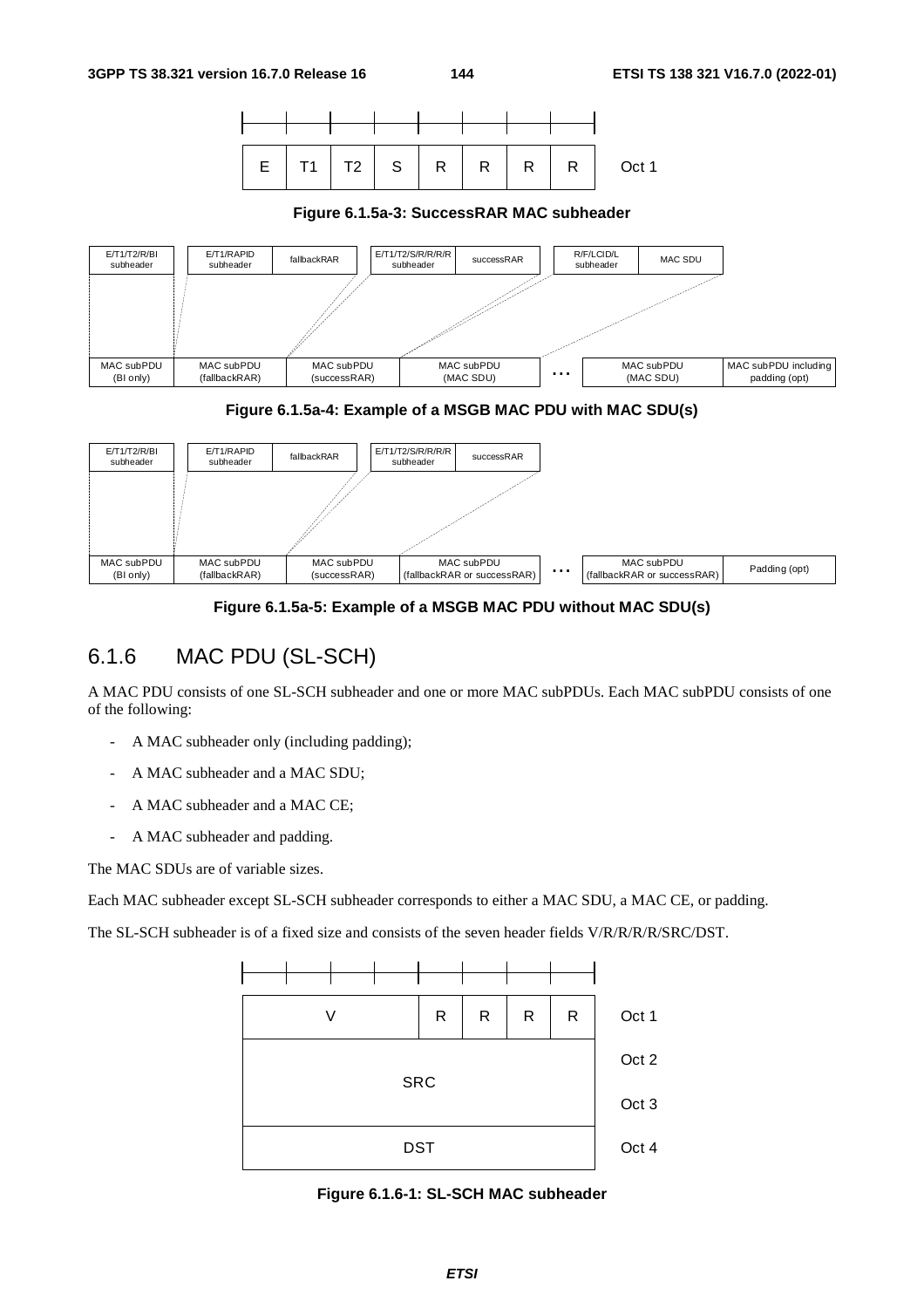A MAC subheader except for fixed-sized MAC CE and padding consists of the four header fields R/F/LCID/L as depicted in Figure 6.1.2-1 (with 8-bit L field) and Figure 6.1.2-2 (with 16-bit L field). A MAC subheader for fixedsized MAC CE and padding consists of the two header fields R/LCID as depicted in Figure 6.1.2-3.

SL MAC subPDU(s) with MAC SDU(s) is placed after the SL-SCH subheader and before the MAC subPDU with a MAC CE and the MAC subPDU with padding in the MAC PDU as depicted in Figure 6.1.6-2. SL MAC subPDU with a MAC CE is placed after all the MAC subPDU(s) with MAC SDU and before the MAC subPDU with padding in the MAC PDU as depicted in Figure 6.1.6-2. The size of padding can be zero.



**Figure 6.1.6-2: Example of a SL MAC PDU** 

A maximum of one MAC PDU can be transmitted per TB per MAC entity.

## 6.2 Formats and parameters

## 6.2.1 MAC subheader for DL-SCH and UL-SCH

The MAC subheader consists of the following fields:

- LCID: The Logical Channel ID field identifies the logical channel instance of the corresponding MAC SDU or the type of the corresponding MAC CE or padding as described in Tables 6.2.1-1 and 6.2.1-2 for the DL-SCH and UL-SCH respectively. There is one LCID field per MAC subheader. The size of the LCID field is 6 bits. If the LCID field is set to 34, one additional octet is present in the MAC subheader containing the eLCID field and follow the octet containing LCID field. If the LCID field is set to 33, two additional octets are present in the MAC subheader containing the eLCID field and these two additional octets follow the octet containing LCID field;
- eLCID: The extended Logical Channel ID field identifies the logical channel instance of the corresponding MAC SDU or the type of the corresponding MAC CE as described in tables 6.2.1-1a, 6.2.1-1b, 6.2.1-2a and 6.2.1-2b for the DL-SCH and UL-SCH respectively. The size of the eLCID field is either 8 bits or 16 bits.
- NOTE: The extended Logical Channel ID space using two-octet eLCID and the relevant MAC subheader format is used, only when configured, on the NR backhaul links between IAB nodes or between IAB node and IAB Donor.
- L: The Length field indicates the length of the corresponding MAC SDU or variable-sized MAC CE in bytes. There is one L field per MAC subheader except for subheaders corresponding to fixed-sized MAC CEs, padding, and MAC SDUs containing UL CCCH. The size of the L field is indicated by the F field;
- F: The Format field indicates the size of the Length field. There is one F field per MAC subheader except for subheaders corresponding to fixed-sized MAC CEs, padding, and MAC SDUs containing UL CCCH. The size of the F field is 1 bit. The value 0 indicates 8 bits of the Length field. The value 1 indicates 16 bits of the Length field;
- R: Reserved bit, set to 0.

The MAC subheader is octet aligned.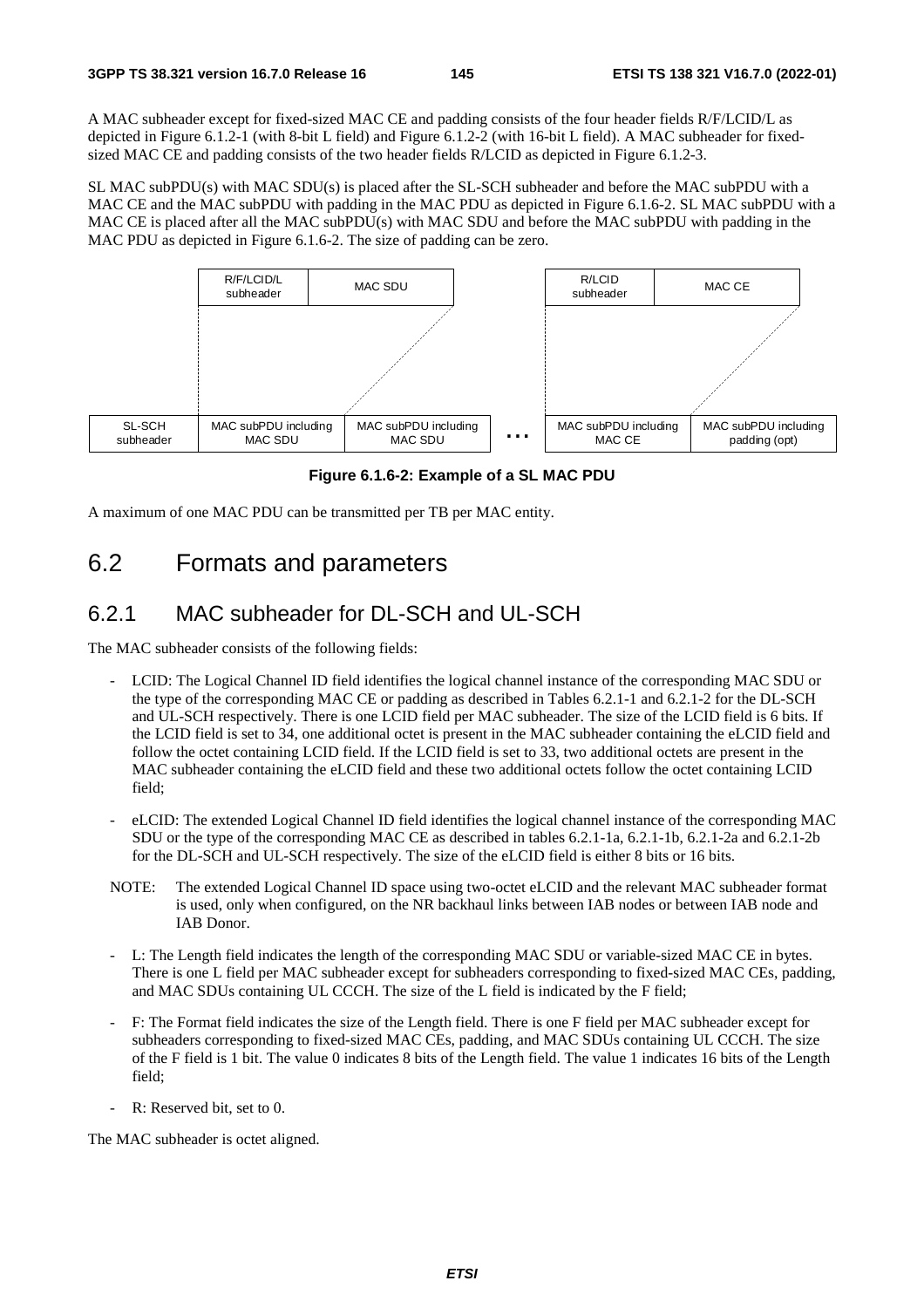| Codepoint/Index | <b>LCID values</b>                                        |  |
|-----------------|-----------------------------------------------------------|--|
| 0               | СССН                                                      |  |
| $1 - 32$        | Identity of the logical channel                           |  |
| 33              | Extended logical channel ID field (two-octet eLCID field) |  |
| 34              | Extended logical channel ID field (one-octet eLCID field) |  |
| $35 - 46$       | Reserved                                                  |  |
| 47              | Recommended bit rate                                      |  |
| 48              | SP ZP CSI-RS Resource Set Activation/Deactivation         |  |
| 49              | <b>PUCCH</b> spatial relation Activation/Deactivation     |  |
| 50              | <b>SP SRS Activation/Deactivation</b>                     |  |
| 51              | SP CSI reporting on PUCCH Activation/Deactivation         |  |
| 52              | TCI State Indication for UE-specific PDCCH                |  |
| 53              | TCI States Activation/Deactivation for UE-specific PDSCH  |  |
| 54              | Aperiodic CSI Trigger State Subselection                  |  |
| 55              | SP CSI-RS/CSI-IM Resource Set Activation/Deactivation     |  |
| 56              | <b>Duplication Activation/Deactivation</b>                |  |
| 57              | SCell Activation/Deactivation (four octets)               |  |
| 58              | SCell Activation/Deactivation (one octet)                 |  |
| 59              | Long DRX Command                                          |  |
| 60              | <b>DRX Command</b>                                        |  |
| 61              | Timing Advance Command                                    |  |
| 62              | <b>UE Contention Resolution Identity</b>                  |  |
| 63              | Padding                                                   |  |

| Table 6.2.1-1 Values of LCID for DL-SCH |  |
|-----------------------------------------|--|
|-----------------------------------------|--|

#### **Table 6.2.1-1a Values of two-octet eLCID for DL-SCH**

| <b>Codepoint</b>    | Index | <b>LCID values</b>                                                          |
|---------------------|-------|-----------------------------------------------------------------------------|
| 0 to $(2^{16} - 1)$ |       | $\frac{1}{2}$ 320 to (2 <sup>16</sup> + 319) dentity of the logical channel |

|  |  | Table 6.2.1-1b Values of one-octet eLCID for DL-SCH |
|--|--|-----------------------------------------------------|
|--|--|-----------------------------------------------------|

| Codepoint | <b>Index</b> | <b>LCID values</b>                                                          |
|-----------|--------------|-----------------------------------------------------------------------------|
| 0 to 244  | 64 to 308    | Reserved                                                                    |
| 245       | 309          | Serving Cell Set based SRS Spatial Relation<br>Indication                   |
| 246       | 310          | <b>PUSCH Pathloss Reference RS Update</b>                                   |
| 247       | 311          | <b>SRS Pathloss Reference RS Update</b>                                     |
| 248       | 312          | Enhanced SP/AP SRS Spatial Relation<br>Indication                           |
| 249       | 313          | <b>Enhanced PUCCH Spatial Relation</b><br>Activation/Deactivation           |
| 250       | 314          | <b>Enhanced TCI States Activation/Deactivation</b><br>for UE-specific PDSCH |
| 251       | 315          | Duplication RLC Activation/Deactivation                                     |
| 252       | 316          | Absolute Timing Advance Command                                             |
| 253       | 317          | SP Positioning SRS Activation/Deactivation                                  |
| 254       | 318          | <b>Provided Guard Symbols</b>                                               |
| 255       | 319          | <b>Timing Delta</b>                                                         |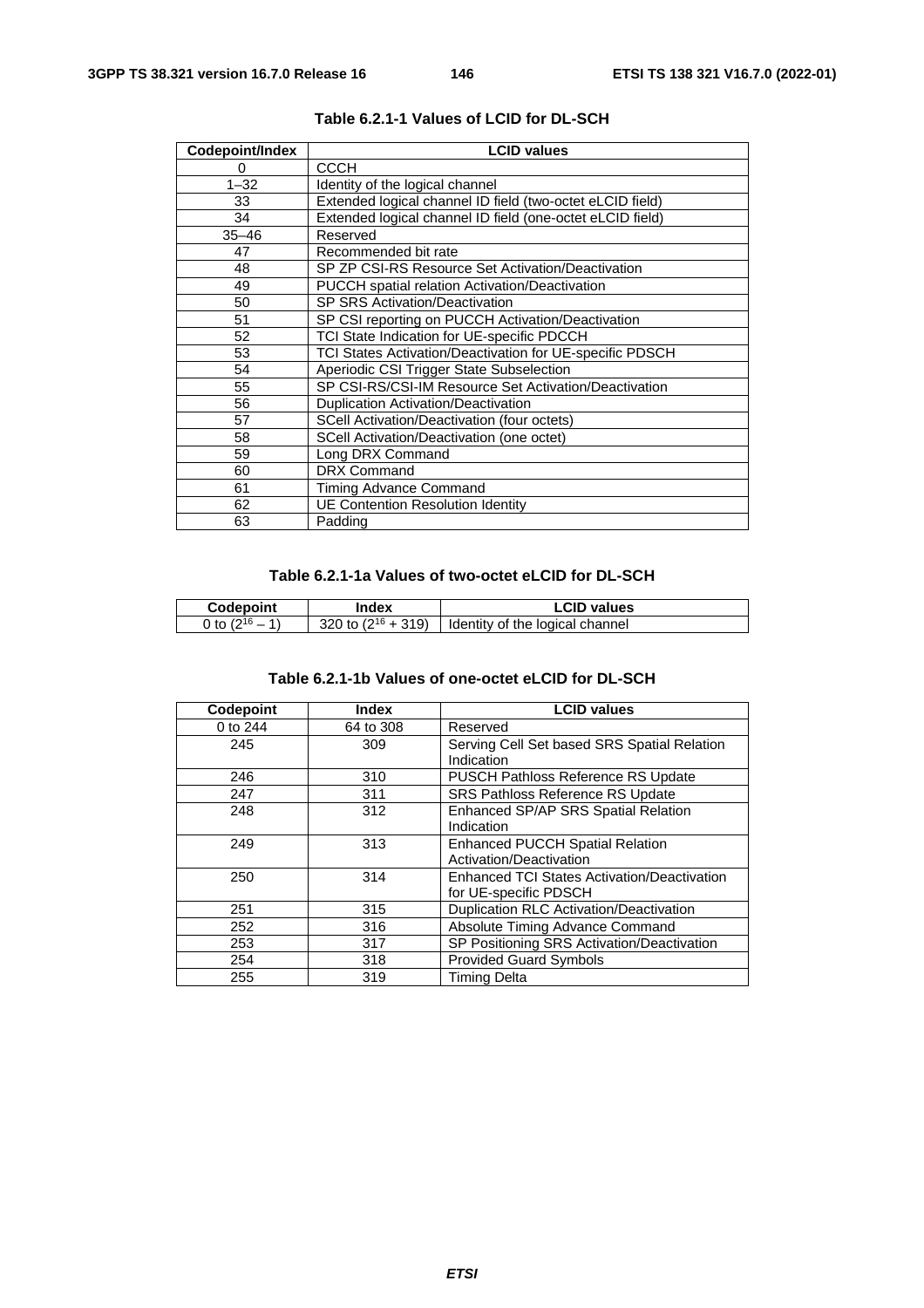| Codepoint/Index | <b>LCID values</b>                                             |  |
|-----------------|----------------------------------------------------------------|--|
| 0               | CCCH of size 64 bits (referred to as "CCCH1" in TS 38.331 [5]) |  |
| $1 - 32$        | Identity of the logical channel                                |  |
| 33              | Extended logical channel ID field (two-octet eLCID field)      |  |
| 34              | Extended logical channel ID field (one-octet eLCID field)      |  |
| $35 - 44$       | Reserved                                                       |  |
| 45              | Truncated Sidelink BSR                                         |  |
| 46              | Sidelink BSR                                                   |  |
| 47              | Reserved                                                       |  |
| 48              | LBT failure (four octets)                                      |  |
| 49              | LBT failure (one octet)                                        |  |
| 50              | BFR (one octet C <sub>i</sub> )                                |  |
| 51              | Truncated BFR (one octet C <sub>i</sub> )                      |  |
| 52              | CCCH of size 48 bits (referred to as "CCCH" in TS 38.331 [5])  |  |
| 53              | Recommended bit rate query                                     |  |
| 54              | Multiple Entry PHR (four octets C <sub>i</sub> )               |  |
| 55              | Configured Grant Confirmation                                  |  |
| 56              | Multiple Entry PHR (one octet C <sub>i</sub> )                 |  |
| 57              | Single Entry PHR                                               |  |
| 58              | C-RNTI                                                         |  |
| 59              | <b>Short Truncated BSR</b>                                     |  |
| 60              | Long Truncated BSR                                             |  |
| 61              | <b>Short BSR</b>                                               |  |
| 62              | Long BSR                                                       |  |
| 63              | Padding                                                        |  |

**Table 6.2.1-2 Values of LCID for UL-SCH** 

#### **Table 6.2.1-2a Values of two-octet eLCID for UL-SCH**

| <b>Codepoint</b>       | Index                   | <b>LCID values</b>                |
|------------------------|-------------------------|-----------------------------------|
| $\bigcap$ to $\bigcap$ | 320 to $(2^{16} + 319)$ | I Identity of the logical channel |

#### **Table 6.2.1-2b Values of one-octet eLCID for UL-SCH**

| Codepoint | <b>Index</b> | <b>LCID values</b>                           |
|-----------|--------------|----------------------------------------------|
| 0 to 249  | 64 to 313    | Reserved                                     |
| 250       | 314          | BFR (four octets C <sub>i</sub> )            |
| 251       | 315          | Truncated BFR (four octets C <sub>i</sub> )  |
| 252       | 316          | Multiple Entry Configured Grant Confirmation |
| 253       | 317          | Sidelink Configured Grant Confirmation       |
| 254       | 318          | <b>Desired Guard Symbols</b>                 |
| 255       | 319          | Pre-emptive BSR                              |

#### 6.2.2 MAC subheader for Random Access Response

The MAC subheader consists of the following fields:

- E: The Extension field is a flag indicating if the MAC subPDU including this MAC subheader is the last MAC subPDU or not in the MAC PDU. The E field is set to "1" to indicate at least another MAC subPDU follows. The E field is set to "0" to indicate that the MAC subPDU including this MAC subheader is the last MAC subPDU in the MAC PDU;
- T: The Type field is a flag indicating whether the MAC subheader contains a Random Access Preamble ID or a Backoff Indicator. The T field is set to "0" to indicate the presence of a Backoff Indicator field in the subheader (BI). The T field is set to "1" to indicate the presence of a Random Access Preamble ID field in the subheader (RAPID);
- R: Reserved bit, set to "0";
- BI: The Backoff Indicator field identifies the overload condition in the cell. The size of the BI field is 4 bits;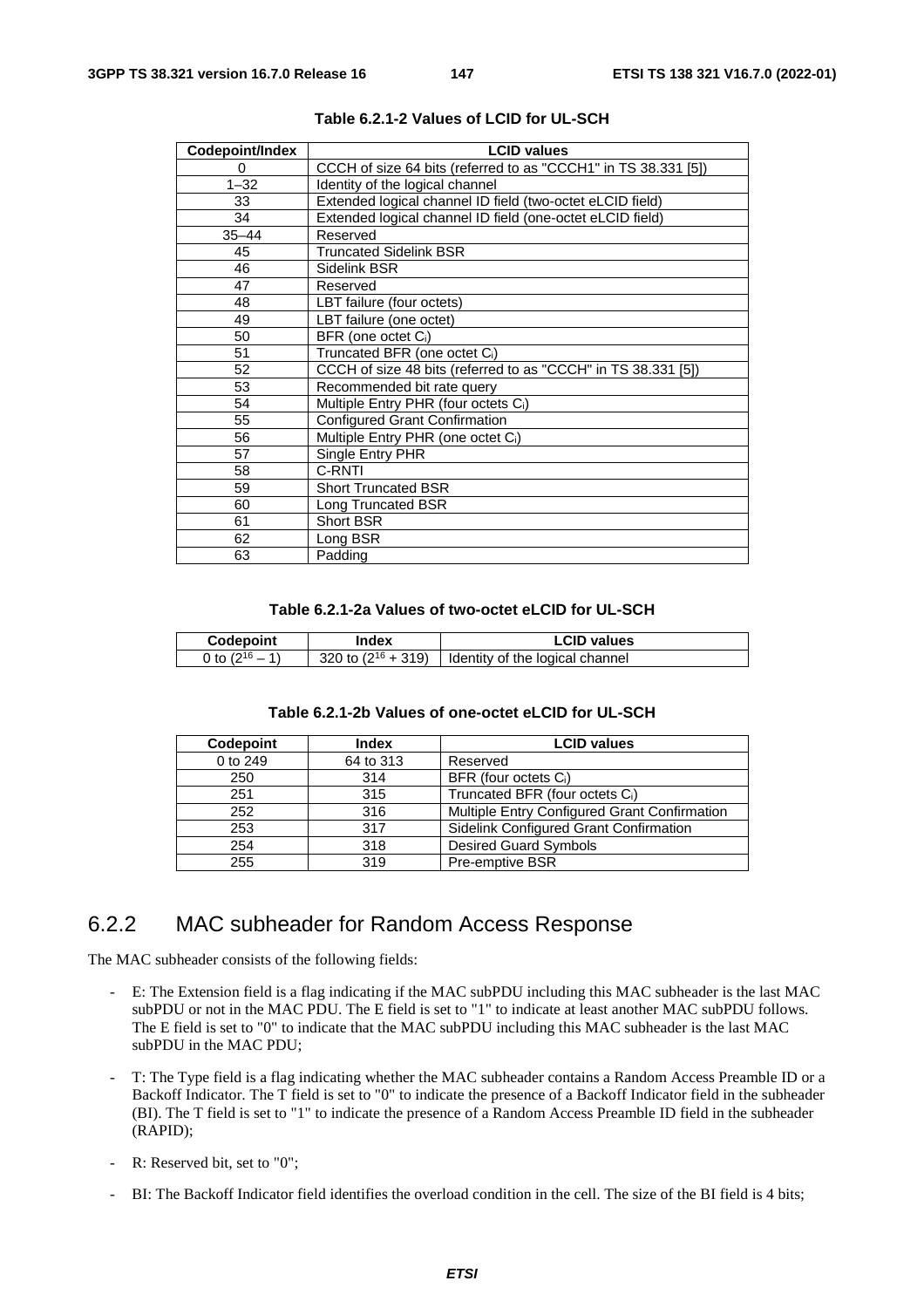RAPID: The Random Access Preamble IDentifier field identifies the transmitted Random Access Preamble (see clause 5.1.3). The size of the RAPID field is 6 bits. If the RAPID in the MAC subheader of a MAC subPDU corresponds to one of the Random Access Preambles configured for SI request, MAC RAR is not included in the MAC subPDU.

The MAC subheader is octet aligned.

#### 6.2.2a MAC subheader for MSGB

The MAC subheader consists of the following fields:

- E: The Extension field is a flag indicating if the MAC subPDU including this MAC subheader is the last MAC subPDU (other than MAC subPDU for MAC SDU) or not in the MAC PDU. The E field is set to "1" to indicate at least another MAC subPDU (other than MAC subPDU for MAC SDU) follows. The E field is set to "0" to indicate that the MAC subPDU including this MAC subheader is the last MAC subPDU (other than MAC subPDU for MAC SDU) in the MAC PDU;
- T1: The T1 field is a flag indicating whether the MAC subheader contains a Random Access Preamble ID or T2. The T1 field is set to "1" to indicate the presence of a Random Access Preamble ID field in the subheader (RAPID). The T1 field is set to "0" to indicate the presence of T2 field in the subheader;
- T2: The T2 field is a flag indicating whether the MAC subheader contains a Backoff Indicator (BI) or a MAC SDU indicator (S). The T2 field is set to "0" to indicate the presence of a Backoff Indicator field in the subheader. The T2 field is set to "1" to indicate the presence of the S field in the subheader;
- S: This field indicates whether 'MAC subPDU(s) for MAC SDU' follow the MAC subPDU including this MAC subheader or not; The S field is set to "1" to indicate presence of 'MAC subPDU(s) for MAC SDU'. The S field is set to "0" to indicate absence of 'MAC subPDU(s) for MAC SDU';
- R: Reserved bit, set to "0";
- BI: The Backoff Indicator field identifies the overload condition in the cell. The size of the BI field is 4 bits;
- RAPID: The Random Access Preamble IDentifier field identifies the transmitted Random Access Preamble (see clause 5.1.3). The size of the RAPID field is 6 bits.

The MAC subheader is octet aligned.

### 6.2.3 MAC payload for Random Access Response

The MAC RAR is of fixed size as depicted in Figure 6.2.3-1, and consists of the following fields:

- R: Reserved bit, set to "0";
- Timing Advance Command: The Timing Advance Command field indicates the index value  $T_A$  used to control the amount of timing adjustment that the MAC entity has to apply in TS 38.213 [6]. The size of the Timing Advance Command field is 12 bits;
- UL Grant: The Uplink Grant field indicates the resources to be used on the uplink in TS 38.213 [6]. The size of the UL Grant field is 27 bits;
- Temporary C-RNTI: The Temporary C-RNTI field indicates the temporary identity that is used by the MAC entity during Random Access. The size of the Temporary C-RNTI field is 16 bits.

The MAC RAR is octet aligned.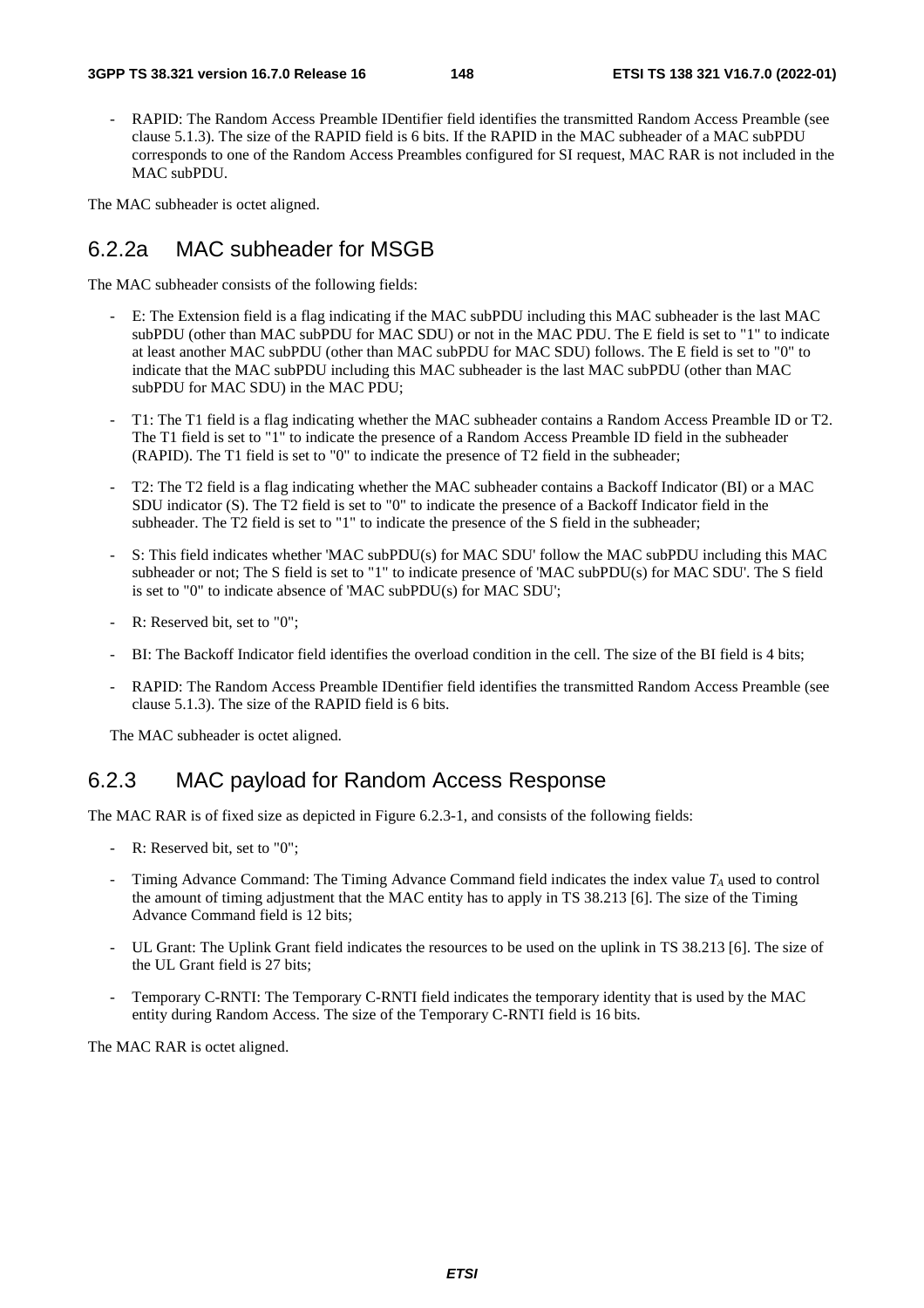

**Figure 6.2.3-1: MAC RAR** 

## 6.2.3a MAC payload for MSGB

The fallbackRAR is of fixed size as depicted in Figure 6.2.3a-1, and consists of the following fields:

- R: Reserved bit, set to "0";
- Timing Advance Command: The Timing Advance Command field indicates the index value *TA* used to control the amount of timing adjustment that the MAC entity has to apply in TS 38.213 [6]. The size of the Timing Advance Command field is 12 bits;
- UL Grant: The Uplink Grant field indicates the resources to be used on the uplink in TS 38.213 [6]. The size of the UL Grant field is 27 bits;
- Temporary C-RNTI: The Temporary C-RNTI field indicates the temporary identity that is used by the MAC entity during Random Access. The size of the Temporary C-RNTI field is 16 bits.

The fallbackRAR is octet aligned.



**Figure 6.2.3a-1: fallbackRAR**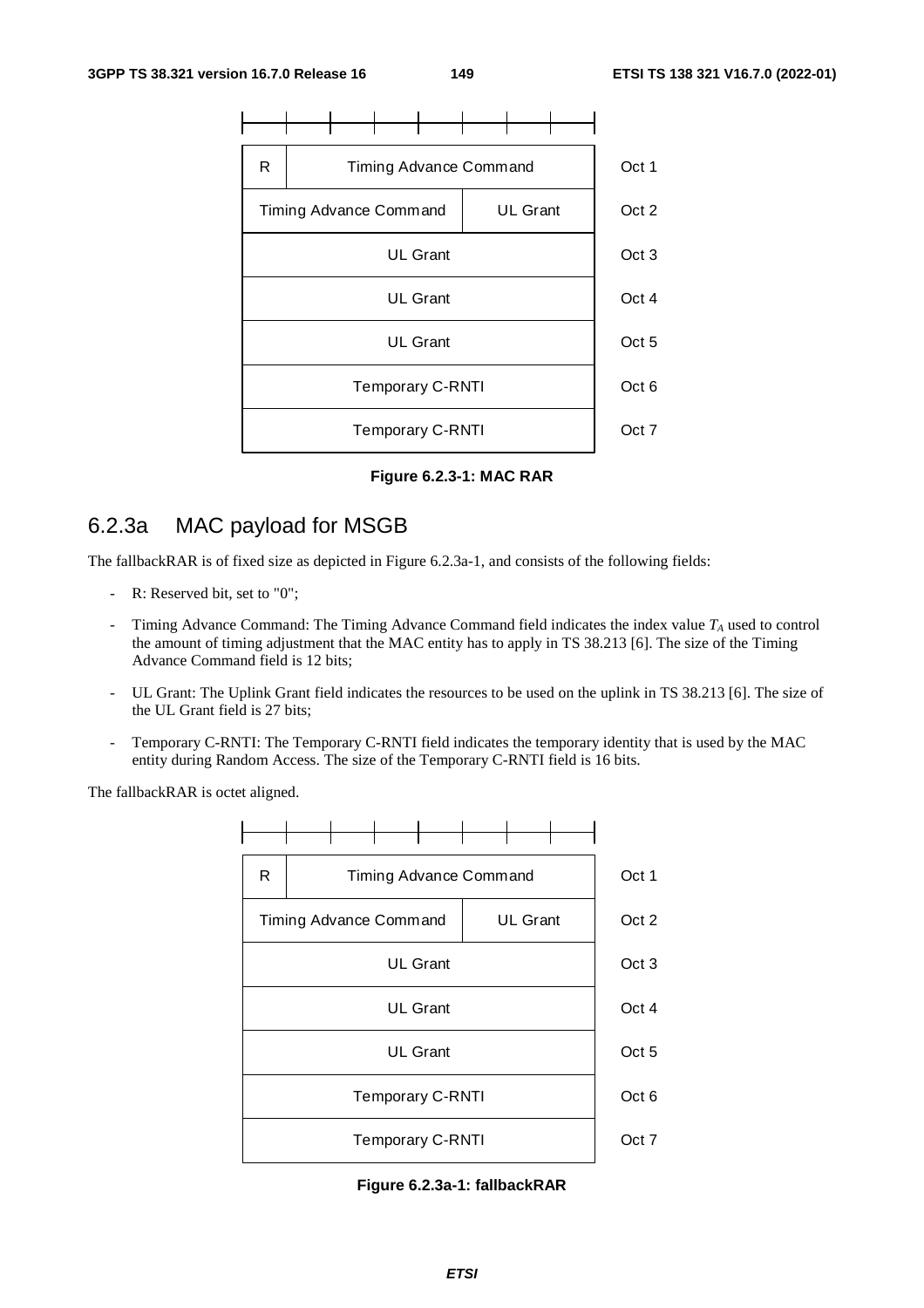The successRAR is of fixed size as depicted in Figure 6.2.3a-2, and consists of the following fields:

- UE Contention Resolution Identity: This field contains the UL CCCH SDU. If the UL CCCH SDU is longer than 48 bits, this field contains the first 48 bits of the UL CCCH SDU.
- R: Reserved bit, set to "0":
- ChannelAccess-CPext: The channel access type and CP extension for the PUCCH resource containing the HARQ feedback for MSGB in shared spectrum channel access as specified in TS 38.213 [6]. The field is only present when the MSGB HARQ feedback is to be transmitted with shared spectrum channel access as specified in TS 37.213 [18]. Otherwise, the field is not present and R bits are present instead. The size of the ChannelAccess-CPext field is 2 bits;
- TPC: The TPC command for the PUCCH resource containing HARO feedback for MSGB, as specified in TS 38.213 [6]. The size of the TPC field is 2 bits;
- HARQ Feedback Timing Indicator: The PDSCH-to-HARQ feedback timing indicator field for MSGB HARQ feedback as specified in TS 38.213 [6]. The size of the HARQ Feedback Timing Indicator field is 3 bits;
- PUCCH Resource Indicator: The PUCCH resource indicator for HARQ feedback for MSGB, as specified in TS 38.213[6]. The size of the PUCCH resource Indicator field is 4 bits;
- Timing Advance Command: The Timing Advance Command field indicates the index value  $T_A$  used to control the amount of timing adjustment that the MAC entity has to apply in TS 38.213 [6]. The size of the Timing Advance Command field is 12 bits;
- C-RNTI: The C-RNTI field indicates the identity that is used by the MAC entity upon completion of Random Access. The size of the C-RNTI field is 16 bits.

The successRAR is octet aligned.



**Figure 6.2.3a-2: successRAR**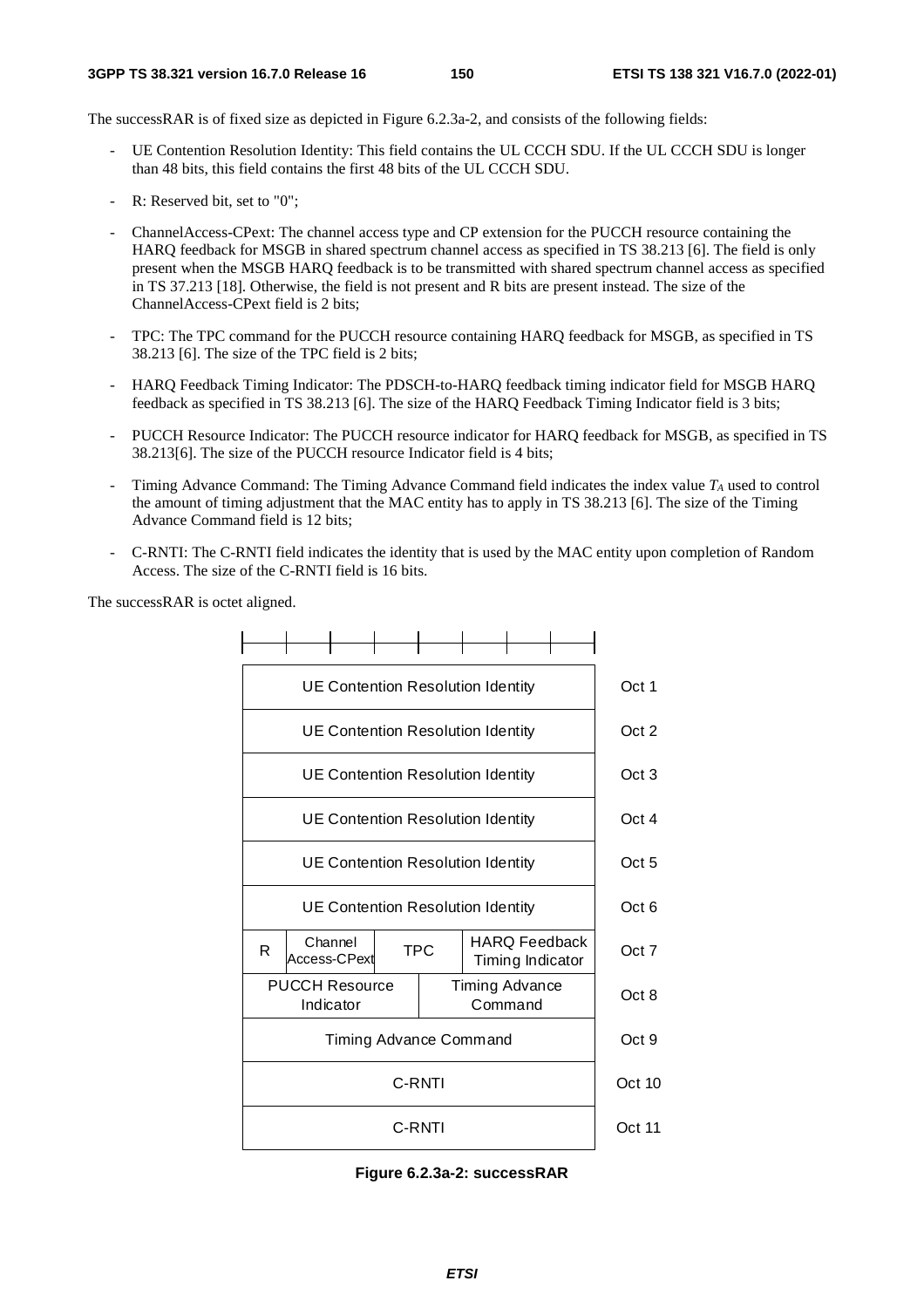## 6.2.4 MAC subheader for SL-SCH

The MAC subheader consists of the following fields:

- V: The MAC PDU format version number field indicates which version of the SL-SCH subheader is used. In this version of the specification, the V field is set to "0". The size of the V field is 4 bits;
- SRC: The SRC field carries the 16 most significant bits of the Source Layer-2 ID set to the identifier provided by upper layers as defined in TS 23.287 [19]. The length of the field is 16 bits;
- DST: The DST field carries the 8 most significant bits of the Destination Layer-2 ID set to the identifier provided by upper layers as defined in TS 23.287 [19]. The length of the field is 8 bits;
- LCID: The Logical Channel ID field identifies the logical channel instance of the corresponding MAC SDU or the type of the corresponding MAC CE within the scope of one Source Layer-2 ID and Destination Layer-2 ID pair or padding as described in Tables 6.2.4-1 for SL-SCH. There is one LCID field per MAC subheader except for SL-SCH subheader. The size of the LCID field is 6 bits;
- L: The Length field indicates the length of the corresponding MAC SDU in bytes. There is one L field per MAC subheader except for SL-SCH subheader and subheaders corresponding to the fixed-sized MAC CE or padding. The size of the L field is indicated by the F field;
- F: The Format field indicates the size of the Length field. There is one F field per MAC subheader except for SL-SCH subheader and subheaders corresponding to the fixed-sized MAC CE or padding. The size of the F field is 1 bit. The value 0 indicates 8 bits of the Length field. The value 1 indicates 16 bits of the Length field;
- R: Reserved bit, set to 0.

The MAC subheader is octet aligned.

| <b>Index</b> | <b>LCID values</b>                                          |  |
|--------------|-------------------------------------------------------------|--|
| O            | SCCH carrying PC5-S messages that are not protected         |  |
|              | SCCH carrying PC5-S messages "Direct Security Mode Command" |  |
|              | and "Direct Security Mode Complete"                         |  |
| າ            | SCCH carrying other PC5-S messages that are protected       |  |
| 3            | SCCH carrying PC5-RRC messages                              |  |
| $4 - 19$     | Identity of the logical channel                             |  |
| $20 - 61$    | Reserved                                                    |  |
| 62           | Sidelink CSI Reporting                                      |  |
| 63           | Padding                                                     |  |

**Table 6.2.4-1 Values of LCID for SL-SCH** 

7 Variables and constants

## 7.1 RNTI values

RNTI values are presented in Table 7.1-1.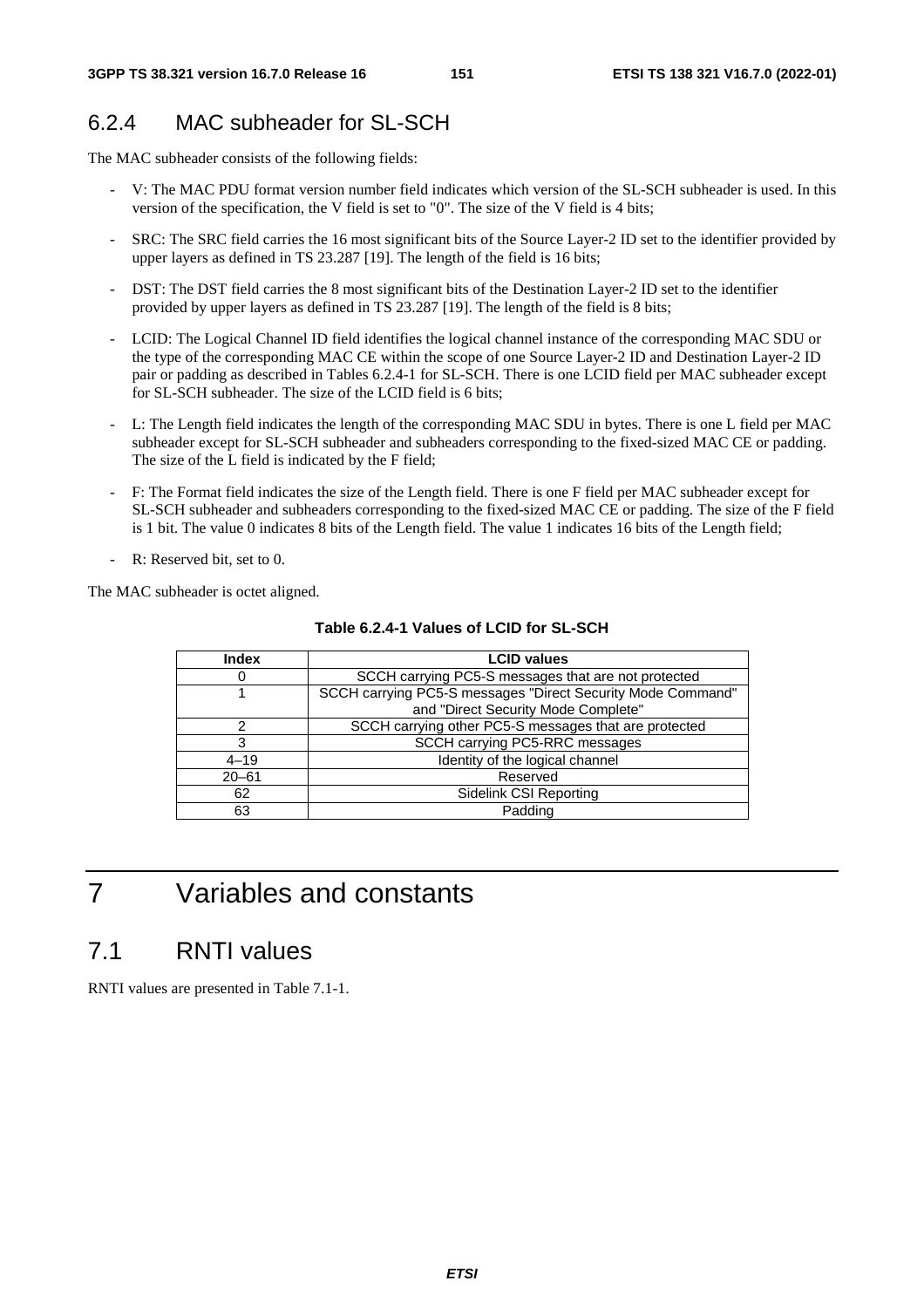| Value (hexa-decimal) | <b>RNTI</b>                                                                                                                                                                                                                                          |
|----------------------|------------------------------------------------------------------------------------------------------------------------------------------------------------------------------------------------------------------------------------------------------|
| 0000                 | N/A                                                                                                                                                                                                                                                  |
| 0001-FFF2            | RA-RNTI, MSGB-RNTI, Temporary C-RNTI, C-RNTI, CI-RNTI,<br>MCS-C-RNTI, CS-RNTI, TPC-PUCCH-RNTI, TPC-PUSCH-RNTI,<br>TPC-SRS-RNTI, INT-RNTI, SFI-RNTI, SP-CSI-RNTI, PS-RNTI,<br>SL-RNTI, SLCS-RNTI SL Semi-Persistent Scheduling V-RNTI, and<br>AI-RNTI |
| FFF3-FFFD            | Reserved                                                                                                                                                                                                                                             |
| <b>FFFF</b>          | <b>P-RNTI</b>                                                                                                                                                                                                                                        |
| <b>FFFF</b>          | <b>SI-RNTI</b>                                                                                                                                                                                                                                       |

#### **Table 7.1-1: RNTI values.**

#### **Table 7.1-2: RNTI usage.**

| <b>RNTI</b>                                                                                                                                                                                                     | <b>Usage</b>                                   | <b>Transport Channel</b> | <b>Logical Channel</b> |
|-----------------------------------------------------------------------------------------------------------------------------------------------------------------------------------------------------------------|------------------------------------------------|--------------------------|------------------------|
| P-RNTI                                                                                                                                                                                                          | Paging and System Information change           | <b>PCH</b>               | <b>PCCH</b>            |
|                                                                                                                                                                                                                 | notification                                   |                          |                        |
| SI-RNTI                                                                                                                                                                                                         | <b>Broadcast of System Information</b>         | DL-SCH                   | <b>BCCH</b>            |
| <b>RA-RNTI</b>                                                                                                                                                                                                  | Random Access Response                         | DL-SCH                   | N/A                    |
| <b>MSGB-RNTI</b>                                                                                                                                                                                                | Random Access Response for 2-step RA           | DL-SCH                   | CCCH, DCCH             |
|                                                                                                                                                                                                                 | type                                           |                          |                        |
| <b>Temporary C-RNTI</b>                                                                                                                                                                                         | <b>Contention Resolution</b>                   | DL-SCH                   | CCCH, DCCH             |
|                                                                                                                                                                                                                 | (when no valid C-RNTI is available)            |                          |                        |
| Temporary C-RNTI                                                                                                                                                                                                | Msg3 transmission                              | UL-SCH                   | CCCH, DCCH, DTCH       |
| C-RNTI, MCS-C-                                                                                                                                                                                                  | Dynamically scheduled unicast transmission     | UL-SCH                   | DCCH, DTCH             |
| <b>RNTI</b>                                                                                                                                                                                                     |                                                |                          |                        |
| C-RNTI                                                                                                                                                                                                          | Dynamically scheduled unicast transmission     | DL-SCH                   | CCCH, DCCH, DTCH       |
| MCS-C-RNTI                                                                                                                                                                                                      | Dynamically scheduled unicast transmission     | DL-SCH                   | DCCH, DTCH             |
| C-RNTI                                                                                                                                                                                                          | Triggering of PDCCH ordered random access      | N/A                      | N/A                    |
| <b>CS-RNTI</b>                                                                                                                                                                                                  | Configured scheduled unicast transmission      | DL-SCH, UL-SCH           | DCCH, DTCH             |
|                                                                                                                                                                                                                 | (activation, reactivation and retransmission)  |                          |                        |
| <b>CS-RNTI</b>                                                                                                                                                                                                  | Configured scheduled unicast transmission      | N/A                      | N/A                    |
|                                                                                                                                                                                                                 | (deactivation)                                 |                          |                        |
| TPC-PUCCH-RNTI                                                                                                                                                                                                  | PUCCH power control                            | N/A                      | N/A                    |
| TPC-PUSCH-RNTI                                                                                                                                                                                                  | PUSCH power control                            | N/A                      | N/A                    |
| TPC-SRS-RNTI                                                                                                                                                                                                    | SRS trigger and power control                  | N/A                      | N/A                    |
| <b>INT-RNTI</b>                                                                                                                                                                                                 | Indication pre-emption in DL                   | N/A                      | N/A                    |
| <b>SFI-RNTI</b>                                                                                                                                                                                                 | Slot Format Indication on the given cell       | N/A                      | N/A                    |
| SP-CSI-RNTI                                                                                                                                                                                                     | Activation of Semi-persistent CSI reporting on | N/A                      | N/A                    |
|                                                                                                                                                                                                                 | <b>PUSCH</b>                                   |                          |                        |
| CI-RNTI                                                                                                                                                                                                         | Cancellation indication in UL                  | N/A                      | N/A                    |
| <b>PS-RNTI</b>                                                                                                                                                                                                  | DCP to indicate whether to start drx-          | N/A                      | N/A                    |
|                                                                                                                                                                                                                 | onDurationTimer for associated DRX cycle       |                          |                        |
| <b>SL-RNTI</b>                                                                                                                                                                                                  | Dynamically scheduled sidelink transmission    | SL-SCH                   | <b>SCCH, STCH</b>      |
| <b>SLCS-RNTI</b>                                                                                                                                                                                                | Configured scheduled sidelink transmission     | SL-SCH                   | <b>SCCH, STCH</b>      |
|                                                                                                                                                                                                                 | (activation, reactivation and retransmission)  |                          |                        |
| <b>SLCS-RNTI</b>                                                                                                                                                                                                | Configured scheduled sidelink transmission     | N/A                      | N/A                    |
|                                                                                                                                                                                                                 | (deactivation)                                 |                          |                        |
| SL Semi-Persistent                                                                                                                                                                                              | Semi-Persistently scheduled sidelink           | SL-SCH                   | <b>STCH</b>            |
| Scheduling V-RNTI                                                                                                                                                                                               | transmission for V2X sidelink communication    |                          |                        |
| (NOTE 2)                                                                                                                                                                                                        | (activation, reactivation and retransmission)  |                          |                        |
| <b>SL Semi-Persistent</b>                                                                                                                                                                                       | Semi-Persistently scheduled sidelink           | N/A                      | N/A                    |
| Scheduling V-RNTI                                                                                                                                                                                               | transmission for V2X sidelink communication    |                          |                        |
| (NOTE 2)                                                                                                                                                                                                        | (deactivation)                                 |                          |                        |
| AI-RNTI                                                                                                                                                                                                         | Availability indication on the given cell      | N/A                      | N/A                    |
| NOTE 1: The usage of MCS-C-RNTI is equivalent to that of C-RNTI in MAC procedures (except for the C-RNTI MAC                                                                                                    |                                                |                          |                        |
| CE).                                                                                                                                                                                                            |                                                |                          |                        |
| NOTE 2: The MAC entity uses SL Semi-Persistent Scheduling V-RNTI to control semi-persistently scheduled<br>sidelink transmission on SL-SCH for V2X sidelink communication as specified in clause 5.14.1.1 of TS |                                                |                          |                        |
|                                                                                                                                                                                                                 |                                                |                          |                        |
| 36.321 [22].                                                                                                                                                                                                    |                                                |                          |                        |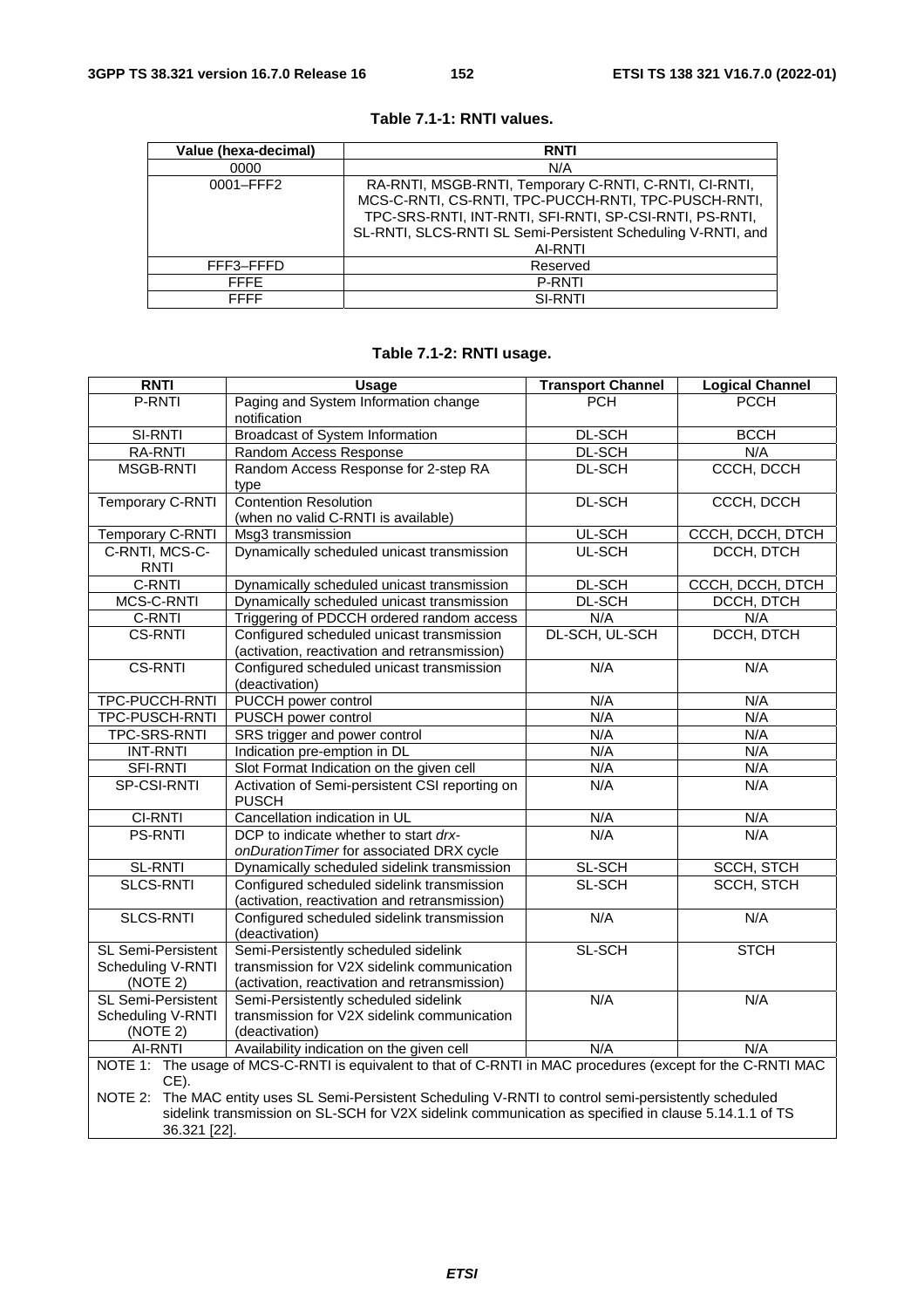# 7.2 Backoff Parameter values

Backoff Parameter values are presented in Table 7.2-1.

| <b>Index</b> | <b>Backoff Parameter value (ms)</b> |
|--------------|-------------------------------------|
| 0            | 5                                   |
|              | 10                                  |
| 2            | 20                                  |
| 3            | 30                                  |
| 4            | 40                                  |
| 5            | 60                                  |
| 6            | 80                                  |
|              | 120                                 |
| 8            | 160                                 |
| 9            | 240                                 |
| 10           | 320                                 |
| 11           | 480                                 |
| 12           | 960                                 |
| 13           | 1920                                |
| 14           | Reserved                            |
| 15           | Reserved                            |

**Table 7.2-1: Backoff Parameter values.** 

## 7.3 DELTA\_PREAMBLE values

The DELTA\_PREAMBLE preamble format based power offset values are presented in Tables 7.3-1 and 7.3-2.

|  |  | Table 7.3-1: DELTA_PREAMBLE values for long preamble formats. |
|--|--|---------------------------------------------------------------|
|--|--|---------------------------------------------------------------|

| <b>Preamble</b><br><b>Format</b> | <b>DELTA PREAMBLE</b><br>values |
|----------------------------------|---------------------------------|
|                                  | 0 dB                            |
|                                  | $-3$ dB                         |
|                                  | -6 dB                           |
|                                  | 0 dB                            |

|  | Table 7.3-2: DELTA_PREAMBLE values for short preamble formats. |  |
|--|----------------------------------------------------------------|--|
|--|----------------------------------------------------------------|--|

| <b>Preamble</b><br><b>Format</b> | DELTA_PREAMBLE values (dB) |
|----------------------------------|----------------------------|
| A1                               | $8 + 3 \times \mu$         |
| A <sub>2</sub>                   | $5 + 3 \times \mu$         |
| A3                               | $3 + 3 \times \mu$         |
| B1                               | $8 + 3 \times \mu$         |
| <b>B2</b>                        | $5 + 3 \times \mu$         |
| B <sub>3</sub>                   | $3 + 3 \times \mu$         |
| <b>B4</b>                        | $3 \times u$               |
| C0                               | $11 + 3 \times \mu$        |
| C2                               | $5 + 3 \times \mu$         |

where μ is the sub-carrier spacing configuration determined by *msg1-SubcarrierSpacing* or *msgA-SubcarrierSpacing*, as specified in TS 38.331 [5] and Table 4.2-1 in TS 38.211 [8], and the preamble formats are given by *prach-ConfigurationIndex* or *msgA-PRACH-ConfigurationIndex*, as specified in TS 38.331 [5] and Tables 6.3.3.2-2 to 6.3.3.2- 4 in TS 38.211 [8].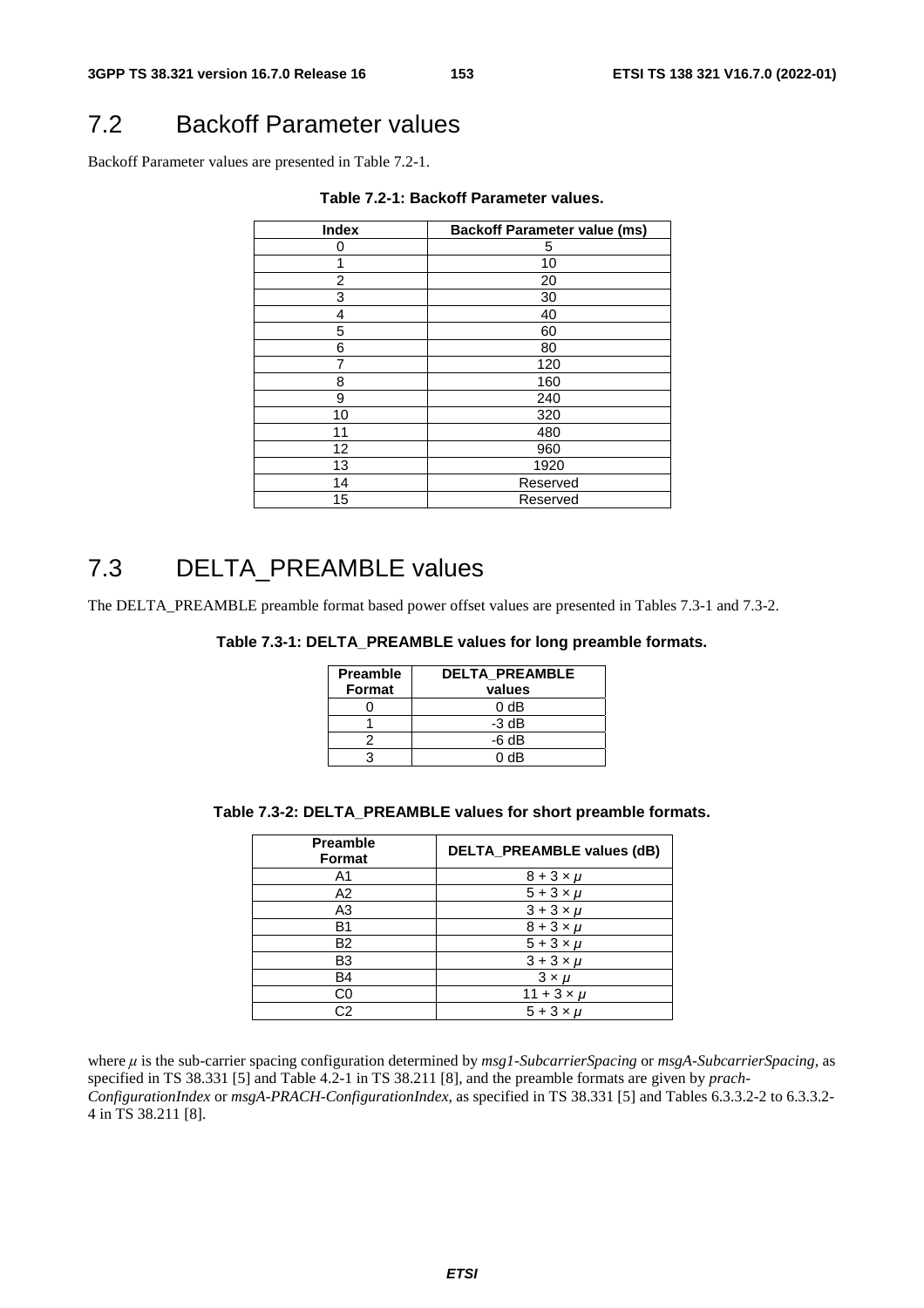# 7.4 PRACH Mask Index values

| <b>PRACH Mask Index/</b><br>msgA-SSB-SharedRO-<br><b>MaskIndex</b> | Allowed PRACH occasion(s) of SSB |
|--------------------------------------------------------------------|----------------------------------|
|                                                                    | Αll                              |
|                                                                    | <b>PRACH occasion index 1</b>    |
| 2                                                                  | <b>PRACH occasion index 2</b>    |
| 3                                                                  | PRACH occasion index 3           |
| 4                                                                  | <b>PRACH occasion index 4</b>    |
| 5                                                                  | <b>PRACH occasion index 5</b>    |
| 6                                                                  | PRACH occasion index 6           |
|                                                                    | <b>PRACH occasion index 7</b>    |
| 8                                                                  | <b>PRACH occasion index 8</b>    |
| 9                                                                  | Every even PRACH occasion        |
| 10                                                                 | Every odd PRACH occasion         |
| 11                                                                 | Reserved                         |
| 12                                                                 | Reserved                         |
| 13                                                                 | Reserved                         |
| 14                                                                 | Reserved                         |
| 15                                                                 | Reserved                         |

#### **Table 7.4-1: PRACH Mask Index values**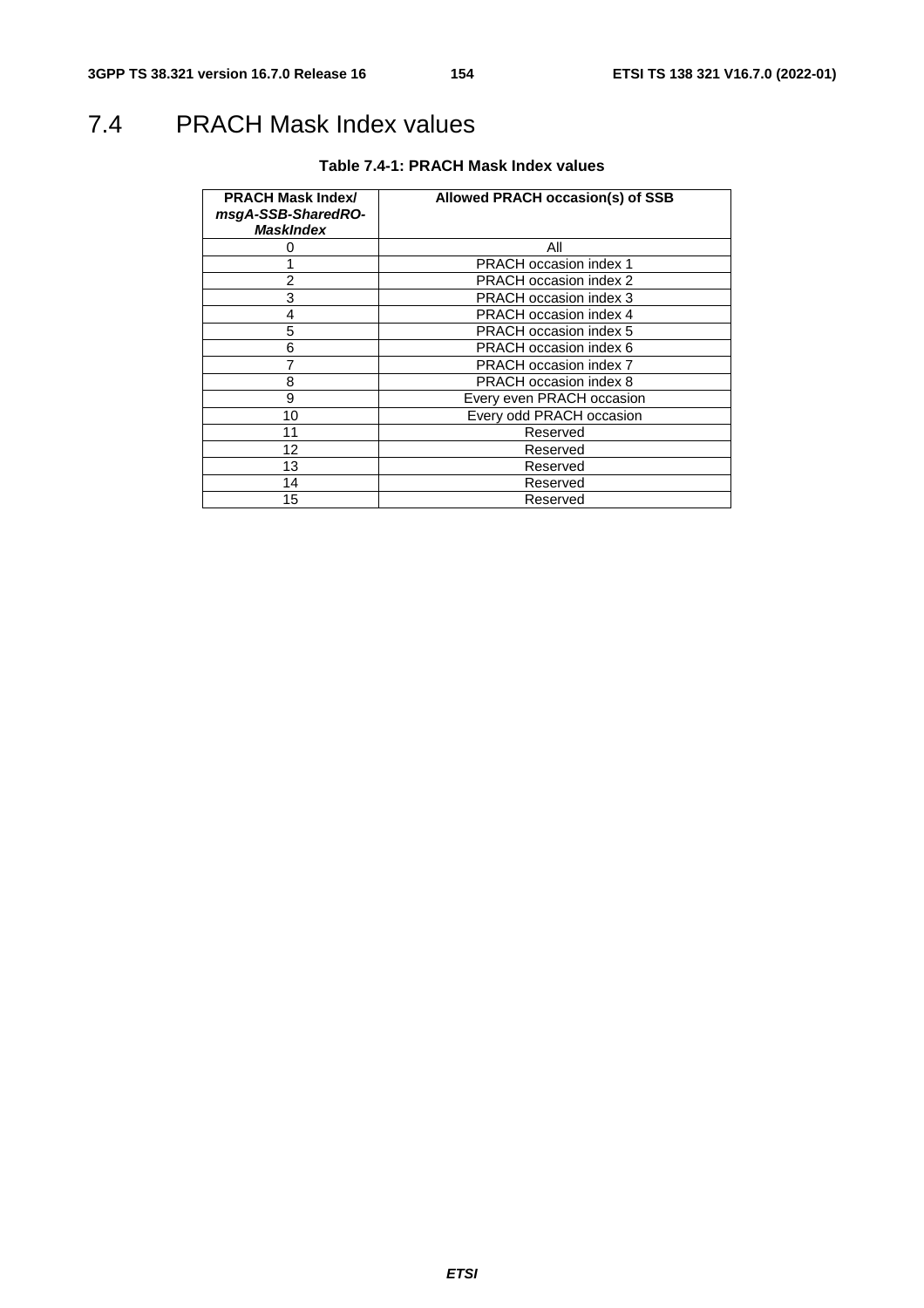# Annex A (informative): Change history

| <b>Change history</b> |                                 |                         |                |                         |                          |                                                                                       |                       |
|-----------------------|---------------------------------|-------------------------|----------------|-------------------------|--------------------------|---------------------------------------------------------------------------------------|-----------------------|
| <b>Date</b>           | <b>Meeting</b>                  | <b>TDoc</b>             | <b>CR</b>      | <b>Rev</b>              | Cat                      | Subject/Comment                                                                       | <b>New</b><br>version |
| 2017-04               | <b>RAN2#9</b><br>7bis           | R2-1703006              | $\frac{1}{2}$  |                         | $\overline{\phantom{a}}$ | Skeleton of NR MAC specification                                                      | 0.0.1                 |
| 2017-04               | <b>RAN2#9</b><br>7bis           | R2-1703915              | $\omega$       | $\overline{a}$          | $\blacksquare$           | <b>Editorial updates</b>                                                              | 0.0.2                 |
| 2017-05               | <b>RAN2#9</b><br>8              | R2-1704475              | $\blacksquare$ |                         | $\blacksquare$           | To capture agreements from RAN2#97bis                                                 | 0.0.3                 |
| 2017-06               | RAN <sub>2</sub><br>NR.<br>AH#2 | R2-1706608              | $\blacksquare$ |                         | $\blacksquare$           | To capture agreements from RAN2#98                                                    | 0.0.4                 |
| 2017-06               | RAN <sub>2</sub><br>NR.         | R2-1707471              |                |                         | $\blacksquare$           | Endorsement of v0.0.4 (including minor updates)                                       | 0.1.0                 |
| 2017-08               | AH#2<br><b>RAN2#9</b><br>9      | R <sub>2</sub> -1707510 | $\omega$       | $\sim$                  | $\overline{\phantom{a}}$ | To capture agreements from RAN2 NR AH#2                                               | 0.2.0                 |
| 2017-08               | <b>RAN2#9</b><br>9              | R2-1709946              | $\blacksquare$ |                         | $\blacksquare$           | To capture agreements from RAN2#99                                                    | 0.3.0                 |
| 2017-09               | <b>RAN#77</b>                   | RP-171733               |                |                         |                          | To be presented to RAN for information                                                | 1.0.0                 |
| 2017-11               | <b>RAN2#1</b><br>00             | R2-1712698              | $\overline{a}$ |                         | $\overline{\phantom{a}}$ | To capture agreements from RAN2#99bis                                                 | 1.1.0                 |
|                       | 2017-12 RAN2#1<br>00            | R2-1714253              | $\blacksquare$ |                         | $\blacksquare$           | To capture agreements from RAN2#100                                                   | 1.2.0                 |
| 2017-12 RP-78         |                                 | RP-172419               | $\blacksquare$ |                         | $\blacksquare$           | To be presented to RAN for approval                                                   | 2.0.0                 |
| 2017-12 RP-78         |                                 |                         |                |                         |                          | Upgraded to Rel-15                                                                    | 15.0.0                |
| 2018-03 RP-79         |                                 | RP-180440               | 0039           | $\mathbf{1}$            | F                        | General corrections on TS 38.321                                                      | 15.1.0                |
| 2018-03 RP-79         |                                 | RP-180440               | 0041           |                         | B                        | Introduction of MAC CEs for NR MIMO                                                   | 15.1.0                |
| 2018-06 RP-80         |                                 | RP-181216               | 0057           | $\overline{5}$          | F                        | Miscellaneous corrections                                                             | 15.2.0                |
|                       | <b>RP-80</b>                    | RP-181216               | 0103           | $\overline{c}$          | F                        | Addition of the beamFailureRecoveryTimer                                              | 15.2.0                |
|                       | <b>RP-80</b>                    | RP-181214               | 0115           |                         | F                        | Correction to SR triggering to accommodate the configured grant                       | 15.2.0                |
|                       | $RP-80$                         | RP-181215               | 0145           | $\mathbf{1}$            | F                        | Corrections on the timers in MAC                                                      | 15.2.0                |
|                       | <b>RP-80</b>                    | RP-181215               | 0148           | $\mathbf{1}$            | F                        | Alternative 1 for Cross Carrier Indication for Semi-Persistent SRS<br>MAC CE          | 15.2.0                |
|                       | <b>RP-80</b>                    | RP-181215               | 0153           | $\overline{c}$          | F                        | Flush HARQ buffer upon skipping a UL transmission                                     | 15.2.0                |
|                       | <b>RP-80</b>                    | RP-181215               | 0166           | $\mathbf{1}$            | F                        | Addition of Prioritized Random Access                                                 | 15.2.0                |
|                       | <b>RP-80</b>                    | RP-181216               | 0185           | $\blacksquare$          | F                        | Introduction of PDCP duplication                                                      | 15.2.0                |
|                       | <b>RP-80</b>                    | RP-181216               | 0186           | $\blacksquare$          | B                        | MAC CE adaptation for NR for TS 38.321                                                | 15.2.0                |
| 2018-09               | RP-81                           | RP-181941               | 0058           | 5                       | F                        | Clarification on starting of drx-HARQ-RTT-TimerDL                                     | 15.3.0                |
|                       | RP-81                           | RP-181939               | 0094           | 3                       | F                        | Correction of Configured Grant formula                                                | 15.3.0                |
|                       | RP-81                           | RP-181940               | 0100           | $\overline{4}$          | F                        | Introduction of DRX ambiguous period                                                  | 15.3.0                |
|                       | <b>RP-81</b>                    | RP-181938               | 0139           | $\overline{c}$          | F                        | Clarification on timing requirement of SCell deactivation timer                       | 15.3.0                |
|                       | RP-81                           | RP-181938               | 0141           | 2                       | $\overline{F}$           | Correction on PUSCH resource handling for Semi-Persistent CSI<br>reporting            | 15.3.0                |
|                       | RP-81                           | RP-181940               | 0184           | 3                       | F                        | CR to 38.321 on the allocation of preambles for group B                               | 15.3.0                |
|                       | <b>RP-81</b>                    | RP-181940               | 0189           | $\overline{3}$          | F                        | PRACH Preamble Selection for Msg1 based SI Request                                    | 15.3.0                |
|                       | RP-81                           | RP-181938               | 0190           | 1                       | F                        | PRACH Resource Selection for RA Initiated by PDCCH Order                              | 15.3.0                |
|                       | RP-81                           | RP-181942               | 0193           | $\overline{4}$          | F                        | Miscellaneous corrections                                                             | 15.3.0                |
|                       | RP-81                           | RP-181938               | 0200           | 1                       | F                        | Correction on BWP inactivity timer configuration                                      | 15.3.0                |
|                       | RP-81                           | RP-181938               | 0203           | $\overline{2}$          | F                        | Correction on Ci bitmap length determination in the<br>Activation/Deactivation MAC CE | 15.3.0                |
|                       | <b>RP-81</b>                    | RP-181938               | 0206           | 2                       | F                        | Addition of NOTE to clarify meaning of available UL-SCH resource                      | 15.3.0                |
|                       | RP-81                           | RP-181939               | 0214           | 2                       | F                        | Correction to RO selection procedure                                                  | 15.3.0                |
|                       | RP-81                           | RP-181938               | 0215           | 2                       | F                        | CR on Semi-Persistent CSI Reporting and SRS for DRX                                   | 15.3.0                |
|                       | RP-81                           | RP-181940               | 0234           | $\overline{2}$          | F                        | Correction to CCCH LCID                                                               | 15.3.0                |
|                       | <b>RP-81</b>                    | RP-181938               | 0242           | $\overline{2}$          | F                        | Correction to SP CSI reporting on PUCCH Activation and Deactivation<br>MAC CE         | 15.3.0                |
|                       | RP-81                           | RP-181938               | 0243           | 1                       | F                        | Correction to TCI State Indication for UE-specific PDCCH MAC CE                       | 15.3.0                |
|                       | RP-81                           | RP-181938               | 0245           | $\mathbf{1}$            | F                        | CR on MAC RAR                                                                         | 15.3.0                |
|                       | $RP-81$                         | RP-181939               | 0252           | $\mathbf{1}$            | F                        | Correction for LCP restriction for duplication and non-duplication                    | 15.3.0                |
|                       | RP-81                           | RP-181939               | 0254           | $\overline{2}$          | F                        | CR on BWP Inactivity timer                                                            | 15.3.0                |
|                       | RP-81                           | RP-181939               | 0255           | $\overline{2}$          | F                        | Correction to BWP operations                                                          | 15.3.0                |
|                       | RP-81                           | RP-181938               | 0259           | $\overline{\mathbf{c}}$ | F                        | CR on BSR transmisison with insufficient grant                                        | 15.3.0                |
|                       | RP-81                           | RP-181940               | 0262           | 2                       | F                        | Corrections on Configured Grants and SPS                                              | 15.3.0                |
|                       | RP-81                           | RP-181938               | 0272           | $\overline{2}$          | F                        | CR on RA parameter description in TS 38.321                                           | 15.3.0                |
|                       | RP-81                           | RP-181940               | 0275           | 1                       | F                        | Correction to acknowledgement for SPS deactivation                                    | 15.3.0                |
|                       | RP-81                           | RP-181940               | 0276           | 1                       | F                        | Correction to handling of retransmission with a different TBS in DL                   | 15.3.0                |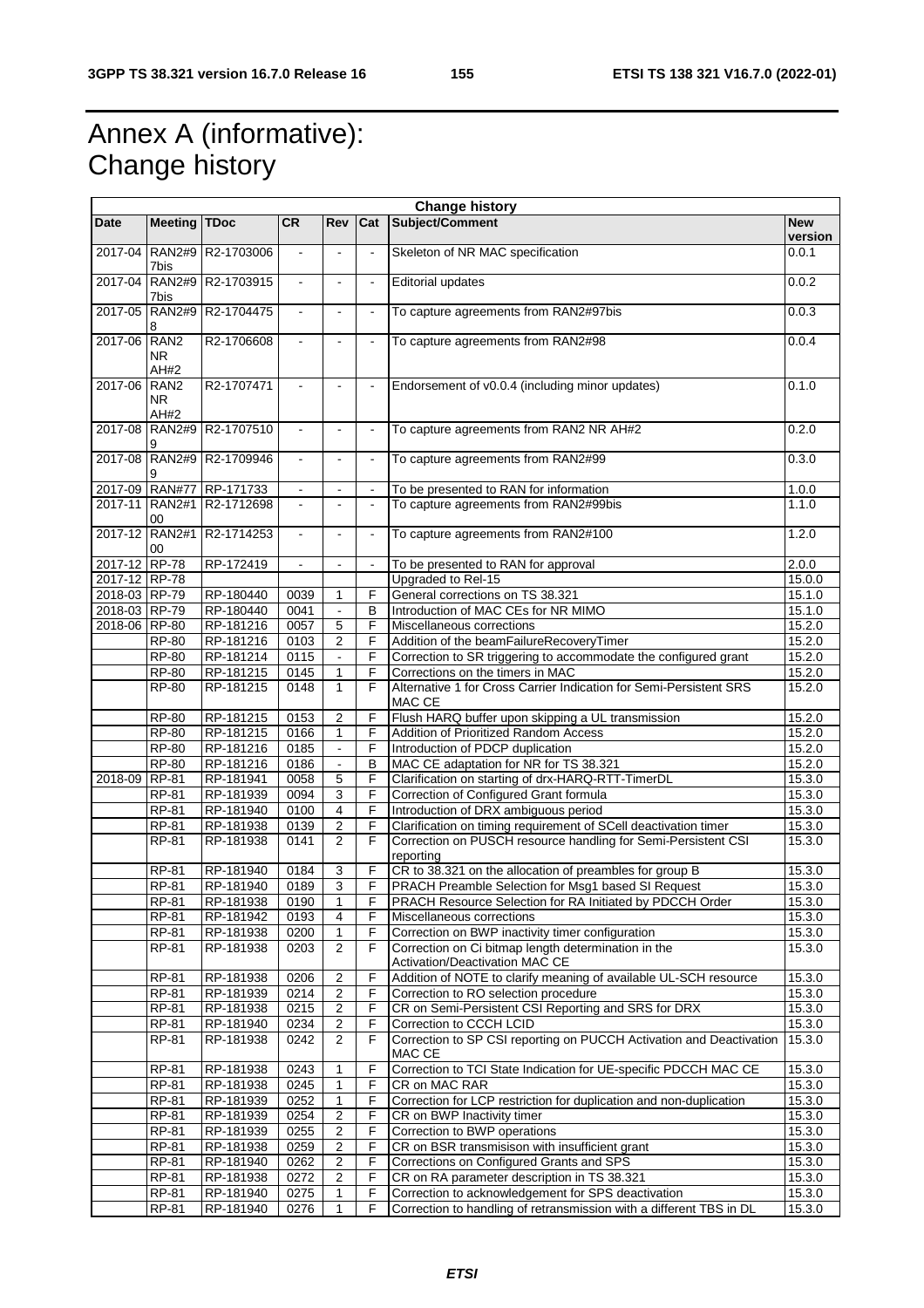|               |              |           |      |                |                | <b>HARQ</b>                                                          |        |
|---------------|--------------|-----------|------|----------------|----------------|----------------------------------------------------------------------|--------|
|               | $RP-81$      | RP-181980 | 0279 | $\overline{2}$ | F              | Correction to BWP handling upon SCell deactivation                   | 15.3.0 |
|               | <b>RP-81</b> | RP-181940 | 0280 | 2              | F              | Correction to MAC handling during different measurement gaps         | 15.3.0 |
|               | <b>RP-81</b> | RP-181939 | 0283 | $\mathbf{1}$   | F              | PDCCH for BFR termination                                            | 15.3.0 |
|               | <b>RP-81</b> | RP-181939 | 0285 | $\mathbf{1}$   | F              | CSI reporting in DRX                                                 | 15.3.0 |
|               | <b>RP-81</b> | RP-181940 | 0290 | 1              | F              | Introduction of MCS-C-RNTI                                           | 15.3.0 |
|               | <b>RP-81</b> | RP-181941 | 0297 | $\mathbf{1}$   | F              | Clarification on the duration of timers in MAC                       | 15.3.0 |
|               | <b>RP-81</b> | RP-181941 | 0300 | $\mathbf{1}$   | F              | Clarification on support of Type 2 PH                                | 15.3.0 |
|               | <b>RP-81</b> | RP-181938 | 0302 | $\blacksquare$ | F              | PRACH Occasion Selection for Msg1 based SI Request                   | 15.3.0 |
|               | <b>RP-81</b> | RP-181938 | 0304 |                | F              | Correction to RA Resource Selection Procedure                        | 15.3.0 |
|               | <b>RP-81</b> | RP-181941 | 0306 | $\overline{2}$ | F              | Correction on BWP operation procedure                                | 15.3.0 |
|               | <b>RP-81</b> | RP-181941 | 0326 | 2              | F              | CR on padding BSR                                                    | 15.3.0 |
|               | <b>RP-81</b> | RP-181941 | 0328 | $\mathbf{1}$   | F              | CR on SR cancellation                                                | 15.3.0 |
|               | <b>RP-81</b> | RP-181941 | 0329 | $\overline{2}$ | F              | CR on BWP with ongoing RA procedure - Option 1                       | 15.3.0 |
|               | <b>RP-81</b> | RP-181940 | 0331 | 1              | F              | CR on BWP inactivity timer stopping due to RA                        | 15.3.0 |
|               | <b>RP-81</b> | RP-181941 | 0342 | $\mathbf{1}$   | F              | Correction for Random Access Back off                                | 15.3.0 |
|               | <b>RP-81</b> | RP-181941 | 0356 | $\mathbf{1}$   | F              | RSRP measurements for Random Access                                  | 15.3.0 |
|               | <b>RP-81</b> | RP-181938 | 0357 | 1              | F              | Reset of BFD                                                         | 15.3.0 |
|               | <b>RP-81</b> | RP-181942 | 0368 | $\overline{2}$ | F              | CR on first active BWP switching upon RRC (re)configuration          | 15.3.0 |
|               | RP-81        | RP-181941 | 0371 | 1              | F              | Clarification on Long Truncated BSR                                  | 15.3.0 |
|               | RP-81        | RP-181940 | 0376 | $\omega$       | F              | Correction on SR with PUSCH resource handling of Semi-Persistent     | 15.3.0 |
|               |              |           |      |                |                | CSI reporting                                                        |        |
|               | RP-81        | RP-181940 | 0378 | 1              | F              | <b>BWP</b> operation for BFR RA                                      | 15.3.0 |
|               | <b>RP-81</b> | RP-181942 | 0402 | 2              | F              | Changes for MAC CEs to Support the Extended Maximum Number of        | 15.3.0 |
|               |              |           |      |                |                | <b>TCI States</b>                                                    |        |
| 2018-12 RP-82 |              | RP-182658 | 0303 | 6              | F              | Msg3 handling for switching from CBRA to CFRA                        | 15.4.0 |
|               | RP-82        | RP-182658 | 0354 | $\,6$          | $\overline{F}$ | Clarification on PHR timing for configured grant                     | 15.4.0 |
|               | RP-82        | RP-182652 | 0399 | $\overline{5}$ | F              | Preamble power ramping                                               | 15.4.0 |
|               | RP-82        | RP-182651 | 0406 | $\overline{2}$ | F              | bwp-InactivityTimer when PDCCH indicating BWP switching is           | 15.4.0 |
|               |              |           |      |                |                | received                                                             |        |
|               | $RP-82$      | RP-182666 | 0409 | 3              | F              | RRC triggered BWP switching while RACH is ongoing                    | 15.4.0 |
|               | RP-82        | RP-182658 | 0411 | $\overline{3}$ | F              | Miscellaneous corrections                                            | 15.4.0 |
|               | RP-82        | RP-182658 | 0413 | $\overline{2}$ | F              | RA Preamble Selection Procedure                                      | 15.4.0 |
|               | RP-82        | RP-182658 | 0421 | 3              | F              | Correction for Msg3 grant overlapping with another UL grant          | 15.4.0 |
|               | RP-82        | RP-182649 | 0423 | $\mathbf{1}$   | F              | Correction on the scaling between CSI-RS and SSB for BFR             | 15.4.0 |
|               | RP-82        | RP-182654 | 0432 | $\overline{c}$ | F              | Corrections on CFRA BFR termination                                  | 15.4.0 |
|               | RP-82        | RP-182658 | 0445 | 2              | F              | Correction on PHR references                                         | 15.4.0 |
|               | RP-82        | RP-182653 | 0452 | $\overline{3}$ | F              | Correction of BWP switching when SUL is configured                   | 15.4.0 |
|               | RP-82        | RP-182658 | 0459 | $\overline{2}$ | F.             | Correction on BSR triggered SR                                       | 15.4.0 |
|               | RP-82        | RP-182656 | 0471 | 2              | F              | Correction for Reconfiguration of CFRA during ongoing RA             | 15.4.0 |
|               | <b>RP-82</b> | RP-182656 | 0475 | $\overline{2}$ | F              | Introduction of Data Inactivity timer in MAC                         | 15.4.0 |
|               | RP-82        | RP-182658 | 0486 | $\overline{3}$ | F              | Correction to RA prioritization                                      | 15.4.0 |
|               | <b>RP-82</b> | RP-182653 | 0488 | $\overline{c}$ | F              | Correction to BFR procedure                                          | 15.4.0 |
|               | RP-82        | RP-182658 | 0505 | $\overline{2}$ | F              | Handling of overlapped configured grant and UL grant received in RAR | 15.4.0 |
|               | RP-82        | RP-182658 | 0523 | $\mathbf{1}$   | F.             | Allow padding when UL grant size is larger than 8 bytes              | 15.4.0 |
|               | RP-82        | RP-182658 | 0535 | 1              | F              | Clarification on LCH-to-cell restriction                             | 15.4.0 |
|               | RP-82        | RP-182658 | 0547 | 4              | F              | Clarification on BWP ID in MAC CE                                    | 15.4.0 |
|               | RP-82        | RP-182658 | 0551 | 1              | F.             | Corrections for alignments in RACH resource selection                | 15.4.0 |
|               | RP-82        | RP-182658 | 0553 | 1              | F              | Correction on the RO selection for PDCCH order triggered RA          | 15.4.0 |
|               | RP-82        | RP-182665 | 0564 | $\overline{2}$ | F              | Correction to SR triggering                                          | 15.4.0 |
|               | RP-82        | RP-182655 | 0575 |                | F              | Handling of Msg3 size allocated by RAR mismatch during CBRA          | 15.4.0 |
|               |              |           |      |                |                | procedure                                                            |        |
|               | RP-82        | RP-182658 | 0582 | $\mathbf{1}$   | F              | Clarification to value table for recommended bit rate MAC CE         | 15.4.0 |
|               | RP-82        | RP-182656 | 0587 | $\Box$         | F              | Clarification for CCCH1                                              | 15.4.0 |
|               | $RP-82$      | RP-182666 | 0593 | 5              | F              | Correction to PHR procedures in dual-connectivity                    | 15.4.0 |
|               | RP-82        | RP-182664 | 0594 | 1              | F              | Correction on DL SPS configuration                                   | 15.4.0 |
|               | RP-82        | RP-182664 | 0595 |                | F              | Enabling to configure TCI-state for CORESET#0 by MAC CE              | 15.4.0 |
| 2019-03 RP-83 |              | RP-190540 | 0603 | 1              | F              | Miscellaneous corrections                                            | 15.5.0 |
|               | RP-83        | RP-190540 | 0630 | $\mathbf{1}$   | F              | Correction on PH omitting of dynamic power sharing incapable UE      | 15.5.0 |
|               | RP-83        | RP-190540 | 0634 | 1              | F              | CR on RA-RNTI calculation                                            | 15.5.0 |
|               | RP-83        | RP-190545 | 0638 | 1              | F              | Clarification for random access on SUL                               | 15.5.0 |
| 2019-06 RP-84 |              | RP-191379 | 0639 | $\mathbf{1}$   | F              | Correction to PUCCH spatial relation Activation/Deactivation MAC CE  | 15.6.0 |
|               | RP-84        | RP-191375 | 0642 | 1              | F              | Correction on NR PHR for late drop                                   | 15.6.0 |
|               | RP-84        | RP-191376 | 0646 | 1              | F              | Miscellaneous corrections                                            | 15.6.0 |
|               | RP-84        | RP-191375 | 0648 | $\omega$       | F              | Clarification on PH value type determination                         | 15.6.0 |
| 2019-09 RP-85 |              | RP-192190 | 0650 | 1              | F              | Miscellaneous corrections                                            | 15.7.0 |
|               | RP-85        | RP-192192 | 0661 | 1              | F              | Correction to semi-persistant CSI report in DRX                      | 15.7.0 |
| 2019-12 RP-86 |              | RP-192935 | 0672 | 3              | F              | Clarification on CSI reporting in C-DRX                              | 15.8.0 |
|               | <b>RP-86</b> | RP-192937 | 0680 | 1              | F              | Correction on PRACH procedure with SRS switching                     | 15.8.0 |
| 2020-03 RP-87 |              | RP-200335 | 0675 | 1              | B              | PRACH prioritization procedure for MPS and MCS                       | 16.0.0 |
|               | <b>RP-87</b> | RP-200349 | 0677 | $\,6$          | В              | Introduction of Integrated Access and Backhaul for NR                | 16.0.0 |
|               | <b>RP-87</b> | RP-200348 | 0685 | 2              | В              | Introduction of dormant BWP operation and Async CA                   | 16.0.0 |
|               |              |           |      |                |                |                                                                      |        |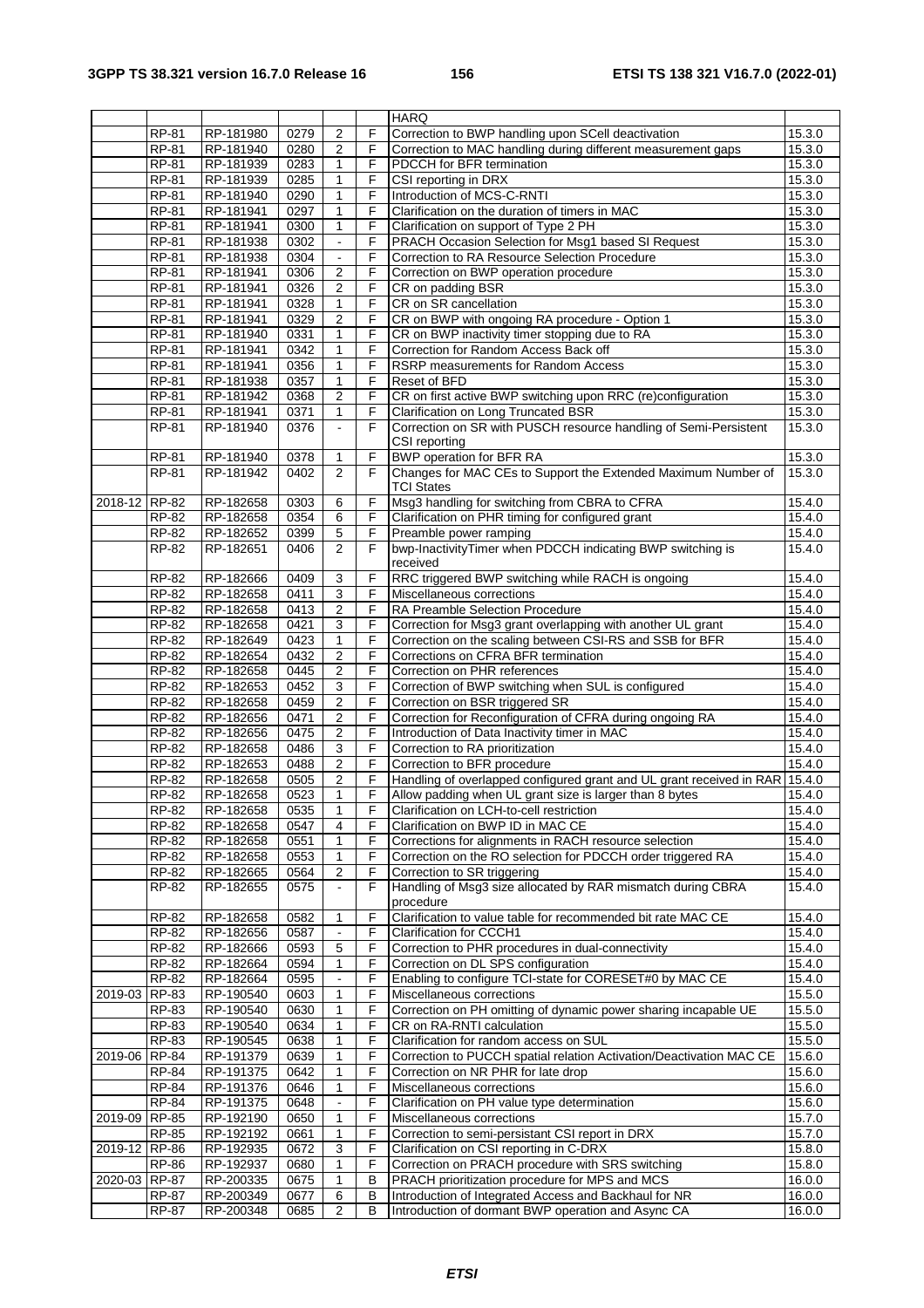|               | <b>RP-87</b> | RP-200347 | 0687 | 2              | в | Introduction NR mobility enhancement                                | 16.0.0 |
|---------------|--------------|-----------|------|----------------|---|---------------------------------------------------------------------|--------|
|               | <b>RP-87</b> | RP-200359 | 0688 | $\mathbf{1}$   | B | Recommended Bit Rate/Query for FLUS and MTSI                        | 16.0.0 |
|               | <b>RP-87</b> | RP-200339 | 0691 | $\overline{2}$ | B | Introduction of eMIMO for NR                                        | 16.0.0 |
|               | <b>RP-87</b> | RP-200342 | 0692 | 3              | B | Introduction of 2-step RACH in 38.321                               | 16.0.0 |
|               | <b>RP-87</b> | RP-200341 | 0694 | $\mathbf{1}$   | B | Introduction of NR-U in 38.321                                      | 16.0.0 |
|               | <b>RP-87</b> | RP-200343 | 0695 | $\mathbf{1}$   | B | Introduction of NR eURLLC                                           | 16.0.0 |
|               | <b>RP-87</b> | RP-200357 | 0696 |                | F | Correction on autonomous RACH retransmission for SRS switching      | 16.0.0 |
|               | <b>RP-87</b> | RP-200352 | 0698 | 1              | B | Introduction of NR IIOT                                             | 16.0.0 |
|               | <b>RP-87</b> | RP-200344 | 0699 | $\overline{2}$ | в | Introduction of Rel-16 NR UE power saving in 38.321                 | 16.0.0 |
|               |              |           |      | 1              | B |                                                                     |        |
|               | <b>RP-87</b> | RP-200346 | 0701 |                |   | Introduction of 5G V2X with NR Sidelink                             | 16.0.0 |
|               | <b>RP-87</b> | RP-200358 | 0703 |                | B | Introduction of a new MAC subheader for MAC CEs                     | 16.0.0 |
|               | RP-87        | RP-200345 | 0704 | 1              | В | Introduction of NR positioning on MAC spec                          | 16.0.0 |
| 2020-07       | <b>RP-88</b> | RP-201191 | 0705 | 2              | F | Corrections to PRACH prioritization procedure for MPS and MCS       | 16.1.0 |
|               | <b>RP-88</b> | RP-201179 | 0708 | $\overline{4}$ | F | IAB MAC - rapporteur corrections and clarifications                 | 16.1.0 |
|               | <b>RP-88</b> | RP-201170 | 0711 | 4              | F | Miscellaneous corrections on eMIMO                                  | 16.1.0 |
|               | <b>RP-88</b> | RP-201181 | 0712 | 3              | F | Correction for NR IIOT in 38.321                                    | 16.1.0 |
|               | <b>RP-88</b> | RP-201172 | 0714 | 5              | F | Updates to MAC spec for 2-step RACH                                 | 16.1.0 |
|               | <b>RP-88</b> | RP-201190 | 0716 | 1              | F | P bit for Single Entry PHR                                          | 16.1.0 |
|               | <b>RP-88</b> | RP-201174 | 0719 | 4              | F | MAC CR for Rel-16 UE power saving                                   | 16.1.0 |
|               | <b>RP-88</b> | RP-201172 | 0726 | 4              | F | Corrections of NR operating with shared spectrum channel access in  | 16.1.0 |
|               |              |           |      |                |   | 38.321                                                              |        |
|               | <b>RP-88</b> | RP-201176 | 0730 | $\overline{c}$ | F | Corrections to 5G V2X with NR Sidelink                              |        |
|               |              |           |      |                |   |                                                                     | 16.1.0 |
|               | <b>RP-88</b> | RP-201188 | 0734 | $\overline{2}$ | F | Correction to MAC spec for eURLLC                                   | 16.1.0 |
|               | <b>RP-88</b> | RP-201159 | 0739 |                | Α | Clarification on obtaining of PH values                             | 16.1.0 |
|               | <b>RP-88</b> | RP-201178 | 0743 | $\mathbf{1}$   | F | Corrections on dormant BWP operation                                | 16.1.0 |
|               | <b>RP-88</b> | RP-201177 | 0744 | $\mathbf{1}$   | B | CR on 38.321 for NR mobility enhancement                            | 16.1.0 |
|               | <b>RP-88</b> | RP-201198 | 0746 | 2              | С | Introduction of secondary DRX group CR 38.321                       | 16.1.0 |
|               | <b>RP-88</b> | RP-201191 | 0752 | $\mathbf{1}$   | F | 38321 CR Clarification on eLCID                                     | 16.1.0 |
|               | <b>RP-88</b> | RP-201166 | 0756 | $\overline{2}$ | F | CR to 38321 on RACH Prioritization for MPS and MCS                  | 16.1.0 |
|               | <b>RP-88</b> | RP-201175 | 0758 | 1              | F | CR for MAC in R16 positioning                                       | 16.1.0 |
| 2020-09       | <b>RP-89</b> | RP-201932 | 0769 | $\overline{2}$ | F | Miscellaneous corrections                                           | 16.2.0 |
|               | RP-89        | RP-201927 | 0773 | 3              | F | Corrections to 5G V2X with NR Sidelink                              | 16.2.0 |
|               | <b>RP-89</b> | RP-201963 | 0774 | 1              | F | Correction on the calculation of HARQ Process ID for SPS            | 16.2.0 |
|               | RP-89        | RP-201963 | 0775 | 1              | F | Correction on the term of configuredGrantConfigList                 | 16.2.0 |
|               | <b>RP-89</b> |           |      | 1              | F |                                                                     |        |
|               |              | RP-201920 | 0784 |                |   | Corrections to description of Candidate RS ID in BFR MAC CE         | 16.2.0 |
|               | <b>RP-89</b> | RP-201929 | 0794 | 3              | F | Correction on prioritization between DCP and RAR to C-RNTI for      | 16.2.0 |
|               |              |           |      |                |   | CFRA BFR - Option 2                                                 |        |
|               | RP-89        | RP-201963 | 0802 | 1              | F | Modifications for LCH and PHY Prioritization Scenarios              | 16.2.0 |
|               | <b>RP-89</b> | RP-201938 | 0804 | 1              | Α | Clarification on HARQ process ID determination for SPS              | 16.2.0 |
|               | <b>RP-89</b> | RP-201924 | 0809 | $\mathbf{3}$   | F | IAB MAC - miscellaneous corrections and clarifications              | 16.2.0 |
|               | RP-89        | RP-201920 | 0824 | $\mathbf{1}$   | F | Correction on the BFR cancellation                                  | 16.2.0 |
|               | RP-89        | RP-201920 | 0837 |                | F | BFR Cancellation regarding MAC reset                                | 16.2.0 |
|               | <b>RP-89</b> | RP-201927 | 0854 | $\overline{2}$ | F | Corrections to SL-BSR truncation                                    | 16.2.0 |
|               | <b>RP-89</b> | RP-201927 | 0858 | 1              | F | Correction on resource (re)selection                                | 16.2.0 |
|               | RP-89        | RP-201963 | 0876 | $\mathbf{1}$   | F | Miscellaneous corrections for IIOT MAC                              | 16.2.0 |
|               | <b>RP-89</b> | RP-201920 | 0878 |                | F | Correction on AP and SP SRS MAC-CE                                  | 16.2.0 |
|               | RP-89        | RP-201927 | 0881 |                | F | Corrections for CSI reporting                                       | 16.2.0 |
|               | RP-89        | RP-201921 | 0882 | 1              | F | Corrections for NR operating with shared spectrum channel access    | 16.2.0 |
|               |              |           |      |                |   |                                                                     |        |
|               | <b>RP-89</b> | RP-201925 | 0883 | $\mathbf{1}$   | в | Introduction of MPE reporting                                       | 16.2.0 |
|               | <b>RP-89</b> | RP-201922 | 0884 |                | F | Correction on dormant SCell                                         | 16.2.0 |
|               | RP-89        | RP-201932 | 0886 |                | F | Corrections to secondary DRX                                        | 16.2.0 |
|               | <b>RP-89</b> | RP-201927 | 0887 | $\blacksquare$ | F | Corrections to Prioritization for 5G V2X with NR Sidelink           | 16.2.0 |
|               | <b>RP-89</b> | RP-201963 | 0888 |                | F | Miscellaneous Corrections for intra-UE prioritization               | 16.2.0 |
|               | RP-89        | RP-201927 | 0889 |                | F | Correction on the calculation of CG occasion                        | 16.2.0 |
|               | <b>RP-89</b> | RP-201920 | 0890 | $\blacksquare$ | F | Corrections to SUL field in SRS Spatial Relation Indication MAC CE  | 16.2.0 |
|               | RP-89        |           |      |                |   | Various editorial corrections by the rapporteur                     | 16.2.1 |
| 2020-12 RP-90 |              | RP-202767 | 0732 | 4              | F | Alignment of SR clause                                              | 16.3.0 |
|               | <b>RP-90</b> | RP-202776 | 0902 | $\overline{2}$ | F | MAC CR for specification redundance between MAC and PHY             | 16.3.0 |
|               | <b>RP-90</b> | RP-202771 | 0907 | 1              | F | Correction to parameter list for beam failure recovery procedure    | 16.3.0 |
|               | <b>RP-90</b> | RP-202769 | 0920 | 1              | F | Corrections to 5G V2X with NR Sidelink                              | 16.3.0 |
|               | <b>RP-90</b> | RP-202773 | 0927 | $\overline{2}$ | F | Correction on resource overlapping with grants addressed to TC-RNTI | 16.3.0 |
|               |              |           |      |                |   |                                                                     |        |
|               | <b>RP-90</b> | RP-202773 | 0928 | 1              | F | Clarification on the condition of a de-prioritized grant            | 16.3.0 |
|               | <b>RP-90</b> | RP-202695 | 0936 | $\overline{2}$ | F | Miscellaneous correction on MPE reporting to 38.321                 | 16.3.0 |
|               | <b>RP-90</b> | RP-202772 | 0938 | 1              | F | Correction on Tdelta                                                | 16.3.0 |
|               | RP-90        | RP-202789 | 0942 | 1              | Α | Clarification on configured grant (re-)initialization               | 16.3.0 |
|               | RP-90        | RP-202771 | 0947 | $\overline{2}$ | F | 38.321 correction on Enhanced PUCCH Spatial Relation                | 16.3.0 |
|               |              |           |      |                |   | Activation/Deactivation MAC CE                                      |        |
|               | RP-90        | RP-202770 | 0956 | 1              | F | Timing of direct SCell activation upon RRC configuration            | 16.3.0 |
|               | <b>RP-90</b> | RP-202773 | 0957 | $\mathbf{1}$   | F | Correction for SPS HARQ process ID calculation                      | 16.3.0 |
|               | RP-90        | RP-202772 | 0962 |                | F | Pre-emptive BSR handling at MAC Reset                               | 16.3.0 |
|               | <b>RP-90</b> | RP-202767 | 0966 |                | F | MAC corrections for NR operating in shared spectrum channel access  | 16.3.0 |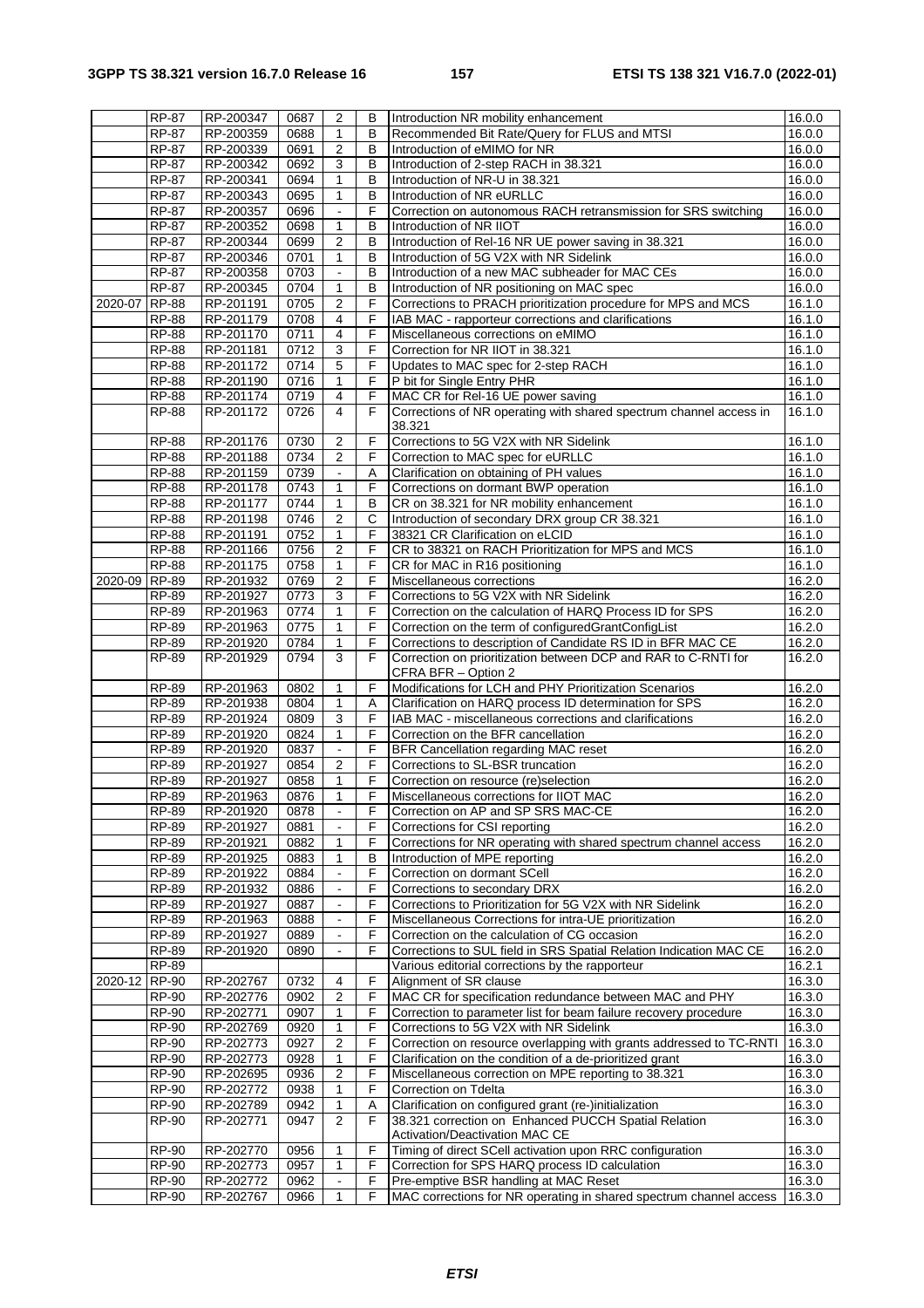|               | <b>RP-90</b> | RP-202789 | 0969 |                | Α  | Clarification of timer value zero interpretation in MAC                     | $\overline{16.3.0}$ |
|---------------|--------------|-----------|------|----------------|----|-----------------------------------------------------------------------------|---------------------|
|               | <b>RP-90</b> | RP-202775 | 0970 | $\overline{2}$ | F  | Correction on SP posSRS (de-)activation MAC CE                              | 16.3.0              |
|               | $RP-90$      | RP-202769 | 0974 | 1              | F  | Correction on the SL process handling                                       | 16.3.0              |
|               | <b>RP-90</b> | RP-202769 | 0977 | 1              | F  | Correction on the MAC reset                                                 | 16.3.0              |
|               | <b>RP-90</b> | RP-202771 | 0982 | 1              | F  | Correction on DELTA_PREAMBLE and parameters for 2-step RA                   | 16.3.0              |
|               | <b>RP-90</b> | RP-202772 | 0984 |                | F  | Correction on the condition check in Pre-emptive BSR procedure              | 16.3.0              |
|               | <b>RP-90</b> | RP-202777 | 0987 | 1              | F  | Correction on DRX with bundle transmission of configured uplink grant       | 16.3.0              |
|               | <b>RP-90</b> | RP-202771 | 0994 | 4              | F  | Correction for CC list operation for TCI state update MAC CE                | 16.3.0              |
|               | <b>RP-90</b> | RP-202773 | 0997 | $\blacksquare$ | F  | Configured Grant related MAC CR for IIoT                                    | 16.3.0              |
|               | <b>RP-90</b> | RP-202773 | 0998 | $\blacksquare$ | F  | Correction for Priority of Uplink Grant                                     | 16.3.0              |
|               | RP-90        | RP-202771 | 0999 |                | F  | Correction on BFR MAC CE Generation and Build after Triggering of           | 16.3.0              |
|               |              |           |      |                |    | <b>BFR</b>                                                                  |                     |
|               | <b>RP-90</b> | RP-202769 | 1000 |                | F  | Miscellaneous Corrections to 5G V2X with NR Sidelink                        | 16.3.0              |
| 2021-03 RP-91 |              | RP-210689 | 1001 | 3              | F  | Correction on mode2 operation                                               | 16.4.0              |
|               | <b>RP-91</b> | RP-210702 | 1004 | 1              | Α  | Miscellaneous corrections                                                   | 16.4.0              |
|               | <b>RP-91</b> | RP-210691 | 1017 | 1              | F  | Corrections on the description of Pre-emptive BSR MAC CE                    | 16.4.0              |
|               | RP-91        | RP-210691 | 1026 | $\mathbf{1}$   | F  | Correction for Uplink Grant Received in RAR and Addressed to                | 16.4.0              |
|               |              |           |      |                |    | Temporary C-RNTI                                                            |                     |
|               | <b>RP-91</b> | RP-210691 | 1030 | $\mathbf{1}$   | F  | Introduction of the Configuration for SpCell BFR Enhancement                | 16.4.0              |
|               | <b>RP-91</b> | RP-210691 | 1034 | 1              | F  | Correction on PUCCH group for enhanced PUCCH Spatial Relation               | 16.4.0              |
|               | <b>RP-91</b> | RP-210689 | 1037 | 2              | F  | Correction on available UL-SCH resource                                     | 16.4.0              |
|               | RP-91        | RP-210691 | 1043 | $\mathbf{1}$   | F  | Correction on configuredGrantTimer handling on the deprioritized            | 16.4.0              |
|               |              |           |      |                |    | configured grant                                                            |                     |
|               | $RP-91$      | RP-210703 | 1051 | 2              | F  | Corrections to MAC reset                                                    | 16.4.0              |
|               | <b>RP-91</b> | RP-210703 | 1053 | $\overline{2}$ | F  | Correction on CSI reporting when CSI masking is setup                       | 16.4.0              |
|               | <b>RP-91</b> | RP-210693 | 1057 |                | F  | Correction to 38.321 on MPE P-MPR Report                                    | 16.4.0              |
|               | <b>RP-91</b> | RP-210702 | 1058 |                | A  | Activation of CG and DRX inactivity timer                                   | 16.4.0              |
|               | <b>RP-91</b> | RP-210689 | 1061 | $\blacksquare$ | F  | Miscellaneous MAC corrections                                               | 16.4.0              |
|               | <b>RP-91</b> | RP-210695 | 1062 |                | F  | Correction to PUSCH skipping with UCI without LCH-based                     | 16.4.0              |
|               |              |           |      |                |    | prioritization                                                              |                     |
| 2021-06 RP-92 |              | RP-211470 | 1065 | 1              | F  | Correction on SL configured grant                                           | 16.5.0              |
|               | RP-92        | RP-211472 | 1066 | 1              | F  | Clarification on which uplink grants participate to the intra-UE            | 16.5.0              |
|               |              |           |      |                |    | prioritization procedure                                                    |                     |
|               | RP-92        | RP-211472 | 1070 | 2              | F  | Correction on MAC handling of uplink grants within a bundle                 | 16.5.0              |
|               | RP-92        | RP-211474 | 1072 | 4              | F  | Corrections on SP Positioning SRS Activation and Deactivation MAC           | 16.5.0              |
|               |              |           |      |                |    | CЕ                                                                          |                     |
|               | RP-92        | RP-211470 | 1074 | 2              | F  | Correction on mode 2 UE performing re-evaluation check                      | 16.5.0              |
|               | RP-92        | RP-211475 | 1075 | $\mathbf{1}$   | F  | Corrections on BSR/PHR content handling                                     | 16.5.0              |
|               | RP-92        | RP-211470 | 1095 | $\overline{2}$ | F  | Corrections on MCS selection                                                | 16.5.0              |
|               | RP-92        | RP-211470 | 1096 | 2              | F  | Miscellaneous MAC corrections                                               | 16.5.0              |
|               | $RP-92$      | RP-211470 | 1102 |                | F  | Correction on SR procedur for sidelink BSR                                  | 16.5.0              |
|               | RP-92        | RP-211470 | 1106 | $\overline{2}$ | F  | Handling of the retransmission TB without an associated SL process          | 16.5.0              |
|               | RP-92        | RP-211471 | 1112 | $\blacksquare$ | F. | Correction to 38.321 on msga-TransMax selection for 2-step RACH             | 16.5.0              |
|               | <b>RP-92</b> | RP-211475 | 1115 |                | F  | Clarification on prioritization of retransmission over initial transmission | 16.5.0              |
|               |              |           |      |                |    | for HARQ PID selection in NR-U                                              |                     |
|               | $RP-92$      | RP-211473 | 1117 |                | F  | CR on LCP of the source MAC entity                                          | 16.5.0              |
|               | RP-92        | RP-211472 | 1118 | $\blacksquare$ | F  | CR for not transmitting only padding and padding BSR with eLCID             | 16.5.0              |
| 2021-09 RP-93 |              | RP-212442 | 1098 | 1              | F  | Correction on UL skipping with Ich-basedPrioritization                      | 16.6.0              |
|               | RP-93        | RP-212444 | 1122 | 1              | F  | Correction on R16 uplink skipping procedure                                 | 16.6.0              |
|               | RP-93        | RP-212441 | 1123 | $\mathbf{1}$   | F  | Corrections on the dynamic sidelink grants                                  | 16.6.0              |
|               | RP-93        | RP-212441 | 1125 |                | F  | Correct on priority of MAC PDU for SL-SCH                                   | 16.6.0              |
|               | RP-93        | RP-212441 | 1126 | 1              | F  | Correct on random selection                                                 | 16.6.0              |
|               | RP-93        | RP-212441 | 1127 | $\mathbf{1}$   | F  | Correction on condition of setting the resource reservation interval for    | 16.6.0              |
|               |              |           |      |                |    | mode 2                                                                      |                     |
|               | RP-93        | RP-212443 | 1129 |                | F  | Correction on starting of RetransmissionTimerDL                             | 16.6.0              |
|               | RP-93        | RP-212439 | 1134 | 1              | F  | Clarification on E-UTRA MAC entity in PHR                                   | 16.6.0              |
|               | RP-93        | RP-212441 | 1139 |                | F  | Corrections on MCS selection when UE performing TX resource (re-            | 16.6.0              |
|               |              |           |      |                |    | )selection check                                                            |                     |
|               | RP-93        | RP-212441 | 1140 | 1              | F  | Correction on SR procedure for SL-CSI reporting                             | 16.6.0              |
|               | RP-93        | RP-212442 | 1141 | 1              | F  | Clarification of PUCCH resource in LCH-based Prioritization                 | 16.6.0              |
|               | RP-93        | RP-212442 | 1145 | $\mathbf{1}$   | F  | Correction to 38.321 on priority handling of the UL grant addressed to      | 16.6.0              |
|               |              |           |      |                |    | TC-RNTI                                                                     |                     |
|               | RP-93        | RP-212441 | 1154 |                | F  | Corrections for SR configuration for SL                                     | 16.6.0              |
| 2021-12 RP-94 |              | RP-213342 | 1158 | 1              | F  | Correction on resource reselection behaviour                                | 16.7.0              |
|               | <b>RP-94</b> | RP-213343 | 1160 | 1              | F  | Corrections to LCP for truncated SCell BFR MAC CE                           | 16.7.0              |
|               | <b>RP-94</b> | RP-213342 | 1168 | 1              | F  | Miscelleneous CR on 38.321 (Rapporteur CR)                                  | 16.7.0              |
|               | <b>RP-94</b> | RP-213342 | 1169 |                | F  | Corrections to prioritization for NR sidelink communication                 | 16.7.0              |
|               | <b>RP-94</b> | RP-213344 | 1179 |                | F  | Clarification on posSRS in MAC spec                                         | 16.7.0              |
|               | <b>RP-94</b> | RP-213343 | 1180 |                | F  | Clarification on Duplication MAC CE                                         | 16.7.0              |
|               |              |           |      |                |    |                                                                             |                     |